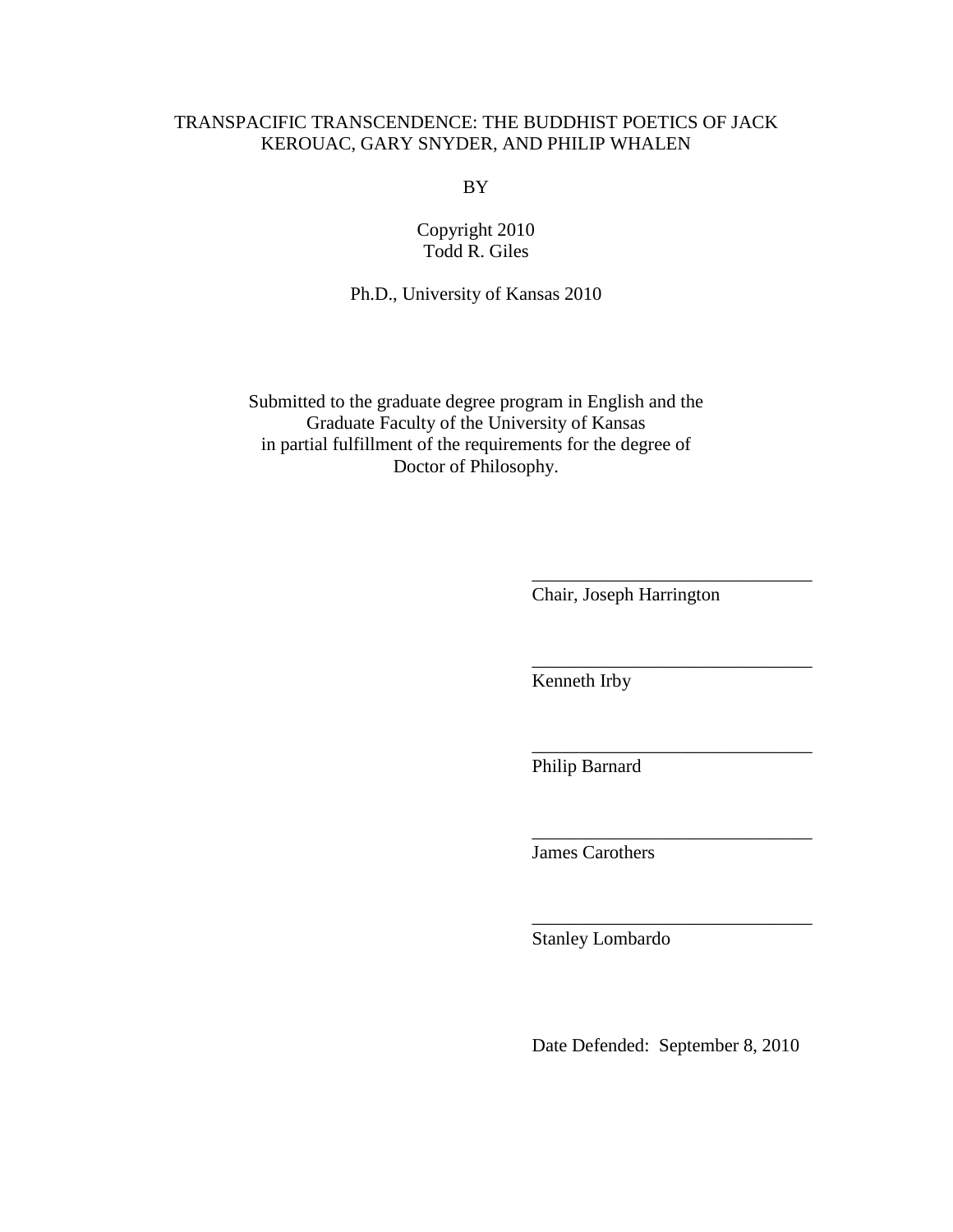The Dissertation Committee for Todd R. Giles certifies that this is the approved version of the following dissertation:

## TRANSPACIFIC TRANSCENDENCE: THE BUDDHIST POETICS OF JACK KEROUAC, GARY SNYDER, AND PHILIP WHALEN

Committee:

 $\overline{\phantom{a}}$  , and the contract of the contract of the contract of the contract of the contract of the contract of the contract of the contract of the contract of the contract of the contract of the contract of the contrac

 $\overline{\phantom{a}}$  , and the contract of the contract of the contract of the contract of the contract of the contract of the contract of the contract of the contract of the contract of the contract of the contract of the contrac

 $\overline{\phantom{a}}$  , and the contract of the contract of the contract of the contract of the contract of the contract of the contract of the contract of the contract of the contract of the contract of the contract of the contrac

 $\overline{\phantom{a}}$  , and the contract of the contract of the contract of the contract of the contract of the contract of the contract of the contract of the contract of the contract of the contract of the contract of the contrac

 $\overline{\phantom{a}}$  , and the contract of the contract of the contract of the contract of the contract of the contract of the contract of the contract of the contract of the contract of the contract of the contract of the contrac

Chair, Joseph Harrington

Kenneth Irby

Philip Barnard

James Carothers

Stanley Lombardo

Date Approved: September 8, 2010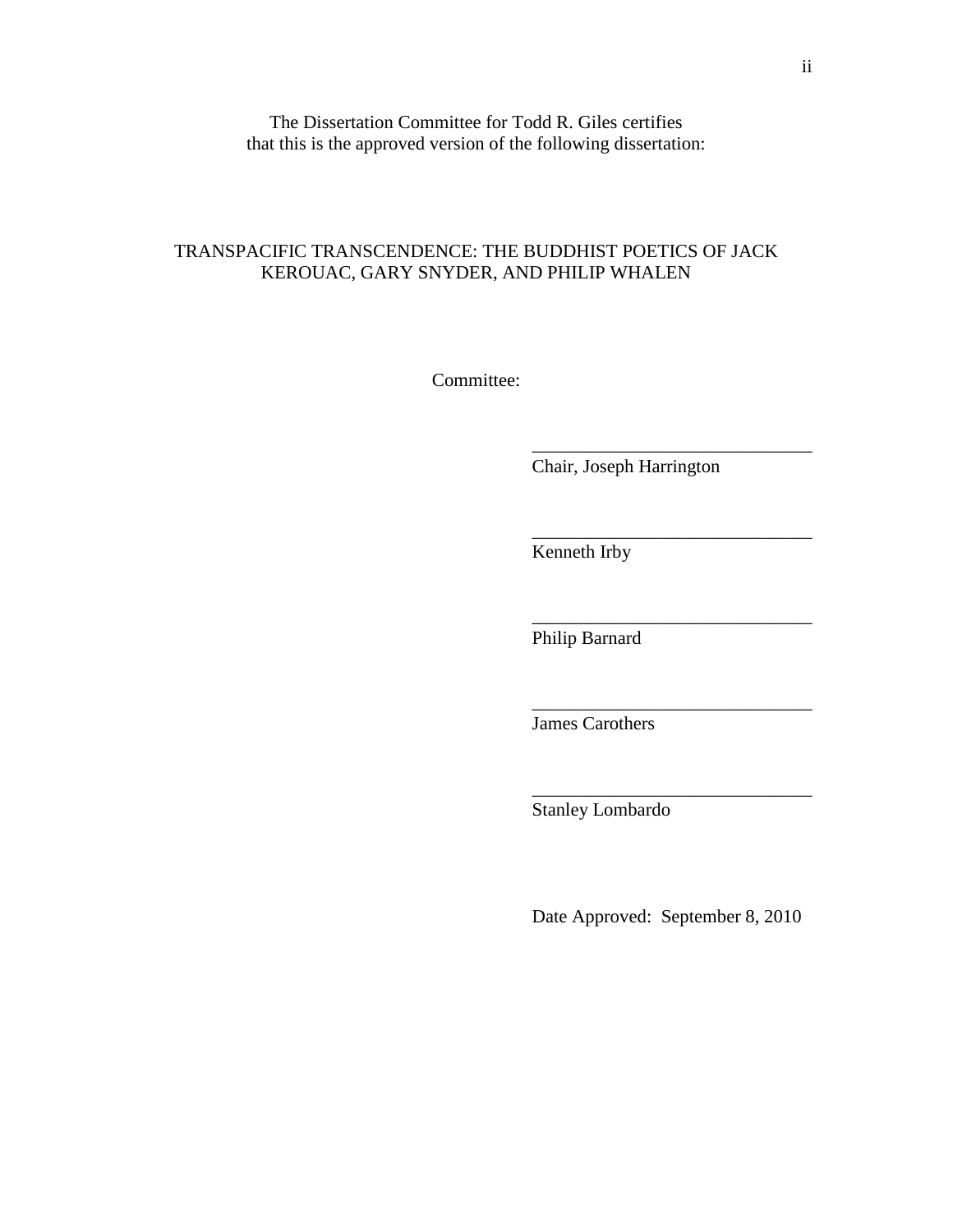#### **Abstract**

"Transpacific Transcendence: The Buddhist Poetics of Jack Kerouac, Gary Snyder, and Philip Whalen," directed by Joseph Harrington, examines the influence of East Asian literature and philosophy on post-World War II American poetry. Kerouac's "Desolation Blues," Snyder's "On Vulture Peak," and Whalen's "The Slop Barrel" were all written one year after the famous Six Gallery reading in San Francisco where Allen Ginsberg shocked the literary establishment with *Howl*, and one year before the belated publication of Kerouac's *On the Road*, both of which changed the face of postwar American literature. These authors, along with other experimental writers on both coasts, were searching for a larger geographic and temporal connection to help them break through tightening social, artistic, and spiritual strictures of postwar America. The East-West cross-fermentation which developed after the war provided these poets with an inroad for post-Modernist textual and philosophical experimentation set against a backdrop of Cold War anxieties, urban sprawl, gray flannel suits, and ultra-conservative poetics. All three poets grappled with some of the key texts of Mahāyāna Buddhism, such as the *Lank*ā*vat*ā*ra*, *Heart* and *Vimalak*ī*rti* sūtras, *The Gateless Gate*, as well as incorporated Chinese *shih* and Japanese *haiku* forms. In "On Vulture Peak," Snyder creates a unique poetic sūtra form by incorporating *shih* and his own brand of Japanese Rinzai *k*ō*an* interviews, taking on the role of Zen master to Kerouac's questioning Dharma Bum to explore issues of impermanence, interconnectedness, and emptiness. Likewise, in Whalen's "The Slop Barrel," the poet struggles with these concepts, particularly the idea that we mistake the aggregates of attachment that collectively make up our personality (the Five *Skandhas*) for the notion of a unique, permanent ego-self. And in "Desolation Blues," Kerouac comes face-to-face with the four perverted views (the *Viparyasas*) one thinks into existence as a way of establishing the reality of the mundane world. Kerouac's spiritual quest was doomed from the outset, though, because so much of his project as a writer centered on trying to totalize his life, something much of his fiction and poetry argues against: selfhood. In working towards a unique postwar transpacific ontology centered around notions of interconnectedness and (no)self, these poets radically changed the face of American literature and culture under the specter of Hiroshima and Nagasaki, influencing poets, musicians, and artists for generations to come.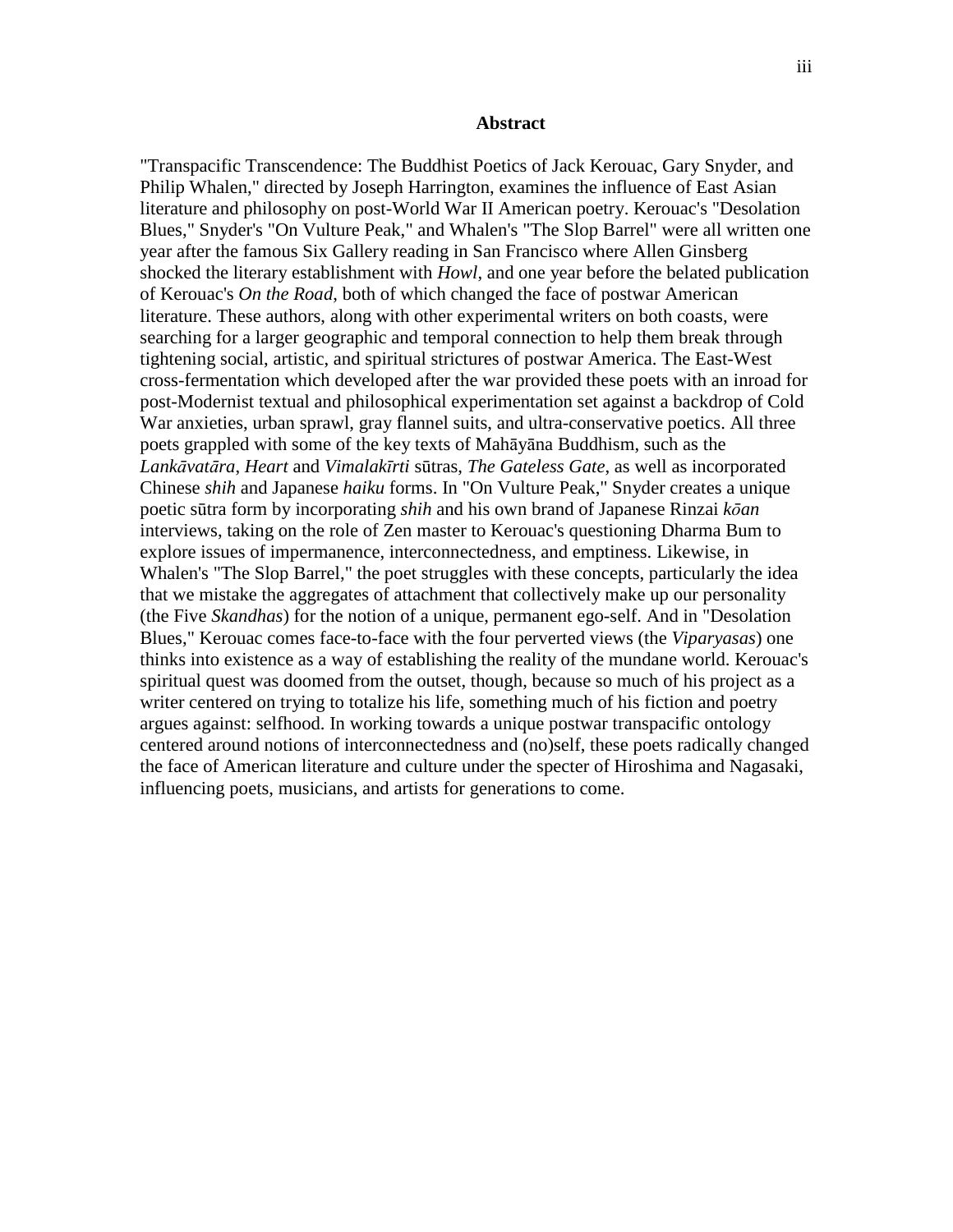### **Acknowledgements**

I have been fortunate to have the encouragement and support of many people, both inside and outside of academia. I first want to thank my four dissertation committee members: Professors Stanley Lombardo, Kenneth Irby, James Carothers, and Philip Barnard, all of whom offered insightful analysis and comments, both in regards to my dissertation and my teaching. I have been especially lucky to work closely with my dissertation chair, Professor Joseph Harrington, throughout my doctoral studies at the University of Kansas. Joe is an exemplary mentor; he provided invaluable input and insight on every draft of this dissertation, and at every stage of my Ph.D. program. I am also exceedingly grateful to Professor Lombardo of the Classics Department for his willingness to speak to me out of the blue about my dissertation and my own burgeoning interest in Buddhism. His help along the way has been immeasurable. Bows of gratitude also to my fellow dissertating travelers and good friends, Carey Voeller and Masami Sugimori, both of whom have shown much support and interest in my work as we moved along the path to completion. . I would also like to thank Gary Snyder for permission to include selections from his unpublished correspondence with Philip Whalen and Joanne Kyger, as well as Norman Fischer and Michael Rothenberg of the Philip Whalen Estate. Thanks also to Gay Walker, Special Collections Librarian at Reed College; Tony Power, Curator, Contemporary Literature Collection, Simon Fraser University; and Daryl Morrison, Head of Special Collections, General Library, UC Davis. And last but not least, my mother, Shirley Giles Fisher, whose financial and moral support as been a constant since my return to graduate school in 2000. Without her help and inspiration, I would not have been able to complete my degree.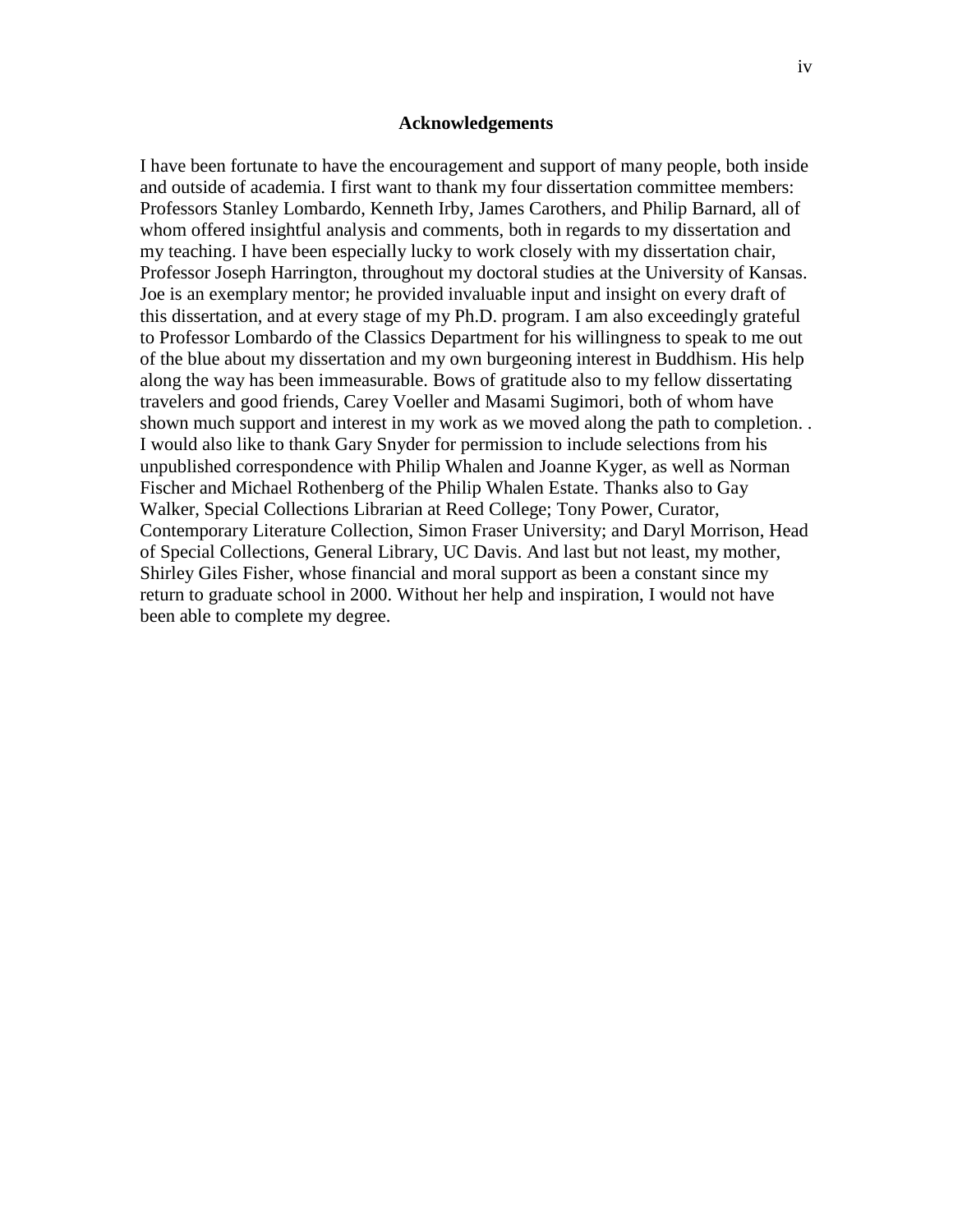# **Table of Contents**

| <b>Chapter One</b>                                                                                            |
|---------------------------------------------------------------------------------------------------------------|
| <b>Chapter Two</b><br>"Gary Snyder's Surfside Sūtra: 'On Vulture Peak,' Jack Kerouac, and Mahāyāna            |
| <b>Chapter Three</b><br>"No Permanent Home': Philip Whalen's 'The Slop Barrel: Slices of the Paideuma for All |
| <b>Chapter Four</b><br>"'upsidedown like fools': Jack Kerouac's 'Desolation Blues' and the Struggle for       |
|                                                                                                               |
|                                                                                                               |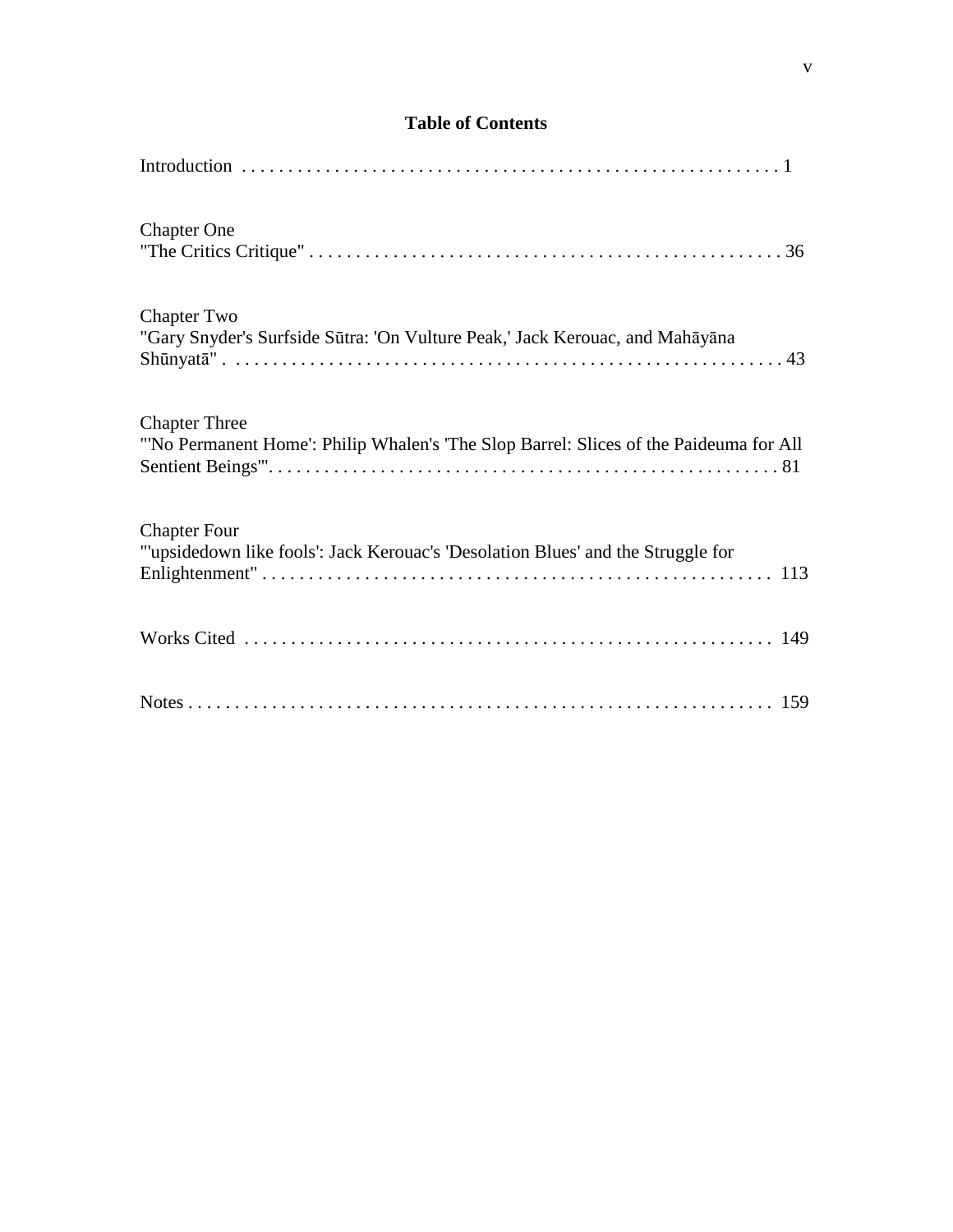## **Introduction: "East'll meet West anyway."**

"Think what a great world revolution will take place when East meets West finally, and it'll be guys like us that can start the thing. Think of millions of guys all over the world with rucksacks on their backs tramping around the back country and hitchhiking and bringing the world down to everybody" (Japhy Ryder, *The Dharma Bums* 155).

I.

 In a 1959 essay titled "The Visionary Painting of Morris Graves," Kenneth Rexroth suggested that "[p]eople in the rest of the United States and in Europe have difficulty in adjusting to the fact that the West Coast of America faces the Far East, culturally as well as geographically" (47). Indeed, this unique geographical-cultural setting later became known as part of the larger Pacific Rim. Rexroth points out that West Coasters, with their museums housing substantial collections of Japanese, Chinese, and Indian art, numerous large metropolitan Asian populations, and Buddhist temples, are more likely to travel across the Pacific than they are to the East Coast and on to Europe. The desire to travel to Asian countries was not limited to people on the West Coast though, as a January 1955 issue of *The Atlantic Monthly* attests with its cover reproduction of a painting by Hiroshige announcing the issue's "78 extra pages on Japan Today." The supplement was part of the magazine's series designed to "bring readers in the United States a representative sampling of the literary and artistic achievements of other cultures and other countries" (98). The majority of the articles were written by Japanese artists, professors, and politicians, including Japan's postwar Prime Minister, Shigeru Yoshida. As historically and culturally relevant as these articles themselves are,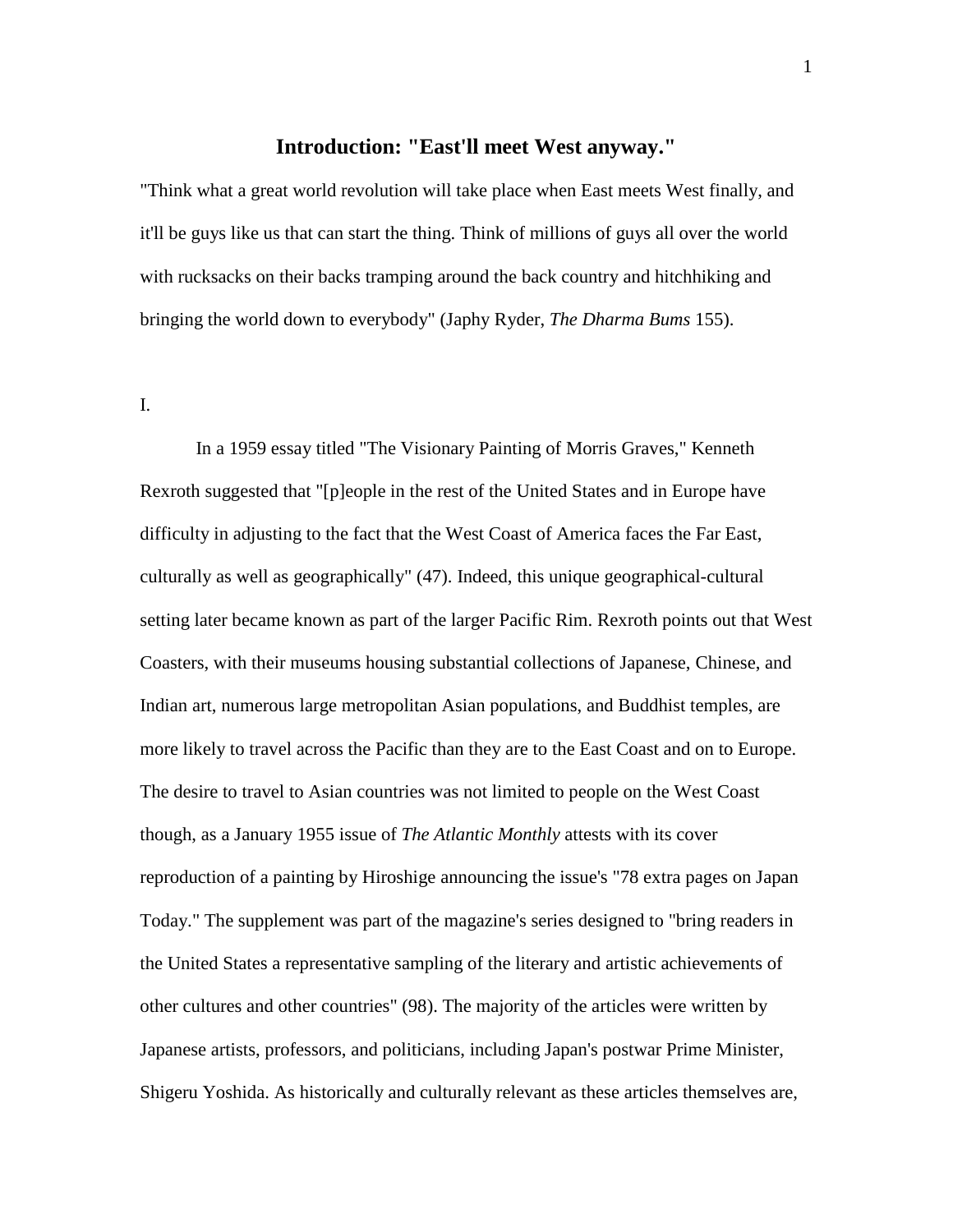of equal interest are the two travel agency advertisements appearing much earlier in the magazine. One enticingly reads: "Exotic picture-book land . . . this is Japan . . . Where the ancient ways of the Orient enchant the Western visitor . . . excellent transportation . . . modern hotels . . . wonderful souvenirs . . . renowned hospitality" (19). The other ad suggests that "there's only one way to see the Orient and return 'home' at the end of each day!" In other words (and in smaller print), "Explore and sightsee ashore. Enjoy a 'country club' vacation at sea" by returning to your "American hotel in port" (13). While it is difficult to assess what effect these and other imperialist-framed depiction of the Far East had on postwar American artists, poets, and those truly interested in Buddhism, one thing is certain; by the mid 1950s Japan was once again billed as the exotic Oriental Other. What changed after the war was that the enchanting "Orient" was now, at least temporarily, under the control of the not so exotic US government, which surely made transpacific travel that much more comfortable for the "Western visitor." The "Perspectives on Japan" supplement of *The Atlantic*, while not at all aimed at people like West Coast poets Gary Snyder and Philip Whalen, coupled with Rexroth's astute commentary on the West Coast-Far East connection, provides us with hints into what otherwise seems like a rather perplexing question: Why this turn away from the nuclear menace at home towards the very country we bombed just ten years before? Why this turn to a country whose imperialist program was as equally divisive as those of America and much of Europe? And why did postwar poets like Snyder, Whalen, and Kerouac not only embrace Buddhist philosophies and practices, but also absorb ancient Chinese and Japanese poetic forms and themes into their own work?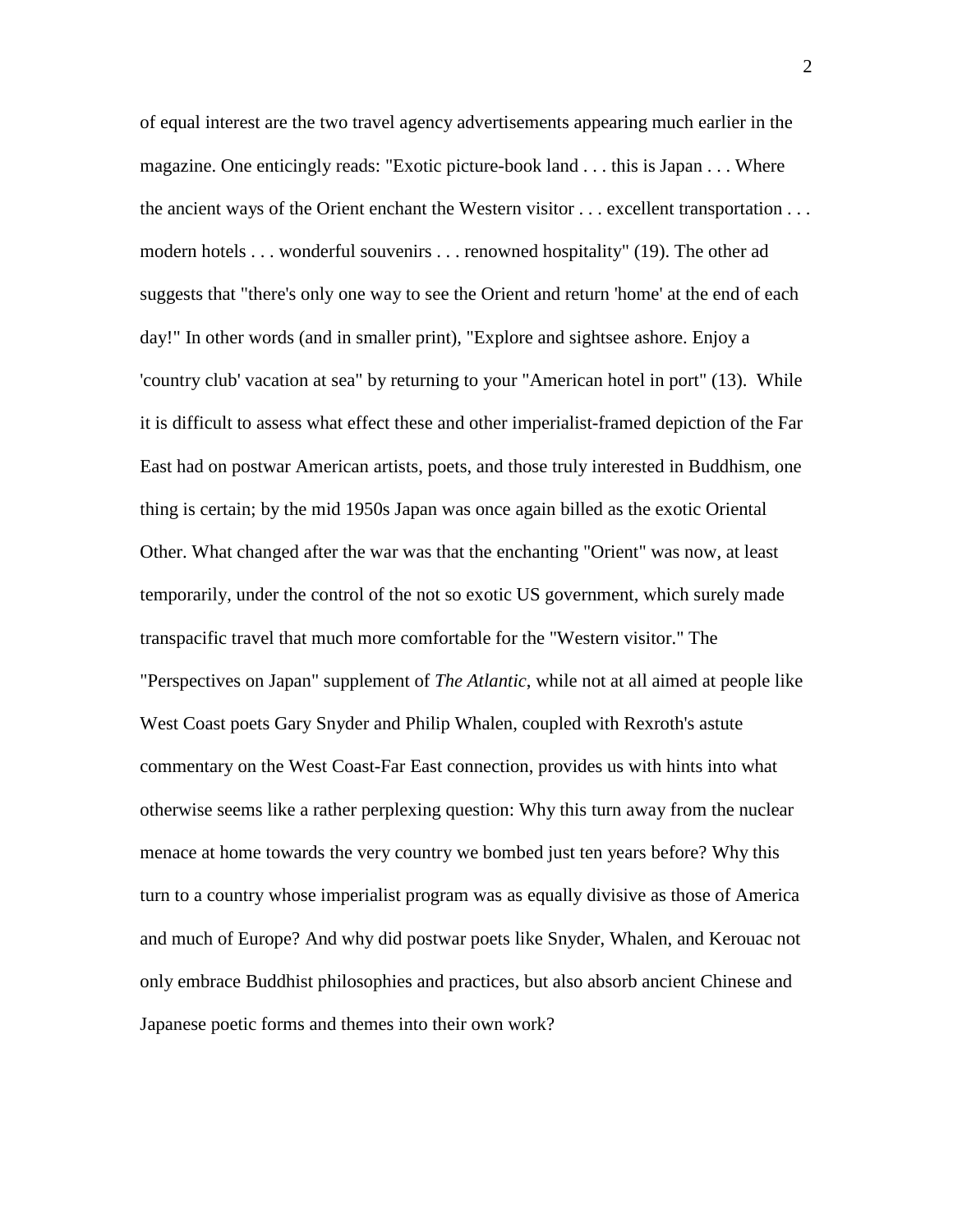The previous generation of poets--those James Breslin calls the second generation of twentieth century American poets (Lowell, Rich, James Merrill, W.S. Merwin, Richard Wilbur)--were all too aware that they were obscured by the imposing shadow of Modernist experimentation.<sup>1</sup> For them, unlike the "New American Poets" (to borrow from the title of Donald Allen's 1960 landmark anthology), there was no place to return but to pre-modernist academic formalisms of previous centuries as a way to (re)new their own poetry in the wake of their immediate predecessors. The New American Poets, though, rebelled against what they saw as the outmoded traditionalism of the staid academic formalists. Snyder addresses this aspect of his contemporaries in "'Notes on the Beat Generation' and 'The New Wind,'" which appeared in the Japanese journal *Chuokoron* in 1960 while he was living in Kyoto:

> The most striking thing is their detachment from the official literary world, be it publishing and commercial magazines or the literature departments of universities. . . . Many of them consider universities to be instituted for professional liars and call them 'fog factories'. . . . They are different from their immediate predecessors in this detachment . . , in the fact that they have rejected the academic and neoformalist poetry of the late thirties and forties.  $\ldots$  (13-14)

Whalen also addressed this moment of artistic crisis in his 1972 interview with Yves Pellec: "At that time the regular poetical Establishment, Robert Lowell and company . . . were thought of in the public mind as respectable poets and so forth were writing grammatical poetry which rhymed and lay on the page very stiff and quiet. We were trying to write in the way we spoke and in the way people around us were speaking" (60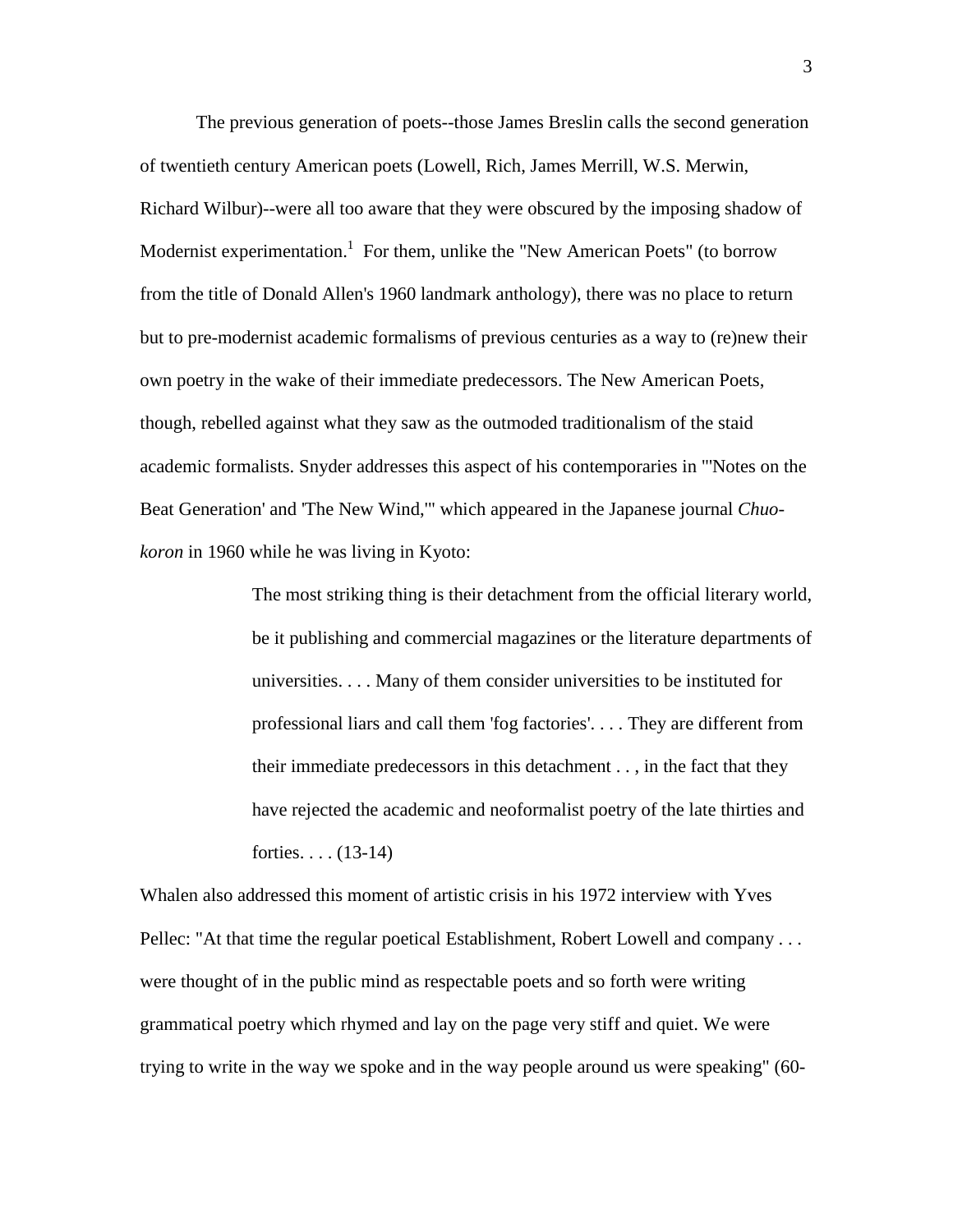61). Lawrence Ferlinghetti called this "street poetry" in his 1958 *Chicago Review* "Note on Poetry in San Francisco"; it was "quite different from the 'poetry about poetry,' the poetry of technique, the poetry for poets and professors which has dominated the quarterlies and anthologies in this country for some time. . . ." Street poetry, conversely, "amounts to getting the poet out of the inner esthetic sanctum where he has too long been contemplating his complicated navel" (4). Indeed, one of the common complaints about the Beat writers is that they seemed to have been "opposed in principle to a clear sense of anything," which was reflected in their rejection of "the form, style, and attitudes of previous generations."<sup>2</sup> What many postwar critics failed to recognize is that many of these poets were in fact gesturing towards an older, more distant East Asian tradition in the face of the current social, economic, and artistic repressions instituted by not only postwar politicians, but condoned by white middle class society at large.

 In 1957 Rexroth wrote that the younger poets were "interested in Far Eastern art and religion; some even call themselves Buddhists. Politically they are all strong disbelievers in State, war, and the values of commercial civilization"  $(53)$ .<sup>3</sup> They were not just turning towards East Asia for inspiration, they were also turning away from their own country--away from McCarthyism, racism, complacency, television quiz shows, sprawling Levittowns, thermonuclear detonations, and fallout shelters. In turning away from contemporary American society and towards East Asia, they were also turning back in time to their literary forefathers, the Transcendentalists, who had a century earlier looked to Hindu texts for inspiration and direction. Emerson and Thoreau emphasized individual freedom, as many of the Beats and San Francisco poets would do a century later; they also shared the belief and practice of living close to nature, the dignity of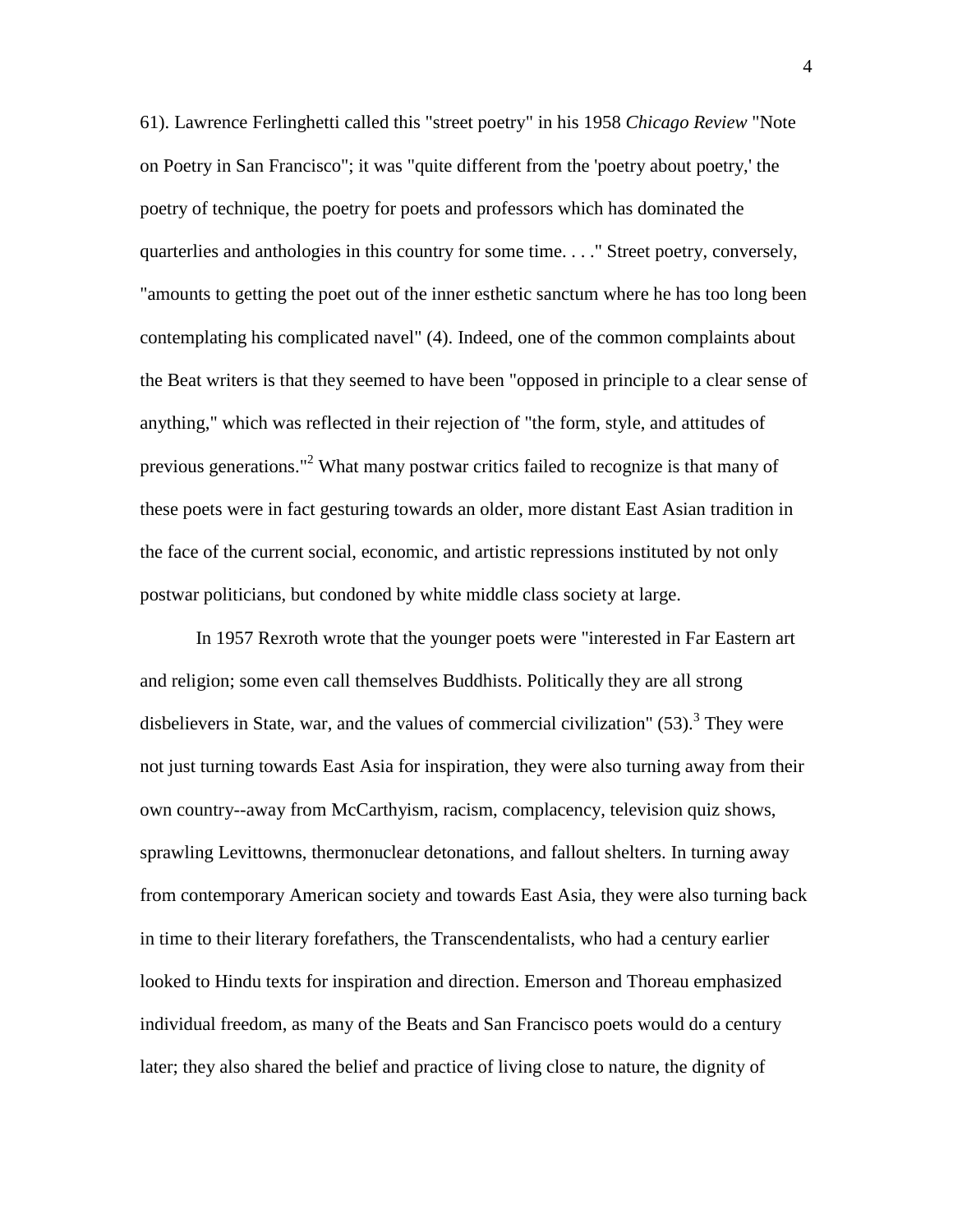manual labor, spiritual living, self-reliance, democracy, and individualism, and they relied on their intuition and conscience to help mold their philosophies and poetics. While the Transcendentalists grappled with Indian philosophies, the poets in this study went a step further by adopting not only the philosophical ideas they were reading in texts like *The Diamond S*ū*tra*, *The Gateless Gate*, and D. T. Suzuki's essays on Zen, they also incorporated the East Asian poetic forms (Chinese *shih*, Japanese *haiku*, and Zen *k*ō*ans*) they were reading and studying at the time, directly into their own uniquely East-West contemplative poetry. China and Japan, then, provided a new way of thinking about issues of identity, being, and interconnectedness in a postwar world that had seemingly gone mad. Rather than asking the epistemological questions of their modernist forefathers (Who am I? How can I interpret this world?), they asked decentered postmodern questions that crossed not only political boarders, but also temporal and spiritual ones: Which world is this? Which of my selves do I interpret them with? What I explore here, then, are these interconnections, these points of contact where poetics and Buddhist philosophy meet.

 Whalen, who is generally not considered a political poet, suggests in the preface of *Decompressions* (1978) that Chinese and Japanese style poetry--itself generally not considered political in its content--is in fact very much so: "I have a hunch that if I write a really good poem today about the weather, about a flower or any other apparently 'irrelevant' (I suppose the proper word, no, is 'nonrelevant,' if we are to be understood) subject, that the revolution will be hastened considerably more than if I composed a pamphlet attacking the government and the capitalist system" (*Collected* 839). Indeed, one of the most striking aspects of the poetry they were absorbing at the time is that it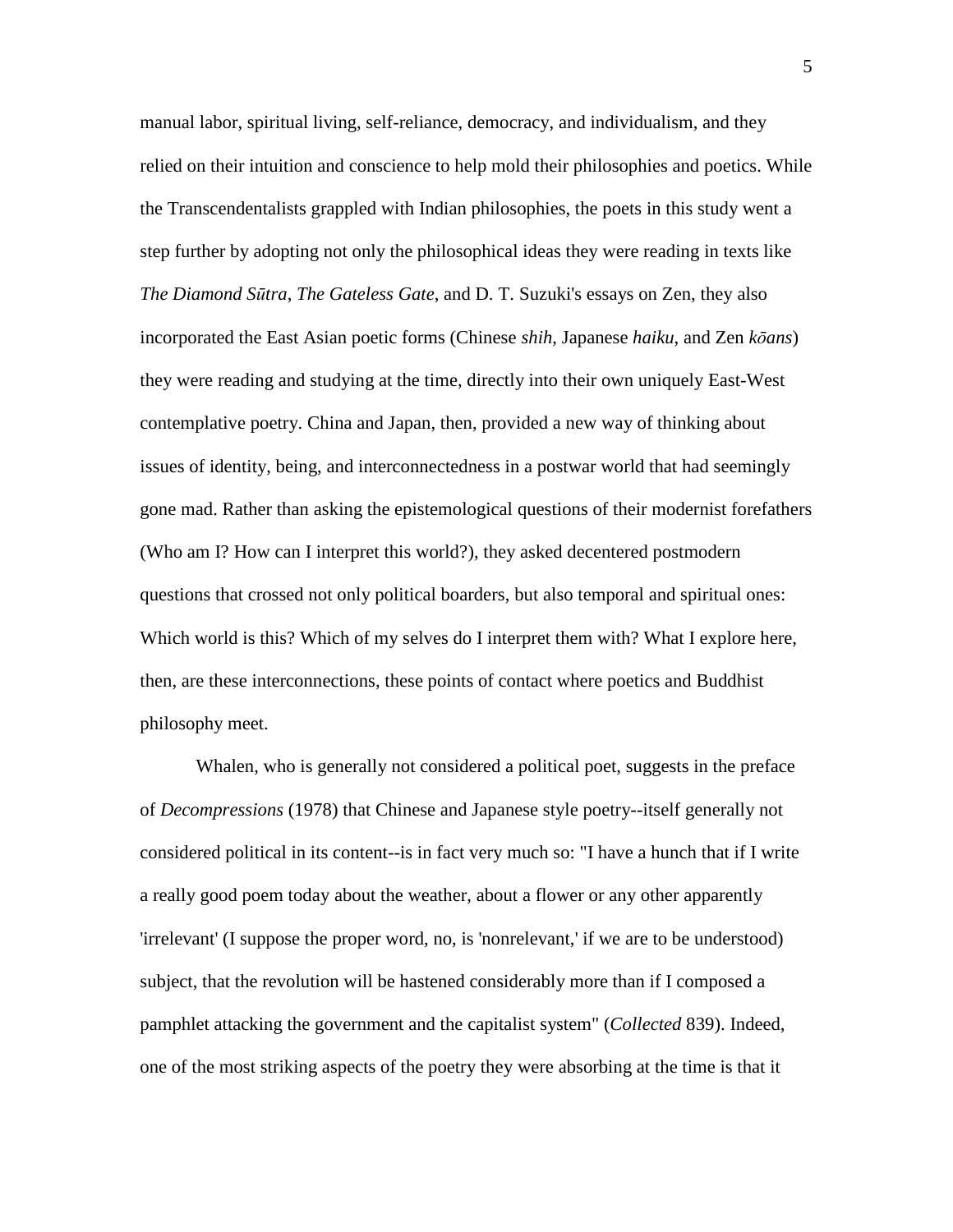clarifies and cuts through to the present moment of human experience, as opposed to the overwrought artifice of the postwar American poetry being published in the literary journals in the late 1940s and 50s. What Whalen said of Zen holds true for the poetry itself:

> Zen seemed to cut away many extravagances and get down to the point of emancipation and energy and cutting loose from all your emotional problems. Everything that used to hang you up goes away or at least you can deal with it in some other way. There is also the problem of right now: what are you doing right this minute and how do you get through that and how can you make it alive, vivid, solid? (59)

In turning away from the anthropocentric Western poetic (and philosophical) tradition, Whalen and friends worked to create a poetic discourse amenable to the immediacy of their own time and place, which at the same time was not constrained by the topicality of more overtly political poetry. That is, their work was certainly politically and culturally motivated, but unlike some poets of the thirties and forties, they were able to move past the immediate political scene to get at a deeper, ever-present immediacy much like the poetry of ancient China and Japan, something even Rexroth's poetry seldom achieved due to much of its politico-anarchist undergirding.

 Robinson Jeffers, another California poet who had a profound impact on Snyder and Whalen's West Coast poetics, called for a similar type of poetry--in the vein of Emerson and Whitman--in his 1948 essay "Poetry, Gongorism, and a Thousand Years." The poet to come, as if speaking directly to Snyder, "would be natural and direct. He would have something new and important to say. . . . He would be seeking to express the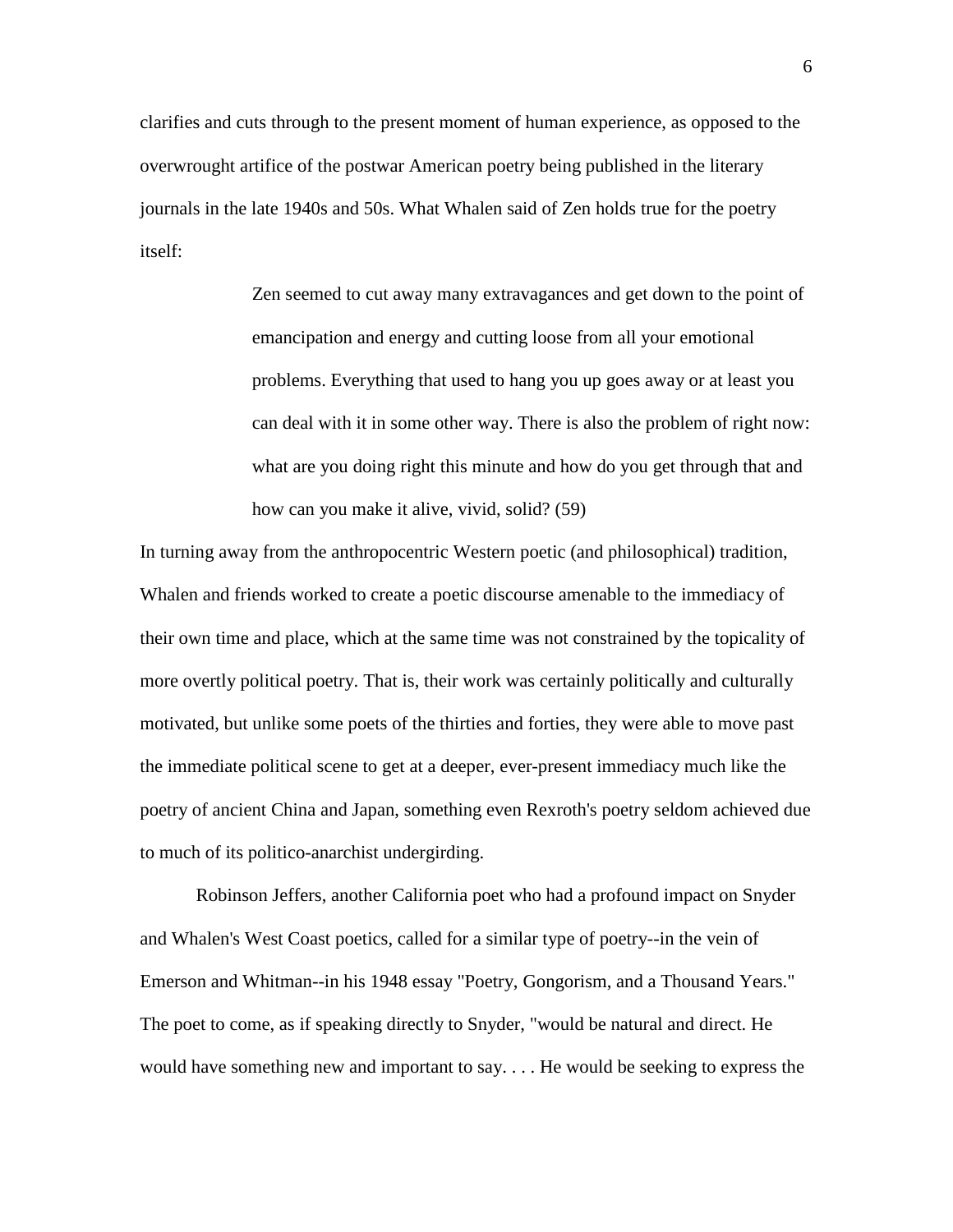spirit of his time (as well as all times) . . . . [For him], detachment is necessary to understanding" (*Selected* 724-725). Jeffers's Inhumanism, though, is a far cry from the Buddhist notions of interdependence and emptiness that Snyder, Kerouac, and Whalen would embrace. In the "Preface" to *The Double Axe and Other Poems* (1947), Jeffers defines Inhumanism as a philosophy

> based on a recognition of the astonishing beauty of things and their living wholeness, and on a rational acceptance of the fact that mankind is neither central nor important in the universe; our vices and blazing crimes are as insignificant as our happiness. . . . The attitude is neither misanthropic nor pessimist nor irreligious . . . it involves a certain detachment. (*Selected* 719)

Snyder, who had been discussing Jeffers in correspondence with Whalen since 1954, wrote his friend on November 8, 1956 from Japan, saying, "Jeffers just says learn to love more than yourself or your species, & once outside of those cages, you can love yourself & your species as you will but from a clear vantage, within the whole structure of things."<sup>4</sup> Whalen responded from Berkeley five days later, saying, "Your analysis of RJ is quite correct except he wants not only a 'clear vantage' but also 'detachment' . . . even from love: his shot is that to suffer willingly is the greatest . . . on account you smarten up thereby . . . god crucifies himself to learn &c."<sup>5</sup> Jeffers (and Kerouac and Rexroth to an extent)--even when writing about the same "astonishing beauty" of the Pacific Coast- has a different outlook than Snyder and Whalen; Jeffers, though his concept of Inhumanism would seem akin to Buddhism, is too present as a metaphor-making ego subject. Nature, for Jeffers--even though he was keyed into the cyclicality and transience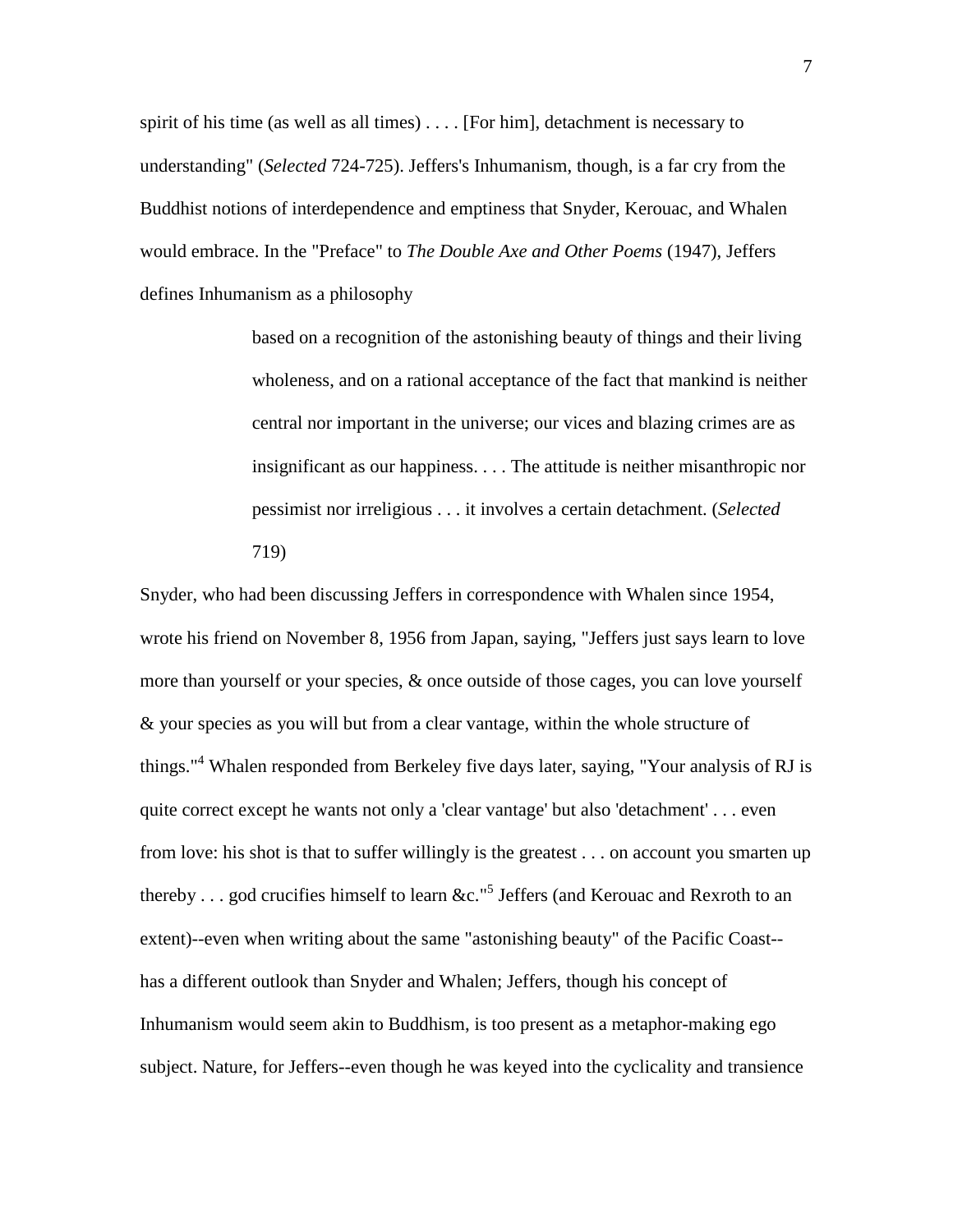of existence--was often, as it was for Emerson, a reflection on the human-God condition. Jeffers, especially in his longer poems, seems to have been overly concerned with the current, or the always-on-the-verge-of fall of modern humankind--a concern with, to borrow a phrase of William Everson, "Man-Fate."<sup>6</sup> Whalen and Snyder, on the other hand, were not concerned with writing epic allegories about the sad state of humanity; rather, their poems (including the longer ones), though they grapple with weighty philosophical issues, are concerned with the here and now of the present moment--a here and now that does not attempt to read humanity onto the natural world. Kerouac's greatest struggle during his Buddhist period, as I discuss in Chapter Four, was with the immediacy of the present moment, as is evidenced in much of his poetry and novels, such as *The Dharma Bums* and *Desolation Blues*.

### II.

 Thus the Transcendentalist's earlier interest in things Asian reemerged in the twentieth century, at the very moment America was becoming a leader of the global economy, not least of all via the Pacific Rim. It was also just after the Chinese Revolution, Korean War, ensuing Cold War, and consequent "rehabilitation" of the recently-defeated enemy, Japan. As such, Americans were more profoundly aware of East Asia in general and Japan in particular. The story of Asians in American began just over one hundred years before America's war with Japan. There were only a handful of Chinese in the country when gold was discovered north of San Francisco at Sutter's Mill in 1848, but four years later the gold rush had attracted twenty thousand Chinese to California. By 1860, one in every ten Californians was Chinese. There were eight temples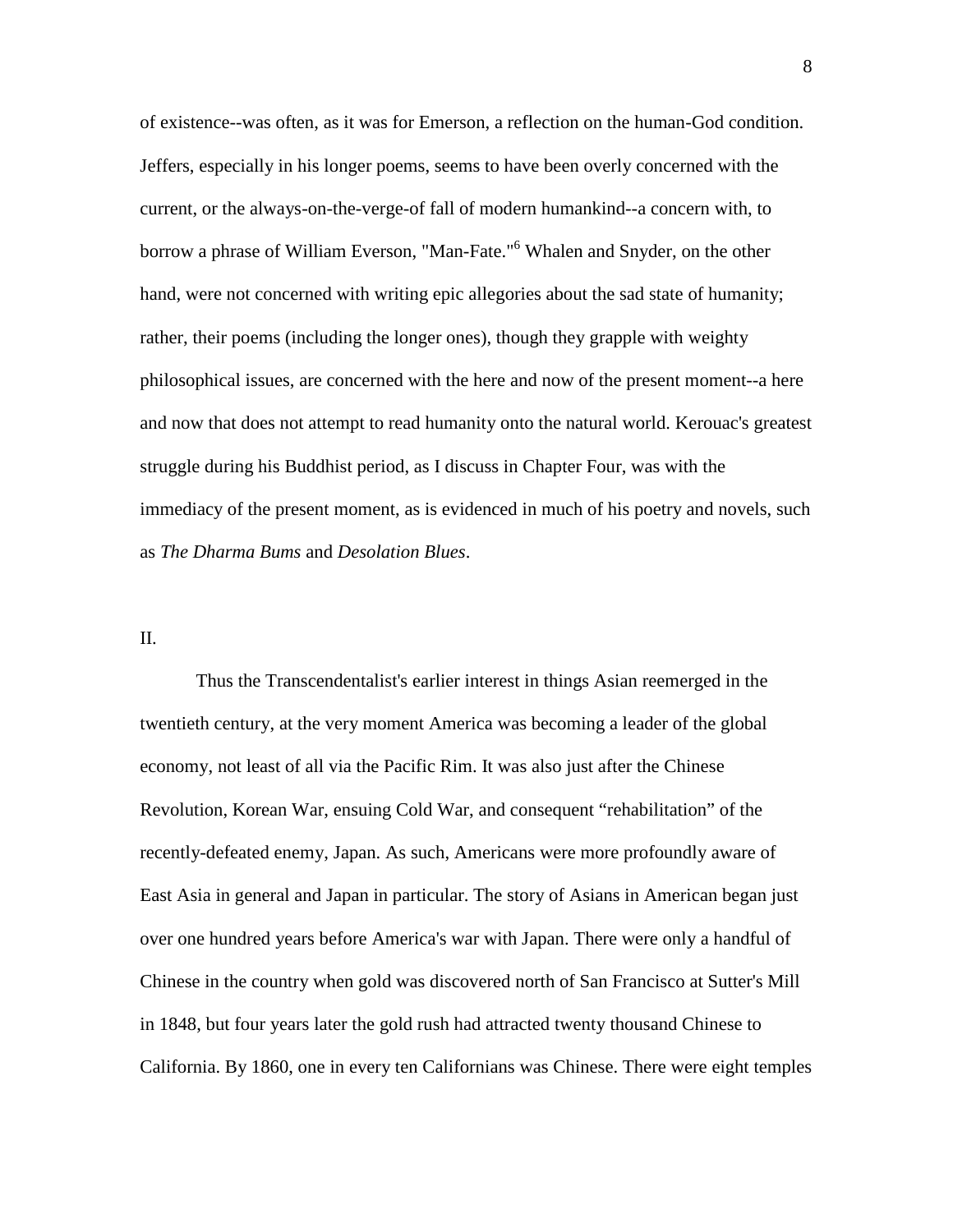in San Francisco's China Town by 1875, and at the close of the century there were over four hundred temples along the Western seaboard (Fields 70-73). Another large Buddhist population was brought within the borders in 1898 when America annexed Hawaii. According to Rick Fields, only seventy Japanese were listed as residing on the mainland in the 1870 census. Twenty years later the number had risen to 2,039. "Nearly all were young, male and single--by all accounts an adventurous, hard-drinking group who found work in lumber camps, rail roads, canneries and farms. Most Americans did not bother to distinguish them from the Chinese," Field says, "but those who did began to say that the Chinese had been less troublesome. The Japanese seemed arrogant and overly sensitive" (81). The Japanese seemed more intent on adopting American customs; they studied English and dressed in Western clothing. They were "content to leave Buddhism back in Japan. . ." (81). Even so, when Japan brought war to American shores in 1941, 112,000 Japanese Americans were stripped of their rights as citizens, often violently; they were rounded up in Washington, Oregon, and California and shipped to inland relocation camps where they rode out the duration of the war, having lost most everything.<sup>7</sup>

 Though the history of Buddhism in America is generally agreed to have begun nearly fifty years after the arrival of Chinese immigrants in California with Sōyen Shaku's attendance at the World Parliament of Religions at the Chicago's World's Fair in 1893, it was not until after the Second World War that Zen Buddhism took root in American soil through the help of writers like Robert Aitken, Alan Watts, Shunryu Suzuki, and the earlier translations and writings of D. T. Suzuki and Dwight Goddard. Sōyen Shaku returned to America in 1905 as a guest of Mr. and Mrs. Alexander Russell of San Francisco. Upon his return to Japan the following year, he chose three of his most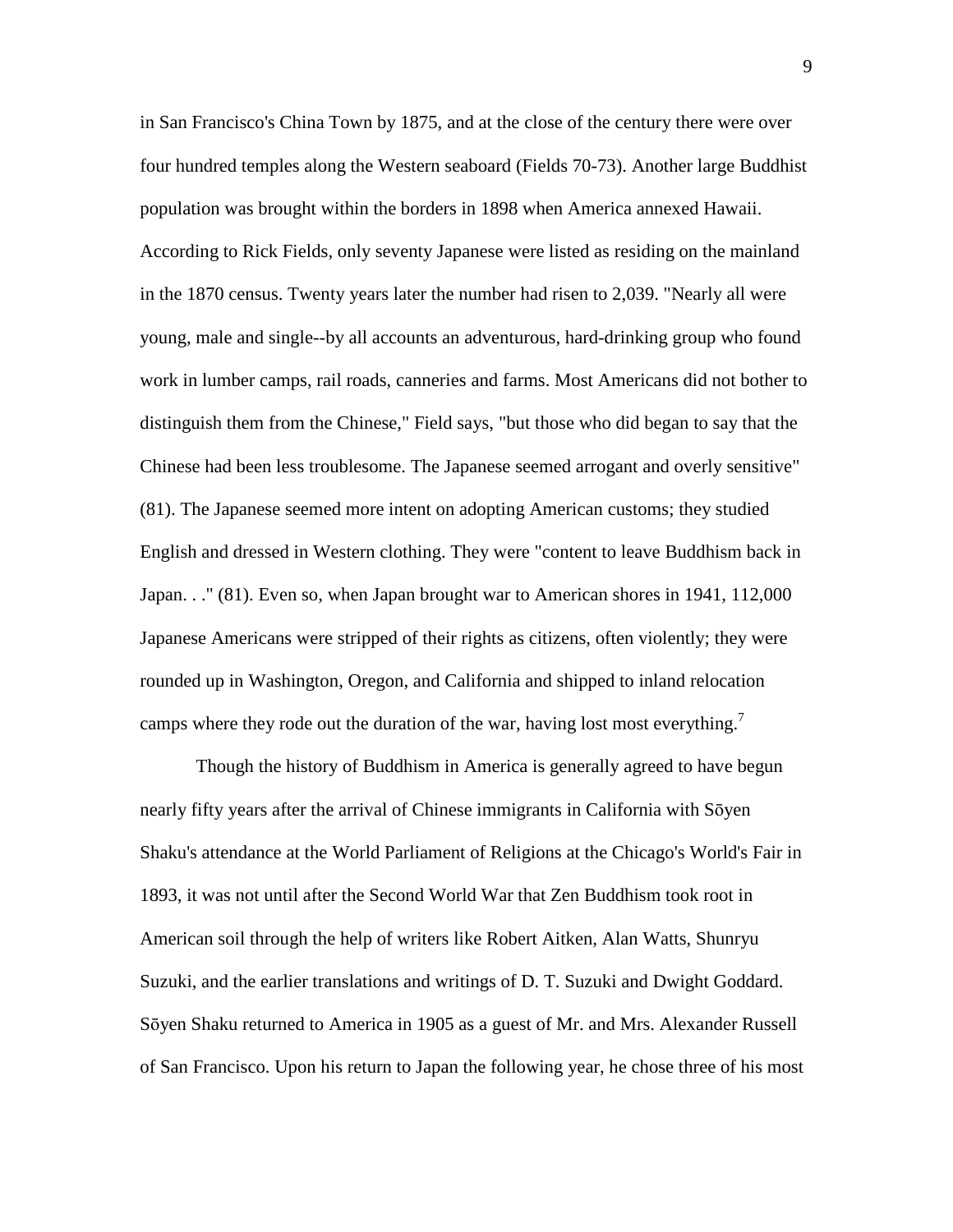esteemed disciples, D. T. Suzuki among them, to sail to the US to promote Zen. Suzuki's translations and books on Zen have had a profound influence on several generations of Americans, including Snyder (and thus Whalen and Kerouac), who picked up a paperback copy of Suzuki's *Essays on Zen Buddhism* in a San Francisco bookstore in 1951 on his way to graduate school in Indiana. Suzuki was also instrumental in the work and philosophies of East Coast poet-composters John Cage and Jackson Mac Low, both of whom attended his lectures at Columbia University in the early 1950s. As Whalen said of his and Snyder's initial readings of Zen during his 1999 interview with David Meltzer, "[W]e started reading the essays in *Zen Buddhism*. That converted me, I think, pretty much to the idea that Buddhism, and certainly Zen, was a much more free and unbent kind of operation" (343). Thirty years earlier, Snyder had this to say about Suzuki's influence in his 1969 *Wind Bell* essay titled "On Rinzai Masters and Western Students":

> In Europe and America he has influenced everything--psychology, music, aesthetics, architecture, landscape design. . . . He has been the catalyst of some real social change, in attitudes toward the self, towards effort, towards involvement, in attitudes on the nature of creativity, on the value of verbalization and articulation as against the intuitive approach. (qtd. in Prebish 9)

Another important influence in American Zen was the founding in New York of the Buddhist Society of America in 1930 by Shigetso Sasaki, whose wife, Ruth Fuller Sasaki, later arranged a scholarship for Snyder to study Rinzai Zen in Kyoto in 1956, where he worked as the secretary to Sasaki's translation group at the First Zen Institute of America (the new name, as of 1945, of the Buddhist Society of America). One of the driving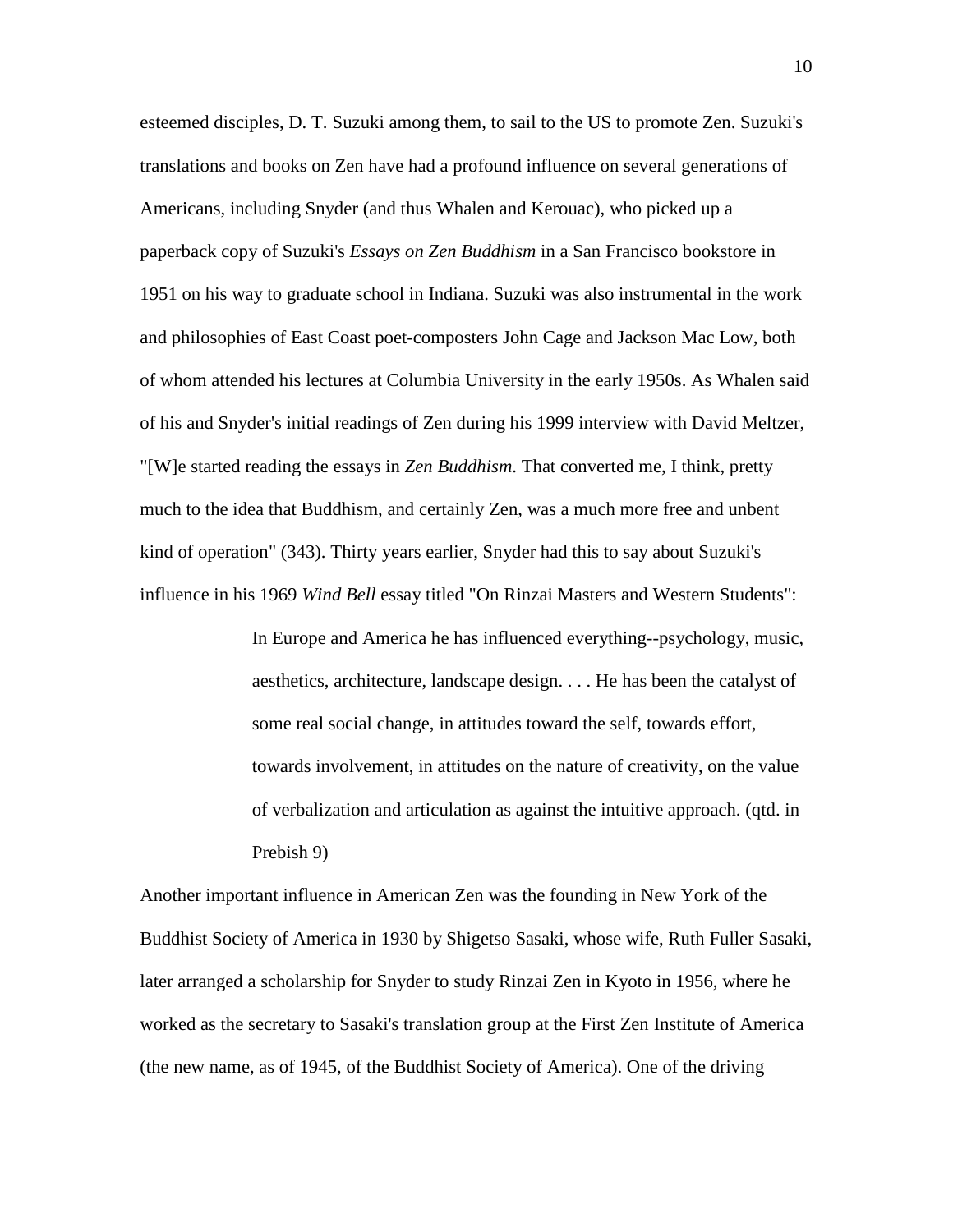forces behind American Zen--on the West Coast in particular--was Alan Watts, a Britishborn student of Christianity and Buddhism, who had met Suzuki at age twenty-one in London in 1936. Watts married Ruth Fuller Everett's (later Sasaki) daughter and moved to New York. In 1951, after a five-year stint as an Episcopal priest, he moved to San Francisco where he was on the faculty of the American Academy of Asian studies before leaving to pursue his career as a writer. According to his *The Way of Zen* (1957), the time was right in America for a spiritual awakening:

> [O]ur very history has seriously undermined the common-sense assumptions which are at the roots of our social conventions and institutions. Familiar concepts of space, time, and motion, of nature and natural law, of history and social change, and of human personality itself have dissolved, and we find ourselves adrift without landmarks in a universe which more and more resembles the Buddhist principle of the 'Great Void.' The various wisdoms of the West, religious, philosophical, and scientific, do not offer much guidance to the art of living in such a universe, and we find the prospect of making our way in so trackless an ocean of relativity rather frightening. For we are used to absolutes, to firm principles and laws to which we can cling for spiritual and psychological security. (vii-viii)

The post-atomic bomb age brought us face-to-face with the very real potential destruction of the world; "This is why," Watts says, "there is so much interest in a culturally productive way of life which . . . has felt thoroughly at home in 'the void,' and which not only feels no terror for it but rather a positive delight" (vii-viii). One product of this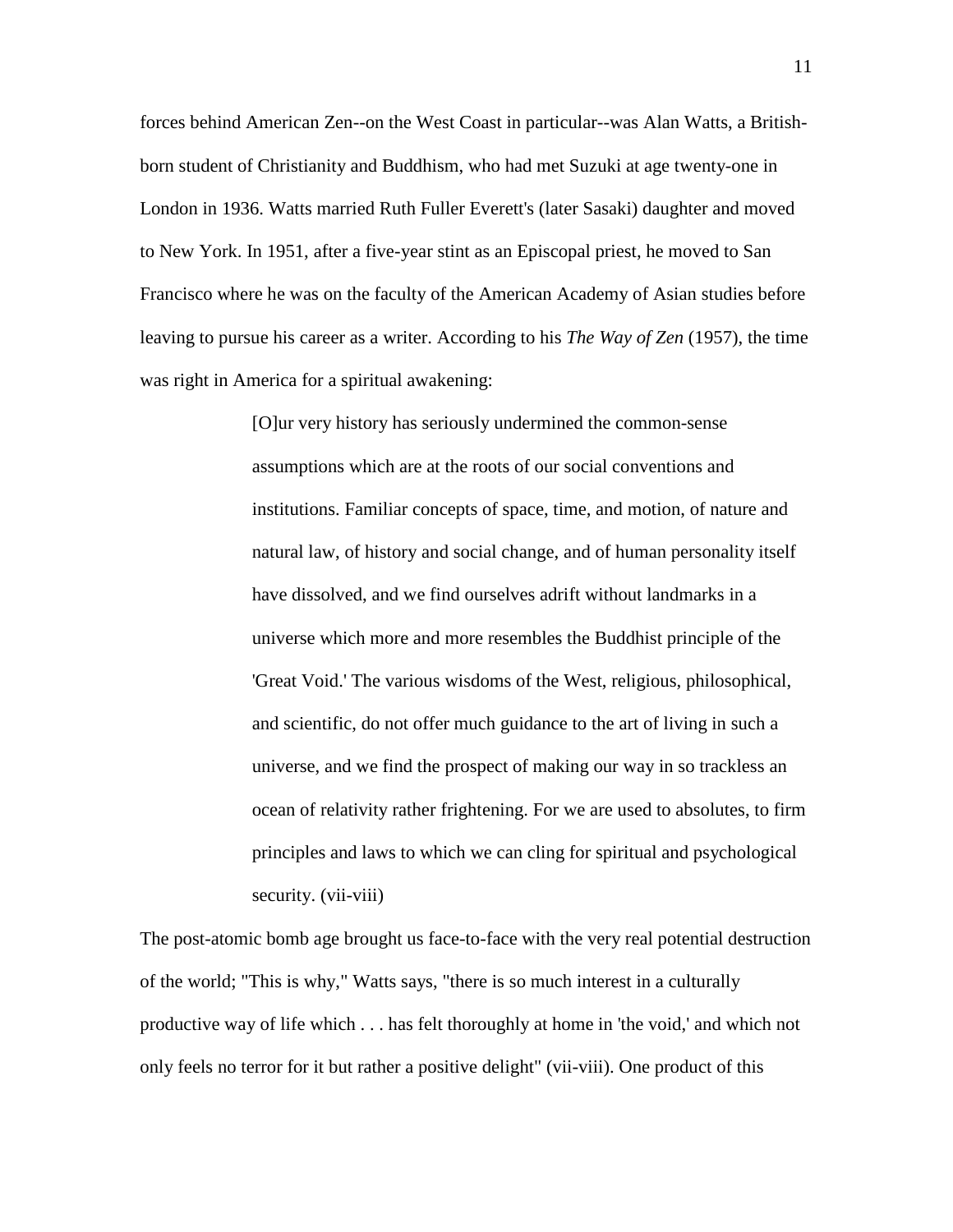bomb-induced recognition of the "Great Void" was the marked increase in the number of Asian studies courses taught at American universities, which attracted returning service men like Whalen attending college on the GI Bill (Prebish 20). Though Watts eventually became friends with Snyder and Whalen, it was Shunryu Suzuki, another Japanese Zen practitioner, whose arrival in San Francisco in 1959 had the most profound and lasting effect on the West Coast Buddhist community. Suzuki, along with several of his American student, founded the San Francisco Zen Center in 1962, where Whalen eventually became a student of Richard Baker a decade later. In 1987 Whalen received dharma transmission from Baker at the latter's Dharma sangha in Santa Fe.

III.

 The fertile ground which nourished the flowering of Zen after the war took root, for the purposes of this study, in 1948 when Snyder, Whalen, and Lew Welch met at Reed College in Oregon. Snyder had just graduated from high school and was attending Reed on scholarship as a student of anthropology, linguistics, and literature. Whalen, who was drafted in 1943, had been reading Stein, Joyce, Faulkner, Proust, Huxley and Thomas Wolfe while serving as a radio operator instructor before entering on the GI Bill two years prior to Snyder.<sup>8</sup> And Welch, who was twenty-four, was also attending on the GI Bill. It was their burgeoning friendship at Reed, one might say, that helped change the face of twentieth-century American poetry and Buddhism in the West. Although Whalen he had discovered Buddhism in his late teens through the work of A. P. Sinnett and Lin Yutang's *The Wisdom of China and India* (a book that also influenced Kerouac), <sup>9</sup> he says he was not familiar with Zen until "Gary discovered the writings of D. T. Suzuki in the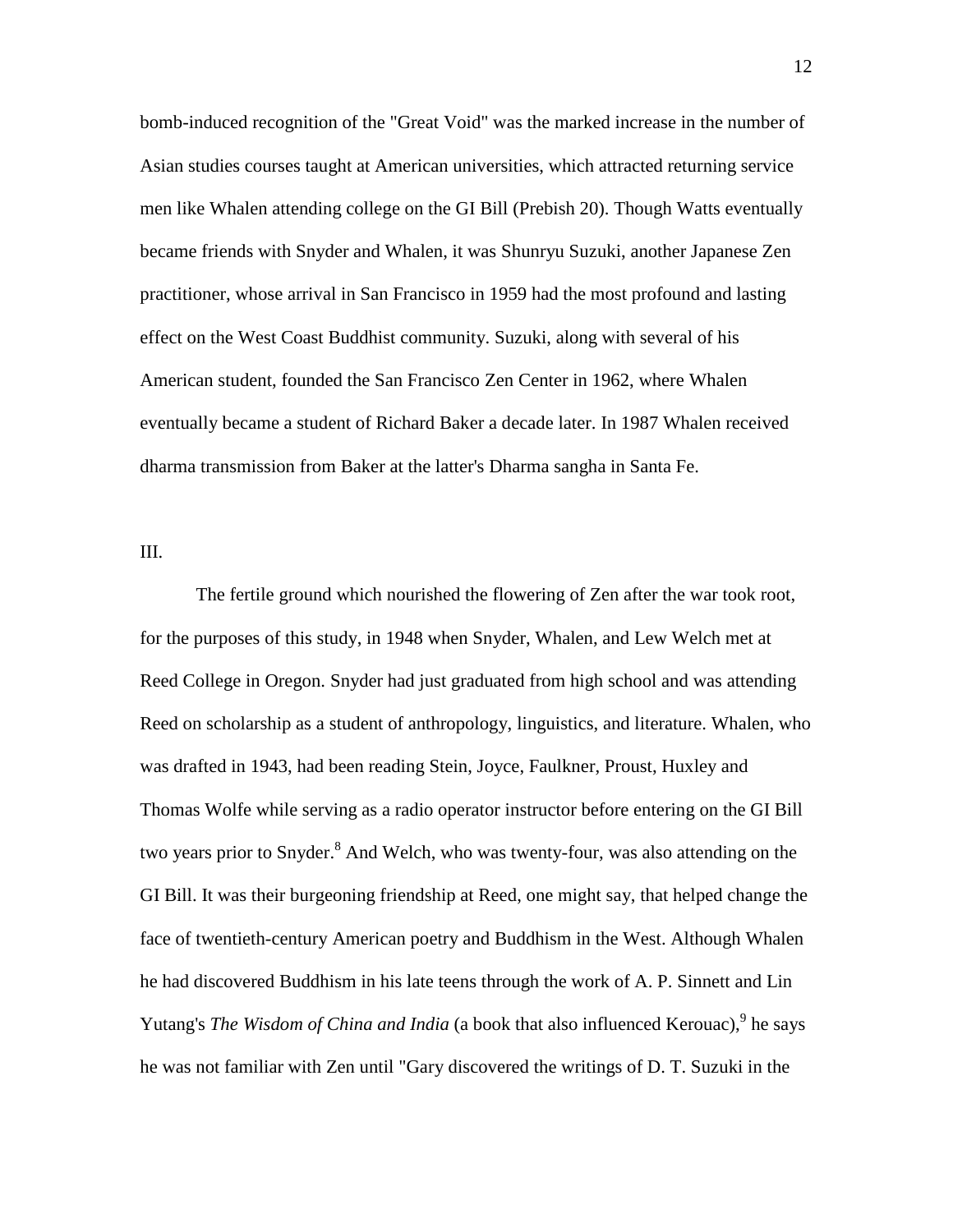college library and began bringing them home" (Pellec 59). Another major influence on all three students was Lloyd Reynolds, who taught creative writing, calligraphy, and eighteenth-century English literature at Reed.

 After graduation in 1951, Snyder hitched to Indiana University with a newly purchased paperback copy of Suzuki's *Essays on Zen Buddhism* in his rucksack, where he studied anthropology for a semester before deciding to buck the trend and leave academia and dedicate his life to becoming a non-academic poet much like the Chinese hermitpoets he so admired. Whalen in turn drifted around Southern California after graduation, working odd jobs, including one as a riveter for North American Aircraft. They found themselves living together once again in 1952 in an apartment on Montgomery Street in Berkeley when Snyder enrolled in the Oriental Languages department at UC Berkeley to study Chinese and Japanese language and poetry; he even took a course in *sumi*, East Asian brush work. Kerouac, as with many others of his generation, had discovered Hindu philosophy in the work of Thoreau. While reading *Walden* in a despondent state after writing *The Subterraneans* in 1953, he accidentally came across a library copy of Ashvaghosa's *The Life of Buddha*. <sup>10</sup> It was Dwight Goddard's *The Buddhist Bible*, though, that had the most lasting impact on his writing and practice. He found *The Buddhist Bible* at the San Jose library on a visit to the Neal and Carolyn Cassidy in October 1953. The book, which he pinched from the library, rarely left his side in the ensuing years. Goddard and Ashvaghosa were just what Kerouac needed at this time in his life, prompting him to begin his long and complex accumulation of Buddhist notes, quotes, poems, and fragments of stories, which would eventually be published as *Some of the Dharma* in 1995. Back on the other coast, Ginsberg had discovered Buddhism at the Fine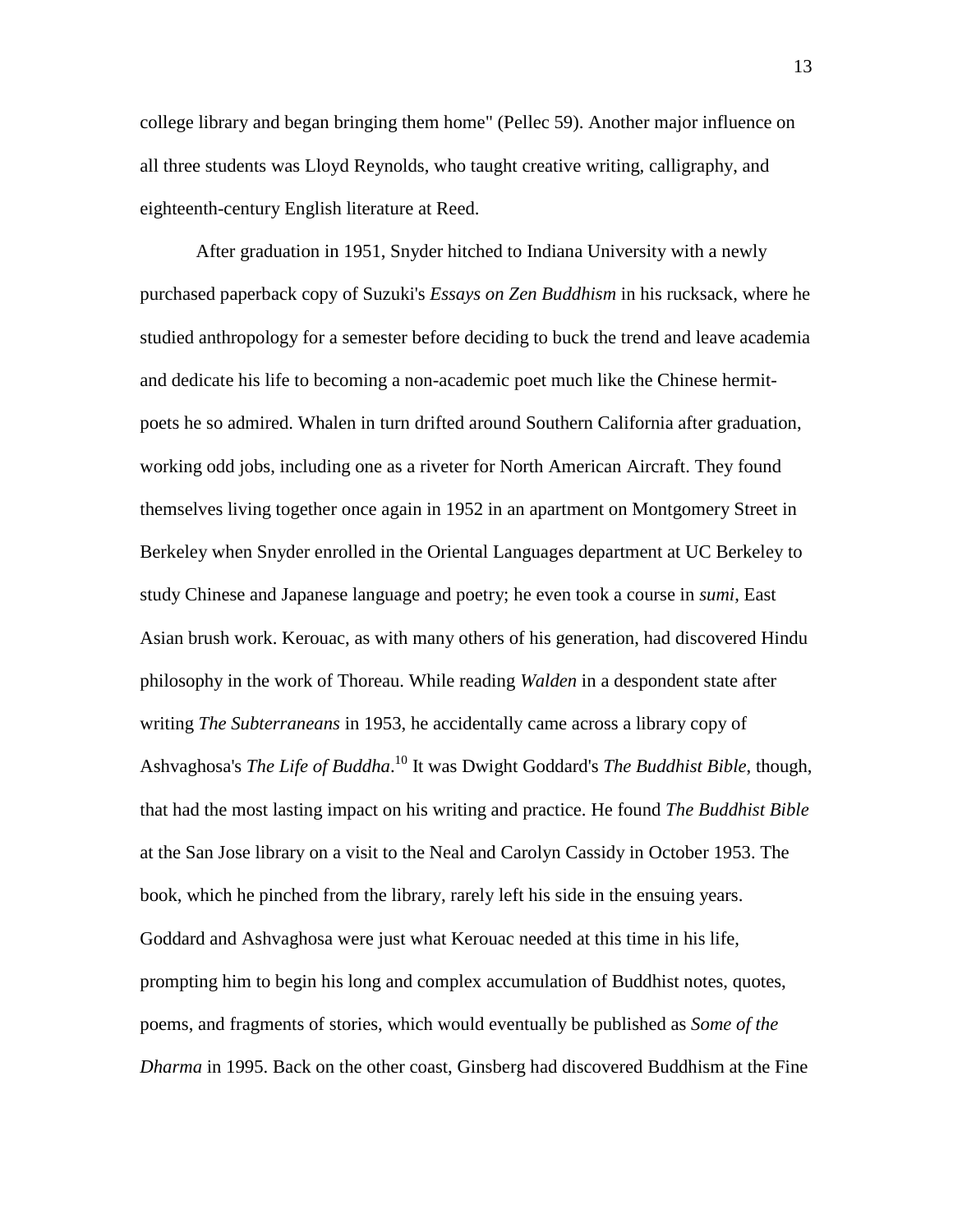Arts room of the New York Public Library about six months before Kerouac in April of 1953. According to Barry Miles, Ginsberg immersed himself in what primary and secondary texts were available at the time--seventy books from the Columbia University library alone. Writing Neal Cassady that April from New York, Ginsberg suggested that "[y]ou begin to see the vastitude and intelligence of the yellow men, and you understand a lot of new eyeball kicks" by immersing yourself in East Asian landscape paintings (qtd. in *Allen Ginsberg: A Biography*, 153). It was this attraction in East Asian landscape painting that eventually led to one of the most important postwar American long poems, Snyder's *Mountains and Rivers Without End*, which, incidentally, was begun one month before he wrote "On Vulture Peak" in May of 1956. Snyder had first encountered Chinese landscape painting at the age of ten at the Seattle Art Museum; the next important link in the East-West chain for Snyder was the discovery of Ernest Fenollosa's *Epochs of Chinese and Japanese Art*, which in turn led him to Pound's Chinese translations.

 In 1955 Snyder took a directed study on the Chinese Buddhist poet Han Shan with Professor Ch'en Shihihsiang at Berkeley. His Han Shan translations became *Cold Mountain Poems* and were first published in *Evergreen Review* # 6 in 1958. This is also the time of the famous Six Gallery reading of October 1955, shortly after Kerouac and Ginsberg temporarily relocated in San Francisco and befriended Snyder, Whalen, Rexroth, McClure, Lamantia, and many others. This episode in American literary history has been documented countless times in fiction, biography, and film; and so, I only mention it here in passing. Snyder and Whalen began attending Friday night study groups at the Jodo Shinshu Berkeley Buddhist Church, where they met Alan Watts, who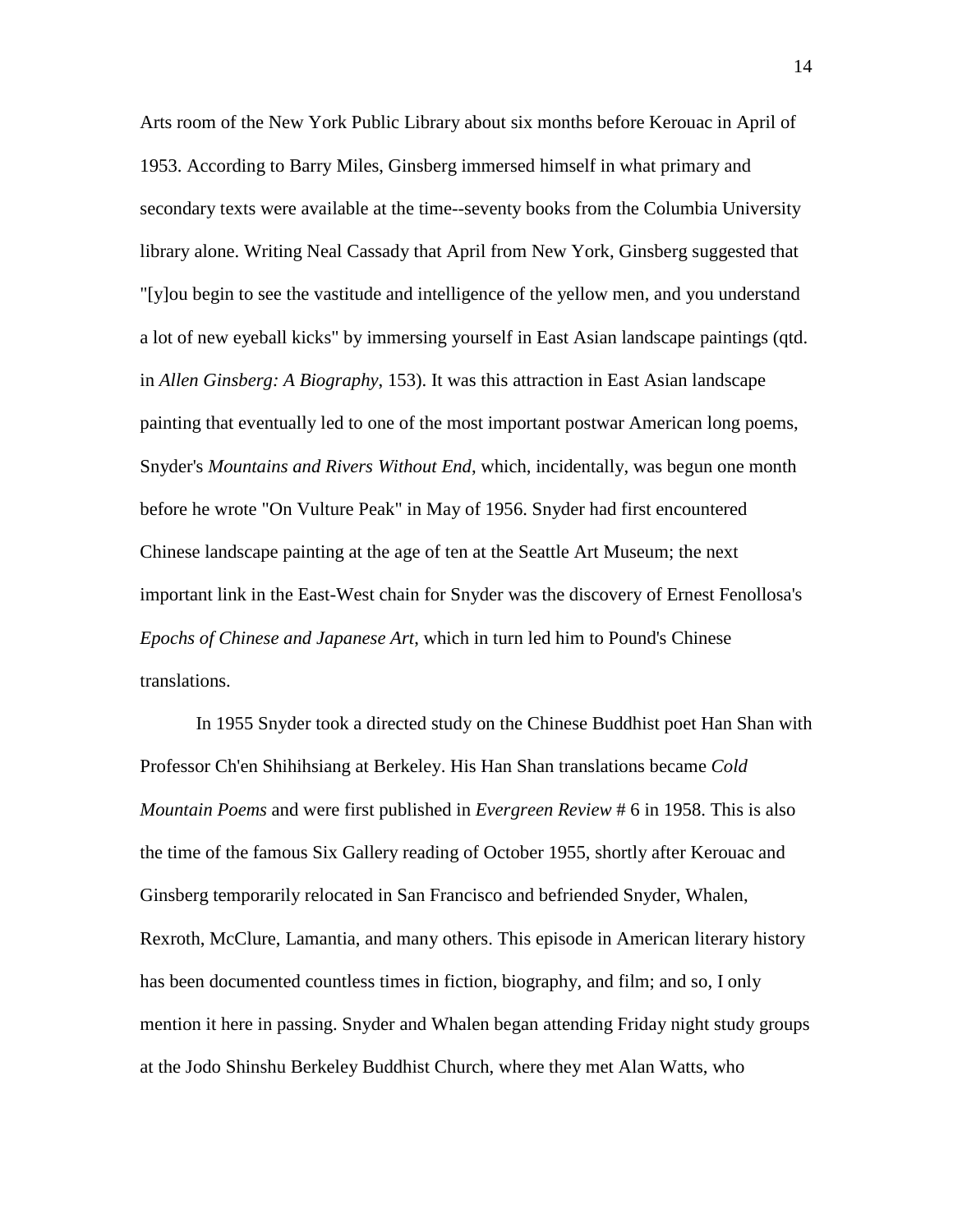subsequently introduced Snyder to his mother-in-law, Ruth Fuller Sasaki. It was also at this time that Snyder discovered Reginald Horace Blyth's seminal four volume set of Japanese *Haiku*, published between 1949 and 1952.<sup>11</sup> With Blyth and Suzuki in the air, it was only natural that a place like the East-West House would open its doors in 1957. East-West, run by students from Watt's defunct American Academy of Asian Studies, was established to introduce Westerners to East Asian customs and beliefs. Whalen, Joanne Kyger, Albert Saijo, Lew Welch, and even Kerouac stayed there for a time. Two years later, Robert Aitken, a disciple of Nyogen Senzaki, who established the first Zen center in San Francisco in 1928, founded the Diamond Sangha in Honolulu. What brought these and other people together on the West Coast was what bonded Snyder and Whalen for their lifetime, and what also brought Kerouac into their world of simplicity, mountains, Buddhism, and Asian philosophy for a time--a drive to find a new way of existing in a world that, as Fat Man and Little Boy made evident, was as tenuous as the very notion of the ego-individuality that we struggle with each day. It was especially the poetry of mountain hermits like Han Shan and Li Po who attracted Kerouac, Whalen, and Snyder--poets who turned their backs on the elite worlds of governmental service and organized monasticism to forge their own brand of Taoist-Buddhist practice and poetry free of the dust of worldly attachments as the elemental sweep of the ten thousand things spontaneously unfolded around their hidden mountain dwellings.

IV.

 Though the first recorded Chinese poetic text, the *Shih ching* or *Book of Odes*, dates as early as 1000 to 600 B.C., it is the rivers-and-mountains poetry of T'ao Ch'ien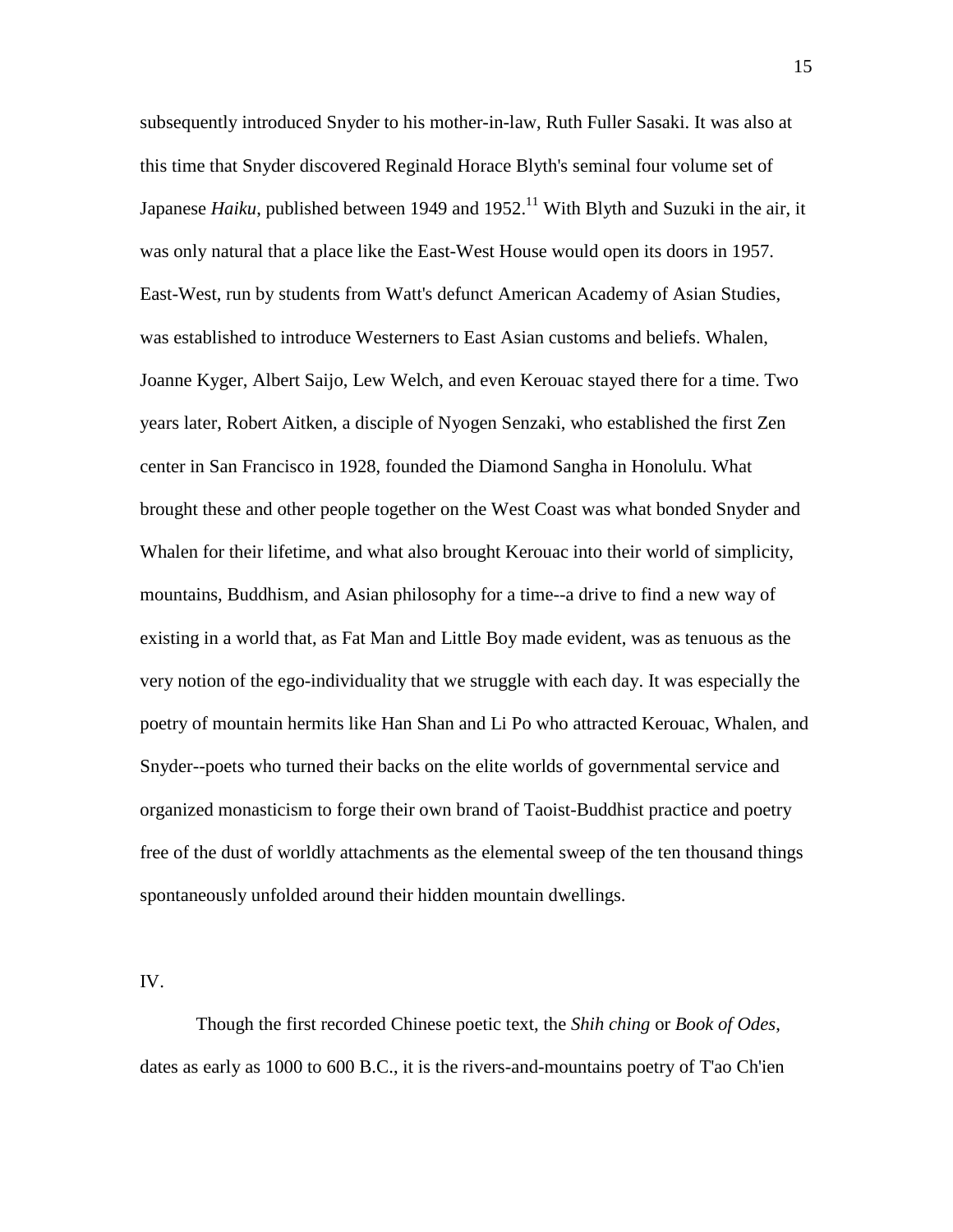(365-472) and Hsieh Ling-yun (385-433), along with the later T'ang Dynasty (618-906) poetry of Wang Wei (701-761), Li Po (701-762), Tu Fu (712-770), Han Shan (c. 7th -9th centuries), and Po Chu-i (772-846) that most influenced the American poets under consideration here. Between the rivers-and-mountains poetry of T'ao Ch'ien and Hsieh Ling-yun and that of the T'ang Dynasty, poetry--as with the second generation of twentieth-century American poets--was lifelessly conventional. With the T'ang, as with the New American Poets, poetry blossomed. During the interval of 300 years, Ch'an (Zen), a melding of Indian Buddhism and Chinese Taoism, came into maturity in China, prompting poets to use a much more distilled, imagistic language, opening up new depths and non-verbal insights. As Snyder has said, "Chinese poetry in translation helped us find a way toward a clear secular poetic statement.  $\dots$ <sup>12</sup> This is the same poetry that helped inspire Pound's *Cathay*, which itself had a large impact on Snyder and Whalen. When we consider the return to formalism during and after World War II, it is easy to see why poets like Rexroth, Snyder, Whalen and Kerouac turned to a much earlier, foreign tradition. According to Burton Watson, Chinese poetry is essentially a humanistic (in a decentered way) and ecological tradition; one that is not didactic, but does hold "lessons" for the attentive reader; it is a tradition of restraint steeped in serenity, cyclicality, and freedom from mental and material attachments (1-14). Much Chinese poetry brings to verse everyday mundane occurrences of private and public life. As with Ferlinghetti's "street poetry," poets such as Tu Fu and Han Shan found beauty in the most pedestrian of experiences. Much of the Buddhist poetry of Rexroth--and subsequently Snyder, Kerouac and Whalen--is infused with the succinct lines and classic images and symbols of Chinese poetry: Clouds (passing thoughts and wandering monks), dust (insubstantial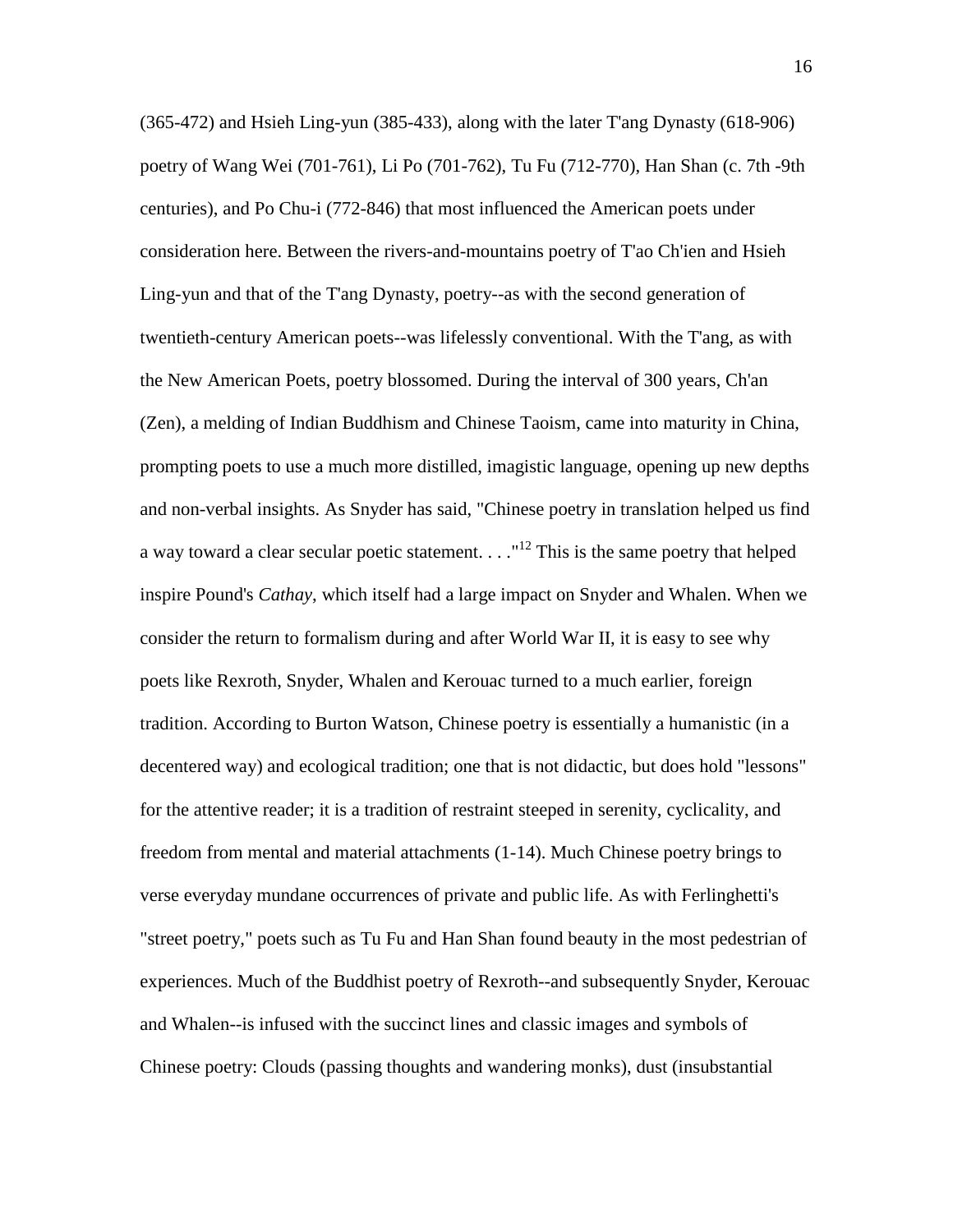worldly affairs), emptiness (nonbeing, original mind), flowering plum and cherry trees (perseverance in the face of hardship), idleness (profound serenity).

V.

 Tu Fu's poetry left a profound influence on that of Rexroth, who in turn left his mark on the developing poetry of Snyder, who credits Rexroth with giving him the guts to incorporate East Asian poetry and philosophy into his own uniquely transpacific work. In November 1953 Snyder wrote Whalen, who was still living across the Bay while Snyder was attending Berkeley, to explain his findings on the poetry that he and Rexroth shared a mutual interest in: "Chinese poetry," he said, "is indeed more complex, obscure, allusive, than I ever dreamed. It is  $\dots$  tranquil, peaceful, sublime and full of charming  $\&$ accurate observations of nature. But also has (especially Tu Fu) all the logical complexity & allusiveness of Donne, Eliot, etc. Simply fantastic."<sup>13</sup> Later that same month, Snyder enthusiastically told Whalen that "REXROTH is the one." "Get hold of The Dragon & the Unicorn at your neighborhood library right away  $\&$  read it through," he demanded. "He has Jeffers, Williams, & (less) Pound in his blood, & he's HONEST & INTRANSIGENT in a way that makes the rest of this modern crowd look puke-sick."<sup>14</sup> Snyder was impressed with Rexroth's knowledge of Asian poetry and philosophy, Pacific Coast geography, astronomy, anthropology, ornithology, and Native American myth. Less than a month later, he wrote Whalen again telling him about a key friendship that was blossoming:

> I spent last Friday evening with the notable Mr. Rexroth. . . . & I prodded him every way I know how (which is a legion)  $\&$  made him show me his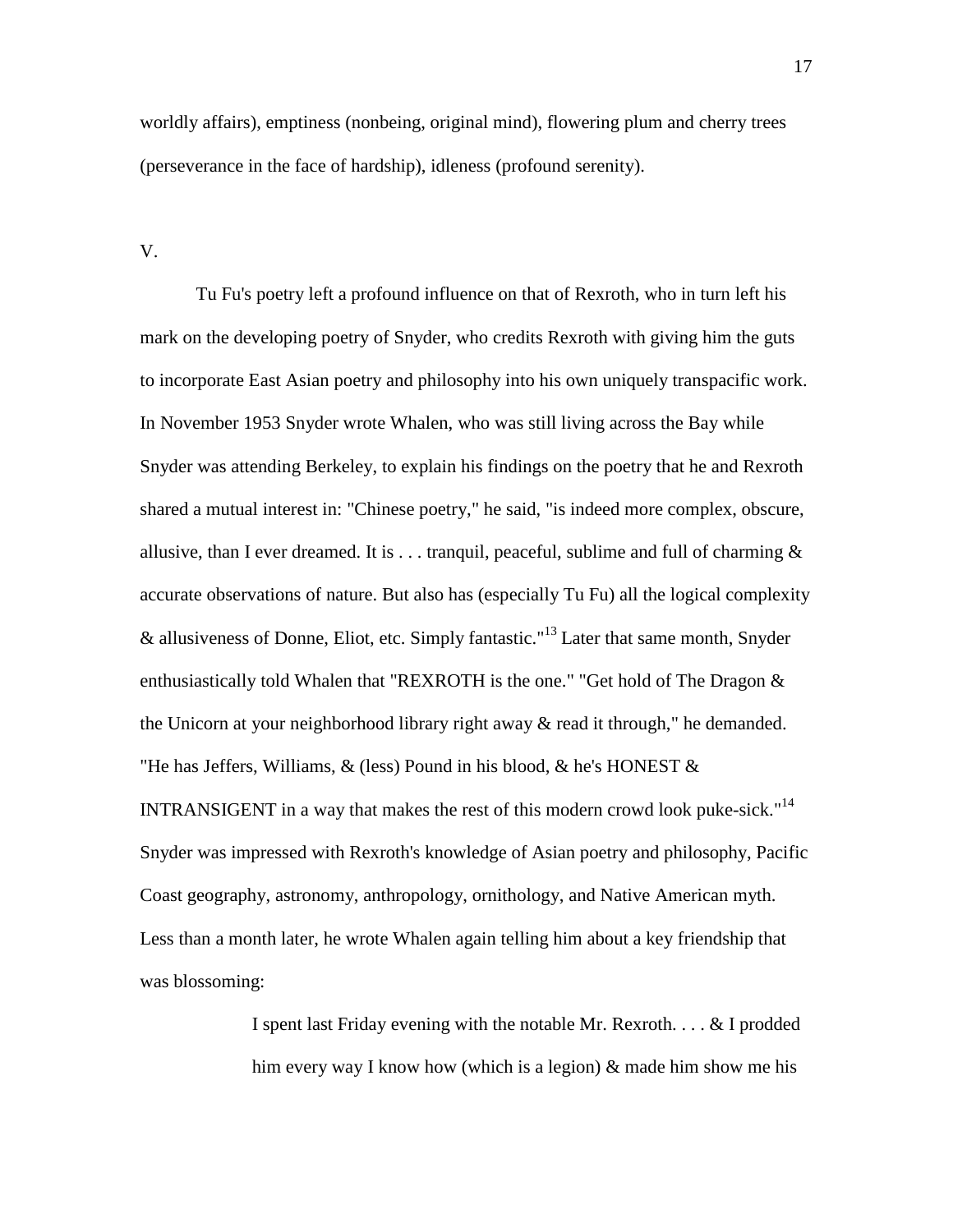MSS of Japanese and Chinese translations, and found out he has once worked out of Marblemount as a trail cook under the old ranger Thompson, so we had many things to talk of there, etc. etc. I am happy to report that R. is probably the best thing writing poetry in America at the moment. & not just poetry--he is on the verge of blasting the American intelligentsia on several scholarly levels, plus reviews, etc. $^{15}$ 

These manuscripts, which were surely influential to Snyder's development, eventually made their way into print as *One Hundred Poems from the Japanese* (1955) and *One Hundred Poems from the Chinese* (1956). Prompted by his discussion with Rexroth, Snyder very presciently told Whalen in the same letter that "The Frontier-type Wobbly-Thoreau anarchism is in my blood, i.e. that's my own tradition, I was raised up in it. So put it with the Oriental historical depth,  $\& I$  got a fulcrum to tip the whole damn civilization over with." More effusive praise blasted across the Bay the following month: "Bigod Rexroth is even better than I thought. . . . Why has he been so neglected? And even vilified? A future historian-of-ideas may be able to answer these questions."<sup>16</sup> To this day, Rexroth has still not been accepted by the academy and rarely even appears in American literature anthologies. Oddly, Rexroth (nor Kerouac) appears in Shambhala's *Beneath a Single Moon: Buddhism in Contemporary American Poetry* (1991), even though Snyder wrote the introduction and poems by both himself and Whalen are included.

 Rexroth, a veteran Modernist in the vein of Williams, Pound, and Stein--though his populist beliefs had more in common with the early Carl Sandburg of *Chicago Poems* (1919)--is best known for his association with the San Francisco Renaissance and Beat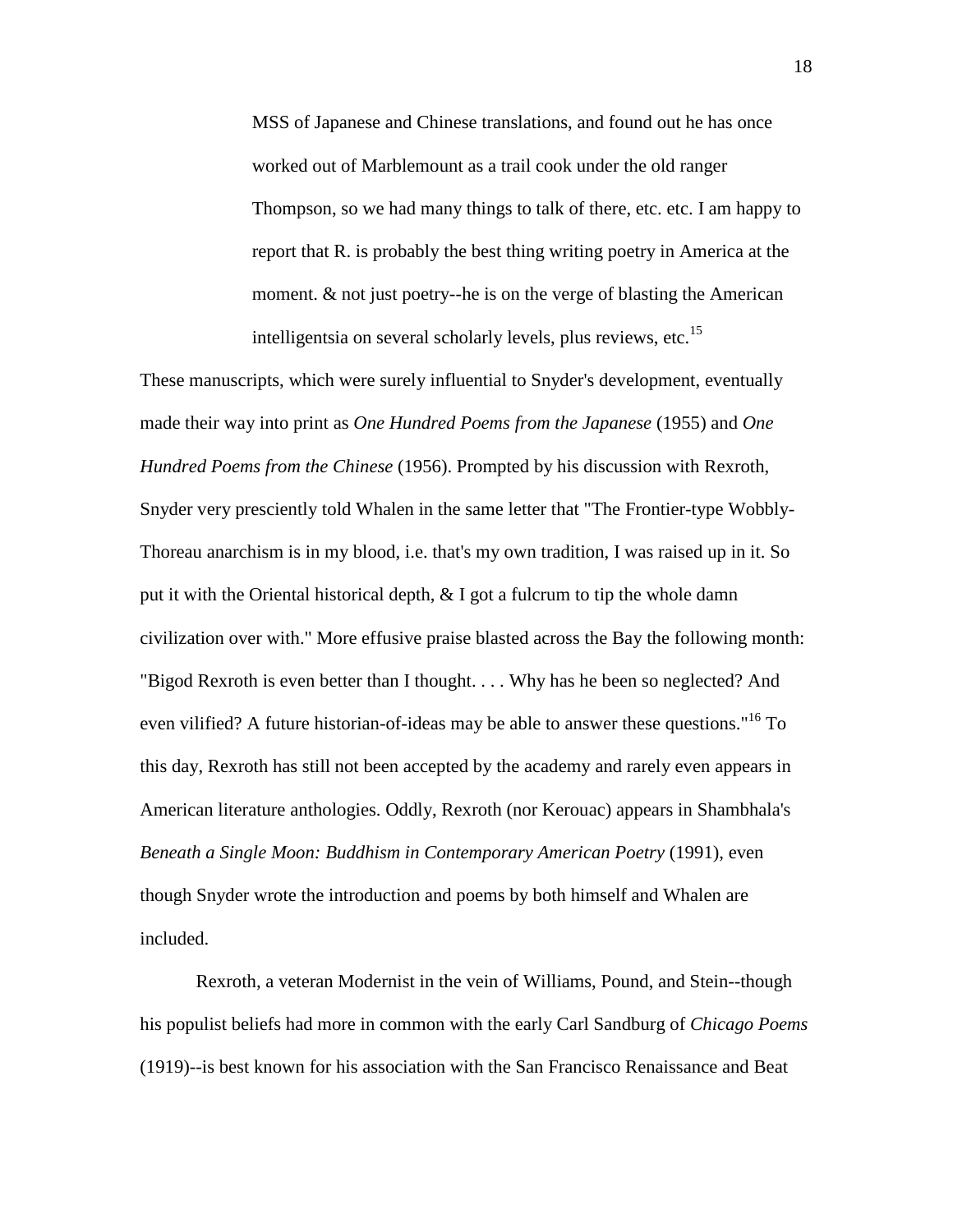poets, some of whom, like Snyder and Kenneth Patchen, he was to publically disassociate himself with. In Rexroth's mature work, beginning with *In What Hour* (1940), though perhaps more so with what William Everson called his masterpiece--*The Phoenix and the Tortoise* (1944)--we see a poet of national importance already established over a decade before he became known as the paterfamilias of the West Coast avant-garde poetry scene. As a co-founder of the San Francisco Poetry Center with Ruth Witt-Diamont in 1953, Rexroth was integral in fostering the original Berkeley Renaissance with younger poets Jack Spicer, Robert Duncan, James Broughton, Philip Lamantia and others, eventually including Snyder and Whalen. Rexroth moved to San Francisco with his first wife from Chicago in 1927 (Lawrence Ferlinghetti would arrive 24 years later with his wife). Rexroth (and Ferlinghetti for that matter) was an avant-garde painter, translator, poet, critic, reviewer, and much more. His West Coast poetics combines a connection to place and time, nature, colloquial language, and a clear, precise description which generally lacks metaphor. His best poems, like those of Tu Fu and Snyder, grapple with timeless universals through a closeness to the present moment of the here and now, creating an unimposing (though at times intellectually rigorous) organicism that has much in common--at least thematically--with Whitman. His form and content fly in the face of his more academically-minded colleagues like Yvor Winters and Allen Tate, which is one of the reasons he was not accepted as anything more than a regionalist on that *other* coast.

 Rexroth's themes of love, nature, war, and metaphysics--as with those of Tu Fu and Whitman--are inextricably entwined with his day-to-day experiences, giving his poetry a concrete directness and personal-unto-universal sensibility that Jeffers's more metaphorically and metaphysically dire poetry lacks. One of the main things Rexroth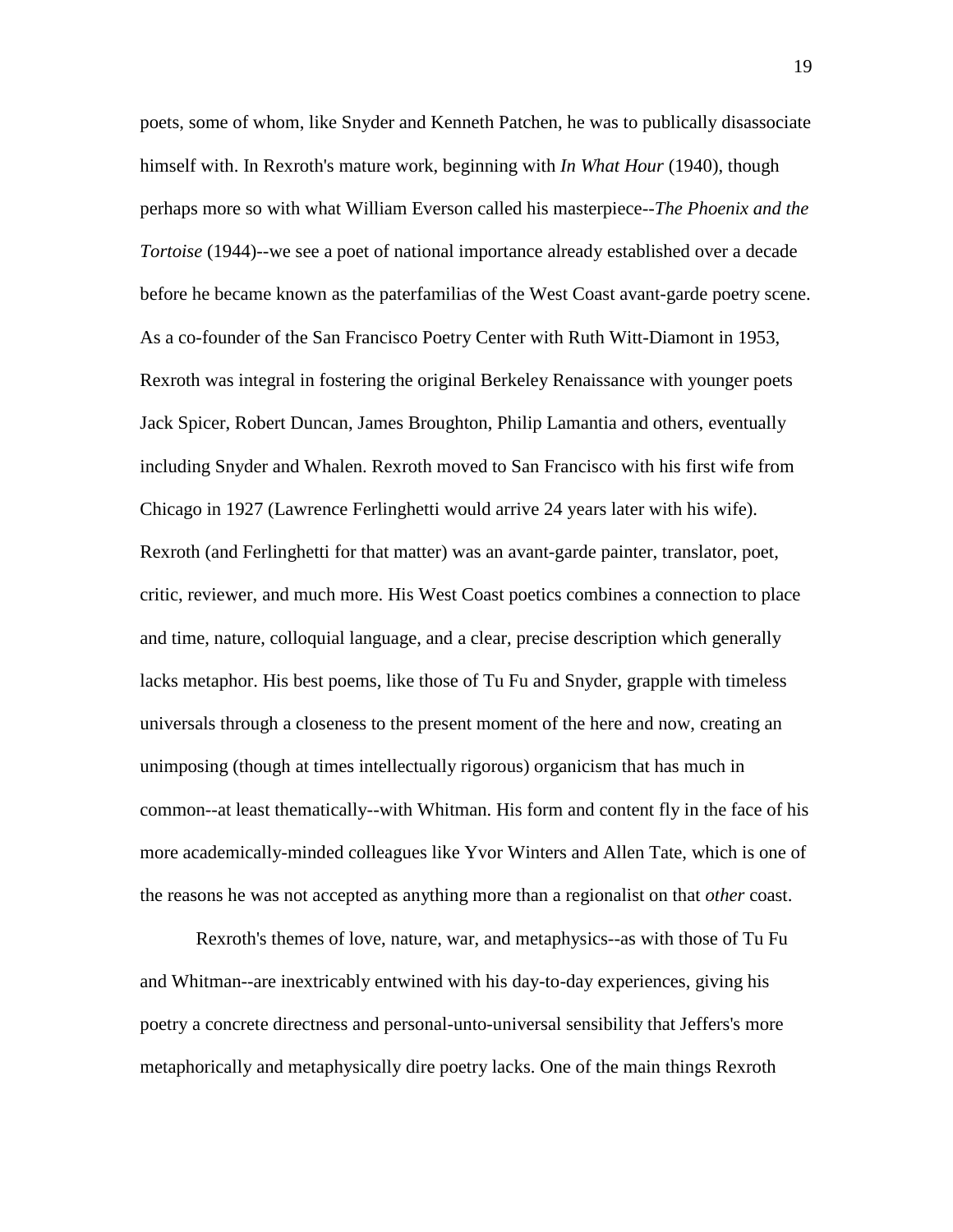learned from Tu Fu--and we certainly see this taken to the extreme in Whalen--was how to, as David Hinton says, shift "between thematic concerns while combining discontinuous moods, tones, images, perspectives, etc. . . . Another strategy Tu Fu invented to increase the complexity of his poems was the lyric sequence: a series of lyrics not just grouped together, but closely interwoven to form a single long and complex poem" (viii-ix). Rexroth's *The Phoenix and the Tortoise* (1944) and *The Dragon & the Unicorn* (1952) can be read as lyric sequences, and one certainly sees the influence of Tu Fu in the way he moves from personal to the historical to the philosophical by juxtaposing them with corresponding images of the natural world. Compare, for example, Rexroth's translation of Tu Fu's "Travelling Northward" with a selection from *The Phoenix and the Tortoise*.

Tu Fu:

Rexroth:

Screech owls moan in the yellowing Mulberry trees. Field mice scurry, Preparing their holes for winter. Midnight, we cross an old battlefield. The moonlight shines cold on white bones. (*One Hundred Poems* 10) Softly and singly an owl

Cries in my sleep. I awake and turn My head, but there is only the moon Sinking in the early dawn. Owls do not cry over the ocean.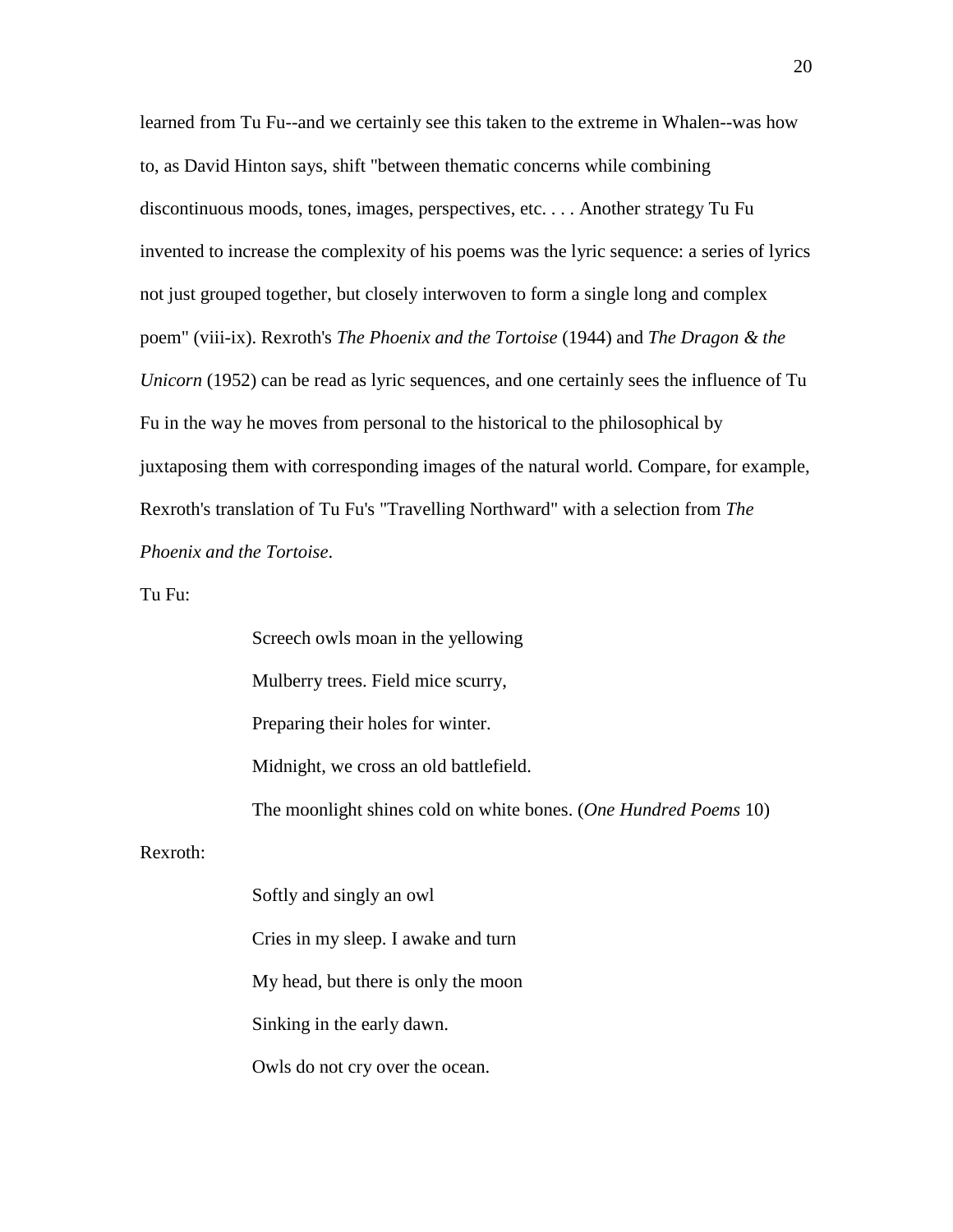The night patrol planes return

Opaque against the transparent moon. (*Collected* 256-257)

The similarities are striking: from the compact line lengths, the caesura, the connection each narrator has to his immediate environment, and the specter of wartime loss. Rexroth, as he does in so much of his poetry, also juxtaposes these natural images with the philosophical and the personal. Snyder and Whalen do likewise in poems like "Milton by Firelight," *Myths & Texts*, and "Sourdough Mountain Lookout" and "The Slop Barrel."

 Though Rexroth had an undeniable influence on the work of Snyder and Whalen (and Kerouac's respect), there are marked differences between his work and theirs. In short, Snyder and Whalen took what they could use from Rexroth--and there was quite a bit--but they achieved a more profound level of Buddhist understanding in much of their poetry, a product surely stemming from their more curious interest in the philosophy and practice. And although Rexroth would be much chagrined, I would also suggest that Kerouac's Buddhist poetics share much in common with the elder poet's. Rexroth's "Empty Mirror," one of his most successful early Buddhist poems, provides a good case in point. Snyder, as he mentioned to Whalen in the letter quoted above, had read the poem in *The Dragon & the Unicorn* in 1953 at the latest. The title of the poem is an allusion to a well-known episode in Hui-neng's *The Platform S*ū*tra*, one of the classics of Zen literature, alongside *The Heart S*ū*tra*, *The Gateless Gate*, and *The Blue Cliff Records*, all of which will be discussed in the chapters that follow. Hui-neng (638-713), often considered the father of Zen, was the Sixth Patriarch of the Southern School in China. Rexroth's title alludes to the poems written by Shen-hsiu and Hui-neng on the corridor wall of the monastery on Mount Huang-mei in response to the Fifth Patriarch's (Hung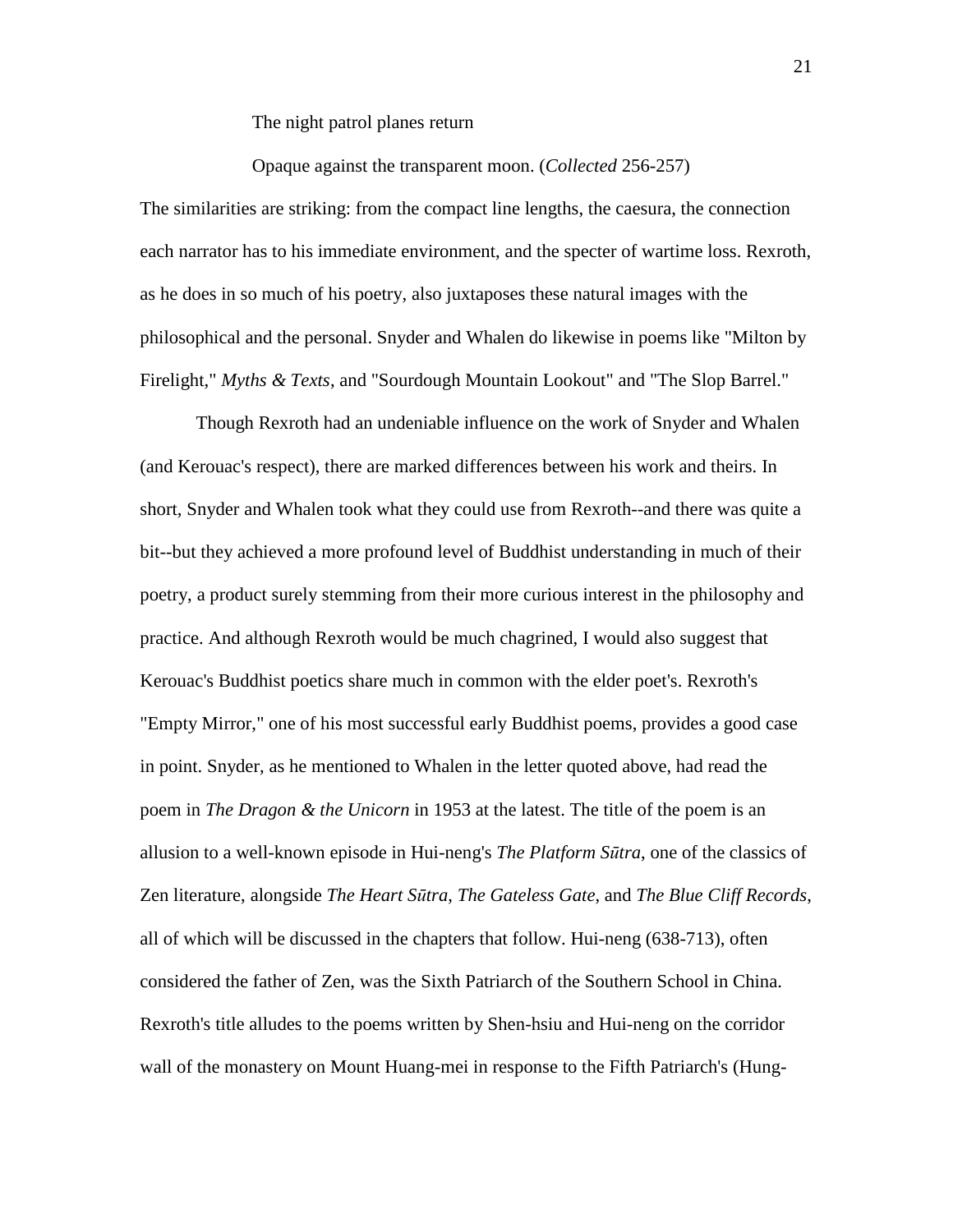jen) call for his successor to be chosen through a dharma writing contest. Shen-hsiu, the somewhat disconcerted head monk, wrote the following verse on the wall:

> The body is a bodhi tree the mind is like a standing mirror always try to keep it clean

don't let it gather dust. (Red Pine 6)

Hui-neng, who was just a lowly, illiterate kitchen helper in the monastery, responded in kind:

Bodhi doesn't have any trees

this mirror doesn't have a stand

our buddha nature is forever pure

where do you get this dust? (8)

In short, Hui-neng's poem expressed a far deeper understanding than the learned head monk's poem, which was much more didactic. As Red Pine says in his commentary accompanying his translation of *The Platform S*ū*tra,* "The only truth worth knowing is the truth of our own mind. But there is our mind, and then there is the mind we have been trained to believe is our mind. The one gives birth to wisdom, the other to delusion. Shenhsiu offers a poem rooted in the dialectics of delusion, while Hui-neng responds with a poem born from the emptiness of wisdom" (107). Thus Hui-neng, who was not even vying for the position, received Dharma transmission and became the Sixth Patriarch of Zen Buddhism.

 This delusion of self is the topic of Rexroth's poem. In its entirety, "Empty Mirror" reads: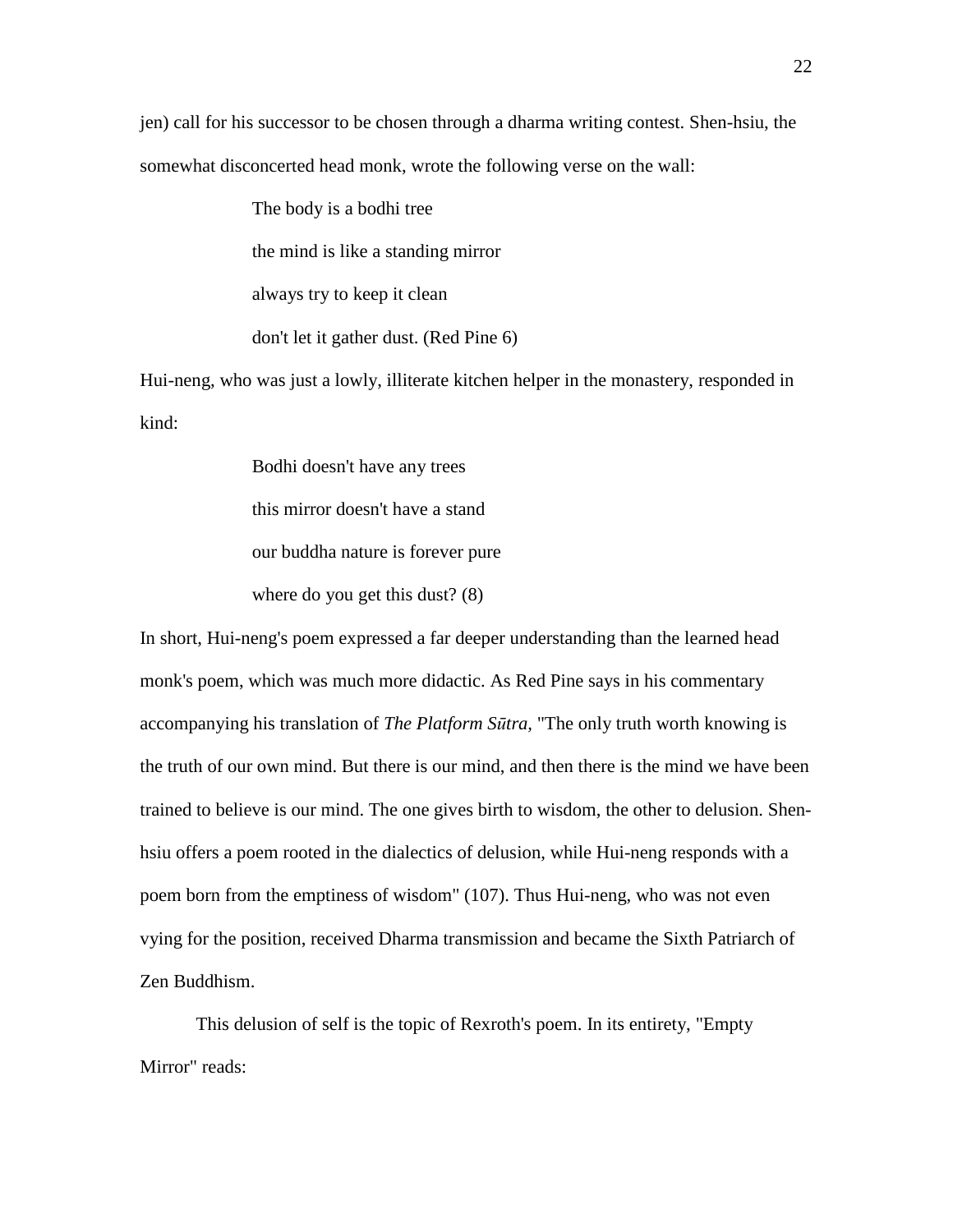As long as we are lost In the world of purpose We are not free. I sit In my ten foot square hut, The birds sing. The bees hum. The leaves sway. The water Murmurs over the rocks. The canyon shuts me in. If I moved, Bashō's frog Would splash in the pool. All summer long and gold Laurel leaves fell through space. Today I was aware Of a maple leaf floating On the pool. In the night I stare into the fire. Once I saw fire cities, Towns, palaces, wars, Heroic adventures, In the campfires of youth. Now I see only fire. My breath moves quietly. The stars move overhead.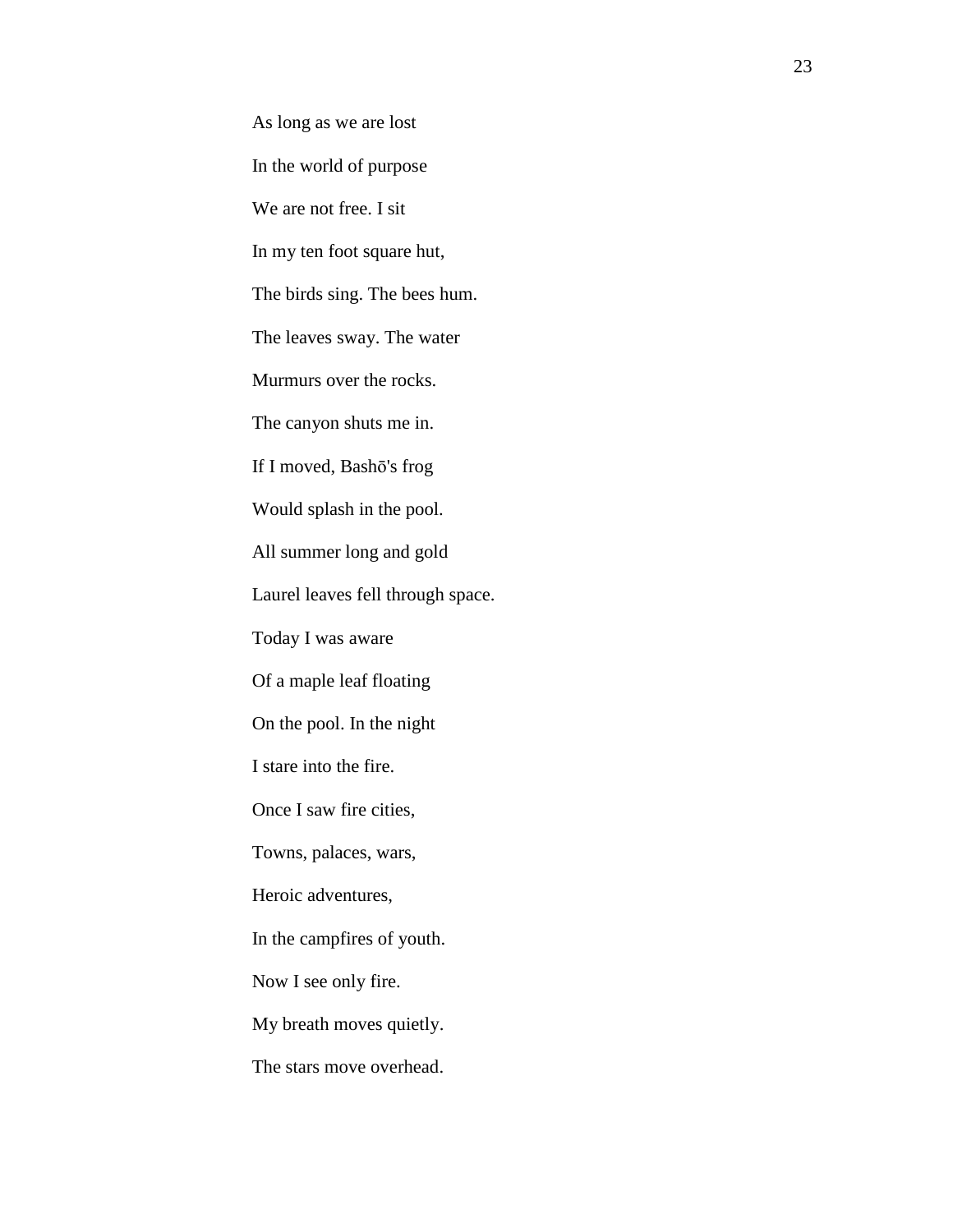In the clear darkness

Only a small red glow

Is left in the ashes.

On the table lies a cast

Snake skin and an uncut stone. (*Collected* 321).

 The "world of purpose" is referred to by Buddhists as *sams*ā*ra* (Skt.), or the realm of birth, death, and rebirth. "As long as we are lost" in our delusions of ego and permanence, according to Buddhist philosophy, we are doomed to untold births and rebirths in what Kerouac referred to as "[t]he wheel of the quivering meat / conception" in the "211th Chorus" of *Mexico City Blues*; thus, as Rexroth says, "[w]e are not free."<sup>17</sup> Kerouac also addressed *sams*ā*ra* the following year throughout "Desolation Blues." In the "1st Chorus," for example, he tells us, seated outside his own "ten foot square hut" atop Desolation Peak, that "we walk around clung / To earth / Like beetles with big brains / Ignorant of where we are, how / What, & upsidedown like fools. . . ." (*Book of Blues* 117). Rexroth's "ten foot square hut," like Kerouac's, alludes to the 2nd century C.E. *Vimalak*ī*rti S*ū*tra*. Vimalakīrti, who is discussed in Chapter Two, was a Buddhist layman whom both Snyder and Whalen also allude to in their own poetry--Snyder's "On Vulture Peak" and Whalen's "Absolute Reality Co.: Two Views" (1964)."<sup>18</sup> In fact, the first stanza of Snyder's "On Vulture Peak" was surely influenced by this and an earlier Rexroth poem titled "Hojoki," which Snyder mentioned in his January 12, 1954 letter to Whalen.<sup>19</sup> Snyder mentions Vimalakīrti two months later in a letter to Whalen when describing his newly rented Berkeley shack that Kerouac immortalized in *The Dharma Bums*: "My room is small for human beings, but like Vimalakīrti's ten-foot-square-hut, it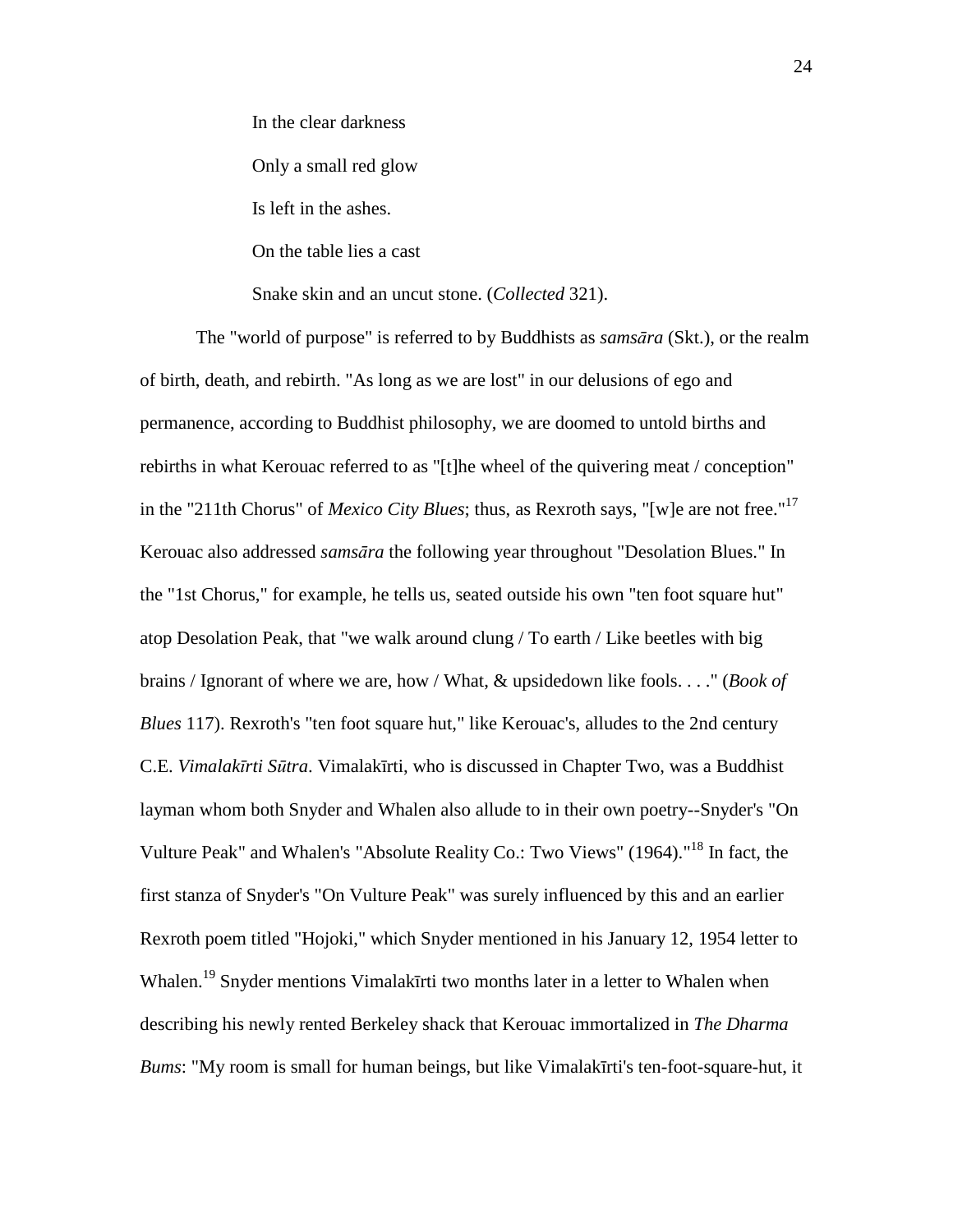will accommodate ten thousand Bodhisattvas."<sup>20</sup> In Rexroth's hut, "The birds sing. / The bees hum," etc. It is interesting that Rexroth chooses to use the article "The" for each of the five natural "things" he mentions, as if, as an ego-observer, he is pointing from this thing to that.<sup>21</sup> The turning point--the representation of Buddhist awakening--comes mid way through the poem. Though "Laurel leaves fell through space" "[a]ll summer," it is "[t]oday" that he becomes "aware" of "a maple leaf floating / On the Pool." He does not say that he "sees" a leaf; rather, he is "aware" of it. "In the night / I stare into the fire," he tells us. When he was younger, he read "cities / Towns / palaces," etc. into the fire. That is, he projects himself onto nature in much the same way Kerouac does throughout "Desolation Blues." Now, though, he moves towards seeing the fire divested of his own delusions of selfhood. I say "moves towards" because he still sees himself as an ego-I.

 Rexroth, like Snyder and Whalen, employs another key attribute of Chinese poetry in the poem above: parallelism. We see it most obviously towards the end of the poem: his "breath moves quietly" as "The stars move overhead." Further, "Only a small red [star-like] glow" is seen in "the clear darkness" of the ashes. The poem ends symbolically (and a bit heavy-handedly) with two images he chose to represent the narrator's supposed state of enlightenment: a castoff "Snake skin and an uncut stone." The snake skin is symbolic of both the Christian Garden (and his Catholicism), as well as his notions of selfhood; here, he sheds them. The uncut stone represents, like an uncarved block of wood, original mind as unmanipulated by the machinations of the delusion of self. It is, in other words, like the Way, in its natural state. What makes the selections by Whalen and Snyder below more successful Buddhist poems is that, like Shen-hsiu's poem above, Rexroth's is dogmatic (a trait he shared with Kerouac). Rexroth's poem is framed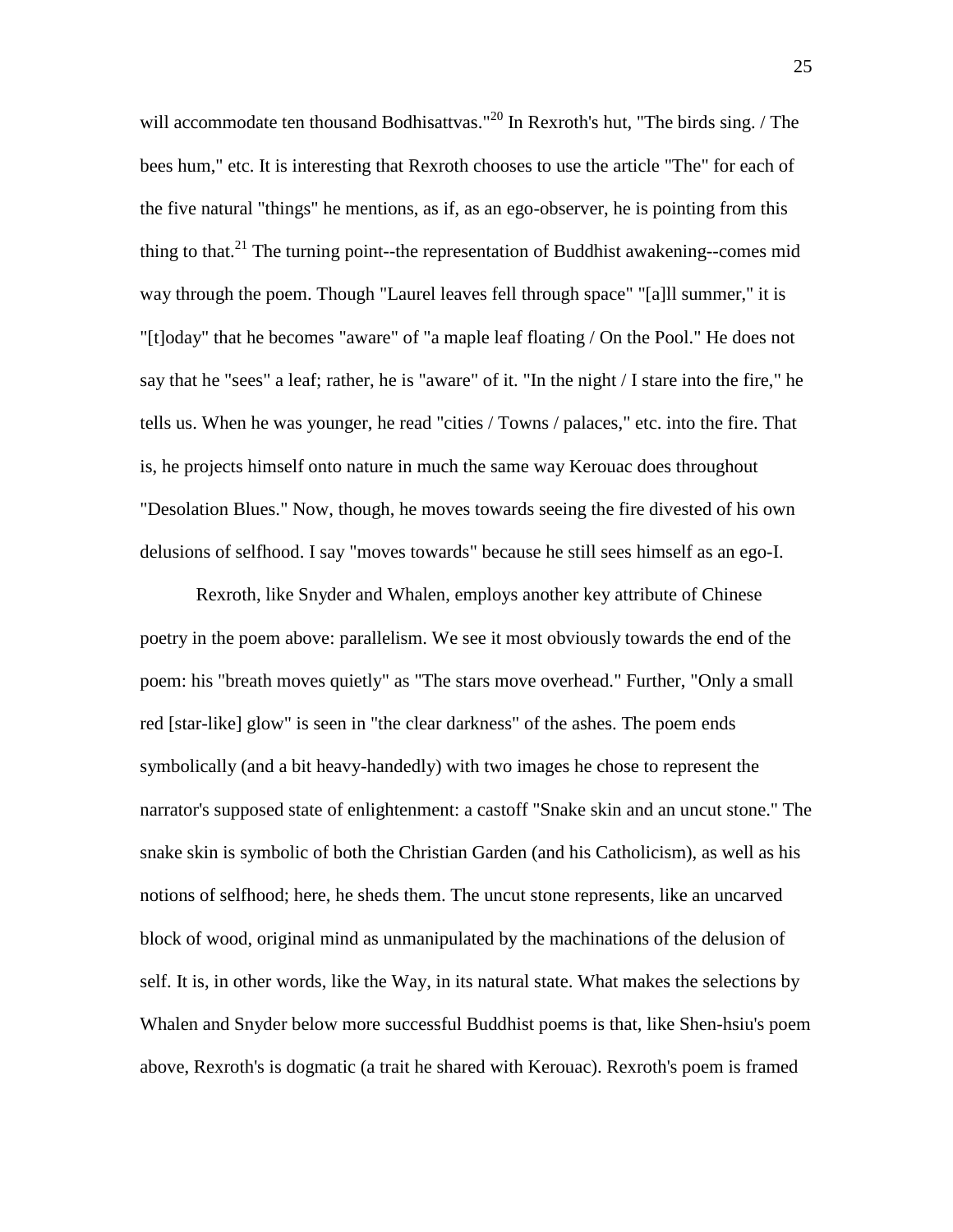at beginning and end with single-sentence lessons--good lessons, certainly, but blatant lessons nonetheless. In this sense, Snyder's "Mid-August at Sourdough Mountain Lookout" acts, as does Hui-neng's verse, as the perfect foil to his elder: a perfect foil, but, interestingly, it was written the summer before Snyder met Rexroth, while he was atop Sourdough Mountain in Washington.

 In "Mid-August at Sourdough Mountain Lookout" Snyder, as is typical of Chinese poetry, uses short, self-contained lines, with the first stanza presenting nature imagery, while and the second stanza brings in Buddhist ideas. Following the conventions of *shih* form, Snyder employs both parallelism and single syntactic line units in the first of its two brief stanzas:

Down valley a smoke haze

Three days heat, after five days rain

Pitch grows on the fir-cones

Across rocks and meadows

Swarms of new flies.

Unlike Rexroth, Snyder's narrator does not appear as an ego-presence until the second stanza, nor does he use "the" before every other thing he describes. The narrator does appear in the second stanza, but only fleetingly:

> I cannot remember things I once read A few friends, but they are in cities. Drinking cold snow-water from a tin cup Looking down for miles Through high still air. (*Riprap and Cold Mountain Poems* 3)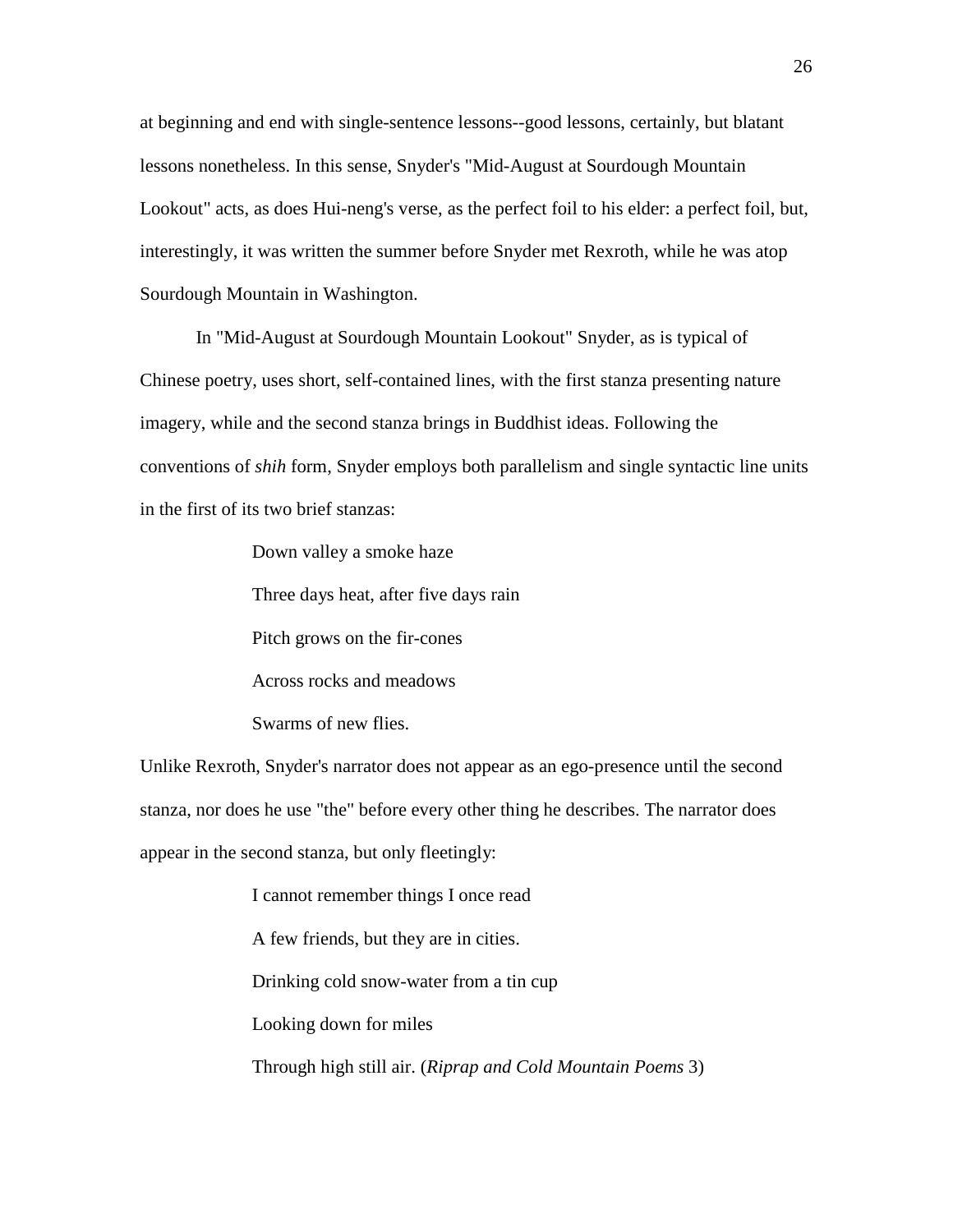He is not longing for a return to the city (like Kerouac in "Desolation Blues"), nor is he romanticizing his past nor projecting into the future; he just *is*. The poet appears and then melds back into his surroundings as his ego again drops away. He is mirror-still, unconcerned with ego. In this brief two-stanza poem, Snyder has succeeded in capturing the Chinese rivers-and-mountains notion of *tzu-jan*, keying into the immediacy of the moment as it is occurring. He is not reading into his environment, he is objectively describing it through a deep and direct perception. Like Rexroth's poem and the T'ang poetic tradition (and William Carlos Williams's Imagism), Snyder's poem builds its effects with a sequence of vivid, natural juxtaposed images.

 Whalen takes these traditions and makes them his own in his most anthologized poem, "Sourdough Mountain Lookout," which was written the same year as "The Slop Barrel." The poem, which opens with a dedication to Rexroth, is far too long and complex to address here; as such, I will briefly discuss the fourth stanza as it relates to the two poems above:

> Morning fog in the southern gorge Gleaming foam restoring the old sea-level The lakes in two lights green soap and indigo The high cirque-lake black half-open eye

(*Collected* 40).

As in much East Asian poetry, each line presents us with an individual image that relates- -though not necessarily explicitly--with the preceding and following lines. Notice too the parallelism: "fog"/"foam"; "gorge"/"old sea-level"; "lakes"/"cirque-lake";

"green"/"black." It should be mentioned that this is one of the few stanzas in "Sourdough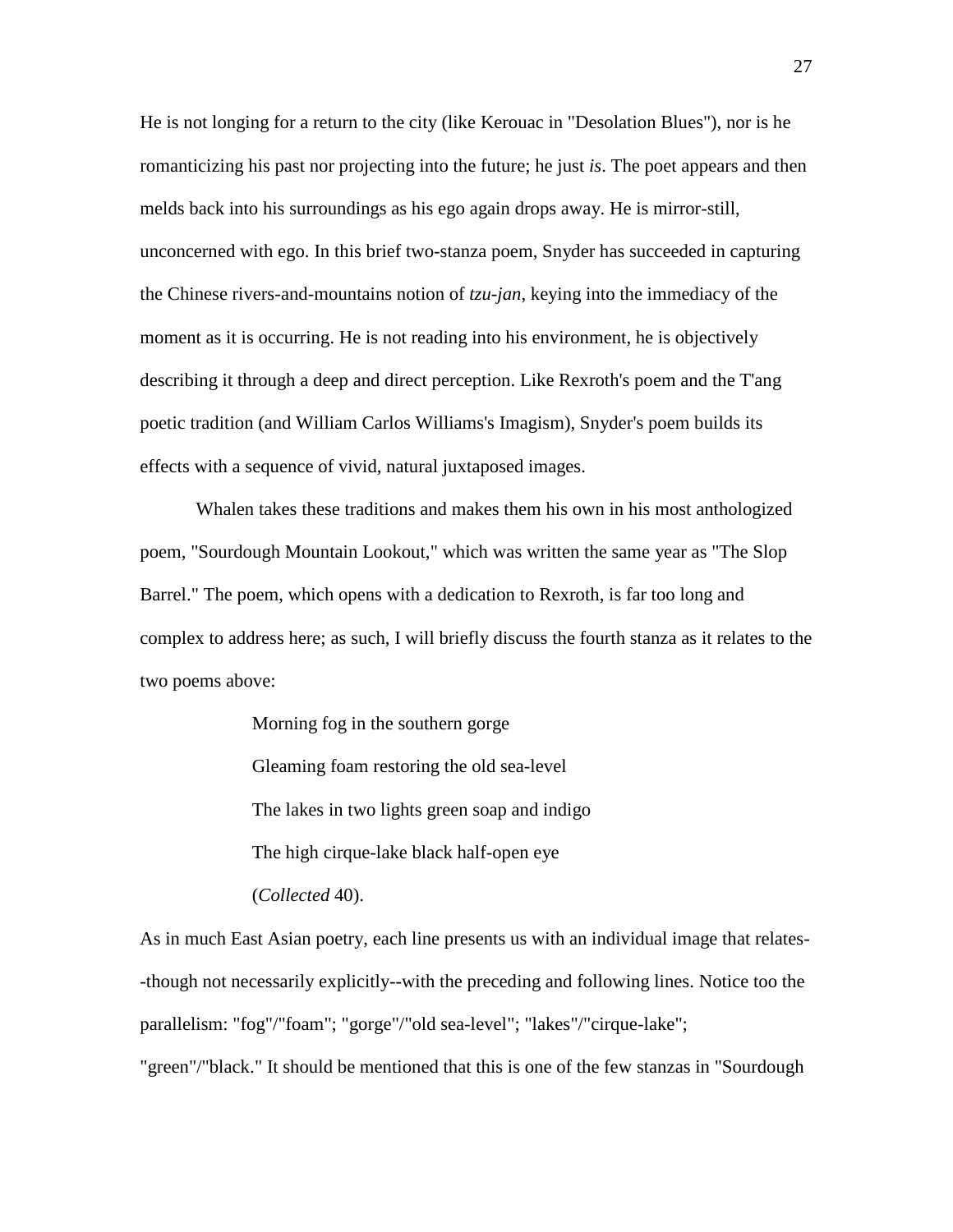Mountain Lookout" in which the poet himself is not blatantly present as the ego-I in the form of either the one doing the thinking, the listening, the speaking, or the one quoting from other sources. That is, in the lines quoted here, as with the first stanza in Snyder's Sourdough poem, the ego-observer is an implied presence; he is not saying "I am seeing this, I am seeing that" as Rexroth's narrator does. Whalen's is like a finger pointing at the moon: we look at the moon, not the finger directing our gaze skyward.

 These poems at first glance read very similarly, owing no doubt to the poets' mutual interests and the poems' physical settings. Snyder's "look out," though, is much more succinct than those of Rexroth and Whalen, as well as Kerouac's look out on Desolation Peak. Reginald Horace Blyth's *Haiku* provides us with a good definition to distinguish between these poems. Using George Moore's<sup>22</sup> version of "pure poetry," Blyth says in Volume I:

> [T]he world is reflected in the mind of the poet as in an undistorted mirror, the growth and life of the poet's mind being identical with that movement of things outside him. By some happy chance the apparent peculiarities and idiosyncrasies of the poet correspond exactly with the vagaries of the universe, and what he expresses as personal feeling within, is law without. . . . Pure poetry therefore appears to us super-personal, extra-personal, and so it is, for such a poet speaks not for himself, but for mankind. (63)

In Whalen and Snyder's poems we get a sense of the mind as "an undisturbed mirror" as they capture the experience of the mountain realm as a single overwhelming whole as undifferentiated from the viewing subject. Snyder, though, seems to have attained nonstriving/spontaneous arriving, thus the more pared-down diction. Although the binary of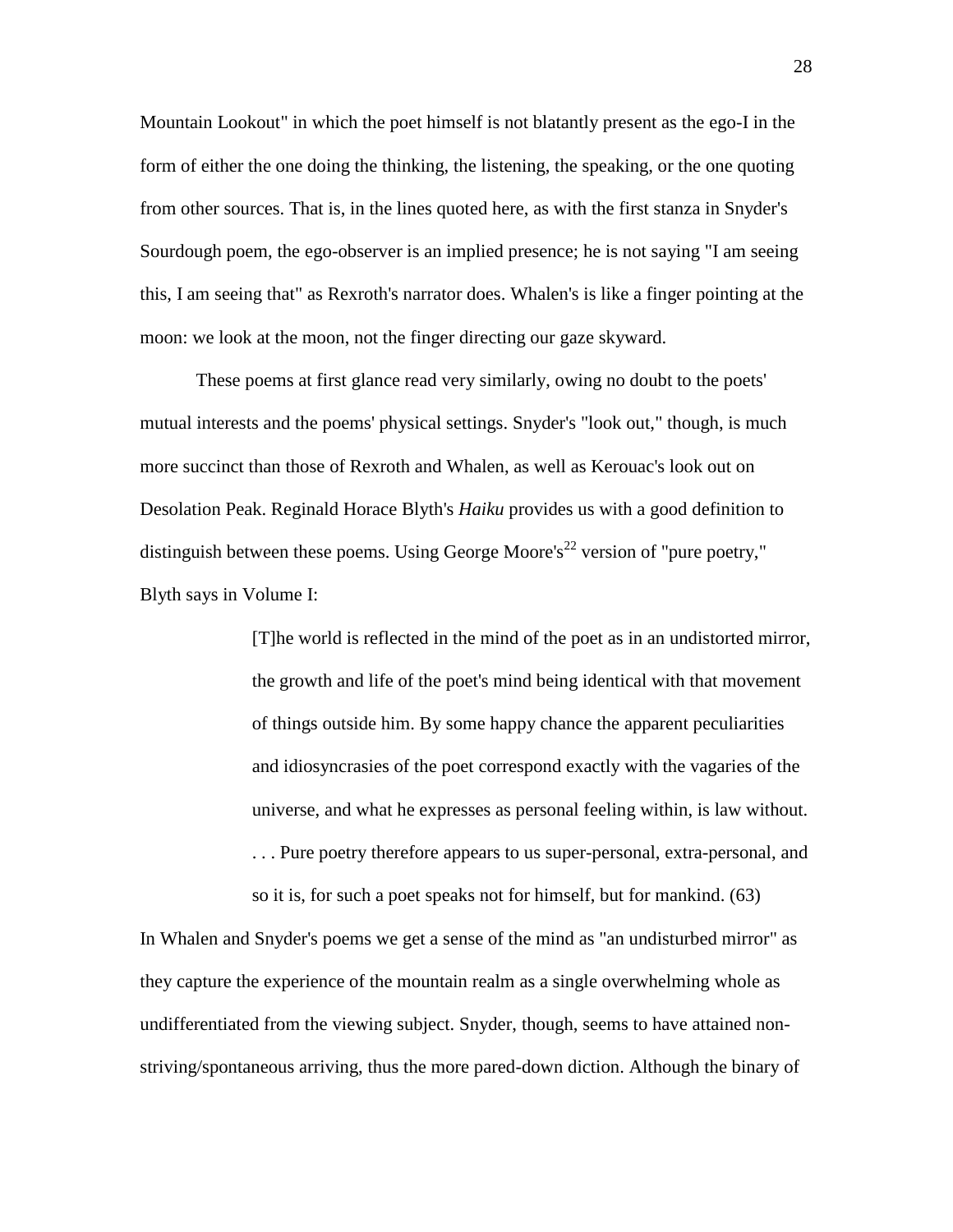subject/object fades away to a lesser extent in Whalen's stanza with its present tense verbs ("Gleaming" and "restoring"), personification of nature ("half-open eye"), conjunctions ("sea-level," "cirque-lake," and "half-open"), adjectives ("green soap and indigo"), and the use of the article "the" four times--as if saying "that one over there" like Rexroth--all adding to a tone of "literariness" not found in Snyder's stanza.

## V.

 "Transpacific Transcendence" explores the influence of East Asian literature and philosophy on American poetry by engaging in a concentrated examination of three representative postwar Buddhist poems written during a watershed year in American poetry. Kerouac's "Desolation Blues," Snyder's "On Vulture Peak," and Whalen's "The Slop Barrel" were all written in 1956, one year after the famous Six Gallery reading in San Francisco where Allen Ginsberg shocked the literary establishment with *Howl*, and one year before the belated publication of Kerouac's *On the Road*. In discussing these poems, I will explore their West Coast Buddhist poetics via two different literaryhistorical trajectories--American and East Asian. The fact that these poems were all written during the high point of each writer's engagement with Buddhism--and during the height of their friendship--provides us with an interesting opportunity to delve deeply into not only the poems themselves, but also into the Buddhist and Taoist philosophy and Chinese and Japanese poetry they were enthusiastically reading and discussing on the eve of the Beat Generation's explosion on the national scene in 1957. Focusing on this unique literary-historical moment also enables us to explore--as a way of unpacking the poems themselves-- texts such the *Lank*ā*vat*ā*ra* and *Heart* sūtras found in Dwight Goddard's *A Buddhist Bible* (1932/1938), D. T. Suzuki's *Manual of Zen Buddhism* (1935), R. H.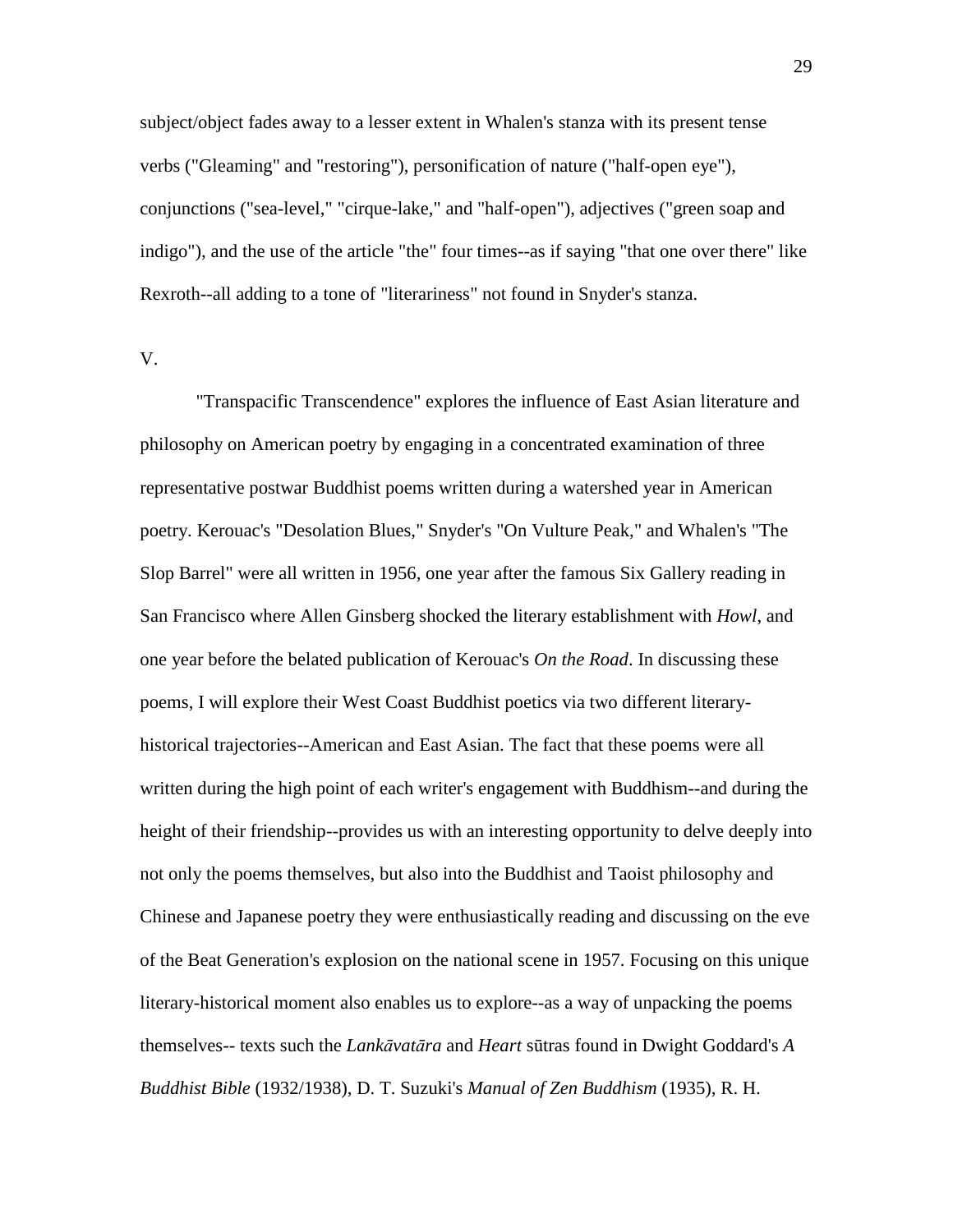Blyth's four-volume *Haiku* (1949-1952), and Edward Conze's *Buddhism: Its Essence and Development* (1951). These texts, as representative of the postwar East-West ferment after the war, help us grapple with the philosophically complex Buddhist ideas the poems themselves engage, such as emptiness, the Four Delusions, the Five *Skandhas* (Skt.), the phenomenal world, and *nirvana* (Skt.).

 This project not only fills an important gap in mid-twentieth century American literary scholarship on the San Francisco and Beat poets, it also explores important avenues that contemporary post-World War II literary criticism tends to avoid--namely, shedding our Western anthropocentricism for a more sustainable, ethical, and interconnected world view. Whalen, Snyder, and Kerouac (the latter at least temporarily) used the West Coast--the last frontier, if you will--as a jumping off point for further exploration of not only Buddhist poetry and philosophy, but also as a means of turning back to the Transcendentalists in much the same way Robinson Jeffers turned to ancient Greek drama as a staging ground for his longer epic California poems. Whalen, Snyder, and Kerouac, among others, were searching for a larger geographic and temporal connection to help them break through the restrictive confines of the tightening postwar social, artistic, and spiritual strictures.

 As a way of further situating the historical moment, "Transpacific Transcendence" begins with a short chapter highlighting some of the criticism of the period that was leveled at the New American Poets. The literary discussion--if we can even call it that- was, like the McCarthyese which began in the late 1940s, one-sided, condescending, and damning. Following the rather unidirectional discourse of Chapter One, the remainder of the chapters opens up into a more multifaceted dialogue. In discussing Kerouac's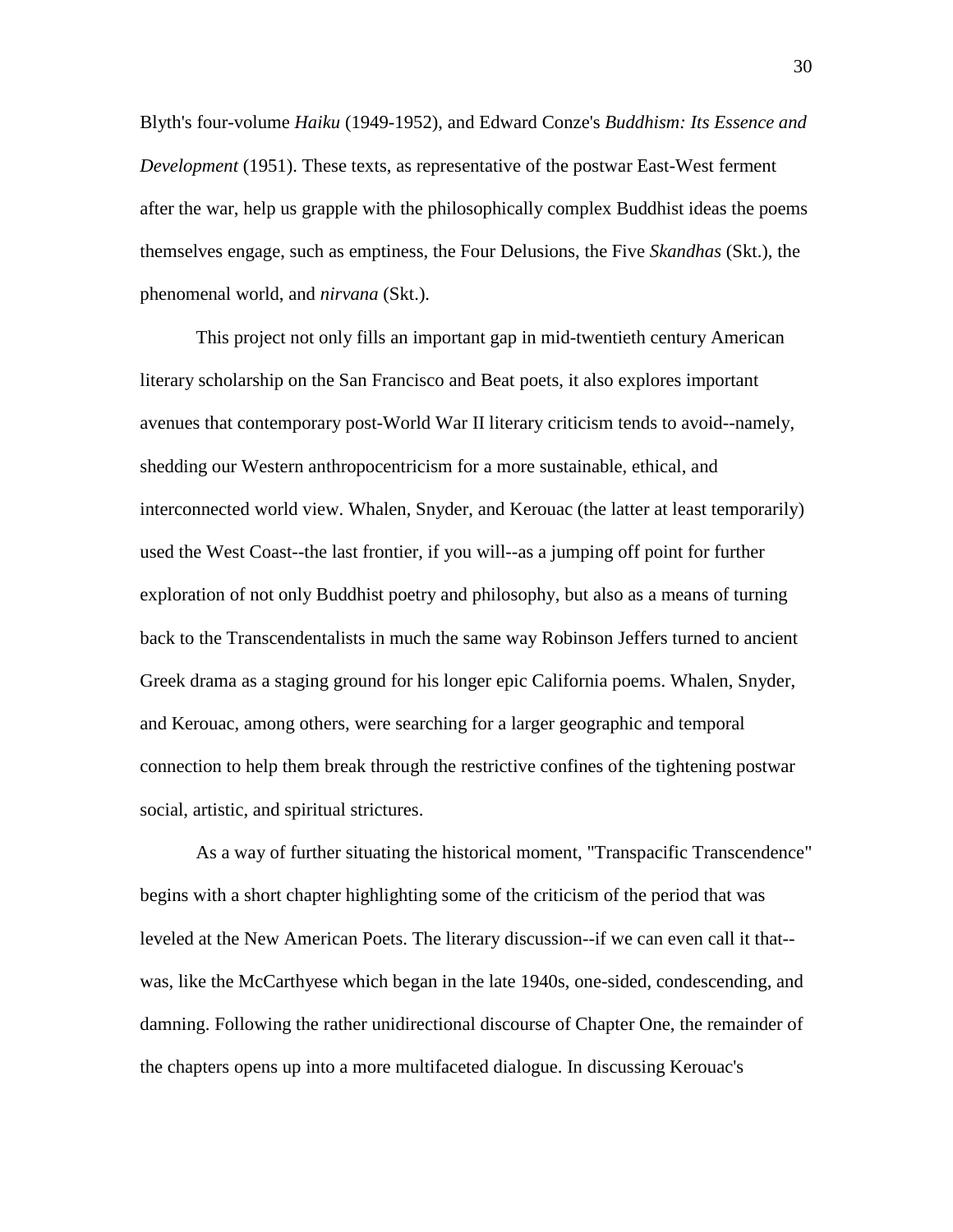Buddhist poetics in Chapter Four, for example, I bring in Whalen's "Sourdough Mountain Lookout" and Snyder's "Piute Creek" as a way of distinguishing between the friends' approaches to and understanding of Buddhism. This strand of intertextuality leads me to suggest, for example, that Kerouac's spiritual quest was doomed from the start by his lifelong / life-reflecting project of writing the Dulouz legend, itself a desire steeped in the delusion of permanence. In trying to get "IT" all down, Kerouac effectively worked to totalize his life, to define and frame something which much of his fiction and verse theoretically argues against--selfhood. Herein lies the distinguishing characteristic between Kerouac's poetics and those of Whalen and Snyder: Whalen's Buddhist poetics, in his own words, "is a picture or graph of a mind moving" ("Since You asked Me," *Collected* 153); Snyder's, on the other hand--in words similar to what he read in D.T. Suzuki's translation of *The Lank*ā*vat*ā*ra S*ū*tra* in Goddard--posits that "A clear attentive mind / Has no meaning but that / Which sees is truly seen" ("Piute Creek," *R&CMP* 8).<sup>23</sup> Whalen's and Snyder's statements largely preclude notions of a stable, lasting selfexistence. The crux for Kerouac was his desire to exist in "Nirvana Bliss," as he calls it. As Conze says, our "desire for an absolute Ease seems to be behind our constant endeavors to make ourselves at home in this world, and to attain the kind of foolproof happiness which is known as 'security'" (44).

 Chapter Two explores Snyder's "On Vulture Peak," a poem written immediately after his departure in May of 1956 for Kyoto. Snyder is by far the most studied and written-about poet in this project; he is embraced by both students of Buddhism, environmentalists, and academics. We might say that "On Vulture Peak" is his Asian kick-off poem--written on the sail over--though he was certainly writing very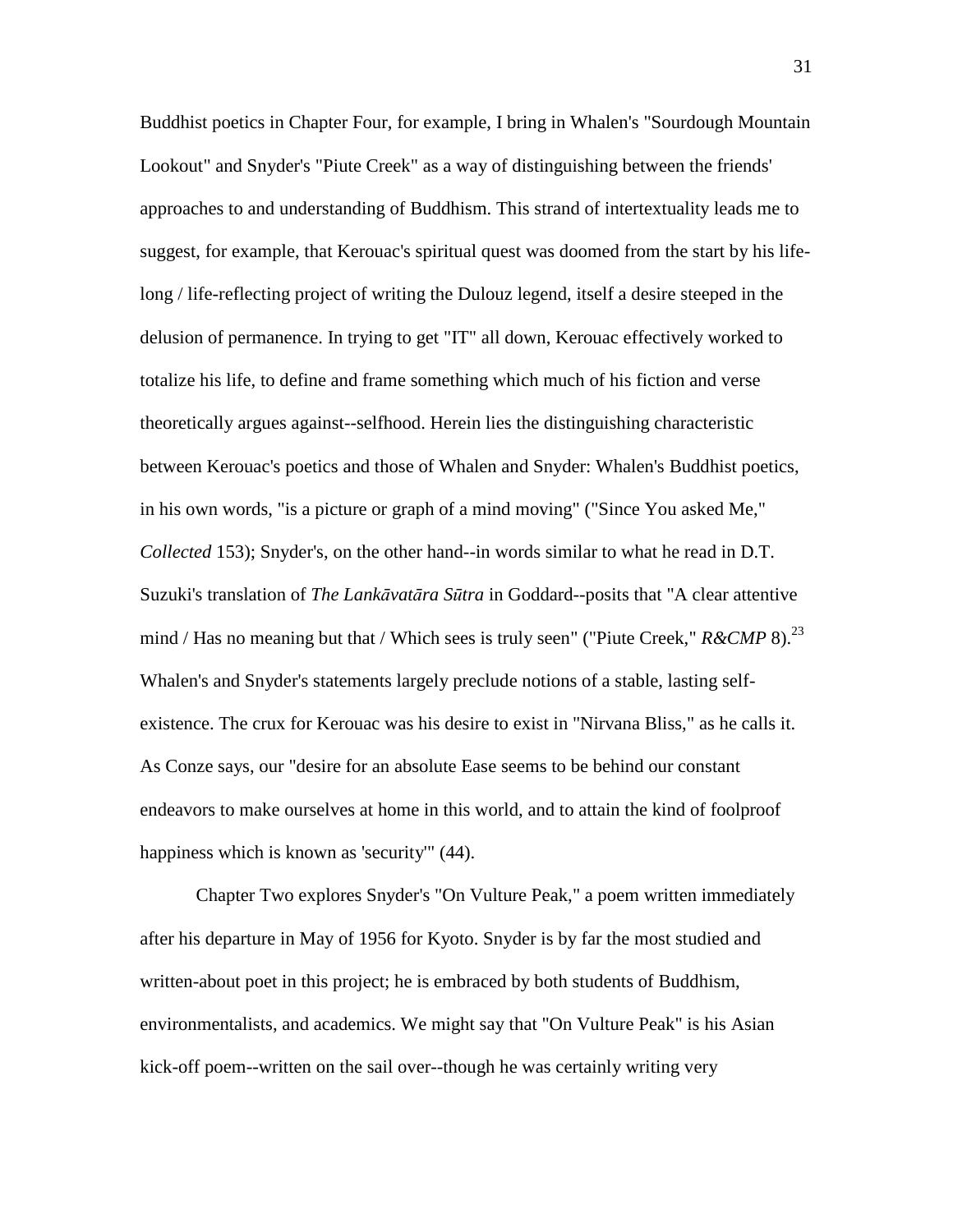accomplished Buddhist-influenced poetry before he left for Japan. Snyder's primary focus throughout his *oeuvre* deals with Buddhist notions of interconnectedness in relation to one's identity and place in nature. His poetry synthesizes a seemingly disparate mix of Zen Buddhism, ancient Asian poetics, shamanism, the natural sciences, personal reflection, Native American tales, contemplation, ecological awareness, as well as the day-to-day, the imagism of Pound and Williams, the sense of place found in Thoreau, and the free forms of the Beats and the Black Mountain poets. His books are often organized not around themes or technical experiments, but rather around his personal experiences, what he terms the "real work"--the day-to-day work of being. "On Vulture Peak," first published in LeRoi Jones's *Yugen* 6 in 1960, has been all but set aside by Snyder scholars. I discuss it here for the first time alongside Kerouac's *Scripture of the Golden Eternity*, which Snyder suggested his friend compose while they were living together that fateful spring of '56 which Kerouac immortalized in *The Dharma Bums* two years later. One of the things that makes this four-page poem so interesting is that it succinctly condenses--in much the same way *The Heart S*ū*tra* does--so much Buddhist philosophy. As such, I argue that "On Vulture Peak" is itself a poetic sūtra--made up of ten *k*ō*an*-like stanzas. Snyder's poem is heavily influenced by *The Vimalak*ī*rti* and *The Lank*ā*vat*ā*ra*  sūtras, in much the same way Kerouac's "Desolation Blues" is influenced by *The Heart S*ū*tra*. This is not just any sūtra; Kerouac is the intended primaey recipient of the poem/teaching, as delivered by Snyder. An object lesson, if you will, for the friend Snyder left behind as he sailed for Japan.

 Chapter Three focuses on Whalen's "The Slop Barrel: Slices of the Paideuma for All Sentient Beings," a four-page, six-section poem written between March and August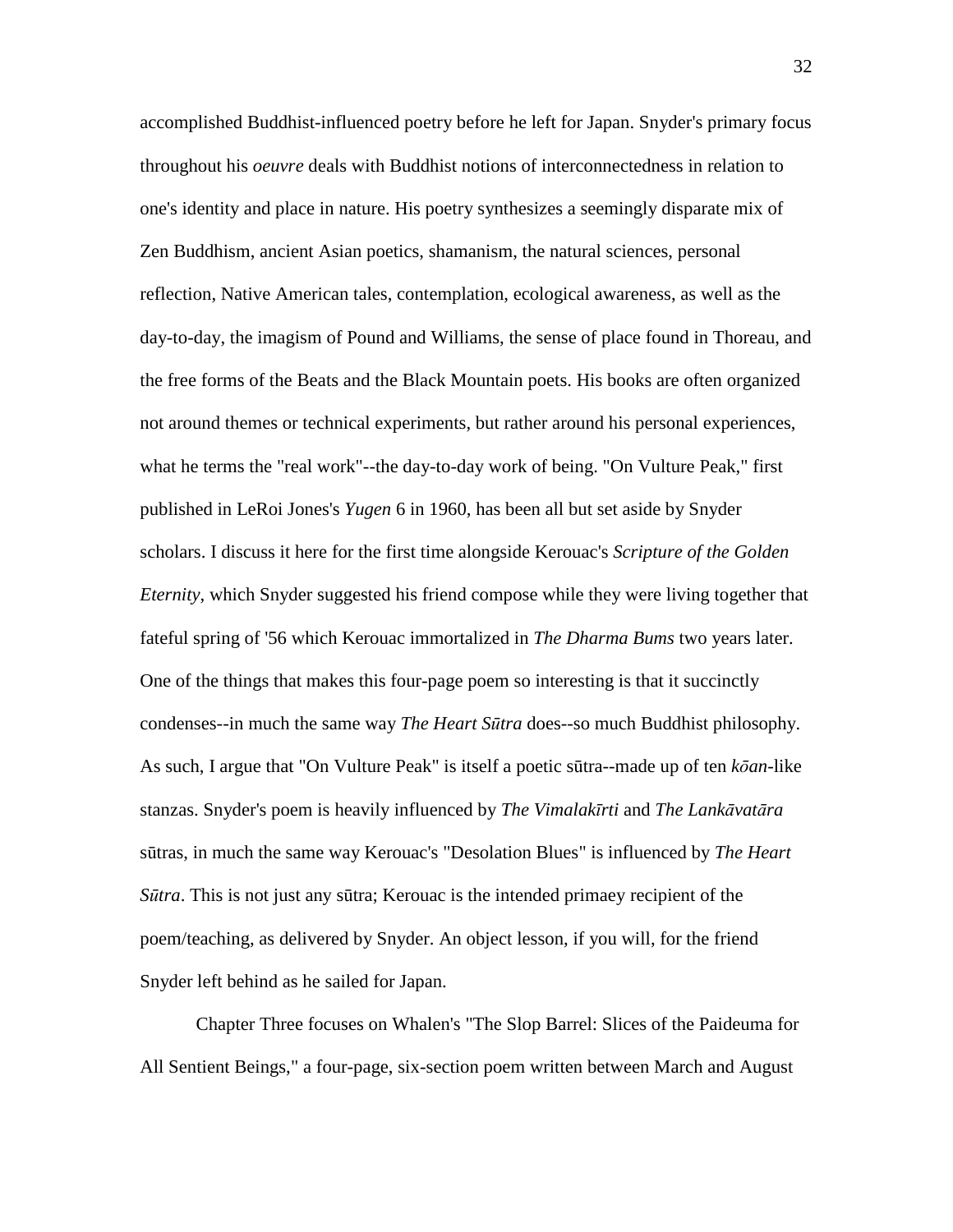of 1956. Whalen's poetry revels in the mundane, the apolitical, while also maintaining a humorous, whimsical balance. This is not to say that his poems are easy; far from it. Whalen, like Williams, incorporated everyday American speech rhythms and snatches of things overheard and seen, which he catalogued in his pocket notebooks as did Kerouac, beginning with his time in the service. As his poetics developed, Whalen moved away from modernist concerns, towards a form more conducive to the times--urban sprawl, mass-produced-pre-packaged consumerism, Cold War anxieties, and his own burgeoning explorations with Buddhist poetry. Poetry called for a move away from tight imagism towards a more opened-up, free-flowing page, as earlier seen in the work of the Black Mountain poets. His writing is a postmodern bricolage of pre-written, cut-and-paste, rearranged moments of immediacy and reflection, making his poems complicated, yet alive. "The Slop Barrel," while at first glance appearing similar in structure to Charles Olson's breath-determined spacing and line-breaks, actually finds its experimentation in the formalism of Chinese and Japanese poetic forms such as *waka*, *haiku*, and *g*ā*th*ā. The poem, which is largely a poetic dialogue between two lovers in Berkeley, is also, like Whalen's better-known "Sourdough Mountain Lookout," an interior exploration of Mahāyāna Buddhist notions of impermanence, interdependence, and awakening. More specifically, throughout the poem we are privy to the poet's struggling with the idea that we mistake the Five *Skandhas*, or aggregates of attachment that collectively make up one's personality, for the self. The poet comes to recognize, as he moves from being trapped in the world of objects and concepts, to reaching the other shore of liberation, that suffering lies not in the *skandhas* themselves, but in his lack of understanding of emptiness.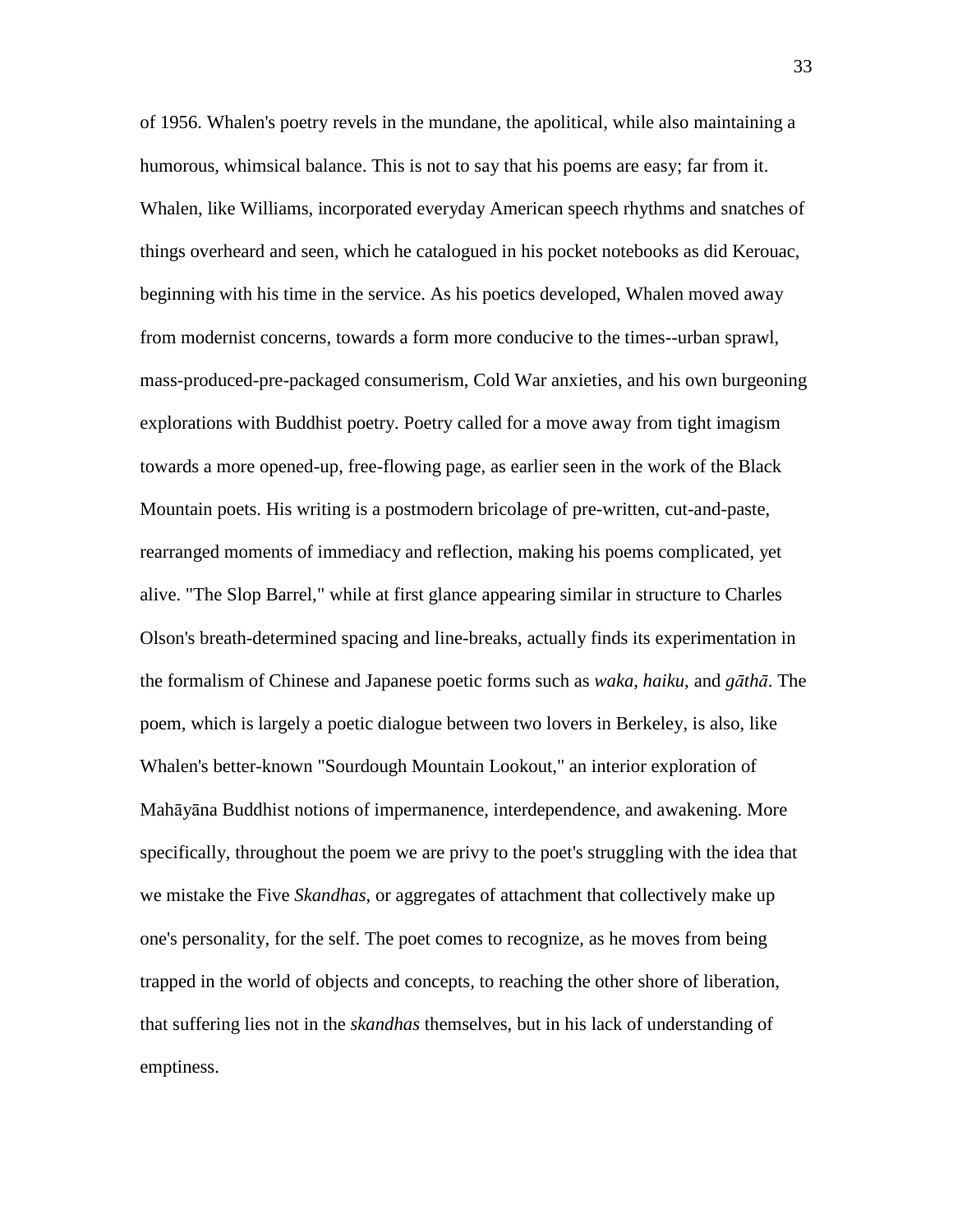And finally, Chapter Four explores these delusions--or as Conze calls them, the "perverted views" (*vipary*ā*sa* Skt.)--in Kerouac's twelve-chorus "Desolation Blues," a naked soul-searching exploration of Kerouac's struggle with identity and impermanence atop Desolation Peak in Washington State during the summer of 1956. My reading of this series of linked choruses provides, next to James T. Jones's *A Map of Mexico City Blues* (1992), the most in-depth analysis of Kerouac's Buddhism to date. Kerouac wrote these poems at a key juncture during his Buddhist studies. By the time Kerouac hitched to Washington in mid-June for his stint as a fire lookout at the suggestion of Snyder, he had just come off of a string of important moments in his life: his fourth visit to Mexico in the fall of 1955, which spawned one of post-World War II America's most important long poems, *Mexico City Blues*; his subsequent involvement with Ginsberg and his new West Coast friends in Berkeley that culminated in the Six Gallery reading in October; his brief return trip to his sister's house in Rocky Mount, North Carolina during the winter of 1955/56, which afforded him the time he write *Visions of Gerard*, revise *Tristessa*, and complete *Some of the Dharma*, as well as spend a good deal of time in solitary meditation in his "Twin Tree Grove"; finally, late spring/early summer found him living with Snyder at Locke McCorkle's cabin in Marin-an. In short, this was his Dharma Bum period. In this chapter, I argue that "Desolation Blues," more than any other work by Kerouac, highlights his struggles with the Catholic/Buddhist divide that, interestingly, was the impetus of some of his best work. More specifically, in these twelve poems we see Kerouac grapple with the four perverted views which we think into being as a way of establishing the reality of the mundane world. These perverted views are briefly discussed in *The Heart S*ū*tra* and *The Lank*ā*vat*ā*ra S*ū*tra*, two texts Kerouac was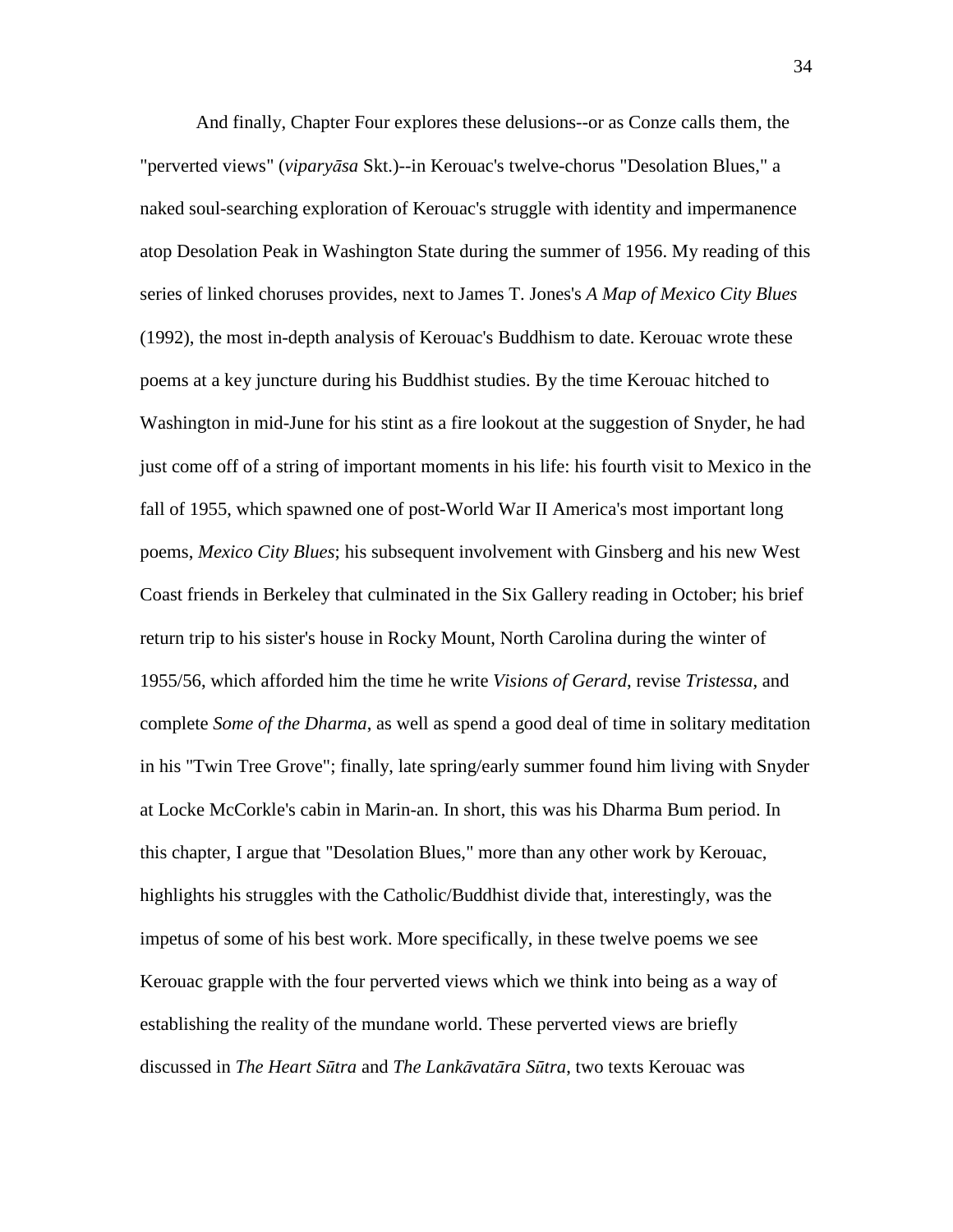intimately familiar with. In fact, all three poems addressed in this study incorporate both the content of *The Heart S*ū*tra*, as well as the gāthā that closes the short text. In the end, Kerouac comes to his own sort of awakened state, though one that does not necessarily coincide with Buddhist notions of enlightenment.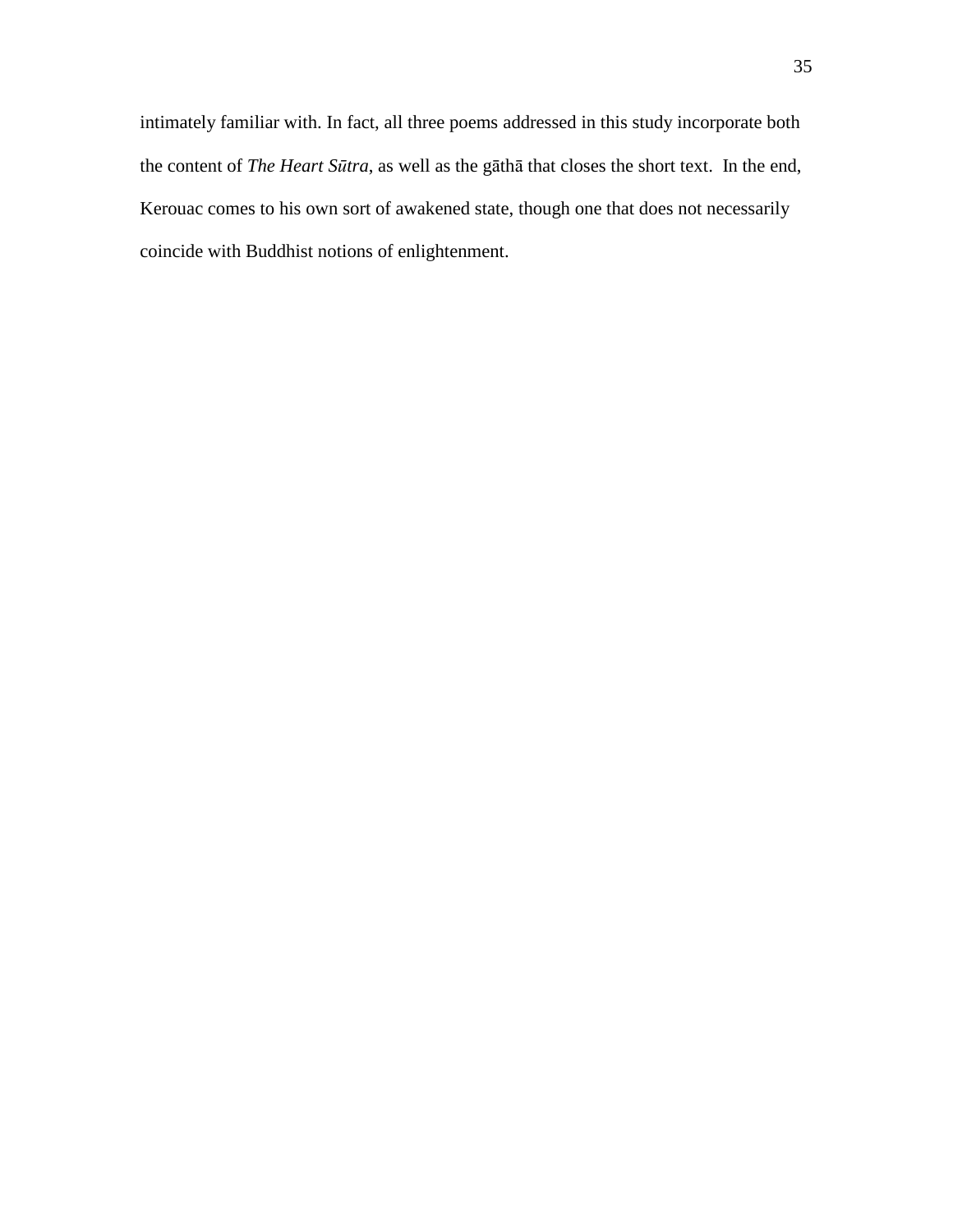## **Chapter One The Critics Critique**

 William Carlos Williams claimed that the publication of T.S. Eliot's *The Waste Land* set American poetry back by twenty years; would it were so, thought many postwar critics (both conservative and liberal, professional and armchair), though had they had their way, they would have set the poetic clock back a century. As Alan Filreis argues in *Counter-revolution of the Word* (2008), "antimodernist anticommunist" critics of the late forties and fifties claimed that the radicalism of modernist poetry was detrimental to the safety of the country after World War II. Indeed, in many ways these critics equated modernism with communism. Robert Hillyer and Stanton Coblentz, for example, suggested that modernist poets had actually learned their trade through the subversive strategies of communism. What was needed after the overtly political poetry of the 1930s--though the experimentalism of the 1920s was even more insidious, according to these rightwing critics, due to its incomprehensibility--was a return to traditionalism; not an Eliotic traditionalism, nor even a Whitmanic traditionalism, but a nineteenth century traditionalism based on regular meter, form, content, and, where high modernism's radical experimentation was concerned, a return to realism. Even President Truman told White House reporters that "'the ability to make things look as they are is the first requisite of the artist" (qtd. in Filreis 169). What the antimodernist anticommunists wanted was the "restoration of truth and beauty . . . cultural fealty, civic instruction, and the revival of historical arguments" (215). Their rhetoric, based on McCarthyistic illogic, was steeped in red-baiting fears. Quoting from Hillyer, Filreis sums up their antimodernist platform as: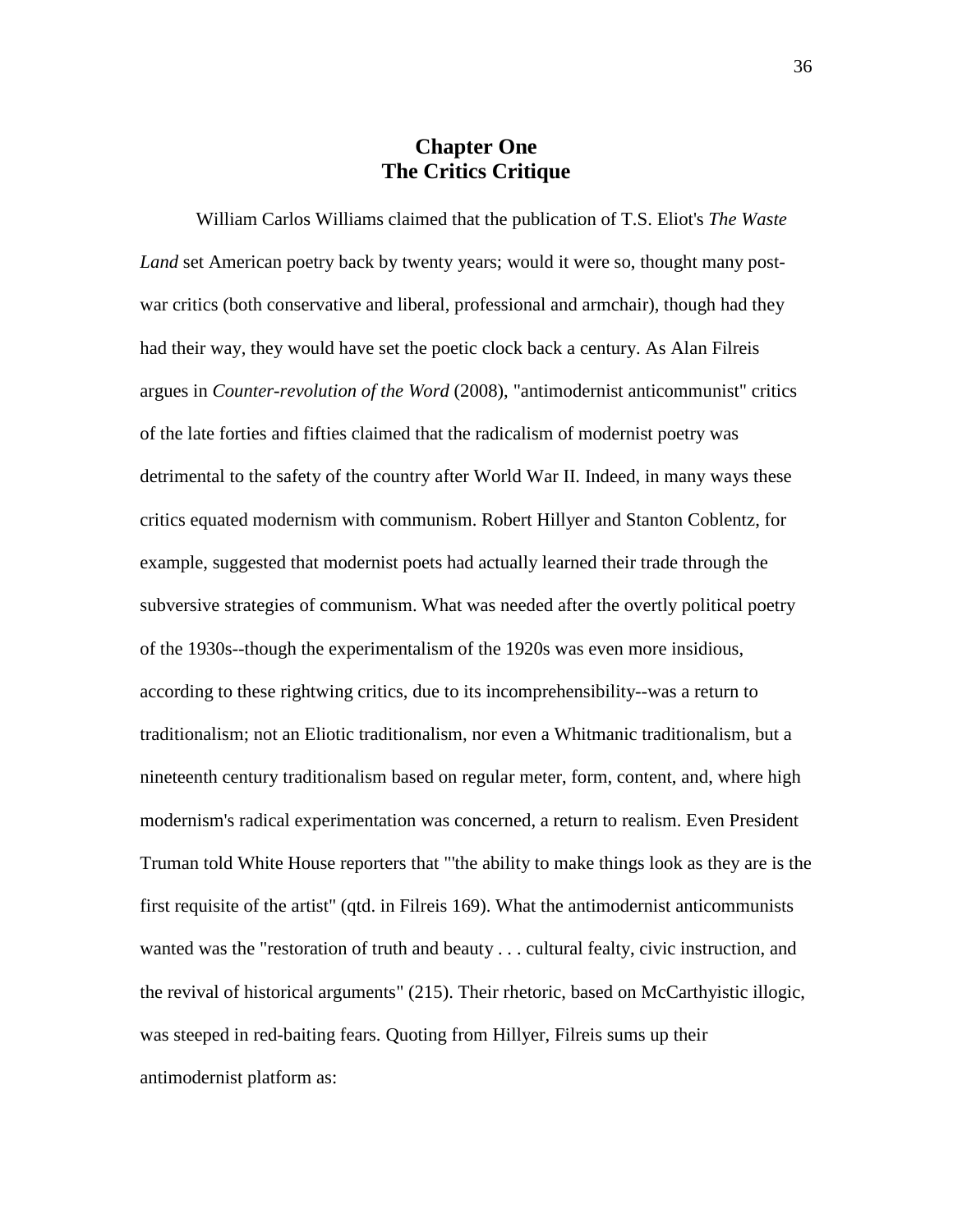a fear of the godlessness entailed in 'obscurity'; of the abandonment not just of 'positive' subject matter but, far worse, content altogether; of the disruption of the lyric line . . . ; of the rejection not just of natural description but of imagery itself . . . ; of the combination of difficulty and 'intellectual poetry' producing 'simply bad craftsmanship'; of the '*rhetorical* smoke screen created around abstract art'; and of the communist-modernist prohibition against any free and open 'discussion of [bad] tendencies in modern American poetry. (216)

This, then, is the poetic landscape which the New American Poets were writing in and against. It is no wonder that they shunned the academic critics and publishers of the East Coast, searching instead for a new anti-antimodernist model with which to build upon.

 There was also plenty of harsh criticism aimed directly at postwar poets in the 1950s, for one could always count on some *Partisan Review* vitriol towards those new writers not seeking traditional academic literary status and acceptance through toeing the line of traditionalism. In a typical anti-Beat assessment from the period, Irving Howe's essay titled "Mass Society and Post-Modern Fiction" (1959) has this to say about the "young men in San Francisco":

> They are suffering from psychic and social disturbance: as far as that goes, they are right--there is much in American life to give one a pain. But they have no clear sense of why or how they are troubled, and some of them seem opposed in principle to a clear sense of anything. . . . These writers . . . illustrate the painful, though not inevitable, predicament of rebellion in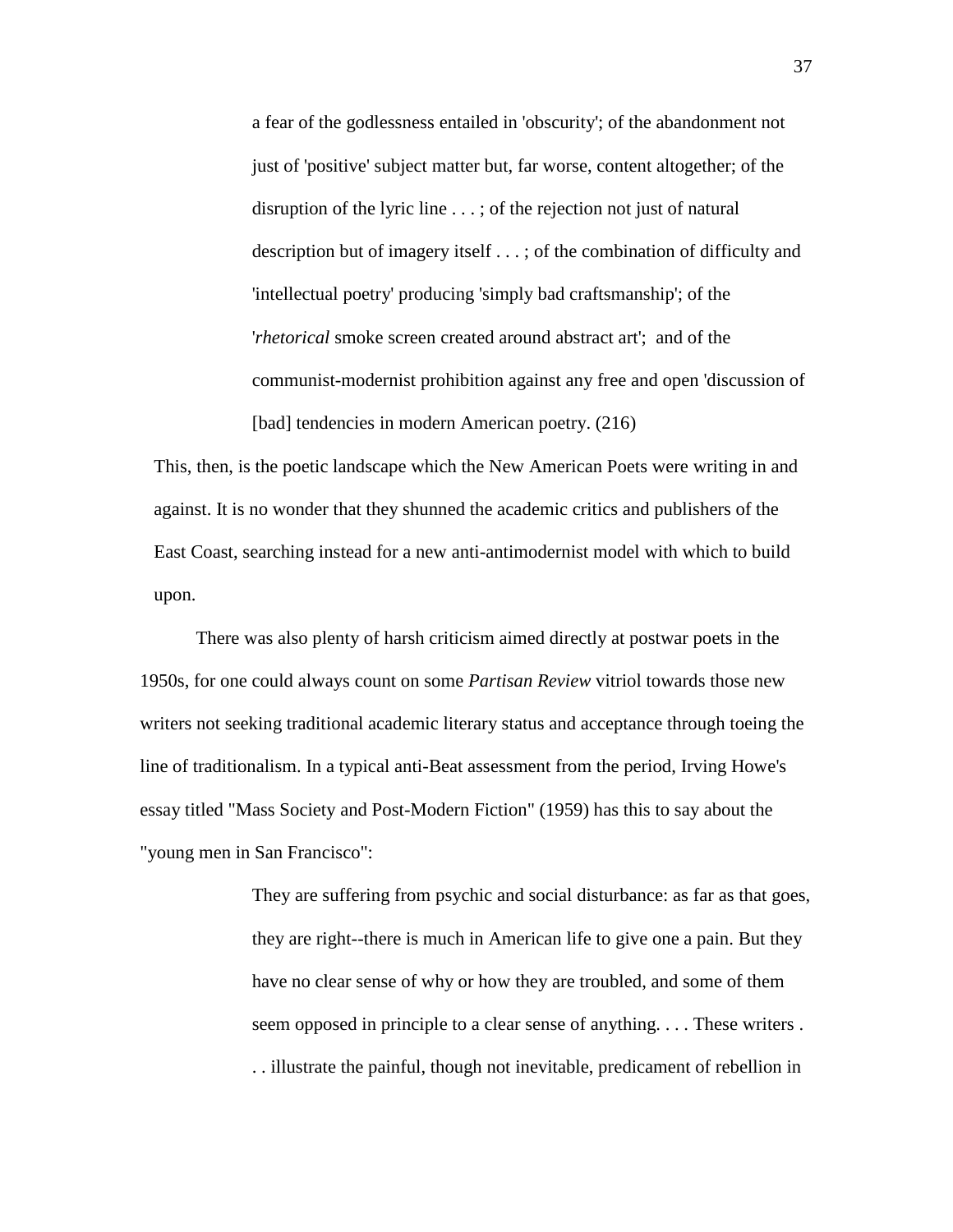a mass society: they are the other side of the American hollow. In their contempt for mind, they are at one with the middle class suburbia they think they scorn. In their incoherence of feeling and statement, they mirror the incoherent society that clings to them like a mocking shadow. . . . Feeling themselves lonely and estranged, they huddle together in gangs, create a Brook Farm of Know-Nothings, and send back ecstatic reports to the squares: Having a Wonderful Time, Having Wonderful Kicks! (434- 435)

One of the things that *Partisan Review* critics like Howe and Norman Podhoretz failed to recognize--or perhaps they did recognize it and their contempt acted as a convenient mask--was their own complicity in the postwar milk-toast complacency. Podhoretz, in the most oft-sited anti-Beat essay from the period ("The Know-Nothing Bohemians" 1958) says that "the Beat Generation's worship of primitivism and spontaneity is more than a cover for hostility to intelligence; it arises from a pathetic poverty of feeling as well" (315). One of the problems with Podhoretz's essay is that he lacks the historical distance to back up his comparison between the "Bohemianism of the 1920's" and the "Bohemianism of the 1950's" (307). *On the Road* had only been out two years, *The Subterraneans* one (the two books tentatively under review here), so Podhoretz's own "sociological and historical" understanding (and acceptance) of his own day was too clouded, whereas the bohemians of the 1920's ["(Hemingway, Fitzgerald, Sinclair Lewis, Eliot, Pound)"] had already been largely canonized in academic circles, though Pound's pro-fascist, anti-American broadcasts in Italy and his subsequent Bollingen Prize in 1949 for *The Pisan Cantos*, meant that he was once again radioactive in the 1950s (307).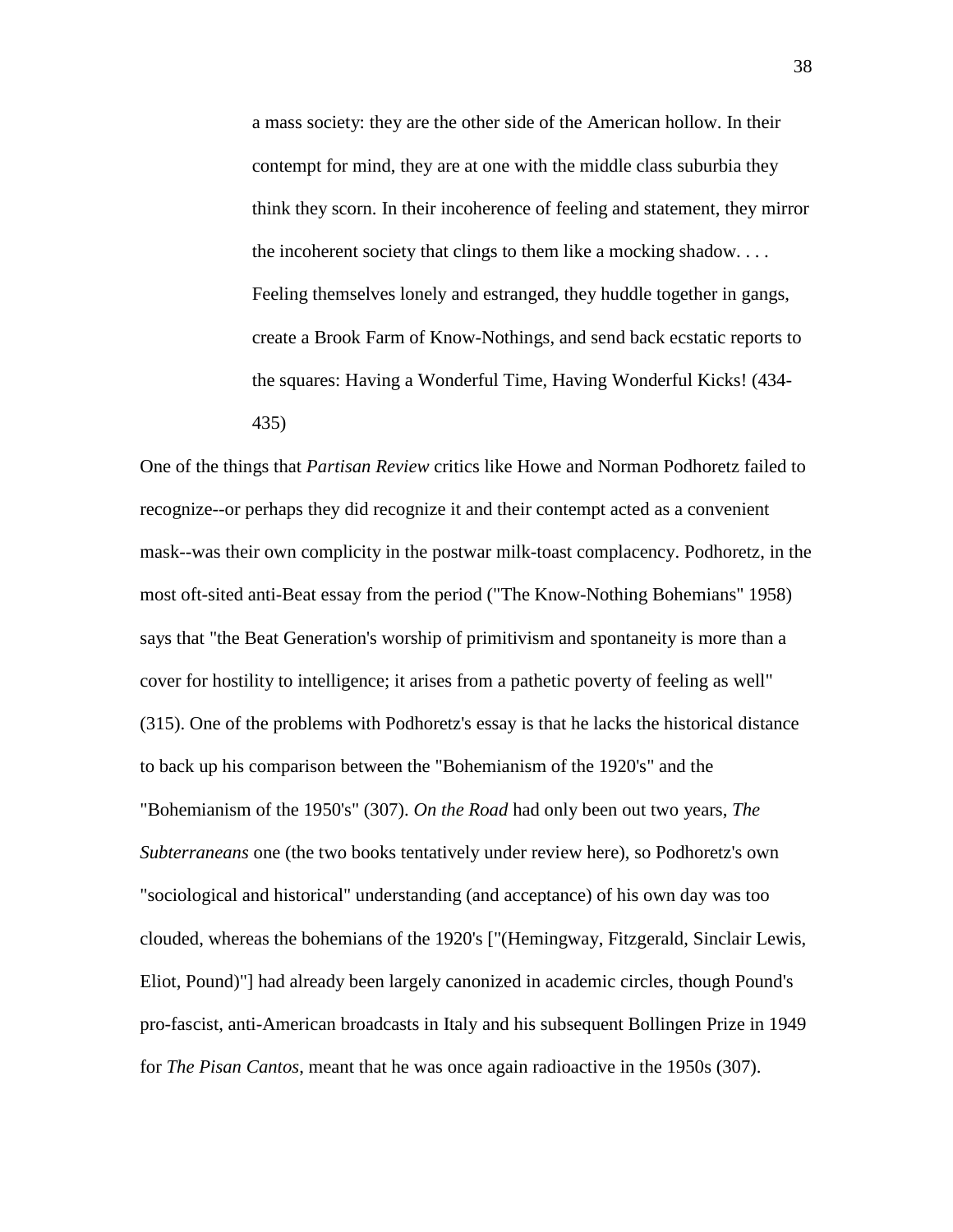Podhoretz continues: "The hipsters and hipster-lovers of the Beat Generation are rebels, all right, but not against anything so sociological and historical as the middle class or capitalism or even respectability" (315-316). Seriously? One wonders if Podhoretz would have reacted differently had he connected the middleclass discontentt highlighted in David Riesman's *The Lonely Crowd* (1950), William H. Whyte's *The Organization Man* (1956), and Vance Packard's *The Status Seekers* (1959) with what the postwar poets were experiencing. Or if Howe saw Tony Randall in Martin Ritt's *No Down Payment* (1957), a movie of the burbs about alcoholism, marital infidelity, conformity, and social climbing. Podhoretz gets even better: "This is the revolt of the spiritually underprivileged and the crippled of soul--young men who can't think straight and so hate anyone who can . . . young men who are burdened unto death with the specially poignant sexual anxiety of America. . . ." (316). It sounds more like he is talking about the complacency of the Levittown gray flannel suiters whom Whyte, Riesman, Packard and Ritt took to task, rather than the Beats.

 Rexroth summed up the average American's feelings towards these "hipsters" in his 1957 *New World Writing* essay "Disengagement: The Art of the Beat Generation":

> The youngest generation is in a state of revolt so absolute that its elders cannot even recognize it. The disaffiliation, alienation, and rejection of the young has, as far as their elders are concerned, moved out of the visible spectrum altogether. Critically invisible, modern revolt, like X-rays and radioactivity, is perceived only by its effects at more materialistic social levels, where it is called delinquency. (42)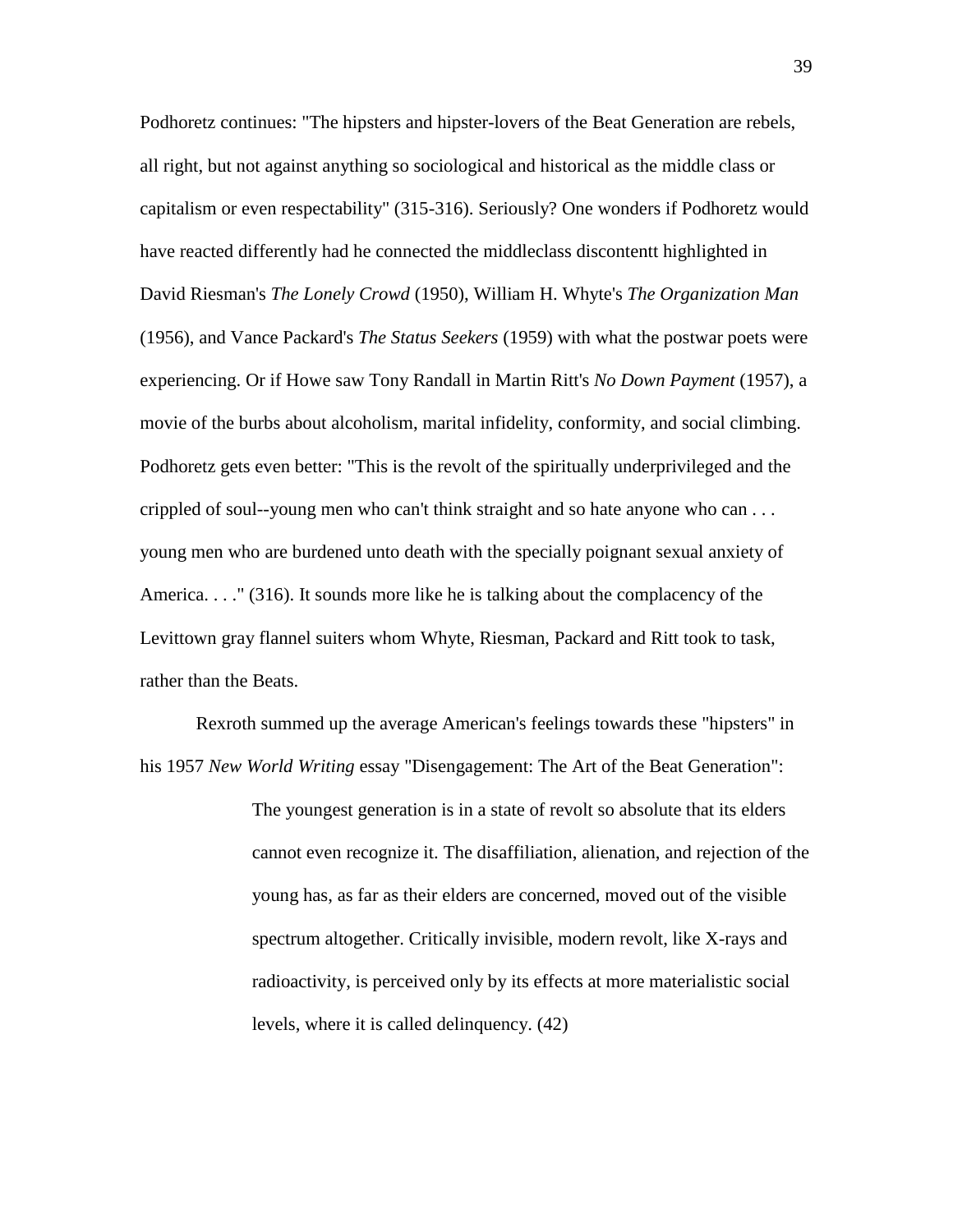Two years later, Paul O'Neil, a staff writer for *LIFE*, proved Rexroth's point with a vengeance. His article, "The Only Rebellion Around," which is often mentioned but rarely quoted to any extent, merits inclusion here. The only intelligent thing O'Neil said is that "Beatdom is a product of postwar disillusionment and restlessness" (119). Unfortunately, O'Neil did not expand on this observation; instead, he opens his article by comparing the Beats to "the hairiest, scrawniest and most discontented" "fruit flies" who, he claims, were profaning the bounty of postwar America, the "sweetest and most succulent casaba ever produced by the melon patch of civilization" (115). O'Neil continues:

> [The Beats] have raised their voices against virtually every aspect of current American society: Mom, Dad, Politics, Marriage, the Savings Bank, Organized Religion, Literary Elegance, Law, the Ivy League Suit and Higher Education, to say nothing of the Automatic Dishwasher, the Cellophane wrapped Soda Cracker, the Split-Level House and the clean, or peace-provoking, H-Bomb (115). . . . They are talkers, loafers, passive little con men, lonely eccentrics, mom-haters, cop-haters, exhibitionists with abused smiles and second mortgages on a bongo drum--writers who cannot write, painters who cannot paint, dancers with unfortunate malfunction of the fetlocks (119). . . . The bulk of Beat writers are undisciplined and slovenly amateurs who have deluded themselves into believing their lugubrious absurdities are art simply because they have rejected the form, style, and attitudes of previous generations and have seized upon obscenity as an expression of 'total personality.' (124)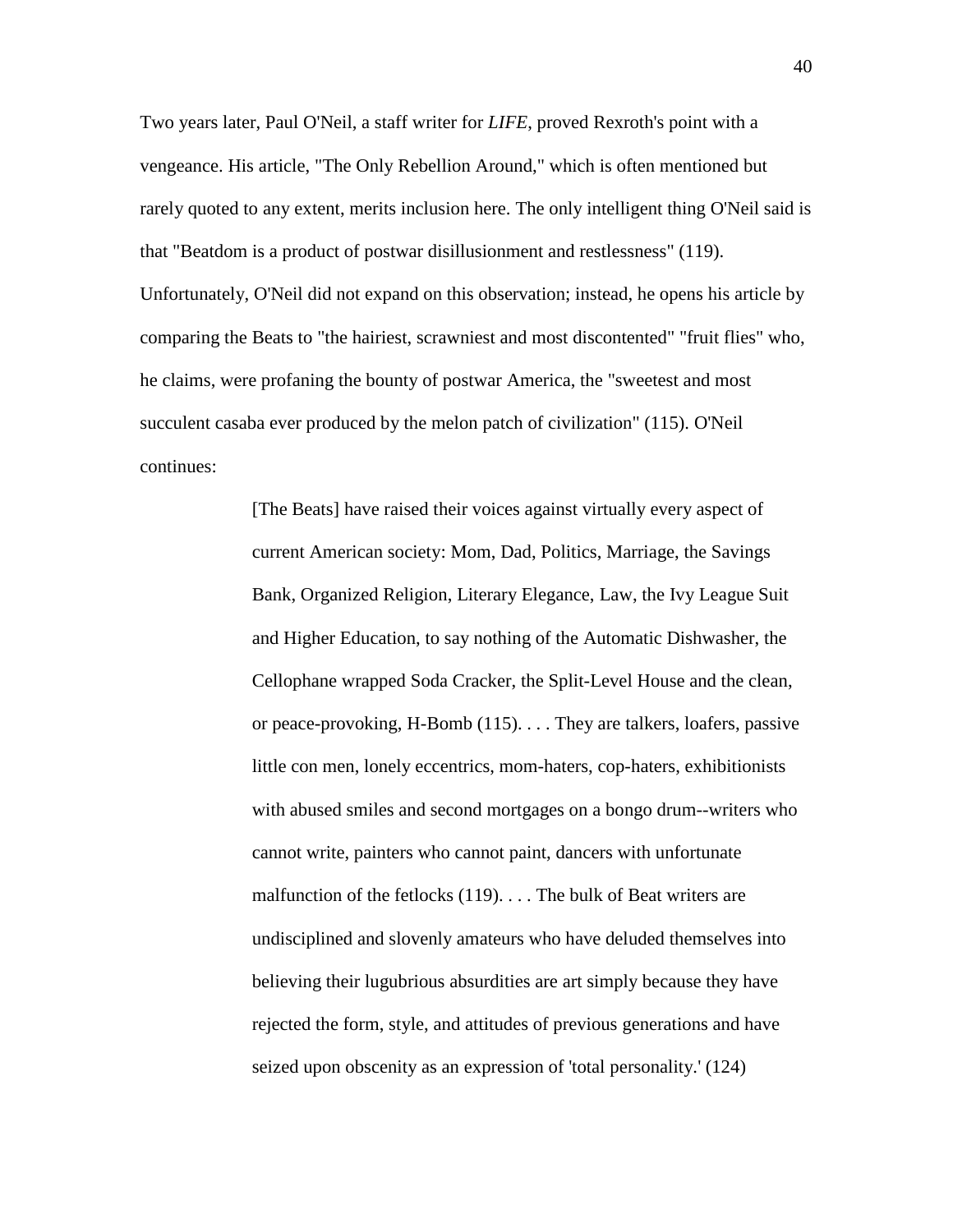The most interesting (and ironic) thing about O'Neil's article comes when we consider the very venue in which it appears. Preceding his article by seven pages is an article on the United States Marines, which opens with a photograph of a bunch of young, drunken, singing officers standing around a bar, ales in hand. It is the advertisements, though, which are most telling: Calvert, "The Whiskey with More Power to Please"; his and hers Cordomatic automatic cord reels--his with a light for the workshop or garage, hers with a clothesline for the laundry room; power mowers; designer dishes; the Puritron portable air freshener, which "gives her an odor-free, smoke-free, grease-free kitchen for only \$39.95; and Milton Bradley's latest board games: Park and Shop, Easy Money, and Go to the Head of the Class, all being played by middle-class white kids.

 Critics like Howe, Podhoretz, and O'Neil also failed to acknowledge that these poets were--through their anti-formalism, unguarded expression, emphasis on the personal as representative of the universal, and their anti-elitism--harkening back to America's foremost proponent of democracy, Walt Whitman. Also like Whitman, and later Williams, with whom most of the postwar writers had a closer affinity, they wrote from personal perception and imagination about everyday objects and occurrences; they emphasized--in a way Pound's Imagism never really mastered--everyday speech rhythms and vernacular, as well as the rhythms of jazz; and they left behind the staid traditionalism of the formal poetics that once again reared their ugly head after the modernist experiment waned. This last characteristic was surely the kicker for these anti-Beat critics, for academic verse always smacks of conformity, and, one might say of the 1950s, McCarthy-induced fear and paranoia. In short, the poets criticized in the *Partisan Review* and other conservative "liberal" publications like the *Hudson Review* were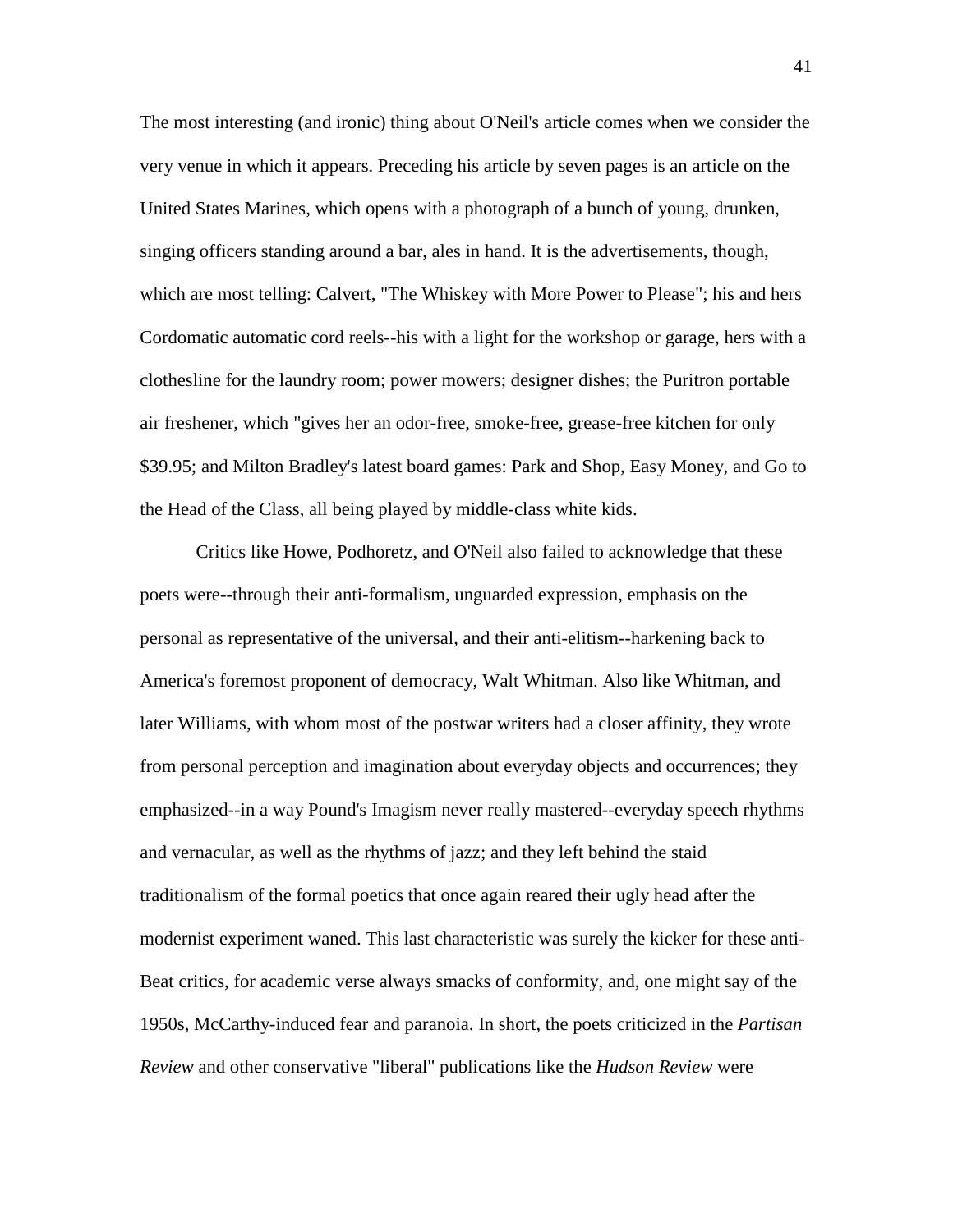operating in a line of artistic succession from America's most democratic and individualistic poets: the Transcendentalists, the modernists, the political poets of the 1930s, and the older poets of the West Coast.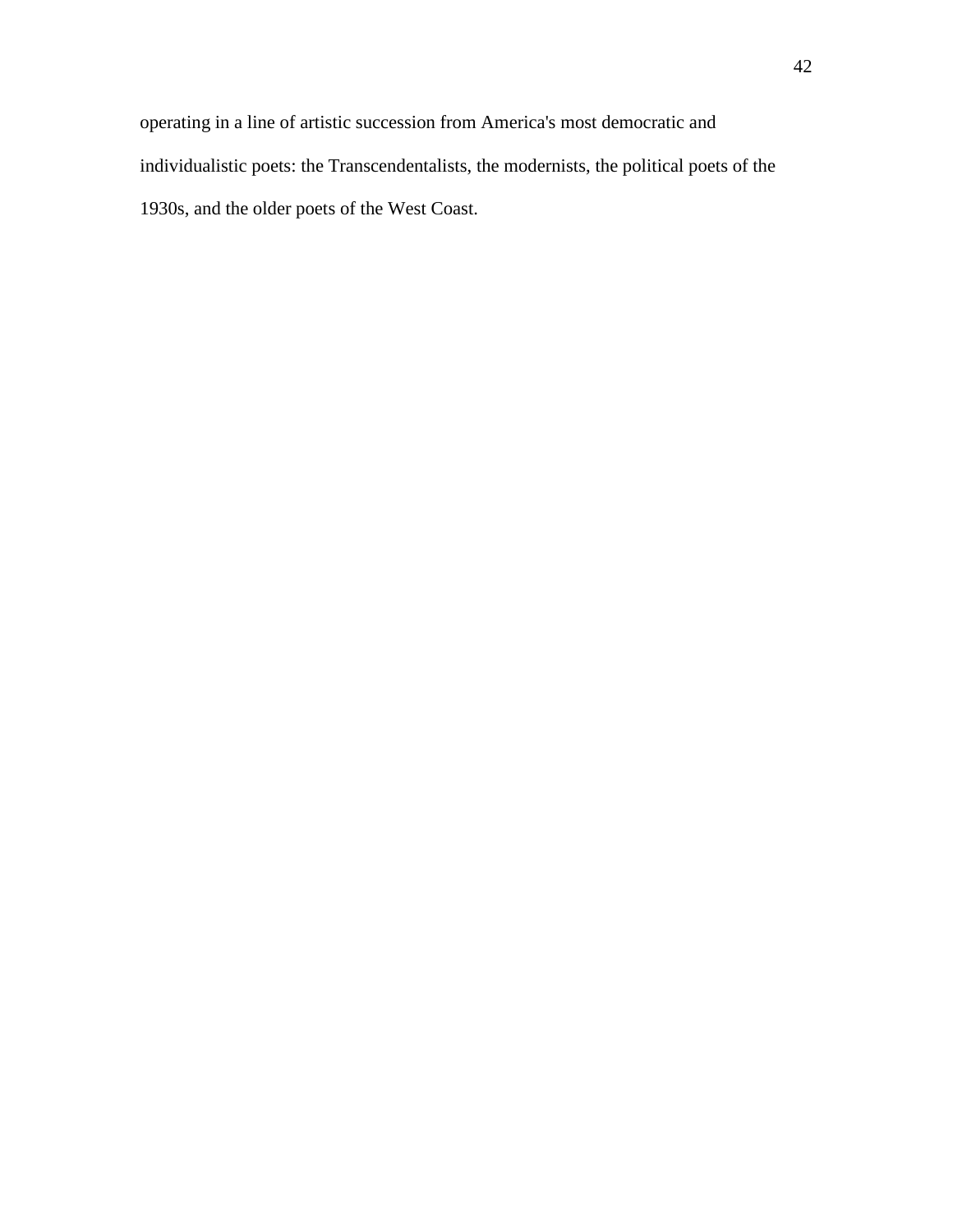## **Chapter Two Gary Snyder's Surfside S**ū**tra: "On Vulture Peak," Jack Kerouac, and Mah**ā**y**ā**na Sh**ū**nyat**ā

"I have never gotten over . . . those inexplicable moments of mutual irritation we shared, which were dissipated like at Stinson Beach jumping down cliffs, and those sad nights discussing death. . . ." Jack Kerouac to Gary Snyder (May 24, 1957)<sup>1</sup>

 There is something about "On Vulture Peak," a lesser-known poem written in 1956 which Gary Snyder enclosed along with the "Dullness in February: Japan" in a March 8, 1957 letter from Kyoto to friend and fellow poet Philip Whalen. Neither poem, according to the letter, was intended "to be considered final statements on anything, just ways of passing time."<sup>2</sup> The following fall Allen Ginsberg referred to the poem as a "drunk squiggling note from Vulture Peak" $3$  (Morgan 25) when Snyder sent him a copy in 1958, and Snyder himself conveyed to me via email that "'On Vulture Peak' is a lighthearted poem and [should not be taken] too seriously"<sup>4</sup> Lighthearted perhaps, but Snyder has collected the poem in both *Left Out in the Rain: New Poems 1947-1985* (1986)<sup>5</sup> and *No Nature: New and Selected Poems* (1992) since its original publication in *Yugen* # 6 in 1960<sup>6</sup>. Although the poem, dated 1956 in *Yugen*, has received no critical attention from scholars, it certainly merits consideration in light of Snyder's other work from this period, as well in relation to the Buddhist ideas that were in the air in 1950s San Francisco (and New York to a lesser extent) in the works of Alan Watts, D.T. Suzuki, Kenneth Rexroth, Robert Aitken, John Cage, and the Beats. In fact, Snyder's poem should be read as a serious exploration of both Mahāyāna Buddhist philosophy and ancient Chinese poetics.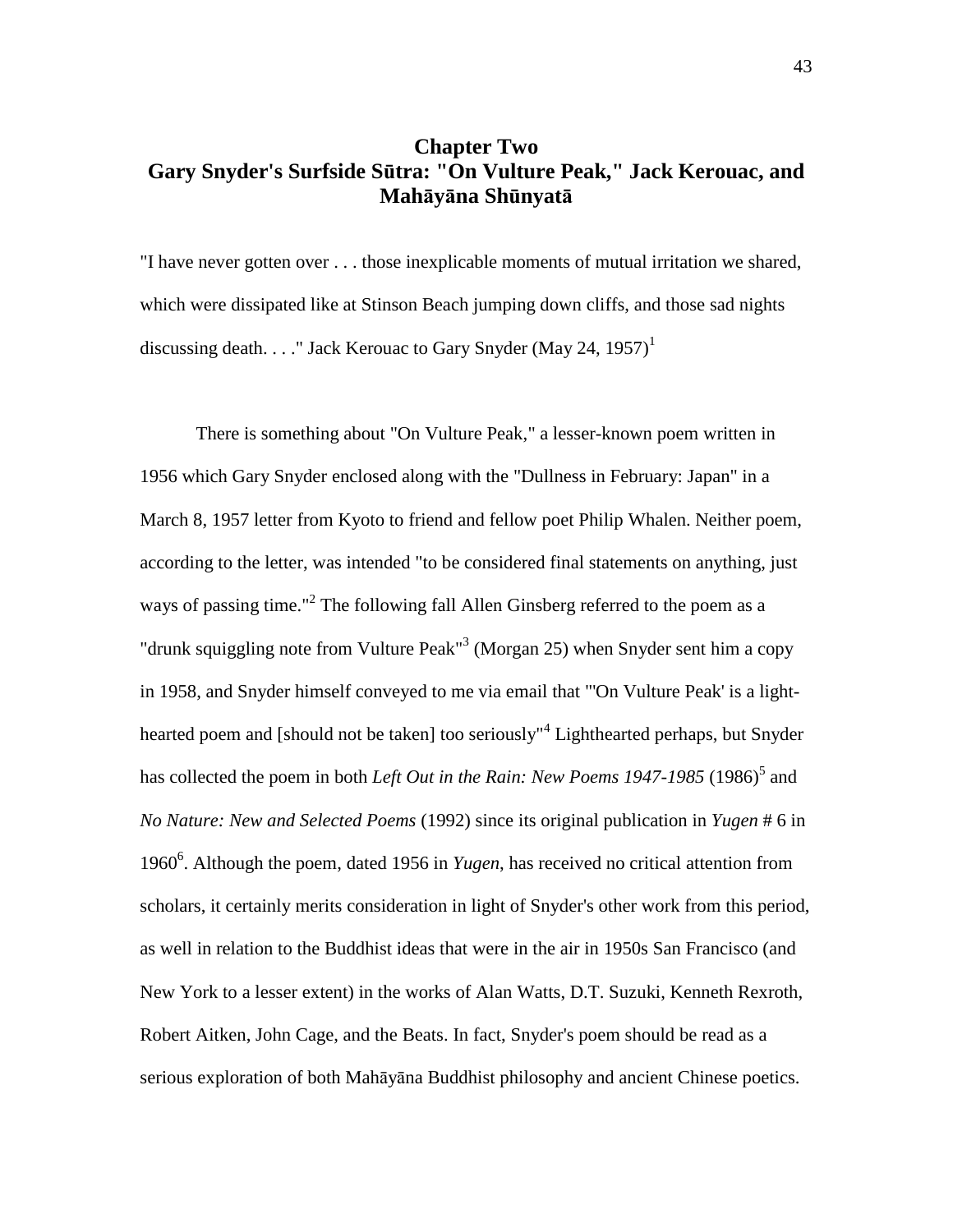The poem also carries particular significance in that it was written quite literally on the eve (the sail over) to Snyder's most rigorous daily Zen study and practice (as well as translation work) at the First Zen Institute of America in Kyoto. As Timothy Gray points out in *Gary Snyder and the Pacific Rim*, Snyder ". . . gave little attention to his own writing during his stay in Japan. The poems Snyder did write in late 1956 and early 1957 are few in number, modest in scope, and uneven in quality" (129-130). True, but as I shall argue, it is precisely this "light-hearted[ness]" and seeming "uneven . . . quality" which in part makes "On Vulture Peak" a four-page powerhouse of Buddhist doctrine and Zen spontaneity. The poem's interest to Snyder scholarship, Buddhist studies, and post World War II American literature is also complemented by reading it along side Jack Kerouac's *The Dharma Bums* (1958) and *Scripture of the Golden Eternity* (published 1960), the latter of which was written at Snyder's suggestion in the spring of 1956 while the two were briefly living together at Marin-an in Mill Valley, California, not long before the ensuing national fascination in the Beat Generation prompted by the publication of *On The Road* the following year.

What is so interesting about "On Vulture Peak" is that it so succinctly condenses so much Buddhist philosophy in a much more spontaneous and less didactic way than Kerouac managed in *Scripture*. Snyder's poem is itself a "scripture," or, more accurately, a poetic sūtra made up of ten *k*ō*an*-like stanzas. It also shows the influences of classical Chinese *shih* form and that of T'ang Dynasty poet Tu Fu's (712-770) lyric sequences (712-770). To use the poet's own words about a work he published thirty-six years later, "On Vulture Peak" is "a sort of sūtra--an extended poetic, philosophic, and mythic narrative. . . ." ("An Offering for Tara" *MRWE* 158). The key difference between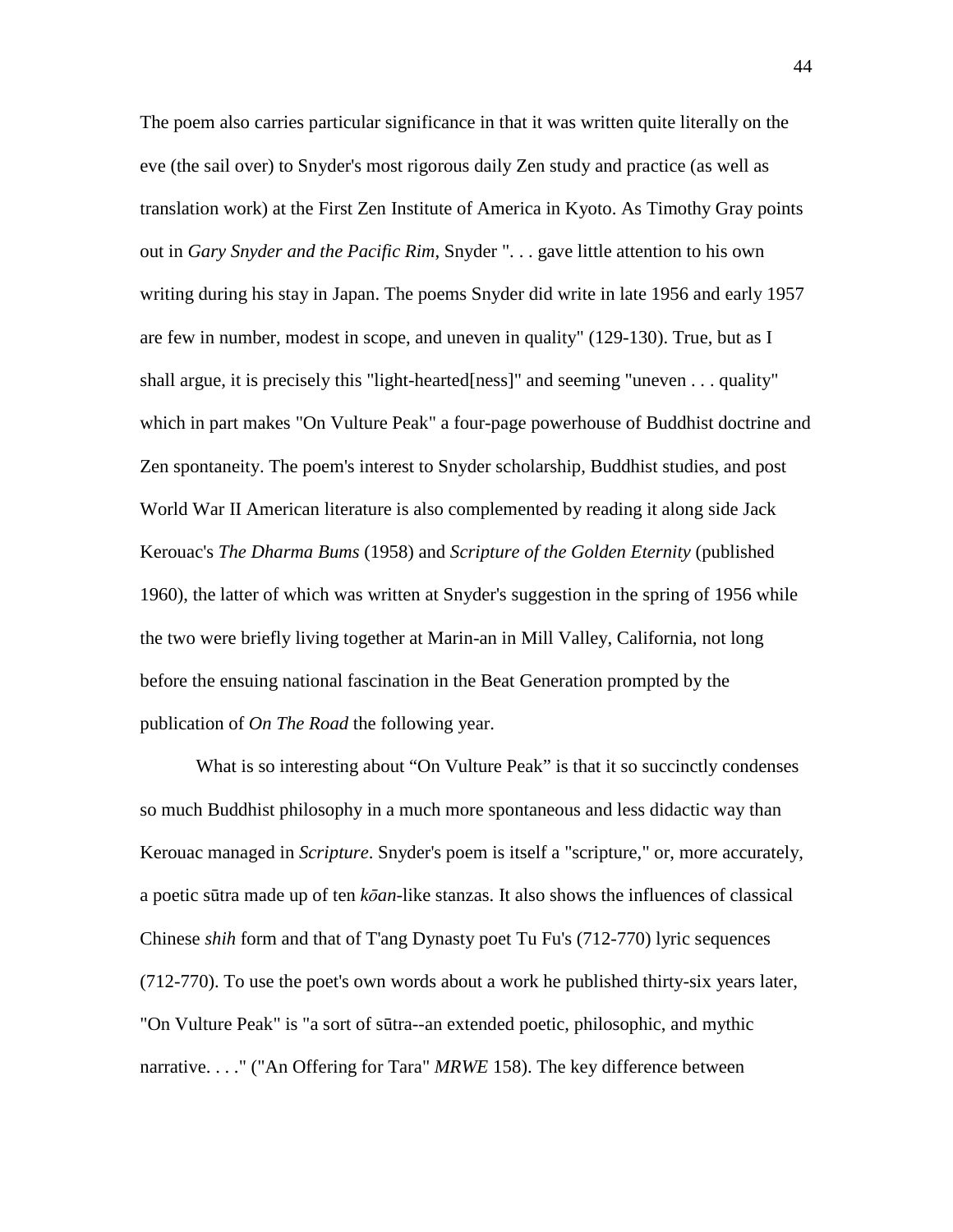*Scripture* and "On Vulture Peak" is one of fundamental Buddhist beliefs and practices. As Ray Smith (Kerouac) says in *The Dharma Bums*,

> "I'm not a Zen Buddhist, I'm a serious Buddhist, I'm an oldfashioned dreamy Hīnayāna coward of later Mahayanism" . . . my contention being that Zen Buddhism didn't concentrate on kindness so much as on confusing the intellect to make it perceive the illusion of all sources of things. "It's mean," I complained. "All those Zen Masters throwing young kids into the mud because they can't answer their silly word questions."  $(8-9)$

Overlooking the fact that Hīnayāna--known by its practitioners as Theravāda Buddhism- was actually the precursor to Mahāyāna Buddhism, Kerouac's self-description is useful in framing the two poems in relation to form and content. The fundamental distinction between Theravāda and Mahāyāna Buddhism is found in the respective practitioner's goals for achieving enlightenment. According to Burton Watson,

> [T]he aim of religious practice [for Theravāda Buddhists] was to achieve the state of arhat, one who has gained release from suffering and passed beyond the confines of the world. . . . In contrast to the state of arhat, [the Mahāyāna Buddhists] chose as their goal and ideal the figure of the bodhisattva, one who vows not only to achieve enlightenment for himself but to assist all others to do likewise. ("Introduction" *The Vimalak*ī*rti S*ū*tra* 6)

Bodhisattvas elect to remain in the realm of birth, death, and rebirth (*sams*ā*ra* Skt.) out of compassion, allowing themselves to be reborn for the benefit of leading other sentient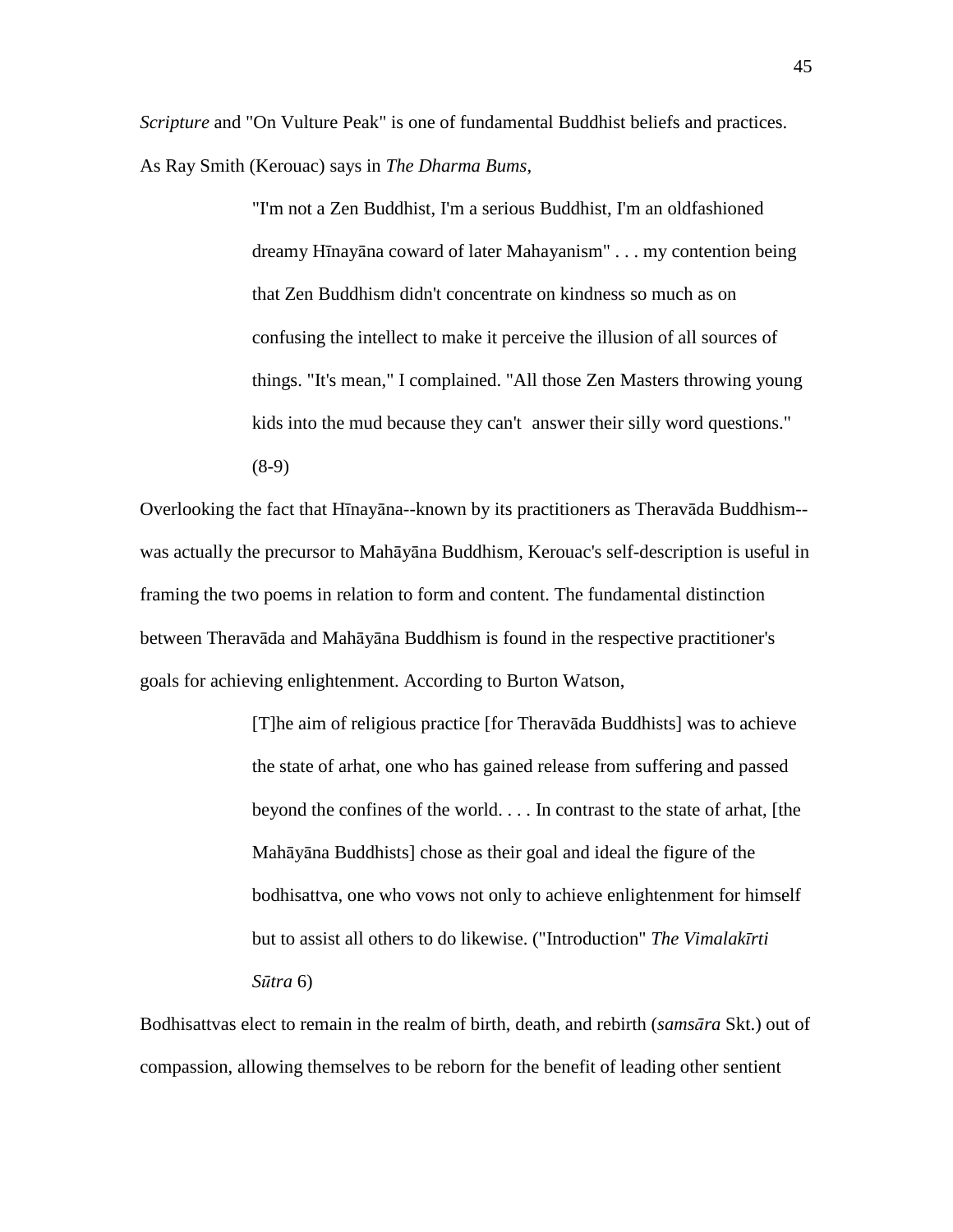beings to enlightenment. As Snyder said in a letter to Joanne Kyger on August 6, 1959 from Kyoto, "in Mahāyāna in particular the self-seeking idea is rejected, it is toward the BODHISATTVA who has seen nirvana & given it all away-for the benefit of others."<sup>7</sup> One gets the sense from reading Kerouac's *Scripture*, *Desolation Angels* (written 1956/ 1961), *Some of the Dharma* (written 1953-56), and the correspondence, that Kerouac's main reason for turning to Buddhism was for his own salvation rather than out of compassion for and the potential enlightenment of others.

 Another telling feature between *Scripture* (which Kerouac wrote in pencil to allow for revision)<sup>8</sup> and "On Vulture Peak" is the fact that *Scripture* is peppered throughout with name-dropping: Jesus, Avalokitesvara<sup>9</sup>, Hui-neng<sup>10</sup>, God (the latter repeated 13 times), whereas Snyder, who also incorporates numerous characters from diverse cultures, *alludes* to them rather than names them. Kerouac lays them all down; Snyder seemingly disseminates them willy-nilly, metaphorically suggesting that we destroy the boat once we reach the other shore. Snyder's liberal use of allusions, while certainly nothing new to twentieth century America poetry (i.e. Eliot's *The Waste Land*, Pound's *Cantos*, both of which draw on the Asian tradition), have, in this instance, more in common with Chinese poetry and Rinzai  $k\bar{o}$ *an* practice<sup>11</sup> than that of his modernist predecessors, Snyder does not simply refer to and assimilate "other" cultures, he- through *k*ō*an*-like allusiveness--enacts Zen practice: poiesis through praxis. That is, the philosophy blooms forth into "On Vulture Peak" and on to the reader; the poem itself is practice realized; it is a finger pointing to the moon. As he told Whalen in a letter dated nine days before mailing the poem, Mahāyāna philosophy "never says what it means. It's not a question of trying to express the inexpressible, but a case of real upaya, <sup>12</sup> of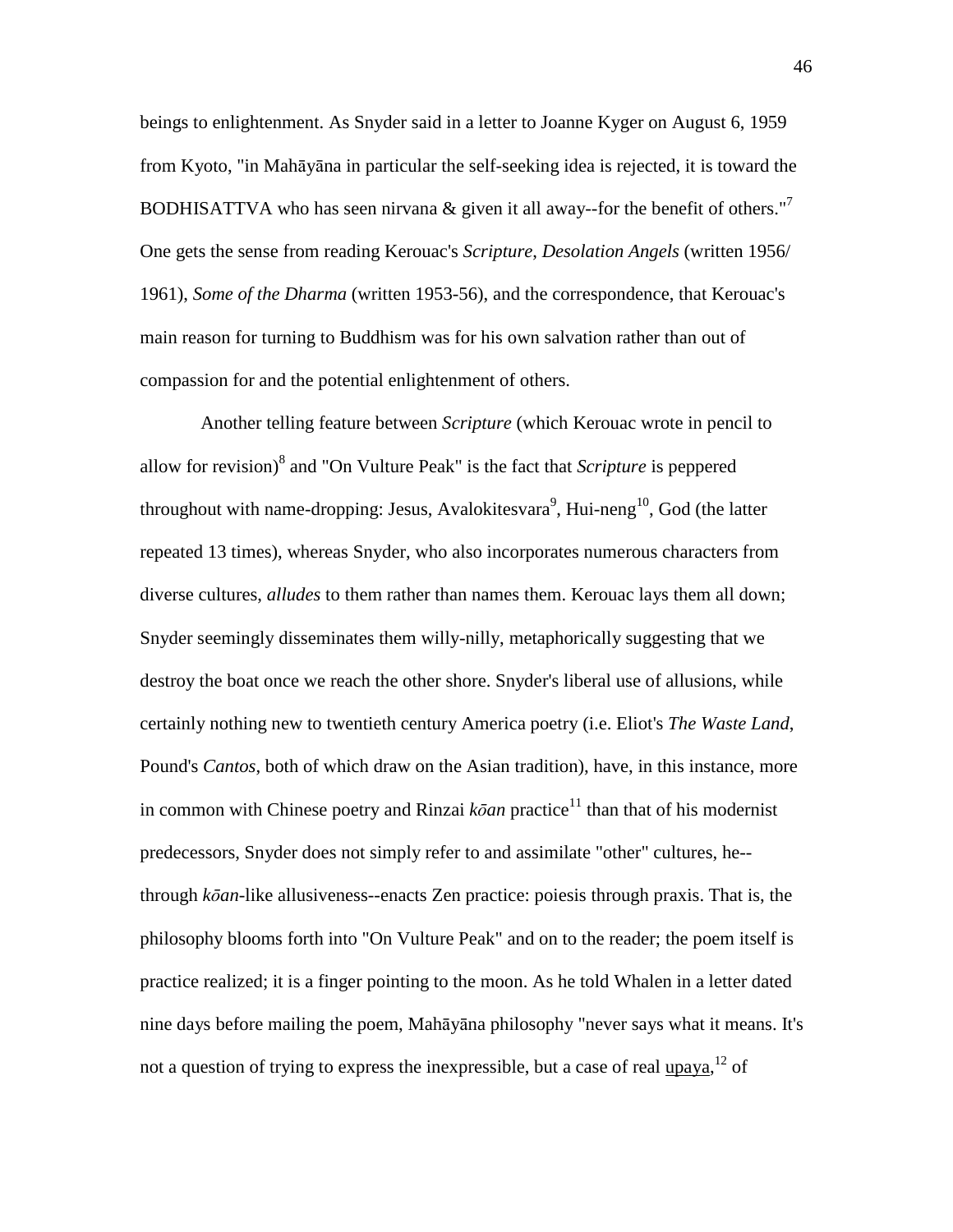deliberately stating something else, even an opposite meaning, complete funning, with the sole purpose of making people think  $\&$  arrive at real meaning themselves."<sup>13</sup> Likewise, Snyder was not one to castigate or proselytize as Kerouac was wont to do on occasion.<sup>14</sup> As Snyder says in *Jack's Book: An Oral Biography of Jack Kerouac*,

> I didn't then, and I don't now, think in terms of whether or not people are genuinely committed Buddhists or not. We're working with all these things, and it doesn't matter what words you give them, and if I thought that there was some point where I would say, "Jack, you're thinking too much about how the world's a bad place," that would be my sense of a corrective and his understanding of the Buddha-Dharma, but that wasn't in my interest, or anybody else's interest, to think: "Is this guy a real Buddhist or not a real Buddhist?" (Gifford and Lee 203)

 The fundamental differences in their approaches to practice bears directly on the two poets' respective poetics. *Scripture* is about emptiness, it is told to us, whereas "On Vulture Peak" points the way through its free-flowing *Waste Land*-like associational cultural hopscotch. In the "Afterword" to *Riprap and Cold Mountain Poems* (2004) Snyder says that "The idea of poetry of minimal surface texture, with its complexities hidden at the bottom of the pool, under the bank, a dark old lurking, no fancy flavor, is ancient. It is what is 'haunting' in the best of Scottish-English ballads and is at the heart of the Chinese *shi* (lyric) aesthetic. Du Fu said, 'The ideas of a poet should be noble and simple'" (66-67). Though it grapples with many of the same themes found in the more "finished" poems of *Riprap* (1959) and *Myths & Texts* (1960), "On Vulture Peak very aptly captures the Chinese sense of unfolding (*tzu-jan*) and spontaneity of experience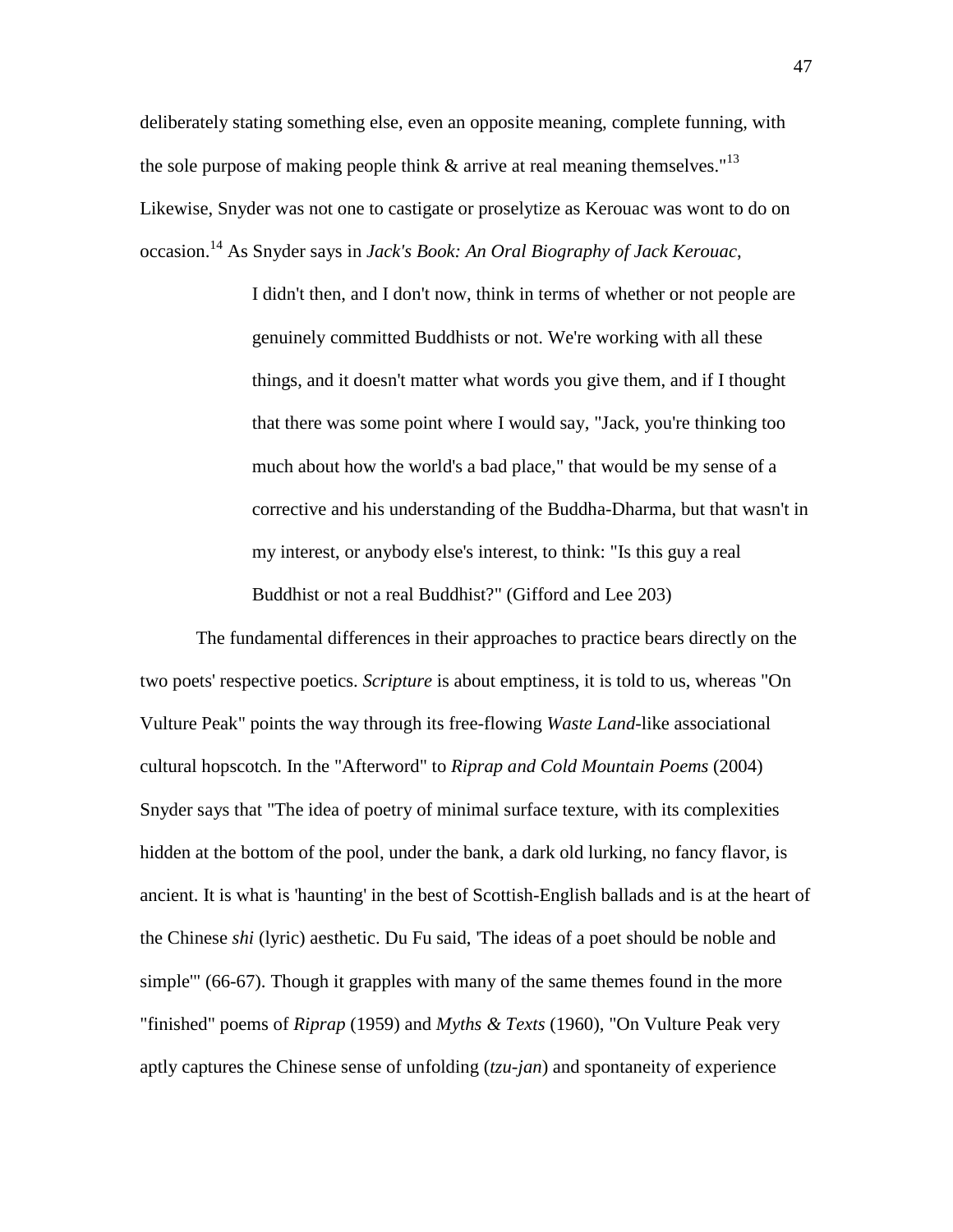(*wu-wei* Chin.); its *k*ō*an*-like content, "with its complexities hidden at the bottom of the pool," is a reflection if its spontaneous composition and thus a direct engagement in practice. The poem also captures the energy and excitement of the discussions the two poets had in California in a way not dissimilar to *The Dharma Bums*. According to Snyder,

> Our interchanges on Buddhism were on the playful and delightful level of exchanging the lore, exchanging what we knew about it, what he thought of Mahāyāna. He made up names. He would follow on the Mahāyāna Sūtra invention of lists, and he would invent more lists, like the names of all the past Buddhas, the names of all the future Buddhas, the names of all the other universes. He was great at that. . . . I introduced him to the texts that give the anecdotes of the dialogues and confrontations between T'ang Dynasty masters and disciples, and of course he was delighted by that. (Gifford and Lee 203)

Not only does "On Vulture Peak" draw readers into the excitement of these spirited conversations, it also manages to present readers, in a non-didactic way, with the essence of Mahāyāna philosophy and Zen spontaneity found in Rinzai *k*ō*an* practice. Discussing *k*ō*ans* in "The Old Masters and the Old Women," Snyder says "They are not valued for the literary metaphor but for the challenge presented by the exercise of translating the metaphor into the life of the body, into insight and action. They help students bring symbols and abstractions back to earth" (*A Place in Space* 104-105). As such, we could say that reading "On Vulture Peak" as a sūtra composed of *k*ō*an*-like sections "will not only integrate and stabilize, it will break open ways out of the accustomed habits of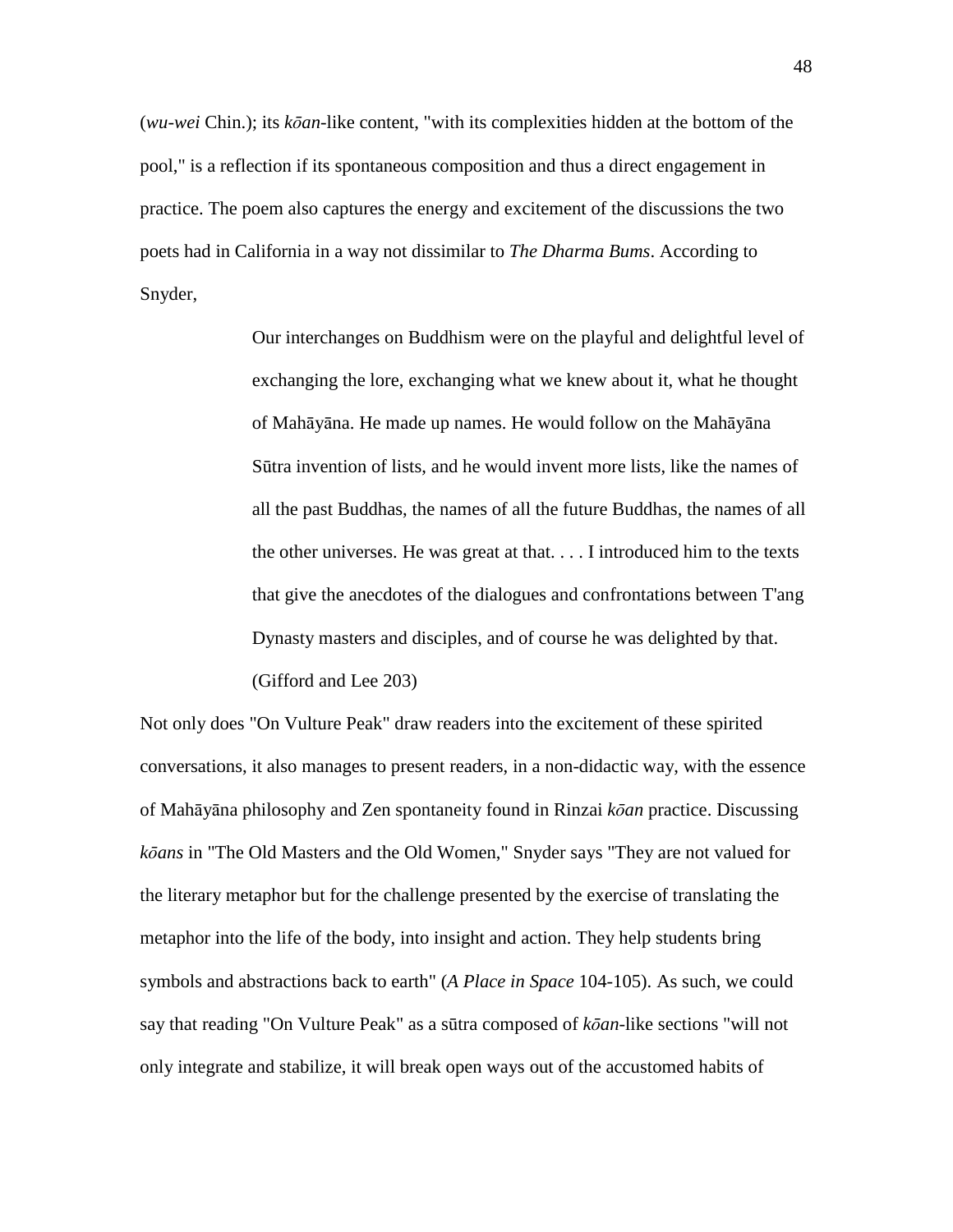perception and allow one to slip into different possibilities--some wise, some perhaps bizarre, but all of them equally real, and some holding promise of further new angles of insight" ("What Poetry Did in China" 92-93).

 While in Kyoto, Snyder expressed an interest in an ancient, more performative form, one that helps shed further light on "On Vulture Peak." Snyder explained his exciting new discovery in the March 8th letter to Whalen containing "On Vulture Peak":

> I am fascinated by the kabuki & noh recitation technique--at kabuki one man half-sings half-chants the narrative (in a sort of poem form, alternating 7-5-7 syllable lines) with one of two samisen twangers  $\&$ occasional wooden clackers & drum. At noh, a flute, a big drum & a little drum, sometimes clackers, are used. . . . I can imagine a very jolly creative sort of modern poetry-modern-dance music shot built around the reading of one long dramatic-type poem with musicians  $\&$  possibly a dancer.<sup>15</sup>

Anthony Hunt, quoting the same letter above in *Genesis, Structure, and Meaning in Gary Snyder's* Mountains and Rivers Without End, very convincingly argues that Snyder is here talking about the underlying structure of what was to become his magnum opus nearly forty years later (38). Hunt also suggests that "the entire poem [*MRWE*] is seen as a sūtra" (59). While I do not disagree with Hunt's assessment, I would suggest that in "On Vulture Peak" we see the Buddhist seeds of what was to later become Snyder's "long dramatic-type poem."

 Buddhist sūtras are didactic dialogues that are generally 1) between the Buddha and a disciple such as Subhuti<sup>16</sup> (as seen in *The Diamond Sūtra*)<sup>17</sup>; 2) a larger multiperson dialogue in which the Buddha discourses with an audience (often thousands of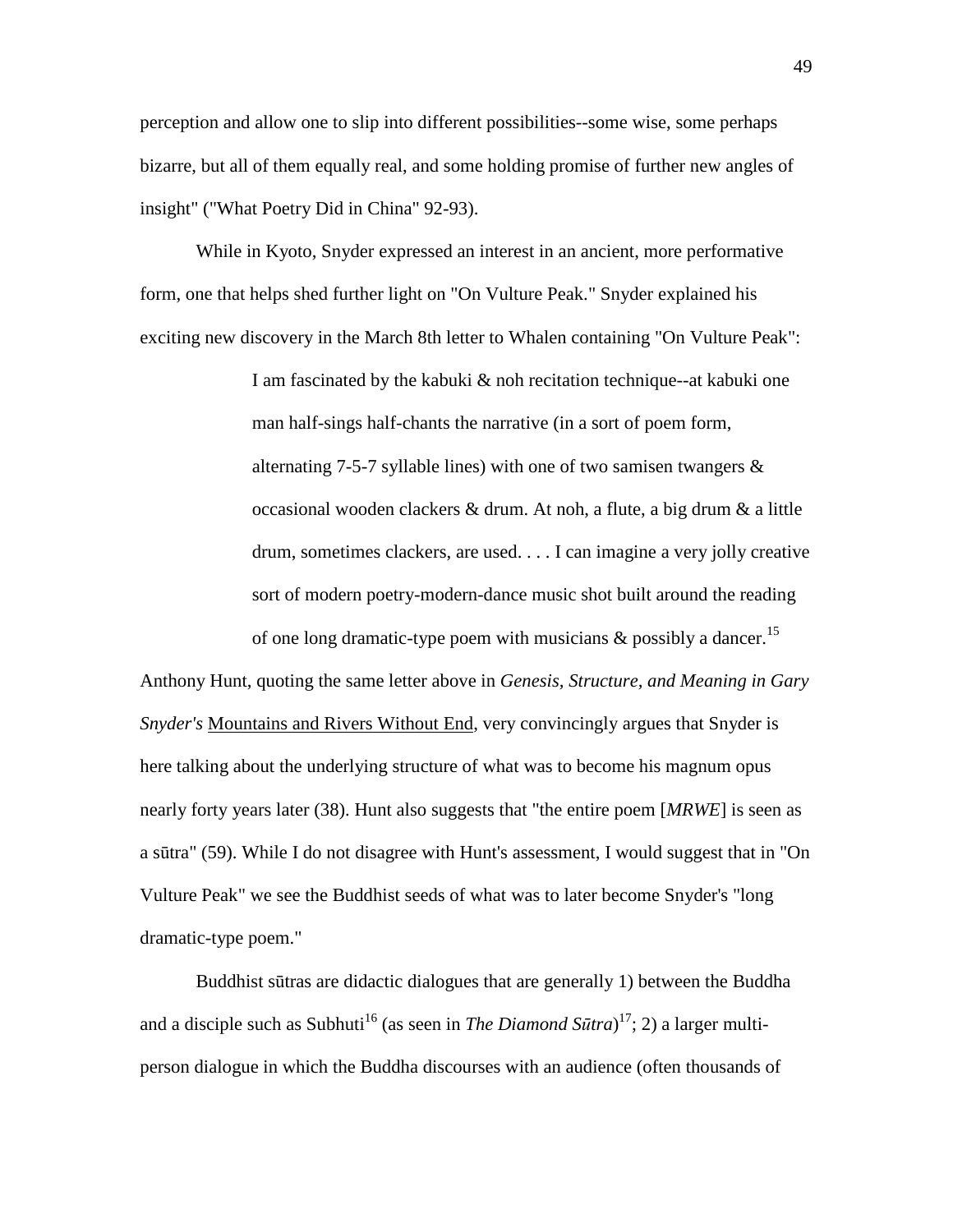disciples and laypersons); or, 3) in the case of *The Vimalak*ī*rti S*ū*tra*<sup>18</sup> and Hui-neng's *Platform S*ū*tra*, <sup>19</sup> a discourse between a *bodhisattva* (Skt.) and other Buddhist disciples. The Vulture Peak of Snyder's sūtra is near the ancient city of Rajgiriha, and is where, as Snyder says in *Passage Through India*, "Buddha lived many years after his enlightenment"  $(54)$ .<sup>20</sup> In fact, it was on Vulture Peak that many of the most influential Mahāyāna discourses were delivered, such as *The Śūranġama Sūtra, The Prajñā*-*P*ā*ramit*ā *S*ū*tra*, and *The Lotus S*ū*tra*. Sūtras generally open with a brief description of the setting, the occasion, a mention of those present, and occasionally a reference to the time of year. These brief introductions are conveyed through an unobtrusive first-person narrator--generally thought to be Ananda, a disciple of Buddha--before the often lengthy and complex setting forth of the core teachings of Buddhism (*dharma* Skt.). Once the brief introductions are completed, the *dharma* talks begin with a question posed by Buddha or one of the disciples. The teachings are often conveyed through the use of parables and allegories due to the fact that the teachings of the "Second Turning of the Wheel"--Mahāyāna Buddhism, as opposed to the earlier Hīnayāna Buddhism--are intended to be inclusive of all sentient beings, not just monks and nuns. Sūtras are generally divided into philosophically content-specific sections which are numbered or have headings.

 Snyder's Vulture Peak sūtra is comprised of a non-numbered, twelve-line singlestanza introduction, followed by nine short numbered *k*ō*an*-like stanzas running from three to nineteen lines. The sections of Snyder's poem work together, like the lyric sequence invented by Tu Fu--which David Hinton describes as "a series of lyrics not just grouped together, but closely interwoven to form a single long and complex poem" (ix)--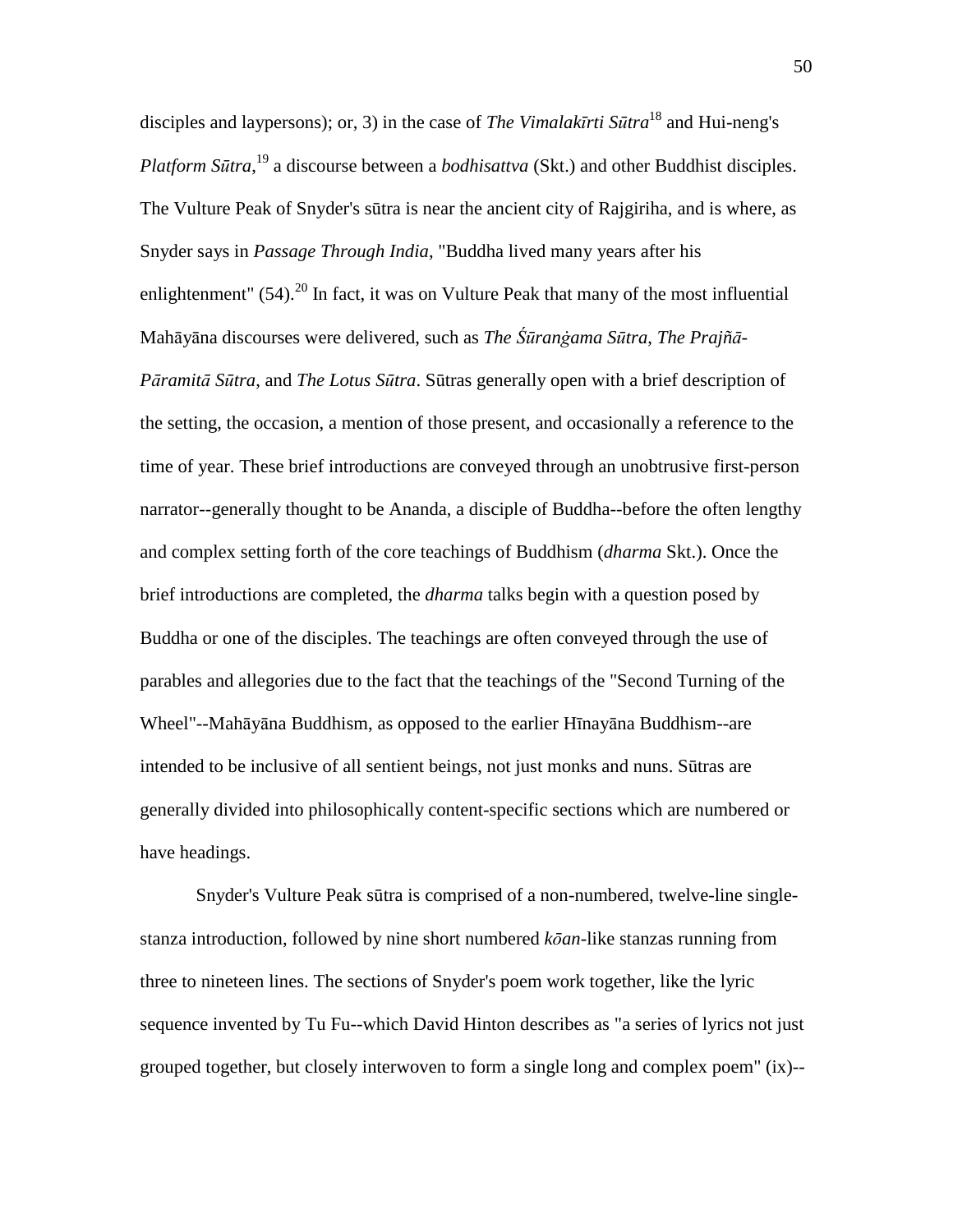to create a closely-linked lyric sequence which brings together a diversity of cultural and philosophical ideas. The introductory stanza of "On Vulture Peak" is uncharacteristically written in rhyming iambic tetrameter couplets--uncharacteristic if we read the poem with an eye towards the Western tradition. End-rhyme and traditional meter are rarely used by Snyder, but when he does employ them, he does so very pointedly. In this case, the opening stanza--which acts as a précis of not only what is to come in the numbered sections, but also as a general introduction to Mahāyāna Buddhism--is modeled on classical Chinese *shih* form. This introductory stanza provides readers, both Buddhist and non-Buddhist alike, with a philosophic foothold for the *k*ō*an*-like numbered stanzas which follow. According to Burton Watson, *shih*, which were originally written as song lyrics, often employ end rhyme, alliteration, parallelism, and onomatopoetic words which are descriptive of both sounds and actions. The end rhyme generally occurs in the evennumbered lines, but can also occur in the odd-numbered lines or as rhyming couplets, as in Snyder's example. Lines are usually end-stopped, creating a series of tight, single syntactic units, with the final couplet often ending the poem with run-on line. *Shih*, as found in *The Book of Odes* (*Shih ching*), date back to 1000 to 600 B.C. (*The Columbia Book of Chinese Poetry* 9-17).<sup>21</sup> Although not utilizing every rhetorical device available to the *shih* poet (one can say the same for most classical *shih*), Snyder's introductory stanza does employ end rhyme, alliteration, and onomatopoeia, as well as present us with single-line poetic units and a run-on final couplet.

 The lyric nature of Snyder's rhyming introductory *shih* fits in with the setting of the poem itself--teacher and disciple seated around a beachside campfire discussing the *dharma*. One can imagine the chanting Snyder, guitar in hand, beating out the words: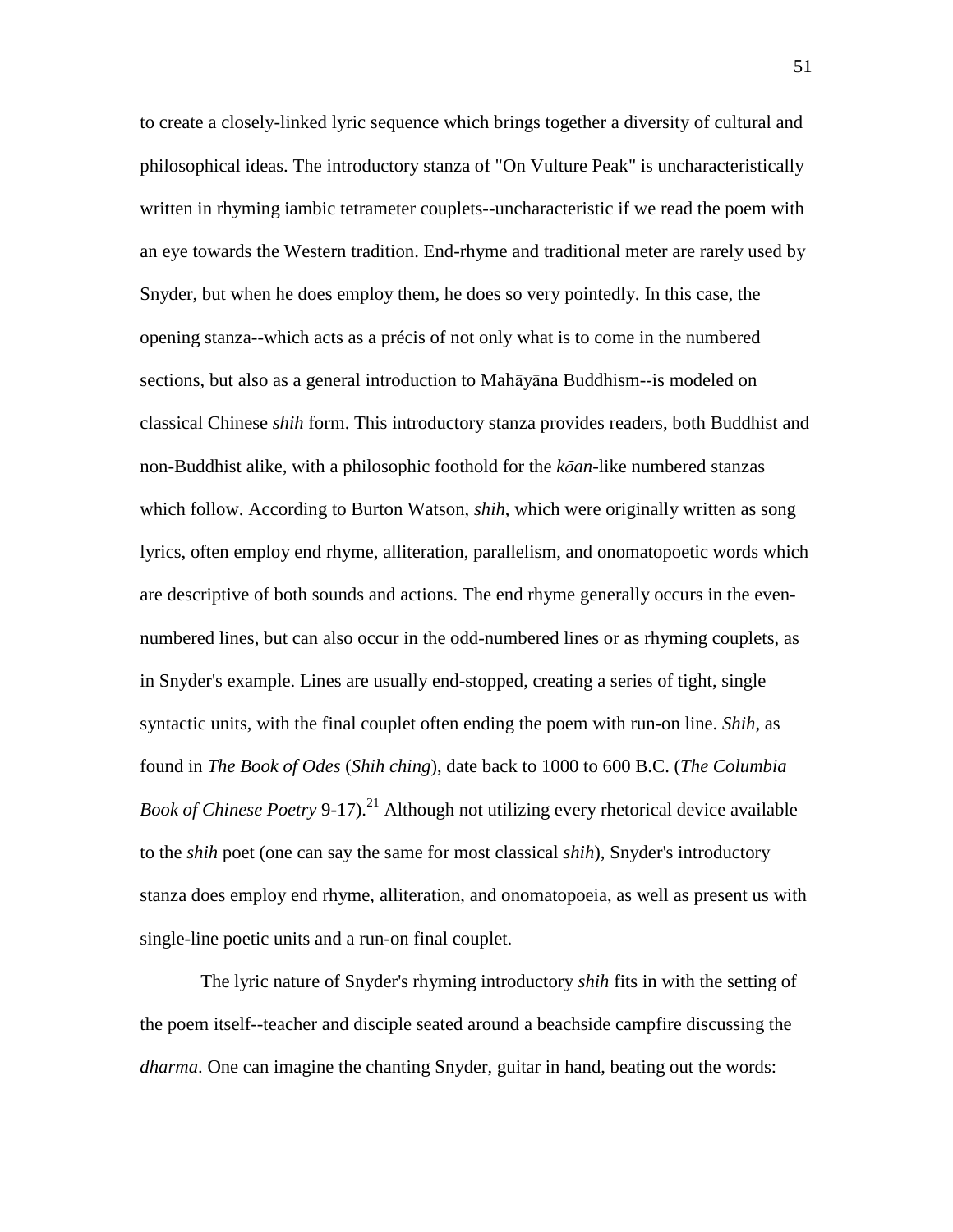All the boys are gathered there Vulture Peak, in the thin air Watching cycles pass around From brain to stone and flesh to ground, Where love and wisdom are the same But split like light to make the scene, Ten million camped in a one-room shack Tracing all the causes back To Nothing which is not the start (Now we love, but here we part) And not a one can answer why To the simple garden in my eye.

As with traditional *shih*, Snyder's introductory stanza utilizes a good deal of **alliteration** (and *assonance*), adding to the sense of rhythmic orality. For example:

All **th***e* boys are gath*e*r*e*d **th***e*r*e*

Vulture Peak, *i*n **th**e **th***i*n a*i*r

W*a*tching cycles p*a*ss *a*round

Fr*o*m brain t*o* st*o*ne and flesh t*o* gr*o*und,

The "cycles" (*sams*ā*ra*) are the stages of existence a sentient being traverses through birth, death, and rebirth until reaching *nirvana* (Skt.), a state achieved through the eradication of suffering (*dukha* Skt.; Pali) and desire. This unusual image might be understood as such: "From brain [consciousness, ego] to stone [death, inanimacy] and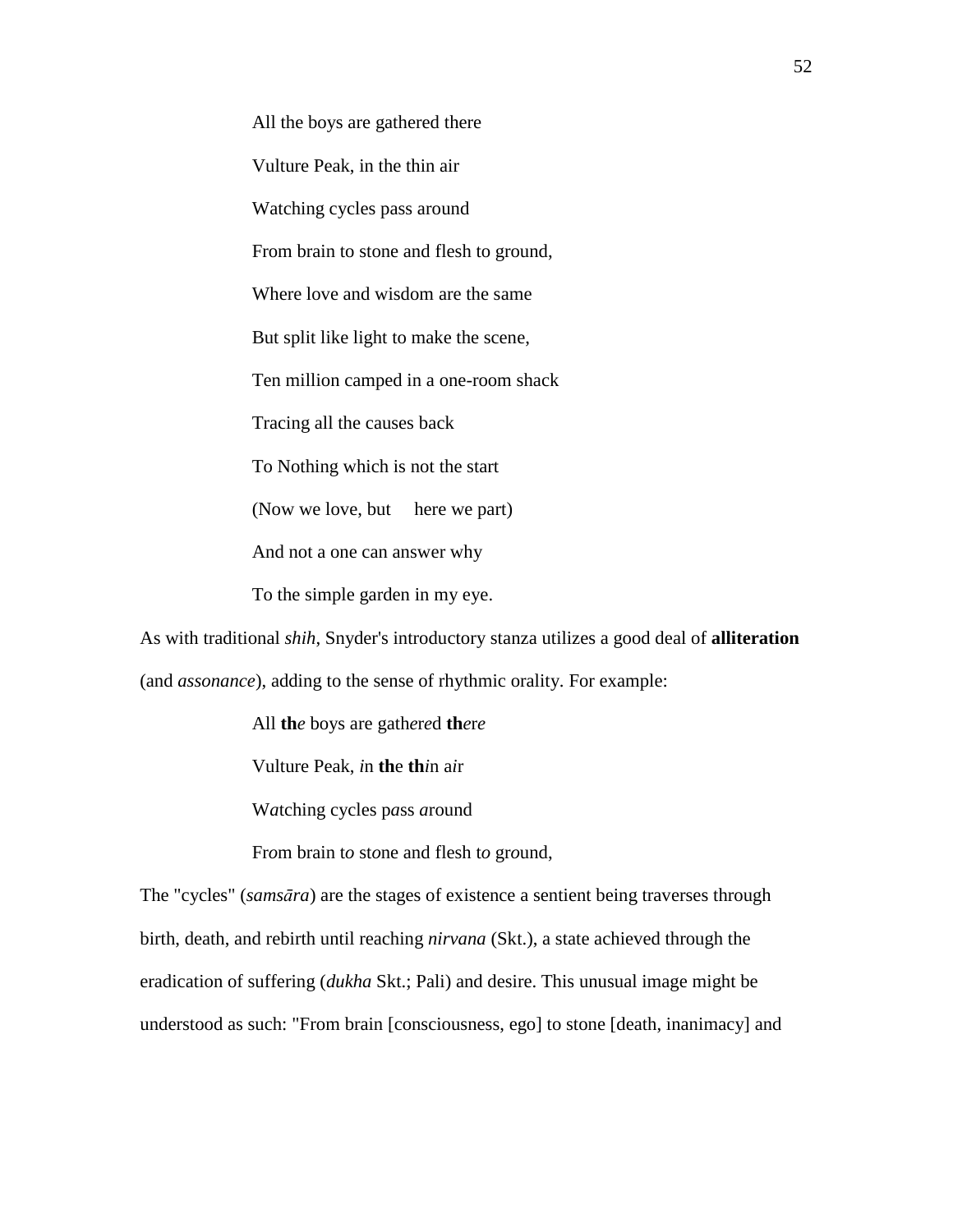flesh [rebirth] to ground [death/burial, and in this case, perhaps the ending of the cycle- *nirvana*--and a return for the last time into the earth]."

 The poem continues with a line echoing Hui-neng's *Platform S*ū*tra*: "Where meditation and wisdom are the same." Meditation (*dhyana* Skt.) and wisdom (*prajñ*ā Skt.) are the same because the former "is the body of wisdom, and wisdom is the function of meditation" (10). Snyder's Hui-neng-like line reads "Where love and wisdom are the same." Love (*karun*ā Skt., Pali) here means compassion, affection, sympathy; wisdom refers to the immediacy of intuitive knowing without the fetters of intellectualization. Love and wisdom are the primary virtues followed by disciples of Mahāyāna Buddhism, and are, as Snyder says in "Blue Mountains Constantly Walking," "the two components of realization" (*Practice of the Wild* 101). They "are the same" when the discerning mind sheds its dualistic naming/discriminating function. As Hui-neng says, "Know your mind and see your nature. For those who are aware, there is basically no separation" (12).

 Snyder next employs some beat lingo in the following line: "But split like light to make the scene . . ." This initially looks like it modifies the preceding line about wisdom and love, but it in fact modifies the next line: "Ten million camped in a one-room shack," which is an allusion to the 2nd century C.E. *Vimalak*ī*rti S*ū*tra*. Snyder was probably introduced to *Vimalak*ī*rti* through either Kenneth Rexroth's poem "Hojoki," which appeared in Rexroth's *The Signature of All Things* in 1949,<sup>22</sup> or his "Empty Mirror,"<sup>23</sup> which was included in the 1952 *The Dragon & the Unicorn*, a collection that had a marked influence on Snyder's own poetics. Snyder alluded to Vimalakīrti in a letter to Whalen dated March 16, 1954: "My room is small for human beings, but like Vimalakīrti's ten-foot-square-hut, it will accommodate ten thousand Bodhisattvas."<sup>24</sup>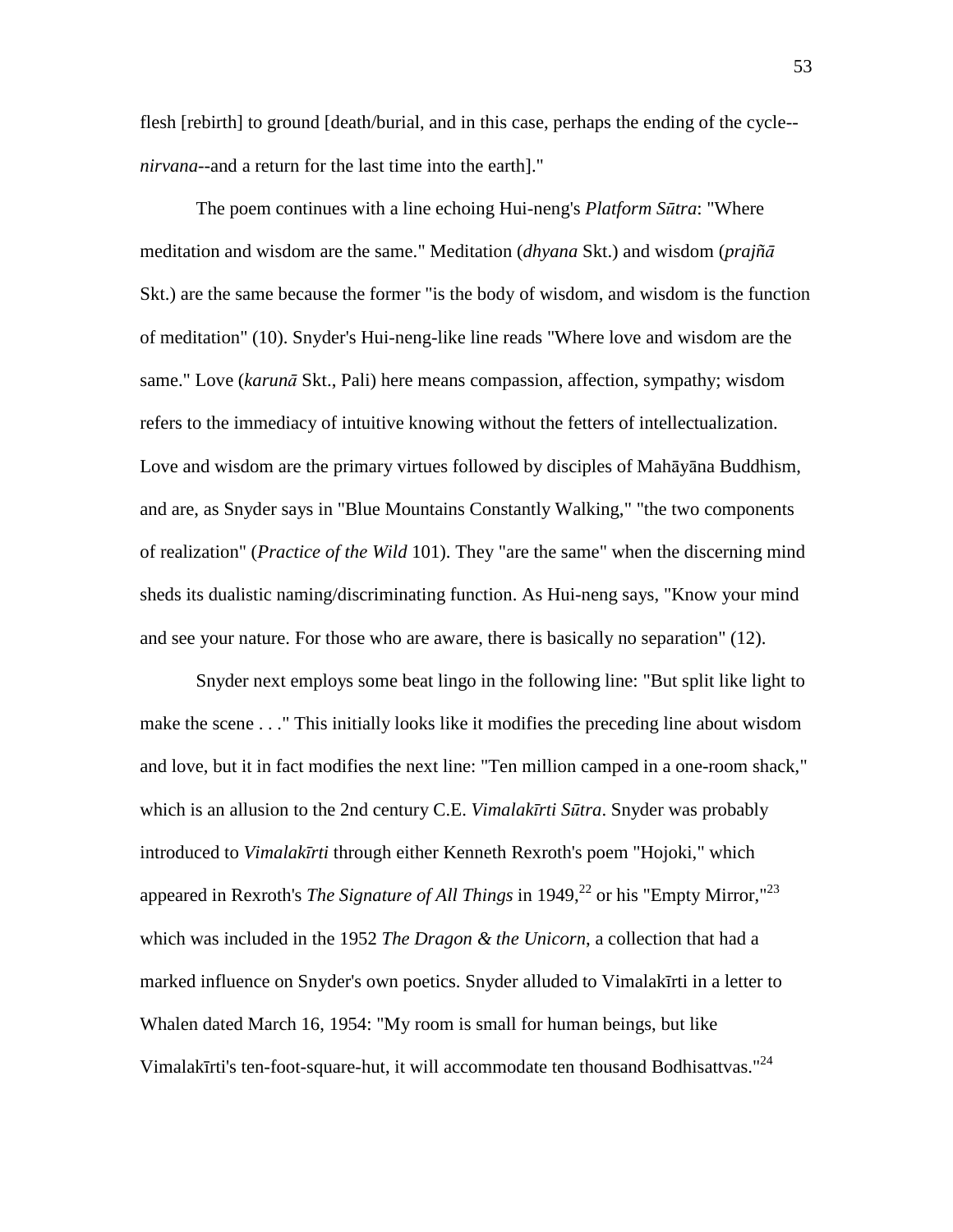Whalen would himself write a "Vulture Peak" poem in part two of "Absolute Reality Co.: Two Views" in 1964, which begins "Although my room is very small / The ceiling is high."<sup>25</sup> Snyder's choice to allude to this sūtra is apt because he, like Vimalakīrti, "lives in the midst of worldly life yet treads the path of the bodhisattva." Both sūtras are "an illustration of the Buddhist way of life as a path to liberation and of the practical application of insight into emptiness of existence" ("Vimalakīrtinirdesha-sūtra" *Shambhala Dictionary* 243-244). Allusions, as mentioned above, are a traditional aspect of *shih*, as well as much of the modernist poetry Snyder was working against by delving into the transpacific cultural and poetic milieu to create a workable multicultural postwar poetics.

 Those who hiply "split" to "make the scene" are the disciples of Buddha who were asked to descend Vulture Peak to check on the layman *bodhisattva* Vimalakīrti. When asked who would volunteer to fill Buddha's request, no one volunteered because they were all in awe of the layman's superior wisdom. Mañjuśhrī, the *Bodhisattva* of Wisdom, finally agreed and all of the other disciples followed him, somehow miraculously fitting into Vimalakirti's bedchamber. While in the "one-room shack," they discussed the primary tenant of Mahāyāna Buddhism, emptiness (*sh*ū*nyat*ā Skt.), "tracing all the causes back / To nothing which is not the start." Nothing is not the start because there is no single originary point of departure nor any linear trajectory; there is no egoself, for ego implies something separate and distinct from "the ten thousand things." As Snyder says in his 1990 *TriQuarterly* interview, "Buddhism holds that the universe and all in it are intrinsically in a state of complete wisdom, love and compassion; acting in natural response and mutual interdependence. The personal realization of this from-the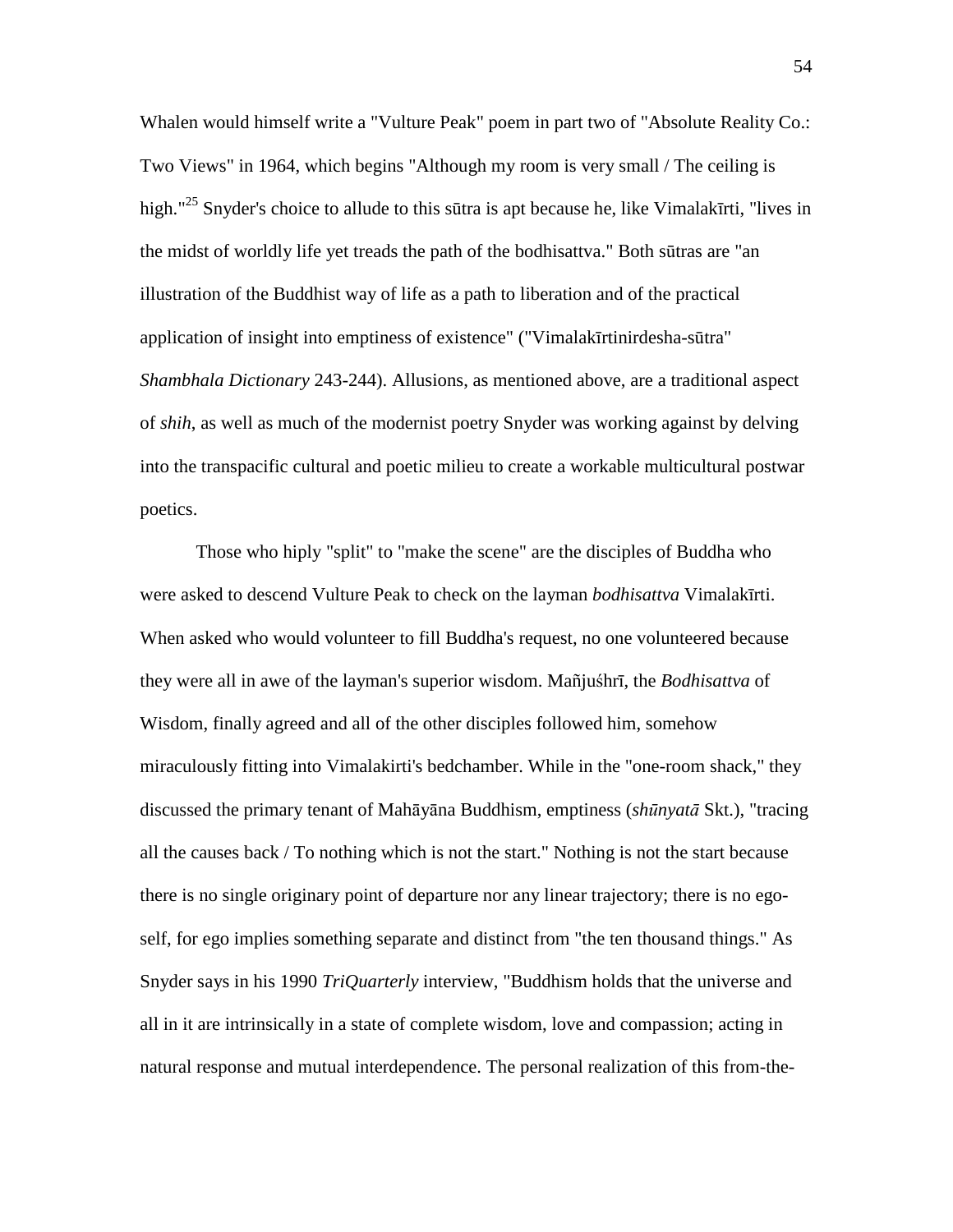beginning state cannot be had for and by one-'self'--because it is not fully realized unless one has given the self up; and away" (Martin 90). The Mahāyāna notion of emptiness, then, is a non-negative negation, it is an affirmation of our interrelatedness with all things. Our original nature, or buddha nature, is empty of all (mis)conceptions and attachments, empty of the ego-I, which, at its very core, connotes the delusion of individuality, thus projecting the seeming separateness of an inner "me" and "mind" ("mine") in contradistinction to an exterior Other. As Snyder said years later in "The Etiquette of Freedom," Vimalakīrti was "the legendary Buddhist layman . . . who taught that by directly intuiting our condition in the actually existing world we realize that we have had nothing from the beginning" (*The Practice of the Wild* 23).

 Snyder once again employs onomatopoeia in the line "(Now we love, but here we part)," which can be read as the "here and now," thus the parentheses as framing device: right here, right now--this moment; and it is in the void (the blank space) that "we part" with the dualistic notions of "you" and "I,"--here parting as two distinct entities, thus making the true here and now one of infinite connectedness. Snyder's *shih* stanza comes to a close with: "And not a one can answer why / To the simple garden in my eye." As Burton Watson mentions above, the final couplet of a *shih* poem generally ends with a run-on line. The "simple garden in my eye" is perhaps an allusion to the wordless "Flower Sermon" given atop Vulture Peak that Japhy tells Ray about in *The Dharma Bums*:

> "The Buddha was about to start expounding a sūtra and twelve hundred and fifty bhikkus were waiting with their garments arranged and their feet crossed, and all the Buddha did was raise a flower. Everybody was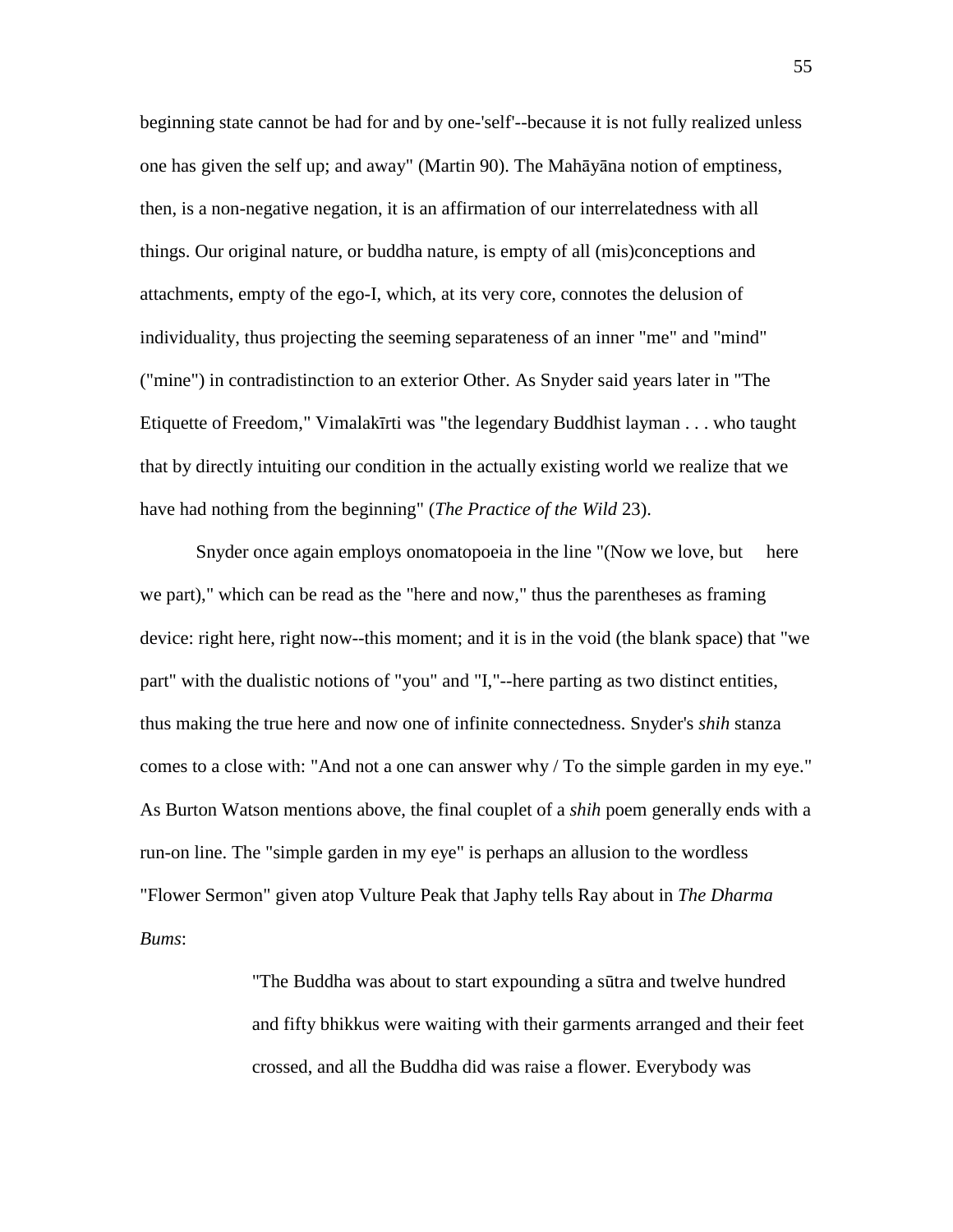perturbed. The Buddha didn't say nothin. Only Kasyapa smiled. That was how the Buddha selected Kasyapa. That's known as the flower sermon, boy." (132)

 Snyder's *shih*, to use one of his own phrases, takes readers "out-of-time." As he says in "The Real Work":

> The value and function of poetry can be said in very few words. One side of it is *in-time*, the other is *out-of-time*. The in-time side of it is to tune us into *mother* nature and *human* nature so that we live *in time*, in our societies in a way and on a path in which all things can come to fruition equally, and together in harmony. A path of beauty. And the out-of-time function of poetry is to return us to our own true original nature at this instant forever (Snyder's italics, 73).

To take us "out-of-time" returns us to the here-and-now "instant forever," or "timebeing," as Dogen calls it. As such, Snyder's sūtra (not unlike modernist ideologies), with its references to different time periods and cultures--ancient India, twelfth-century France, ancient Greek mythology, and the present memory of the recent past (1956), etc.- -works to eradicate the notion of time as past, present, and future, as time flowing by while we, as ego-objects, stand still. Likewise, *The Vimalak*ī*rti S*ū*tra*, which is also set in the past (written ca. 100 C.E., set during Buddha's lifetime ca. 485-405 BCE) makes, according to Burton Watson, "no pretense at conforming to historical reality, or even conventional concepts of time and space" (8), traits Snyder had already explored in *Myths & Texts* with his unique knowledge of mythological archetypes and cross-cultural histories. In a talk titled "The Time-Being," Dogen says that "The way-seeking mind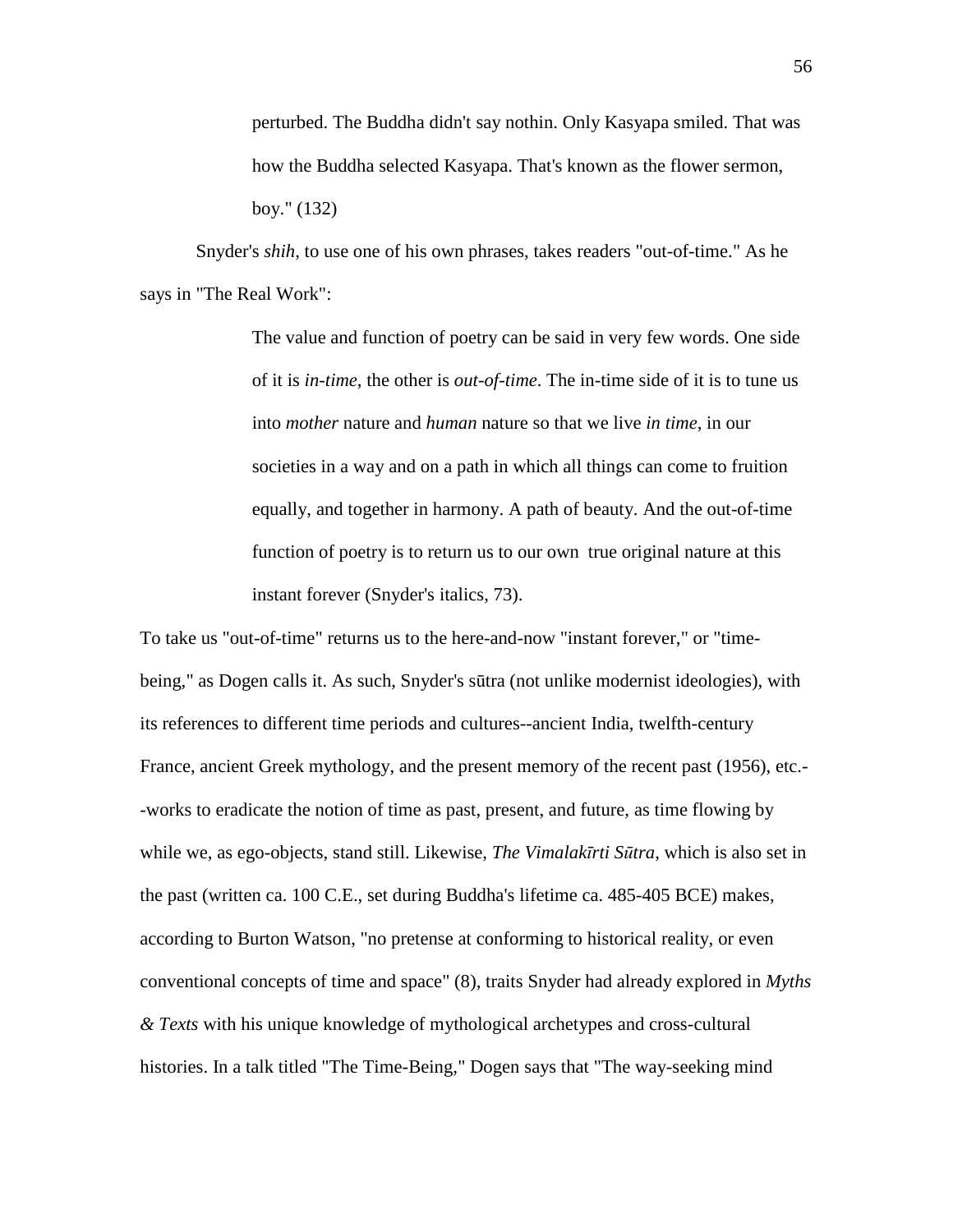arises in this moment. A way-seeking moment arises in this mind. It is the same with practice and with attaining the way. Thus the self setting itself out in array sees itself. . . . [T]he time-being is all there is. . . . Each moment is all being, is the entire world" (77).

 Whereas the *shih* introduction sets the philosophical groundwork, Part I of "On Vulture Peak" introduces the "present" setting and players--though this present was recalled almost two years later by Snyder in Kyoto. One of the great attributes of Zen is that its teaching and practice are not thought of as separate and distinct from people's daily lives. As such, Part I opens with an everyday event, one familiar to readers of *The Dharma Bums*: 26

> J.K. & me was squatting naked and sandy At McClure Beach steaming mussels, eating, Tossing the shells over our shoulders, A pair of drunk Siwash starting a shellmound. Neuri sleeping off a hangover face down At the foot of a cliff; sea lions off shore

As is the case with most sūtras, the initial situation is described by a first-person narrator (the poet) who, after his appearance in the first line, drops from the scene--at least as an ego-present "I," or in this case, "me." In *Scripture*, on the other hand, Kerouac uses "I" forty-two times. Although Snyder has left rhyme and meter behind after the introductory stanza, he continues to employ traditional alliteration through the repeated "s" sounds found in Part I--"squatting," "sandy," "steaming," "mussels," etc.--which mimic the sounds of the waves rolling on and off of McClure Beach. The setting of Part I is reminiscent of "Logging 12" in *Myths & Texts*, with the poet "On the wooded coast,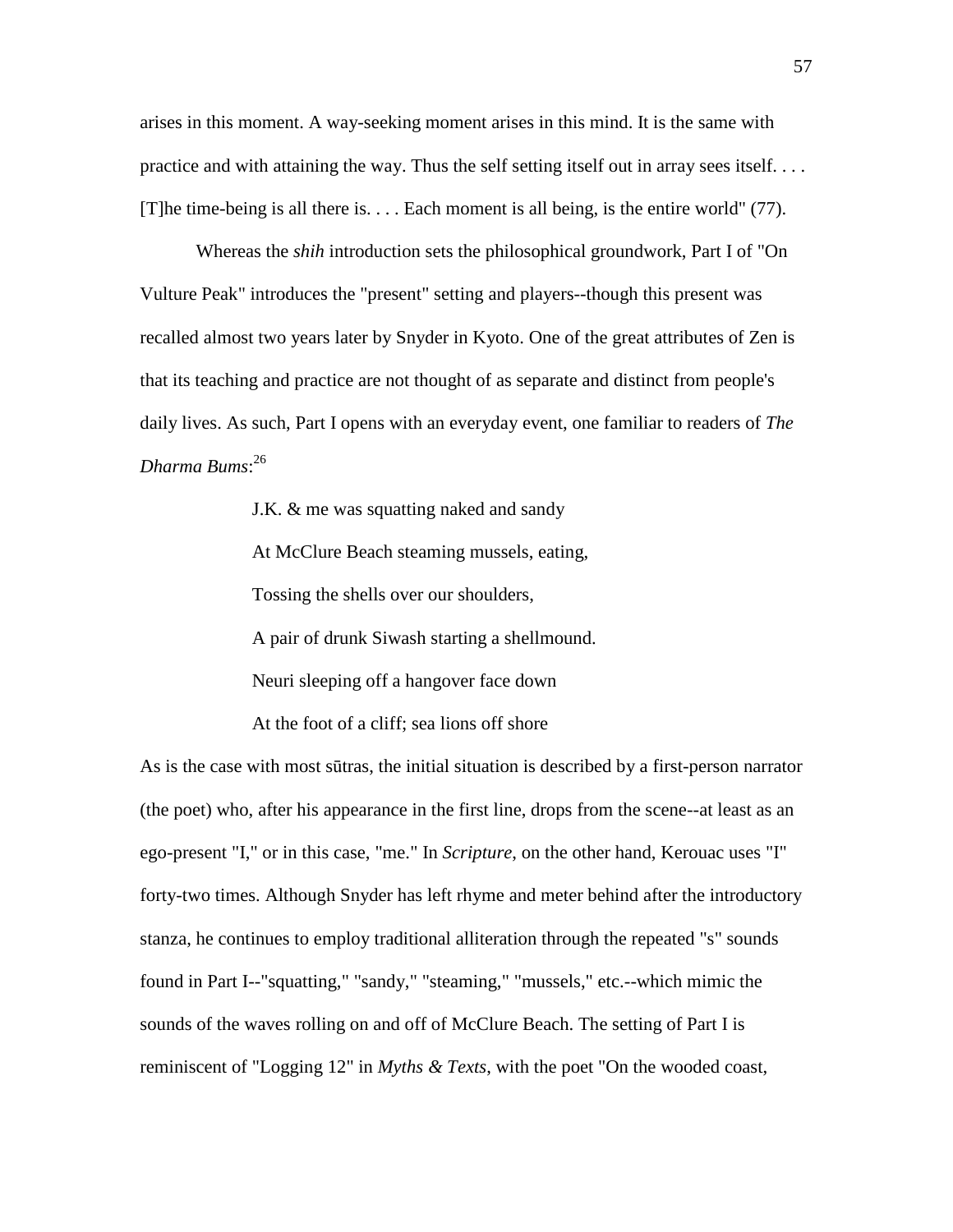eating oysters / Looking off toward China and Japan" (14). The stanza is rather casual, with it's designation of "J.K" rather than spelling out Kerouac's name as Snyder had done in his earlier "Migration of Birds." Also informal is the use of "&" in place of "and," the use of the objective case pronoun "me" rather than the more formal nominative "I," and "was" rather than "were." Three lines later he also uses the adjective "drunk" rather than the more proper "drunken." "Siwash" is also an interesting word choice for Snyder because in Chinook jargon it means "savage," a derogatory term employed by French traders in the Pacific Northwest to designate/denigrate Native Americans.<sup>27</sup> The final two lines of this stanza are rather artfully rendered: "Neuri sleeping *off* a *hangover* face *down* / At the *foot* of a *cliff*; sea lions *off* shore"--producing a sense of suspension or hanging, as does the placement of the semicolon, dangling just off the cliff, ending without a period (my italics). Neuri<sup>28</sup> (or Psyche, as she appears in *The Dharma Bums*<sup>29</sup>) was Marilyn Arnold, a young woman whom Snyder was attracted to. Arnold is, in fact, the "Hindu Deva-girl / Light legs dancing in the waves" whose vision "Kept [the poet] high for weeks" in "For a Far-Out Friend" (*R&CMP* 13-14). With the setting and players laid out in Part I, the *dharma* discourse proper is set to begin.

 Part II opens with Snyder as teacher, Kerouac as disciple. "Are bums and drunks truly Angels? / Hairy Immortals drinking poorboys in doorways?" Kerouac presumably asks in the first two lines of this stanza, calling to mind that *The Dharma Bums* is dedicated to seventh-century Chinese poet-recluse Han-shan who was known for his carefree wandering lifestyle, as well as acting as a reminder of Kerouac's reliance on alcohol, one of the main traits distinguishing these "two strange dissimilar monks" in *The Dharma Bums* (133). As a disappointed Japhy asks, "How do you expect to become a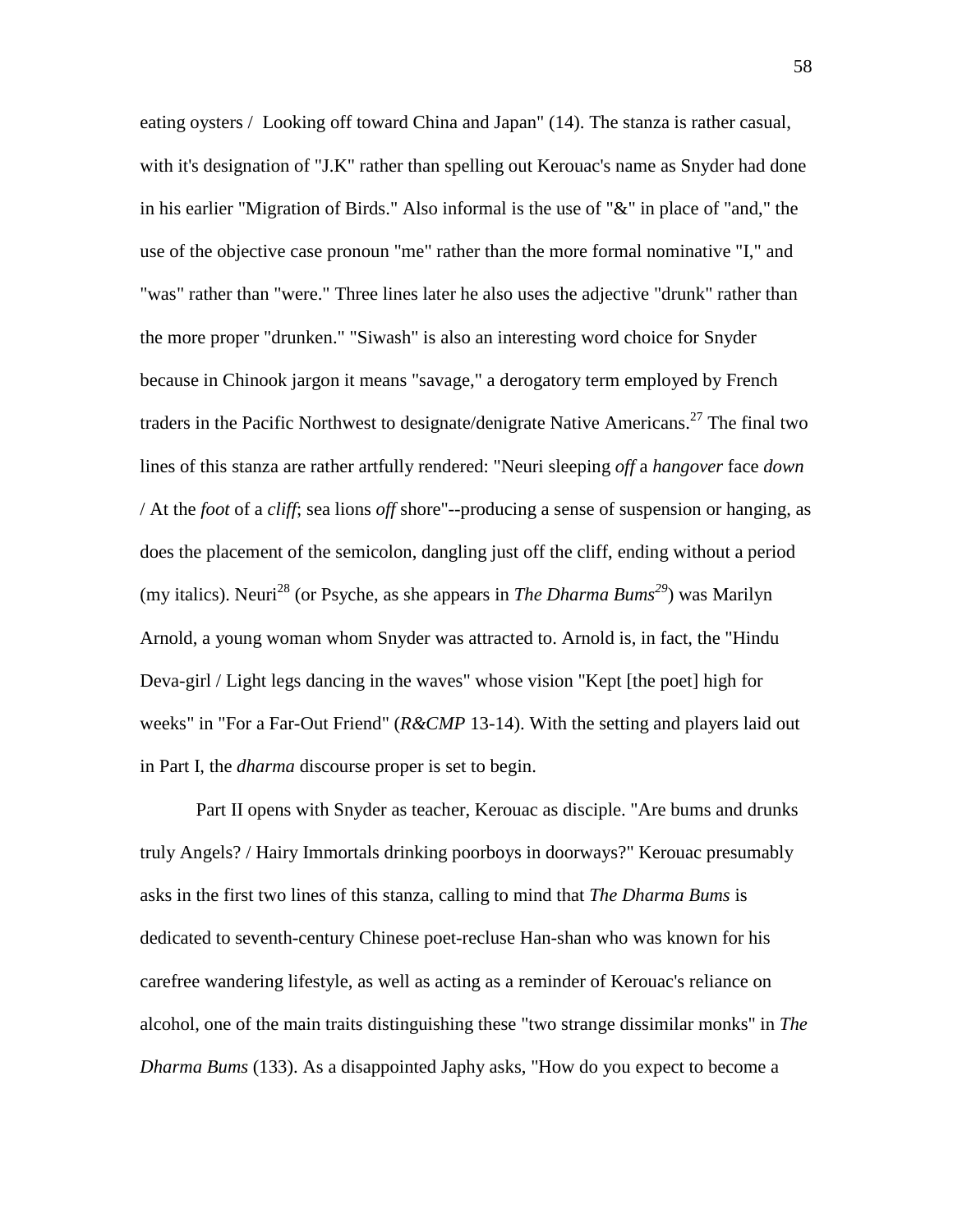good bhikku or even a Bodhisattva Mahasattva always getting drunk like that?" (144). Rather than castigate Kerouac in "On Vulture Peak," Snyder offers him numerous *k*ō*an*like lessons on desire and craving (*trishn*ā Skt.) in the form of parables like fingers pointing at the moon. In a letter to Joanne Kyger dated April 14, 1959, Snyder says that "Kōan is no secret, the answer to it is the secret. The process of working it out is what teaches. It takes time & is very discouraging at times. The first kōan is just 'opening the gate' & further kōans explore more & more new ground."<sup>30</sup> In the first of these lessons, a seemingly out-of-place and out-of-time one-line parable of desire and subsequent suffering in the form of lust and castration--"Poor Abelard, thou'rt clipped!"<sup>31</sup>--calls to mind a similar line from *Myths & Texts*: "'Herrick thou art too coorse to love'" ("Burning 12" *M&T* 47). Although this twelfth-century reference may seem out of place, it is in fact a good example of the way in which *k*ō*ans* are designed to act as a medium through which understanding can be achieved intuitively rather than intellectually. *K*ō*ans*, often transmitted to students through short narratives or poems, intentionally seem illogical, ambiguous, and paradoxical; they are meant to provide insight to the student not through logical analysis, but rather embody in their seeming paradox key elements of Zen teachings. For example, in "Case 12" ("Tozan's 'Masagin'") of *The Blue Cliff Records*, <sup>32</sup> a monk asked Tozan: "What is Buddha?" Tozan replied, "Three pounds of Flax!" (Sekida 179). Likewise, Snyder's seemingly nonsensical response to Kerouac's question about drunks leaves something for further study while simultaneously embodying unpremeditated Zen spontaneity.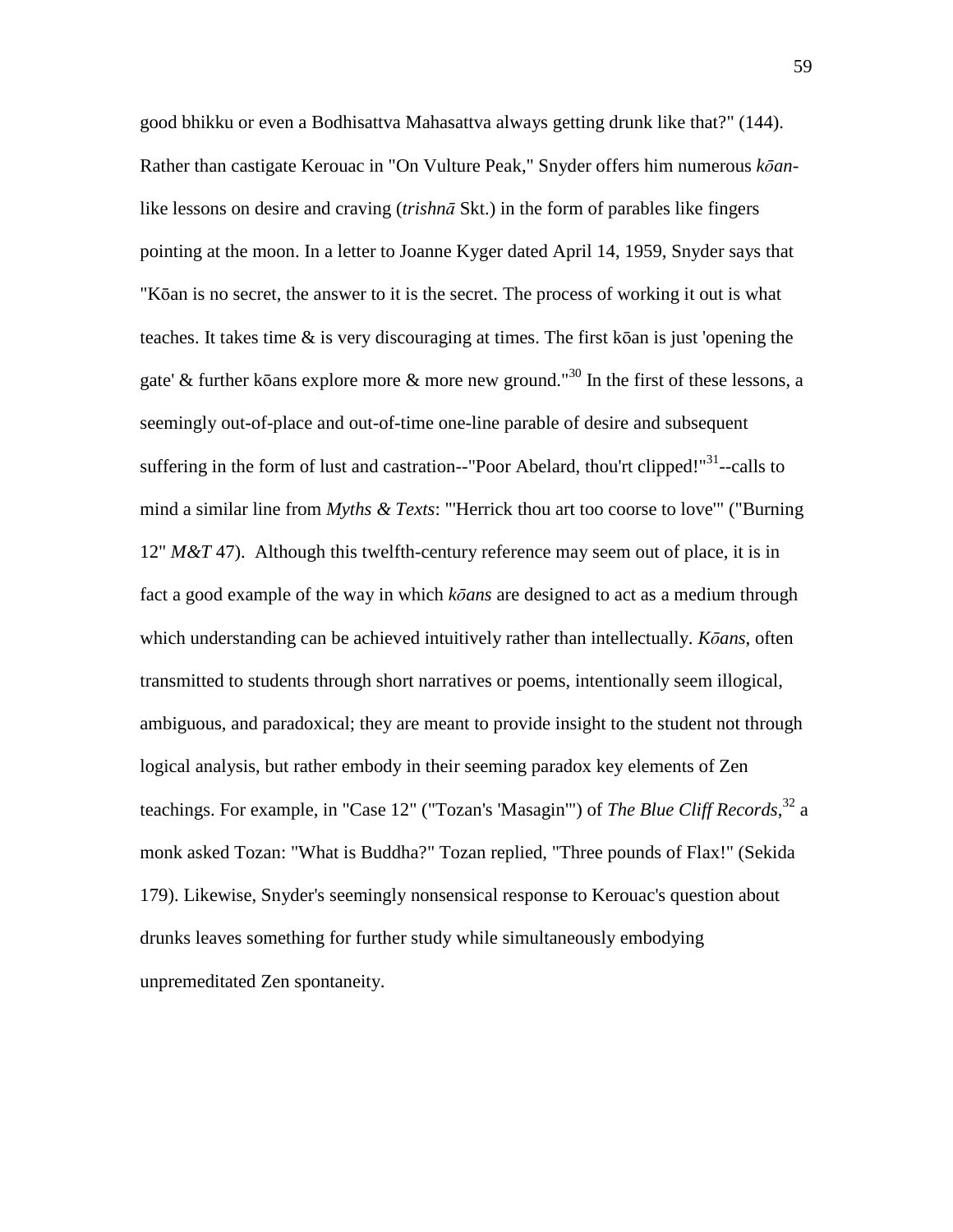Immediately following the Abelard *k*ō*an* is another "lesson," this time a

description of the initial sensations one undergoes when taking peyote, a description

reminiscent of "Burning 5" in which the poet and a friend smoke jimson weed:

Now both Being persons--alive We sit here The wind Whirls "Don't kill it man, The roach is the best part"

still an incessant chatter

On Vulture Peak (40-41)

Here, as in the following lines from "On Vulture Peak," the poet engages in the use of drugs in an attempt to gain some sort of transcendental wisdom. Likewise, the procedure in both instances has its downsides: in the former, the "incessant chatter" of monkey mind still remains even though the poet is thinking about silence. In the instance below, the side effects sound most unpleasant:

the vomit

& prickles of a gritty desert drug

sweat and fire

Berry lather & lapping dogs--

As Snyder told Ginsberg in a June 3, 1956 letter from Kyoto, "all the interior landscapes that peyote and junk and wine and tea are but chinks in the doors to [enlightenment]" (9).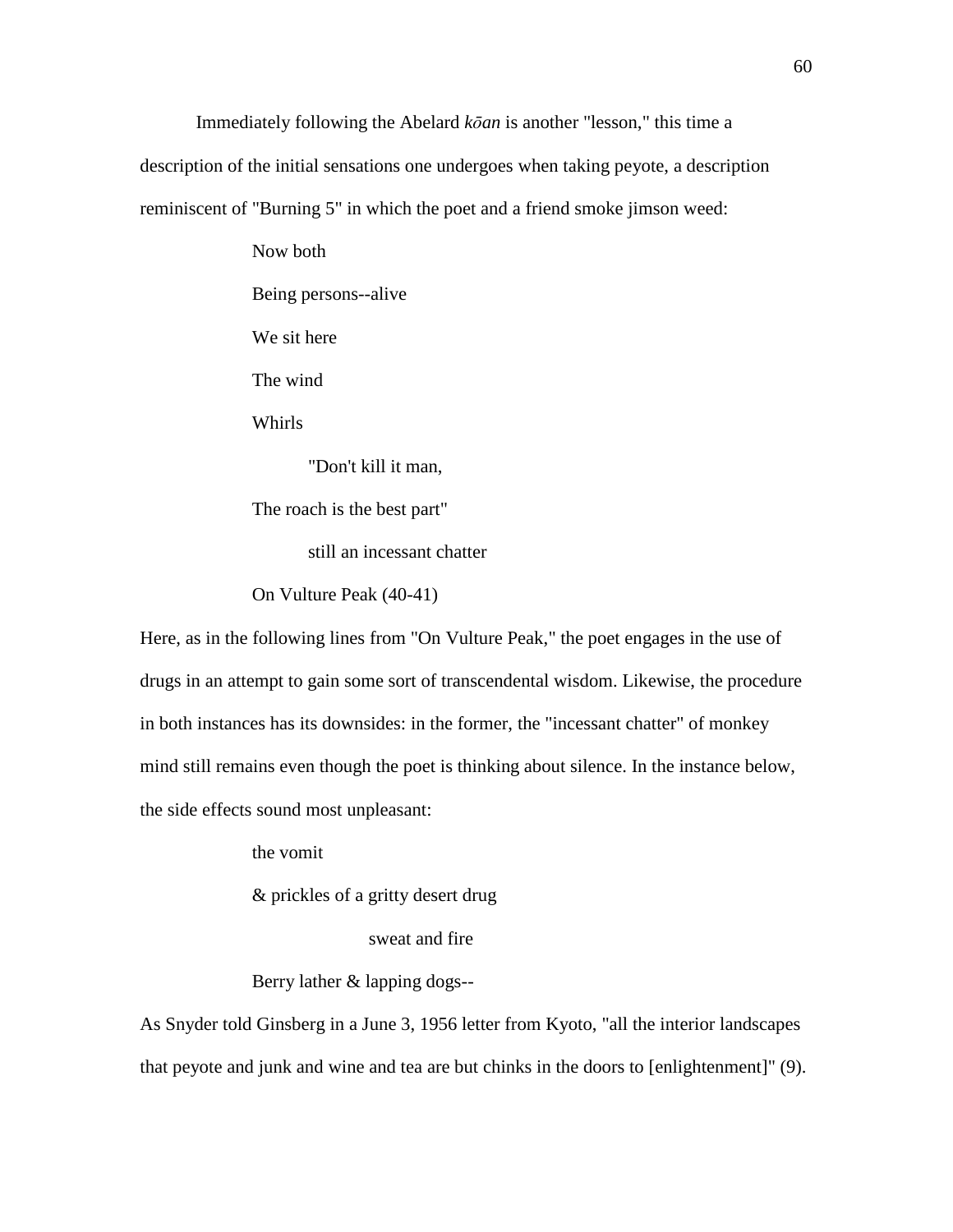Snyder knew that true transcendental experiences came from within and at the very least could only be hinted at through the use of drugs. And as Whalen suggested to his friend, "Peyotl is another finger pointing someplace."<sup>33</sup>

 Part II of "On Vulture Peak" continues with another delusion, that of birth and death: "All babies / Are unborn," a concept earlier touched on in "Burning 14": "A skinbound bundle of clutchings / unborn and with no place to go" (49). According to *The Lank*ā*vat*ā*ra S*ū*tra*, <sup>34</sup> "[b]y emptiness of self-nature is meant that all things in their selfnature are un-born; therefore, it is said that things are empty of nature" (Goddard 295). In other words, when we view things with right knowledge, we recognize that they have no self-nature, no individuality, thus they are un-born in the sense that they are not born of themselves or out of something other. In the final three lines of this stanza, Snyder exposes another delusion: the mind that sees and grasps is merely a manifestation of its own ego-activity.

. . . tracking the moon through

Flying fenceposts a carload of groceries, home--

What home, pull in park at, and be known?

The moon, a traditional Buddhist symbol of enlightenment, is not something that can be chased after; "[t]racking" it "through / Flying fenceposts" is like watching it reflected on water: it appears to be in constant movement, broken up, wavy, which is analogous to "normal" consciousness. As Chinese Zen master Huang-po $^{35}$  says of the sunlight, "Follow it and, behold, it escapes you; run from it and it follows close. You can neither possess it nor have done with it" (107). Herein lies Snyder's answer to Kerouac's opening question, as found in the final line of the stanza--a line set off by the pervious one with a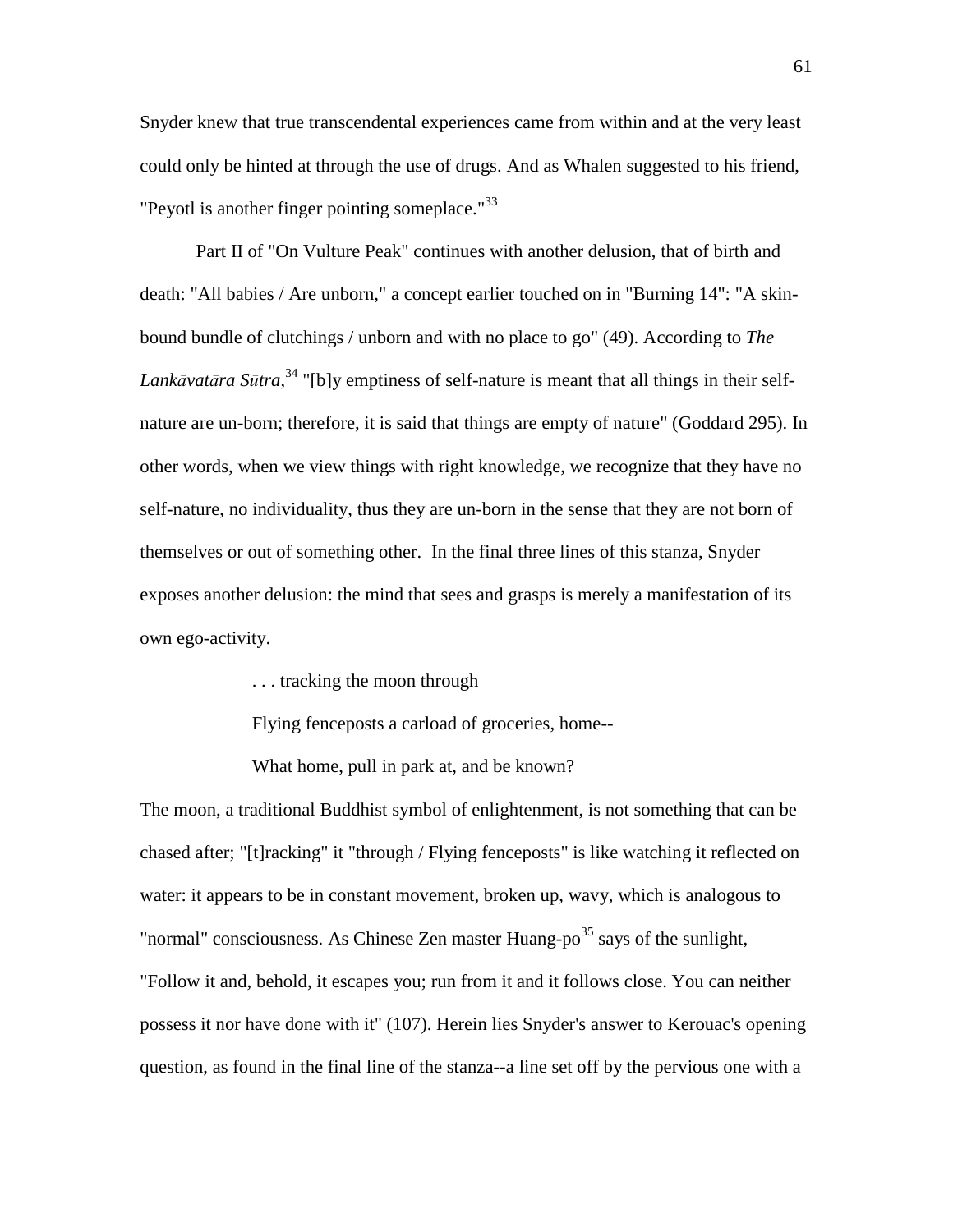dash, as if saying wait a minute: "What home . . . and be known?" The very notions of "home" and being "known" are themselves delusionary concepts like a self as separate from the moon. The "realm of quietude," to quote *The Lank*ā*vat*ā*ra S*ū*tra*, only exists when we recognize that images are illusions that we ourselves invest with our own selfexistence, thus separating ourselves from the inextricable reality of interconnectedness (Goddard 298). Here too, Snyder, rather than directly answering Kerouac's questions, presents him with examples of causality. In the cases presented thus far--Abelard, the peyote experience, the delusion of individuality (birth and separateness)--the prior conditions of desire cause suffering in much the same way Kerouac's insatiable appetite for alcohol and salvation from the pangs of *sams*ā*ra* caused his suffering, his turning to Buddhism for relief, and his subsequent return to Catholicism after only a few years.

 Part III continues the astrological trope which ends the previous section, drawing our attention away from the moon to "the little cloud" which opens this stanza. The "little cloud," a "nebula seen slantwise by the naked eye," is the Andromeda Galaxy, the only galaxy that can be seen from earth without the aid of a telescope. Once again, Snyder provides a "nebulous" *k*ō*an*-like lesson which needs to be worked through, rather than one which is presented as self-evident. On one hand, the Andromeda Galaxy, like the moon, is directly viewable by the naked eye; it needs no intermediary in much the same that we need no intermediary to reach enlightenment--it is already there, all we have to do is recognize it. We can also read the Andromeda myth itself in connection to the three lessons of the previous stanza; that is, by considering what Cassiopeia's (Andromeda's mother) vanity itself tells us.<sup>36</sup> The poem continues with a somewhat perplexing line: "The curse of man's humanity to man." Etymologically, Andromeda can be broken down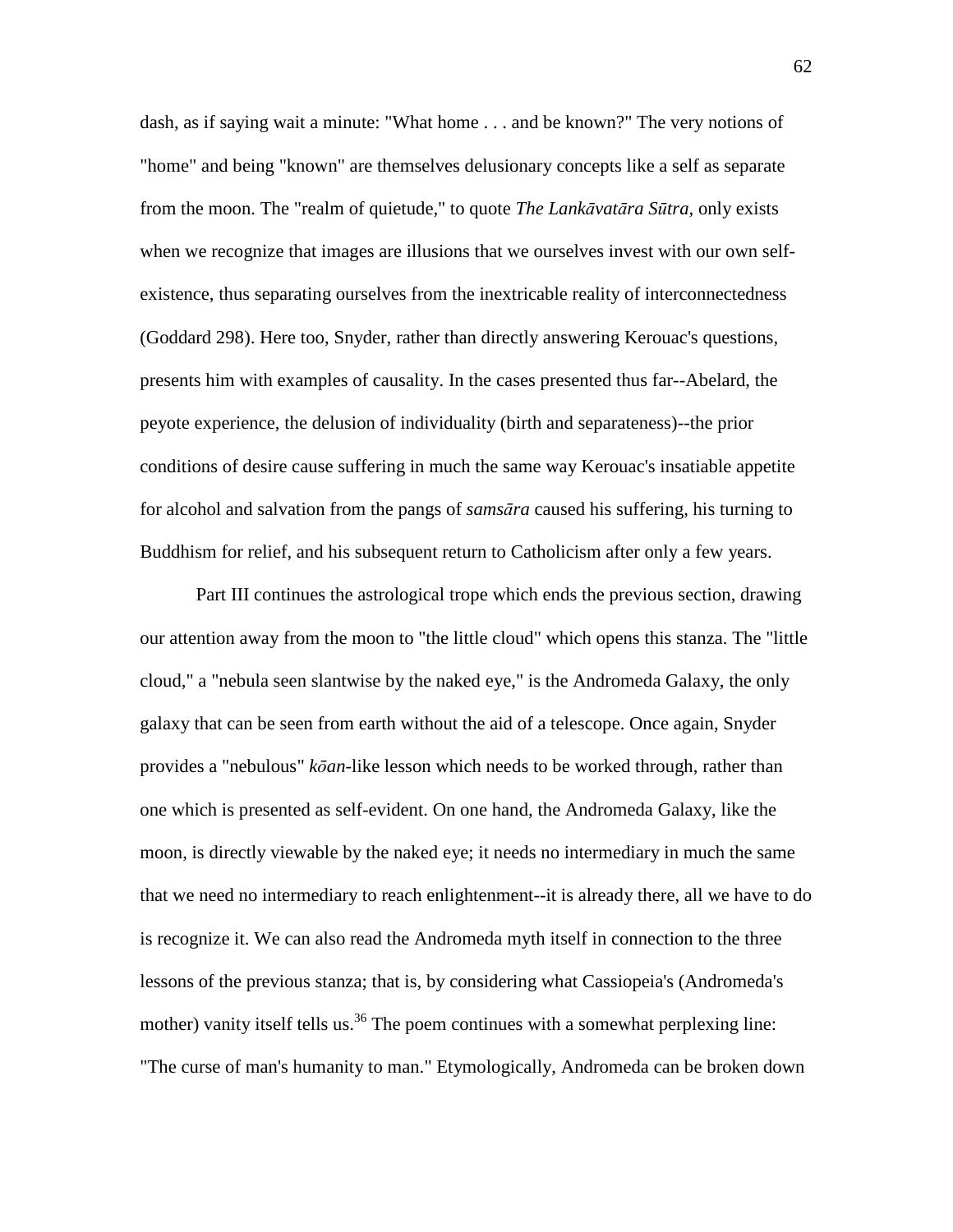as follows: *andros* ("man") and *medomai* ("to think, to be mindful of"). Thus to "be mindful of man" is "The curse of man's humanity to man." In other words, "man's humanity to man" is what is at issue: our "humanity" is the very thing that dualistically sets us apart from the rest of the world around us. To shed this ego designation (human) is indeed what Buddhism calls for.

 Attempting to assign who says what to whom throughout "On Vulture Peak" would, if not an exercise in futility, at least not lead to a much more thorough understanding of the content of the poem. Keeping Snyder's description of his "playful and delightful" conversations with Kerouac in mind, however, it would be interesting to see how one of these Rinzai-like "interchanges" would play out in a narrative form similar to those found in *The Blue Cliff Records* or Seung Sahn's *The Whole World Is A Single Flower*. The *sanzen* (Jap.) "interview" might look something like this: One night "two strange dissimilar monks" were eating mussels by a campfire on the beach. Dharma Bum Kerouac, wanting to throw his companion off of his feet, looked to the sky and said, "'the little cloud.'" Dharma Master Snyder, also seeing the Andromeda Galaxy, responded with "a corrective and his understanding": "A nebula seen slantwise by the naked eye." Kerouac, hitting his fist on the sand, shouted "The curse of man's humanity to man. 'My hair / is in a pony-tail, I run!" Unhappy with this response, Master Snyder said, "Each day a lunchpail and a shirtful of sawdust. / Old women dry pods fry corn in the cinders." Taken aback, Kerouac pointed to the beachside cliff, saying "The head is a hawk on a boulder." Master Snyder, trying to bring his student back to his original recognition, threw three mussel shells at his companion, saying "The boulder a nest of coiled snakes." $37$  Fun aside, the final two end-stopped lines are particularly interesting for their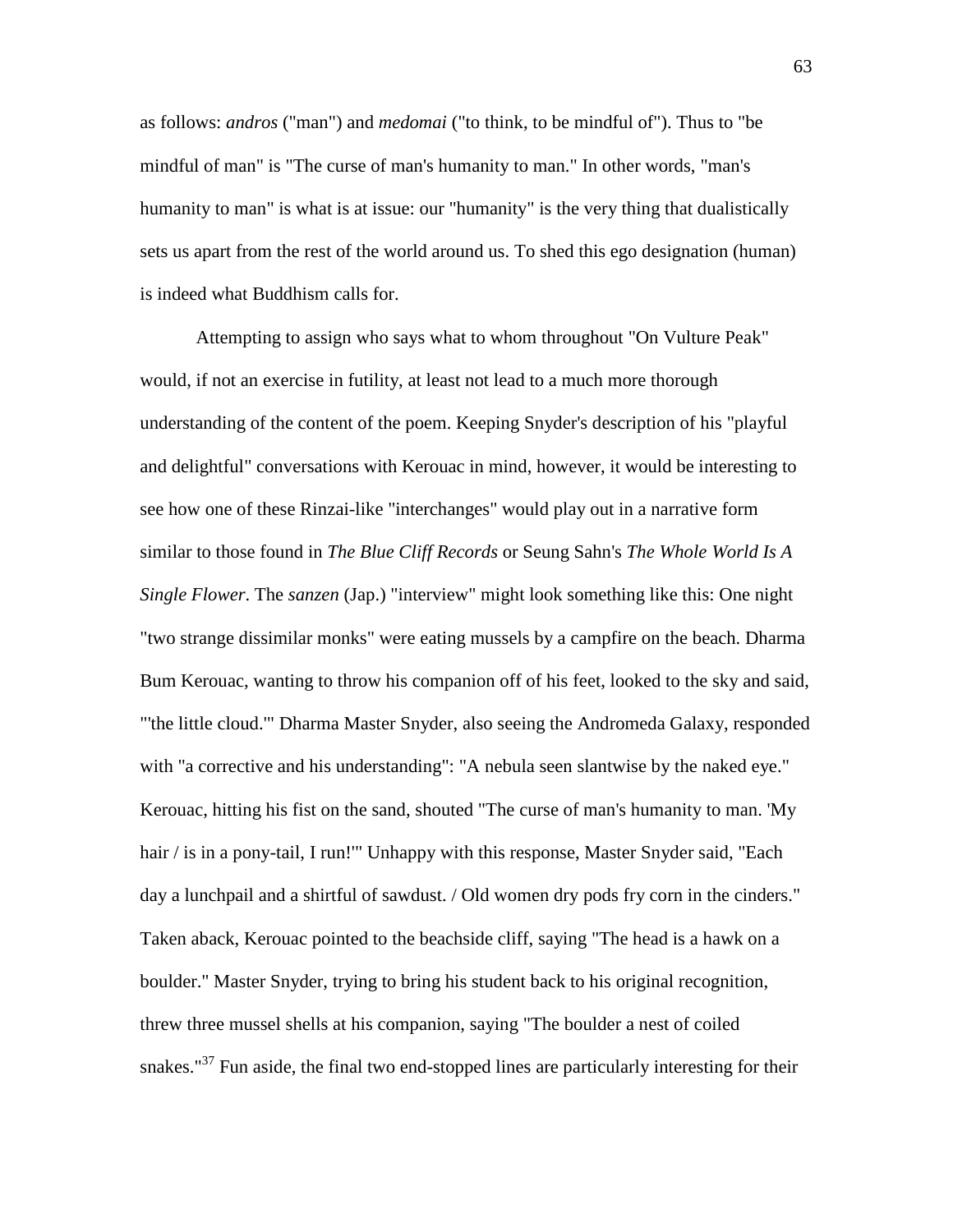*k*ō*an*-like allusiveness. A Zen Master (*r*ō*shi* Jap.) might ask, for example, the following types of questions to his or her student during an interview (*sanzen*): The "hawk on a boulder" comes from where? Where is the boulder? Is that nature or mind? If you have no mind, where do the "coiled snakes" come from? Kerouac said, "The head is a hawk on a boulder"; Snyder said, "The boulder a nest of coiled snakes." Which is correct? Is this a lesson in impermanence?

 In the next stanza we return more obviously to some of the Mahāyāna concepts presented in the poem's introduction. Part IV reads:

Nearer than breathing

Closer than skin

smack in the earballs

nosehalls, brainpans, tongueclucks

eyeholes, prickbones,

answer! answer! why!

"with lowered lids

i have entered

## nibbana"

Meditation (*dhyana*) brings us "Nearer than breathing / Closer than skin" because the ego "I," whom we normally think of as the one *doing* the breathing, falls away, as does the notion of one's skin as a barrier between inside and outside (I/other). Meditation brings us closer to these things in the sense that the "I" dissipates and becomes one with the body and mind. Part of the cessation of clinging to arbitrary conceptions, according to *The Diamond S*ū*tra*, is excluding "all thoughts connected with the phenomena of sight, sound,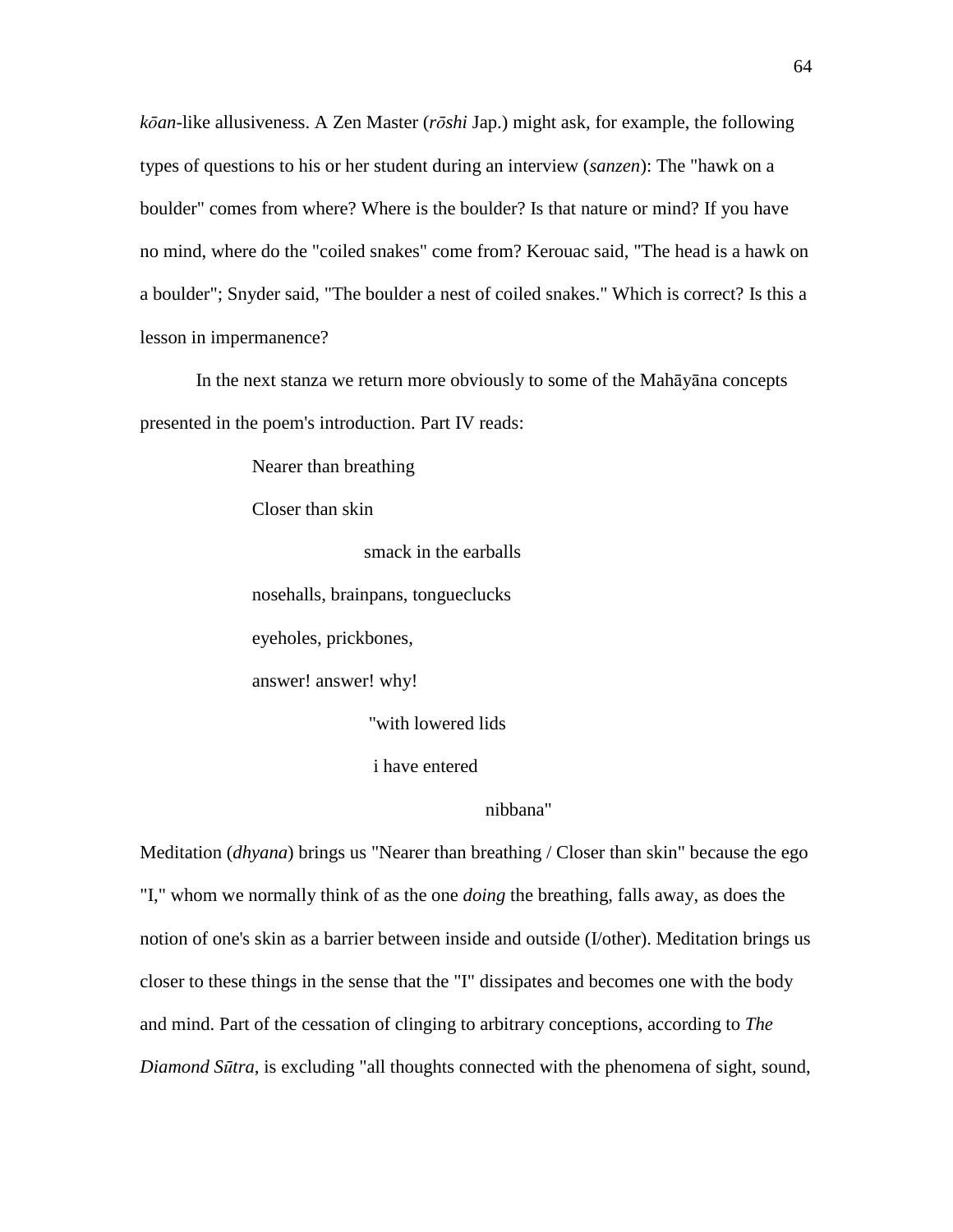taste, smell, touch, and all discriminations based upon them. . . ." (Goddard 90). These phenomena, known as the Six Senses in Zen meditation--eyes, ears, nose, tongue, body, mind--are here still connected with arbitrary conceptions in that they are being played with associationally: "earballs / nosehalls, brainpans, tongueclucks / eyeholes, prickbones." It is not a stretch here to assign these words to Kerouac, as some of his most captivating prose and poetry combines words and sensory associations. This linguistic play in relation to meditation is very telling if we indeed read these as Kerouac's words rather than Snyder's. Kerouac seems here to be contemplating the senses as *things* in such a way that attaches meaning (sounds and shapes) to them, building an extra layer onto his thoughts rather than simply letting them rise and fall in the mindful practice of unfettered meditation-mind. In other words, he is projecting associations onto what should be passing thoughts, separating his senses from his mind by listing them as individual things and thus separate from one another and from his mind. According to Hui-neng, "When you go from one thought to another, don't become attached to any dharma. Once one thought becomes attached, every thought becomes attached, which is what we call 'bondage.' But when you go from one thought to another without becoming attached to any dharma, there's no bondage. That is why 'no attachment' is our foundation" (*The Platform S*ū*tra* 12). In the dualistic world of causality, one thing (thought) leads to another ad infinitum, though when we accept our non-dualist buddha nature as our true nature--that is, undifferentiated and original--then we recognize that there is no distance between our minds, bodies, and what is "real," for they are one and the same.

 The next line--"answer! answer! why!"--can be approached in two ways. If we indeed read the previous lines as Kerouac's, we can almost feel his impatience for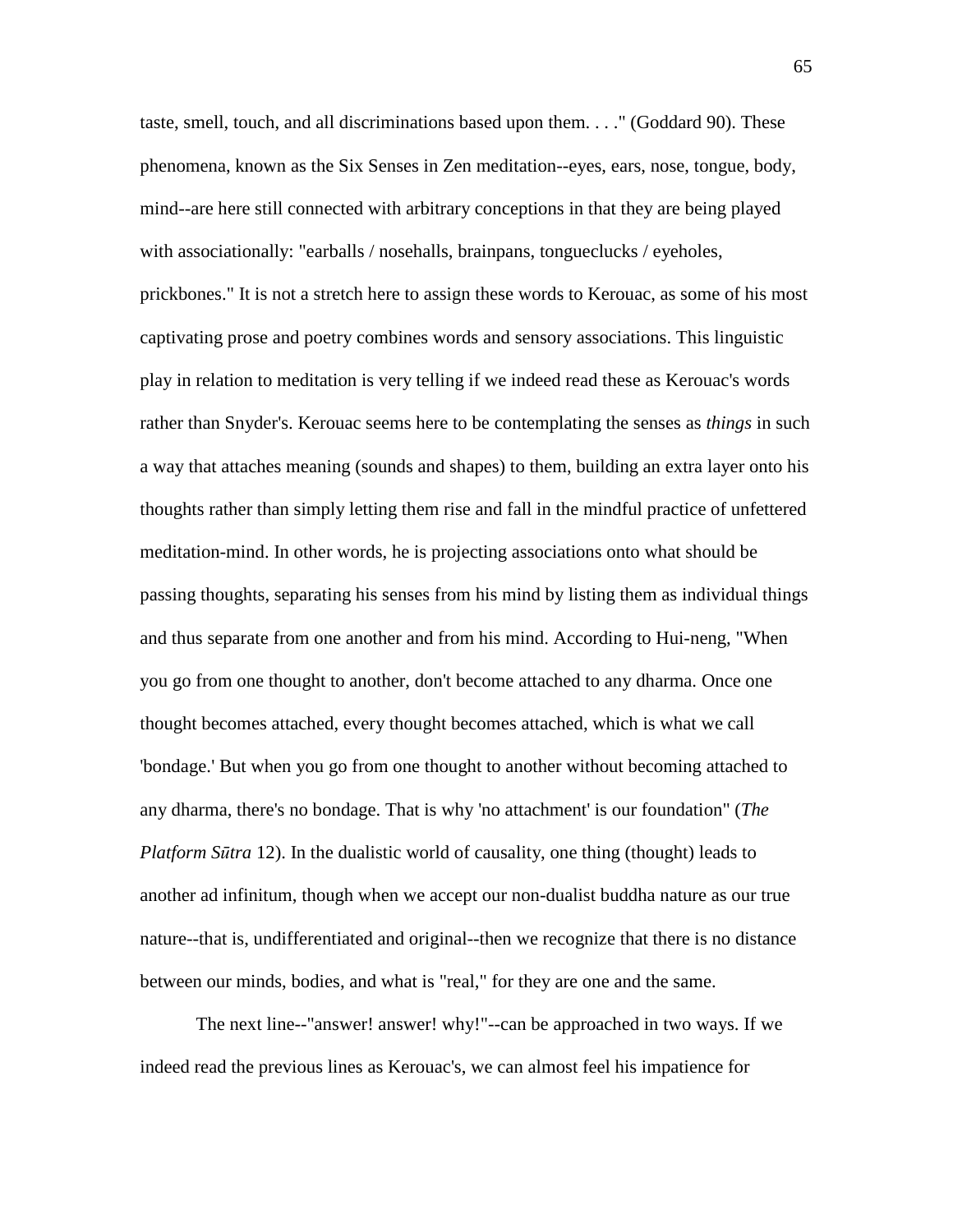immediate enlightenment (*satori* Jap.) that he claims to have attained numerous times throughout his Buddhist writings. From the standpoint of Zen, however, these directives are reminiscent of Rinzai interviews in which students are presented with *k*ō*ans* by their *r*ō*shis*. In a letter to Whalen written two months after sending him "On Vulture Peak," Snyder discusses his experience of *sanzen*:

> Sanzen is terrifying, like going before a firing squad once a day & being told SPEAK & I just sit there 'speechless & intelligent & shaking with shame'----because no logic chopping or cleverness or suchlike will do & so you get sent back to dig & dig for something real that can be used--like the one word before the guillotine falls  $\&$  all your ingenuity fails you.<sup>38</sup>

And as Buddha tells Ananda in *The Śūranġama Sūtra*, "you must learn to answer questions spontaneously with no recourse to discriminating thinking" (Goddard 112). The quote ending part IV--"'with lowered lids / i have entered / nibbana'"--sounds like a worse-for-wear beachside tokay-drinking Kerouac, or like Snyder smoking jimson weed: "Standing / great limp mouth / hanging loose in air / quivers, turns in upon itself" ("Burning 5" *M&T* 41); however, "nibbana" is actually Pali for *nirvana*.

 An odd bit of apparent Arab folk wisdom opens Part V: "a camel lets her milk down / when tickled in the snatch," followed immediately by one of the most challenging passages of "On Vulture Peak":

> philosophers are horrified because there is no cause because everything exists because the world is real and so are they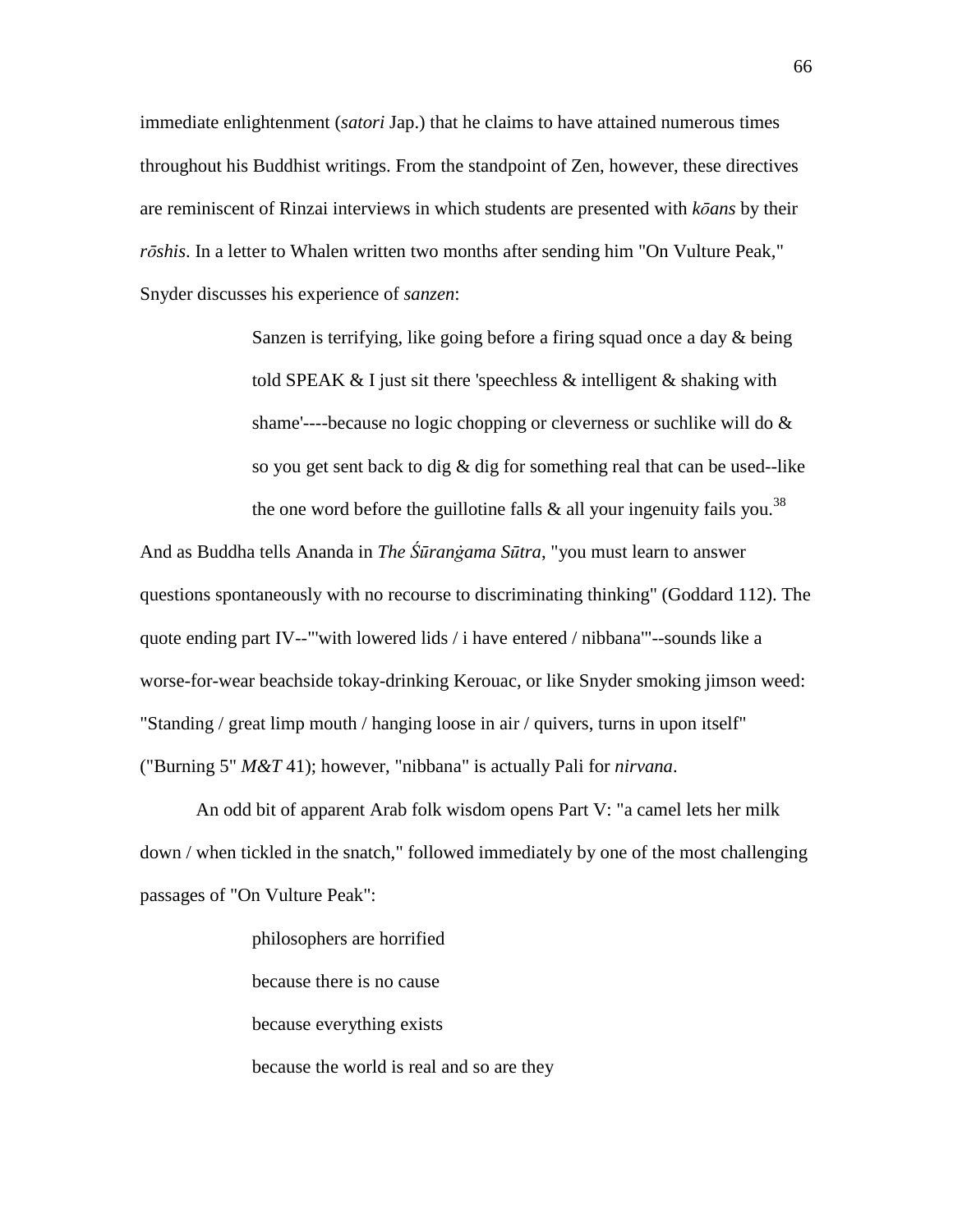and so is nothing is, not nothing save us--

The "philosophers"--Theravāda Buddhists, Buddhist "skolars,"<sup>39</sup> and surely Western philosophers as well--are "horrified" that they and "the world [are] real," thus "nothing is." While this line may sound contradictory, it is actually an affirmation of the notion of emptiness mentioned earlier. "[N]othing" or no-thing (emptiness / *sh*ū*nyat*ā) connotes a mind unfettered by attachments (conceptions, distinctions, delusions)--the "meaningless / Abstractions of the educated mind" ("Logging 5" *M&T* 7); no-thing is the clean mirrormind simultaneously reflecting and emitting reality. Snyder, in a letter to Kyger, explains that

> Rinzai says, the trouble with you monks is you lack faith in yourselves, in your own minds--exactly what it takes, in zazen for example, to have such complete faith in the natural wisdom of the mind to literally discard reliance on anything you've read or want to read, or whatever people think of you or say to you, or any idea of how others like or dislike you, or any notion of what can be learned of wisdom through "experience"--or even the wash of personal sentiments, recollections & desires, & just search into the mind you have before it became broken up into millions of bits of images & ideas. Huang po<sup>40</sup> says "men are afraid to forget their own minds, afraid of falling into the void. But this void is the root of the mind  $\&$  all the universes."<sup>41</sup>

Likewise, *The Lank*ā*vat*ā*ra S*ū*tra* says that "Relative-knowledge," which "belongs to the mind-world of the philosophers," is based on relations, appearances, considerations, analyzing, and logic, whereas "Perfect-knowledge" (*Prajñ*ā*-p*ā*ramit*ā Skt.) is the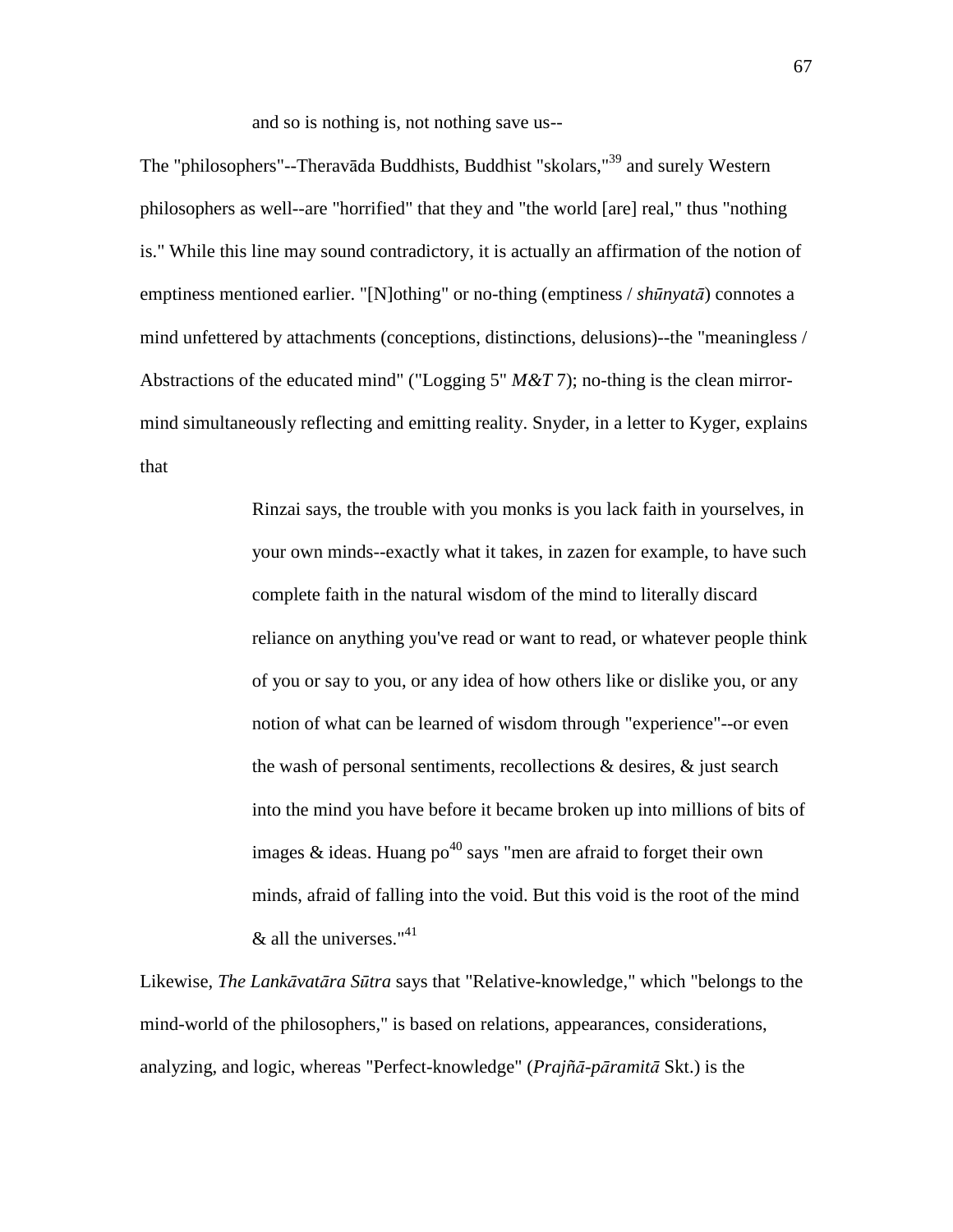recognition that all things are manifestations of the discriminating mind; it is the recognition that all things are egoless and unborn in their original buddha-nature. The philosophers, according to Buddha, rely on logic and discrimination, which are based on dualisms and causation, whereas perfect-knowledge no longer discriminates between being and non-being, birth and death (Goddard 301). If, in the dualistic world of causality, we come to recognize our non-dualist buddha nature as our true nature, we can acknowledge that there is no distance between our minds, bodies, and what is real, for they are one and the same. The lines quoted above from "On Vulture Peak," aligned along the left-hand margin as if to set them off, are the heart of Mahāyāna philosophy. As Avalokitesvara, one of Kerouac's favorite *bodhisattvas* puts it in *The Heart S*ū*tra*, "Form is emptiness, emptiness is not different from form, neither is form different from emptiness, indeed, emptiness is form" (Goddard 85).

Part V of "On Vulture Peak" continues with very Kerouac-sounding phrasing:

bony jungle spring

Shakya in the boondocks.

a broken start,

sprout,

## is REALLY gone

Indeed, in response to reading "On Vulture Peak," Whalen wrote Snyder saying that "Kwack [Kerouac] could not have written 'bony jungle spring / Sakya (sic) in the boondocks', but the rhyming is his, I agree."<sup> $42$ </sup> These lines, some of the most obscure in the poem, describe Siddhartha Gautama's enlightenment. Siddhartha, himself emaciated ("bony") after practicing several years of fruitless asceticism, set off on his own to seek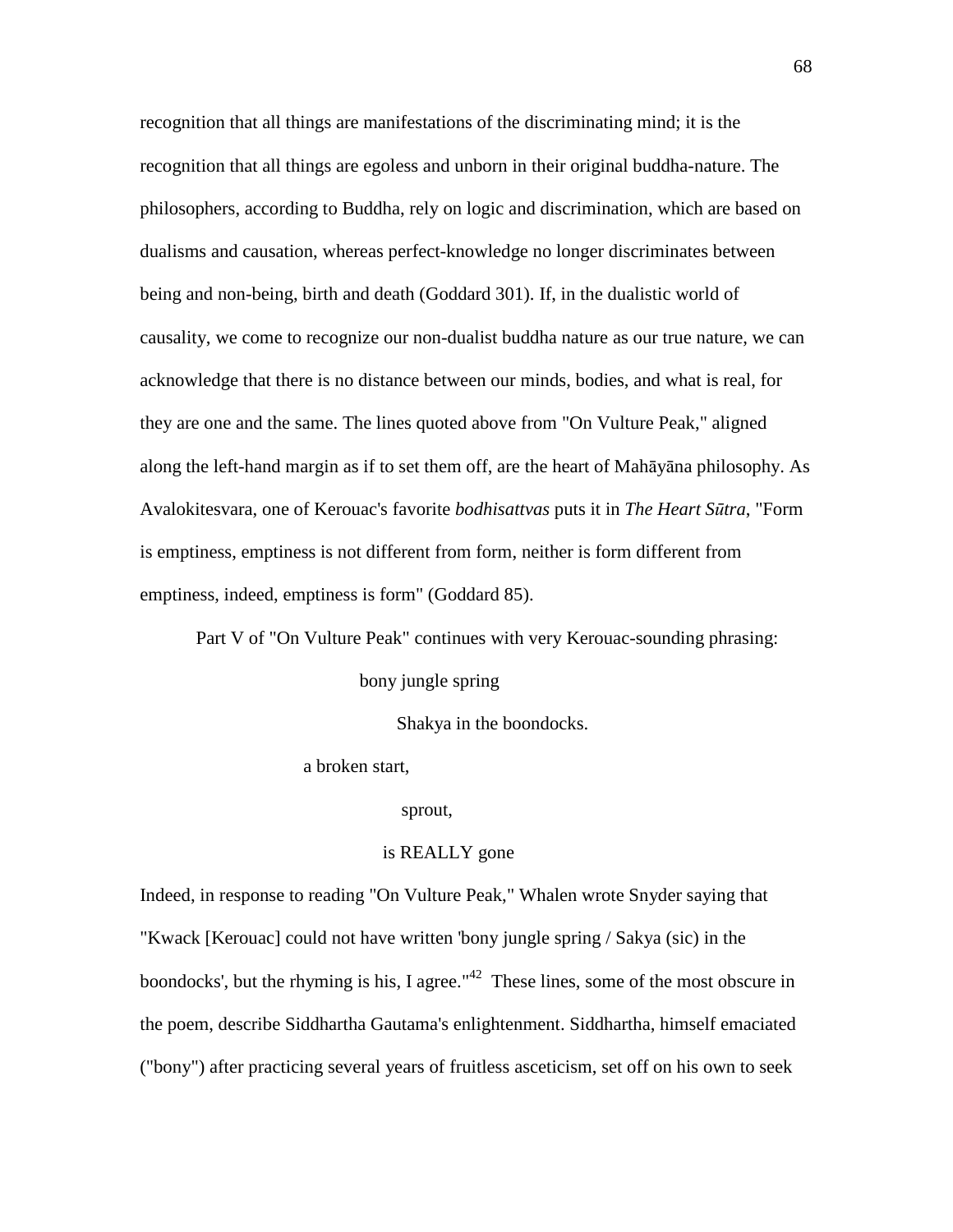enlightenment. He chose a spot outside of the town of Bodhimanda (present day Bodhgaya) to contemplate the causes of suffering. Chinese pilgrim-monk Fa-Hien (Chin., Fa-Xian) (ca. 337-ca. 422) describes the city as desolate and empty ("the boondocks"), though "[a]ll around was forest" ("jungle spring") where Siddhartha sat nearby under the Bodhi-tree along the banks of the Falgu River  $(87)$ .<sup>43</sup> "Shakya," the clan name from which Siddhartha gained the title Shakyamuni ("Sage of the Shakya clan"), sat for fortynine days, finally achieving enlightenment at the age of thirty-five. The "broken start," a line itself nipped in the bud, refers to the fact that after becoming enlightened, Buddha continued meditating under the Bodhi-tree because he was unsure of how to transmit his new-found enlightenment to others. He soon encountered the five disciples who earlier abandoned him when he gave up asceticism for concentrated meditation (*sam*ā*dhi* Skt.). Immediately recognizing that he had attained liberation, they asked Buddha for instruction, thus the "sprout" or beginning of the Buddha's teachings (*Buddha-dharma* Skt.) ("Sidhartha Gautama" *SDBZ* 204-205). The teachings are "REALLY gone," a phrase Whalen also uses for the Sanskrit word "Paragate" in "Sourdough Mountain Lookout, <sup>44</sup> and which Goddard translates as "to that other shore" in *The Heart Sūtra*<sup>45</sup> as seen below (86). "REALLY gone"; that is, gone to the realm of nondualism. The stanza concludes with the excited voice of Kerouac:

### wow, he

#### always been standin there

#### sweatin' and explainin'?

Has Buddha been preaching the *dharma* all along, Kerouac asks, almost Christianizing him into the figures of the African American street-side proselytizers Ray and Japhy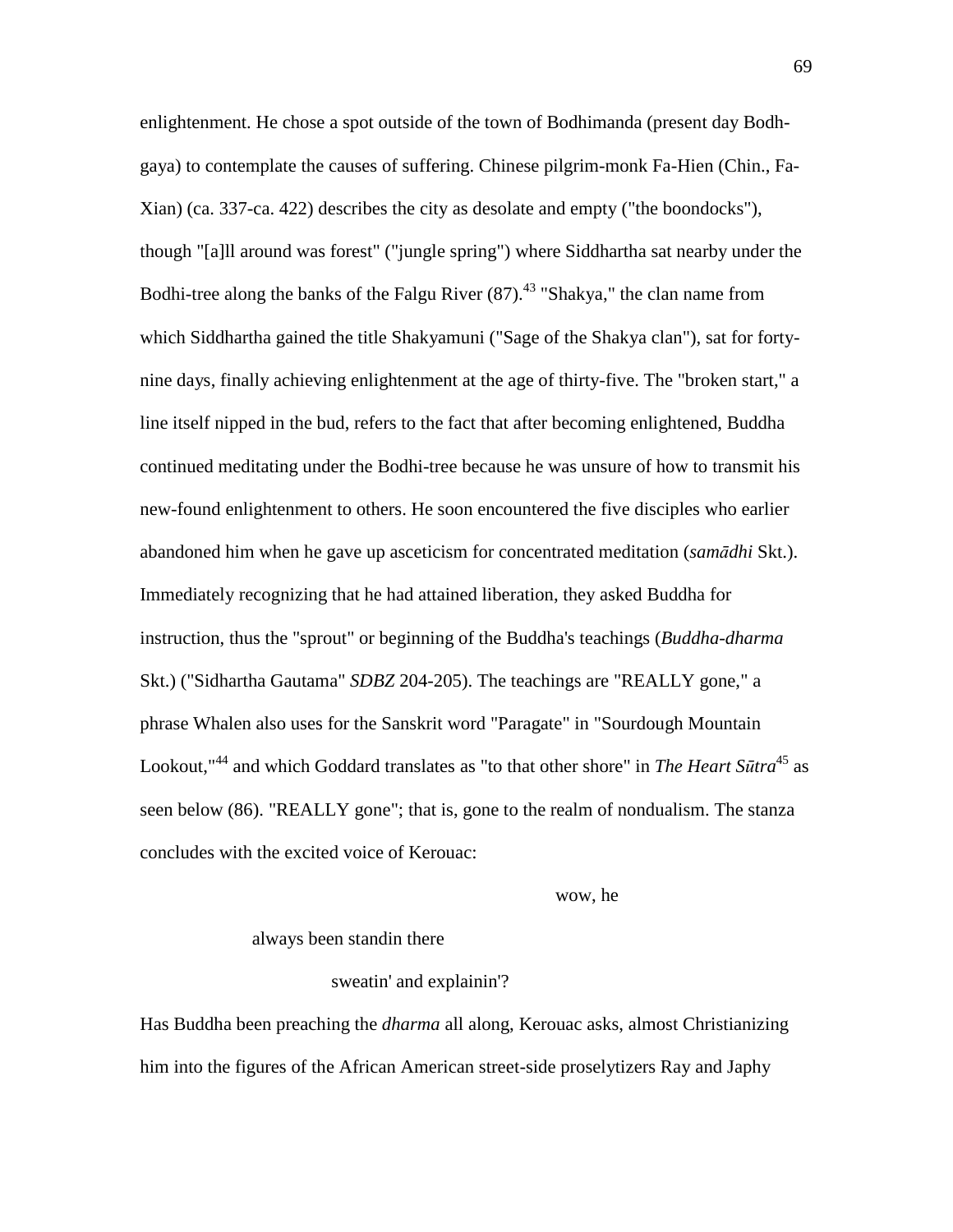encounter earlier in *The Dharma Bums*: "A big fat woman like Ma Rainey was standing there with her legs outspread howling out a tremendous sermon in a booming voice that kept breaking from speech to blues-singing music . . ." (86).

The opening of Part VI also contains some key Mahāyāna philosophy:

gone where.

Nowhere, where he came from

thus that thing

that thus thing

where were you born from

born from, born from--

Like the cycle of existence itself (*sams*ā*ra*), this stanza opens in mid-sentence, positing a question mark-less question: "gone where[?]" Here Snyder is playing rhythmically with the mantra that concludes *The Heart S*ū*tra*, one of the most well-known and oft-repeated Buddhist mantras: "Gate, gate, paragate, parasamgate, bodhi, svaha." Goddard translates it as "Gone, gone, gone to that other shore; safely passed to that other shore, O Prajñāpāramitā! So may it be" (86). Where are you going? and where are you from? are common questions posed in Zen texts. For example, in Chapter Five of *The Transmission of the Lamp*, a collection of more than one thousand Chinese *k*ō*ans* compiled in 1004 by Tao-yuan, Hui-neng asks Nanyue "Where from?" The latter answers, "From Mt. Song." Hui-neng questions further: "What is it that thus comes?" Nanyue responds, "Speaking about it won't hit the mark" (qtd. in Glossary *Moon in a Dewdrop* 350). Indeed, to say where one is from or where one is going implies both a point of departure and a point of arrival; for one on the path these two points are irrelevant. Thus Snyder's answer: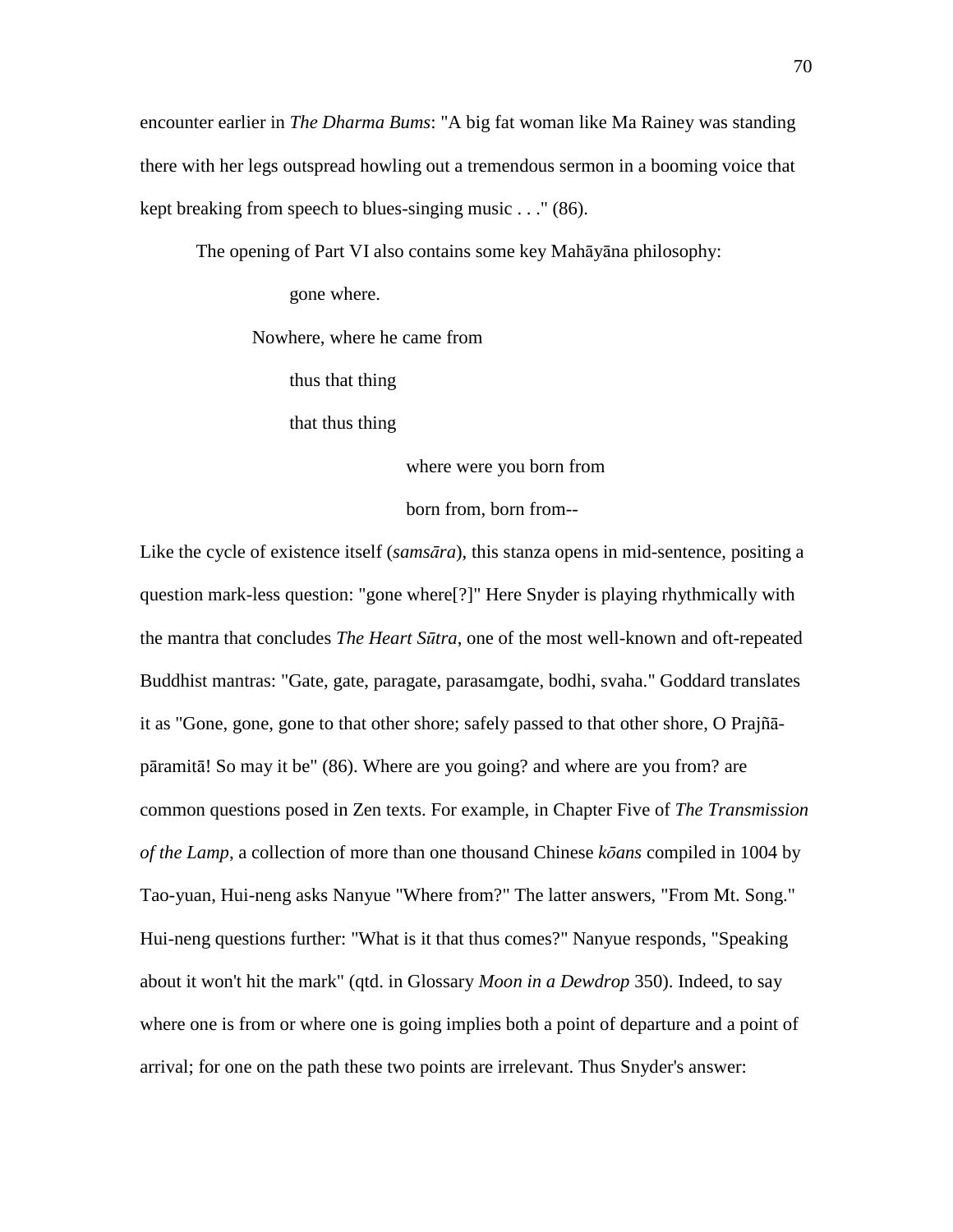"Nowhere, where he came from." "[T]hus that thing" means "thusness" or "suchness" (*tathat*ā Skt.), and in Mahāyāna Buddhism indicates the true nature of things as they exist before humans subjectify them. *Tathat*ā is formless, indefinable; it is nonphenomenal. In describing the *Tathagata* (one of the ten names Buddha used to describe himself), Vimalakīrti refers to the "Thus Come One as not existing from past times, not departing in the future, nor abiding here at present" (*The Vimalak*ī*rti S*ū*tra* 130). Thus Snyder's question of "gone where" is a moot point, and perhaps why Snyder asks it here without a capital "G" and with no question mark. Another important Zen question Snyder raises is "where were you born from [?]" Not "where were you born?" (as in what part of the country), but rather "born from." This is indeed a perplexing question. Kerouac would say the "golden eternity," for "If we were not all the golden eternity we / wouldnt be here" (*Scripture* 26). Similarly, Zen masters often ask their students: "Before your father and mother were born, what is your true self?" "Is" is the key. One's true self is not contingent upon notions of conception, place, time, lineage--all connoting ego, individuality, birth. "What is your true self?" It *is*. In other words, it is indefinable; it is *tathat*ā. To attempt to define the self necessitates conceptualizations within the world of duality, which in turn separates the self from everything around it. Snyder does not just pose his question--"Where were you born from," he lets it resound in the void: "born from, born from--", as if echoing in one of the caves along the beach. As Snyder told Joanne Kyger in a letter from Kyoto, "The Zen eye is looking at things before they are born, before there is man and women and the shapes of desire; the ground everything grows from neither 'is' nor 'is not' and it rejects nothing."<sup>46</sup>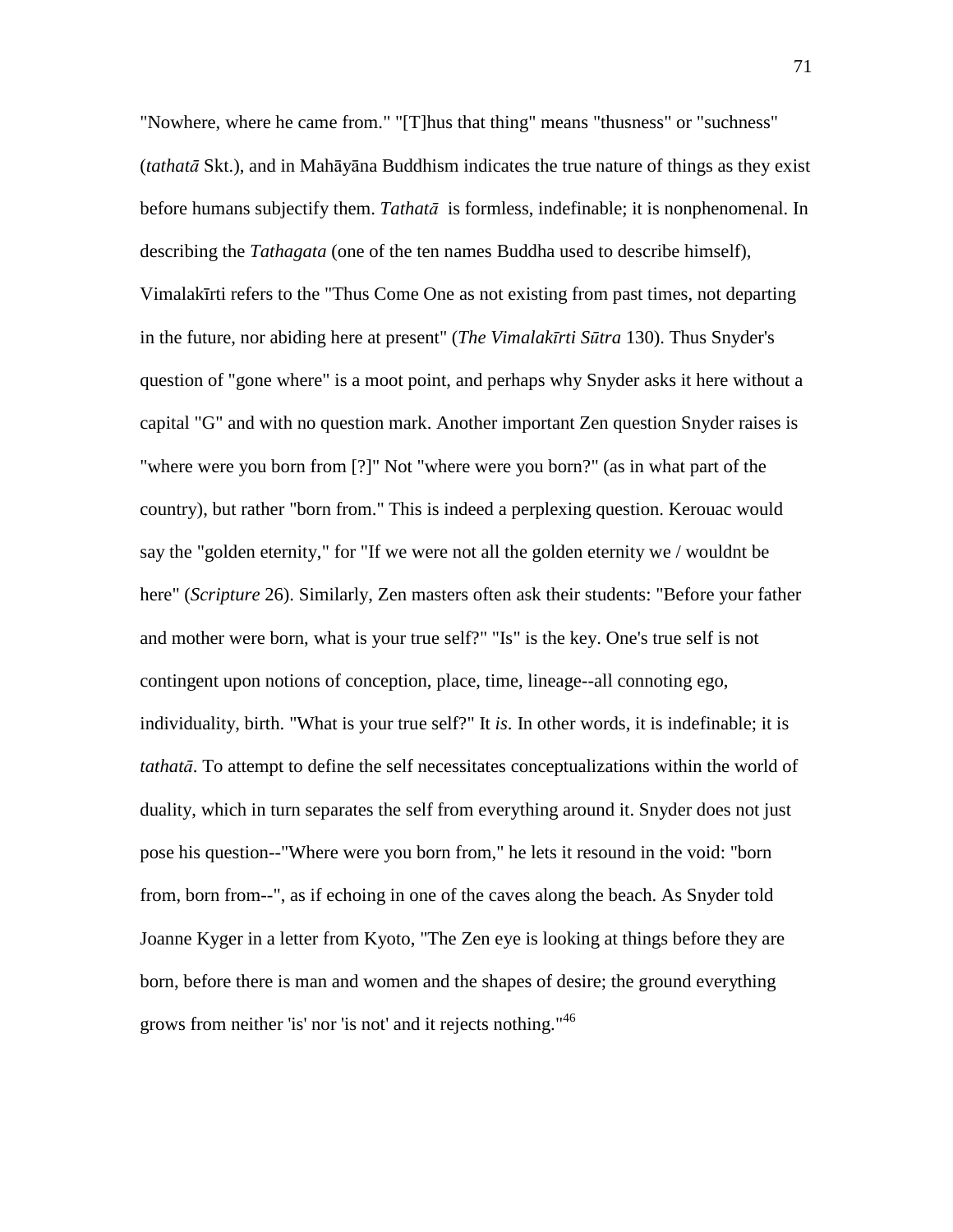The use of the dash above leaves the question open, allowing it to morph

seamlessly into a more place/culture-specific question, one related to a Native American theme:

Did you fall fall fall

## fall and the state of the state of the state of the state of the state of the state of the state of the state of the state of the state of the state of the state of the state of the state of the state of the state of the s

from the salmonberry bough?

Are you the reborn soul

of a bitter cheated chief?

--I came out my mammy

Slick & yapping like a seal

My uncle washed me in the brine

I was a hero  $\&$  a hunter<sup>47</sup> in my time

A badger gave me visions

A whale made me pure

I sold my wife & children

& jumped into a mirror

The salmonberry bush, native to the North American west coast from California to Alaska, produces a raspberry-like fruit traditionally eaten by many First Nations peoples with salmon roe, or half-dried salmon. The "bitter cheated chief" at first glance might be read as Chief Seattle (1786-1866), leader of the Suquamish and Duwamish tribes in what is now Washington State. However, read in conjunction with the first-person tale set off by a line break--and a good deal of white space--and the reference to the "salmonberry bough," the chief described here is more reminiscent of the one found in "The Story of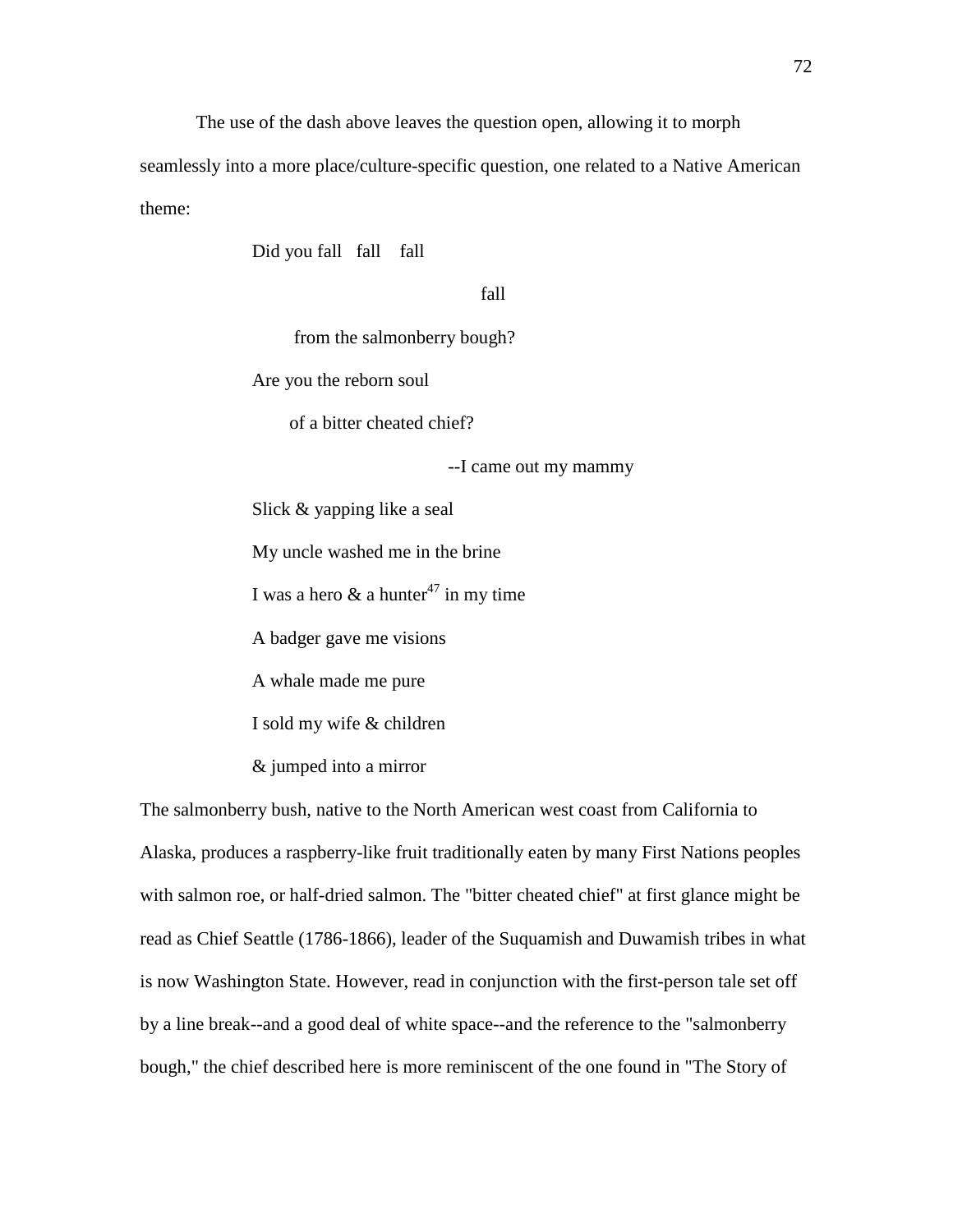Salmon" in Lewis Spence's *The Myths of the North American Indians* (1914). In this Sioux tale, as with its follow-up, "Salmon's Magic Bath," we learn of a chief who, reluctant to part with his daughter, holds a contest for her hand. In short, Salmon wins the contest and thus the chief's daughter. Salmon and his new bride leave, chased by the chief's tribe. Salmon is killed by Coyote and Badger with an arrow. Upon hearing of her nephew's death, Crow searches for Salmon's remains. All she finds is a single salmon egg which she buries and shortly thereafter appears Salmon's son. His aunt tells him to bathe in a mountain pool so he will be able to see spirits. He leaves to hunt down his father's killers and eventually takes a wife (Spence 282-285). As with the introductory *shih* that opens "On Vulture Peak," this tale is presented as an oral rather than written transmission, utilizing meter and end rhyme: "brine"/"time," "visions"/"children," "pure"/"mirror." Here too, Snyder uses the personal pronoun "I," as in Parts III ("My hair is in a pony-tail, I run!") and IV ("with lowered lids / i have entered / nibbana") as the voice of another, incorporating, if you will, oral found objects, adding to the complexity of this cross-cultural and multi-vocal collage.

Part VII opens with a William Carlos Williamsesque three-stepped line:

Hot wispy ghosts blown

down the halls between births,

hobo-jungles of the void--

Snyder's use of assonance and onomatopoeia effectively echoes the moans of the ghosts as they are triadically blown though the hollow halls of the void. The "wispy ghosts" in the "hobo-jungles of the void--" (recalling Kerouac's original question about "bums and drunks"), exist in the "Six Realms" mentioned two lines later. Here we have "hobo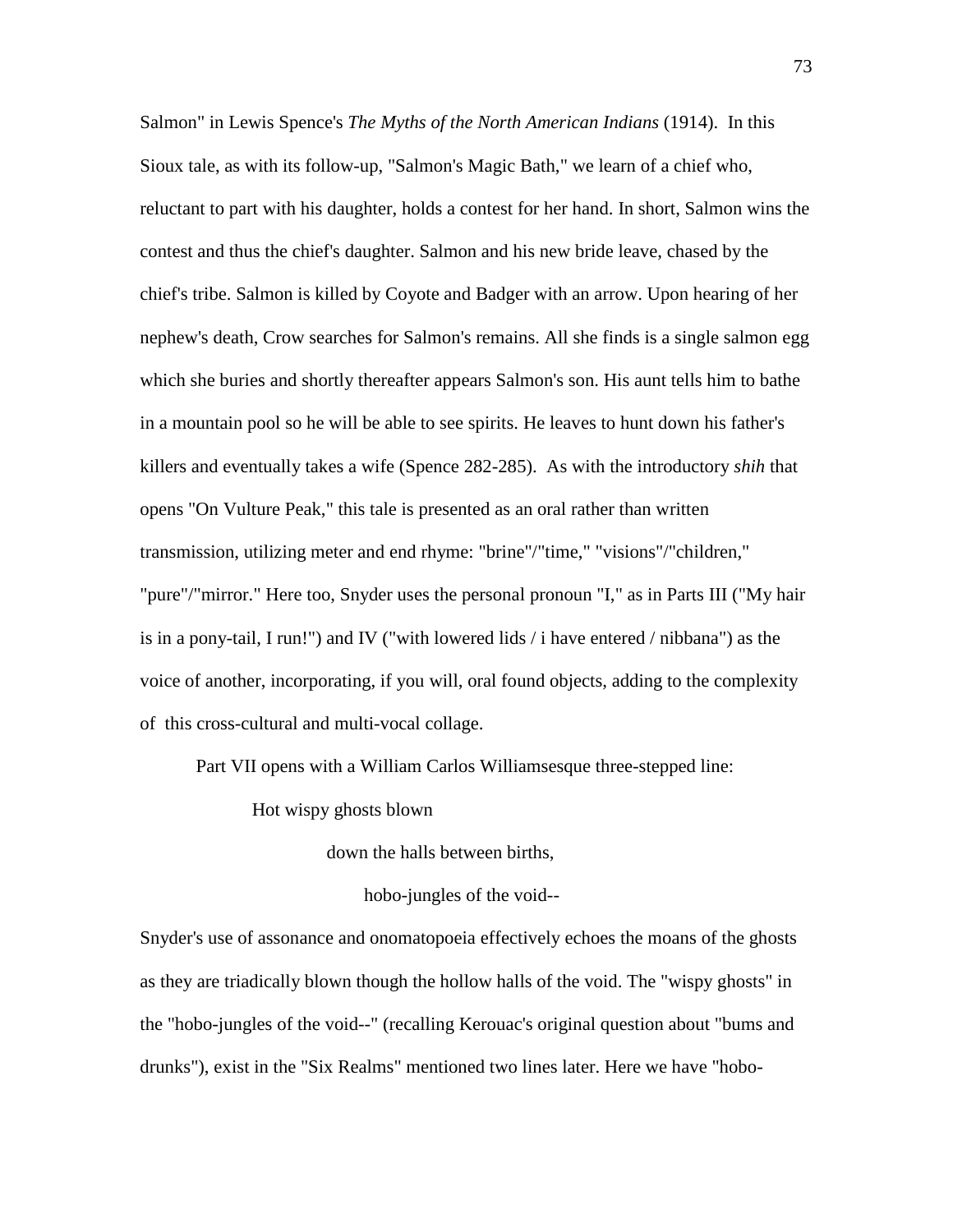jungles," whereas in Part V (visually opposite on the preceding page) is the "bony jungle spring." The reader is next presented with the ubiquitous Zen question, though this time in slightly altered form(s): "--Where did we meet last? where / Were you born?", resonating the echo from the previous stanza ("where were you born from / born from, born from--") and looking ahead to the following one ("Was it born?"). This time the questions are asked not by Zen masters, but by "Wobblies of the Six / Realms" who are "- -huddling by some campfire / in the stars." These Wobblies (Industrial Workers of the World) not only call to mind those in "shanties / At Hooverville, Sullivan's Gulch" who were "'shot and beat up / For wanting a good bed, good pay, / decent food, in the woods- -'" ("Logging 7" *M&T* 9), but also those earlier fellow travelers, Han-shan and Shih-te, who "became Immortals and [who] you sometimes run onto . . . today in the skidrows, orchards, hobo jungles, and logging camps of America" (*R&CMP* 35).

 The "Six Realms" are the realms of existence which make up *Bhava-chakra*  (Skt.), or "the wheel of life." The realms are divided into three upper (fortunate) and three lower (unfortunate) states. The former are made up of celestial beings, evil spirits, and human beings; the latter consists of hell-beings, hungry ghosts, and animals. The six realms are not thought of as divided between the worldly and heavenly, but rather are considered concrete states of existence determined by one's *karma*. <sup>48</sup> While it might seem logical to assign the "wispy ghosts" (Wobblies) to the realm of the hungry ghosts, Snyder seems to be telling us that they are actually celestial beings, or as he describes Han-shan and Shih-te, "Immortals." They are "huddling by some campfire," as Wobblies were wont to do, but they are doing it "in the stars," not *under* them, returning to the celestial trope explored earlier in the poem--the moon and the Andromeda Galaxy. The stanza closes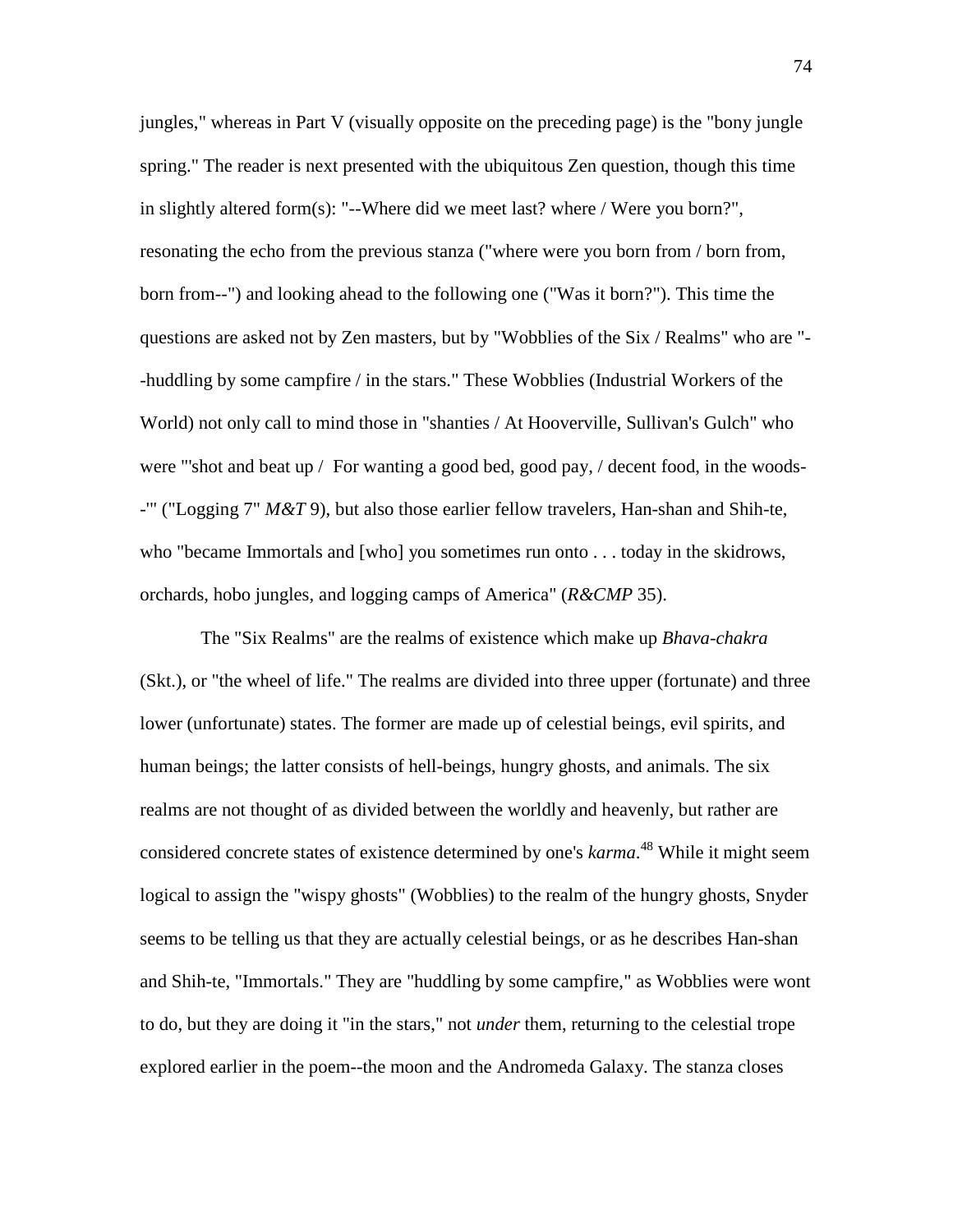with a somewhat confusing image: The Wobblies, "in the stars," are "Resting & muttering before a birth / On Mars[.]" They are not waiting for just any birth; they are waiting for their own rebirths into higher realms. Though celestial beings, they still exist in the Realm of Desire (*kamaloka* Skt.) and are, like the others, subject to the wheel of life because they have not yet overcome desire. Their potential place of birth is certainly curious. Perhaps "a birth / On Mars" is an allusion to the Roman god of War, whom, like Perseus, another fighter (recall the Andromeda myth in Part III), would be adequate symbols for the downtrodden Wobblies to look up to. Furthermore, before becoming associated with war, Mars was the god of fertility, spring, and rebirth. The campfire and birth images call to mind the fire/renewal trope Snyder uses in "Logging 3" with the Lodgepole Pine cones that "shed their seeds / on the bared ground and a new growth springs up" (*M&T* 4).

 Part VIII returns the reader to some of the more intense Mahāyāna doctrine like that found in Parts IV-VI, drawing once again on *The Lank*ā*vat*ā*ra S*ū*tra* and Rinzai *k*ō*an* interviews. This stanza, dealing exclusively with the concept of mind, opens with a wellknown *k*ō*an* question: "What can be said about a Rabbit / Solitary and without context / Set before the mind. Was it born? / Has it horns?" As in *k*ō*an* interviews, Snyder lays this conundrum out "without context . . . before the mind" to ellicit an unmediated, immediate response devoid of arbitrary phenomological conceptions ("answer! answer! why!"). As Buddha says to Ananda in *The Śūranġama Sūtra*, the unenlightened mind deludes itself with transient thoughts which are no more real than "hair on a tortoise, or like horns on a rabbit" (Goddard 183). Furthermore, according to *The Lank*ā*vat*ā*ra S*ū*tra*, "If things are not born of being and non-being, but are simply manifestations of mind itself, they have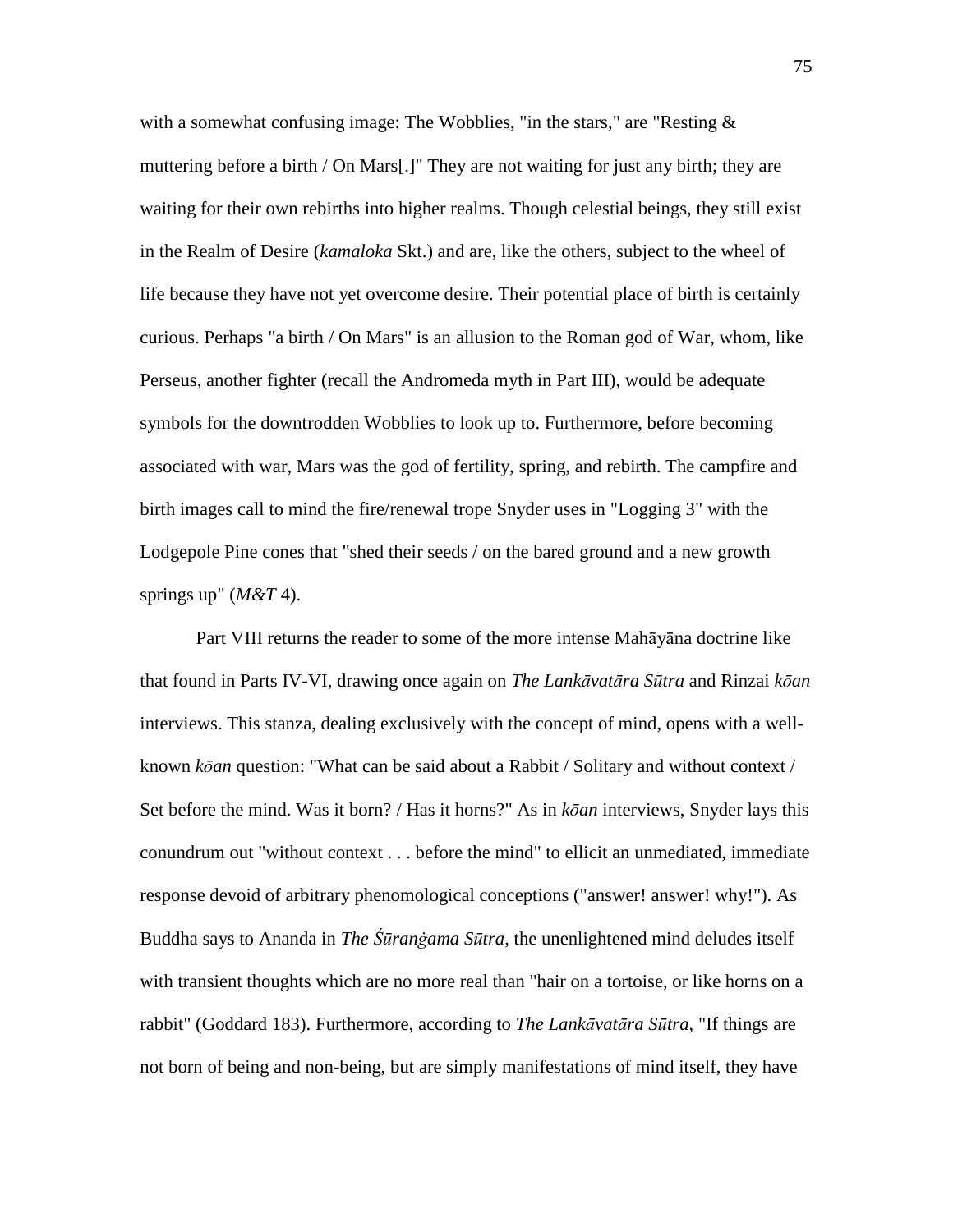no reality, no self-nature:--they are like the horns of a hare, a horse, a donkey, a camel. But the ignorant and the simple-minded, who are given over to their false and erroneous imaginings, discriminate things where they are not" (Goddard 296). While these fantastical animal images are often used in Mahāyāna Buddhism to distinguish between the deluded and awakened mind--the images falling on the side of delusion like birth and death--an alternative reading of the rabbit/horns question can also be posited here. The Zen Circle, a teaching device described by Korean Zen Master Seung Sahn in *Dropping Ashes on the Buddha*, consists of five progressive points representing the stages leading up to and beyond enlightenment. In short, the Zen Circle moves counterclockwise from "attachment to thinking" to "attachment to emptiness" to "attachment to freedom" to "noattachment thinking." The final stage ends where the first began (thus five stages), with "I," though now the original "Small I" of the ego has become the "Big I" of the *bodhisattvas*. That is, enlightenment has been attained and left behind without attachment (recall the difference between Theravāda and Mahāyāna) so the "Big I," existing in "infinite time, infinite space," works for the benefit of all beings. It is the fourth stage which interests us here, for it represents "the area of magic and miracles. Here, there is complete freedom, with no hindrance in space or time. This is called live thinking" (5-7). Reaching this stage, Master Seung Sahn later explains, "When you are hanging by your hands from a mountain ledge and can let go, nothing thinking of life or death, then you will have true freedom. You can see the wooden dog eating steel and shitting fire. You make friends with the hairy-shelled turtle and the rabbit with horns" (103). At this stage, then, one relinquishes their mind-hold not only on thinking (as in the previous stage), but also not-thinking.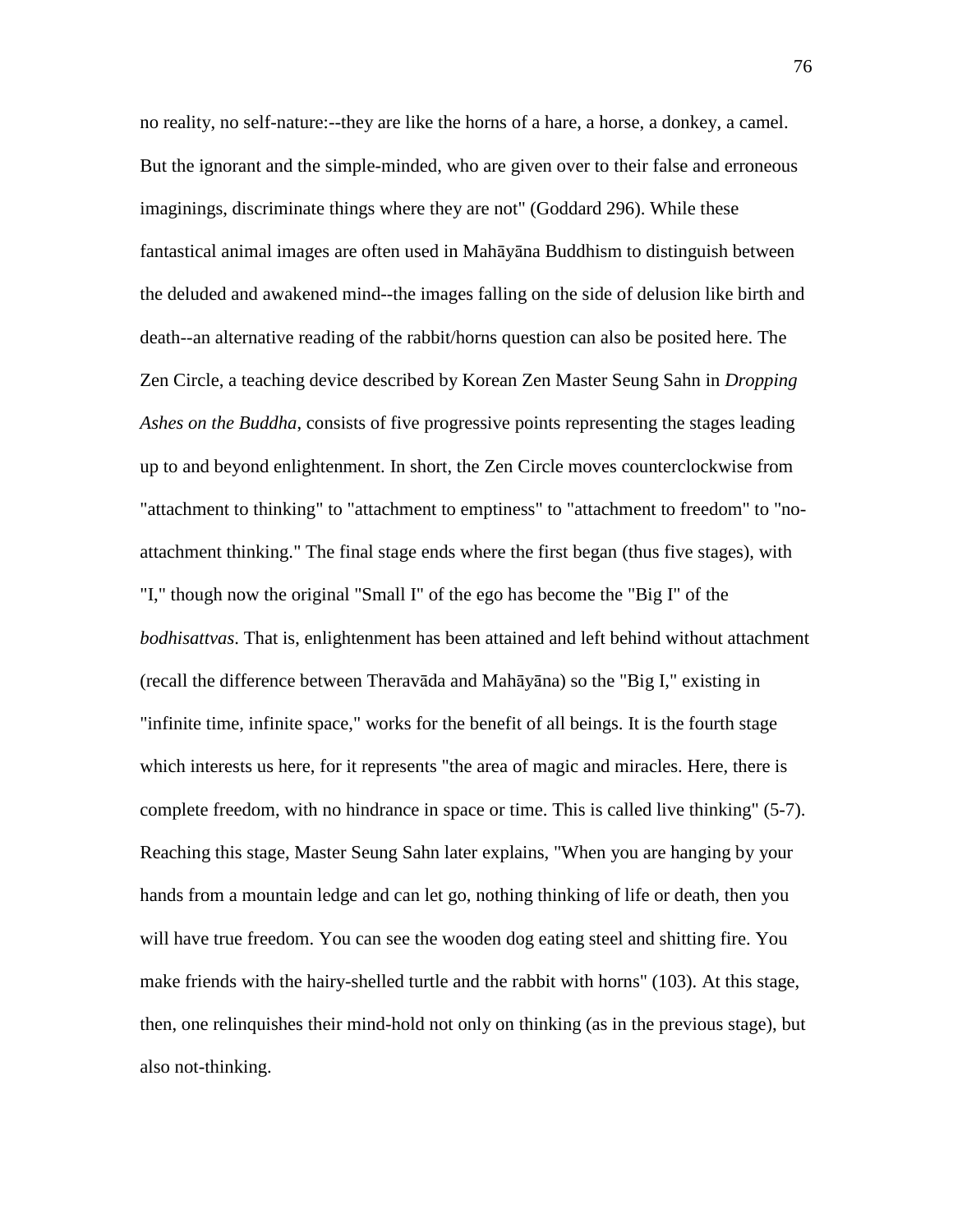The stanza continues to explore this concept with a line reminiscent of the "1st Chorus" of Kerouac's "Desolation Blues": "we walk around clung / To earth / Like beetles with big brains / Ignorant of where we are now" (*Book of Blues* 117). Snyder says it like this: "Dream people walking around / In dream town." Indeed, we are "Dream people" "[i]gnorant of where we are now," according to Mahāyāna philosophy, because all phenomena is empty. The next three lines take this dream notion back to the city of the Gandharvas, which Snyder earlier used almost verbatim from "Burning 12":

--the city of the Gandharvas--

not a real city, only the

memory of a city-- (*M&T* 47).

This "unreal city," perhaps a nod to T.S. Eliot's *The Waste Land*,<sup>49</sup> is a metaphorical city used to discuss the discriminating mind, as Buddha tells Mahamati in *The Lank*ā*vat*ā*ra S*ū*tra*:

> It is like the city of the Gandharvas which the unwitting take to be a real city though it is not so in fact. The city appears as in a vision owing to their attachment to the memory of a city preserved in the mind as a seed; the city can thus be said to be both existent and non-existent. In the same way, clinging to the memory of erroneous speculations and doctrines accumulated since beginningless time, they hold fast to such ideas as oneness and otherness, being and non-being, and their thoughts are not at all clear as to what after all is only seen of the mind. (Goddard 281-282)

In this imaginary city there are no questions of birth and death because there is no question about the city's reality, as in turn there is no question of our birth and death in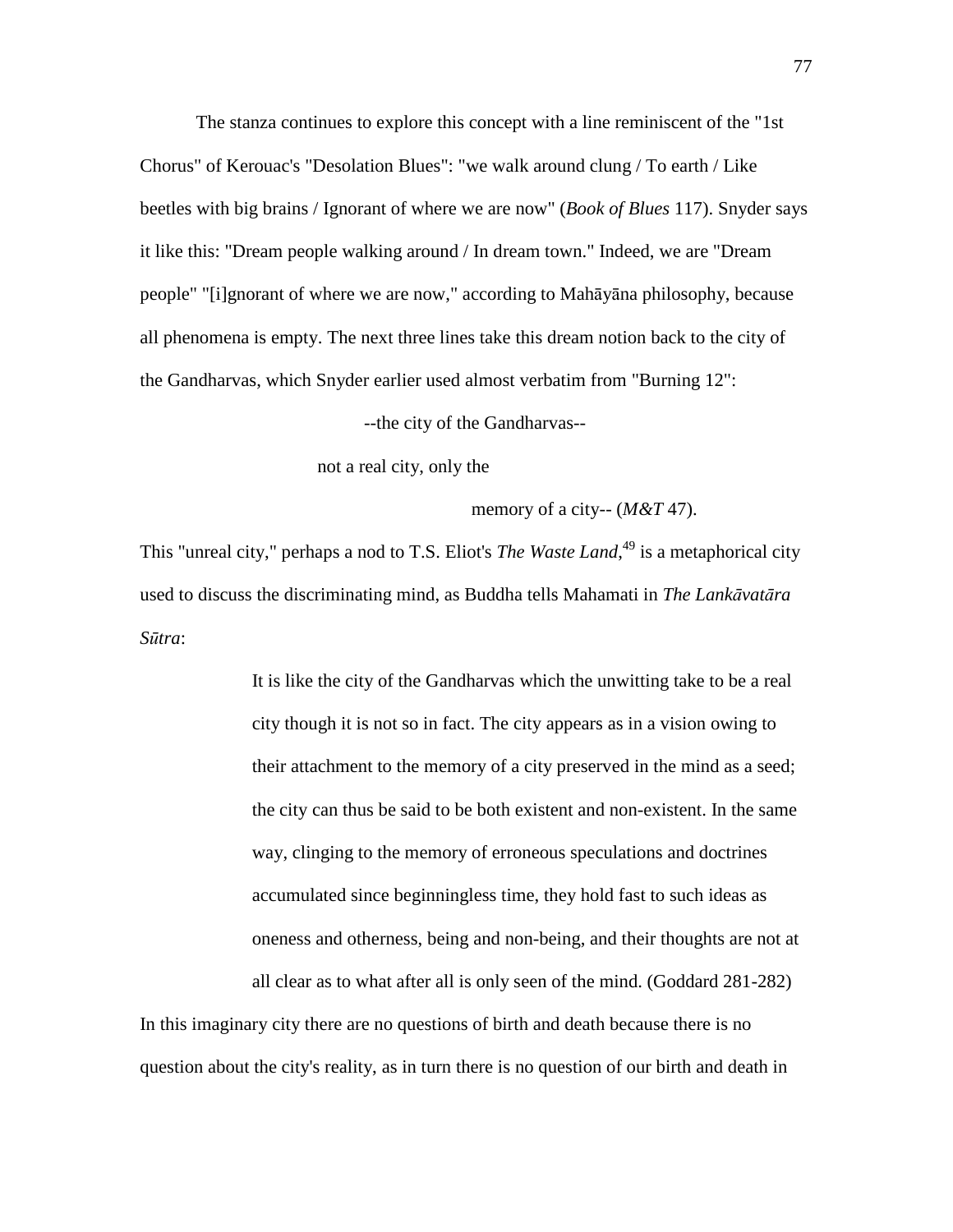Mahāyāna philosophy. The city of the Gandharvas is thus a parable for emptiness and delusion.

 The final three lines of the stanza, in the form of a quotation--which almost sounds like it comes from Yeats or Shakespeare--is also a paraphrase from *The Lank*ā*vat*ā*ra S*ū*tra*:

"The mind dances like the dancer

The intellect's the jester

The senses seem to think the world's a stage--"

The paraphrase is conceptually off, though, and one is left wondering why Snyder includes it in quotation marks. One answer might be that Snyder was quoting from memory. Another answer, though perhaps somewhat farfetched, might be that these lines are said by Kerouac, thus the quotes. If this is the case, perhaps Snyder is commenting on Kerouac's level of understanding of what he so eagerly espoused to his friends on the West Coast. To paraphrase Kenneth Rexroth: we're all Buddhists in San Francisco, Jack (Hamalian  $243$ ).<sup>50</sup> In explaining the "Mind System" to his disciple Mahamati, Buddha says, "The discriminating-mind is a dancer and a magician with the objective world as his stage. Intuitive-mind is the wise jester who travels with the magician and reflects upon his emptiness and transiency. Universal Mind keeps the record and knows what must be and what may be" (307). As laid out by Buddha, the intellect ("discriminating mind") is the dancer--think monkey mind--whereas Snyder's quote assigns that role to the "jester."

 Snyder's Mahāyāna sūtra ends as it began, employing rhyme, meter, alliteration, and assonance, closing the poetic lesson with the noble silence of the tomb:

For forty years the Buddha begged his bread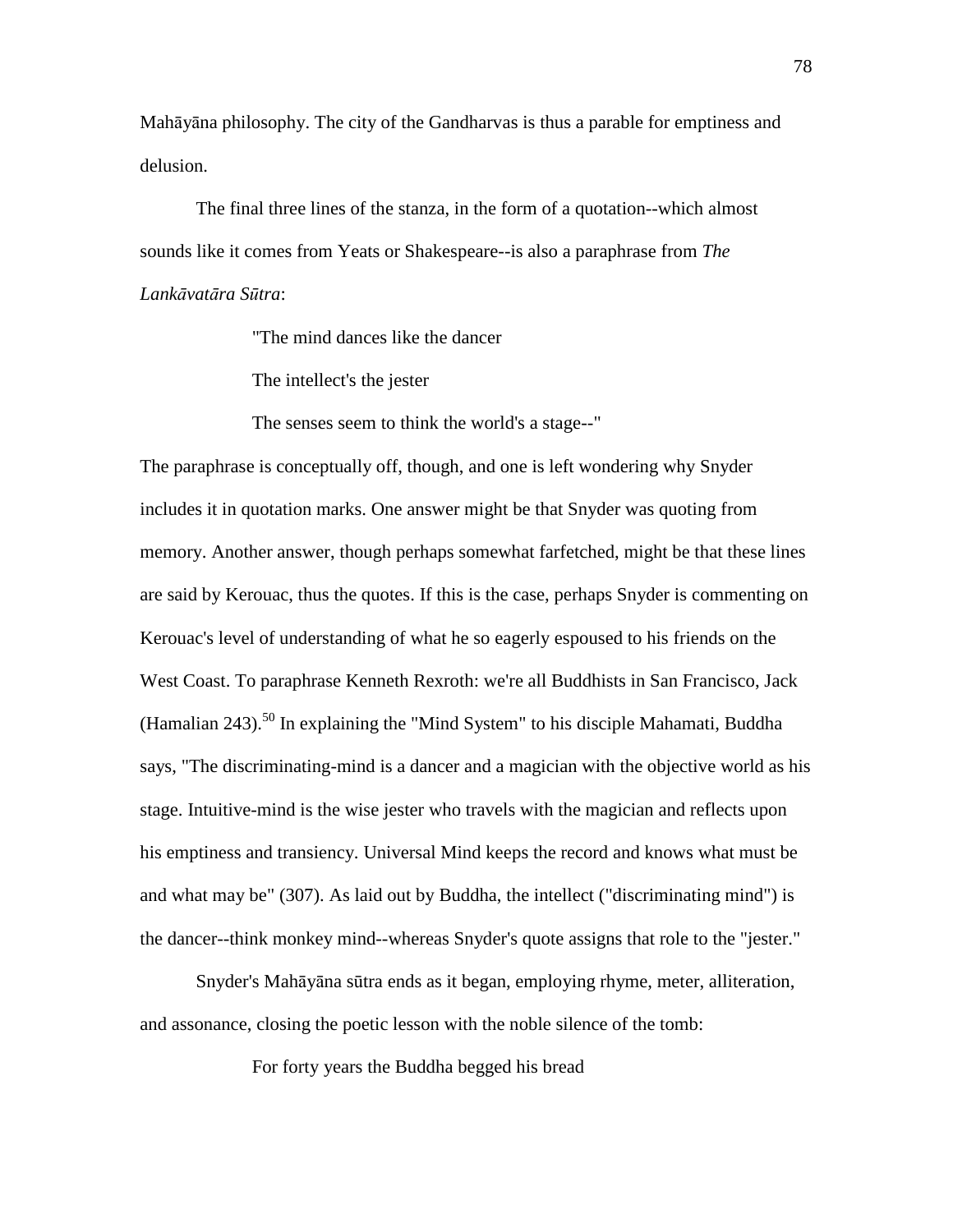And all those years said nothing, so he said,

& Vulture Peak is silent as a tomb.

It is said that Buddha claimed not to have preached a single word in the forty-nine years of his enlightened life, for, as Engo says in his introduction to "Case 90" of *The Blue Cliff Records* ("Chimon and the Essence of Prajñā"), "not one phrase has been handed down, even by the thousand holy ones" (377). Even the Buddhas and patriarchs find it difficult to put the absolute in words. For example, towards the end of *The Vimalak*ī*rti S*ū*tra*, the aged host asks his guests how one enters into the "gate of nondualism" (104). Mañjuśhrī, the last of the thirty-two bodhisattvas to answer, replies, "'To my way of thinking, all dharmas are without words, without explanations, without purport, without cognition, removed from all questions and answers. In this way one may enter the gate of nondualism." Mañjuśhrī then turns the question back to Vimalakīrti, who "remained silent and did not speak a word" (110). Absolute truth, then, cannot be put into words, thus the poem's abrupt ending, "silent as a tomb." The silence of truth can only be found in absolute *sam*ā*dhi* (meditation) where there is no-thing, not even the *dharma*; where subject and object become one.

 The importance of "On Vulture Peak" for this reader lies precisely in the reason it has been overlooked by critics and somewhat discounted by Snyder himself as just a way "of passing time." Taking Snyder's suggestion to Whalen that the poem is not a final statement, I would argue that the poem, in its "unfinished" state, represents Snyder at his most Zen (spontaneous). The *k*ō*an*-like lessons of "On Vulture Peak" are subtle, caring messages rather than direct instructions, for in Zen, the message can only be transmitted through direct experience and understanding, not through words alone. Snyder's poem,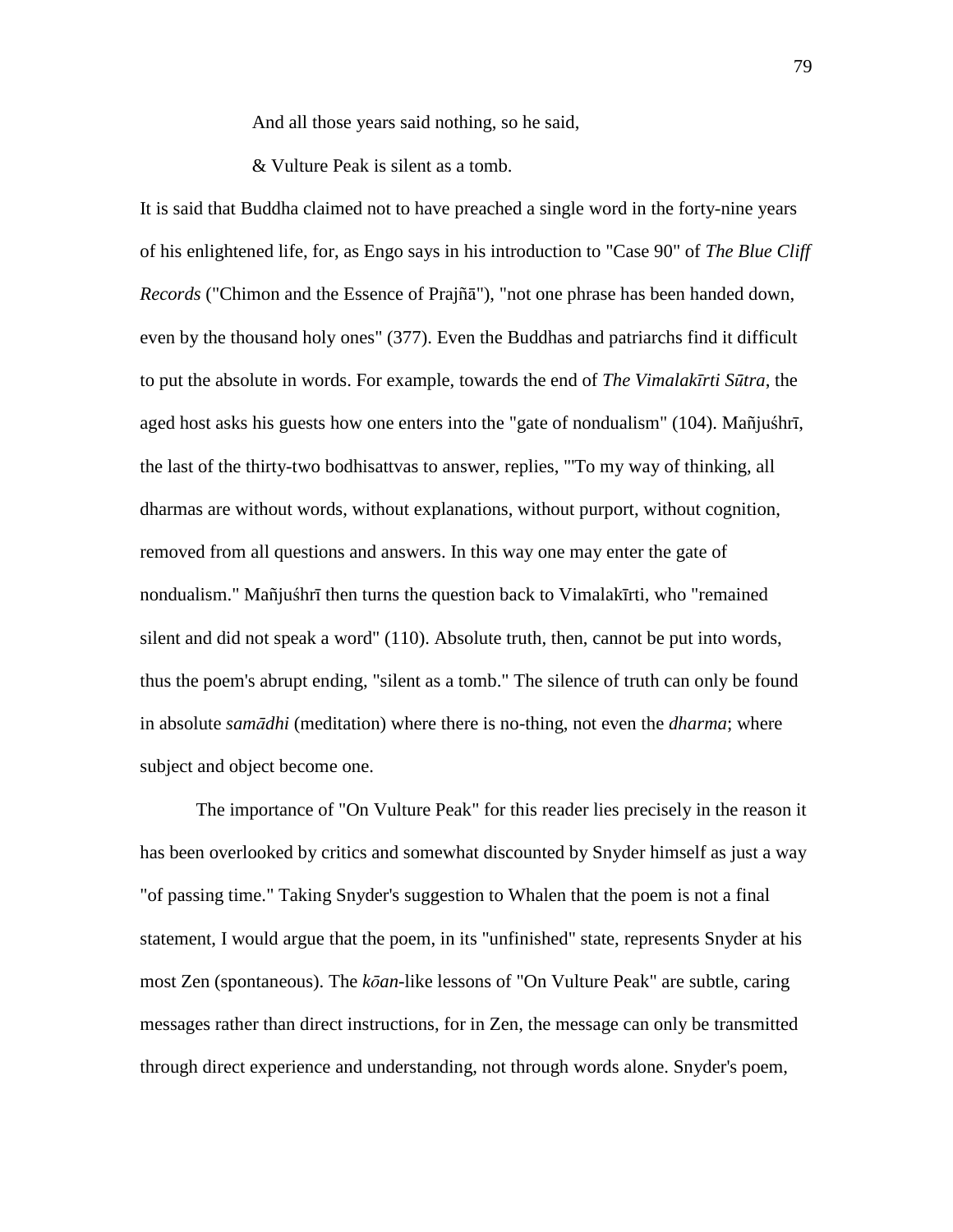like sūtras and *k*ō*ans*, is purposefully ambiguous, paradoxical, and, for the uninitiated reader, seemingly illogical. While one could say the same for Kerouac's *Scripture*, the two poems differ in that Snyder's more fully and successfully embraces Buddhist ideology in that each successive stanza leaves no conceptual traces, moving from one thought to the next unencumbered, while at the same time leaving ideas for deeper consideration like wispy clouds floating past the moon. As Snyder says, "A poem, like a life, is a brief presentation, a uniqueness in oneness, a complete expression, and a gift. ("A Single Breath" 115). A gift indeed, for "the Zen Master's presence is to help one keep attention undivided, to always look one step farther along, to simplify the mind: like a blade which sharpens to nothing" ("Japan First Time Around" 34). "On Vulture Peak," then, like the blade of wisdom, is "REALLY gone."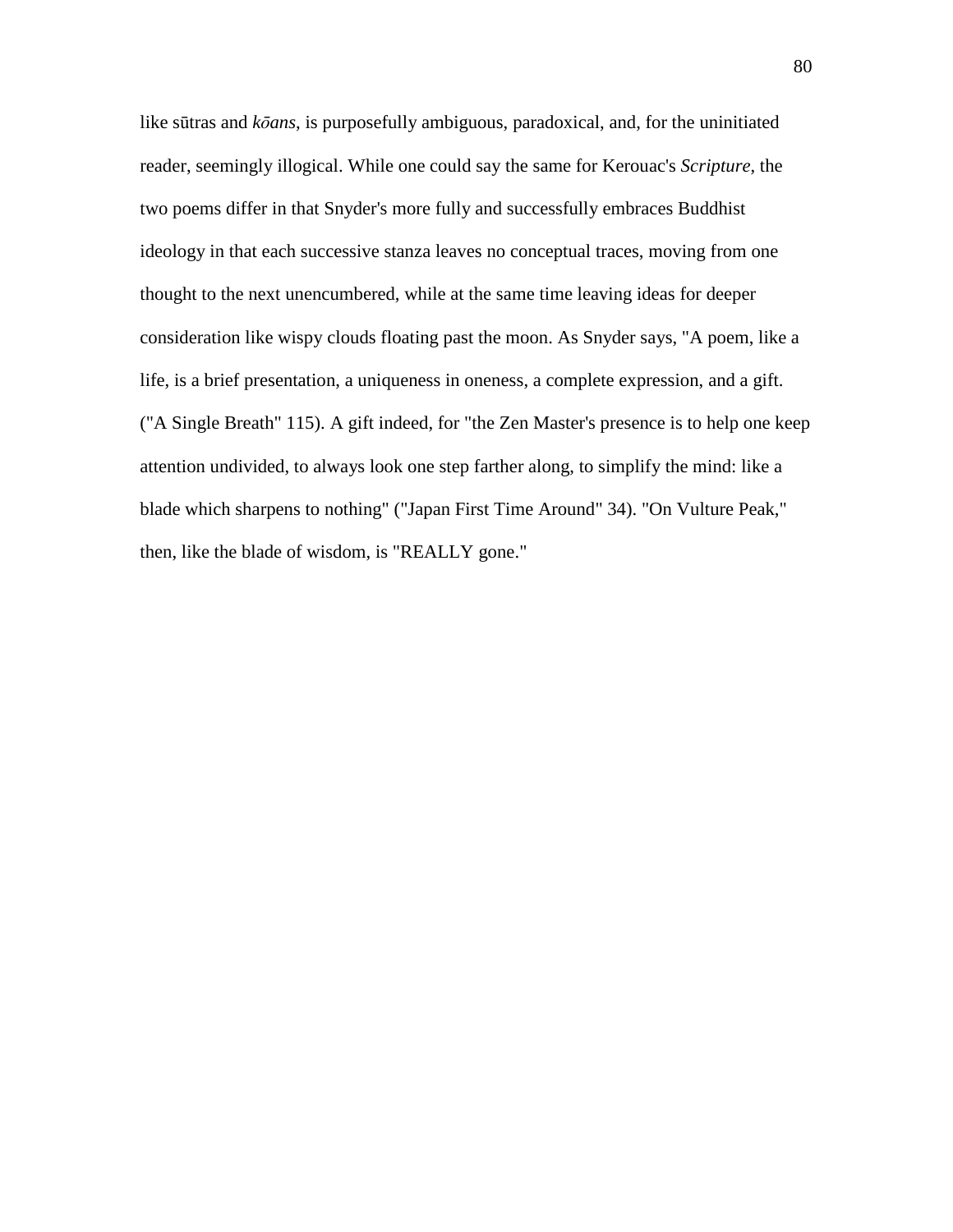# **Chapter Three "No Permanent Home": Philip Whalen's "The Slop Barrel: Slices of the Paideuma for All Sentient Beings"**

Skhandas my ass! --it's not Even that

(Jack Kerouac  $1956$ )<sup>1</sup>

 Alan Watts, in his oft-quoted 1958 *Chicago Review* essay "Beat Zen, Square Zen, and Zen," fails to mention Philip Whalen--whose "Sourdough Mountain Lookout" appeared in truncated form in the same issue--even though he takes Gary Snyder, Jack Kerouac, and Allen Ginsberg to task. In fact, towards the beginning of his essay, Watts makes a statement about Confucianism and Taoism that sounds similar to the dynamics one finds at play in Whalen's poetry. The ancient Chinese practitioners possessed, according to Watts, "a universal vision of life as the Tao or way of nature in which the good and evil, the creative and the destructive, the wise and the foolish are the inseparable polarities of existence" (4). The "Beat Zen" of Kerouac, Snyder, and Ginsberg--in contradistinction to the "clearly defined hierarchy" and "rigid discipline" of "square Zen"--"is always a shade too self-conscious, too subjective, and too strident to have the flavor of Zen" $(8-9)$ .<sup>2</sup> One could certainly argue that Whalen's poetry is "too selfconscious" and "too subjective," though Whalen's self-consciousness is at once aware of its delusionary nature, while at the same time working through and embracing "the inseparable polarities of existence." Whalen's mind (and poetry), as Watts says of Taoism, moves as "a cork adapts itself to the crests and troughs of waves" (4).

 Perhaps, like most readers of Whalen, Watts's exclusion was less a matter of oversight than of not knowing where to situate his fellow West Coaster's work. Herein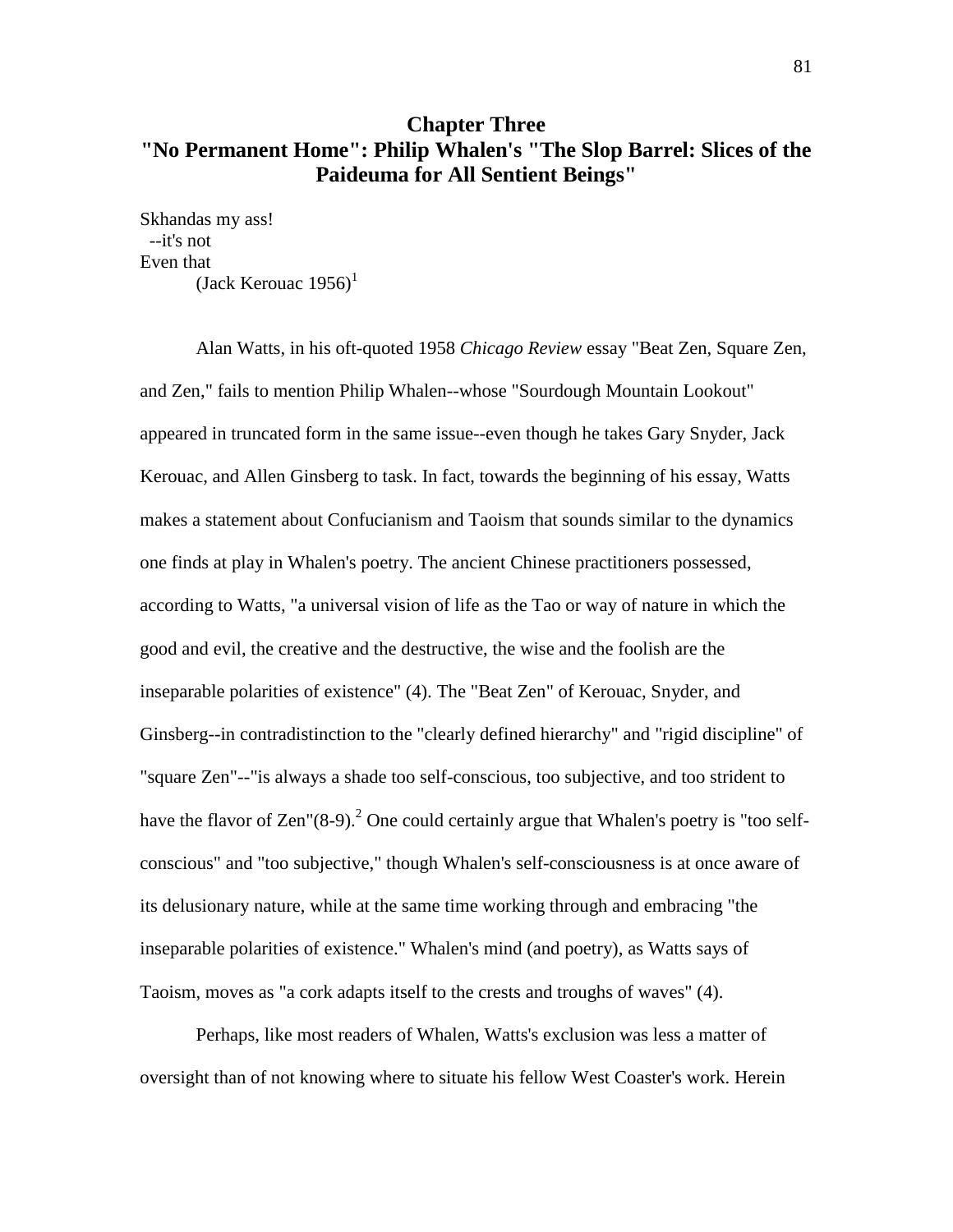lies the reason, I would argue, for Whalen's conspicuous absence from the larger critical discussions of the San Francisco Renaissance and the Beat generation: the meanings of his poems, especially the longer ones, are very difficult to pin down; they resist conventional explication and summary in much the same way John Ashbery's poetry does. Anyone who has read Whalen or Ashbery has probably asked themselves these same questions: What do these things *mean*? *What* is he saying? What *are* these *things*? And *where* is he going with it? Even Ginsberg, who would later write the foreword to Whalen's collection of Buddhist poems titled *Canoeing Up Cabarga Creek* (1996),<sup>3</sup> did not initially understand his friend's poetry. Whalen quotes Ginsberg to Snyder in 1956 as saying of "The Slop Barrel," "'I thought I understood it all but I don't anymore. I don't understand these poems."<sup>4</sup> And as Ginsberg later informed Neeli Cherkoviski, "Philip takes your mind deep into his own, but you don't always know it is happening until later, when his perceptive voice finally dominates your own thoughts."<sup>5</sup> Fellow poet and Reed College friend Lew Welch suggests that "Whalen's poetry is not difficult. Great poetry never is. Anybody can understand exactly what is being said, though it may take several readings to appreciate how deeply considered his 'meanings' are."<sup>6</sup> Kerouac, too, recognized the uniqueness of Whalen's voice, saying in 1960, "There's a style all your own that no one can pin down or define--a style of Seeing and Saying--You're a definite poet definitely Whalenesque" (Charters vol. II, 286). As these comments from Whalen's friends suggest, even his fellow experimental poets were unable to "pin down" his work, no matter how much they admired it. Indeed, one of the major themes running though Whalen's poetry is precisely the poet's own inability to pin himself down, for in Zen, there is no self to grasp hold of.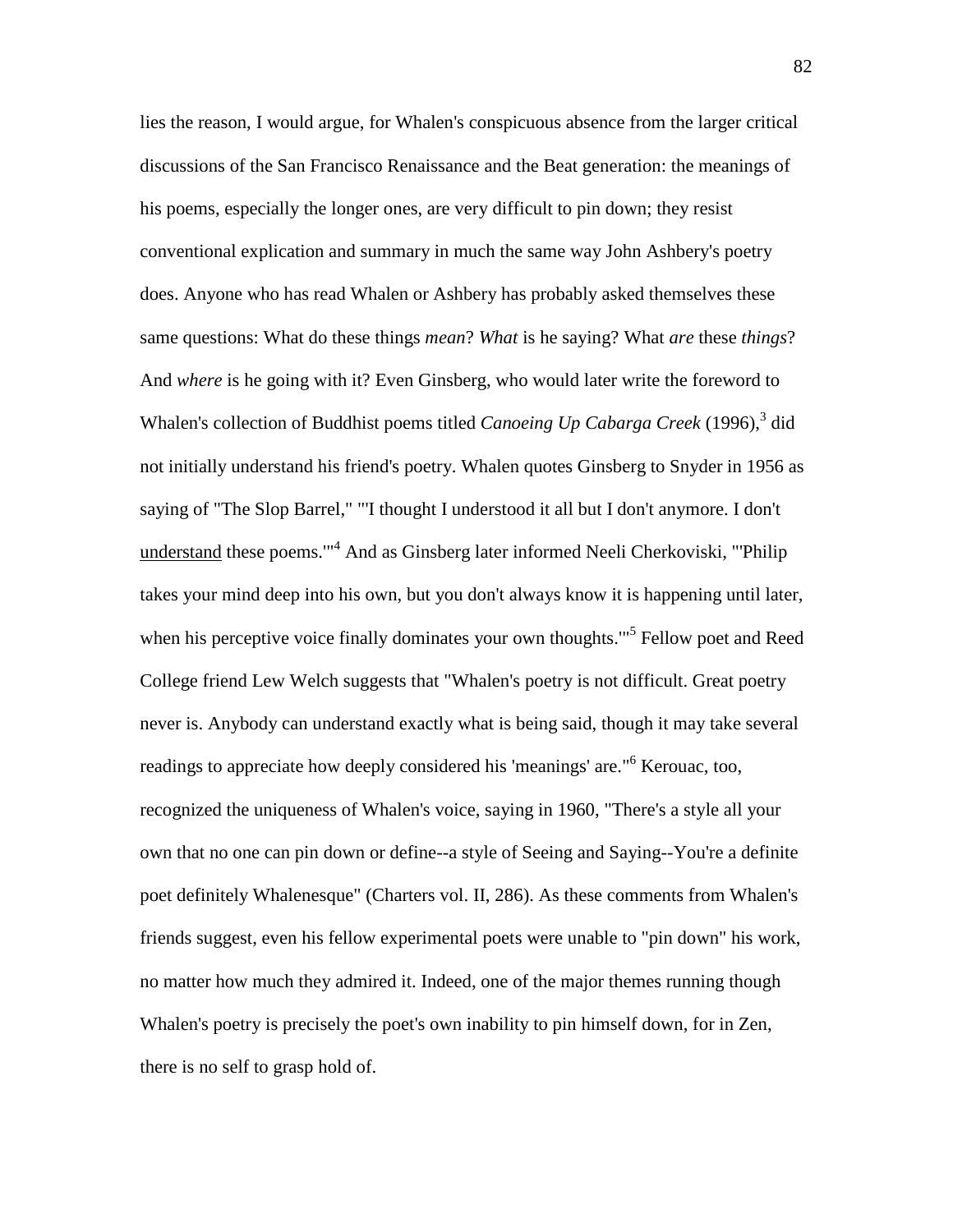As valuable as the scant extant criticism on Whalen is, much of the earlier scholarship, as with most Beat criticism in general, tended to provide broad poetic and historical overviews which leave the poetry itself on the back burner.<sup>7</sup> Despite Whalen's centrality in post-World War Two American literature, what follows is the first extended reading of one of his longer poems. It is my belief that to fully understand Whalen's poetry--and post-War West Coast poetry in general--we need to understand the Buddhist philosophy that Whalen, Snyder, Kerouac and others were grappling with in the early to mid 1950s. We might consider this reading of "The Slop Barrel," then, a case study on Whalen's poetry through the heuristic lens of the Buddhist philosophy the poets were reading and discussing towards the end of their time at Reed College through the early days of Snyder's study in Kyoto.

 To read Whalen's poetry is to enter into a world constructed of divers flashes of encyclopedic multi-cultural and historical insight. His own writing, according to the preface of *Every Day* (1965), is "A continuous fabric (nerve movie?)" which causes "distant galaxies hitherto unsuspected . . . to LIGHT UP" (n.p). While his longer poems might seem indecipherable to the uninitiated reader, they accurately embody the poet's Buddhist philosophy and thought processes. As such, Welch's reading of Whalen is correct; when you read them for what they are (without trying to "define" them, as Kerouac says), "[a]nybody can understand exactly what is being said." One of the main difficulties with reading poems like "The Slop Barrel" and "Sourdough Mountain Lookout" is that they appear to be bouncing back and forth spatially and temporally. These poems, though, represent Whalen at his sedentary best: the "mind moving," the poet sitting. These are interior poems, not dissimilar, for example, to Ashbery's "The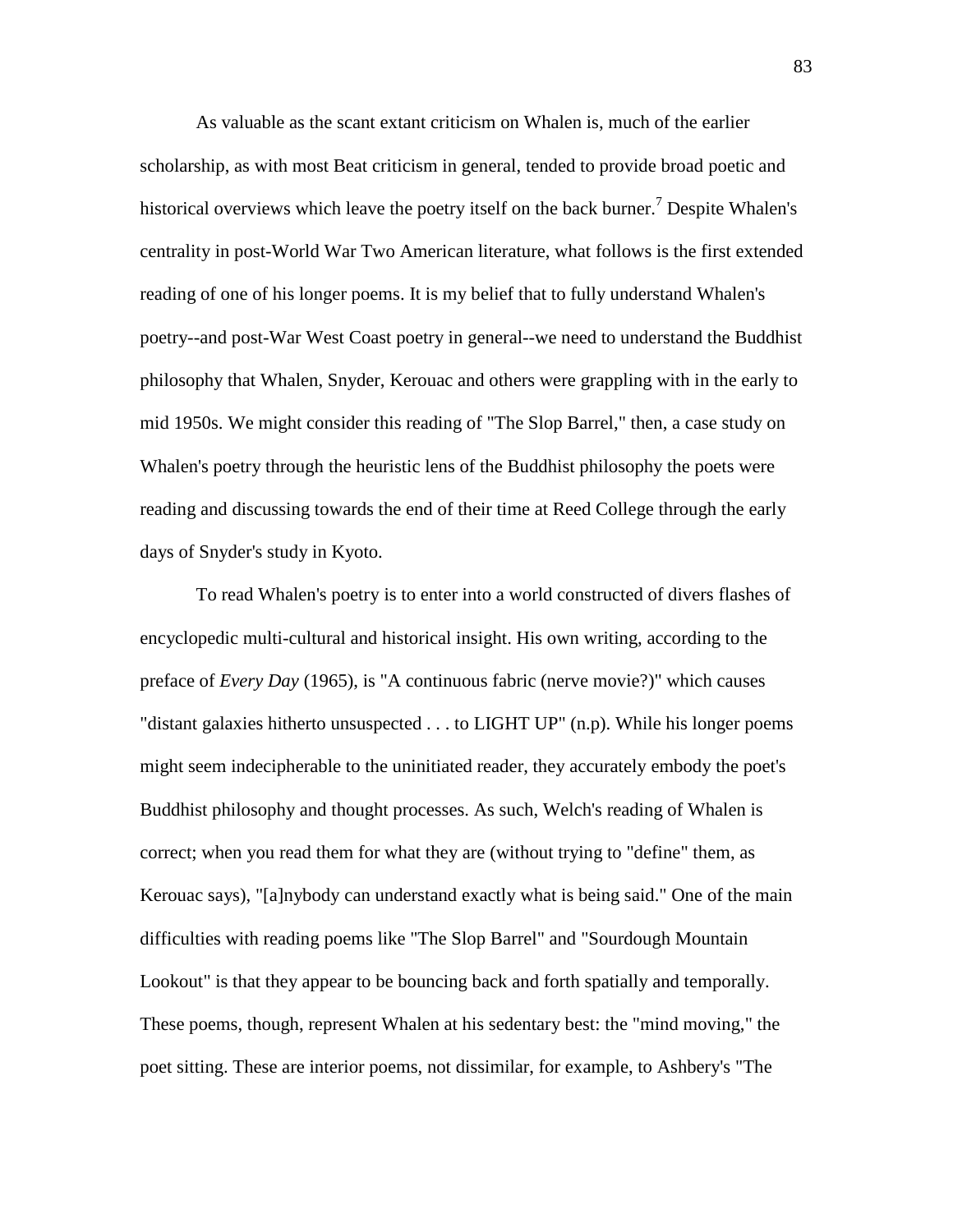Instruction Manual" (1955), which appeared alongside Whalen's work in Donald Allen's *The New American Poetry* in 1960. The "trick" to reading Whalen's poetry as more than just random collections of notebook jottings is to look for, as Whalen says, "the funny combination[s]" that connect one thought to another. $8$ <sup>8</sup> These unsuspected combinations come about largely because of one of the hallmarks of Whalen's verse, his honest selfreflection; his is a mind in motion, always working towards (and working out) his own, if you will, salvation. In the case of "The Slop Barrel," the poet's self-reflection throughout the poem leads to the realization that the only way to reach *nirvana* is by recognizing that it is not to be found in some other realm, but by living in the here and now.

 Whalen, who was soon to become immortalized as Warren Coughlin in Jack Kerouac's *The Dharma Bums* (1958), typed up a batch of twenty-two of his unpublished poems in Berkeley on September 24, 1956, the carbons of which he mailed the following day to his friend and former Reed College roommate, Gary Snyder, who had recently arrived in Japan. The originals were for his new friend Gregory Corso to take back to the East Coast to try to get published.<sup>9</sup> It was not long before the poems found their way into the hands of Ginsberg, that tireless promoter of his colleagues' work.<sup>10</sup> Although what would end up being Whalen's best known poem, "Sourdough Mountain Lookout," was included in the batch of carbons sent to Snyder, it was another poem written during the same period that most piqued his friend's interest--"The Slop Barrel: Slices of the Paideuma for All Sentient Beings." Snyder had left Mill Valley, California on May 6th for Kyoto to study with Miura Isshu Rōshi at the Zen Temple Shokoku-ji. By the 25th he was already asking Whalen to send him some poems: "Man send me your poems--please- -they may help keep me sane in this crazy scene."<sup>11</sup> Whalen wrote back less than two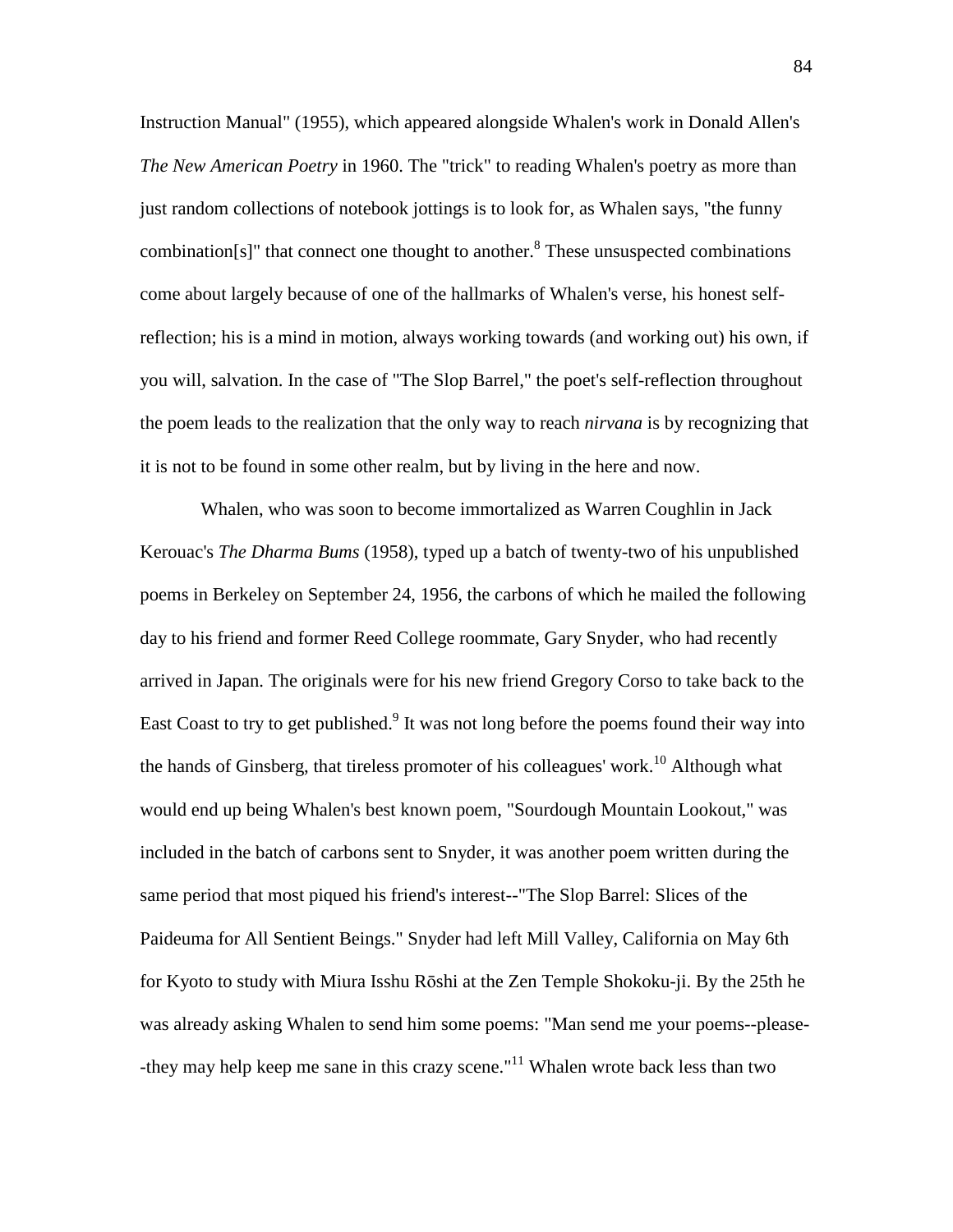weeks later from Berkeley saying he was working on it: "I have finished the long slopbarrel poem, cutting some & adding another section. I will mail it under separate cover when I get a copy typed on thin paper. I am not yet sarisfried [sic] with it."<sup>12</sup> On September 30, 1956, just five days after Whalen mailed the poems, Snyder wrote back full of praise:

> Well man I read THE SLOP BARREL last night having just received it & was simply stoned. I mean I can't say too much--that little bundle of pomes is elegant, disciplined, spontaneous, balanced, everything they mean by classical without no stink of the lamp. You're miles ahead of me or Ginsberg, simply because of the balance & style. . . . The balance between discipline  $\&$  spontaneity is almost perfect,  $\&$  the exciting inner tension of the intellect which the academics wheeze about is solidly but discreetly [sic] there.<sup>13</sup>

Two weeks after receiving Snyder's comments, Whalen confided that his ". . . letter was quite overwhelming." <sup>14</sup>

 The poem, which is largely a poetic dialog between two lovers, is also, like "Sourdough Mountain Lookout," an interior exploration of Mahāyāna Buddhist notions of impermanence, interdependence, and awakening. More specifically, throughout the poem we are privy to the poet's grappling with the notion that we mistake the Five *Skandhas*, or aggregates of attachment that collectively make up one's personality, for our notion of Self, which in turn leads to our delusions and thus suffering. According to D. T. Suzuki's translation of *The Lank*ā*vat*ā*ra Scripture* in Dwight Goddard's *A Buddhist Bible* (1932/1938)--a book Whalen, Kerouac, and Snyder were intimately familiar with--the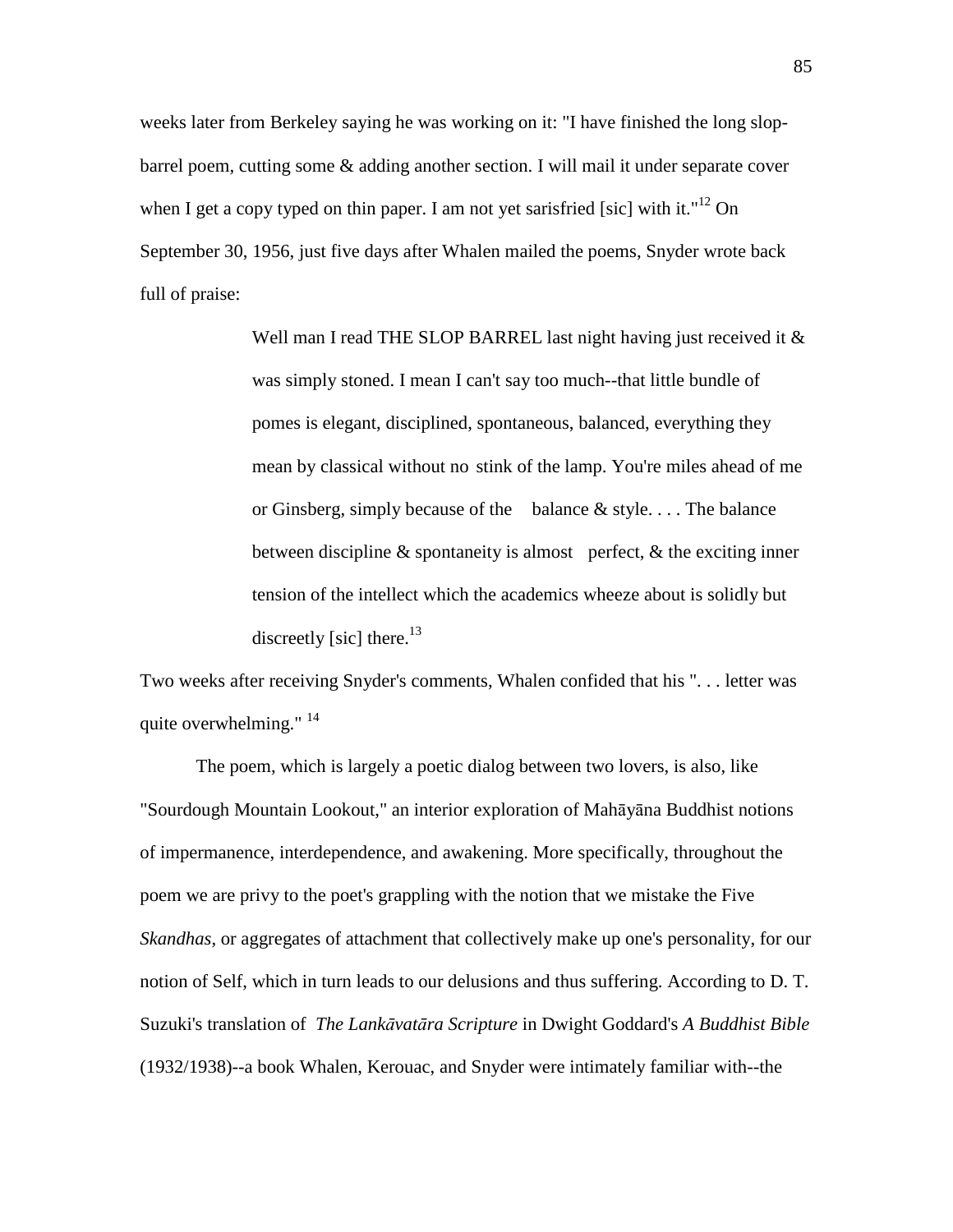"five grasping elements that make up the aggregates of personality [are] form, sensation, perception, discrimination, and consciousness" (303). Although Suzuki tells us in a note to his translation of *The Heart S*ū*tra* in *Manual of Zen Buddhism* (1935) that "the conception of Skandha seems to be too vague and indefinite" from "the modern scientific point of view," the narrator of "The Slop Barrel" comes to recognize, as he moves from being trapped in the world of objects and concepts (*sams*ā*ra* Skt.), to reaching the other shore of liberation, that our suffering lies not in the *skandhas* themselves, but in our lack of understanding of emptiness (*sh*ū*nyat*ā Skt.). Indeed, as Suzuki suggests, with "the idea of an ultimate individual reality which is imagined to exist as such for all time to come . . . the error of attachment is committed, and it is this attachment that forever enslaves us to the tyranny of external things" (31; n.2).

 We might even think of "The Slop Barrel" as a modern-day exploration of *The Heart Sūtra*, one of the most important texts of Mahāyāna Buddhism.<sup>15</sup> As told by Avalokiteshvara (the *Bodhisattva* of Compassion)<sup>16</sup> to Shariputra (one of the Buddha's ten great disciples), this, more than any other sūtra, succinctly encapsulates the concept of emptiness as related through the Five *Skandhas*. Goddard translates the most well-known line of the sūtra as follows: "Form is emptiness, emptiness is not different from form, neither is form different from emptiness, indeed, emptiness is form." The Five *Skandhas* are addressed a few lines later: "In emptiness there is no form, no sensation, no perception, no discrimination, no consciousness"  $(85-86)$ .<sup>17</sup> Along with Goddard, another author Whalen and Snyder were reading at the time was English scholar Edward Conze, who teases out the Five *Skandhas* in these terms in *Buddhism: Its Essence and*   $\emph{Development}$  (1951)<sup>18</sup>: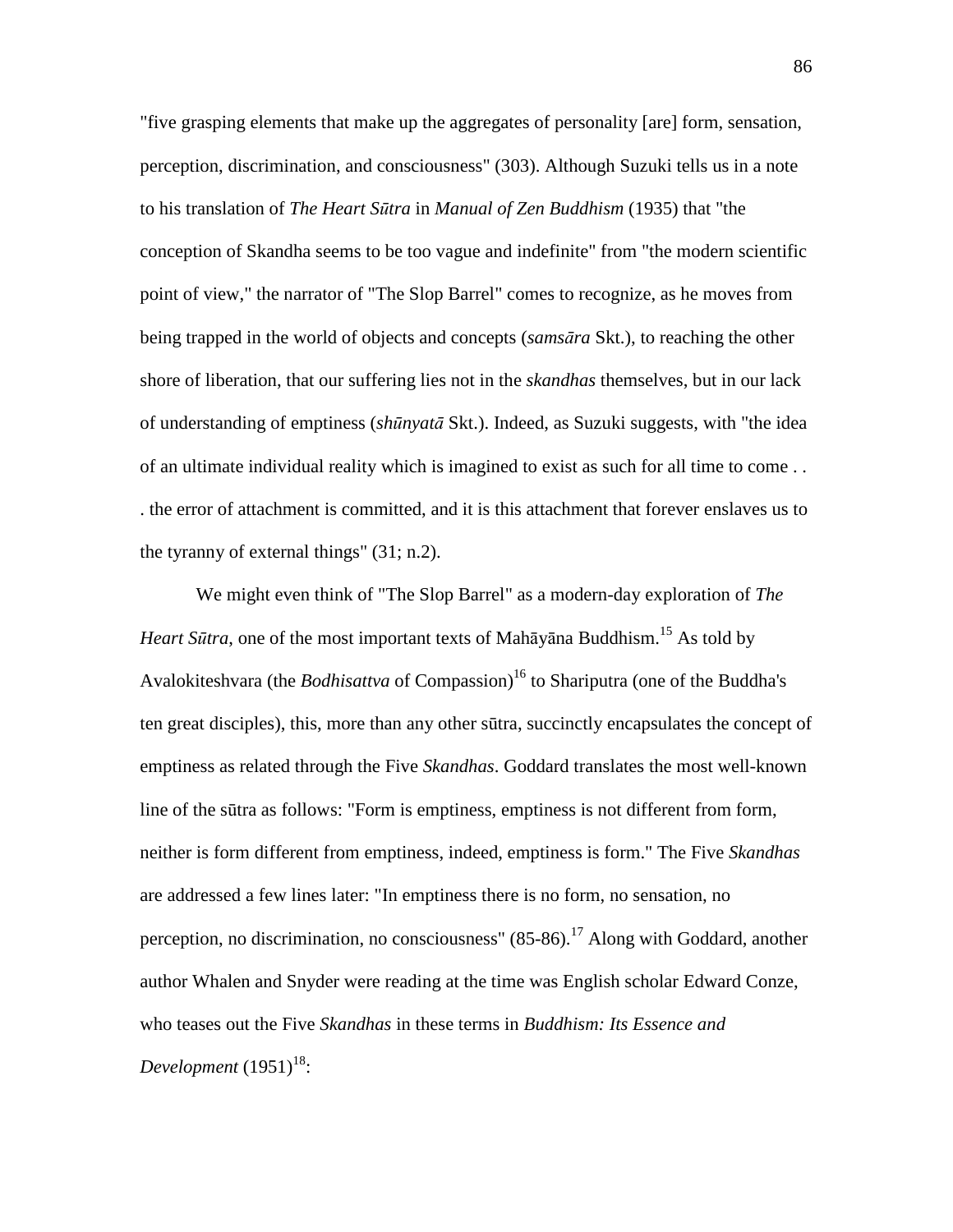Anything a person may grasp at, or lean on, or appropriate, must fall within one of those five groups, which make up the *stuff* of 'individuality.' The *belief* in individuality is said to arise from the invention of a 'self' over and above those five heaps. . . . When the individual, as constituted by an arbitrary lump taken from those five heaps, ceases to exist, the result is Nirvana--the goal of Buddhism. (5)

And as Red Pine (Bill Porter) says in his translation of *The Heart S*ū*tra*, "Basically the skandhas represent an attempt to exhaust the possible paths we might take in our search for a self, for something permanent or pure or separate in the undifferentiated flux of experience. They are five ways of considering our world and looking for something we can call our own" (65). As such, we can say the *skandhas* are at the root of the first of the Four Noble Truths, that life is suffering.<sup>19</sup> If physical phenomena such as our bodies are impermanent, then it follows that the *skandhas* themselves are impermanent. The concept of "self," then, must be a delusion. As Conze says, "it is impossible to 'grasp' at matter, or at feelings, perceptions, impulses and acts of consciousness, without getting involved in suffering (45)." These are the issues Whalen grapples with in "The Slop Barrel," coming, in the end, to the realization that the only way to reach an awakened state is through the immediacy of direct experience, not through questioning, grasping, and desiring. For, as Whalen surely read in Goddard, when "the disciple dwells in contemplation of . . . the five Aggregates of Existence. . . . [h]e knows what Bodily Form (*rupa*) is, how it arises, how it passes away; knows what Feeling (*vedana*) is, how it arises, how it passes away; knows what Perception (*sana*) is, how it arises, how it passes away . . ." and so forth (51).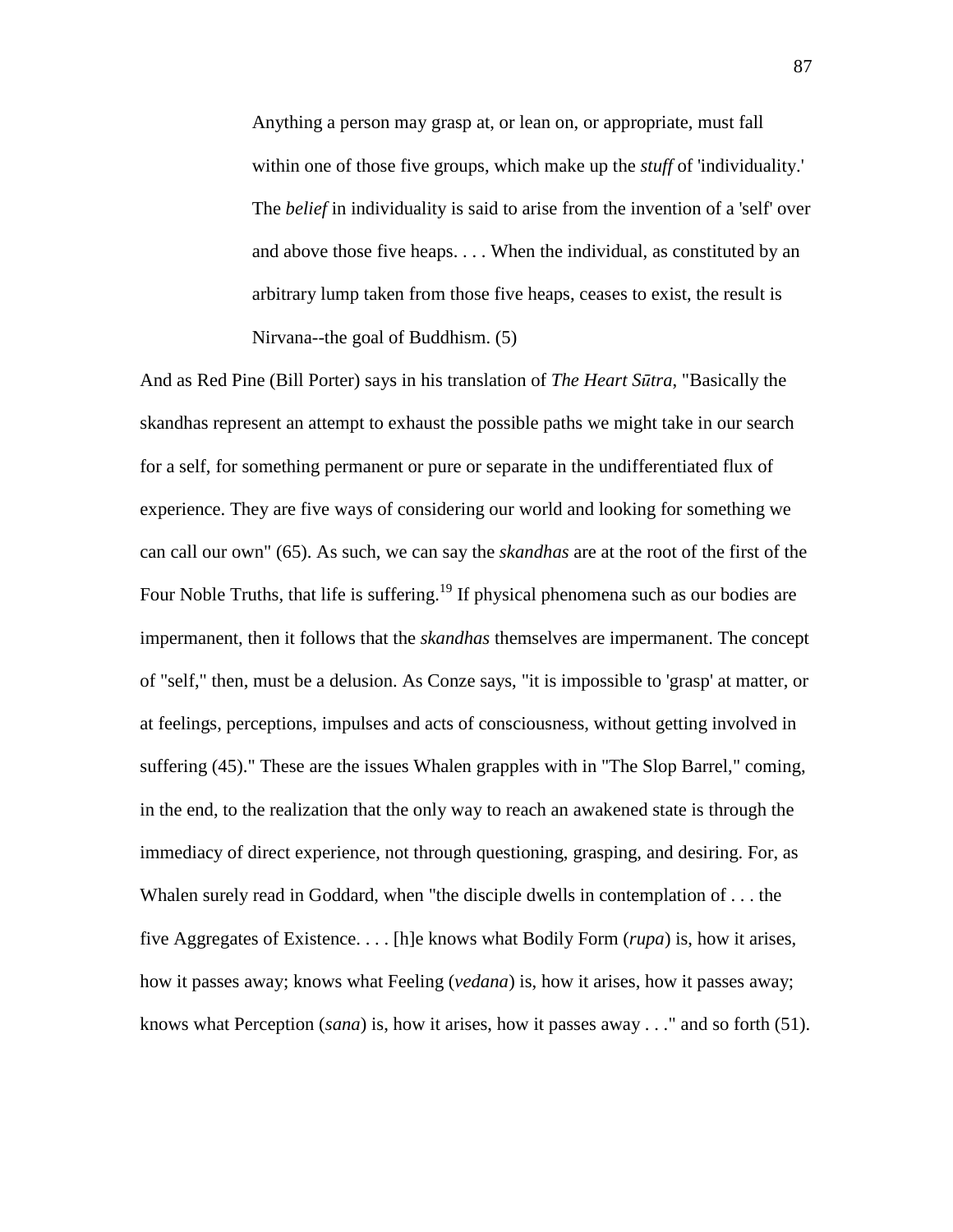The narrator of "The Slop Barrel," as is generally the case in Whalen's poetry, can be read as a representation of the poet himself; his unnamed lover in this particular instance is Jinny Baker Lehrman, better known as Princess in *The Dharma Bums*, and in passing as Jinny Jones towards the end of *On the Road*. <sup>20</sup> Like "Sourdough Mountain Lookout," "The Slop Barrel" is six pages in length, multi-stanzaic, and conversational in tone. The stanzas, usually aligned along the left-hand margins, are made up of one to ten lines, each generally acting as a single syntactic unit. In "The Slop Barrel," the two speakers are usually distinguished by poet's voice being left-aligned, while his companion's is usually indented five to eight spaces in. While at first glance appearing rather visually experimental, these poems have less in common with, say, Charles Olson's breath-determined spacing and line-breaks, than with the formalism of the Chinese and Japanese poetry both Whalen and Snyder were studying at the time.

 Whalen, then a thirty-three year old ex-Army Air Corps radio operator and mechanics instructor with a GI Bill-funded bachelor's degree from Reed, presents readers of "The Slop Barrel" with a postmodern bricolage of Asian and European philosophy, poetics, and mythologies. Indeed, the title of the poem under consideration here itself speaks volumes. "Paideuma," a word Whalen borrowed from Ezra Pound, who in turn coopted it from German anthropologist Leo Frobenius, means, according to Hugh Kenner in *The Pound Era*, "a people's whole congeries of patterned energies, from their 'ideas' down to the things they know in their bones, not a *Zeitgeist* before which minds are passive" (507). So it is not just the spirit of the age, but a more intuitive, allencompassing collective consciousness. We can think of these "Slices," to borrow from the poem's subtitle, then, as sūtra-like lessons delivered to "All Sentient Beings," for in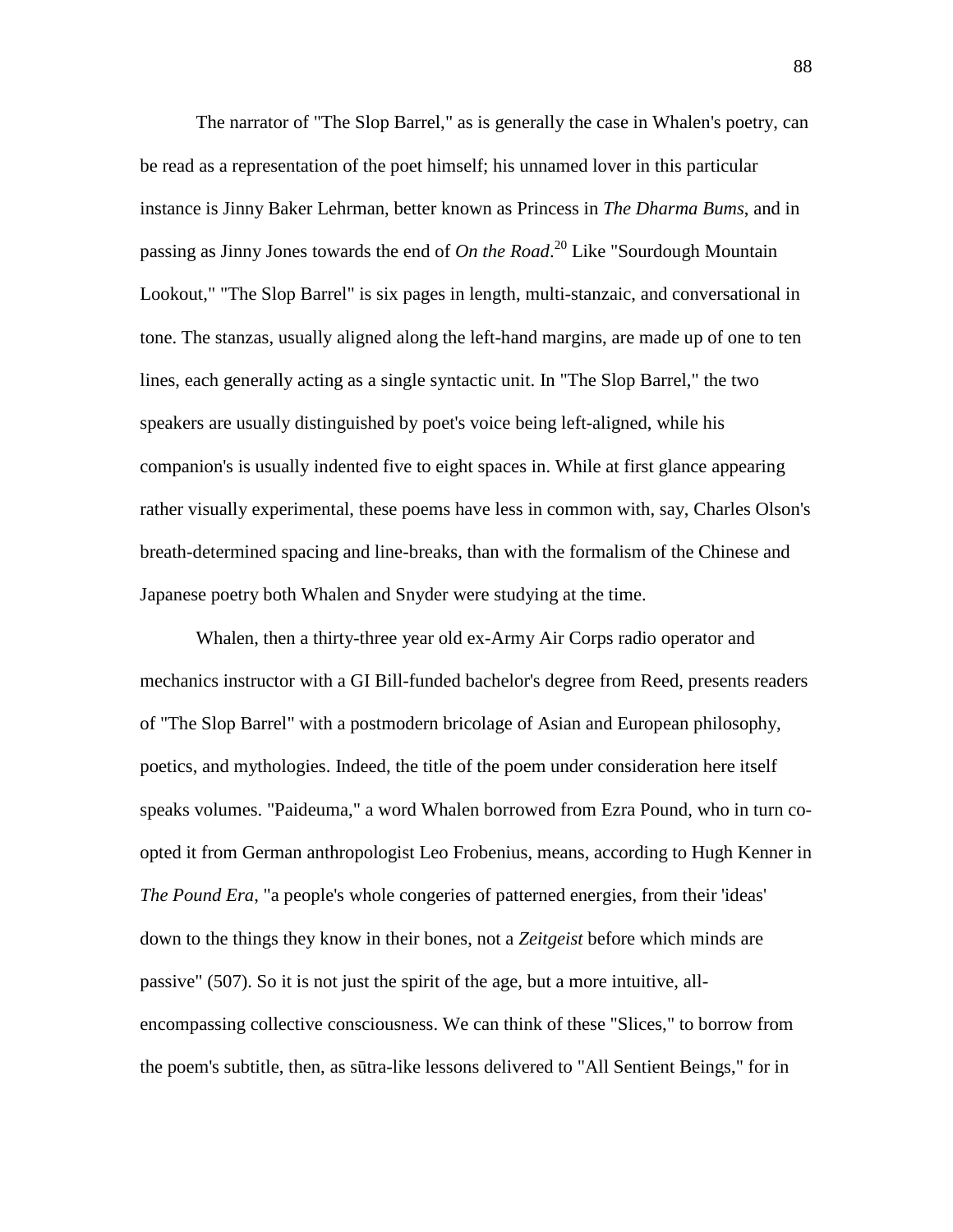Mahāyāna Buddhism, practice and awakening is not limited to monks and nuns; everything always already has buddha nature. And where are these lessons served up but in the "Slop Barrel," where, as the word "congeries" indicates in Kenner's definition above, things are heaped up and massed together. Recall that *skandha* literally means "group, aggregate, heap" (*SDBZ* 206).

 It appears that some of Whalen's best ideas came to him while he was naked. As with "Sourdough," this poem finds the poet horizontal, disrobed, and contemplative. "The Slop Barrel" is set in the poet's Berkeley bedroom. Part I makes us privy to a bout of verbal foreplay between poet and lover; the repartee is witty, funny, and familiar, as well as mythologically, culturally, and historically packed. The poem opens with the somewhat anxious-sounding poet asking several seemingly unrelated questions:

We must see, we must know

What's the name of that star?

How that ship got inside the bottle

Is it true your father was a swan?

What do you look like without clothes?<sup>21</sup>

While the star, swan, and lover's nudity all foreshadow other elements of their conversation to come, it is the first line of the stanza, really, which encapsulates so much of Whalen's Buddhist poetry; indeed, the line amounts to the crux of Western civilization: "We must see, we must know"--form leads to sensation, sensations lead to perceptions, which in turn lead to discrimination, all of which interrelate to comprise consciousness. It is precisely this type of compartmentalization that leads to the binary privileging and othering so prevalent in Western culture. Buddhism, however, posits a non-dualistic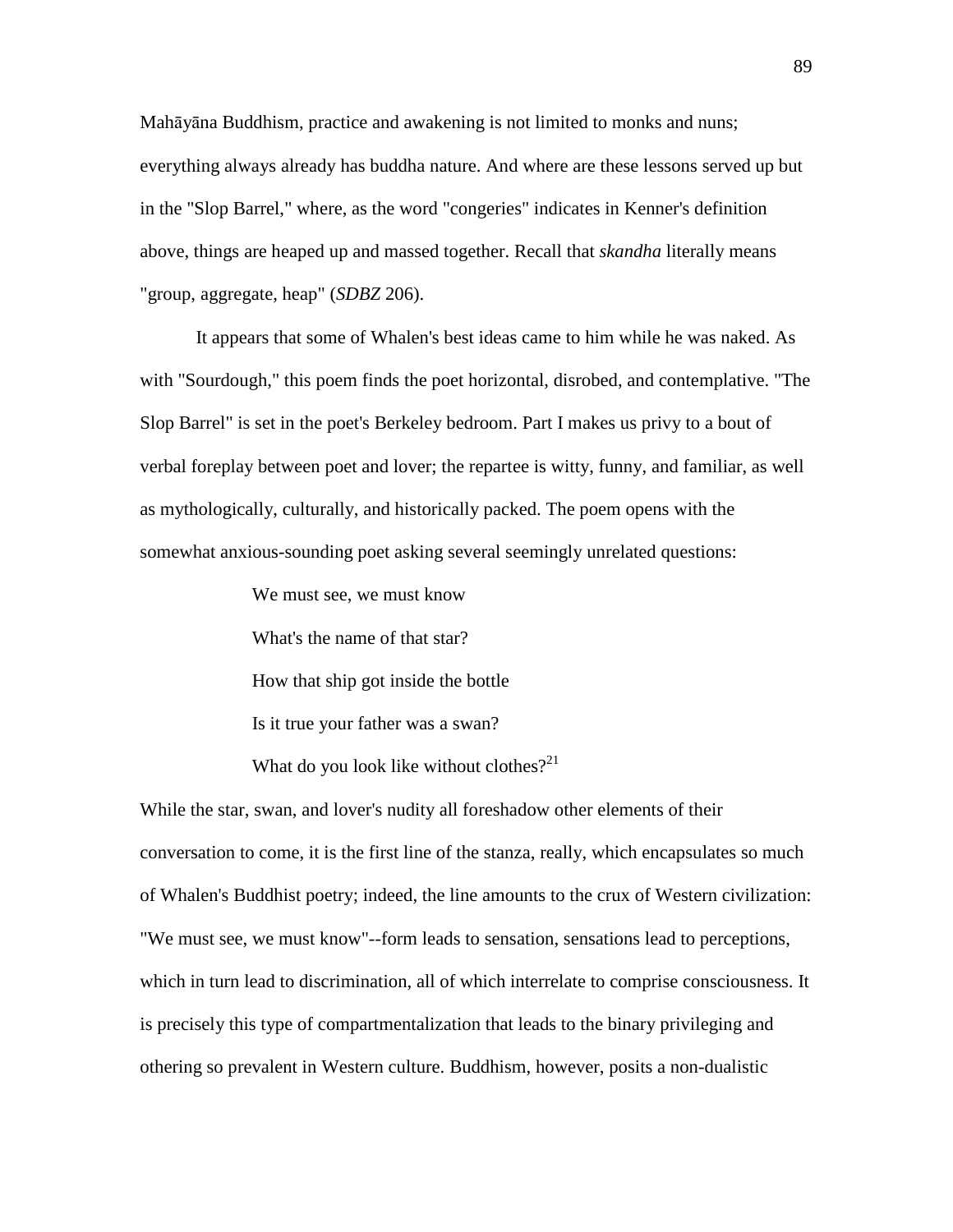existence in which everything is empty of self-distinguishing characteristics. Rather than categorical thinking, Buddhist thought, and Zen in particular, according to D. T. Suzuki's 1932 *An Introduction to Zen Buddhism*, "is decidedly not a system founded upon logic and analysis.  $\ldots$  [I]t is the antipode to logic, by which I mean the dualistic mode of thinking"  $(8).^{22}$ 

 As the poem continues, the poet says of his lover that he wants to "look at [her] all over . . . to feel every part of [her]," to get to know the form appearing to his senses. This is not to imply that form here solely indicates the corporeal body; rather, as Red Pine suggests, "It is simply the outside world, in contrast to what we presume is an inside world"(59). It is this inside/outside dichotomy the poet struggles with and overcomes as the poem progresses. Form, then, in this sense is subjective. As the lovers "compare" their "moles and hair," experiencing the psycho-physiological sensations of the second *skandha*, their conversation shifts from the Arthurian swan father ("My daddy was a steamboat man / His name was Lohengrin, his ship / *The Swan*)," to that of the Greek myth of Leda and the Swan: "You have as many scars as my brother, Polydeuces," she says, situating herself as either Helen of Troy or Clytemnestra, both half-sisters of the twins Castor and Pollux (Polydeuces), all of whom were fathered by Zeus. "Helen" appears later in Part IV of the poem in the guise of the Welsh myth of Blodeuwedd, a tale of creation, transience, deceit, and adultery.

 Part I of "The Slop Barrel" closes by continuing the mythological theme of Helen by having the lovers conflate the Trojan War with the current Cold War. The "Gods demand a great deal," she says. "This coming war / Nothing will be saved; they claim / It will rid the earth of human wickedness . . ." (ellipses Whalen's). In the final stanza, the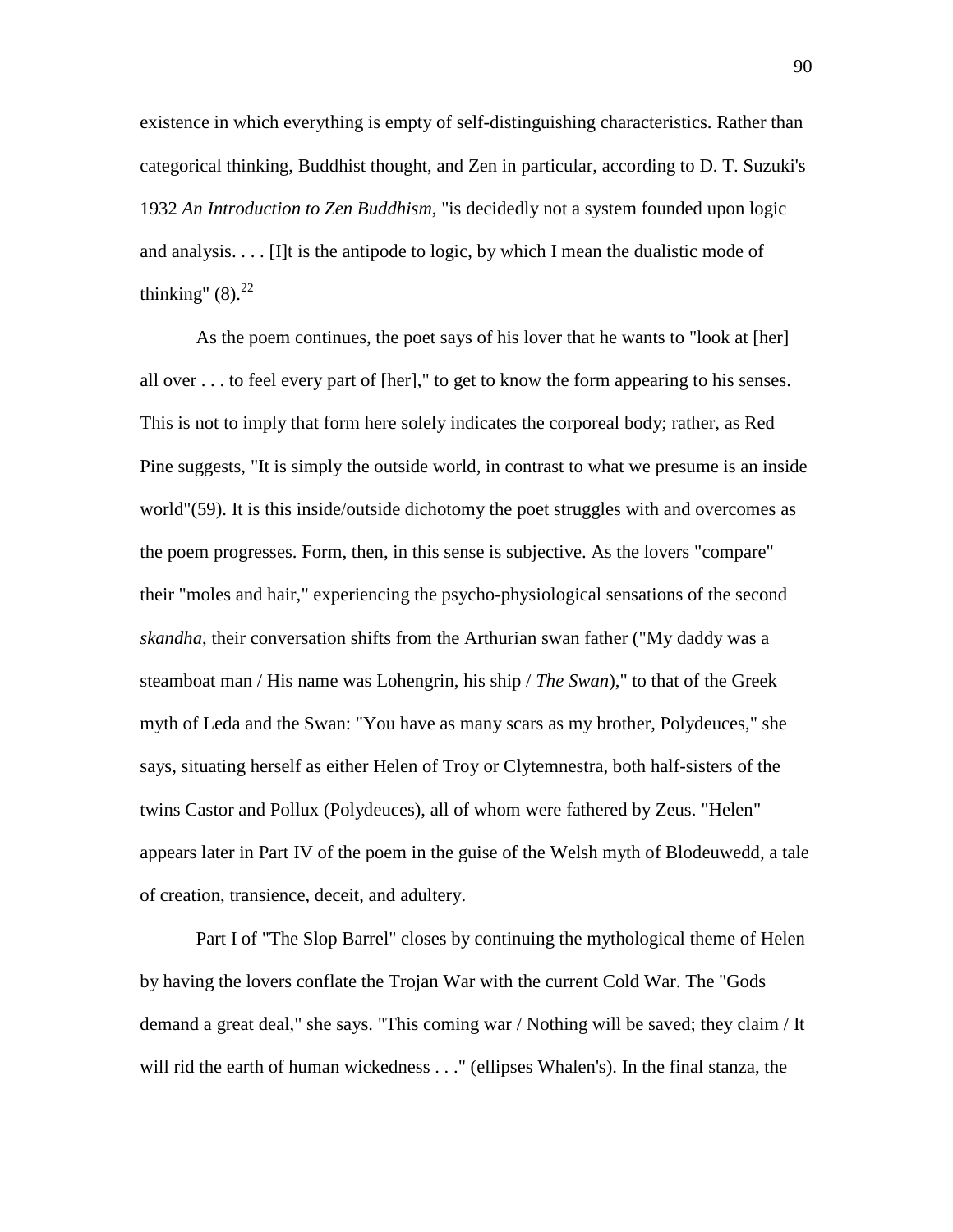poet brings in horrific and surreal images of the post-atomic world, linking Helen's "coming war" with the present atomic situation:

> Nevertheless when we are vaporized To descend as rain across strange countries That we will never see The roses will grow human ears for petals To hear the savoy cabbages philosophize.

This "Nevertheless," a word that appears three times in the poem, indicates the transient nature of existence. Even in death--nay, complete annihilation of the species--the cyclic nature of nature will continue. The flowers and cabbages may be grotesquely anthropomorphized, but our trace continues in the vapor.

 The thirteen-stanzas of Part II continue the conversation above, picking up, presumably, with a little post-coital banter. The poet, as he does in the first stanza of Part I, plies his lover with a somewhat nervous line of questioning: "You say you're all right / Everthing's all right / Am I supposed to be content with that?" She replies in the form of a  $g\bar{a}th\bar{a}$  (Skt.),<sup>23</sup> a four-line verse often employed in sūtras to summarize sections written in prose:

> If I told you everything You'd have nothing to say If I fell to pieces you'd walk away flat (A weather-vane)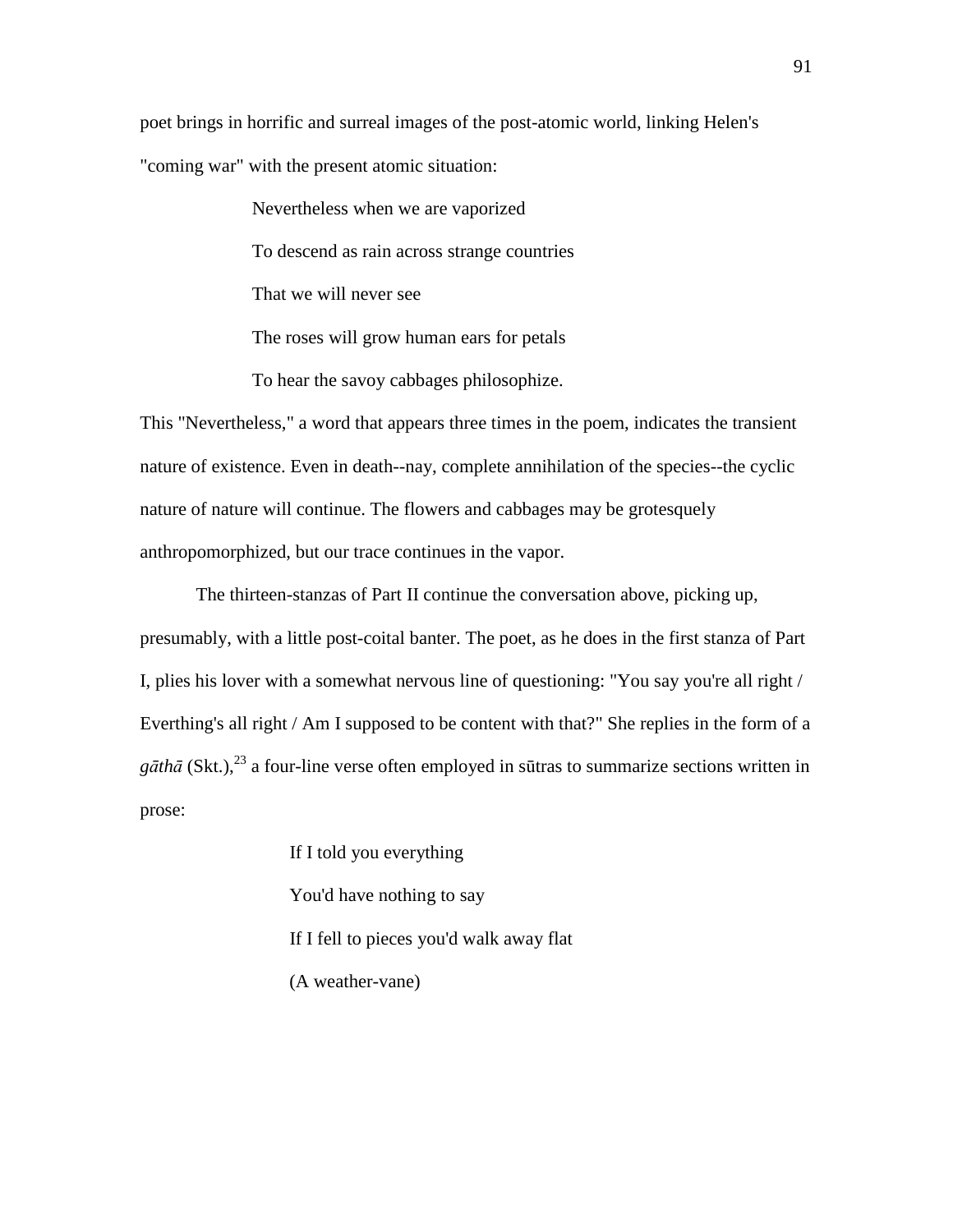*G*ā*th*ā*s* are also used as instructional verses, particularly by Zen masters, as is seen in the two most well-known *k*ō*an* collections, *The Blue Cliff Record* (*Pi-yen-lu* Chin.; *Hekiganroku Jap.) and The Gateless Gate* (*Wu-men-kuan Chin.; Mumonkan Jap.).<sup>24</sup>* Whalen's *g*ā*th*ā above reads similarly to a well-known *g*ā*th*ā from *The Gateless Gate*. In "Joshu's Oak Tree," Mumon's verse accompanying the famous *k*ō*an* in which Joshu (Chao-chou Chin.) is asked why Bodhidarma went to China, reads:

Words cannot express things;

Speech does not convey the spirit.

Swayed by words, one is lost;

Blocked by phrases, one is bewildered. (Sekida 110)

Likewise, Whalen is looking for some sense of certainty, some ability to measure the situation. As the conversation continues, he suggests that the couple become the "first to begin / Living forever," and that the peach he offers her--perhaps in place of an apple--is "immortal." His drive for permanence, though, is halted by his lover's Zen-like response: "Both my watches are busted." For what is immortality when one cannot measure "forever"? Without the measurement of time, all one has is the here and now, the present moment of Zen. The poet, as if directing the conversation back to the actual writing of the poem itself, then interjects: "Meanwhile, back at the ranch / Pao Pu-tzu ("in the later years / Of a long Lifetime") / Is making those pills . . . ("the size of a hemp-seed")." With this concern about transcending time ("Living forever" and being "immortal")--which is surely in part a byproduct of both the potential nuclear annihilation mentioned above, as well as the tenuous nature of the relationship he is engaged in during the writing of the poem--it is no surprise that Whalen makes the leap to Ko Hung (283-343 AD), a little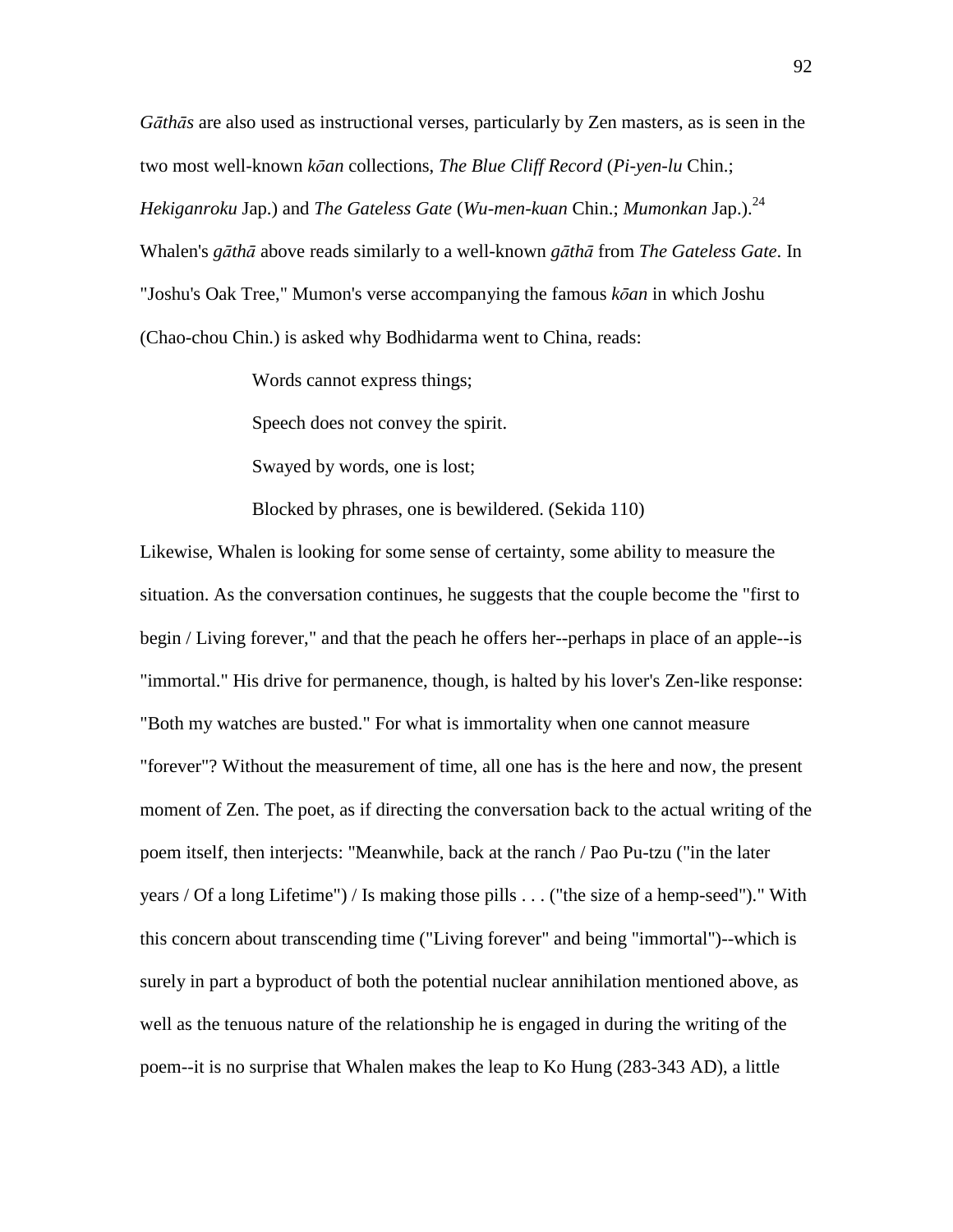known Chinese Taoist, alchemist, poet, and historian whose work chronicles Taoist mystics' attempts at immortality.<sup>25</sup> Whalen's train of thought is interrupted both here and below by either his own thoughts, the book or notes he is quoting from, or by the interjection of his companion: "(I would prefer the hemp, myself / Since *Sa majesté impériale* / "took a red pill . . . and was not." / None of them artificial kicks for me.)"<sup>26</sup> The poet continues, as if the interjection passed unnoticed:

> to show up later Riding a Bengal tiger<sup>27</sup> Both man and beast gassed out of their minds Laughing and scratching Pockets and saddlebags full of those pills: "Come on, man, have a jellybean!"

The contemporary slang Whalen employs here calls to mind Snyder's Americanization and modernization of Han Shan in the second of his *Cold Mountain Poems* ("Go tell families with silverware and cars / 'What's the use of all that noise and money?'"), as well as one of Kenneth Rexroth's Tu Fu translations in *One Hundred Poems from the Japanese*, which came out the same year Whalen was composing his poem ("'Should auld acquaintance be forgot?' Each / Sits listening to his own thoughts, / And the sound of cars starting outside"). $28$ 

 The poem moves from the deceptive belief in immortality though alchemy to the first use of actual Buddhist terminology in the next stanza:

The business of this world

Is to deceive but *it*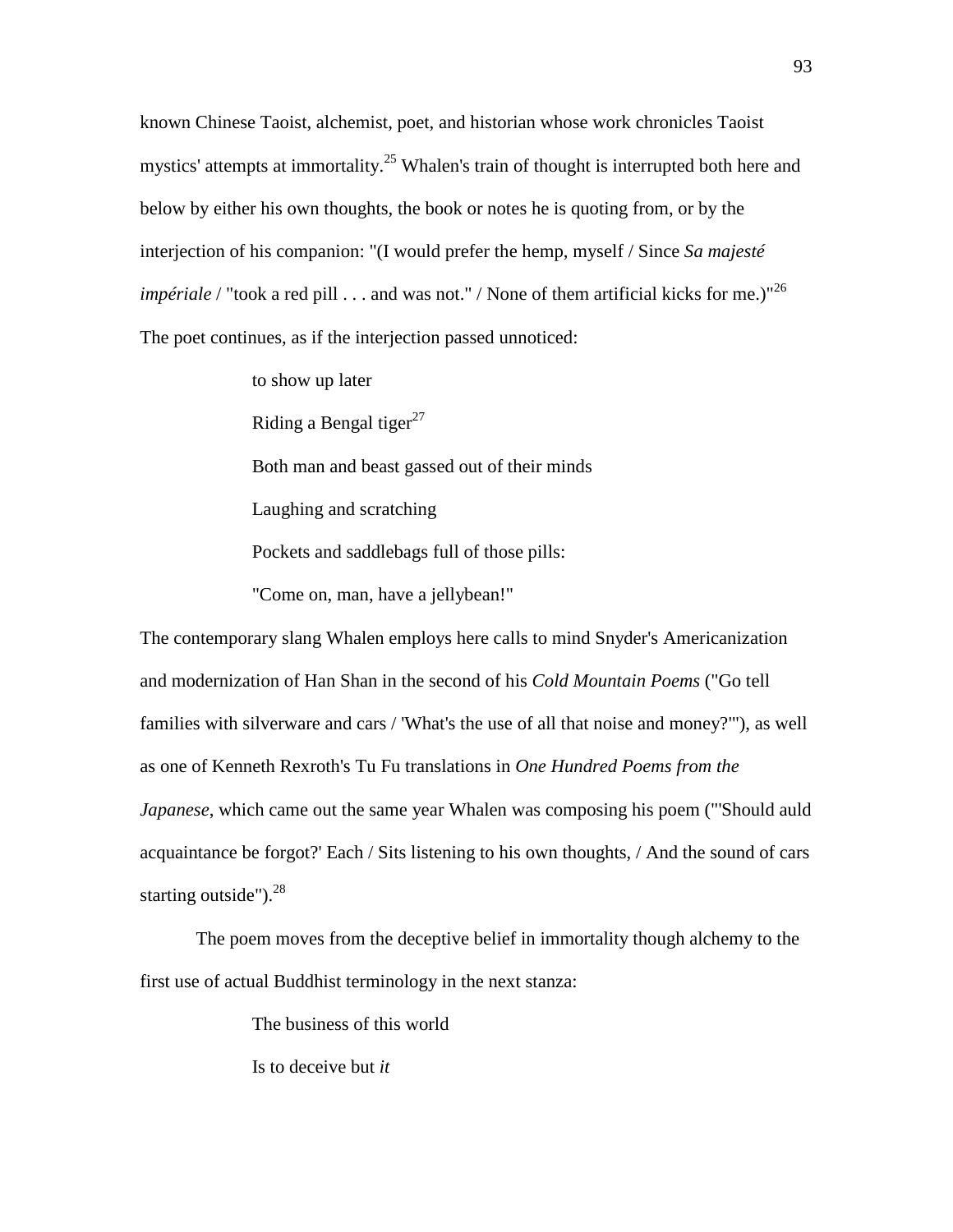Is never deceived.

#### *Maya Desnudata*

And the *Duchess*: the same woman. Admire her. Nevertheless she is somebody else's Wife. I don't mean unavailable

I mean preoccupied.

The deception "of this world" is known in Buddhist terms as *m*ā*y*ā (Skt.), or the world of illusion. *M*ā*y*ā is the "continually changing, impermanent phenomenal world of appearance and forms, of illusion or deception, which an unenlightened mind takes as the only reality" (*SDBZ* 141).<sup>29</sup> Whalen's use of "*Maya*" here does double duty by also naming Mahāmāyā, Queen Maya of Shakya, the mother of Siddhartha Gautama, the historical Buddha.<sup>30</sup> Whalen interestingly pairs "*Maya*" with "the *Duchess*," a reference to Robert Browning's "My Last Duchess," a poem about an insecure, overbearing husband who thinks his deceased wife had wandering affections.<sup>31</sup> The insecurity in "The Slop Barrel" appears to be on the poet's part, though, not the absent husband's; as he says, "Admire her. / Nevertheless she is somebody else's / Wife." Likewise, Duke of Ferrara says to his companion in Browning's poem, "Will't please you sit and look at her?"

 The question is, in the following stanza, "How to avoid future hangups." This is actually *the* Buddhist question: how to set oneself free from *sams*ā*ra*, or as Kerouac put it in the "211th Chorus" of *Mexico City Blues*, "The wheel of the quivering meat conception" (211). One does so by relinquishing grasping, by having no "hangups." "Is this one of them now?" Whalen asks; "[w]e could take a decent time / Figuring out how to avoid repeating / Ourselves." He is speaking here of the fourth s*kandha*,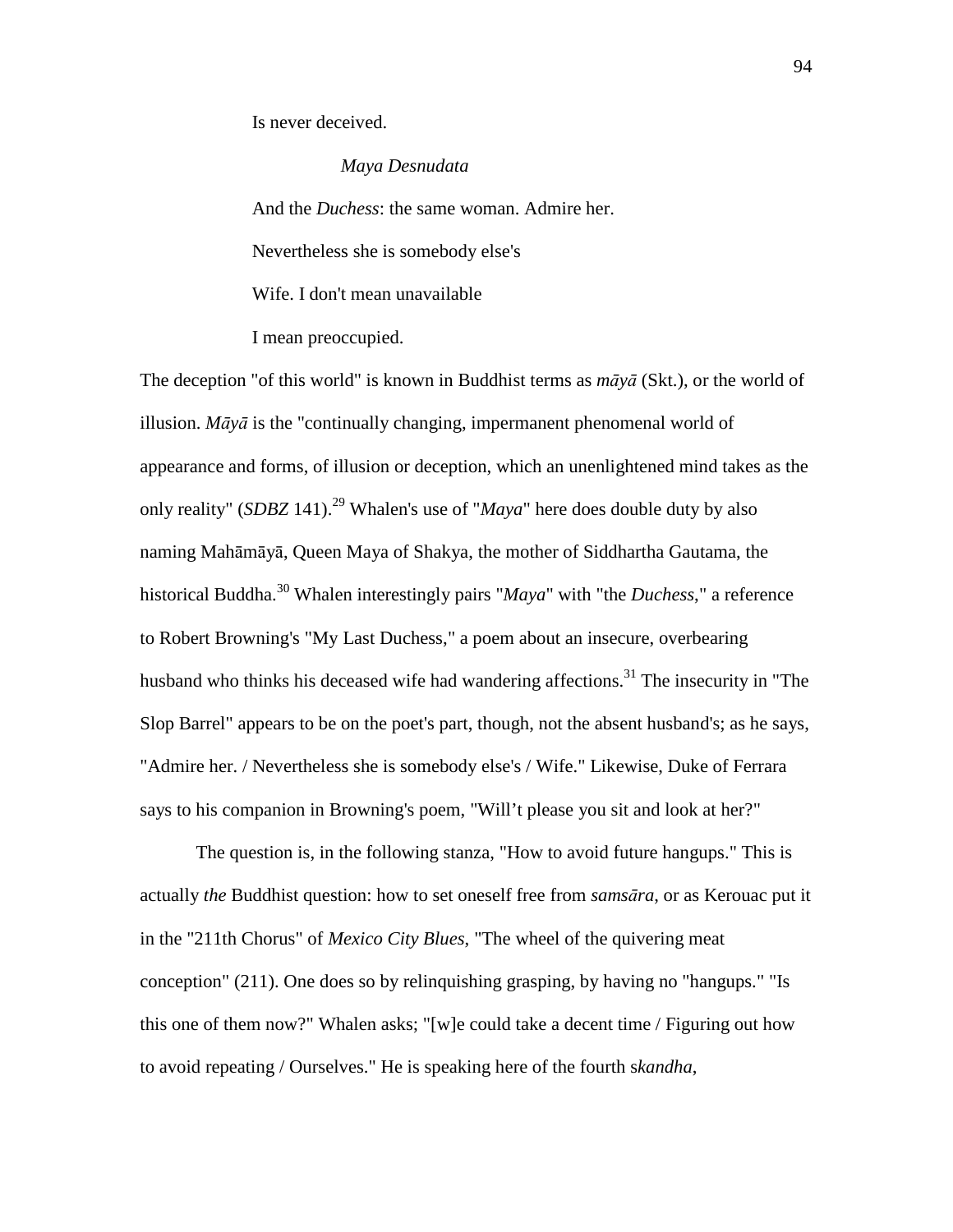discrimination, or as Red Pine translates it, "memory." "What this term basically refers to," Red Pine says, "is our karmic genome, the repository of all that we have previously intended, whether expressed in the form of words, deeds, or thoughts. Thus, the fourth *skandha* embraces all the ways we have dealt with what we have experienced in the past and that are available to us as ways to deal with what we find in the present" (40). Three stanzas later, the poet says that his "troubles are pride / And doubt." These two behaviors fall under the fifty-two categories of mental formations listed by the Sarvastivadins $32$  as "anything that might provide us with a prefabricated set of guidelines from the past with which to perceive and deal with the world, both inside and outside, as we experience the present" (Red Pine 64).

 "The Slop Barrel" continues, the couple still presumably in bed, with the poet asking his companion if she is "still all right," not wanting her "to freeze." She answers his questions about their relationship (and his "hangups") in the form of a linear, goaloriented *mantra*:

> *I know where I'm going I been there before I know when I get there I'll travel no more*

In what sound like the lyrics to a country and western song, we actually see the reworking of the most famous *mantra* in the Buddhist canon, the one which closes the *The Heart S*ū*tra*:

Gate, gate,

paragate,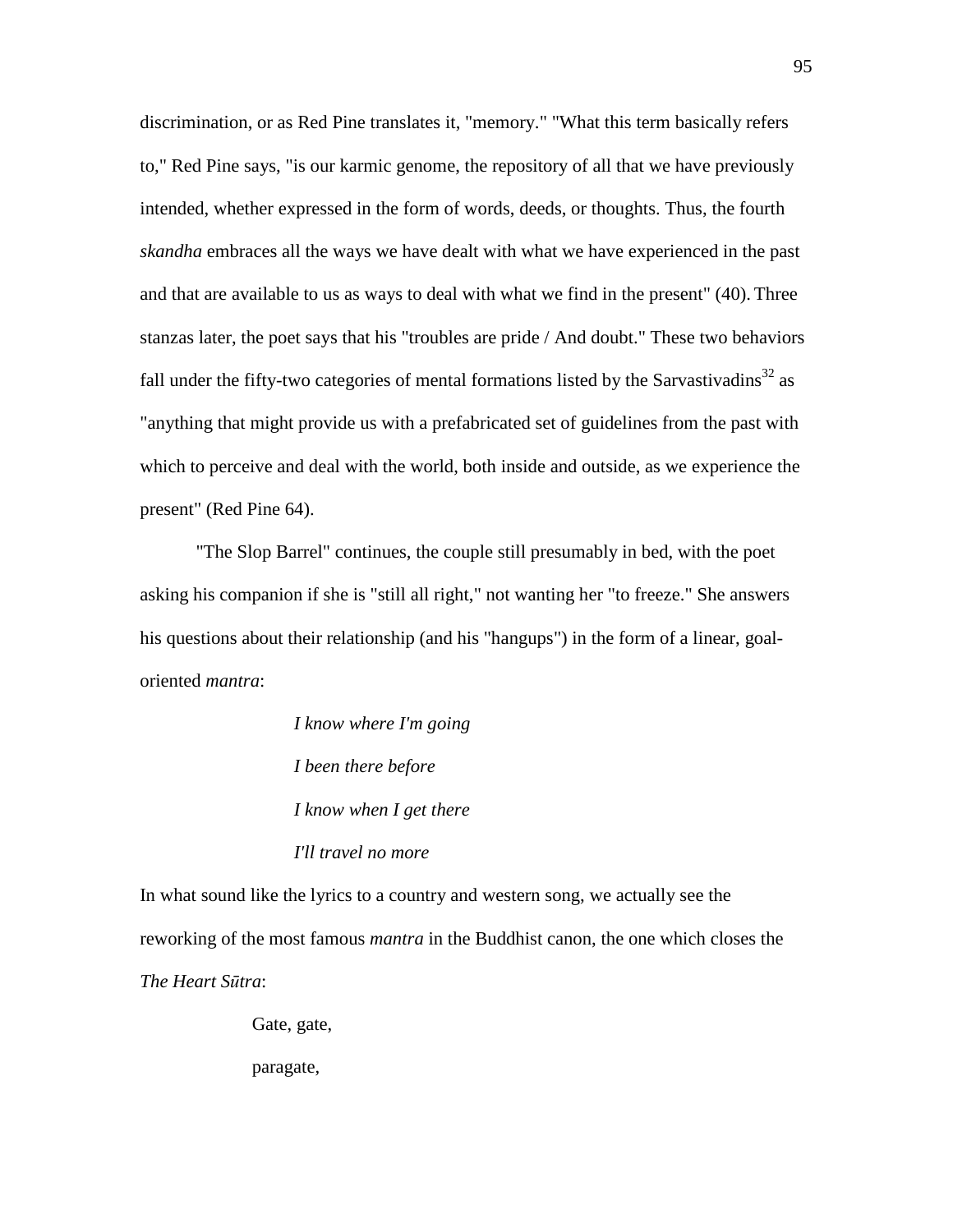parasamgate,

bodhi, svaha.

Goddard translates of the *mantra* as "Gone, gone, gone to that other shore; safely passed to that other shore, O Prajñā-pāramitā! So may it be."<sup>33</sup> Whalen actually quotes it at the end of "Sourdough Mountain Lookout" as it appeared originally in *The New American Poetry*, though he subsequently dropped the original, keeping only his hip translation:

| Gone           | Gate          |
|----------------|---------------|
| Gone           | Gate          |
| Really gone    | Paragate      |
| Into the cool. | Parasamgate   |
| Oh Mama!       | Svaha! (289). |

We might read the italicized quote from "The Slop Barrel" above, then, as "*I know where I'm going*" ("Gone, gone") / "*I been there before*" ("to that other shore"--our original buddha nature) / "*I know when I get there*" ("safely passed to that other shore") / "*I'll travel no more*" ("O Prajñā-pāramitā"--awakening, or transcendent wisdom). To reach the metaphorical other shore is to have divested oneself of the dualistic nature of the ego, to become awakened to one's own buddha nature, which is always already there to begin with. As such, there will be no need to "travel" the *samsāra* world any longer.<sup>34</sup>

 Part III opens with what appears to be a shift in location, but is really just the poet's mind moving, presumably remembering and reminiscing about an earlier encounter he and his companion had with her child, who will shortly appear with them in the apartment: "By standing on the rim of the slop barrel / We could look right into the birds' nest. / Thelma, too little, insisted on seeing / We boosted her up / and over the edge /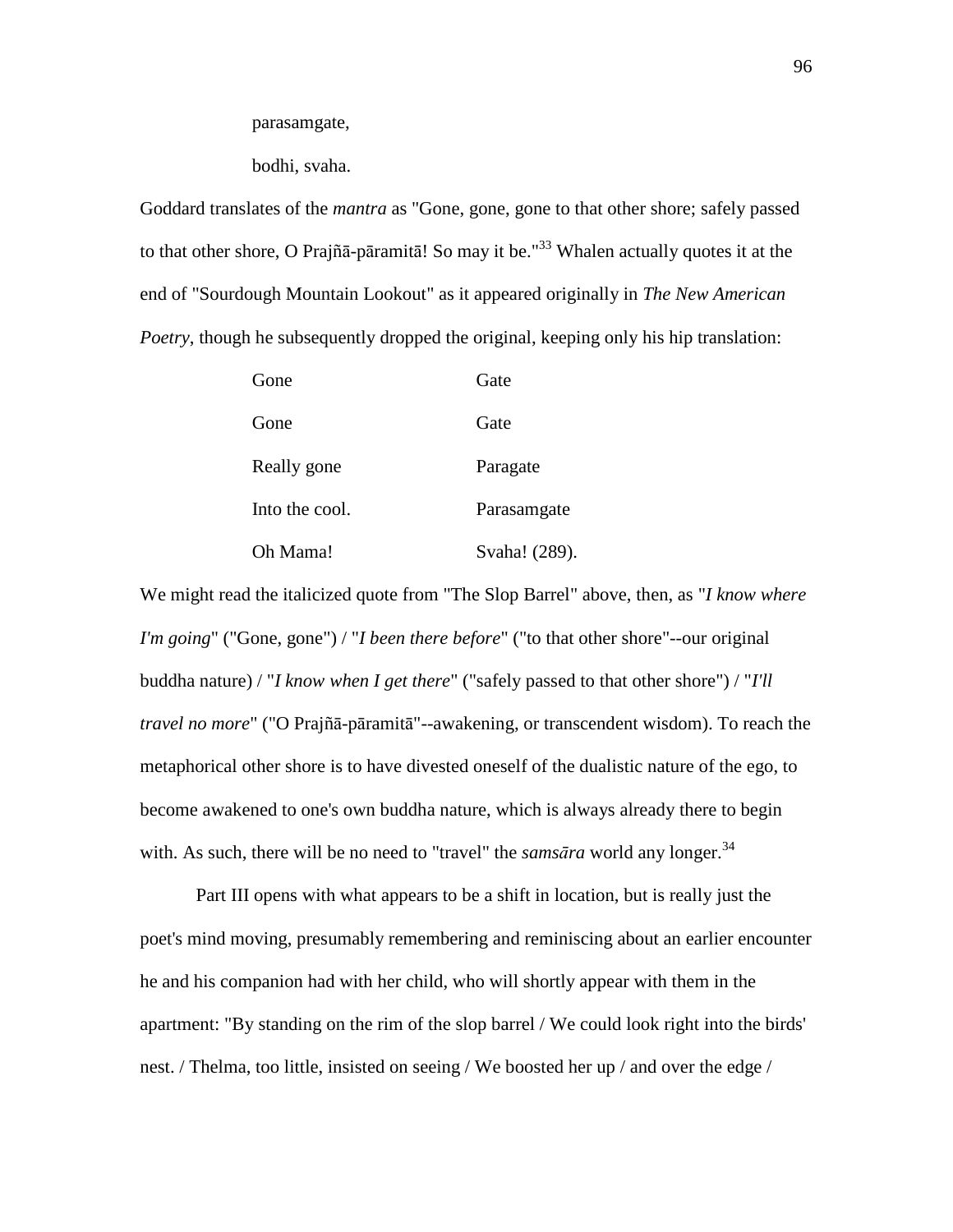Head first among the slops in her best Sunday dress[.]" From the child wanting to see the bird's nest from her precipitous perch above the "slops," to a seemingly playful naming game ("Creature you are a cow / Come when I call you and be milked"), to the "Greasy wisdom" of "knowing," Part III is primarily about the third *skandha*, perception. As Thich Nhat Hanh says in *The Heart of the Buddha's Teaching*, "The aggregate of perception includes noticing, naming, and conceptualizing, as well as the perceiver and the perceived. When we perceive, we often distort, which brings about many painful feelings" (179). Indeed, the poet falls right back into his habit energies of discrimination without a stanza break between the seemingly pleasant slop barrel memory to saying, "Now let's regret things for a while"--that she "can't read music" and "That [he] never learned Classical languages." Instead of growing up and learning to "behave," they "devoted [themselves] to magic." This "regret" relates back to fifty-two habitual behaviors that fall under the fourth *skandha*, impulses, and is one of the "hangups" he needs to figure "out how to avoid repeating," for it is this repetition--this storehouse of perceptions we fall back on--which leads to suffering. The "magic" the two have devoted themselves to is the act of naming, which links back to the first line of the poem ("We must see, we must know"). Sounding simultaneously child-like and playfully sensual, the next stanza highlights the nefarious nature of Western thought that has led to both the Cold War and pending ecological disaster in which "Nothing will be saved":

> Creature, you are a cow Come when I call you to be milked. Creature, you are a lion. Be so kind As to eat something other than my cow or me.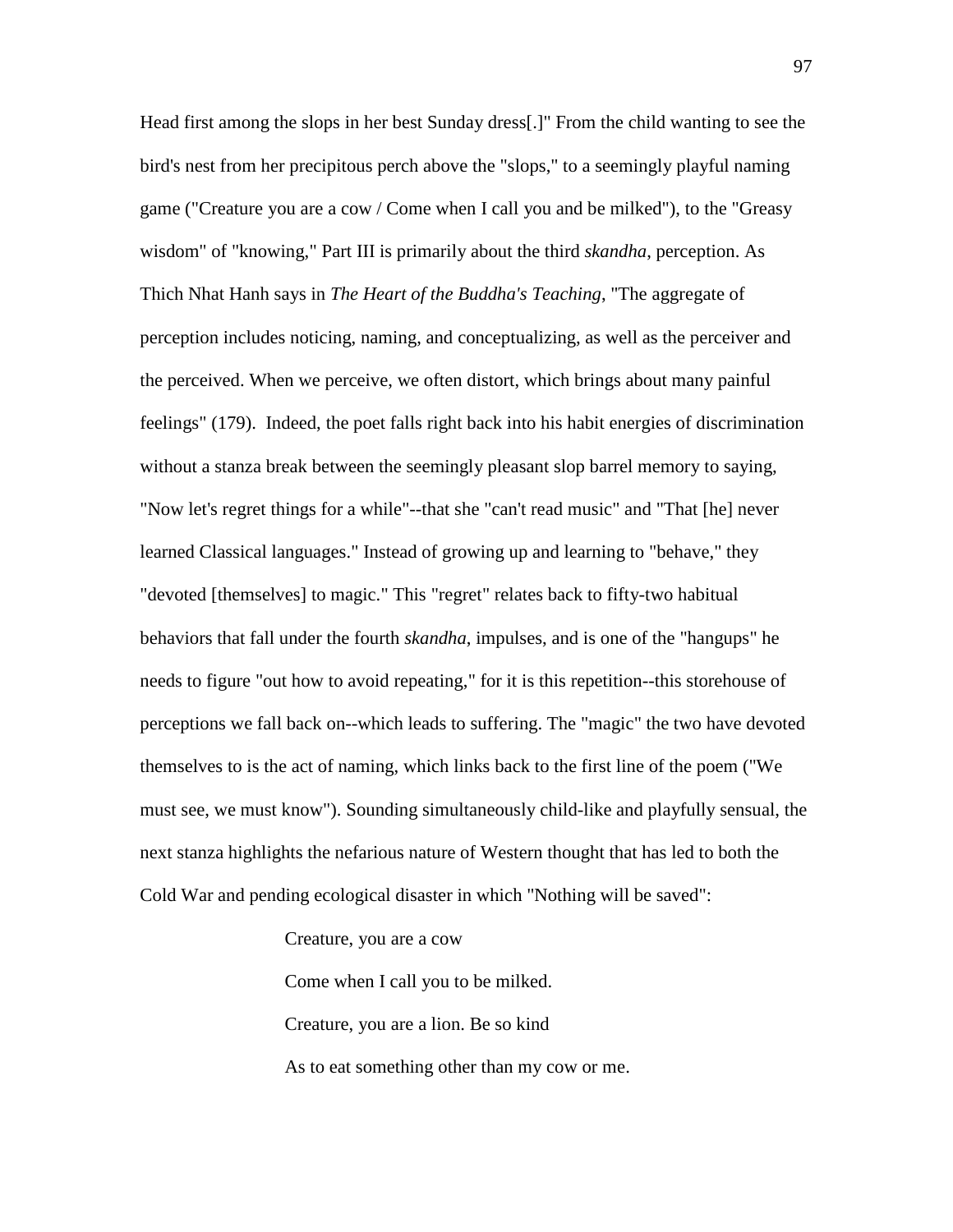Object, you are a tree, to go or stay

At my bidding ...

However light these six lines sound, they certainly encapsulate the type of violent dualistic thinking that differentiates Western philosophy and religion from that of Buddhism. The stanza, primarily composed of nouns, pronouns, and directives, hits the nail on the head with the words "something other" and "Object." In fact, the "magic" of the naming/othering function here sounds as if the lovers are playing Adam and Eve in the garden: "Creature, you are a cow // Creature, you are a Lion." It is precisely our lack of understanding about the nature of our interconnectedness and impermanence which leads to the dualistic separation of self and other--of the inside/outside distinction made in the first of the *skandhas*, form--creating our perceptions, which are conditioned by afflictions such as pride, doubt, regret, fear, desire, and so forth.

 Without this understanding, it is just a short jaunt from the Eden-like naming and categorizing of the "natural world" to its capitalistic commodification. Whalen aims his discriminatory God-like finger on the Douglas fir, again bringing our attention to the transitory nature of existence:

> Or more simply still, tree, you are lumber Top-grade Douglas fir At so many bucks per thousand board-feet So that beyond a certain number of trees Or volume of credit you don't have to know or see Nothing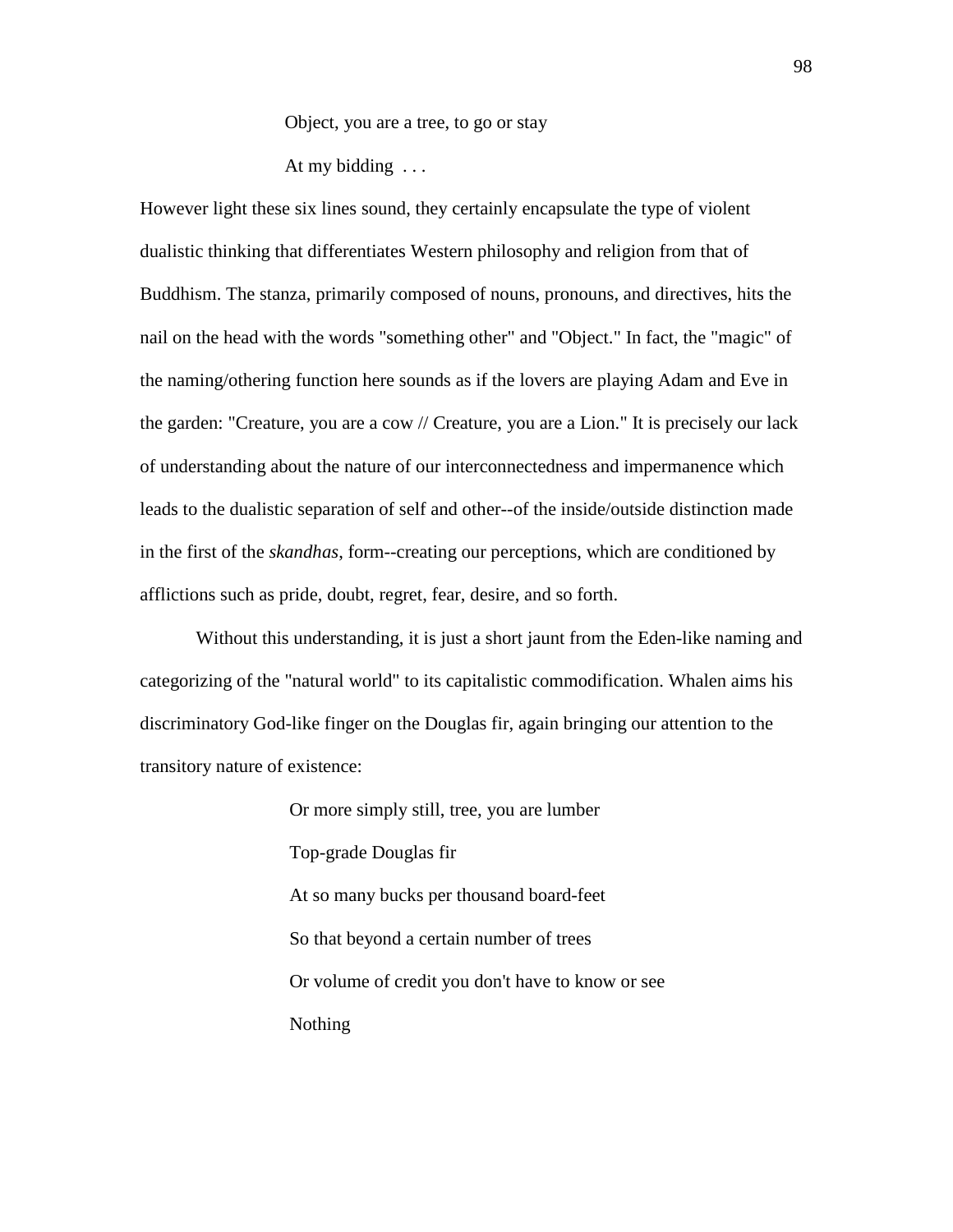"Nevertheless," he continues, "we look / And see, love. / From loving we learn / And knowingly choose: / Greasy wisdom is better than clothes." As with his first use of the adverb "Nevertheless," he uses it here in the face of the land-raping logging industry to say, in effect, "and yet, here we are, right here, right now." Whether it is the war on nature or the war on humankind, "The roses will [continue to] grow," "this world [will continue] / to deceive. . ." Whalen is directly addressing the Five *Skandhas* in this stanza: form ("we look"), perceptions ("and see"), feelings ("love"), mental formations ("we learn"), consciousness ("knowingly choose: / Greasy wisdom"). He has had a flash of insight by recognizing the interconnectedness of the *skandhas*. As Thich Nhat Hanh says, "Each aggregate contains all the other aggregates. Each feeling contains all perceptions, mental formations, and consciousness. Looking into one feeling you can discover everything." The lesson is that the "root of our suffering is not the aggregates but our grasping" (182-183). It is this "Greasy wisdom"--we might call it practical, hands-on wisdom--which enables him to accept the transience of existence in the final stanza of Part III: "I mean I love those trees / And the printing that goes on them / A forest of words and music / You do the translations, I can sing." It is also interesting to note that he moves from a somewhat gentle railing on the capitalist system and those who blindly accept it (from "tree" to "lumber" to "bank" to "know or see / Nothing"), to lauding, as a poet and lover of music, the human product that makes its way to end-product of the tree itself (paper), writing.

 Whalen opens Part IV with a three-line *haiku*-like stanza addressing transformation, impermanence, and contingency: "Between water and ice / (Fluid and crystal) / A single chance." I say "*haiku*-like" because the stanza reads a little too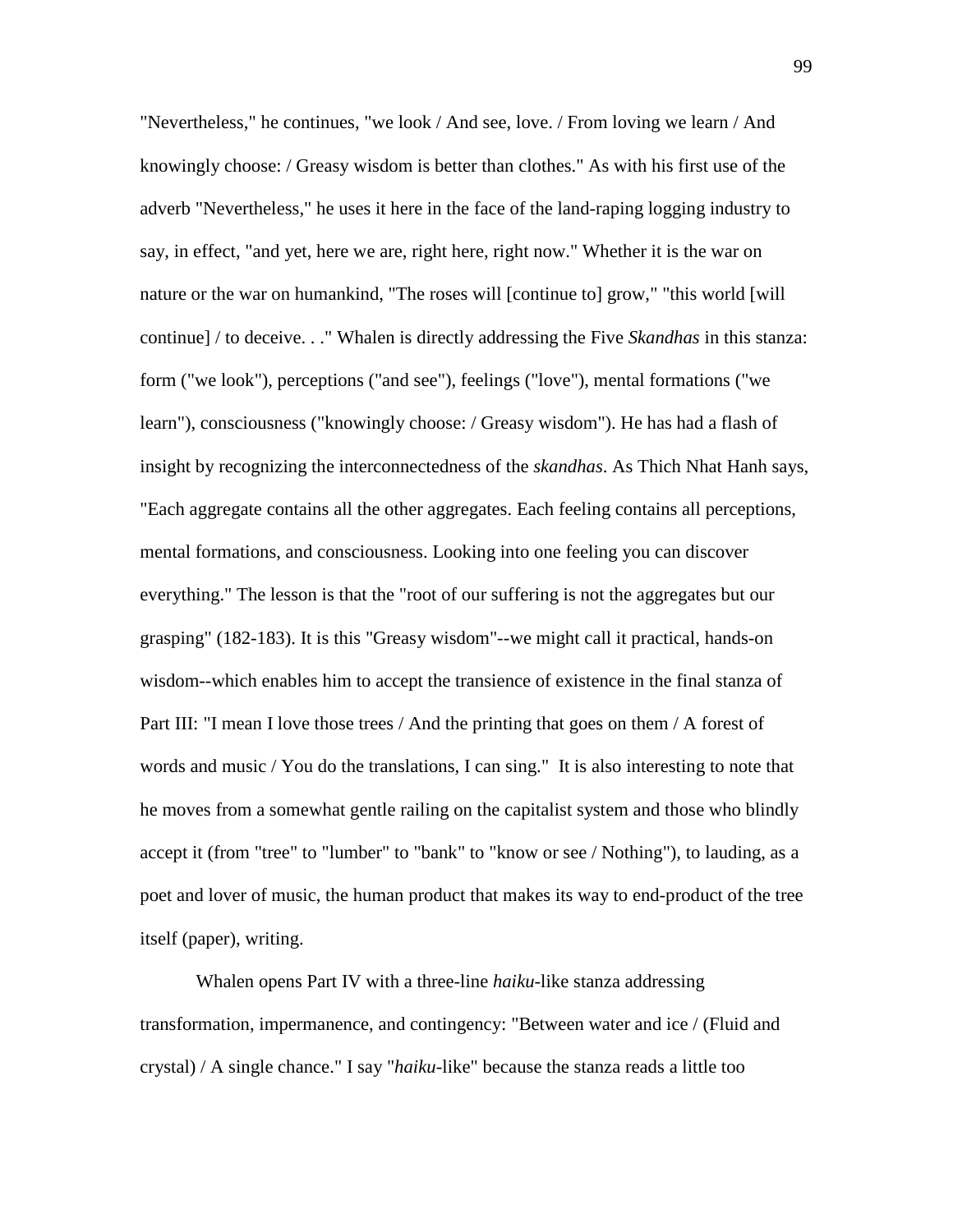didactically, and even though it provides a seasonal reference (*kigo*) in the shape of the transformative nature of autumn into winter, the time and place specificity of traditional *haiku* is lacking. It is interesting that he reiterates the first line, which is pretty selfevident as it is, in the second line by placing the two forms "(Fluid and crystal)" "[b]etween" parentheses when he could have chosen from any divers selection of traditional *haiku* imagery. Is this the water of a river, a small pool in the crag of a boulder atop Sourdough Mountain after a summer shower, or is it in a freshly-filled ice cube tray? "Between water and ice" is the act of transformation between states; it is also, for the organisms within the water, potentially a transformation from life to death. In this *sams*ā*ra* world we are given only "A single chance" (at least in our present incarnation) with which to play out our *karma*; that chance is right here, right now, and as we speak these words. Luckily, our existence is made up of an unfathomable number of transformative moments, each of which presents opportunities to work out our karma.

 Ever one to juxtapose images and forms, Whalen moves from a stanza about the mythological Welsh tale of Blodeuwedd,  $35$  a woman "manufactured / Entirely of flowers / or flames," to one of the most sensual and striking images in "The Slop Barrel" in the form of the Japanese *waka*:

> The heavy folds of your brocade Black waves of your hair Spilled across the *tatami* Black water smashed white at Suma "No permanent home"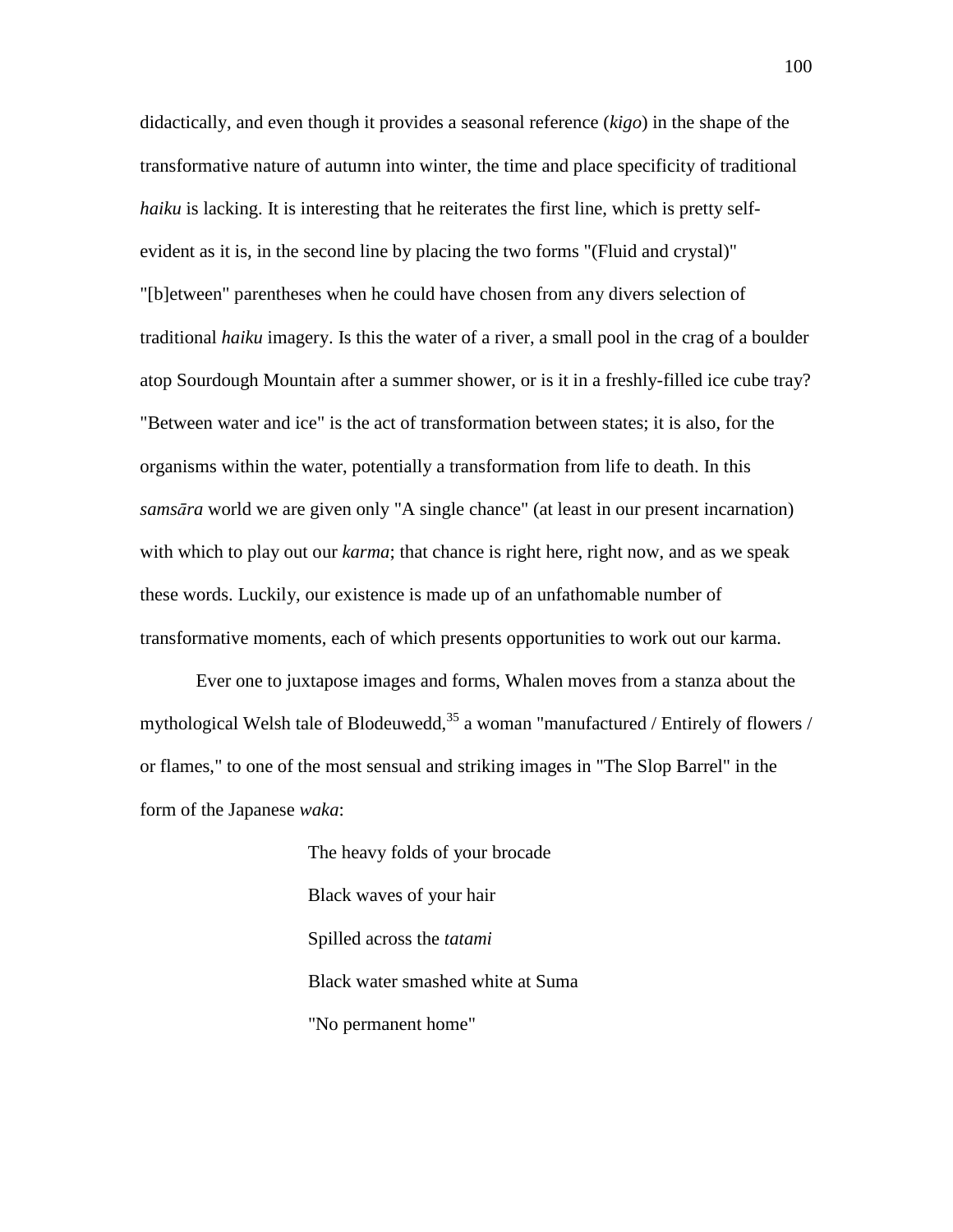According to R. H. Blyth, the thirty-one syllable<sup>36</sup> "waka aim at beauty, a somewhat superficial beauty sometimes, that excludes all ugly things. The aim of the haiku," on the other hand, "is not beauty; it is something much deeper and wider. It is *significance*, a poetical significance, a 'shock of mild surprise', that the poet receives when the haiku is born, and the reader when it is reborn in his mind."<sup>37</sup> Whalen's *waka* is remarkably similar to one of Rexroth's translations in *One Hundred Poems from the Japanese*. Fujiwara No Toshiyuki's poem reads:

> In the Bay of Sumi The waves crowd the beach. Even in the night By the corridors of dreams, I come to you secretly.  $(82)$  <sup>38</sup>

The beauty of both *waka*, as Blyth would have it, exists in the fact that "[t]he music of the words and the cadence of the line induce in us a certain state of mind which we designate 'poetic'. . ." (Blyth vol. I, 117). In Whalen's *waka*, "The heavy folds" of the intricate fabric speak back to the flowers in the preceding stanza, linking also to his lover's "waves" of hair, which in turn spill upon the straw mat, just like the "water smashed white at Suma." The quote in the final line of the stanza, "No permanent home," could come from any number of sūtras or Chinese or Japanese poems; its importance lies in its recognition of impermanence. Nothing in this stanza, as in life, is not subject to perpetual change: the folds of the fabric are only temporary, as are the waves of hair (and its black color for that matter); the crashing waves and the sand on the beach are also transitory- everything is in motion (as it should be in Zen poetry). Snyder too was taken by the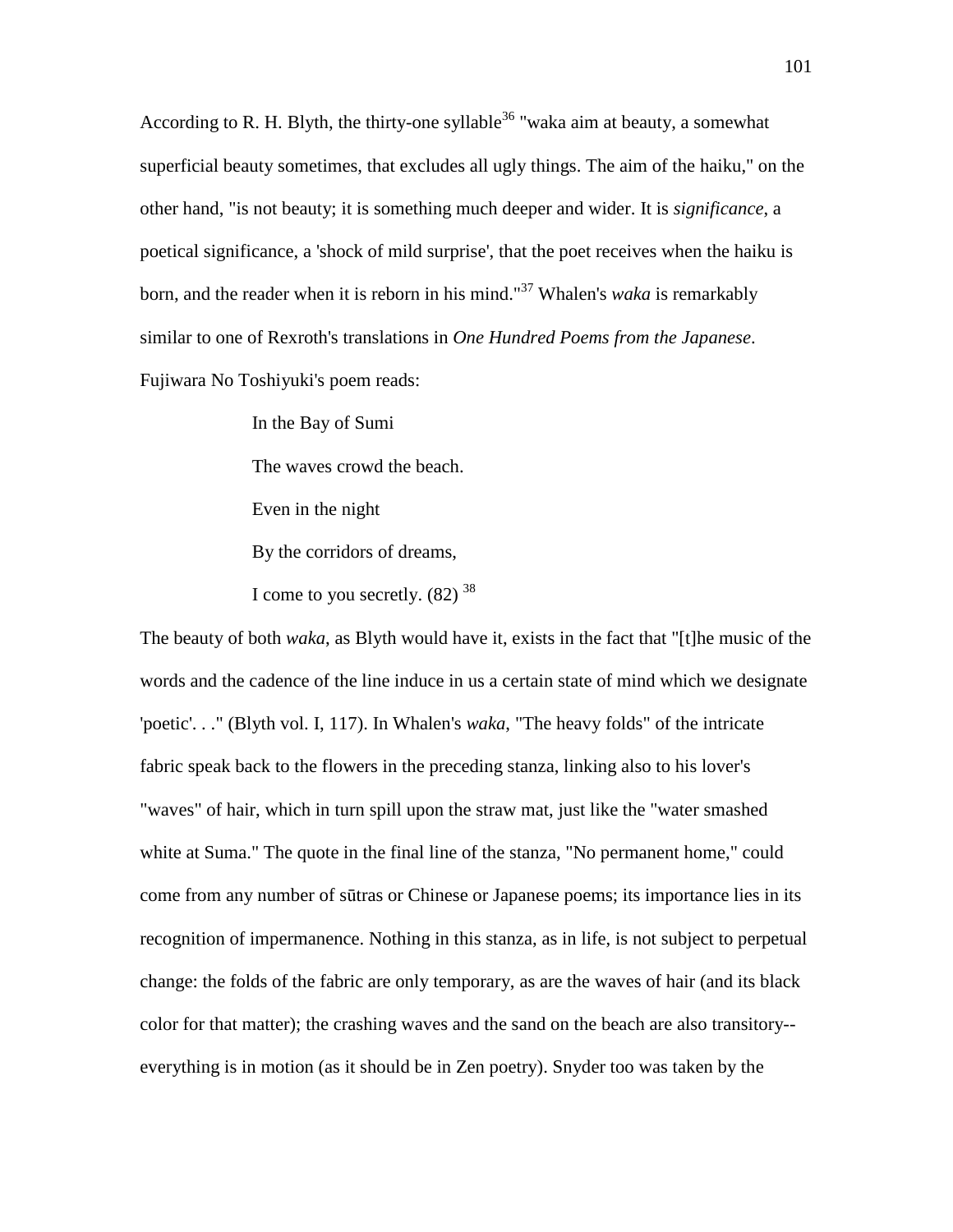beauty of this stanza, exclaiming at the end of the November 8, 1956 letter quoted earlier, "Black water smashed white at Suma--jesus what a line!"

 In typical Whalen fashion, cultural reference is piled atop cultural reference, effectively creating his own uniquely multi-layered discourse of a "mind moving," which can at times leave readers wondering what they have just read. As Kerouac relayed in a letter to Whalen on June 10, 1959, "Yr. new stuff dazzles me out of my mind. I know at first reading I'll have to read it all over again several times to let it sink in. It's like Gary said, poetry like the horns on a hare. . ." (Charters vol. II, 237-238). And as the next line of the poem has it (sounding reminiscent of the Ginsberg comment quoted earlier), "I just don't understand you, I'm really stumped." Indeed. As with Parts I-III, Whalen continues to move, in what on the surface appears to be a random fashion, from one thought to another in a rather Zen-like way. Here we move from the transformation of the seasons and of liquid to solid (from water to ice); to the transmogrification of flowers to woman to owl (and from living man to death to resurrection) in the Welsh myth of Blodeuwedd; to the three-leafed trifolium which themselves change color over time; to the image of lovers in Kobe, Japan, with "No permanent home"; to a fallen flower outside Whalen's Berkeley window, which itself talks back to the preceding Japanese image.

This flower image appears in the third and final *g*ā*th*ā of the poem, which reads:

Petal from the prune tree Spins on a spider web Slung between leaves A flash in the sun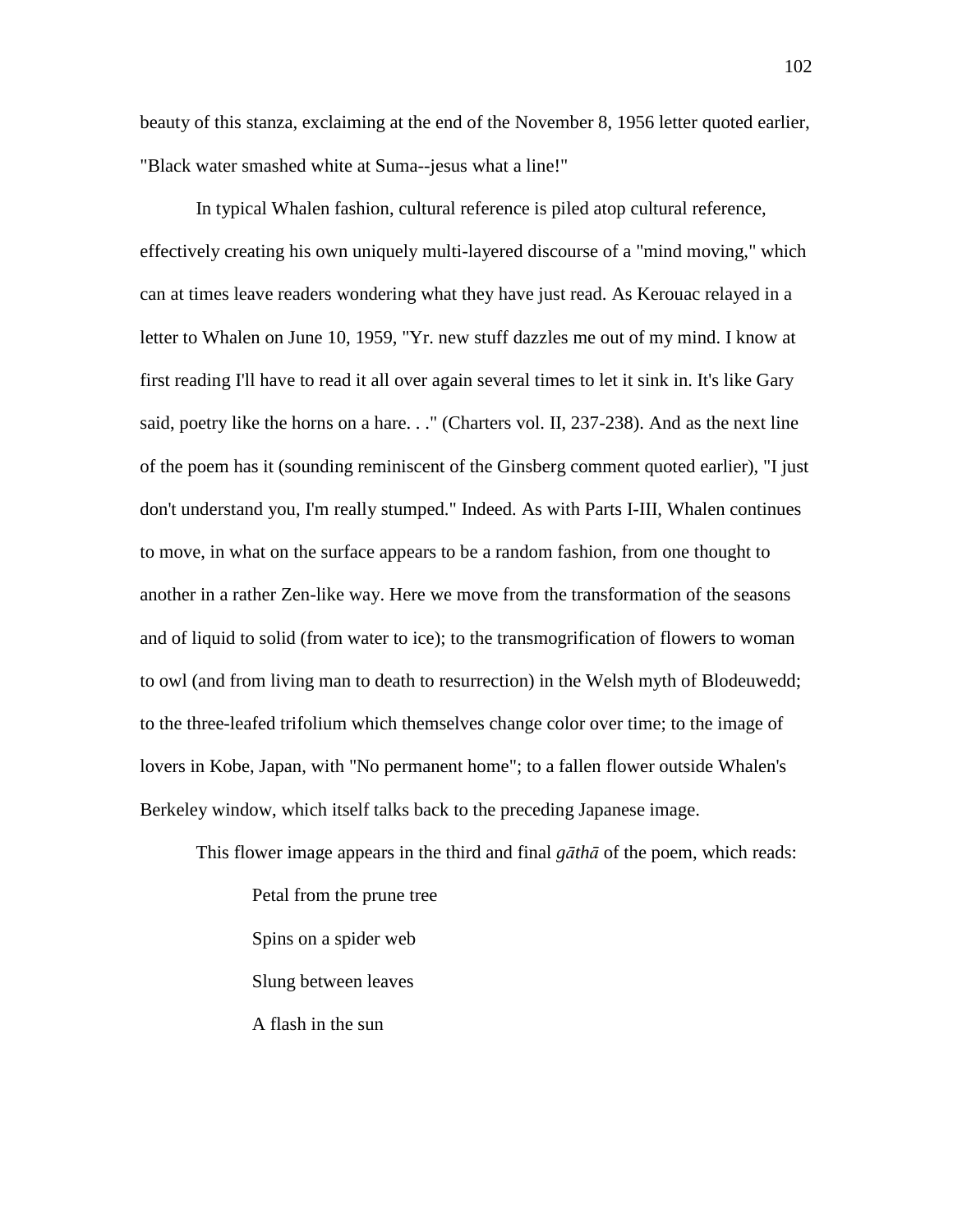These four lines provide a brief lesson and summation of what has come before--both directly above in the three preceding stanzas, and in the poem as a whole. In fact, it would not be far-fetched to suggest that these four lines themselves succinctly encapsulate the poem's message of emptiness. With the "prune tree," Whalen engages in the Chinese and Japanese poetic tradition of announcing the arrival of early spring through the plum blossoms (which traditionally symbolize purity and seclusion, as well as perseverance, as they bloom during the coldest months), as well as transience and the flash of awakening. The image of the flash, or intuitive leap, traditionally denotes the difference between Zen and other schools of Buddhism which promote the gradual attainment of awakening. The "flash," or *satori* of Zen, as D.T. Suzuki says, "is the sudden flashing into consciousness of a new truth hitherto undreamed of. . . . [It] comes upon a man unawares, when he feels that he has exhausted his whole being . . . it is the acquiring of a new view point" (65). We will see this "flash" again in the final stanza of the poem.

 From the plum blossoms we move to another hallmark of Chinese and Japanese poetry, "Bells in the air!" The poet continues:

> At this distance the overtone Fourth above the fundamental Carries louder Distorting the melody just enough To make it unrecognizable

A large bell is traditionally rung just before dawn in Buddhist temples to call monks and nuns to morning devotions and in the evening to call an end to the monastic day. The pre-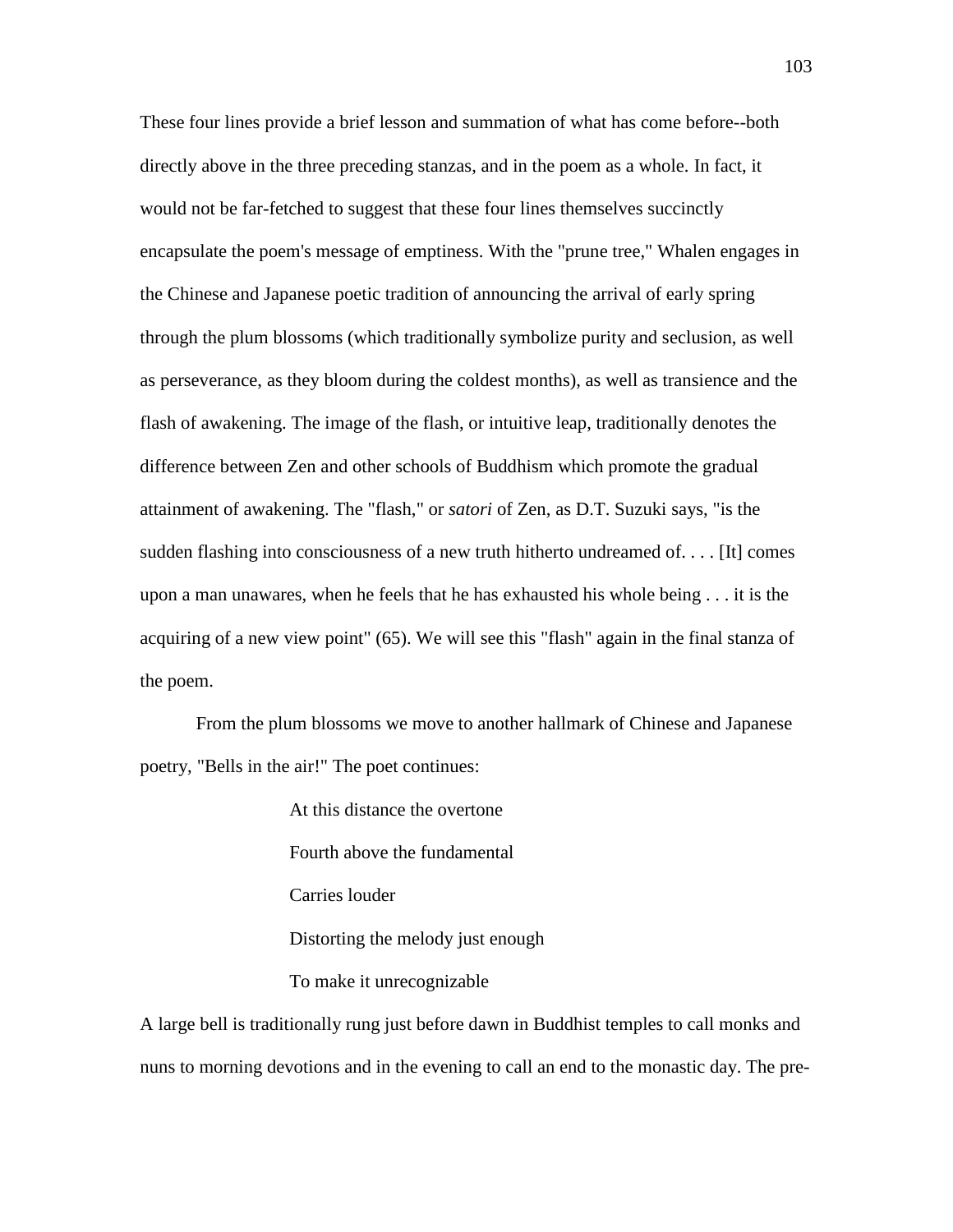dawn tolling of the temple bell was often heard and recorded by numerous mountaindwelling poet-hermits who had shunned the monastic life for an existence even more removed from society. Chinese poetry is rife with these hermit-practitioners.<sup>39</sup> A Japanese example read by Whalen in Volume I of Blyth's *Haiku* reads:

The sound fades,

The scent of the flowers arises,--

The bell struck in the evening. (26)

Bashō's *haiku*, like Whalen's stanza, addresses the ephemeral nature of sound and the senses. As the evening bell fades, the poet's attention is drawn to the burgeoning smell of the flowers, indicating, as *haiku* traditionally must, the season: spring. The sounds and smells provide us (and Bashō), in a non-didactic way, with seeds of contemplation--birth, death, interconnectedness, impermanence. Whalen's bells, though, which are issuing from Berkeley's Sather Tower less than a mile away from his apartment at 1624 Milvia Street, are doing something different than those of Bashō's. Or rather, he is letting them do something different to him. In attempting to capture the fading sounds by defining them though musical terminology, Whalen is struggling to get a handle on the *skandha* of perception. More accurately, we might say that the sounds of the bells represent the realm of form--of outward circumstances that are seemingly *other* than the poet--which in turn triggers his discriminating mind. So while at first appearing to be in control of the situation by describing the sounds as specifically as possible, it is in fact the world of form which controls him as he subjectively grasps to hold onto to the fleeting phenomena. This moment, really, is emblematic of the first Noble Truth--suffering does not just mean fear or pain or pressing desire, for to discriminate itself is to be deluded. As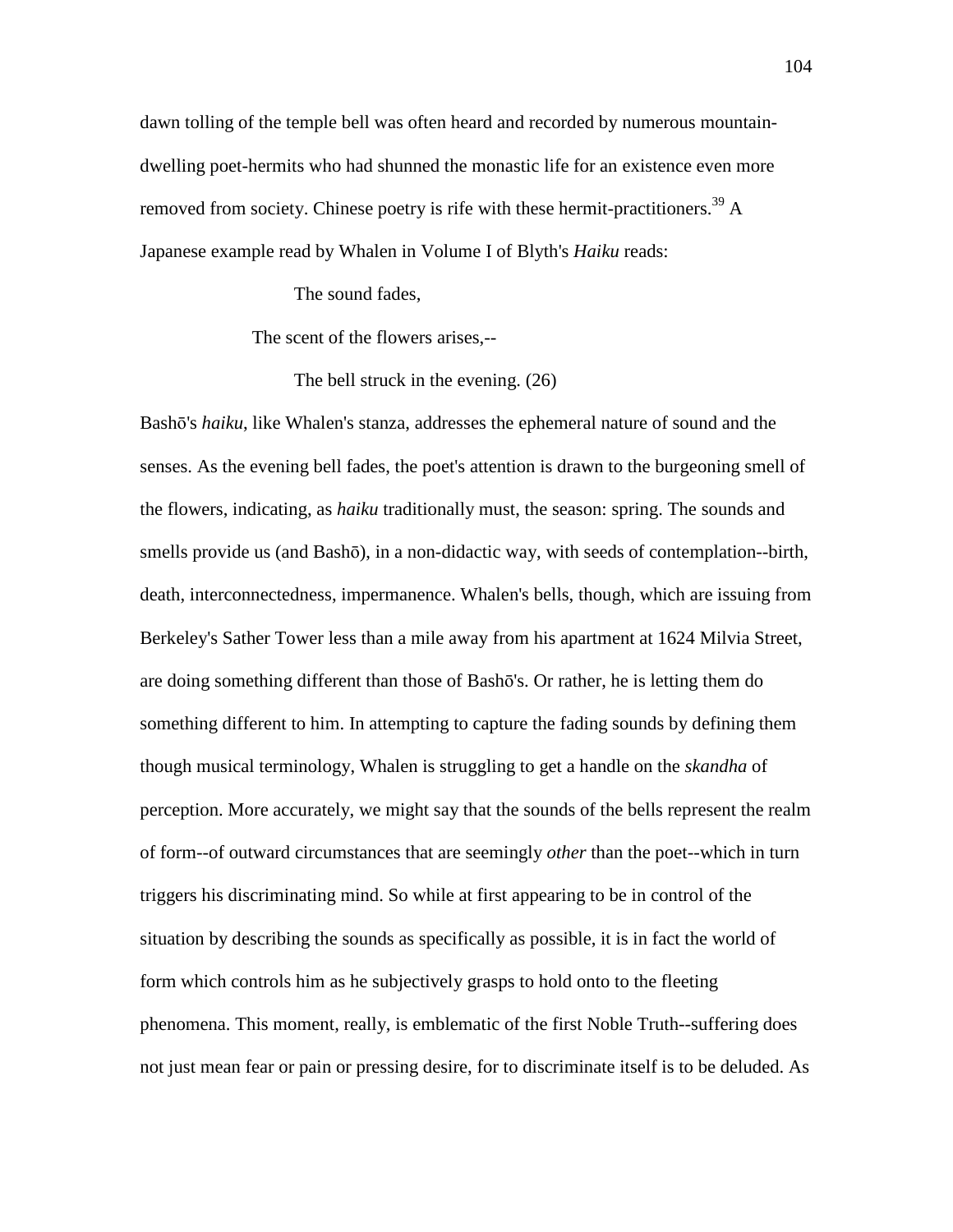Mumon's comments suggest in Case Sixteen ("When the Bell Sounds") of *The Gateless Gate*, "In studying Zen, you should not be swayed by sounds and forms. Even though you attain insight when hearing a voice or seeing a form, this is simply the ordinary way of things" (Sekida 65).

 The grasping and naming continues in Part IV as the poet's companion indicates, through Hank Williams-sounding lyrics, that love too is a transient sensation, as are all of the *skandhas*:

## YOU DON'T LOVE ME LIKE YOU USED TO YOU DON'T LOVE ME ANY MORE.<sup>40</sup>

Nature, too, furthers the theme: "The sun has failed entirely / Mountains no longer convince." We can read these lines fairly literally by assuming clouds have rolled in to obstruct the view of the sun and the mountains surrounding San Francisco, the latter of which failing to "convince" because their peaks are shrouded in clouds. However, from the standpoint of Zen, they fail to convince as things *called* "mountains," as objects distinct from the one viewing them. An oft-repeated Buddhist parable of awakening says that when one enters the Way they see mountains as mountains and rivers as rivers; as their practice continues, they see that mountains are not mountains and rivers are not rivers; finally, they see that mountains are indeed mountains and rivers are rivers. In other words, upon entering one's practice, people still define things as other than themselves--a mountain is a mountain, a river a river, a mind is a mind. Through meditation, they are able to drop away the delusive idea that we exist in a world of duality, for in the realm of non-duality, mountains and humans are not separate. Freed from delusion--awakening to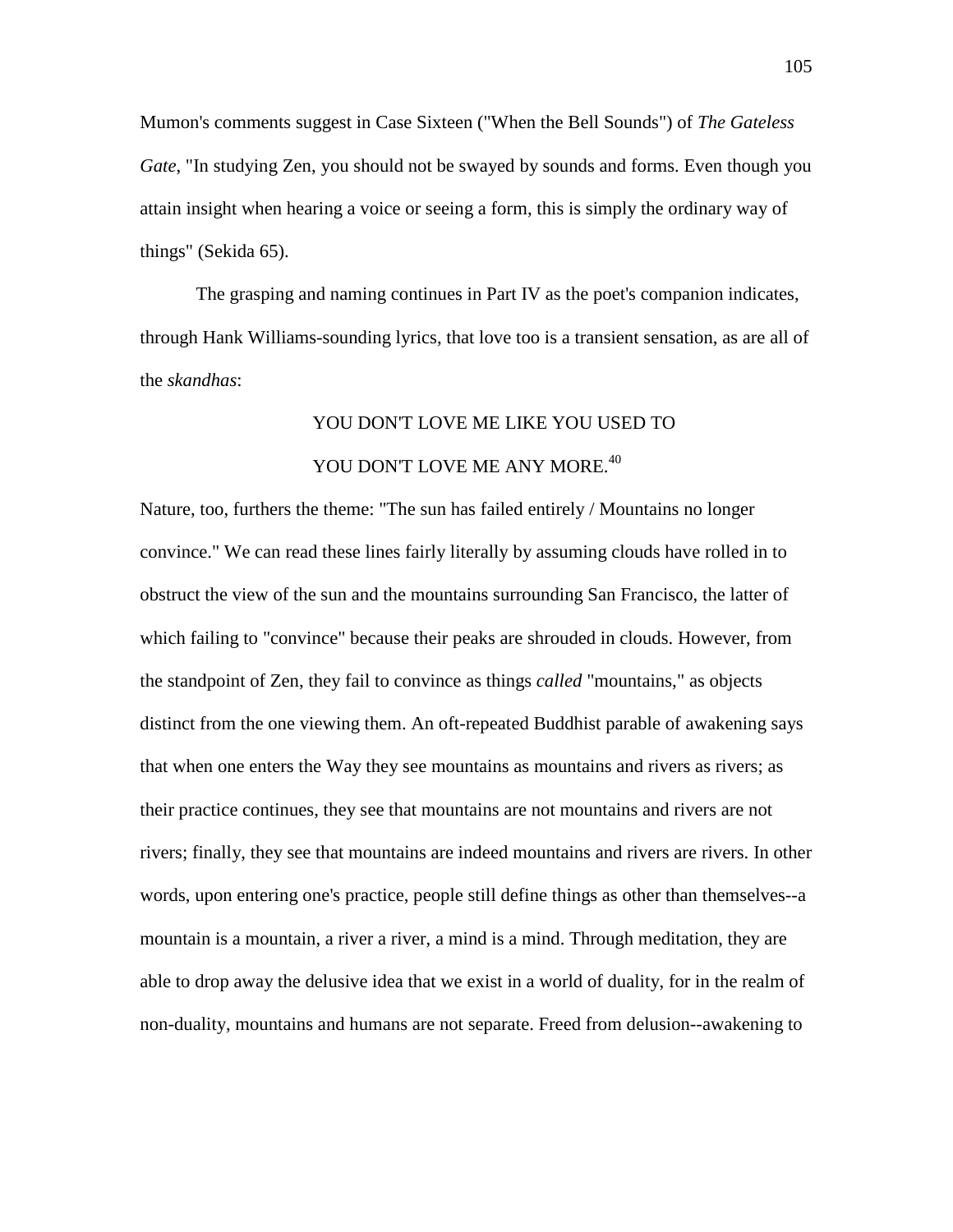non-attachment of mind, body, and practice--mountains once more are mountains, but contained within them are the ten thousand things, including the practitioners themselves.

 The twelfth stanza of Part IV continues with a Rinzai *k*ō*an* interview. In Rinzai interviews (*sanzen*), Zen masters (*r*ō*shis*) present their students with *k*ō*ans* which are designed to act as a medium through which understanding can be achieved intuitively rather than intellectually. *K*ō*ans*, like those found in *The Blue Cliff Records* and *The Gateless Gate*, are generally transmitted to students through short narratives or poems which intentionally seem illogical, ambiguous, and paradoxical. They are not puzzles with single prescribed answers arrived at through logical analysis; rather, they are meant to provide insight though embodying key elements of Zen teachings. In a letter sent to Whalen from Kyoto on May 17, 1957, Snyder discusses his recent experience of Rinzai interviews:

> Sanzen is terrifying, like going before a firing squad once a day & being told SPEAK & I just sit there 'speechless & intelligent & shaking with shame'----because no logic chopping or cleverness or suchlike will do & so you get sent back to dig & dig for something real that can be used--like the one word before the guillotine falls  $\&$  all your ingenuity fails you.<sup>41</sup>

Whalen, apparently not too put off by his friend's first-hand experience, refers to *k*ō*ans* in his 1958 poem "Hymnus Ad Patrem Sinensis" by saying, "I praise those ancient Chinamen / Who left me a few words, / Usually a pointless joke or silly question" (*Collected* 105-106). In "The Slop Barrel," the "silly question," one which rightly baffles him, is the catalyst for his insight at the end of the poem. His *sanzen* session reads:

The technician asks me every morning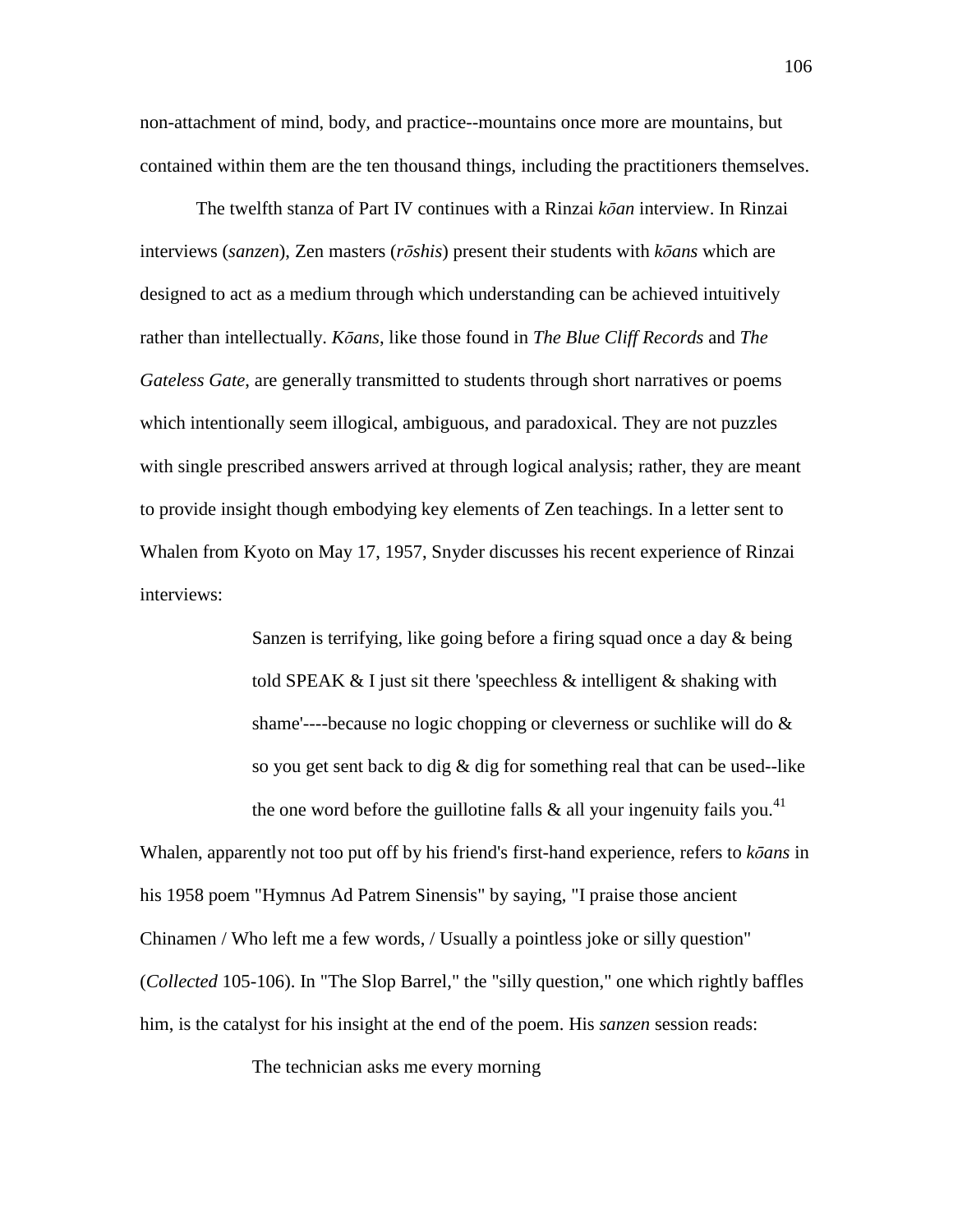Froze.

Unless I ask I am not alive

Until I find out who is asking

I am only half alive and there is only

WU!

(An ingrown toenail?)

WU!

(A harvest of bats??)

WU!

(A row of pink potted geraniums///???)

smashed flat!!!

 Whalen was working part-time at the Poultry Husbandry Laboratory at UC Berkeley during the writing of "The Slop Barrel." His questioning "technician," surely a fellow lab employee, acts here as his *r*ō*shi* by offering the very *k*ō*an*-like "'Whattaya know?'" just after the poet heard "Bells in the air" calling him to his informal *sanzen*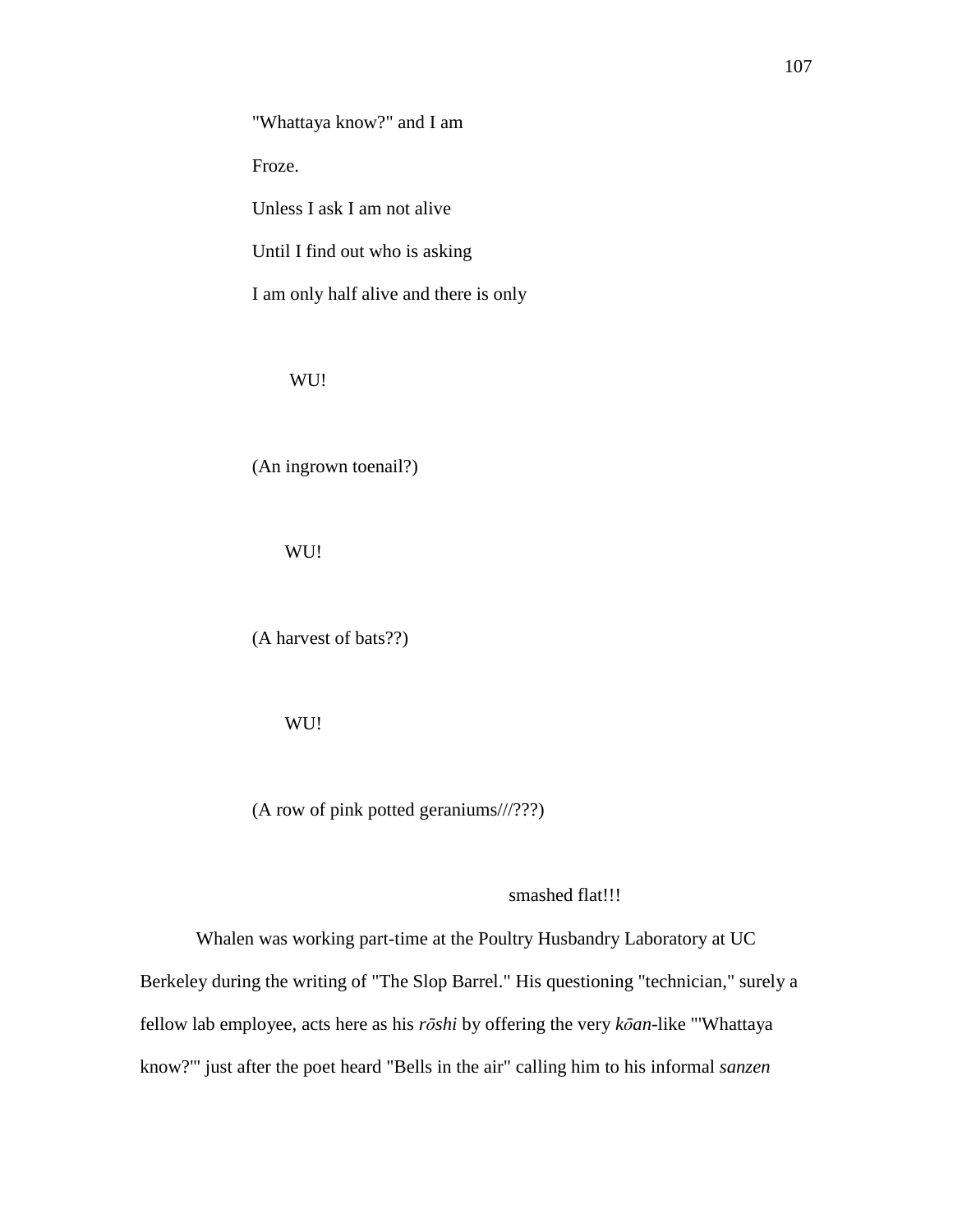session. Stuck stuttering before this one man "firing squad," the poet finds himself in the midst of the most famous *kōan* of Chao-chou (Chin., or Joshu in Japanese).<sup>42</sup> "Joshu's 'Mu,'" the first case appearing in *The Gateless Gate*, is often the first *k*ō*an* received by a Zen student from his *r*ō*shi*. It reads: "A monk asked Joshu, 'Has a dog the Buddha nature?' Joshu answered, 'Mu.'"<sup>43</sup> Mumon's accompanying comment on the *k*ō*an* is worth quoting here at length:

> In order to master Zen, you must pass the barrier of the patriarchs. To attain this subtle realization, you must completely cut off the way of thinking. If you do not pass the barrier, and do not cut off the way of thinking, then you will be like a ghost clinging to the bushes and weeds. Now, I want to ask you, what is the barrier of the patriarchs? Why, it is the single word 'Mu.' That is the front gate to Zen. (Sekida 27-28)

And as Snyder told Joanne Kyger in a letter from Kyoto in 1959, the "Kōan is no secret, the answer to it is the secret. The process of working it out is what teaches. It takes time & is very discouraging at times. The first kōan is just 'opening the gate' & further kōans explore more & more new ground."<sup>44</sup> Hit with his *k*ō*an*, Whalen is rendered silent. This common Americanism ("'Whattaya know?'") generally leaves one either speechless or at most enables them to respond with a paltry "not much, you?" If given any thought, though, this is a truly profound question, one calling to mind another famous *k*ō*an* which asks students to show their original faces before they were born. In other words, what comes before form? The poet is "Froze" because unless he gives the question of the self serious consideration, he is "only half alive" in the dualistic world of *sams*ā*ra*. As Mumon's *g*ā*th*ā attending the Chao-chou *k*ō*an* reads: "The dog, the Buddha Nature, / The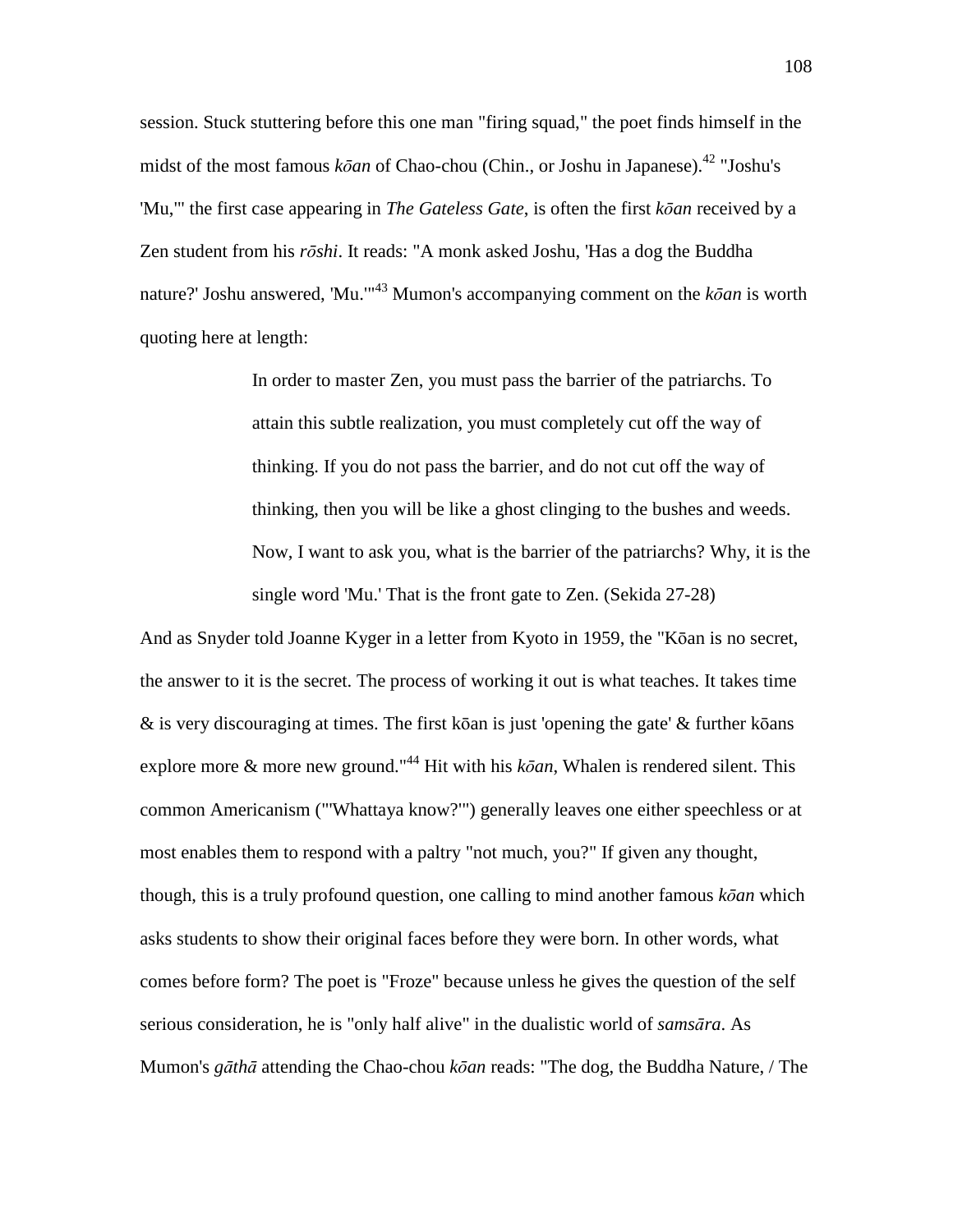Pronouncement, perfect and final. / Before you say it has or has not, / You are a dead man on the spot" (Sekida 28). Another way to address this halting question is by asking "What am I?" One's true self is not contingent upon notions of conception, place, time, lineage--all connoting ego, individuality, birth; it is indefinable. To attempt to define the self necessitates conceptualizations within the world of duality, which in turn separates the self from everything around it. For, as Alan Watts says in his 1947 pamphlet *Zen Buddhism: A New Outline and Introduction*, "Man can only become alive in the fullest sense when he no longer tries to grasp life, when he releases his own life from the strangle-hold of possessiveness so that it can go free and really be itself" (5). As they say in Zen, you have to die on the cushion to find freedom. It is important to note that *wu*  does not mean "no"; rather, it means emptiness. Avalokiteshvara puts it this way in *The Heart S*ū*tra*: "in emptiness there is no form, / no sensation, no perception, no memory and no / consciousness" (Red Pine 2). *Wu*, then, connotes a mind unfettered by attachments.

 Whalen's responses to the "'Whattaya know?'" *k*ō*an*--"(An ingrown toenail?)," "(A harvest of bats??)," and "(A row of pink potted geraniums///???)"--though somewhat silly sounding, are reminiscent of the responses Zen masters provide their students who ask, for example, what Buddha is: "three pounds of flax"; "dried shit on a stick."<sup>45</sup> The questioning nature of Whalen's responses, however, still exhibits a mind grasping. As Buddha tells Ananda in *The* Śū*ran*ā*ama S*ū*tra*, "you must learn to answer questions spontaneously with no recourse to discriminating thinking" (Goddard 112). Whalen addresses this need for unfettered spontaneity in *The Diamond Noodle* (the title itself a play on *The Diamond S*ū*tra*):<sup>46</sup> "THE ANSWER! The Answer! What is your reply?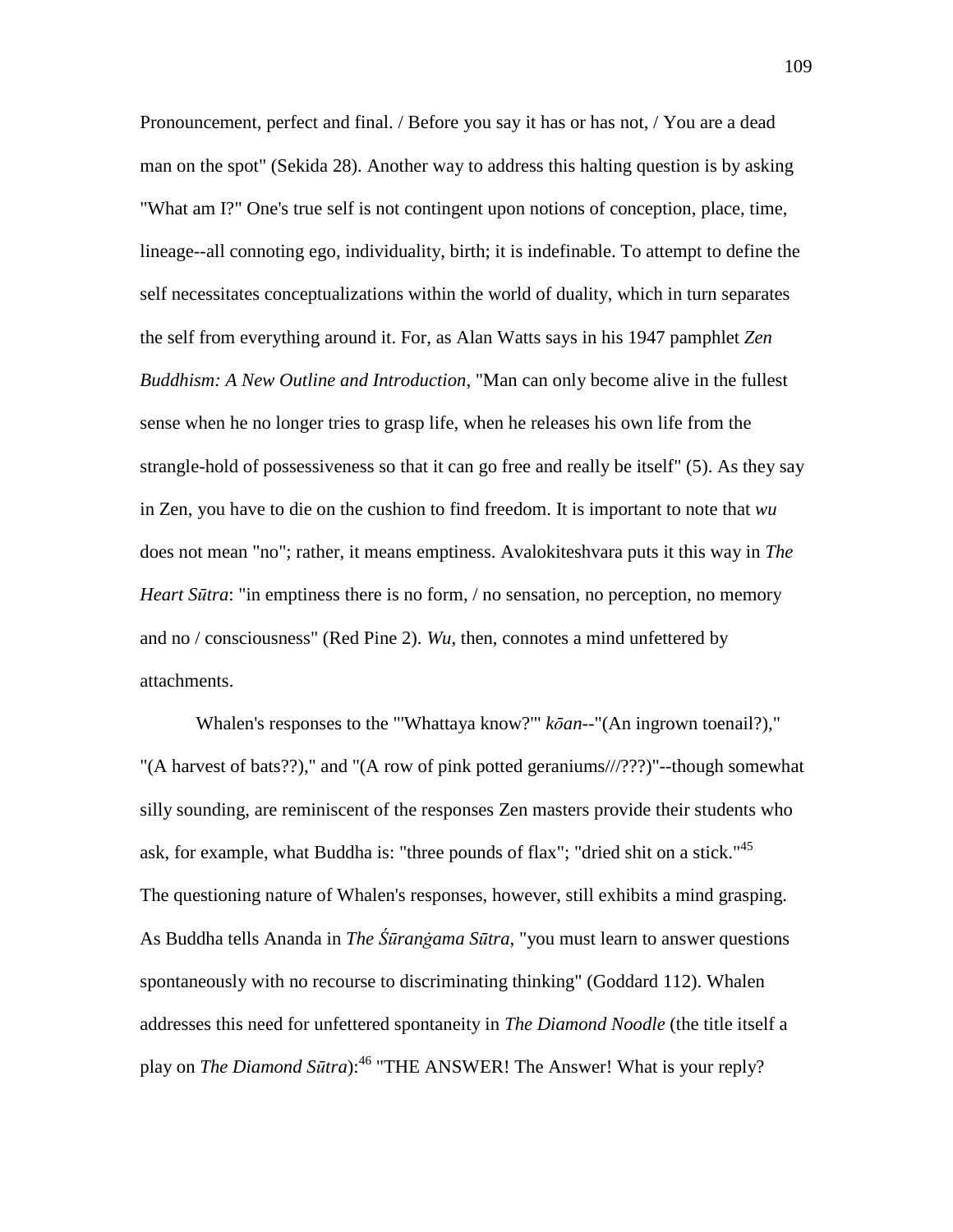There's always a reply to every answer" (9) Snyder himself addresses these issues in his Part VIII of "On Vulture Peak" when he asks "What can be said about a Rabbit / Solitary and without context / Set before the mind. Was it born? / Has it horns?" As in *k*ō*an* interviews, he lays this conundrum out "without context . . . before the mind" to elicit an unmediated, immediate response devoid of arbitrary phenomological conceptions, echoing the earlier "answer! answer! why!" found in Part IV of the poem. As Buddha says to Ananda in *The Śūranġama Sūtra*, the unenlightened mind deludes itself with transient thoughts which are no more real than "hair on a tortoise, or like horns on a rabbit" (Goddard 183).

 In the final two stanzas of "The Slop Barrel," Whalen continues his exploration of Buddhist impermanence. The last line of the previous stanza ("smashed flat!!!") acts as a floating modifier between the two stanzas, tying them together through the theme of impermanence and, for lack of a better word, violence. Ending the impromptu *sanzen* session above with "smashed flat!!!" is a reminder that, as Snyder told Ginsberg in a letter dated June 3, 1956, "(Rinzai is the sect of the big stick whack)" (Morgan 5). Whalen mentioned the "'whack on the head"<sup>47</sup> in Ginsberg's letter four days later when he announced to Snyder that "The Slop Barrel" was finished. Zen *k*ō*an* collections like *The Gateless Gate* and *The Blue Cliff Records* are replete with images of stick-wielding, Wu!-shouting, ass-kicking *r*ō*shis*. Indeed, this aspect of Zen practice is what kept Kerouac from embracing Whalen and Snyder's more austere paths. As Ray says Zen in *The Dharma Bums*, "'It's *mean*,' I complained. 'All those Zen Masters throwing young kids in the mud because they can't answer their silly word questions'" (9). Whalen's "smashed flat!!!," a stick-blow which destroys the storehouse of memory, also sets in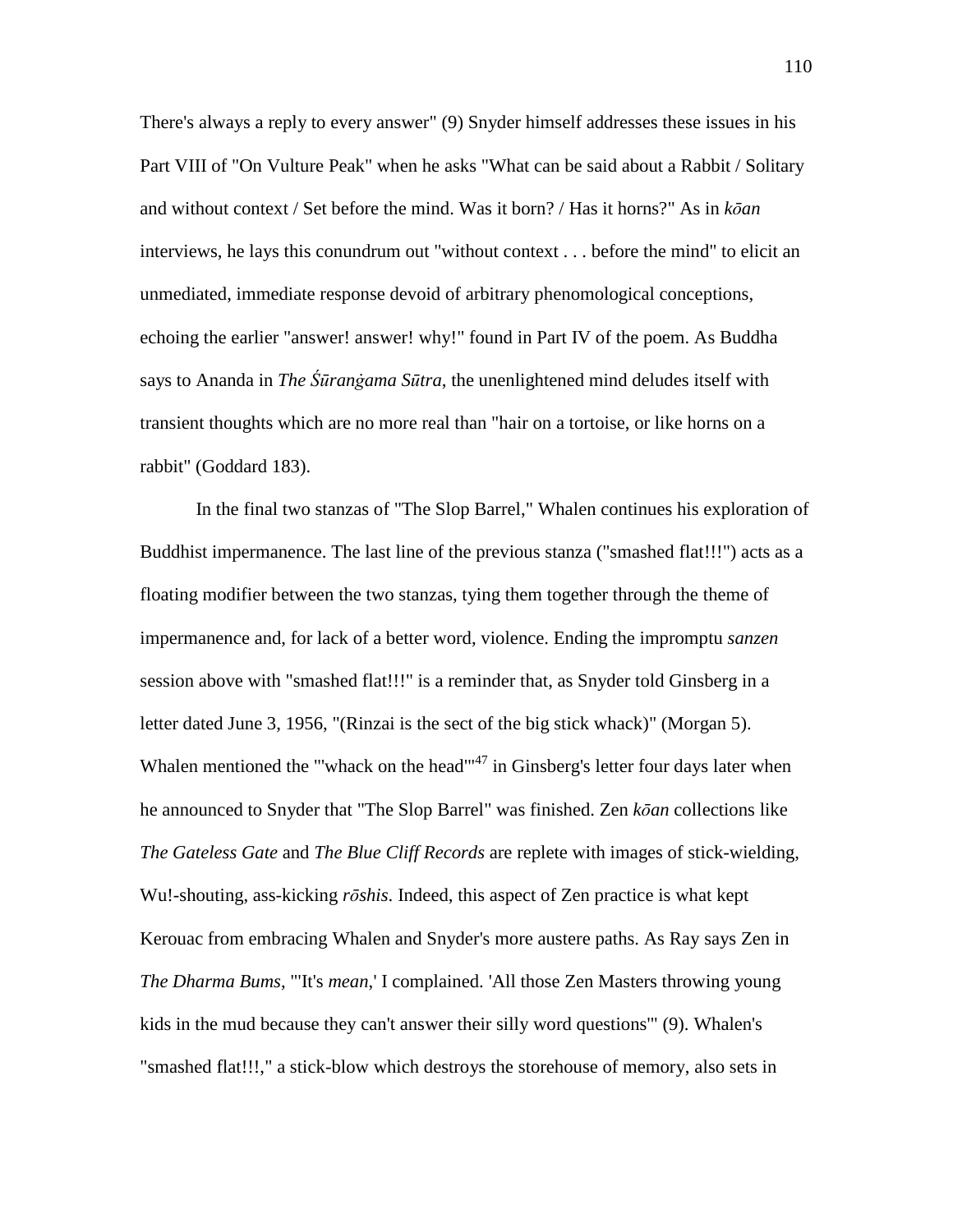motion a seemingly out of place and out of time scene which may or may not be set in Berkeley with the rest of the poem:

### smashed flat!!!

The tonga-walla swerved, the cyclist leapt and The bicycle folded under the wheels before they stopped The tong-walla cursing in Bengali while the outraged Cyclist sullenly repeats:

You *knows* you got to *pay* for the motherfucker

You knows you *got* to pay for the motherfucker

This "anecdote of the bicycle's demise," we are told by Whalen in the poem's introductory note, "is the original property of Mr. Grover Grauman Sales, Jr., of Louisville and San Francisco & used with his kind permission." Although I have been unable to ascertain Mr. Sales's identity, it would be debatable to suggest that he is in fact the "technician" in the preceding interchange. As such, this stanza would, through Sales's anecdote of impermanence, keep the dharma discussion on track by taking us back to the birthplace of Buddhism itself, if we read this episode as originally occurring in India. The swearing of the "tonga-walla" (Indian horse-drawn carriage driver), and the cyclist's outrage will pass, just as the restitution the driver has "*got* to pay for" will eventually be made good and eventually forgotten, bringing to mind one's *karmic* payments made throughout various lifetimes.

 In the final stanza of the poem, Whalen juxtaposes the elaborate language above with the simplicity of *haiku*, bringing us back to the immediacy of his experience, while at the same time pushing us into the seemingly paradoxical world of Zen: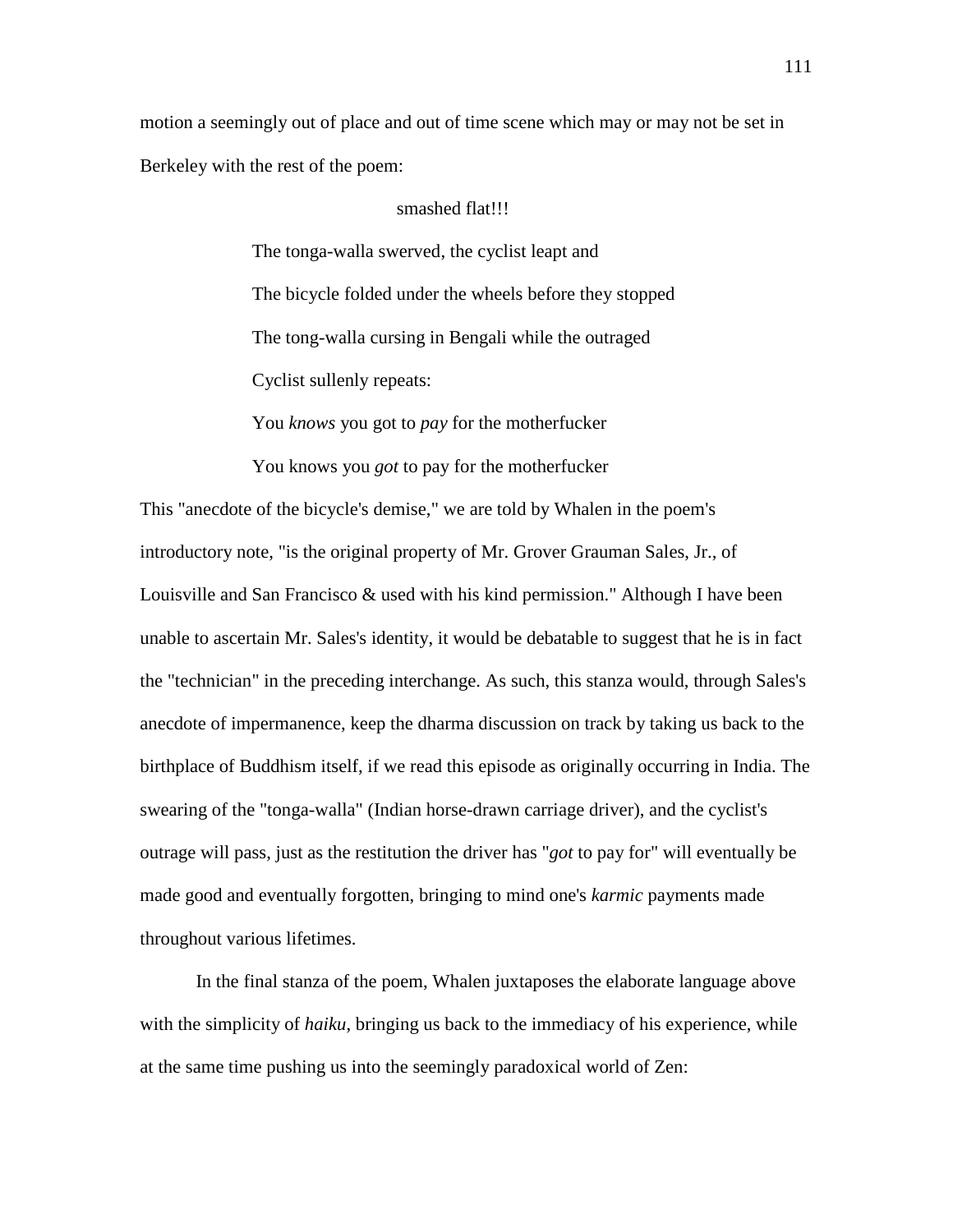The bells have stopped

Flash in the wind

Dog in the pond.

Here. Now. The transcendence of *prajñ*ā*p*ā*ramita*. The poet has moved from his overwhelming "WU!" experience where he has glimpsed the ultimate truth of *sh*ū*nyat*ā, back to the world of ordinary activity cited in the previous stanza, finally arriving in the nondualistic world of *sam*ā*dhi*, or the state of consciousness in which the object and subject become one. As Mumon puts it, the poet has "pass[ed] the barrier of the patriarchs . . . [and] completely cut off the way of thinking," having crossed through "the front gate to Zen." He has recognized that it is not the Five *Skandhas* themselves which are the cause of our suffering, but that our "hangups" reside in our lack of understanding of *sh*ū*nyat*ā and impermanence. This realization enables him here to respond with complete spontaneity devoid of his earlier questioning and grasping. "The bells have stopped"; he is no longer trying now to measure the absence of sound as he so meticulously tried to measure its distortion earlier, nor is it a question of the dog having or not having buddha nature; "Dog in the pond." To quote from Snyder's *Cold Mountain Poems*, he has "cut down senseless craving" and shed his "tangled, hung-up mind."<sup>48</sup> At this point, personality neither exists nor does not exist. He now dwells in the present moment; he is no longer thinking about "who is asking." His mind is pure and unmoving. The poem ends with silence; the incessant chattering and questioning has stopped, the monkeys have dropped from the vines. WU!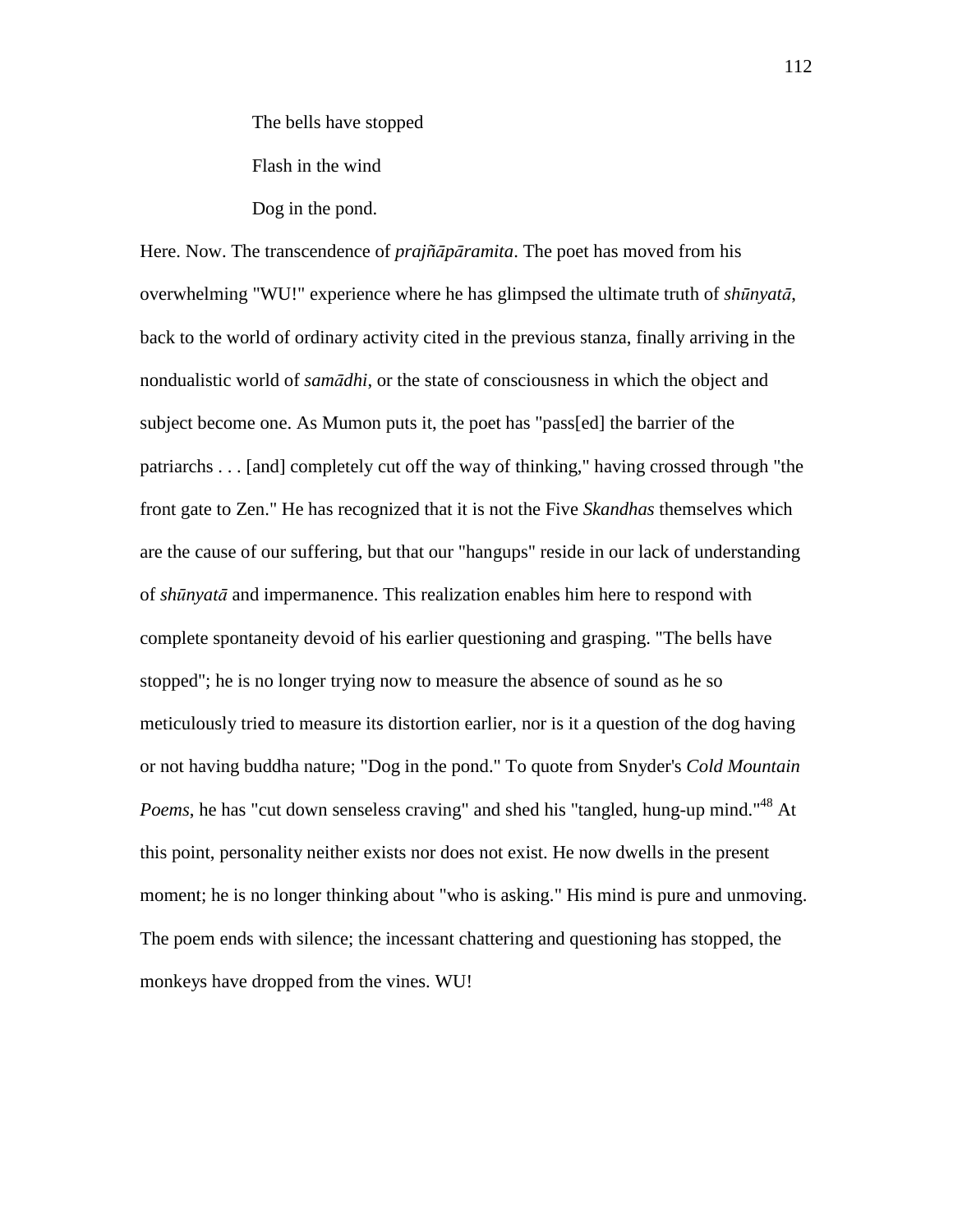## **Chapter Four "upsidedown like fools": Jack Kerouac's "Desolation Blues" and the Struggle for Enlightenment**

"I write in my notebook with the intention of stimulating good conversation, hoping that it will also be of use to some fellow traveler. But perhaps my notes are mere drunken chatter, the incoherent babbling of a dreamer. If so, read them as such."

("The Knapsack Notebook" of Matsuo Bahso) $<sup>1</sup>$ </sup>

 Although what might be termed Jack Kerouac's most concentrated Buddhist period (roughly 1953 to 1958)<sup>2</sup> has been well documented in numerous biographies,<sup>3</sup> there has yet to be a systematic critical exploration of the influence of Buddhism on his oeuvre, such as Tony Trigilio's recent book-length *Allen Ginsberg's Buddhist Poetics* (2007). The closest thing Kerouac studies has to a comprehensive discussion of his Buddhist poetics is James T. Jones's groundbreaking *A Map of Mexico City Blues: Jack Kerouac as Poet* (1992), a book that has gone a long way in further "legitimizing" Kerouac's poetry by providing theoretically and historically astute close readings of the work itself, readings that do not simply compare the content of the work to the life.<sup>4</sup> With Jones's study of *Mexico City Blues*<sup>5</sup> in mind, I would suggest that the poetic series which most succinctly captures the internal struggles of Kerouac's quest for enlightenment are the twelve choruses written atop Desolation Peak during the summer of 1956, aptly titled "Desolation Blues." Jones is indeed correct in suggesting that *Mexico City Blues* is "the fulfillment of Kerouac's spontaneous poetics" (12), combining the poet's Buddhist and poetic practices in such a way that Kerouac tells "his own story as a parable of enlightenment. He has become a bodhisattva," Jones argues, "rendering his service to

113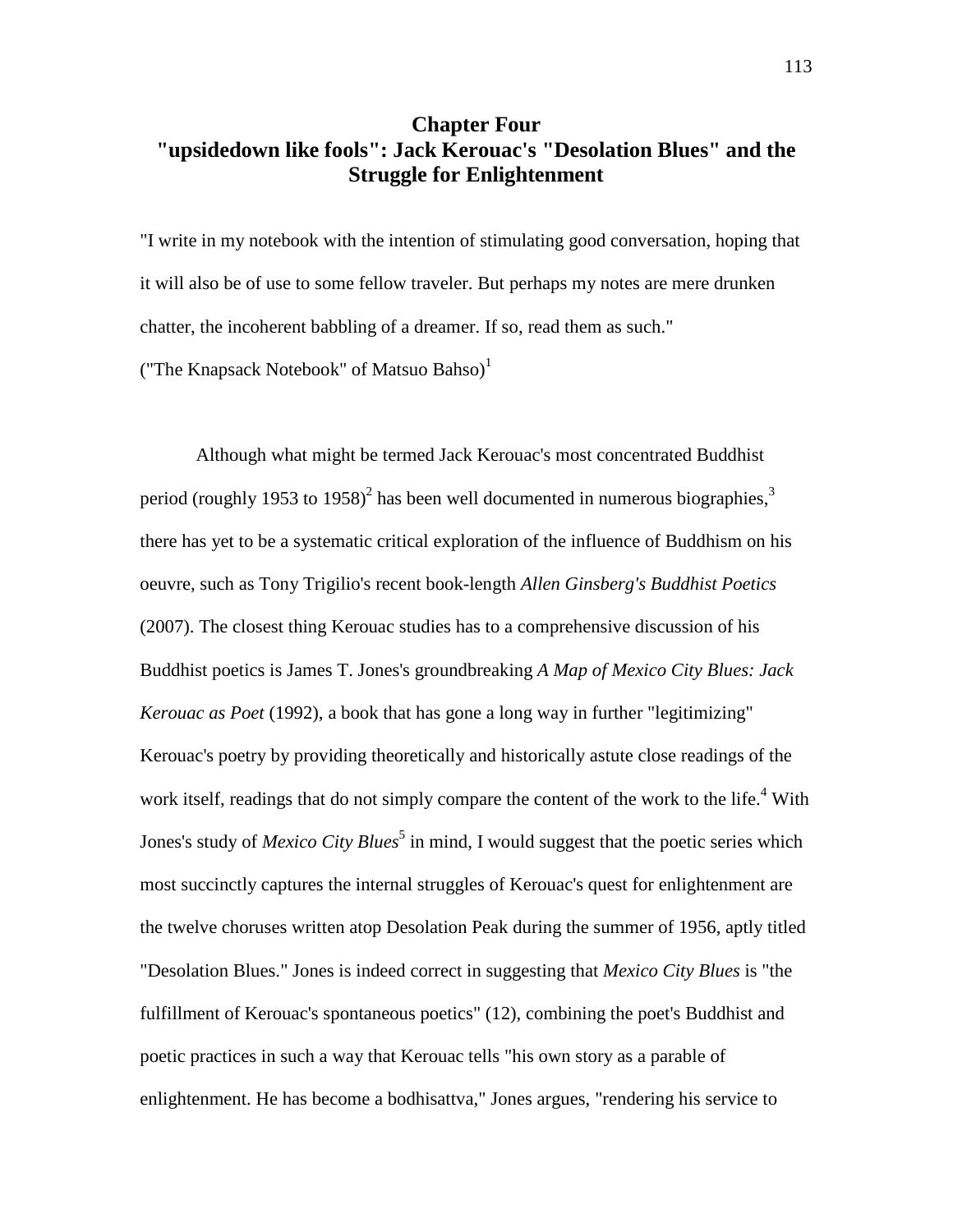humankind before attaining parinirvana, the stage at which he will finally escape the cycle of rebirths entirely" (119).<sup>6</sup> What is particularly interesting about "Desolation Blues" in this regard is that "The wheel of the quivering meat / conception" (*MCB* "211th Chorus") which Kerouac seems to be on the verge of escaping as he ". . . awake[s] to Universal Mind / And realize[s] that there is nothing / Whatever to be attained" (*MCB* "183rd Chorus") "in this Karma earth" (*MCB* "229th Chorus"), is once again brought to the fore a year later as the poet comes face to face with "ole Hateful Dulouz Me" during his much anticipated solitude as a fire lookout in Washington's North Cascades in 1956 (*Desolation Angels* 4). Indeed, it is the raw immediacy of Kerouac's internal (and poetic) tension that makes "Desolation Blues" so interesting, and, at times, so emotionally difficult to read. Difficult, not in the sense that one has in reading *Mexico City Blues*  (complexity and confusion overshadowed by seeming simplicity); difficult, rather, because these poems so accurately depict the artist's spiritual struggles as he lived in solitude on Desolation Peak for two months, grappling with issues of reality, impermanence, (no)self, and suffering.

 Though Kerouac never formalized his Buddhist practice, as did Allen Ginsberg, Gary Snyder, and Philip Whalen, he did immerse himself in primary Buddhist texts, meditated regularly, and found teachers in the form of gondola riding hoboes and his new friends on the West Coast. The imagery, language, and complex hierarchies of Mahāyāna Buddhism<sup>7</sup> were inspirational to both his life and writing, allowing him to experiment more freely with language and providing him with a new vocabulary enabling him to turn his attention away from the material world, particularly his inability in the mid-1950s to find a publisher for his numerous manuscripts. The new-found improvisatory freedom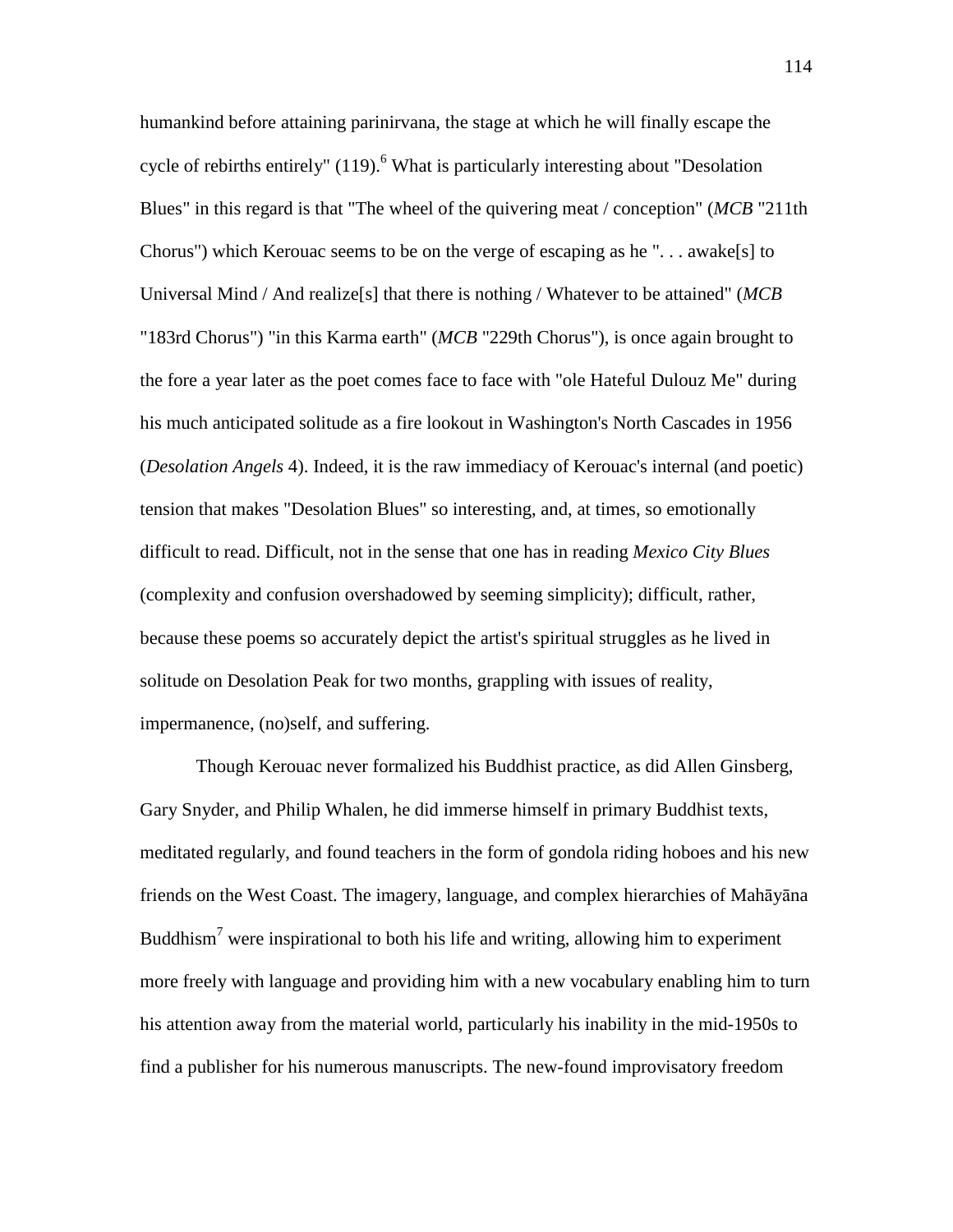inherent in Buddhism (first thought best thought) helped him fashion a poetics of spontaneity commensurate with his earlier pre-Buddhist prose experiments such as *On the Road* and *Visions of Cody*. 8

 The twelve choruses comprising "Desolation Blues" lack the free-flowing spontaneous bebop quality of the most accomplished poems in *Mexico City Blues* due, perhaps, to the fact that on Desolation Peak there was "no liquor, no drugs, no chance of faking it" (*Desolation Angels* 4). Nor are theses poems as "successfully" Buddhist in the sense that the earlier sequence so aptly synthesizes poetic practice and Buddhist philosophy, though the series should certainly be read, as Jones does with *Mexico City Blues*, as a parable of the poet's struggle for enlightenment. Here, though, I would suggest that the poet does not convincingly "escape the cycle of rebirths entirely" (Jones 119). In much the same way Kerouac riffs on the image of the bubble (emptiness or *sh*ū*nyat*ā) in the earlier sequence, he focuses here on being "upsidedown" (the Four Delusions or *vipary*ā*sa* Skt.). Edward Conze, an English scholar Whalen and Snyder were reading at the time,<sup>9</sup> identifies *viparyāsa* as "perverted views," pointing out that other scholars have translated *vipary*ā*sa* as "'wrong notion', 'error', 'what can upset', or 'upside-down views.'" The four perverted views, he continues, "consist in the attempt to seek, or to find (1) permanence in what is essentially impermanent, (2) ease in what is inseparable from suffering, (3) selfhood in what is linked to any self, and (4) delight in what is essentially repulsive and disgusting." They are, in other words, "mis-searches" because "one looks for permanence, etc., in the wrong place. They are mistakes, reversals of the truth, and, in consequence, overthrowers of inward calm" (40). The perverted views are, then, a way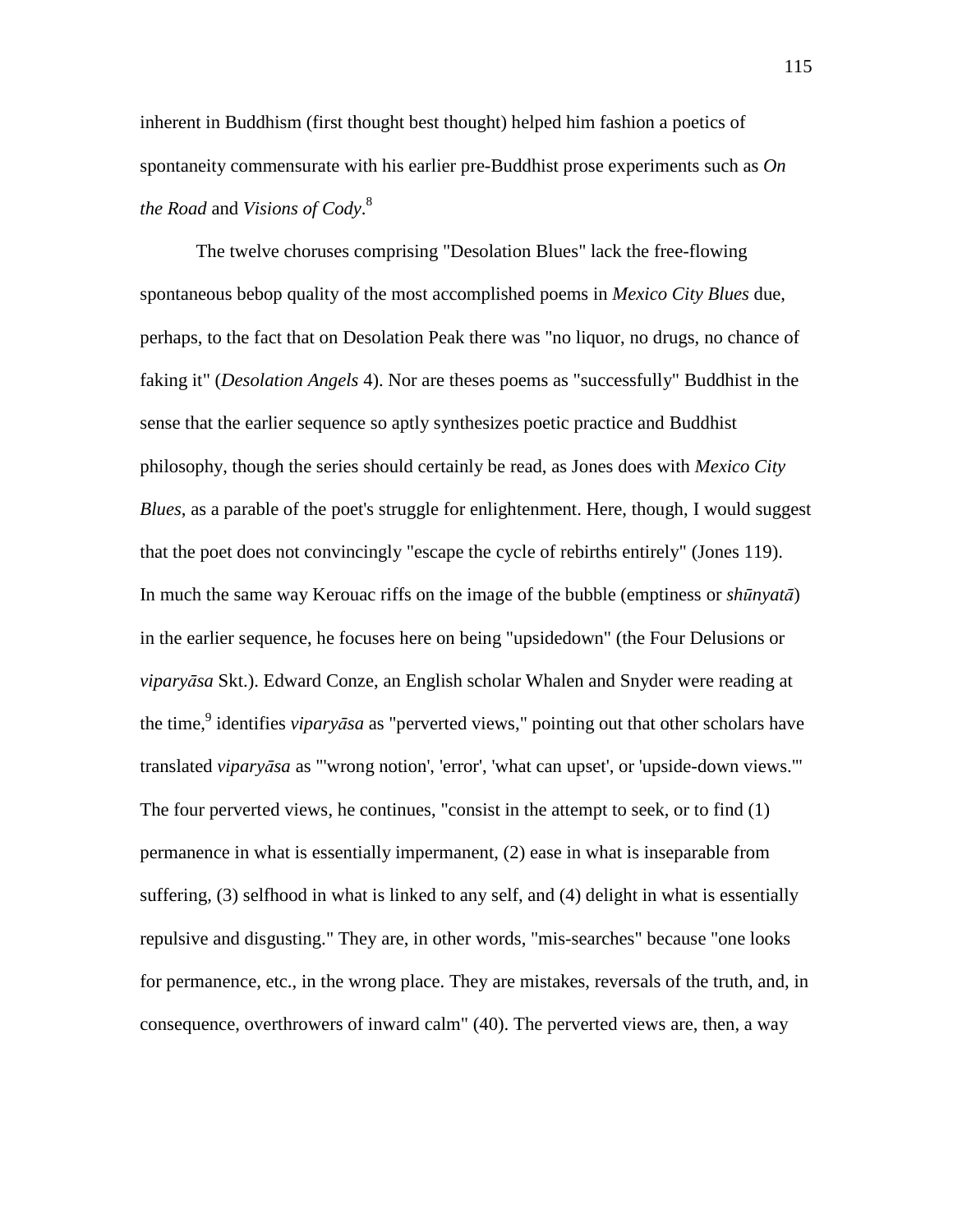for us to establish a reality, albeit a false one, in the mundane world of birth, death, and rebirth (*sams*ā*ra* Skt.).

 Bill Porter (Red Pine), in his 2004 translation of *The Heart S*ū*tra*, also defines *vipary*ā*sa* as "upside-down," a word Kerouac repeats five times throughout "Desolation Blues." *The Heart S*ū*tra* and *The Lank*ā*vat*ā*ra S*ū*tra*, two of Kerouac's favorite Buddhist texts, were with him atop Desolation Peak in Dwight Goddard's *A Buddhist Bible*, the only book Kerouac took to his lookout post. The former, a one paragraph summary of the *prajñā-pāramita* teaching (transcendental wisdom),<sup>10</sup> describes the truth arrived at by the *bodhisattva* Avalokitesvara, namely that "form is emptiness, emptiness is not different from form, neither is form different from emptiness, indeed, emptiness is form" (Goddard 85). As we will see below, Kerouac incorporates *The Heart S*ū*tra* into his poem in a way similar to Whalen and Snyder as earlier discussed.

 When read in conjunction with *The Scripture of the Golden Eternity* and *The Dharma Bums*<sup>11</sup> as Jones does, *Mexico City Blues* indeed appears, at least poetically, to show Kerouac's attainment of enlightenment*,* as evidenced in both the spontaneous form and content of the sequence. When read alongside both "Desolation Blues" and *Desolation Angels*, <sup>12</sup> however, we see that Kerouac was still seriously and painfully grappling with the concepts of emptiness and no-mind that he apparently, at least temporarily, overcame at the end of *Mexico City Blues*. For Kerouac, it seems, *satoric* moments--though perhaps "epiphantic" is more accurate--consist of, as Erick Mortenson suggests, "the moment of transcendence itself," for, "rather than seeking to absorb the vision as a fundamental fact of his life, he instead opts to recapture a visionary moment that, once gone, is always a step beyond him" (130). In "Desolation Blues" he appears to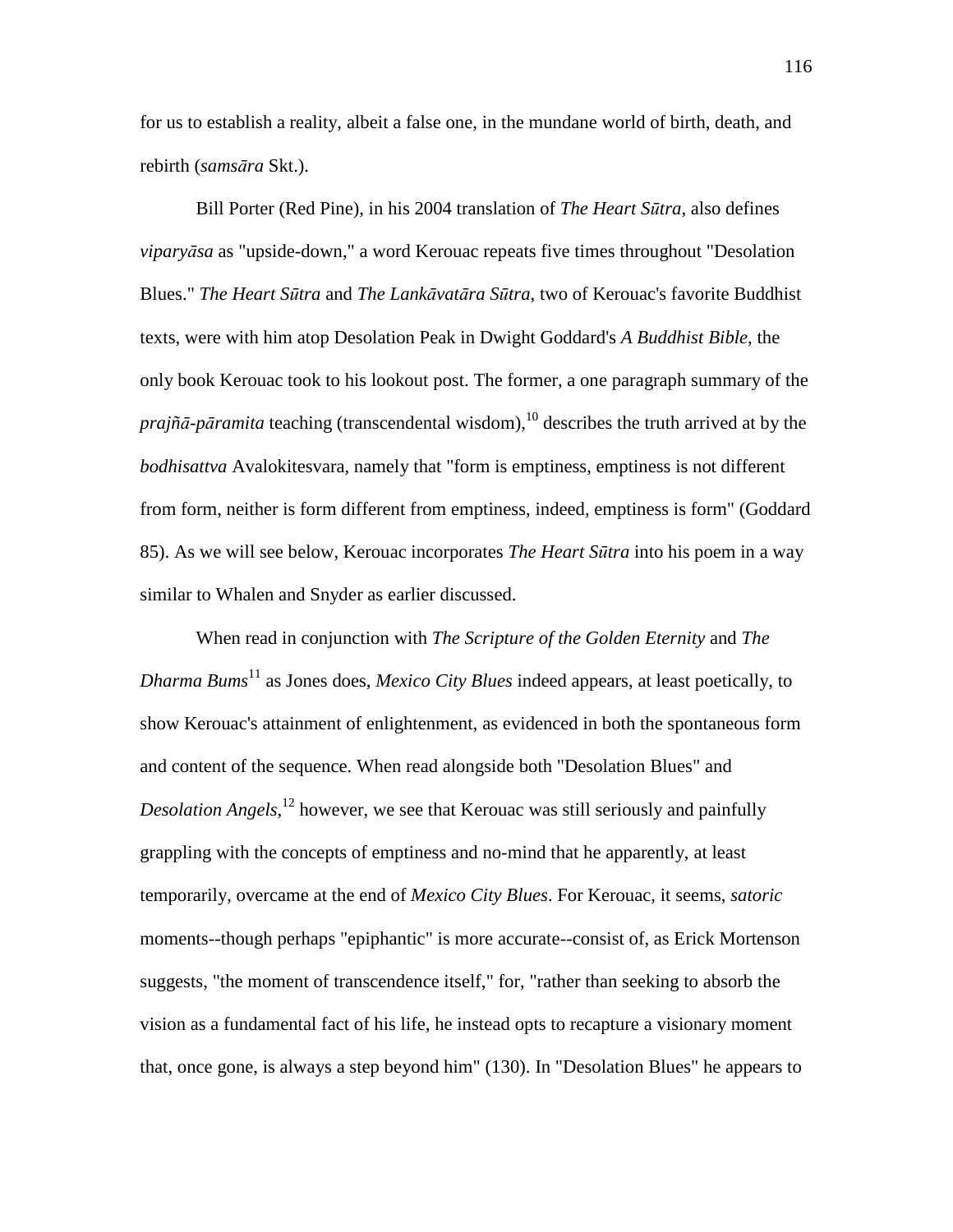be much more at odds with the Buddhist concepts he explored in the earlier work, as seen in his deeply troubled longing to either immediately and fully achieve *prajñ*ā*-p*ā*ramita* or simply resigning himself to *duhkha* (suffering).<sup>13</sup> In these poems he behaves, in his own words, as a *tapasa*, or "self-torturer" (*Wake Up* 16).

 It is also tempting to read "Desolation Blues" as analogous to such Snyder poems as "Mid-August at Sourdough Mountain Lookout" and "Piute Creek," especially considering they were written by close friends and fellow Baker National Forest lookouts; however, as David Hinton points out in *Mountain Home: The Wilderness Poetry of Ancient China*, rivers-and-mountains poetry--which is how I would define Snyder's poems--"articulates a profound and spiritual sense of belonging to a wilderness of truly awesome dimension" (13). Snyder's poetry accomplishes this, whereas "Desolation Blues" uses the natural world as a stage for human endeavor in much the same way that Ralph Waldo Emerson reads nature as a viewing subject. In this regard, "Desolation Blues" is more akin to the poetry of Philip Whalen ("Sourdough Mountain Lookout," for example) in the sense that the poet-ego is usually present, (though in Whalen's case in a much less dualistic way). Snyder, on the other hand, largely through the obliteration of the poet-ego, succeeds in deconstructing dualistic constructions of "I/it," demonstrating his fundamental connection to time and place. Kerouac's observations in "Desolation Blues" are too clouded by his desire to get off the "god damned hill" ("12th Chorus" 128). Even though all three poets explore nature's cyclicality, regenerative qualities, seeming chaos, and their own place in their environment, Kerouac, no matter how beautiful, astute, and philosophically interesting his observations are, leaves the reader with the sense that the poet, rather than shedding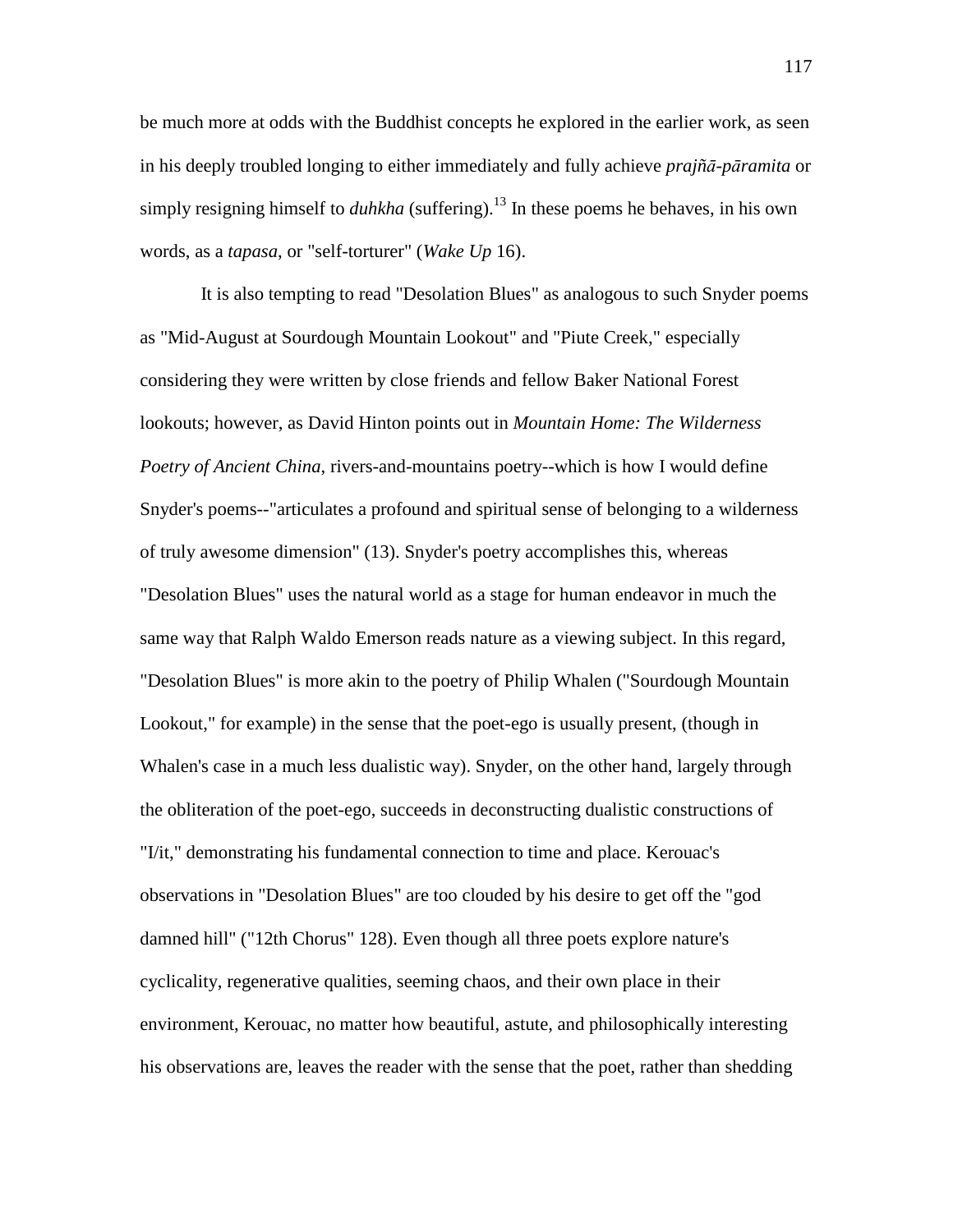the ego and accepting his place in the intricate web of the ten thousand things (*yu*) and embracing non-being (*wu*) as Snyder and Whalen do, remains at battle with them. The blues sung here, then, are that of a westerner coming up against the limits of his own cultural upbringing and world view that, try as he might, he is unable to escape.

 Both Kerouac's "Desolation Blues" and Whalen's "Sourdough Mountain Lookout" (which Whalen was completing while Kerouac was on Desolation Peak), open with a secluded first person narrator (the poet) "Encircled by chiming mountains" (Whalen *Collected* 40). While the opening of Whalen's poem finds the poet "alone in a glass house on a ridge" (40), Kerouac's poem opens with the observer-poet standing on his head<sup>14</sup> looking out at the void--a suitable image to consider in contradistinction with both Snyder's and Whalen's poems. In *The Dharma Bums*, Ray says, ". . . when I stood on my head to circulate my blood, right on top of the mountain, using a burlap bag for a head mat, and then the mountains looked like little bubbles hanging in the void upsidedown. In fact I realized they were upsidedown and I was upsidedown!" (180). In "Desolation Blues," Kerouac immediately inverts his (and our) conceptions of this traditional pastoral setting; he sees "that the world is hanging / Into an ocean of endless space." The mountains, not chained to conceptions or set routes of ideology, are not only "upsidedown," they are "dripping rock by rock" like stalactites. The seeming solidity of the mountains is thus illusory; like our (mis)conceptions, they break up, roll down, tumble into other things--they are impermanent; they are "Like bubbles in the void" and tend "where they want--" ("1st Chorus" 117). In other words, the mountains are engaged in the Chinese notion of *yu*; they are in constant transformation in the ever-changing realm of *wu*. "When seen from upside down," Jack Dulouz tells us in *Desolation Angels*,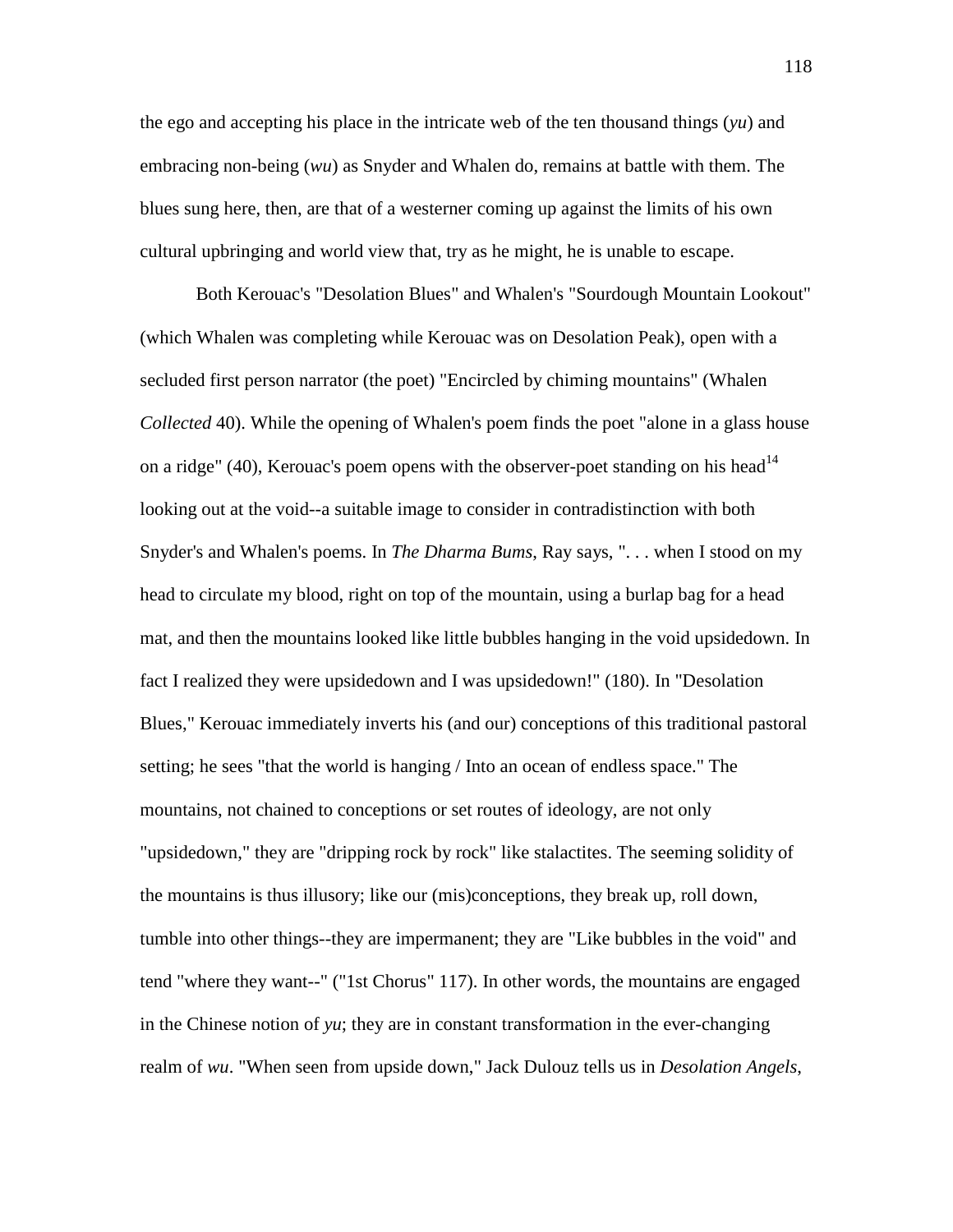mountains are "just a hanging bubble in the illimitable ocean of space--" (4). Furthermore, as the Buddha tells his disciple Subhuti in the "Dhyana Pāramitā" ("The Practice of Tranquility") section of *The Diamond S*ū*tra*,

> . . . all the mind's arbitrary conceptions of matter, phenomena, and of all conditioning factors and all conceptions and ideas relating thereto are like a dream, a phantasm, a bubble, a shadow, the evanescent dew, the lightning's flash. Every true disciple should thus look upon all phenomena and upon all the activities of the mind, and keep his mind empty and selfless and tranquil. (Goddard 102)

Kerouac quotes this sentiment almost verbatim from what was by far his favorite Buddhist text, in a letter to Carolyn Cassady (May 17, 1954) when explaining Essential Mind: "it's merely *a dream*, a vision, *a phantasm*, the moon shining on the lake, an *evanescent dew*, *a flash of lightning*, *a shadow* (like the past, like the future), *a bubble*" [my emphasis] (Charters Vol. 1, 422). It also appears in *The Dharma Bums* as Ray sits beside the Skagit River one evening after Fire School, Ray says the "world was like a dream, like a phantom, like a bubble, like a shadow, like a vanishing dew, like a lightning's flash" (172).

The "1st Chorus" moves from the mountain image to one of shooting stars:

That at night the shooting stars Are swimming up to meet us Yearning from the bottom black

But never make it, alas-- ("DB" 117)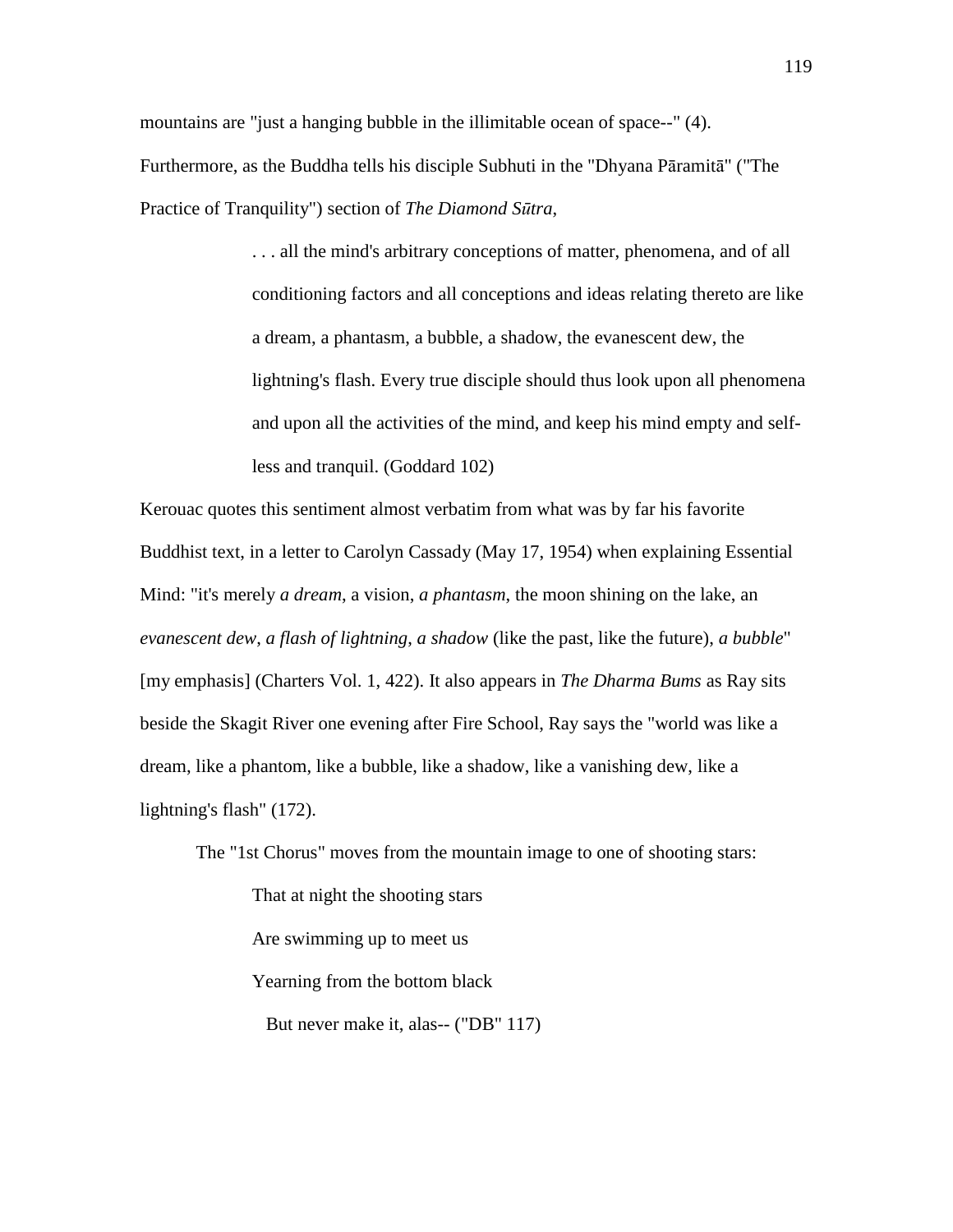The shooting stars are "swimming up" because the poet is still viewing the world from an inverted position, both literally and figuratively. They swim like fish in the endless seasky-void. The use of "us" is particularly interesting in that we ("us")--the ego--are apparently separate from the void. They are coming to meet us and are thus apart from us; they are "Yearning"--or is it "us" who yearns to meet them? The "alas" that ends this trope offers a clue to who or what "Yearning" modifies, as does the following quote from Kerouac's October 1958 essay titled "Alone on a Mountaintop," which appeared in *Holiday* magazine (October 1958) two years after his stint atop Desolation Peak: "Thinking of the stars at night after night I began to realize 'the stars are words' and all the innumerable worlds in the Milky Way are words, and so is this world too. And I realize that no matter where I am, whether in a little room full of thought, or in this endless universe of stars and mountains, it's all in my mind" (131). The stars and the "innumerable worlds" are, like words, mere conceptions in the poet's mind; they "never make it" because they are empty. Whalen explores a similar sentiment in "Sourdough Mountain Lookout": "Outside the lookout I lay nude on the granite / Mountain hot September sun but inside my head / Calm dark night with all the other stars" (*Collected* 43). Here, as in Kerouac's "1st Chorus," the poet ("I," "my") appears to be separate from his surroundings, and though they both seem to agree that these surroundings exist in emptiness (in the mind), Whalen's "I" appears to have a better understanding of the concept, in that he, lying on the hot granite, is much more connected to the moment; he is, like a sunning lizard, *there*; he is part and parcel, whereas Kerouac uses words like "us," "Yearning," and "alas." Whalen's head is empty and "Calm"; there is no yearning. Indeed, the question Kerouac asks himself towards the beginning of *Some of the Dharma*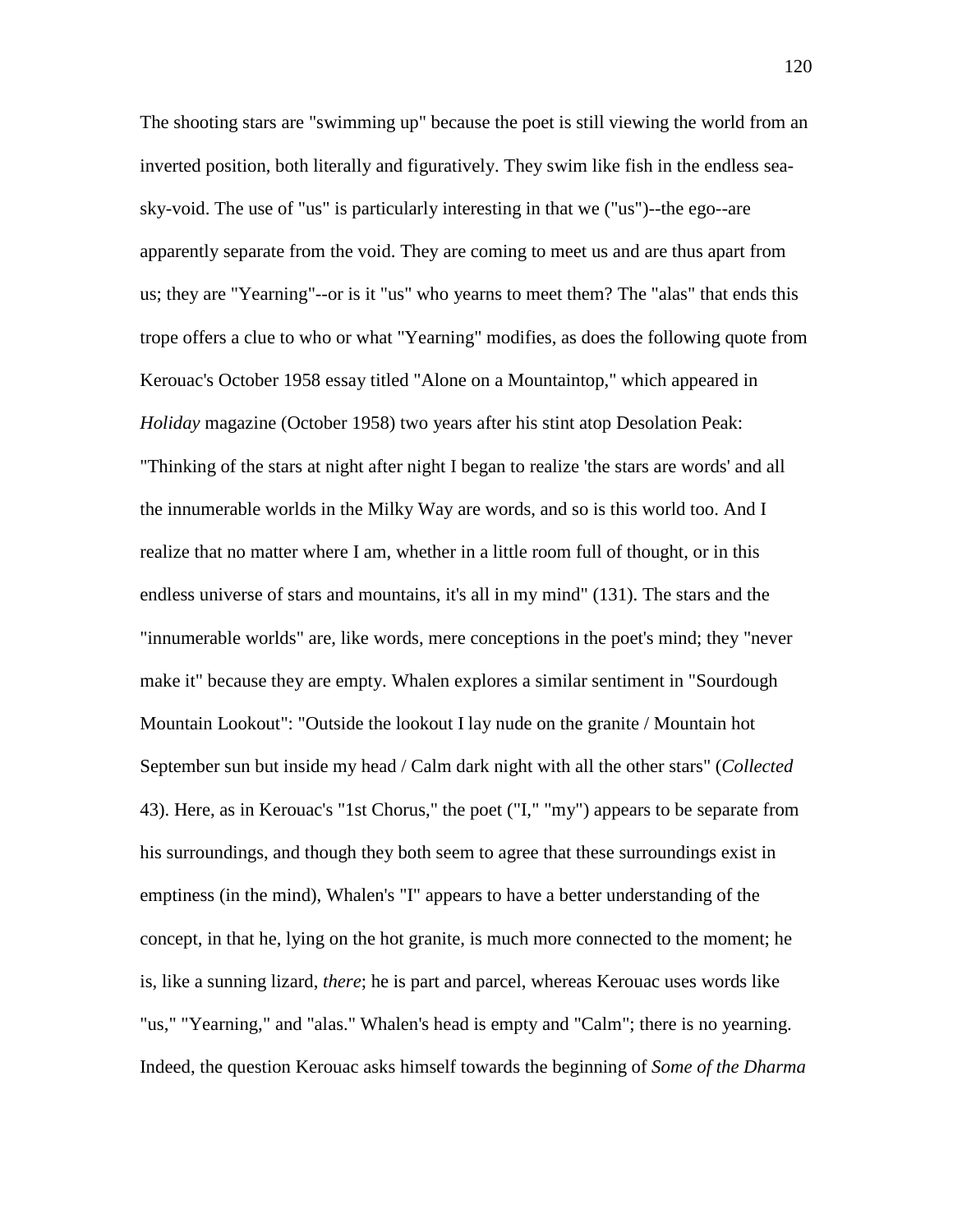still remains unanswered atop Desolation Peak: "My eyes look west / My eyes look north / My eyes look east / But my tranquil Mind / Which way?" (6). As long as the poet continues to look for tranquility outside of himself, searching the compass points of his ecstatic road, he will fail to realize that "Which way" is not *the* Way.

 Because of this ignorant yearning, continues the "1st Chorus," "we never make it . . . / . . . we walk around clung / To earth / Like beetles with big brains / Ignorant of where we are, how / What, & upsidedown like fools, / Talking of governments & history" ("DB" 117). We never arrive because our "big brains" are filled with too many arbitrary conceptions, thus we walk around in a state of delusion.<sup>15</sup> According to another of Kerouac's favorite sūtras in *A Buddhist Bible*,

> Those who see things [through delusion] walk in discrimination and, as they depend on discrimination, they cling to dualism. The world as seen by the discrimination is like seeing one's own image reflected in a mirror, or one's shadow, or the moon reflected in water, or an echo heard in the valley. People grasping their own shadows of discrimination become attracted to this thing and that thing and failing to abandon dualism they go on forever discriminating and thus never attain tranquility. (*The Lank*ā*vat*ā*ra S*ū*tra*, Goddard 278)

To Kerouac, and millions of other Americans after World War II, this "mundane world" made up of "Talking of governments & history," was exacerbated by the political tenor of the times. As Conze says in his discussion of the perverted views, "A great deal of anxiety and mental turmoil quite obviously comes from our expecting a degree of permanence, happiness, etc. . . . . from the world [which] far exceeds that which it can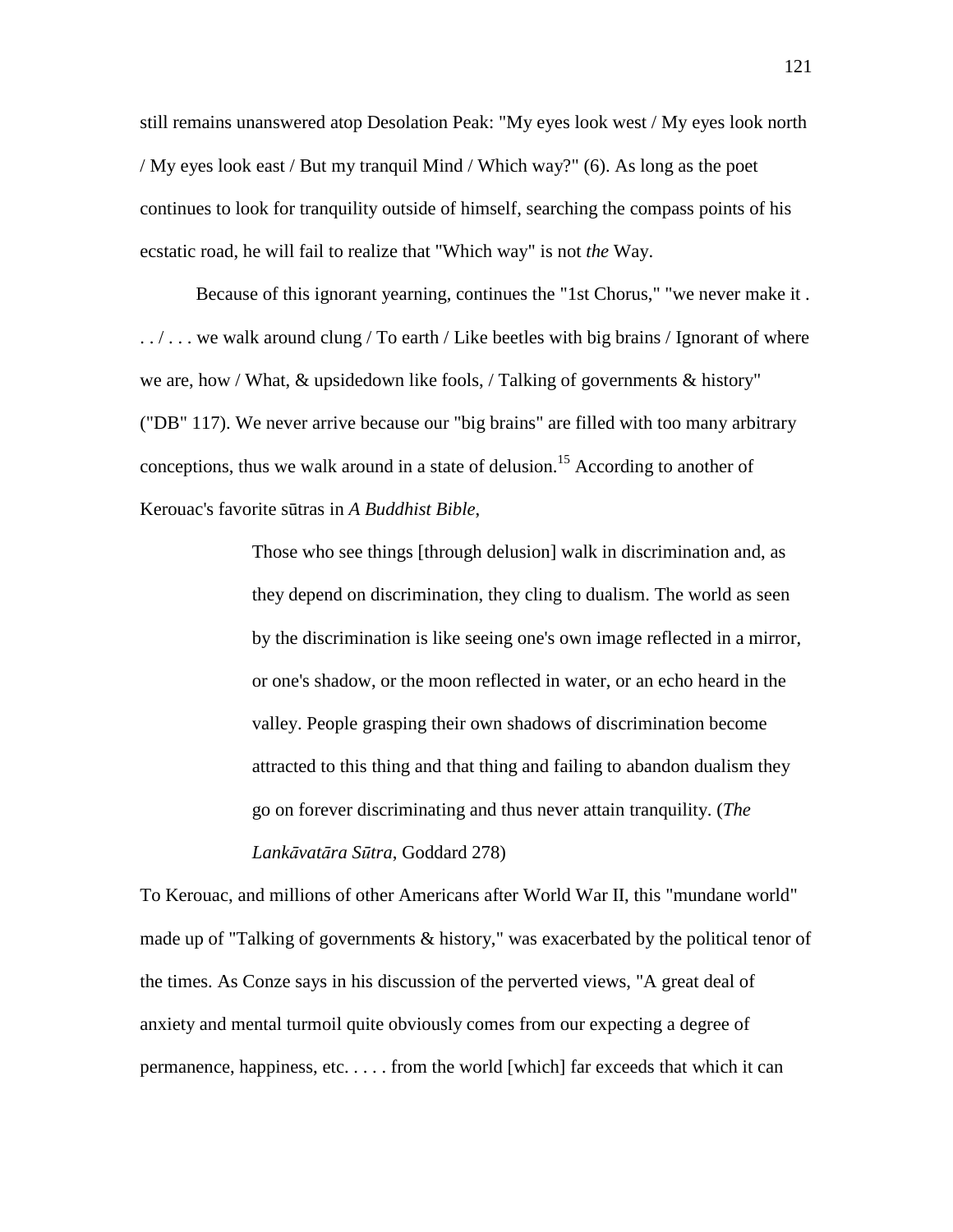give, and so we flounder alternatively in vain hopes or despair" (40). This "anxiety and mental turmoil" was only heightened mid-century by the very real possibility that, as Whalen put in "The Slop Barrel," "This coming war // when we are vaporized / To descend as rain across strange countries / That we will never see" existed at the simple press of a button (*Collected* 57). Likewise, economist John Kenneth Galbraith, two years after Whalen, said "No student of social matters in these days can escape feeling how precarious is the existence of that with which he deals. . . . The unearthly light of a handful of nuclear explosions would signal [humankind's] return to utter deprivation if, indeed, he survived at all" (*The Affluent Society* 5).

 The "2nd Chorus" begins with the poet personifying the landscape: "Mountains have skin," they "shoot up clouds of mist"; the "Dead trees" are "artistic," the "creeks roar" and "cataracts tumble pouring." In the second part of the stanza, which is set off with a dash, the poet questions why he "sit[s] here crosslegged / On this steaming rock surface" in meditation and why he writes, when, as he says, "nothing means nothing," echoing Eliot's "Nothing again nothing" and "Nothing with nothing" in *The Waste Land*. 16

He sits "crosslegged" on his hot rock (recall Whalen atop his) "Scribbling with a pencil," worrying his "juicy head" and "bony hand" with "words," "look[ing] around for more." Here Kerouac further explores the concept of *vipary*ā*sa*:

> T s the primordial essence Manifesting forms, of happy And unhappy, stuff & no-stuff, Matter & space, phenomena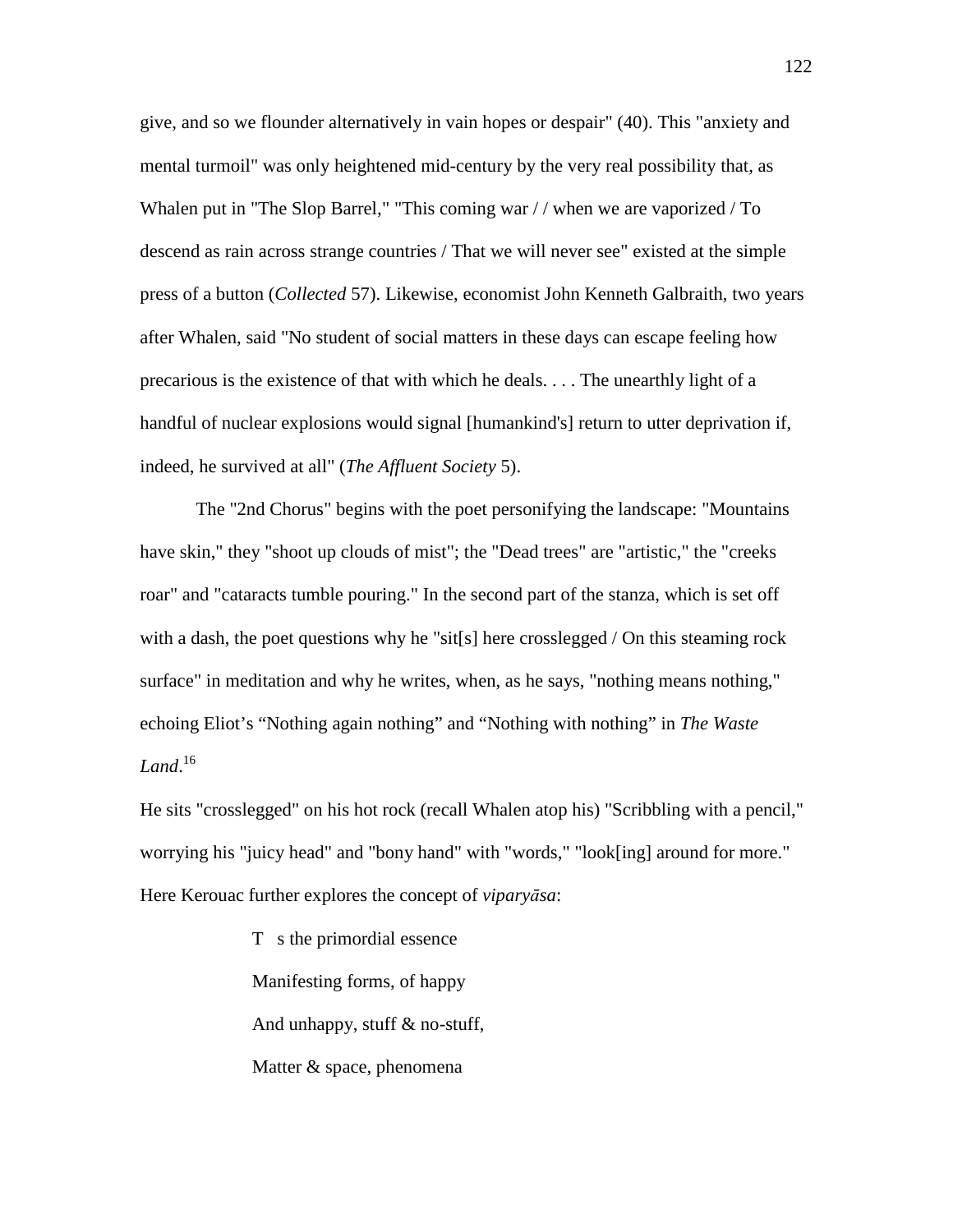Front & noumena behind,

### Out of exuberant nothingness

This is what we do; we manifest "phenomena" "[o]ut of exuberant nothingness" to create our realities. This "nothingness," or "primordial essence," is our original mind or buddha nature. As mentioned in Chapter Two, Zen masters often ask their students what their true nature was before their mother and father was born. One's original nature *is*; it comes before ego and is indefinable through perception; it is "noumena." To attempt to define the self necessitates conceptualizations within the world of duality, which in turn separates the self from everything around it. As such, we try to establish our reality by grasping at the Four Delusions. Thus, we claim as pleasant ("happy") that which is really unpleasant ("unhappy") [pride, say, or sensual sensation]; something as permanent ("stuff") which is really impermanent ("no-stuff"). "[P]henomena," then, is in "Front," Kerouac tells us; it is what we see, how we move forward, how we define our reality. "[N]oumena," is "behind"; it is what is in-and-of-itself, what is indefinable by perception, like one's buddha nature, which itself is born "Out of exuberant nothingness" ("DB" 118).

 Although Kerouac acknowledges that "nothing means nothing," the "3rd Chorus" opens with the adverb "Yet": "Yet birds mumble in the morning / And raccoons tumble down the draws." Life, in other words, goes on. What distinguishes this chorus from the concepts explored at the end of the previous one is the reader's sense of the poet's conceptual backsliding. On one hand, the notion that life goes on--that one's practice should not be something divorced from everyday existence, however mundane--is one of the hallmarks of Zen. Here, however, even though he acknowledges that life goes on, the poet more obviously grapples with issues of language and identity. The personal pronoun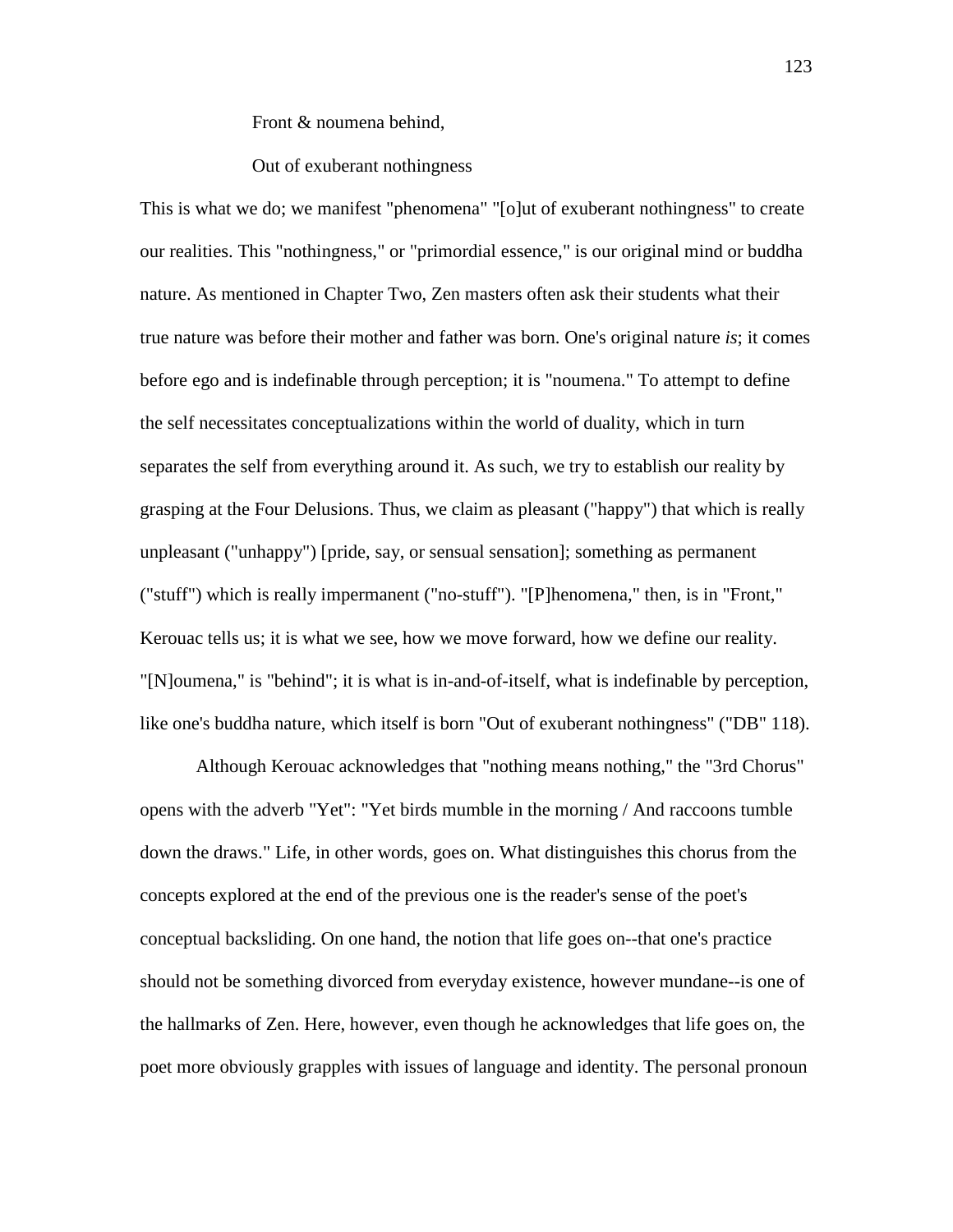"I" is repeated four times in the "3rd Chorus" ("I saw," "I open," "I have," and "I try"), as is the preposition "like." Extrapolation? He is, as a viewing-perceiving subject, trying to define things (phenomena) by likening them to ones he is already familiar with: "Birds . . . *like* mice," "bucks & does / . . . *like* cows" which "Run away // *like* silly frightened / schoolteachers," and an "Upsidedown mid morning moon / as delicate / As a slide, *like* snow" (my italics). He not only relies on similes--traditional poetic language no less--he also interjects a comment about his own poetic prowess: "Bears & abominable snowmen / I have not yet seen-- / *Proud of that line*" (my italics) ("DB" 119). It seems he cannot simply present images without the authorial "I" creeping back in to assert his presence. His ego-awareness is always there as a discerning subject-commentator, which is, no matter what alias he appears as, one of the things that gives Kerouac's fiction such raw beauty. In these Buddhist poems, however, it becomes problematic in that his issues of identity highlight the difficulty he has in reconciling the notion that he is inextricably a part of the world around him, not *apart* from it. In other words, in this natural setting, he projects human qualities onto his surroundings to better describe and understand it. In contrast, Snyder's "Piute Creek" finds the poet sitting and looking out, seeing the landscape without having to make associations in his mind; he just reads it, not as a separate entity, but as one intrinsically involved. For Snyder's onlooker, "One granite ridge / A tree, would be enough" because as he sits looking out, he is one with his surroundings; "All the junk that goes with being human / Drops away." "A clear, attentive mind," he tells us, "Has no meaning but that / which sees is truly seen" (*RCMP* 8). Snyder's poems, as well as Whalen's, are much more in tune with Buddhist notions of non-ego and transience than are Kerouac's. The poet/poem here is part and parcel with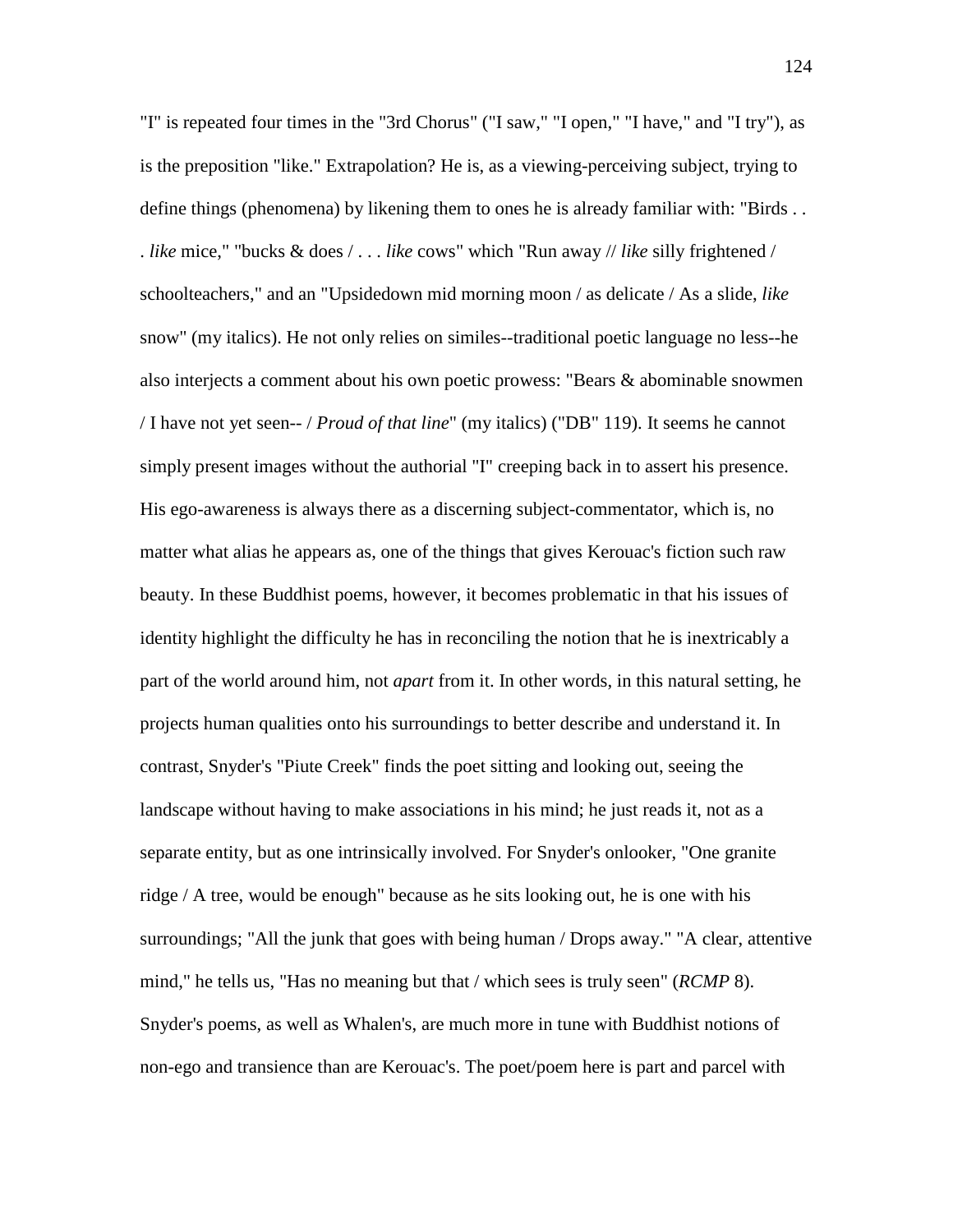his/its environment, whereas in Kerouac's poems there is still an all too obvious Western/Christian disjunction between the landscape, the poet, and his work--between seer and seen, inside and outside.

 In the "4th Chorus" of "Desolation Blues," the poet is "plagued" by "All the worries" that have plagued humankind since the time of "Moses, Homer," and others. He has "T S Elioted all the frogs, / Faulknered all the stone"; he has killed rats, remembered his mother and sister, "pondered history, myths, stories," and even "prayed & gave up prayer," yet "still it's upsidedown-- / silent--stiff--wont yield-- / wont tell--"; it is "A big empty / Puppet stage, with rock" ("DB" 120). Kerouac has engaged in the questions, studied the *dharma*, meditated, and come to his "Chinese Han Shan hill"<sup>17</sup> ("7th Chorus") to seek enlightenment, yet he, unlike Mount Hozomeen, "wont yield." Herein lies the crux: he is looking to the stage expecting the show to begin--or perhaps in Buddhist terms, to end. Indeed, as we saw in the "2nd Chorus," Kerouac certainly had an intellectual grasp on the concept of *vipary*ā*sa*, and in turn emptiness (*sh*ū*nyat*ā); yet, he says, "still it's upsidedown--" ("DB" 120). Perhaps the answer resides in Whalen's assessment of his friend's practice: "As far as I could see, he was interested in the very large, big, wonderful ideas about Buddhism and about the language. . . . Even had he been able to [meditate due to his bad knee], his head wouldn't have stopped long enough for him to endure it. He was too nervous, but he thought it was a good idea" (*Jack's Book* 216-217).

 In the "5th Chorus" Kerouac turns his attention momentarily to the mountains twelve miles away in Canada, which "look like they'd beckon," though he "know[s] better,-- / . . . yearn[ing] for the flatlands again, / the gentle hill,--" instead. The hills call,

125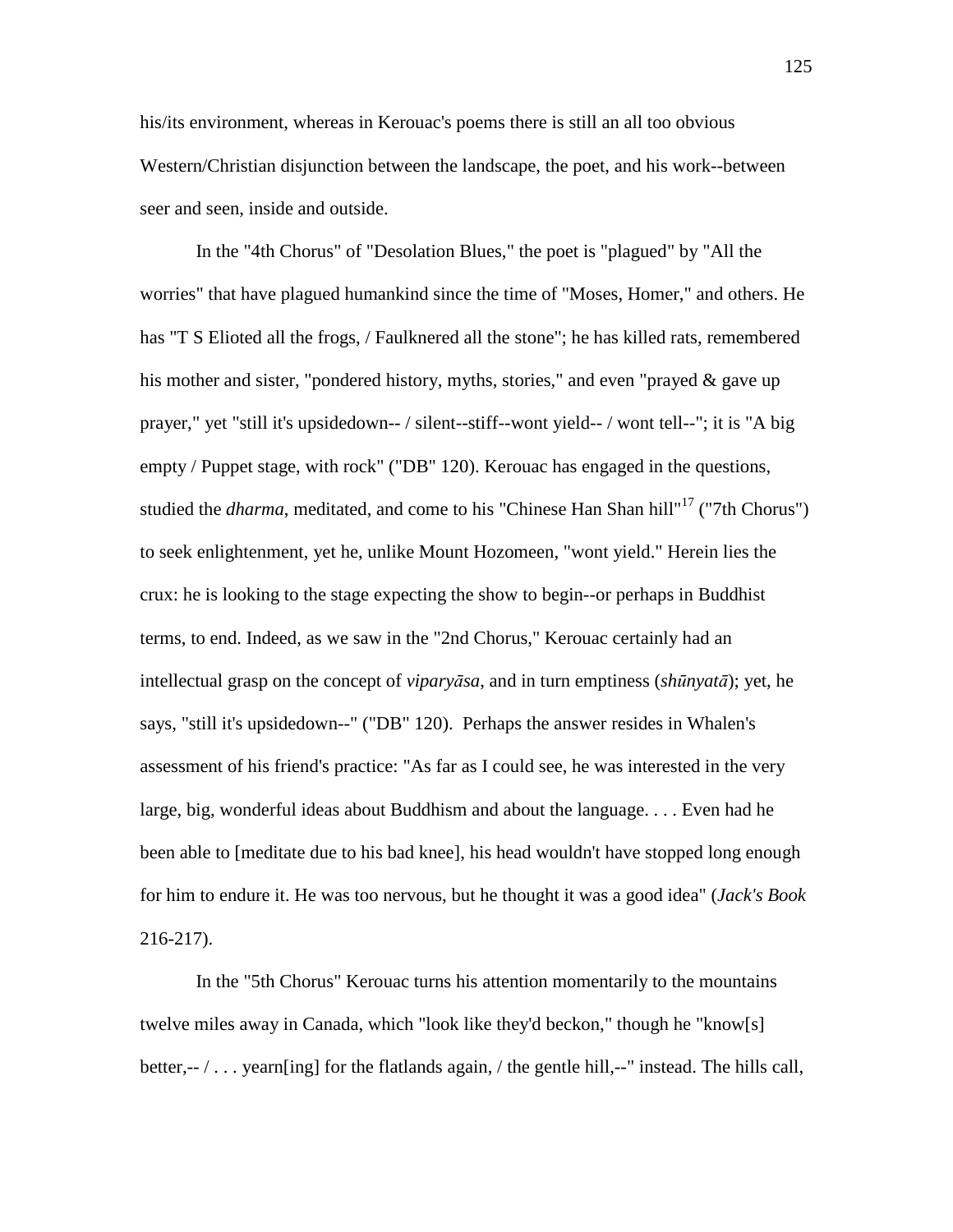perhaps with the promise of further Han Shan-like adventures, but he now knows, from his solitude experience, that the flatlands of civilization offer what he needs--friends, booze, and the "stage" upon which to gather materials for his further literary wanderings. His gaze shifts from the horizon(tal) to the vertical: "At 4 PM the clouds of hope / Are horizon salmon floaters / Full of strange promise / abstracted from the golden age / in my breast--." Clouds, in ancient Chinese poetry, are a metaphor for passing thoughts (as well as wandering monks). These clouds above, like memory and youth, are only fleeting; they offer "hope" and "strange promise." This recognition abruptly brings the poet's attention back to the immediacy of why he is there: if not to become enlightened, at least to further contemplate his existence. As such, he muses on the transitory/transformative nature of reality: "Patches of snow dont do anything / but be," they are snow until they melt, "And then water, it's nothing / but water / Till sun evaporates, then mist" ("DB" 121). This nothing "but be" trope winds its way throughout "Desolation Blues," haunting him because he is unable to divest his mind, to cease his abstracting. He knows that everything around him exists for no other reason than existence; it is empty, transient, in flux: snow into water into mist, retaining its essential nature, transforming endlessly into different states. Indeed, original nature *is* flux. The snow does not claim to be permanent, nor the water nor the mist: nature is not clouded by the Four Delusions. As Kerouac said a few months after leaving Desolation Peak in "Orizaba 210 Blues," "Eternally the lightning runs / Through form after form formless" (*Book of Blues* 152). It changes, keeps going; its essential qualities exist in its very formlessness. He knows that "rocks'll sit where they are / forever" like enlightened *tathagatas* (those who go thusly)<sup>18</sup> and, perhaps in a fit of jealousy--or perhaps to acknowledge his own agency-- he tells us that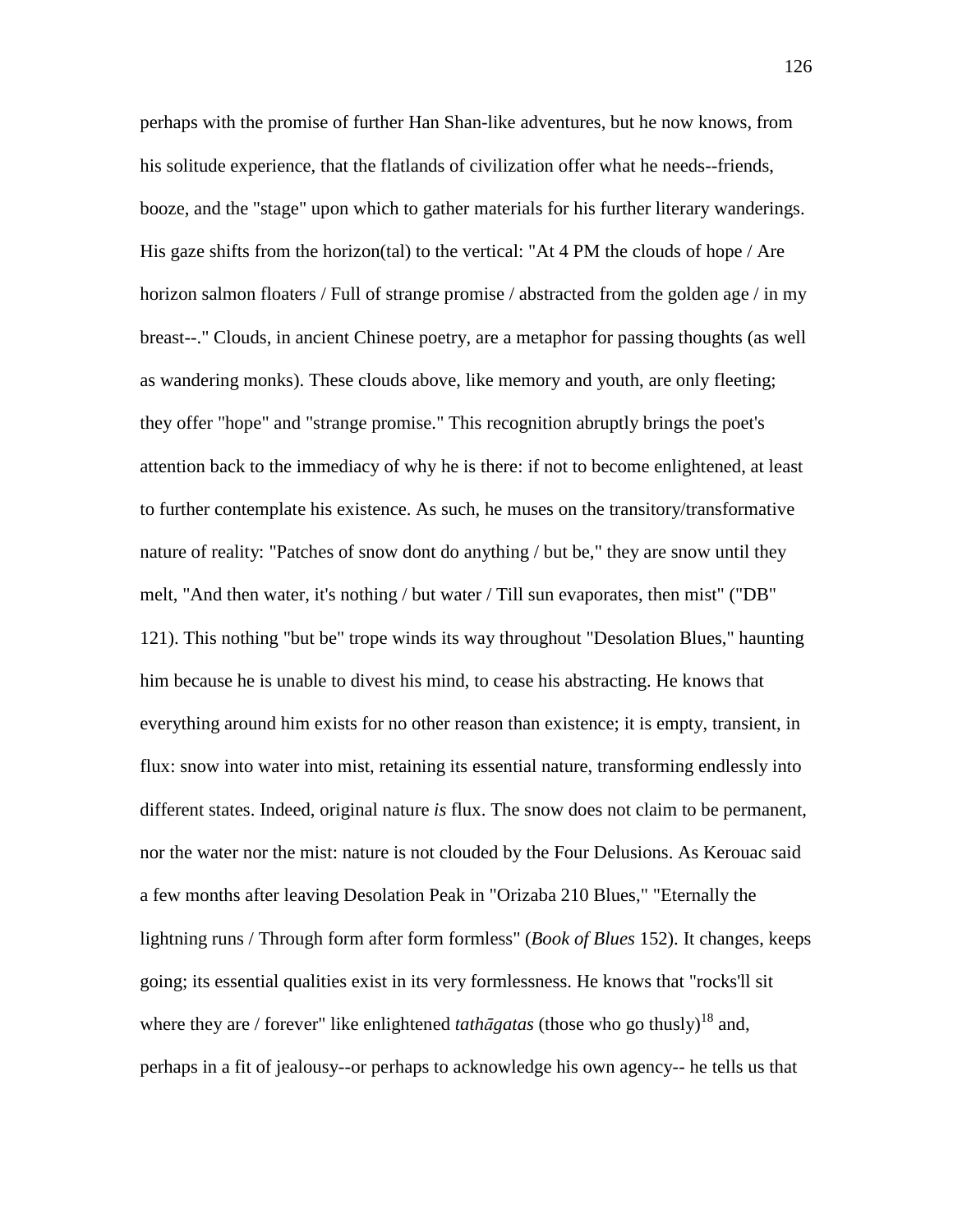they will remain stationary forever, "Lessn I move em, throw em / down the gorge, / And then they spit a minute" ("DB" 121).

 The sixth and seventh choruses, situated at the midpoint of the sequence, perfectly encapsulate the basic dichotomy Kerouac grappled with throughout his relationship with Buddhism, which prevented him from attaining the non-dualistic understanding of reality he so fervently strived for. The "6th Chorus" most clearly and personally presents this struggle, with the "7th Chorus" reveling in what it is the poet most wants, which, as he tells us towards the beginning of *Desolation Angels*, is to get "down off the mountain and [get] the whole bloody mess of boredom done" with, thus ending, at least temporarily, his desire induced suffering (41). The "6th Chorus" merits inclusion here in full as it best shows the dualisms at work in the poet's mind as they are happening.

> tho mist'll be mist till Heavens obdure, tho man'll Be man till heavens obdure Or hells obscure I just dont I just dont Dont Understand I dont-- I want to know--soon's a do I dont understand--if I said:

I just dont understand--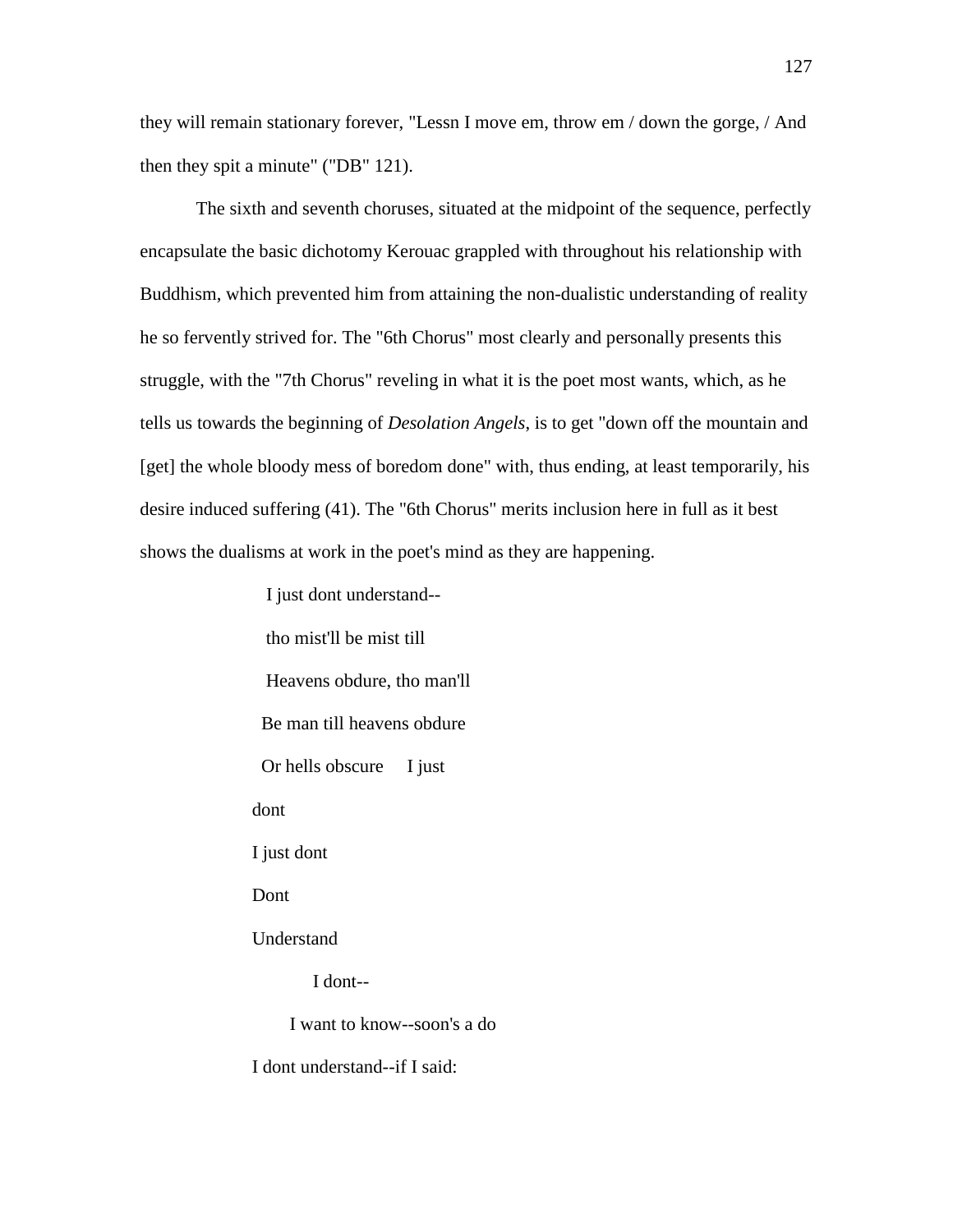"I dont care" I understand--

I understand that

it doesnt matter.

Still the birdy clings, to earth,

He dont go silent on me,

I dont stop writing,

I dont stop living,

What a fool,--blast the bird.

The only thing that ever happens

to Hozomeen

Is that he'll get a wreath

of clouds

Every now & then

& breed to revel

Without moving a mighty shoulder

--I envy him his rock ("DB" 122)

The beginning of the chorus echoes Ray's comment at the end of *The Dharma Bums* when he says, "I didn't know anything anymore, I didn't care, and it didn't matter, and suddenly I felt really free" (183-184). It is difficult to take this seemingly emancipatory declaration at the end of this sentence at face value, when compared to the repeated stutterings above, as well as with the anxiety and pain exhibited in *Desolation Angels*. He does in fact possess the understanding, he just cannot, perhaps due to his Catholic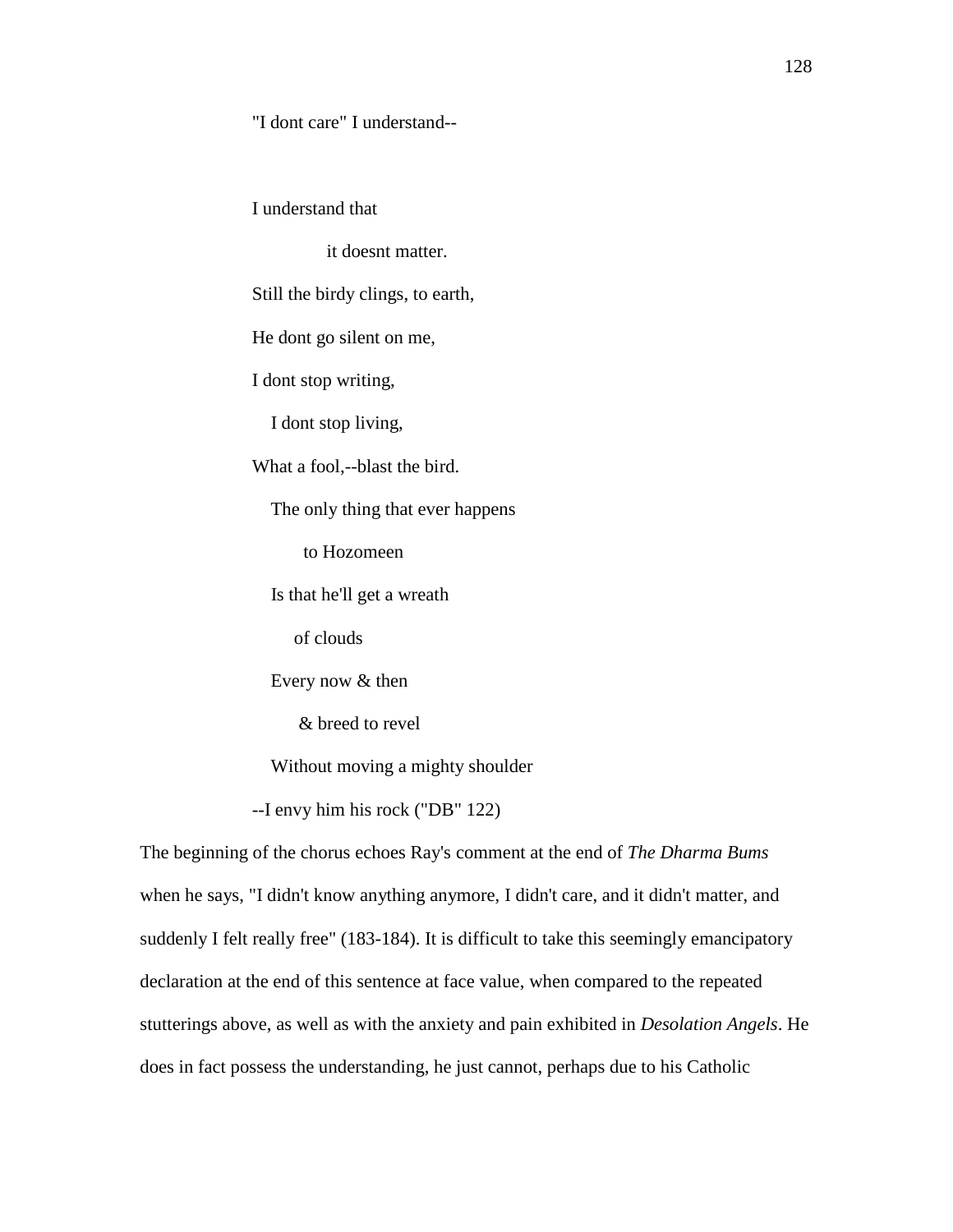upbringing, wholly accept the truth of emptiness that he espouses in *Scripture*, namely that "Enlightenment comes when you don't care" (49). He tells us here that he "understand[s] that / it doesnt matter."<sup>19</sup> William Everson addressed this sentiment in his 1959 essay "Dionysus and the Beat Generation" by quoting "Desolation Blues" (without attribution), suggesting that the "Dionysian spirit" of the Beats was a "mood of positive repudiation, as summed up in the phrase 'I don't know; I don't care; and it doesn't make any difference,' [which was] counter-balanced by an opposite mood of negative affirmation: 'Beat means beatitude'" (21). Kerouac understands, at least intellectually, that the cycle of birth, death, and rebirth continues to turn, that the "mist'll be mist" eternally, and that, as he read in *The Heart S*ū*tra*, "Form is emptiness, emptiness is not different from form" (Goddard 85). Yet, "Still the birdy clings, to earth"; it continues to sing, as does the poet for that matter; he does not stop writing or living. Why, then, he seems to ask, can he not be more like Hozomeen--motionless, yet ever-changing in its seeming stasis. The poem's first and last lines--the former ending with a dash, the latter beginning with one--sum up in two lines the quandary: "I just dont understand-- // --I envy him his rock." The dashes, line breaks, and repetitions are all endemic of a mind hard at work grappling with, on the one hand, the logic the Western mind tends to grasp at when struggling spiritually with Buddhist doctrine, and on the other, the very real presence of the present moment, the day-to-day existence of corporeal reality. As such, these choruses highlight the complexities of the poet's spiritual quest, one which bounced back-and-forth between his early (and late) Catholicism and midlife explorations of Buddhism.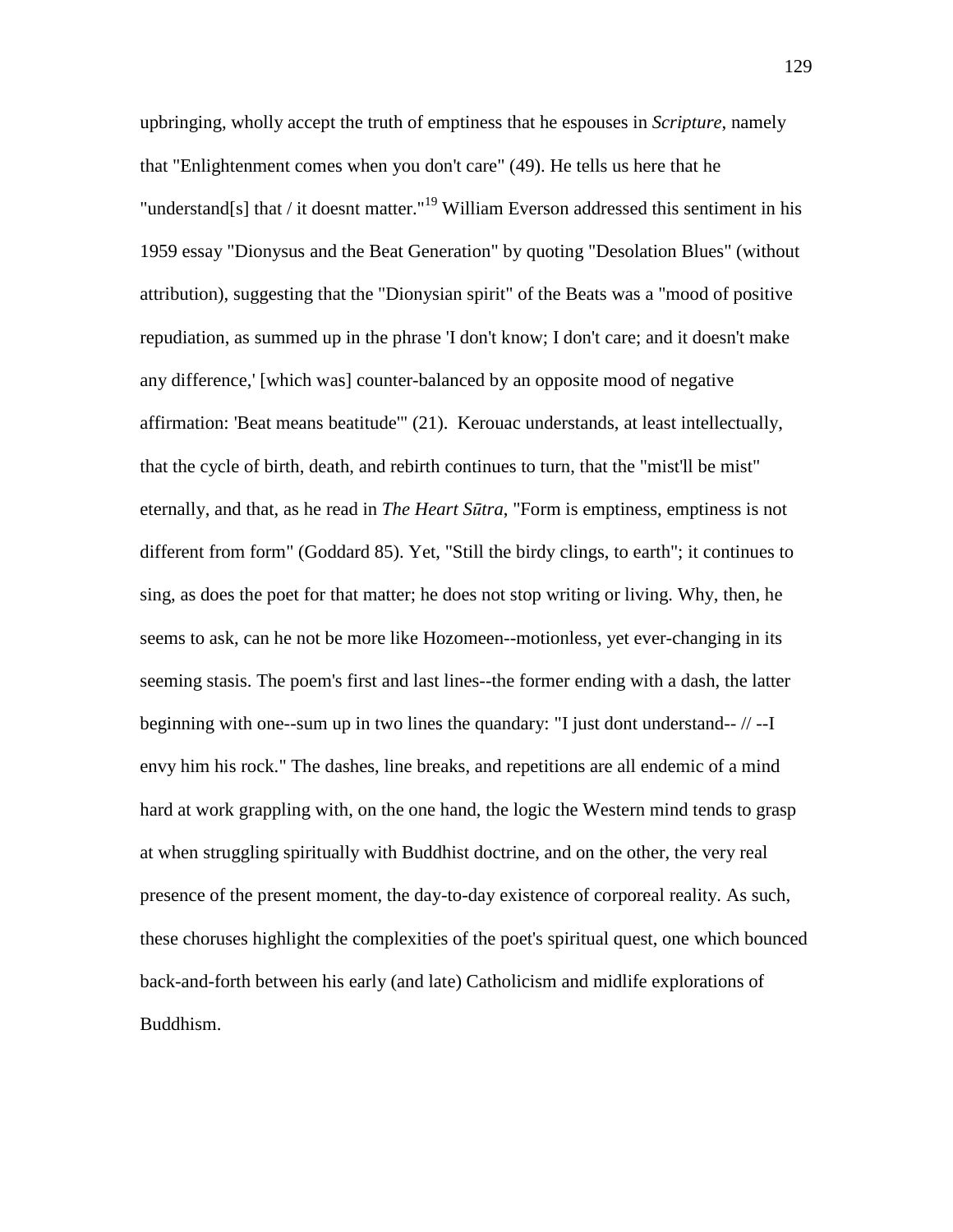The "7th Chorus," also reproduced here in its entirety, explains in

characteristically explosive free-associational Kerouac style what it is that the poet wants:

But I want to live, I want

to get down

Off this Chinese Han Shan hill

and make it

To the city & walk the streets

And drink good wine

(Christian Brothers Port)

Or whiskey (Early Times

or Old Grand Dad)

And go to Chinese Movies

on Saturday Afternoon

And buy presents in the window

and watch the dust gather

On little stationary toys

In celluloid windows of children

And go to the vast markets

And eat tortillas beans

ice cream

And crime--and banana splits

and tea

And benzedrine & broads--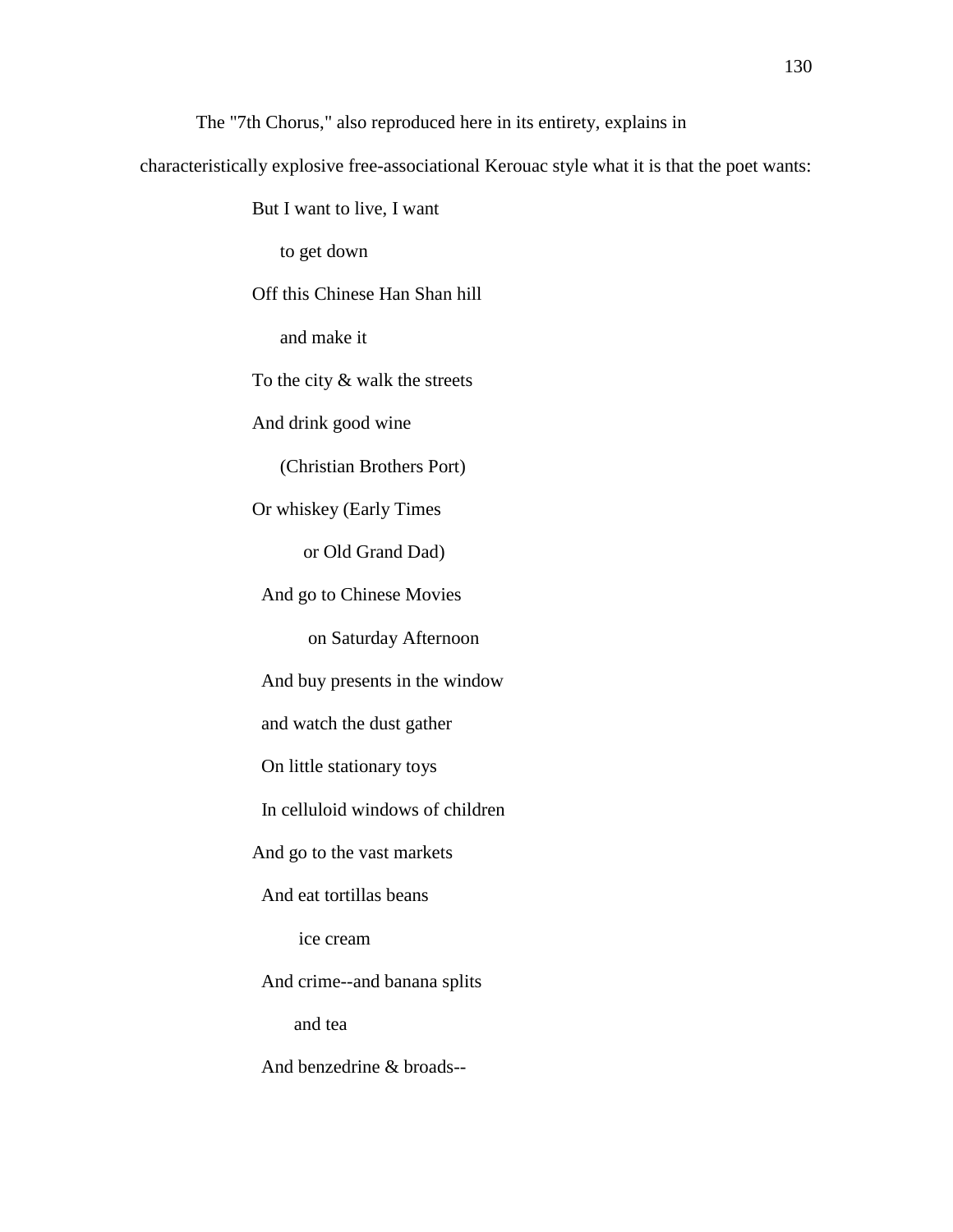and waterfronts

 And plays & and play marquees and Square Times And you--I'd like to celebrate upside Down in cities ("DB" 123)

Ironically, in "Alone on a Mountaintop" Kerouac tells us that "After all this kind of fanfare, and even more, I came to a point where I needed solitude and just stop the machine of 'thinking' and 'enjoying' what they call 'living,' I just wanted to lie in the grass and look at the clouds. . . . And anyway I was sick and tired of all the ships and railroads and Times Squares of time--" (118). One cannot help but recall--and I'm sure Kerouac's allusions here are intentional--Thoreau's "I went to the woods because I wished to live deliberately, to front the essential facts of life, and see if I could not learn what it had to teach, and not, when I came to die, discover that I had not lived" (*Walden* 61), as well as Whitman's "I loafe and invite my soul, *I* lean and loaf at my ease observing a spear of summer grass" ("Song of Myself" 188). Unfortunately, what Kerouac fails to do is to follow through with Thoreau's desire "to stand on the meeting of two eternities, the past and future, which is precisely the present moment; to toe that line. . . . To anticipate, not the sunrise and the dawn merely, but, if possible, Nature herself!" (*Walden* 11). It is the present moment that Kerouac struggles with, as evidenced most explicitly in the seemingly frantic alternating sections (past, present, future) of *Desolation Angels*.

 The "7th Chorus" itself echoes Whitman's "I celebrate myself," though Kerouac's "But I want to live" smacks sadly of a sense of longing and desperation (desolation). The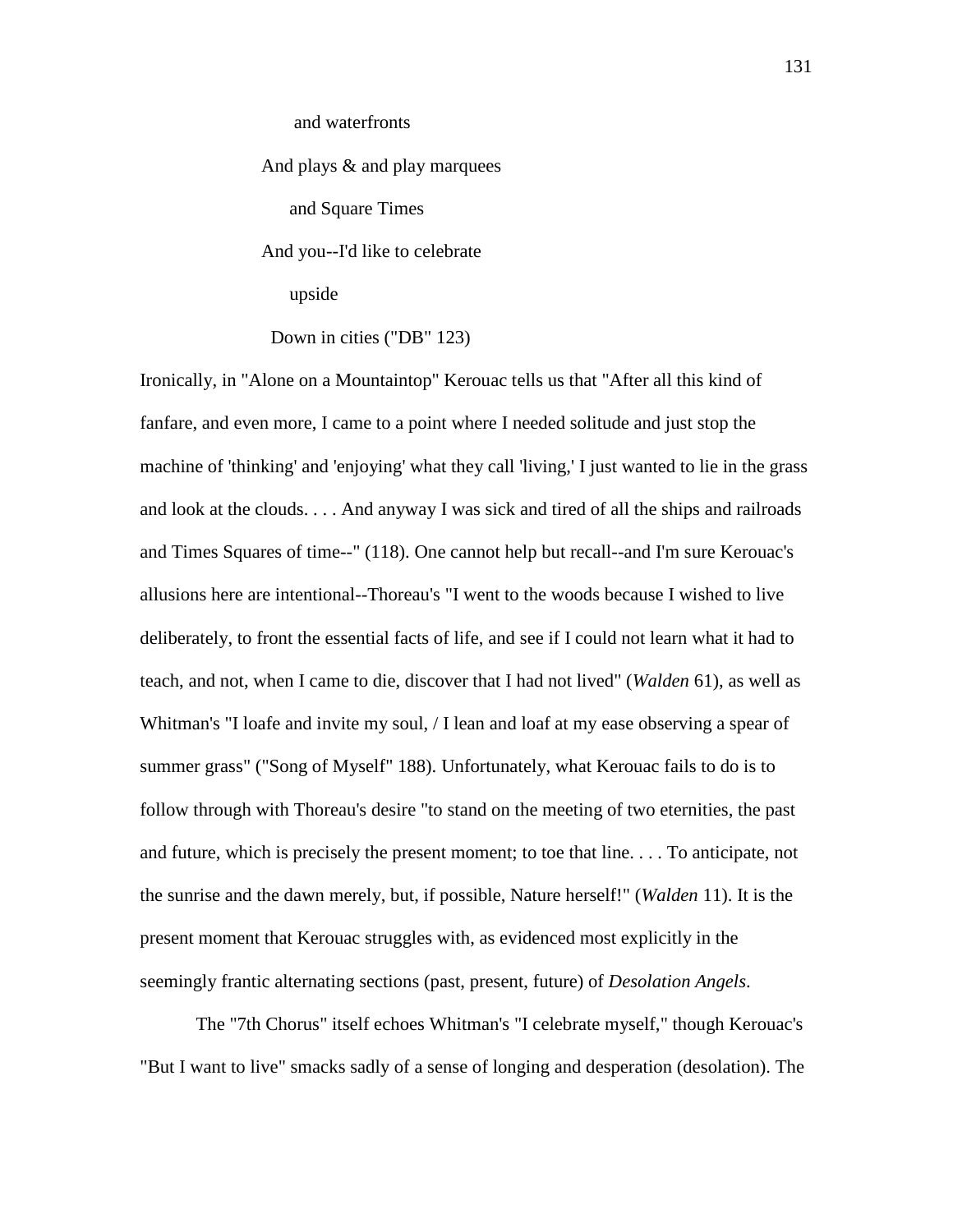tragedy lies, for this reader, in the pre-lookout exuberance Kerouac expressed in three letters to Gary Snyder between January and March 1956 from Rocky Mount, North Carolina, just before he headed west to live with Snyder at Marin-an. On January 17th, he tells of "Long days this Spring meditating in my piney woods, and writing, and continuing my long 'Some of the Dharma,' which reports on dhyanas and samadhis and all kinds of Buddhist poems and notes and outcries and is now also over 300 pages long. So I'll be busy right up to mountain-lookout time." His time spent in study and meditation appears to have paid off by the February 14th letter: "And now I am abiding in the truly wonderful bliss of the Prajñā-knowing, knowing the known, knowing that emptiness is what it all is, and we all are it, and we have nothing absolutely nothing to worry about." And on March 8th, he confides his hope that "[s]omething will happen to me on Desolation Peak . . . as happened to Hui-neng on Vulture Peak,  $^{20}$  I can sense it. . . . I'm really getting a great deal of dharma-satisfaction lately, tho that may be an ill sign. . . ." (Charters Vol. 1, 545, 551, 567). Contrast this exuberance, perhaps foreshadowed by the "ill sign," with the Forty-Forth chapter of *Desolation Angels*:

> What did I learn on gwaddawackamblack? I learned that I hate myself because by myself I am only myself and not even that and how monotonous it is to be monostonos . . . I learned to disappreciate things themselves and hanshan man made me mop I dont want it . . . I want to come down RIGHT AWAY . . . I want to return at once . . . I got a place to go and poems to write about hearts not just rocks--Desolation Adventure finds me finding at the bottom of myself abysmal nothingness worse than that no illusion even--my mind's in rags--. (68)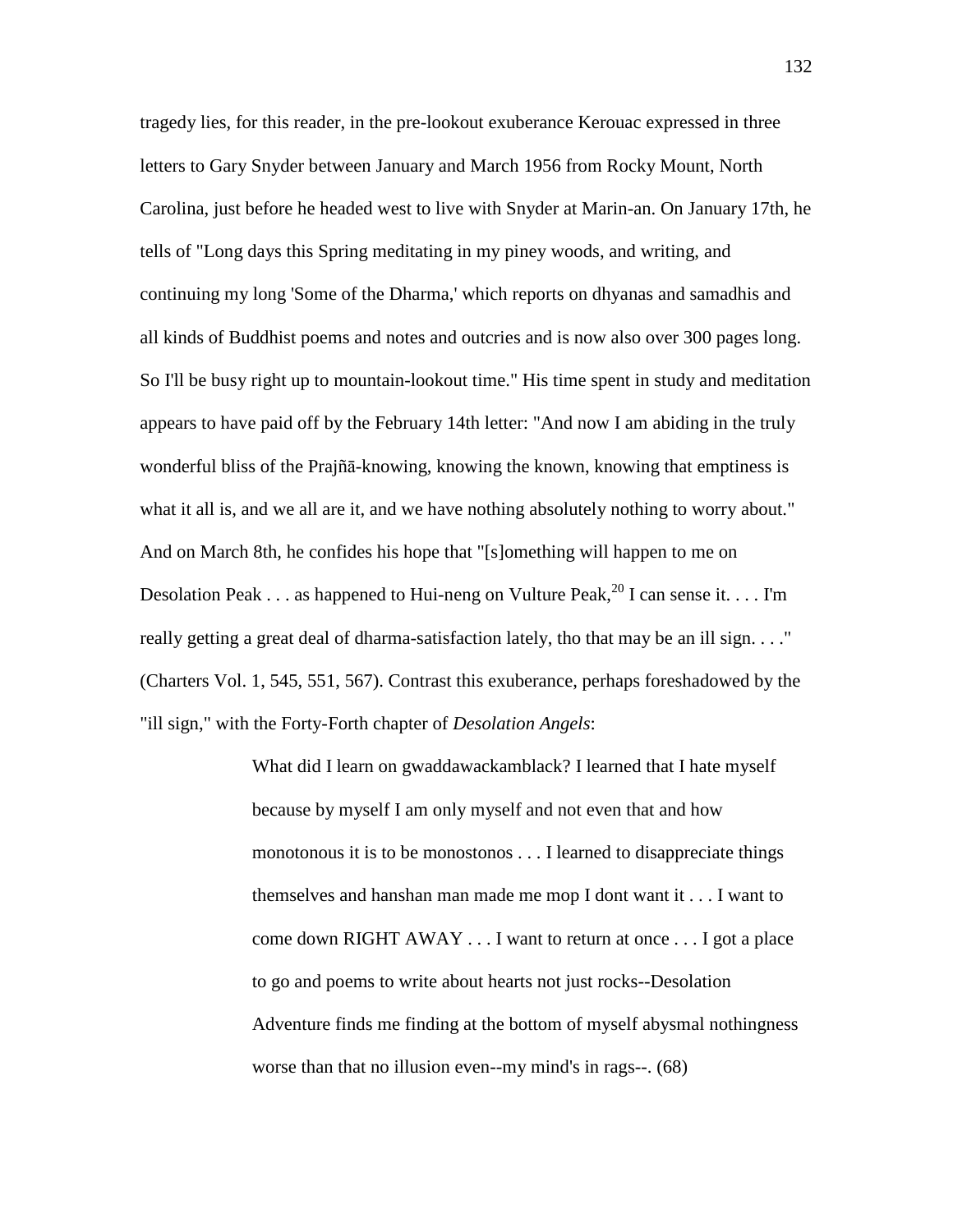Kerouac wants to get "Off this Chinese Han Shan hill / and make it / to the city." Not only to literally "make it" down there (to civilization), but perhaps once again to find the "IT" of *On the Road*.

 While the "7th Chorus" echoes Whitman, it would be a mistake to read Kerouac's poem solely *against* Whitman as opposed to in conversation *with* him. Kerouac first became interested in Whitman at Bartlett Junior High in the mid 1930s, an interest that developed into a full-blown appreciation in the 1940s when he spent the summer of 1940 reading Whitman, Thoreau, and Emily Dickinson. In June of the following year, he read the 1855 version of *Leaves of Grass* and wrote his own free-verse poem titled "Definition of a Poet," and in 1948 he wrote a paper for Alfred Kazin at the New School for Social Research in New York titled "Whitman: A Prophet of the Sexual Revolution." Kerouac's 1941 "Definition of a Poet" is someone whom

> spends his time thinking about what it is that's wrong, and although he knows he can never quite find out what this wrong is, he goes right on thinking it out and writing it down. (*Atop an Underwood* 122)

Kerouac apparently needed the stimulus of the road and the city to keep "thinking it out and writing it down." The boredom brought on by solitude atop Desolation Peak, unlike Whalen's and Snyder's lookout experiences, was too much for Kerouac; he needed to get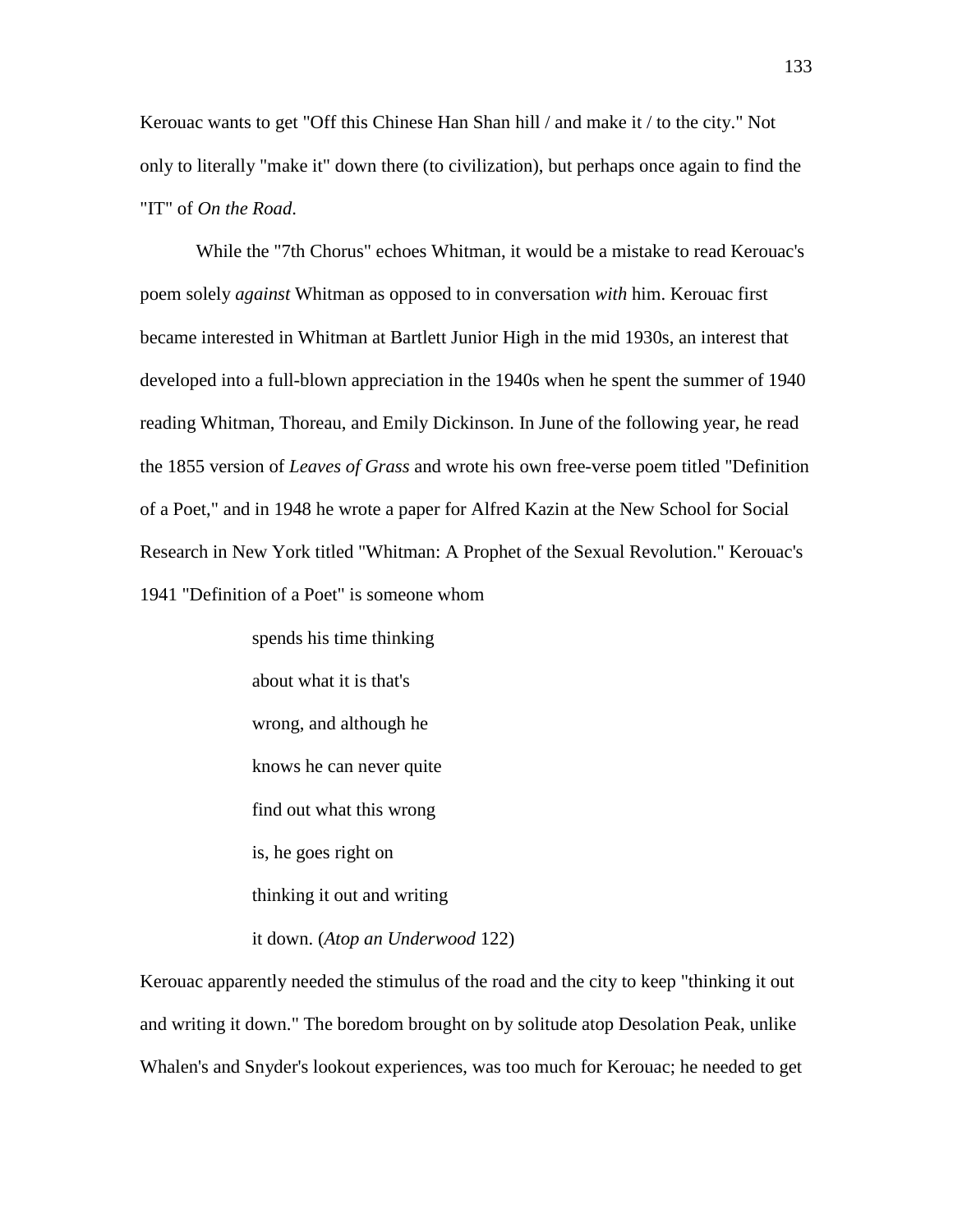"To the city & walk the streets." He needed, as he wrote to Norma Blickfelt not long after writing the above poem, to "go on writing, studying, travelling [sic], singing, loving, seeing, smelling, hearing, and feeling. . . ." (Charters Vol. 1, 28). These, the words of twenty year old John Kerouac, are not much different from the sentiments of the Kerouac of 1956. In the "7th Chorus," Kerouac projects into the future, echoing Whitman's "The Sleepers": "I wander all night in my vision, / Stepping with light feet . . . swiftly and noiselessly stepping and stopping . . ." (Whitman 542). More specifically, though, we can read the "7th Chorus" as Kerouac's mountaintop "Song of the Open Road" (1856), written one hundred years after his predecessor's poem. In this mountaintop vision, Kerouac saunters Whitmanesquely through the streets with a good bottle of wine, gazing into shop windows, eating, cavorting with women, and, in Whitmanesque fashion, projecting himself on to more than one locale (Seattle, San Francisco, and New York). As he told Robert Lax<sup>21</sup> in a letter dated Oct 26, 1954: "I'm no saint, I'm sensual, I can't resist wine, am liable to sneers and secret wraths and attachment to imaginary lives before my eyes- but I intend to ascend by stages and self-control to the Vow to help all sentient beings find enlightenment and holy escape from the sin and stain of life-body itself. . . ." (Charters Vol. 1, 447-448). Stylistically, the "7th Chorus," through the use of anaphora- eleven lines beginning with the word "and"--also owes an obvious debt to Whitman. Both poems also end similarly, though one ends with a statement, the other with a question; the latter is perhaps more open and embracing: Kerouac ("And you--I'd like to celebrate / upside / Down in cities"); Whitman ("Camerado, I give you my hand . . . Will you give me yourself? will you come travel with me?") ("Song of the Open Road" 307). And, of course, "Song of Myself" prominently opens with the word "celebrate." So, then, to read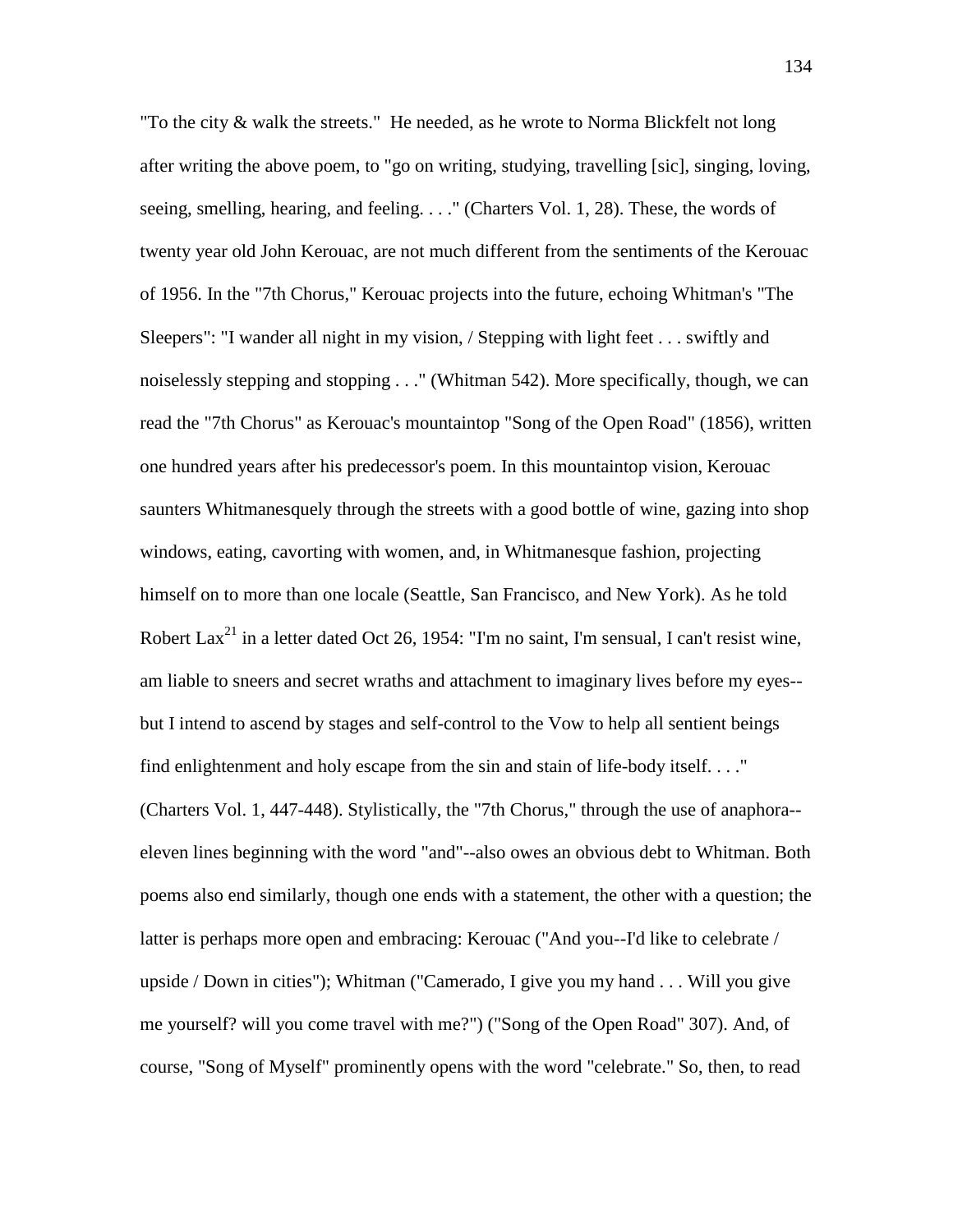the "7th Chorus" as a failing on Kerouac's part--the failure being the longing to descend to the city--we should consider the poem's content and style as infused with the road tradition that turned Kerouac on to Whitman in the first place.

 The "8th Chorus" opens with another unusual image, one reminiscent of the youthfully mystical *Dr.* Sax<sup>22</sup>: "Once I saw a giant / in a building // He's here now, bending / over me, / Giant diamond gone insane" ("DB" 124). The giant once seen from inside a building refers to the painting of Hozomeen Snyder made from atop his lookout post on Sourdough in 1953, which he later mailed to Kerouac in February 1956 before Kerouac headed west to be with him at Marin-an. As Ray says towards the end of *The Dharma Bums*,

> . . . suddenly I woke up with my hair standing on end, I had just seen a huge black monster standing in my window, and I looked, and it had a star over it, and it was Mount Hozomeen . . . staring in my window. . . . It had the same unmistakable witches' tower shape Japhy had given it in his brush drawing of it that used to hang on the burlap wall in the flowery shack in Corte Madera. (178-179)

The "Giant diamond gone insane, / Ta, the Golden Eternity," he calls it in this chorus, riffing on the title of *The Diamond S*ū*tra*. His language then seems to break down, getting more "insane," more sing-song, spontaneous--"Ta Ta Ta Ta, / Tathata, trumpet, Ta Ta" ("DB" 124). Kerouac played with this "Ta" trope less than two weeks before leaving for California. On March 5th he wrote a short prose piece titled "SKETCH of Twin Tree Grove" in what would become *Some of the Dharma*. Seated in his sister's back yard in Rocky Mount, North Carolina, he examined "the holy yellow long bowing weeds that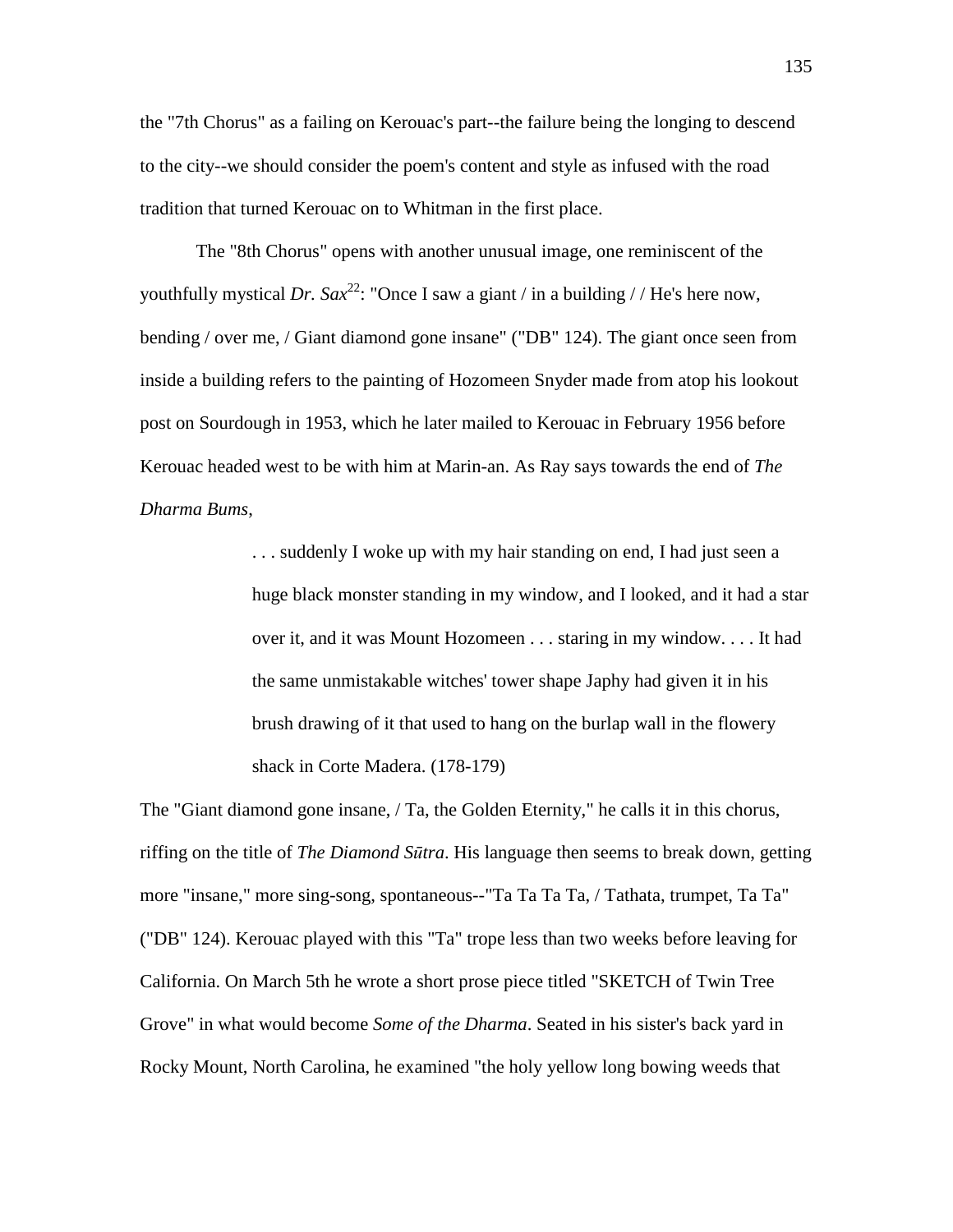face my grass sitmat of Tathagata Seat of purity---they point in all directions and hairily converse as the winds dictate Ta Ta Ta ta, in gossip groups with lone bhikkus proud to show off and sick ones and half dead fallin ones. . ." (414). *Tathat*ā (Skt.) means "suchness," or the true nature of things devoid of the Four Delusions. That is, it is "beyond all concepts and distinctions. . . . It is formless, unmade, and devoid of selfnature" (*SDBZ* 221). A *tath*ā*gata*, then, is, in Kerouac's own words, "He-Who-Has-Attained-to-Suchness-of-Mind" (*Wake Up* 35); or, as *The Diamond S*ū*tra* puts it, "'He who has thus come' and 'He who has thus gone'" (Goddard 103). This mode of existence, for lack of a better phrase, is what Kerouac so desperately strived for; for, to be like Hozomeen, would mean to exist, like the mist, in a state of suchness. In other words, to *be* one's original nature.

 We see a similar breakdown of language in *Desolation Angels*, though this time Kerouac takes his experiments to their logical end--from sentences, to syllables, to symbols (five large triangles), to illegible scribbles, to colors and sounds ("black black black black / bling bling bling") (58). In a rough-and-tumble panic-stricken landslide of despair, he exclaims: "Enough I've said it all, and there's not even a Desolation in Solitude, not even this page, not even words. . . (57)". In what amounts to an impromptu mini-sūtra, he continues:

> O Ignorant brothers, O Ignorant Sisters, O Ignorant me! . . . --come, now, children, wake up . . . being and not being, what's the difference?--Prides, animosities, fears, contempts, slights, personalities, suspicions, sinister forebodings. . . . WHO WRITES WRONG ON THE WHO THE WHY THE WHAT WAIT O THING I I I I I I I I I I I I I O MODIIGRAGA NA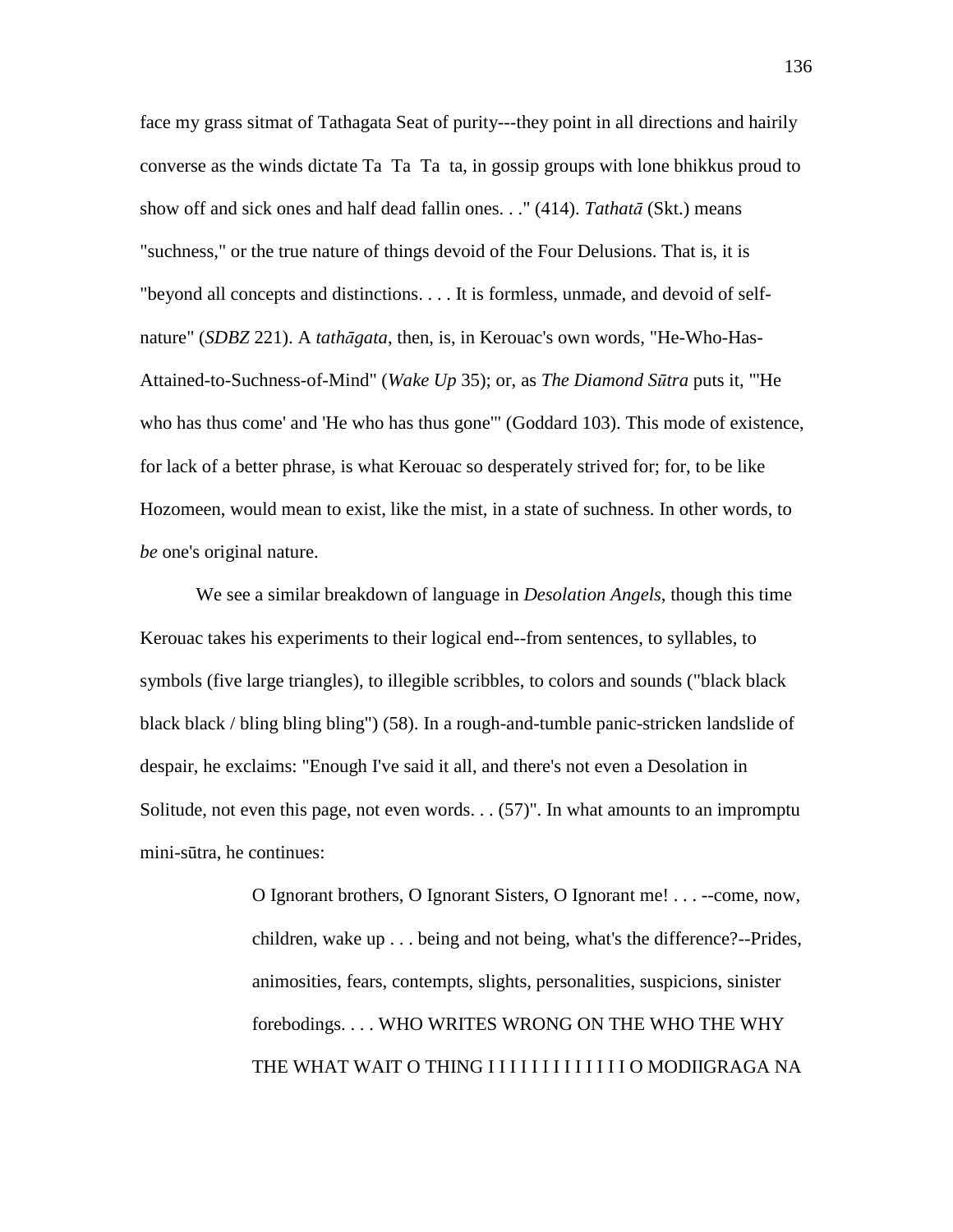# PA RA TO MA NI CO SA PA RI MA TO MA NA PA SHOOOOOOO BIZA RIII - - - - - - - I O O O O--M M M--S O--S" etc. (Chapter 37; Book 1, 57)

Kerouac, in his list of eight conceits, appears to be addressing the *kleshas* (Skt.), which refer to "all the properties that dull the mind and are the basis for all unwholesome actions and thus bind people to the cycle of rebirth." They are "desire or craving, hate, delusion, false views, doubt, rigidity, excitability, shamelessness, lack of consciousness" (*SDBZ* 117). The delusion, Conze says, "results from the four perverted views which superimposes permanence, ease, self and attractiveness on the data of experience which do not contain them" (206). Rather than reading the next few lines as simply a breakdown of discourse, I would suggest that Kerouac is tuning in to the cosmic sounds of a syllabic mantra. Chant, for example, "NA PA RA TO MA NI CO"; it is not that dissimilar from, say, the Mani Mantra of Avalokitesvara, the *Bodhisattva* of Compassion, which reads "Om Mani Padme Hum" ("Hail to the jewel in the lotus"). As Kerouac read in Lin Yutang's *The Wisdom of China and India*, "the mechanism of our thinking and language fails [when trying to describe *nirvana*], because our words must fail to describe our unconditioned existence" (550).<sup>23</sup> And as he read in *The Lank*ā*vat*ā*ra S*ū*tra*, "Highest Reality is an exalted state of bliss, it is not a state of word-discrimination and it cannot be entered into by mere statements concerning it" (Goddard 287). One gets the sense, though, that Kerouac's move to the mantra here has as much to do with placating his own anxieties as with spreading the Dharma, as is the case as we move through "Desolation Blues." We will see him experiment again with the mantra form in the "10th Chorus."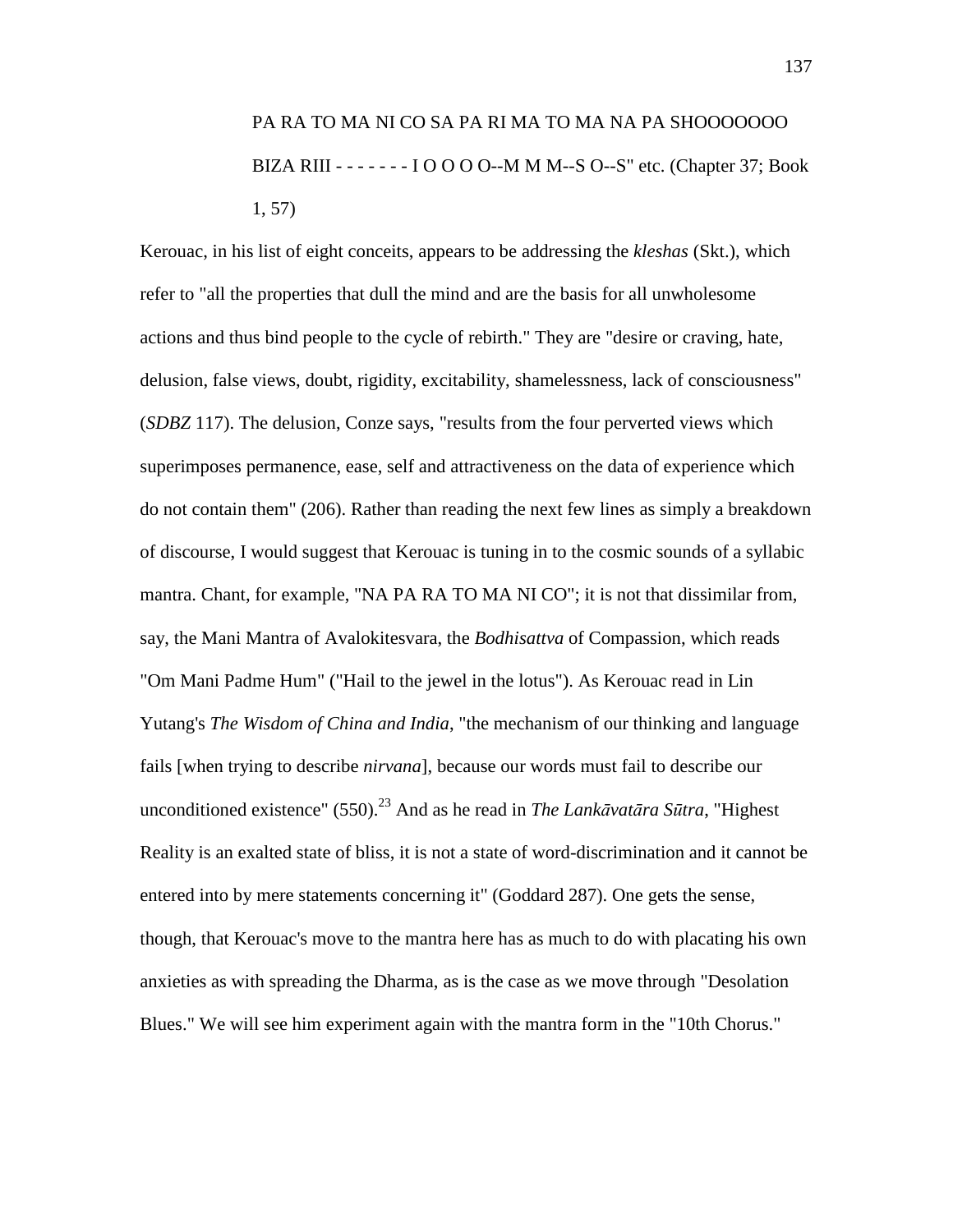The "8th Chorus" continues with quote Everson addressed above: "But *I dont know* / *I dont care* / *and it makes no difference* / And now I'm wise" (Kerouac's italics) ("DB" 124). [Recall Everson's "'I don't know; I don't care; and it doesn't make any difference" above]. Jack Dulouz, repeating his italicized declaration in *Desolation Angels*, calls it "the final human prayer--" (78). This prayer just does not ring true, as mentioned above, especially considering what he tells us in the next line of the poem: "When the whole wide world / is fast asleep I cry." Perhaps this show of emotion is meant to indicate compassion for the "whole wide world," but it seems that this sadness is prompted by his inability to fully accept, at least at this point, that he indeed does not care, that the world is empty, that "it makes no difference," and that this emptiness is itself meaningful, that no-thing *is* something. He is unable to quell his mind's intellectual activities--to cease trying to define the world--as is evidenced by the way in which his surroundings continually *bring to mind* other images, things, memories.

 The chorus ends with an odd turn, though perhaps not so odd considering Kerouac's seeming inability to accept his experience in the mountains as a single overwhelming whole (*shang*), rather than one of the dualistic separation of self/other. In what sounds like an apologia to both his then-divorced second wife (Joan Haverty) and his daughter (Janet), then five years old, the poet says, "Let me offer you / my reassuring profile / Saying, 'It's okay, girl, we'll / make it / till the sun goes down forever."<sup>24</sup> In a move that is typical in Kerouac's Buddhist writings, he ends the poem with a conflation of Buddhism and Christianity: "'We're fallen / angels,'" he tells her, "'Who didnt believe / That nothing means nothing. $125$  This is the main issue at stake here for Kerouac: emptiness, or at least his understanding of it. *Nothing* (emptiness) means *no-thing* when it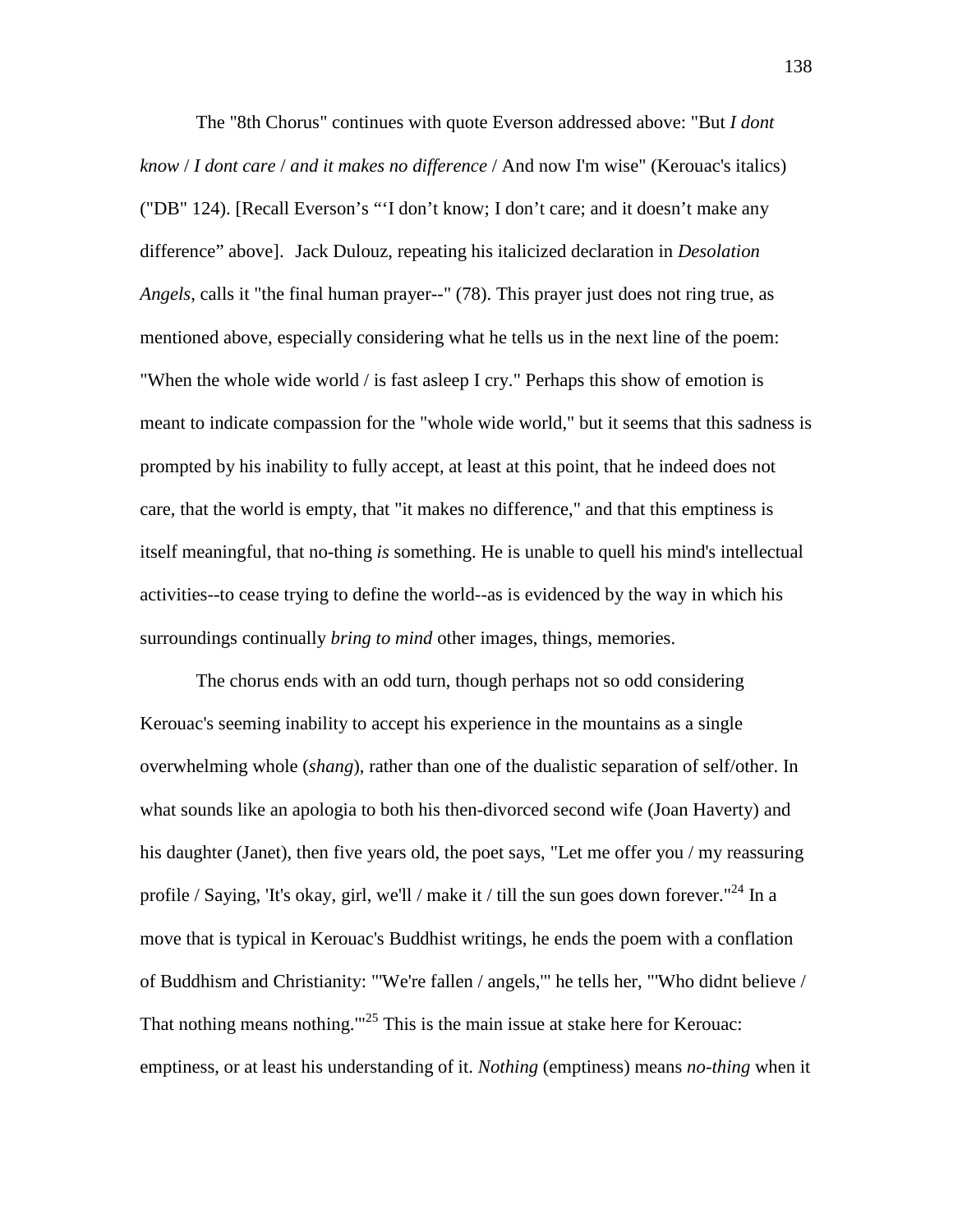loses its "thingness," when divested from the realm of the perceiving dualist mind. *Nothing* connotes a mind unfettered by attachments (conceptions, distinctions, delusions); *nothing* is the clean mirror-mind simultaneously reflecting and emitting reality. The world is real when it exists not as a delusion in the mind but *as* the mind; it is empty when delusion is done away with.

 The "9th Chorus" continues the "upsidedown" theme, beginning and ending with the following lines: "We're hanging into the abyss / of blue--" and "We hang in, upsidedown, --Too much to be real." What we "hang in" are "innumerable / and endless worlds / More numerous even  $(\&$  the number of beings!) / Than all the rocks that cracked / and became little rocks." Worlds more numerous than the sands in the Ganges, as Buddha said. We might think of these innumerable worlds in terms of the inexhaustible present moments that make up our existence, thus our innumerable rebirths in everpresent flux--i.e., impermanence. To "hang" is to be hung up, attached, unable to see the world for what it is, not as seen through our delusionary attachments to it and to ourselves. Attachments connote grasping, which in turn super-imposes the delusion of permanence. Talking back stylistically to the "7th Chorus," Keoruac includes a thirteenline-long Whitmanesque catalogue of the "real" in the form of a geography of impermanence: "In all that rib of rock / That extends from Alaska," south through the western rim of North and South America, all the way "on around to Siberia--." Even mapped, though, the world is "In other words,  $\&$  all the grains / of sand that comprise / A rock, and all the grains / of atomstuff therein," are all "--Too much to be real" ("DB" 125). Impermanence and interdependence go hand in hand, both calling into question notions of self-existence.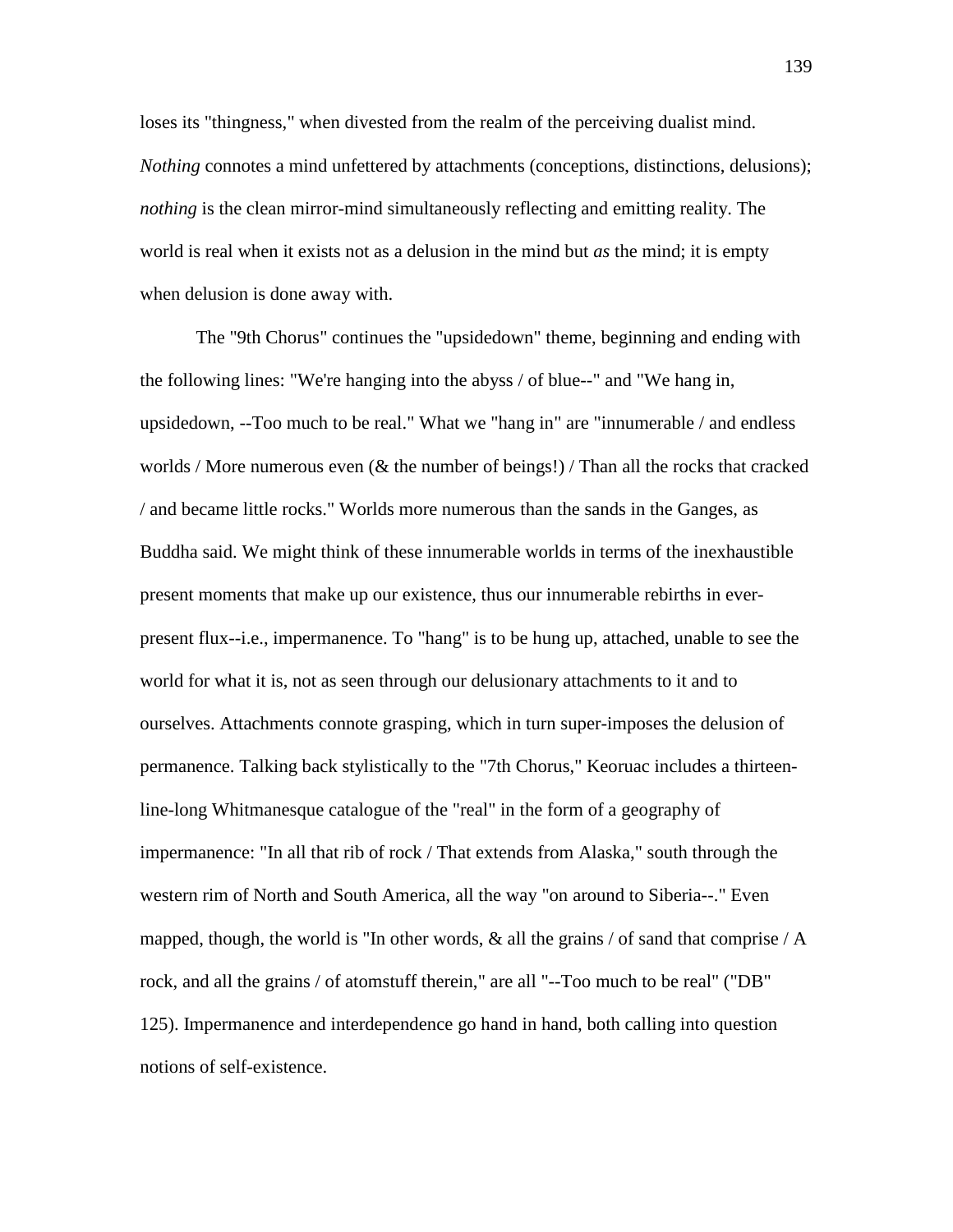The "10th Chorus," which more fully explores notions of the real and unreal, marks a critical juncture in the sequence. If the sixth and seventh choruses highlight the dualist nature Kerouac was struggling with, then the "10th Chorus" marks the turning point that was initially stated in the "8th Chorus": "*I don't know* / *I don't care* / *and it makes no difference*" ("DB" 124). The "9th Chorus" follows this sentiment with the long catalogue of place names, and here in the "10th Chorus," the poet shrugs his shoulders and says "it's real" over and over (nine times) in another extended catalogue of things:

But it's real

 it's as real as the squares on this page And as real as my sore ass sitting on a rock And as real as hand, sun, pencil, knee Ant, breezed, stick, water, tree, color, peeop, birdfeather, snag, smoke haze, goat appearance and low crazed cloud

It is all real, he says, emphasizing the physicality of language, including the unreal of "swchernepetchzels / in Prienna." Even his "dreams" are "Real, real as fog in London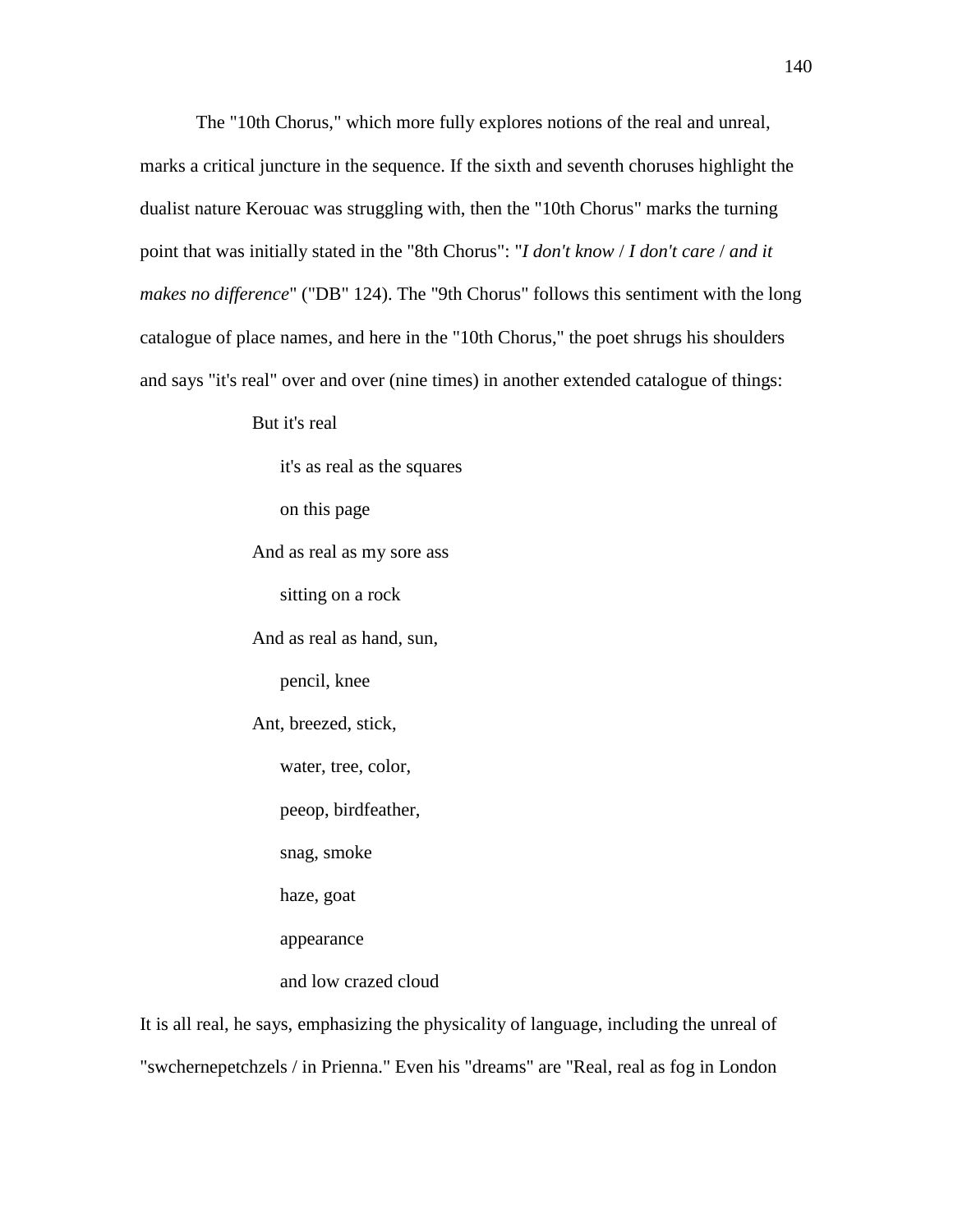town." Here, Kerouac states what may well be his new mantra of "Praha Maha Fuckit" ("DB" 126), a play on the Sanskrit title of *The Heart S*ū*tra* (*Mah*ā*prajñ*ā*p*ā*ramitahridaya-sūtra*).<sup>26</sup> In doing so, he includes his own linguistically playful rendition--at least rhythmically--of the mantra which closes the sūtra. Here it is the original with line breaks:

> Gate, Gate, paragate, parasamgate, bodhi, svaha

Goddard translates it as "Gone, gone, gone to that other shore; safely passed to that other shore, O Prajñā-pāramitā! So may it be" (86). And here is the ending of Kerouac's poem:

> --Real, real unreal, deal,

Zeal

I say, dont care if it's real

or unreal, I'se ("DB" 126)

Reality, for Mahāyāna Buddhists, *is* the mind, and the mind is connected with everything around it. In other words, the nature of the mind and the nature of the world are one and the same because everything exists *in* the mind. We try to distinguish things as outside of the mind and as different from it, but we are only able to do so, after all, *inside* it. Thus,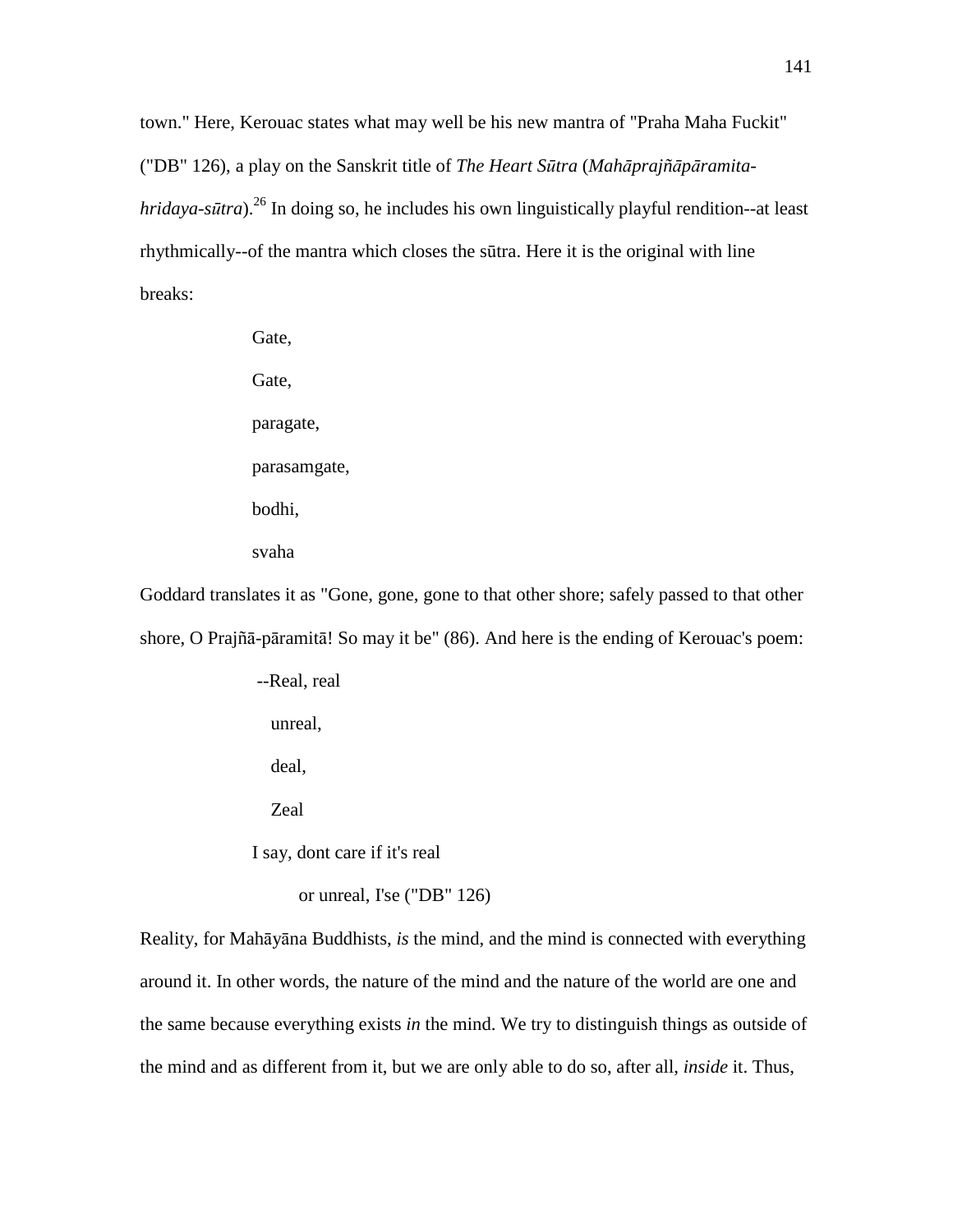our nature cannot be separated from what we think of as reality. In turn, reality is our nature and our nature is our reality. It follows logically, then, that enlightenment--or as the Theravādaists think of it, *nirvana*--is not a reality *different* in any way from the mind itself. So to attempt to reach *nirvana* is, it seems, pointless, because *nirvana* cannot be anything other than the mind itself, thus reality. The "other shore" exists within *this*  reality, within *this* mind; it is not some *other* place, some *other* shore; it is always already present in our buddha nature, right here, right now. As Conze says, "any kind of discrimination is regarded as a perversion, and so is any affirmation or negation, any assumption of separate reality. Suchness alone lies outside the range of perverted knowledge" (205).

 "And if you dont like the tone / of my poems," Kerouac tells us at the beginning of the penultimate stanza, "you can go jump in the lake." Then, seemingly defining himself as a *bodhisattva*<sup>27</sup> in a very Whitmanesque tone, says:

> I have been empowered to lay my hand On your shoulder and remind you That you are utterly free, Free as empty space.

In *The Dharma Bums*, Ray says, "One night in a meditation vision Avalokitesvara the Hearer and Answerer of Prayer said to me 'You are empowered to remind people that they are utterly free' so I laid my hand on myself to remind myself first then felt gay, yelled 'Ta,' opened my eyes, and a shooting star shot" (182). It is difficult, though, not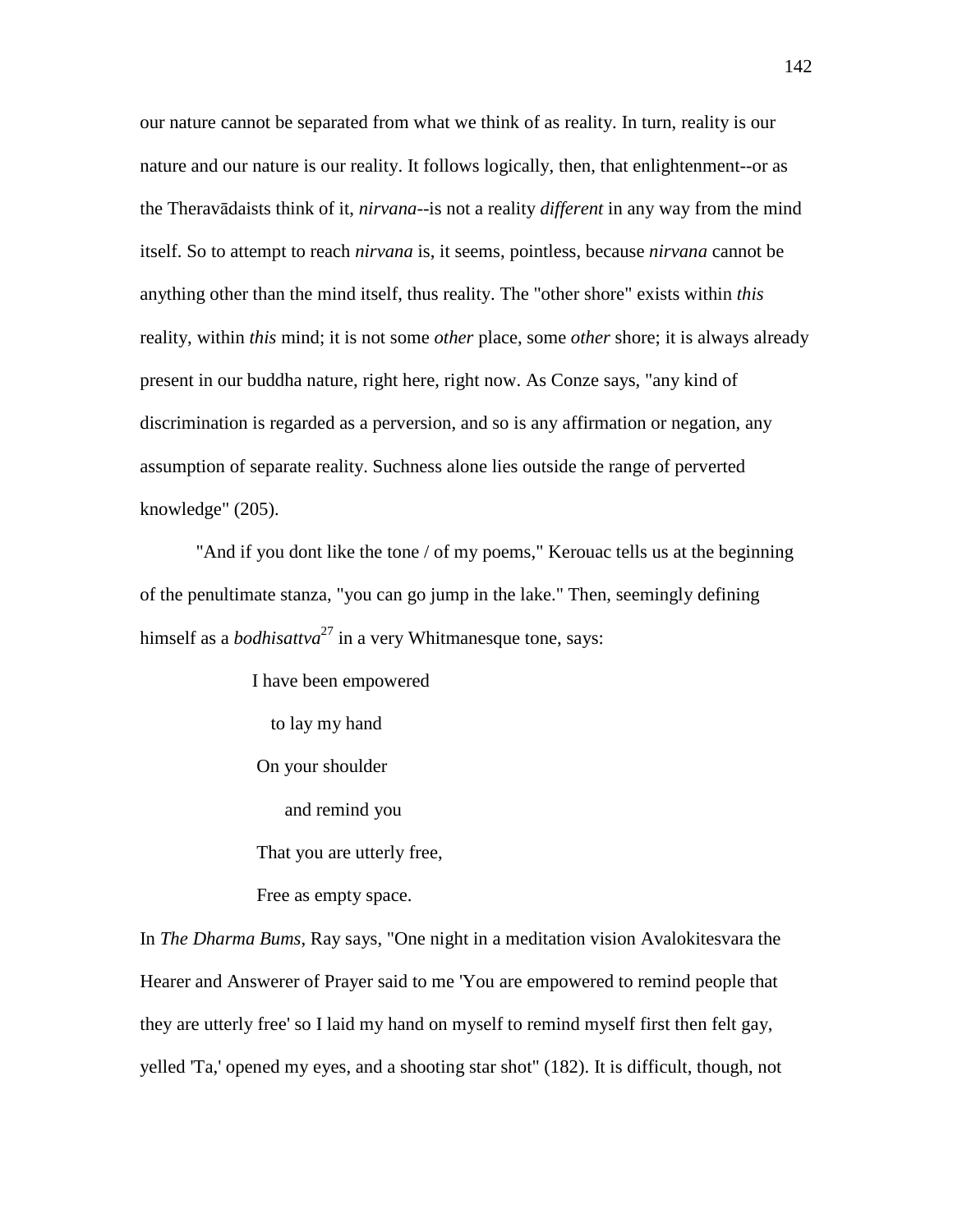to think back to the letter Kerouac wrote Allen Ginsberg in December of 1954, in which he speculates about his place as a student of Buddhism:

> Now, as to my being master, and you disciple--I'm only a Junior Arhat<sup>28</sup> not yet free from the intoxicants. The danger of my being a Teacher is twofold:

> 1) I'm too ignorant still to give the true teaching and am only in the early stages of vow-making, not actual turning-about within.

2) Teaching may & will be appreciated by intelligent but insincere poseurs who will use it for their own terrestrices and evil and heretical ends--This includes myself--i.e. a poet using Buddhist images for his own advantage instead of for spreading the Law. (Charters Vol. 1, 452)

Closer to the writing of the poems under consideration here is the 9th section of *Old Angel Midnight* in which Kerouac reiterates the notion: "I'm not a teacher, not a sage, not a Roshi, not a writer or master or even a giggling dharma bum I'm my mother's son & my mother is the universe--." Ironically, although he claims not to be a teacher, he follows the above with a short *g*ā*th*ā:

What is this universe

but a lot of waves

And a craving desire

is a wave

Belonging to a wave

in a world of waves . . ." (*Old Angel Midnight* 11)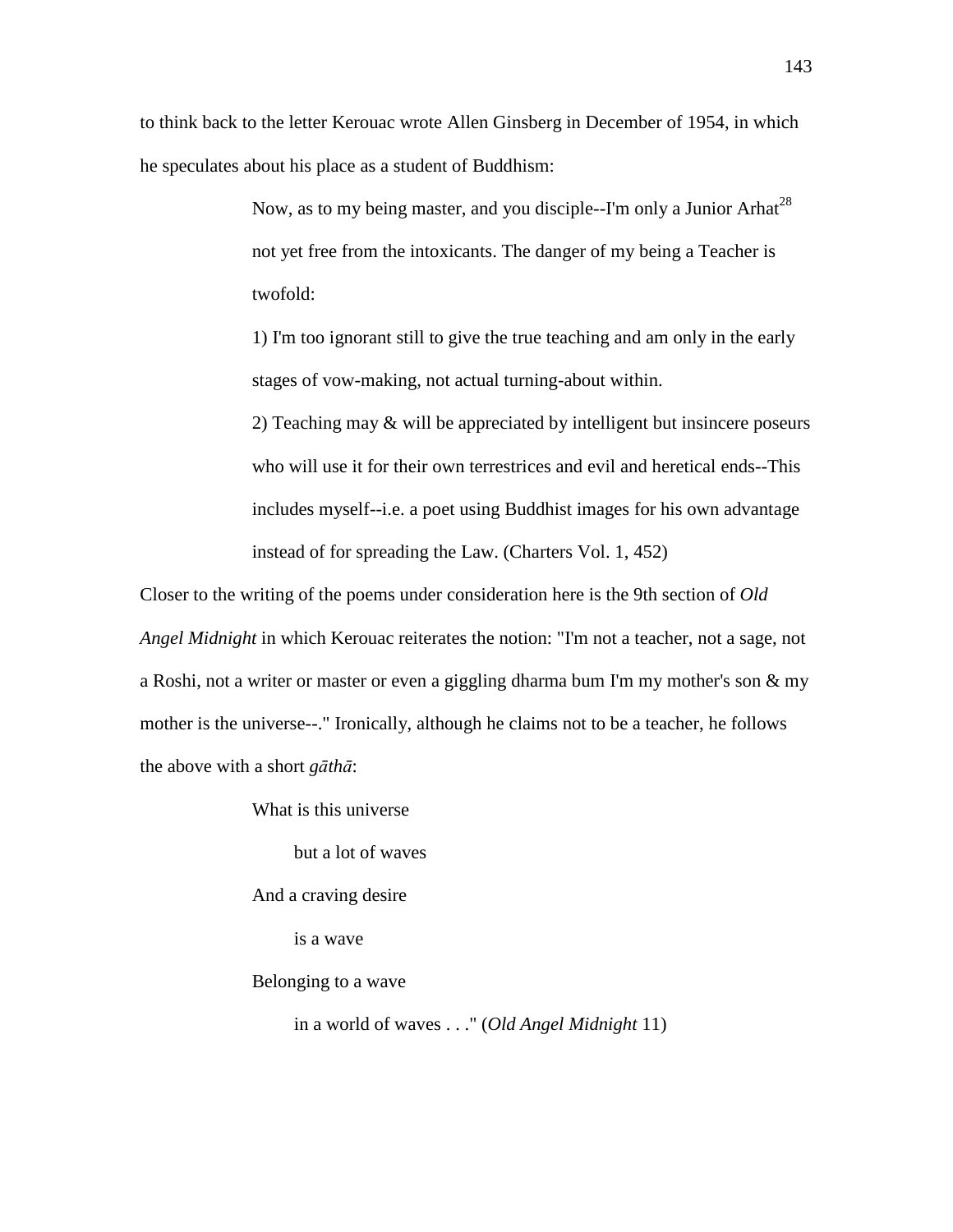Likewise, in continuing the "11th Chorus," the poet tells us, while seemingly excising his own burdens as well as ours, that

You dont have to be famous,

dont have to be perfect,

Dont have to work,

dont have to marry,

Dont have to carry burdens,

dont have to gnaw & kneel,

Next, he inserts a *haiku*, or what he called "Dharma Pops," which is reminiscent of a similar "pop" in *Desolation Angels*: "A cup of coffee and cigarettes, why zazen?" (40):

the taste

of rain--

# Why kneel $?^{29}$

In other words, why meditate or pray when the present moment itself exists in the bliss of *nirvana*? You "Dont even have to sit / / go ahead & blow, // Explode & go" ("DB" 127). Perhaps too, Kerouac finally embraces his own contradictions like Whitman: "(Still here I carry my old delicious burdens, / I carry them, men and women, I carry them with me wherever I go,  $\ell$  I swear it is impossible for me to get rid of them,  $\ell$  I am fill'd with them, and I will fill them in return.)" ("Song of the Open Road" 297). In *Some of the Dharma* two years earlier, though, Kerouac is seen struggling with his contradictions in such a way that discounts rather than embraces them: "--I make my constant different discriminations in sheer agreement to ignore the Truth---(for human reasons)---I know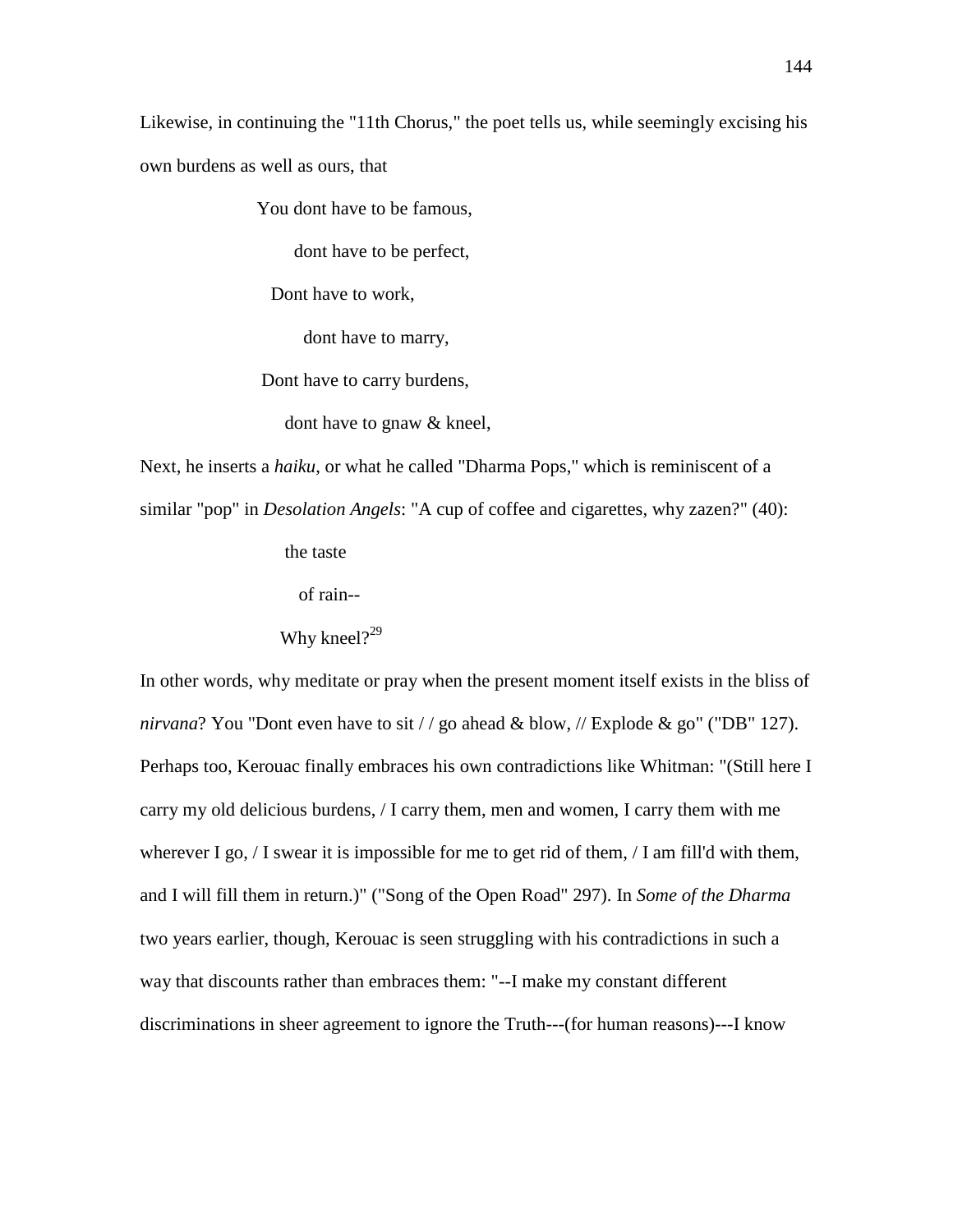that I dont have to trouble myself with all this phantasmal multiplicity---but I do for the hell of it" (61).

 The final chorus, written in the form of a dialogue between Kerouac and a flower, opens with the poet turning his attention back to nature, thus providing us with an analogy for his (and our) place in the world: "Little weird flower, / why did you grow? / Who planted you / on this god damned hill?"<sup>30</sup> The age old questions, reflecting here Kerouac's Catholic upbringing: Why am I here? Who is in charge? Interestingly, he not only supposes a higher power in the form of a Christian God ("Who"), he also simultaneously suggests--perhaps inadvertently--that there needs to be some sort of human agency involved in the existence (and placement) of the plant. In other words, the Garden is here for our exploitation and direction, a very Christian notion, one which overlooks the idea of interdependence and mutual co-arising. Moving closer to some sort of realization, he says, "I was under the impression / that you were supposed to be / some kind of perfect nature. / Oh, you are? / Just jiggle in the wind. I see." To "Just jiggle in the wind," we might say, is the Zen ideal. Kerouac recognizes this, but his path (the Road) necessitates intentional movement and direction. At this point, he notices more flowers, perhaps for the first time, but is unaware, unlike Snyder and Whalen, of their names: "At yr feet I see a nosegay / bou kay / Of seven little purple apes / who dint grow so high." Realizing the flowers are not there as a mirror in which to define his selfexistence, he ends the poem thusly:

I thot last week

you were funeral bouquets

for me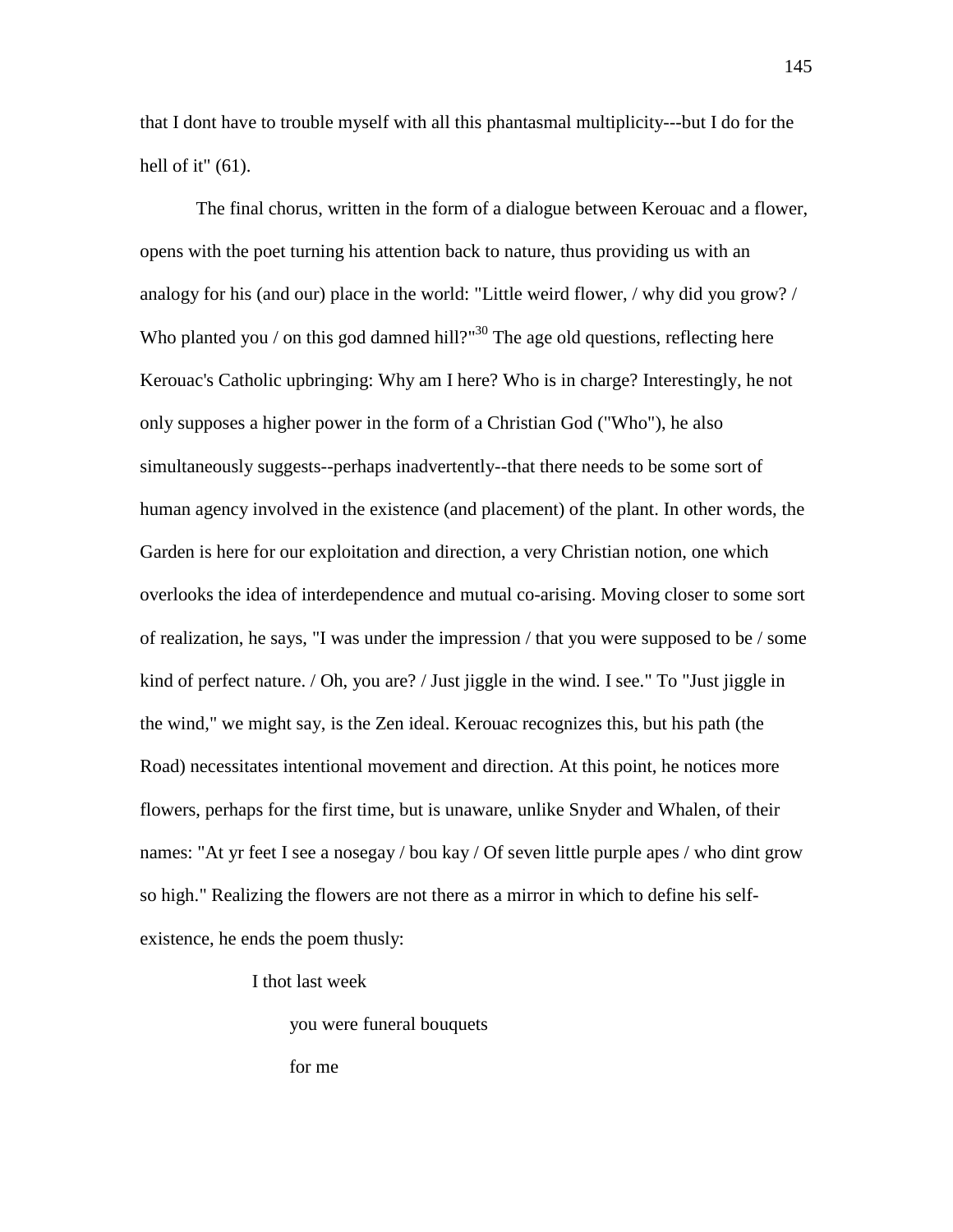that never askt to be born or die But now I guess I'm just talkin thru my empty head ("DB" 128)

The dualism is still there ("I" / "you"), but the final chorus conveys a much subtler and seemingly more profound grasp of the Buddhist concepts Kerouac struggles with throughout twelve choruses. Thus ends "Desolation Blues."

 One is left wondering if he has finally passed to the other shore of enlightenment, or if he has, like Whitman, simply embraced his multitudes, thus accepting, as the first of the Four Noble Truths tells us, that all life is suffering. Perhaps, rather than reading his experience atop Desolation Peak as a failed attempt at attaining transcendental wisdom, we might consider that Kerouac instead experienced *yath*ā*bh*ū*tam*, <sup>31</sup> or "the seeing of things truly" (*Wake Up* 103). As he says towards the end of "Alone on a Mountaintop":

> I realized I didn't have to hide myself in desolation but could accept society for better or for worse . . . I saw that if it wasn't for my six senses, of seeing, hearing, smelling, touching, tasting and thinking, the self of that, which is non-existent, there would be no phenomena to perceive at all. . . . The fear of extinction is much worse than extinction (death) itself.- -To chase after extinction in the old Nirvanic sense of Buddhism is ultimately silly, as the dead indicate in the silence of their blissful sleep in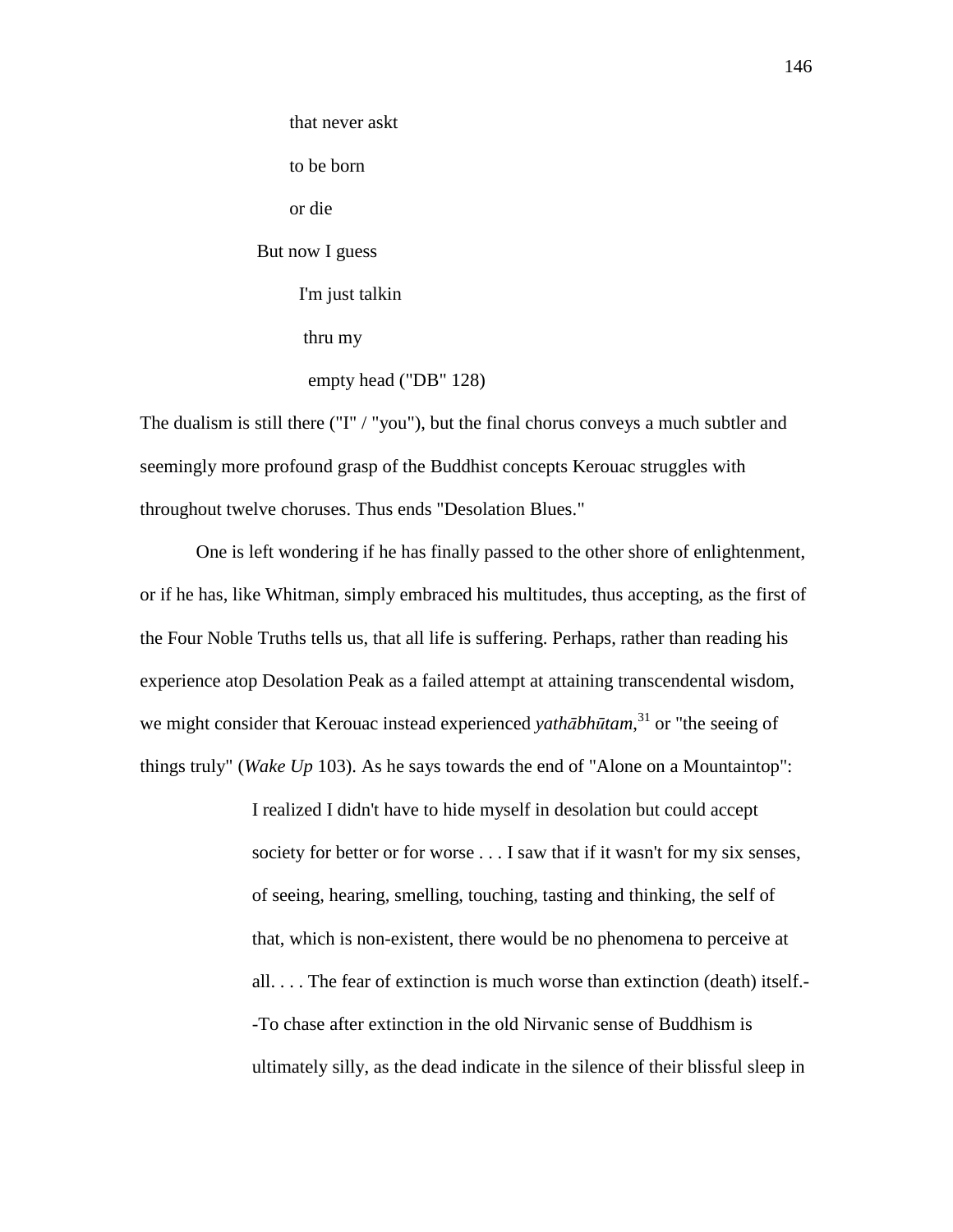Mother Earth which is an Angel hanging in orbit in Heaven anyway. . . . Yes, to try to *attain* to Nirvana when you're already there, to attain to the top of a mountain when you're already there only to have to stay--thus to *stay* in the Nirvana Bliss, is all I have to do, you have to do, no effort, no path really, no discipline but just to know that all is empty and awake. . . . (132-133)

For Kerouac, then, acknowledging that we already exist in *nirvana* is the key; it is not a matter of striving to attain something, but rather a matter of waking up to one's buddha nature. In fact, the paragraph above amounts to Kerouac's understanding (and somewhat Christianized retelling) of *The Heart S*ū*tra*. As Avalokitesvara says to Sariputra, "all things having the nature of emptiness have no beginning and no ending. They are neither faultless nor not faultless; they are neither perfect nor imperfect. . . . There is no sight, no sound, no smell, no taste, no touch, no mental process, no object, no knowledge, no ignorance." Having "no beginning and no ending" connotes impermanence, non-selfexistence. If that were not enough of a kick in the pants (to a follower, and to the earlier Buddhist sects), there is also "no Noble Path [there is] . . . no death. . . . There is no knowledge of Nirvana, there is no obtaining of Nirvana, there is no not obtaining of Nirvana." Why can one not obtain *nirvana*? Because if personality were permanent there would be no way to attainment. However, "It is only because personality is made up of elements that pass away, that personality may attain Nirvana." One "must pass beyond consciousness . . . beyond discrimination and knowledge, beyond the reach of change or fear" to see through the perverted views (and nirvana) to, as Kerouac says, "*stay* in the Nirvana Bliss" (Goddard 85-86).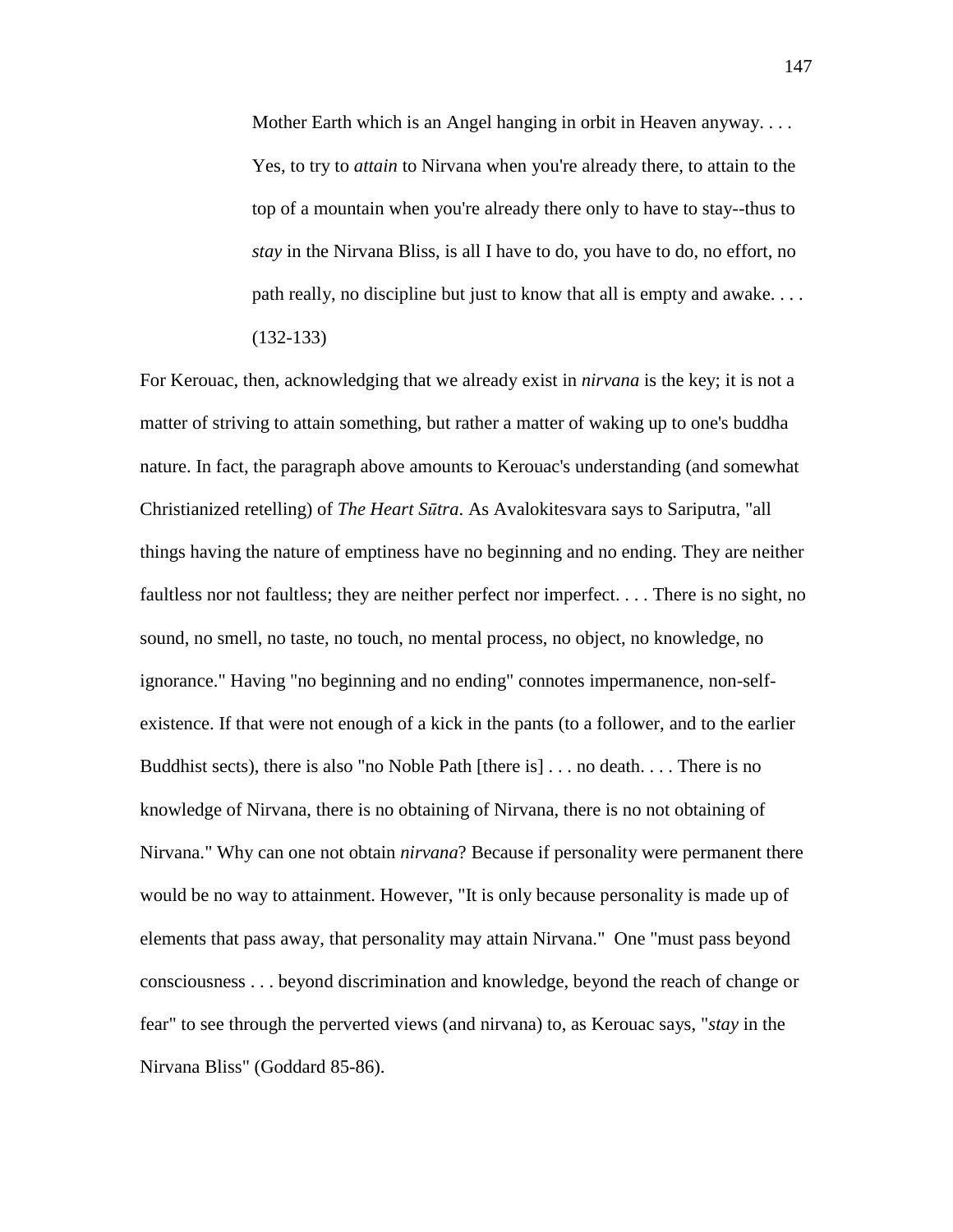The value of "Desolation Blues" resides less in its poetic quality, compared to *Mexico City Blues*, than in its succinct presentation of the poet's struggle in coming faceto-face with his dualistic demons through the self-imposed solitude of sixty-three days atop his "Chinese Han Shan hill," the same solitude Snyder and Whalen found so liberating. As such, these choruses are some of Kerouac's most beautiful and telling poems; they capture, especially the sixth and seventh choruses, the dualistic nature not only of the Western mind at odds with Asian philosophy, but also the life-long anxiety Kerouac dealt with concerning his place in the world. In the end, Kerouac is, as he tells us in his own voice in *Satori in Paris*, <sup>32</sup> a recorder of real-life experiences, favoring "the tale that's told for companionship and to teach something religious, of religious reverence, about real life, in this real world . . ." (10).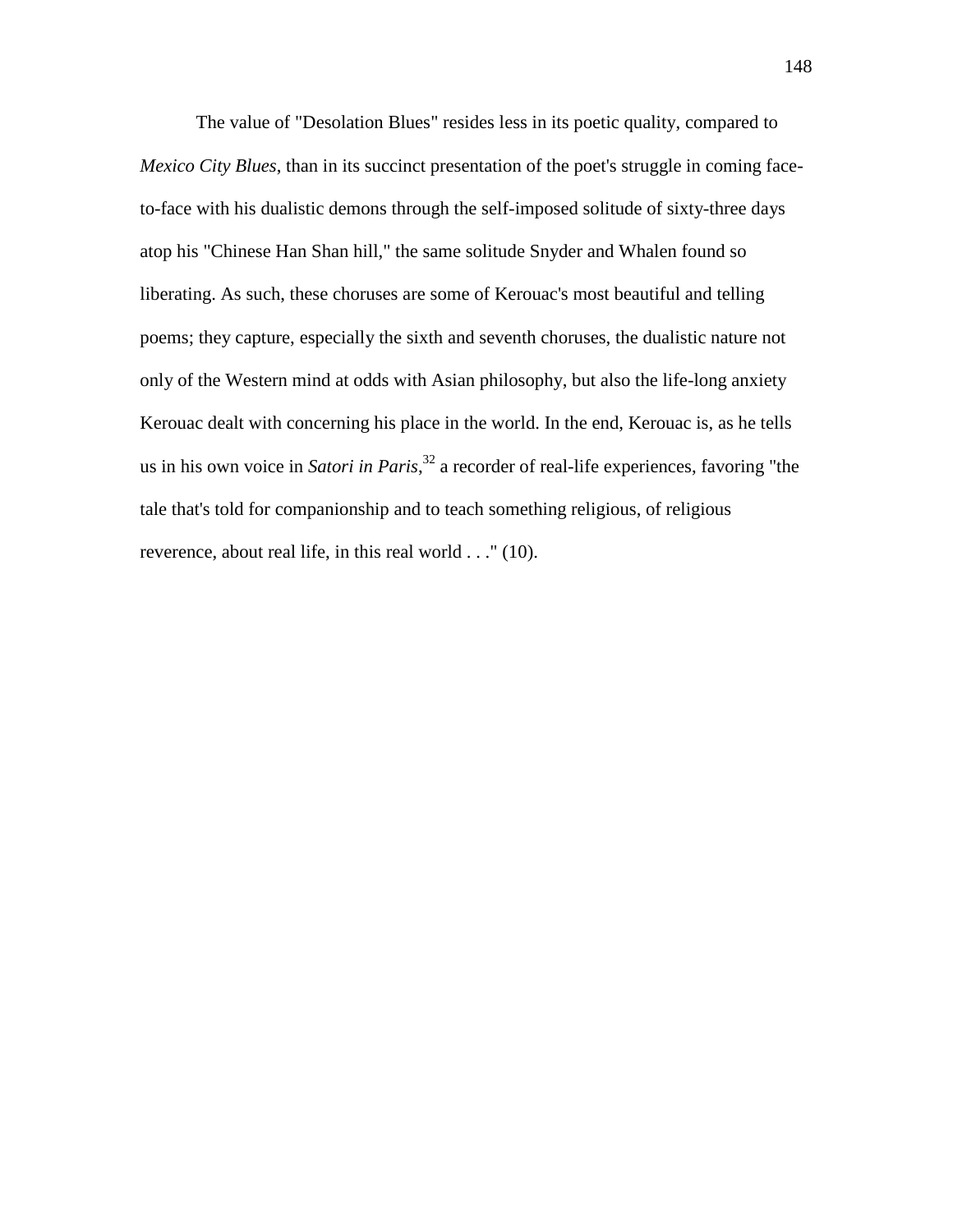### Works Cited

- Allen, Donald ed. *The New American Poetry, 1945-1960*. 1960. Berkeley: University of California Press, 1999.
- Blyth, R. H. *Haiku*. 4 vols. Japan: Hokuseido, 1949-1952.
- Charters, Ann. *Kerouac: A Biography*. 1974. New York: St. Martin's Press, 1994.
- Cherkoviski, Neelie. "A Letter to the San Francisco Chronicle Book Review. "www.bigbridge.org/REV-PCW.HTM. Web. 12 July 2010.
- Christensen, Paul. "'To hunt for words under the stones.'" www.jacketmagazine.com/ 11/Whalen-Christensen.html.
- ---. "Philip Whalen." *Dictionary of Literary Biography. The Beats: Literary Bohemians in Postwar America Part II*. Ed. Ann Charters.
- Conze, Edward. *Buddhism: Its Essence and Development*. Oxford: Bruno Cassirer, 1951.
- ---. *Buddhist Thought in India: Three Phases of Buddhist Philosophy*. London: George Allen & Unwin, Ltd., 1962.
- Davidson, Michael. "'Spotting That Design': Incarnation and Interpretation in Gary Snyder and Philip Whalen." *The San Francisco Renaissance: Poetics and Community at Mid-century*. New York: Cambridge University Press, 1989. 95- 124.
- Dogen, Eihei. *Moon on a Dewdrop: Writings of Zen Master Dogen*. Ed. Kazuaki Tanahashi. Trans. Robert Aitken, Reb Anderson, Ed Brown, et al. New York: North Point Press, 1995.
- Everson, William. "Dionysus and the Beat Generation." *Earth Poetry: Selected Essays and Interviews, 1950 - 1977*. Ed. Lee Bartlett. Berkeley: Oyez, 1980. 21.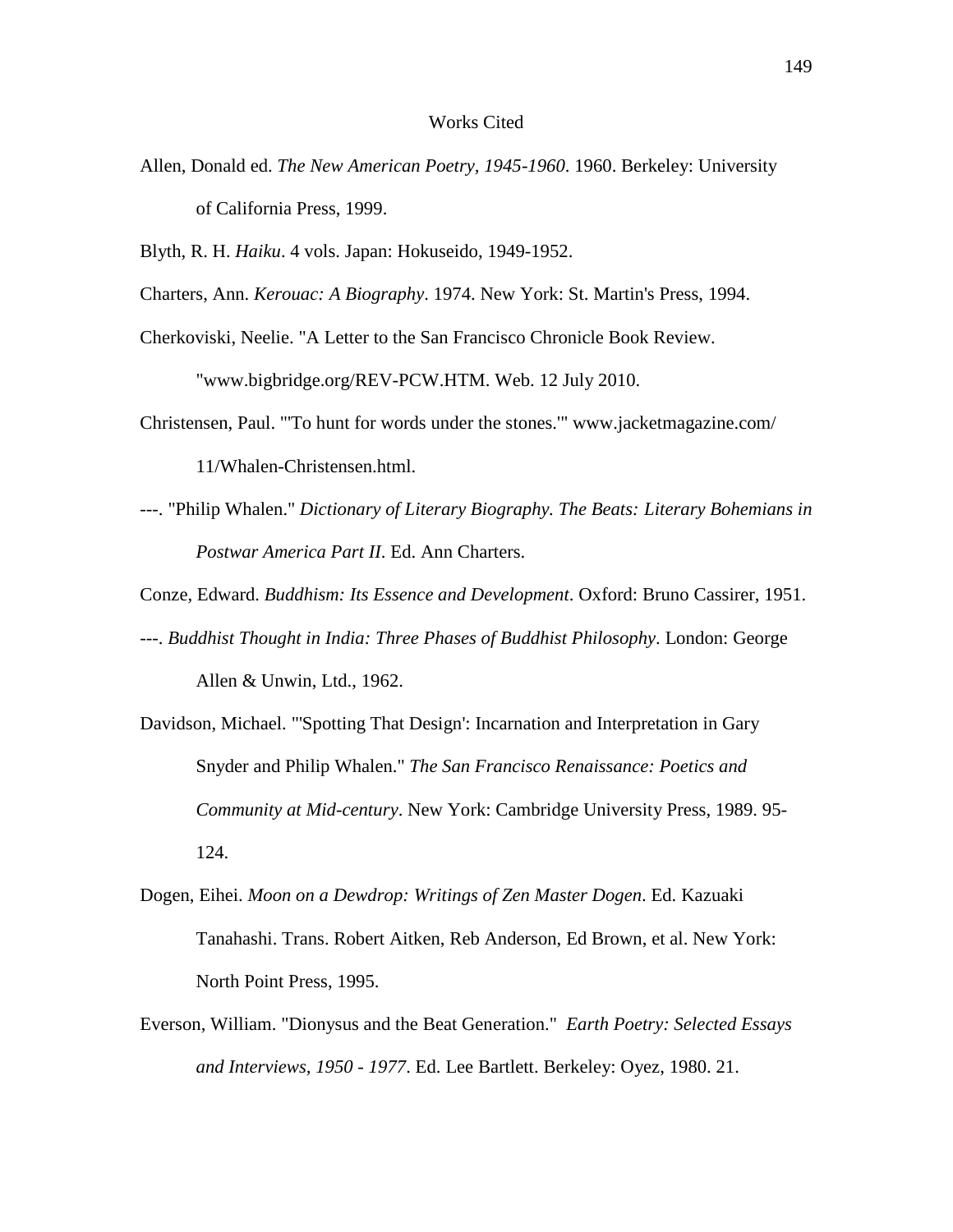- Fa-Hien. *A Record of Buddhistic Kingdoms, Being an Account by the Chinese Monk Fa- Hien of his Travels in India and Ceylon (A.D. 339-414) in Search of the Buddhist Books of Discipline*. Trans. and Ann. James Legge. Oxford: Clarendon Press, 1886.
- Falk, Jane. "Finger Pointing at the Moon: Zen and the Poetry of Philip Whalen." *The Emergence of Buddhist American Literature*. Eds. John Whalen-Bridge and Gary Storhoff. Albany, NY: SUNY Press, 2009. 103-122.
- Ferlinghetti, Lawrence. "Note on Poetry in San Francisco." *Chicago Review* (Ten San Francisco Poets) 12.1 (Spring 1958): 4.
- Fields, Rick. How the Swans Came to the Lake: A Narrative History of Buddhism in America. Boston: Shambhala, 1992.
- Filreis, Alan. *Counter-revolution of the Word: The Conservative Attack on Modern Poetry, 1945-1960*. University of North Carolina Press, 2008.

Galbraith, John Kenneth. *The Affluent Society*. Boston: Houghton Mifflin, 1958.

- Genson, Paul. "An Interview with Gary Snyder." *The Ohio Review* XVIII. 3 (Fall 1997): 65-105.
- Gifford, Barry and Lawrence Lee. *Jack's Book: An Oral Biography of Jack Kerouac*. 1978. New York: Thunder Mouth's Press, 1994.
- Gill, Sam D. and Irene F. Sullivan. *Dictionary of Native American Mythology*. 1992. New York: Oxford University Press, 1994.
- Ginsberg, Allen. *Collected Poems, 1947-1997*. New York: HarperCollins, 2006.
- Goddard, Dwight. *A Buddhist Bible*. 1932. Intro. Robert Aitken. Boston: Beacon Press, 1994.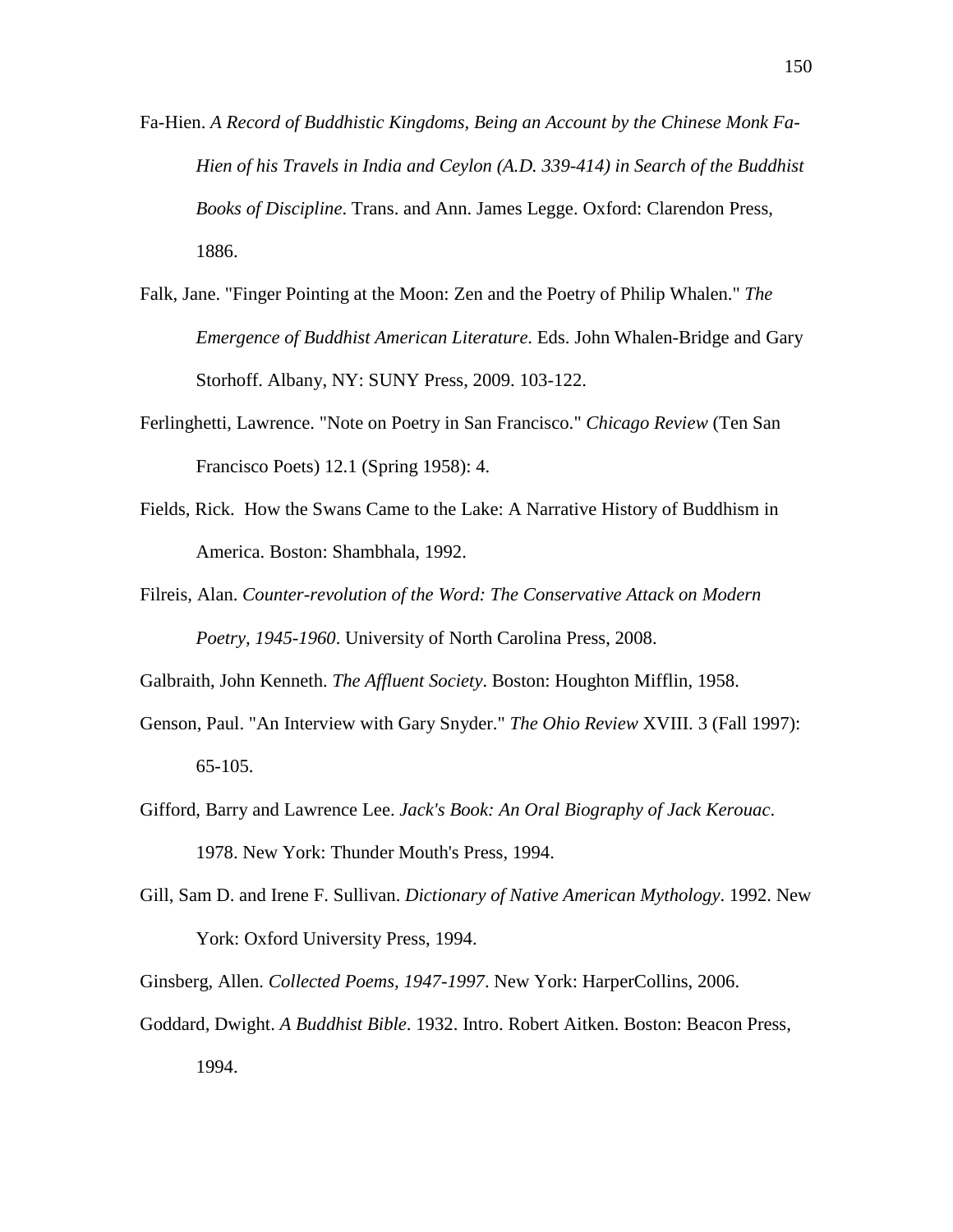- Gray, Timothy. *Gary Snyder and the Pacific Rim: Creating Countercultural Community*. University of Iowa Press, 2006.
- Gutierrez, Donald. "Natural Supernaturalism: The Nature Poetry of Kenneth Rexroth." *The Literary Review* 26.3 (Spring 1983): 405-418. Rpt. in *Poetry Criticism*. Ed. Carol T. Gaffke. Vol. 20. Detroit: Gale Research, 1998.
- Hanh, Thich Nhat. *The Heart of the Buddha's Teaching*. New York: Broadway Books, 1998.
- Hamalian, Linda. *A Life of Kenneth Rexroth*. New York: W. W. Norton & Co., 1992.
- Hamilton, Edith. *Mythology*. Ill. Steele Savage. 1942. New York: Back Bay Books, 1998.
- Hinton, David. *Mountain Home: the Wilderness Poetry of Ancient China*. Trans and Introduction. New York: New Directions, 2005.
- ---. *The Selected Poems of Tu Fu*. Trans and Introduction. New York: New Directions, 1989.
- Holsapple, Bruce. "On Whalen's Use of Voice." *Paideuma* 35.3 (Winter 2006): 119-163.
- Howe, Irving. "Mass Society and Post-Modern Fiction." *Partisan Review* XXVI.3 (Summer 1959): 421-436.
- Hui-neng. *The Platform S*ū*tra: The Zen Teaching of Hui-neng*. Trans. and comm. Red Pine. Berkeley: Counterpoint, 2006.
- Hung, Ko. *Alchemy, Medicine, Religion in the China of A.D. 320: The Nei P'ien of Ko Hung (Pao-p'u tzu)*. Trans. James R. Ware. Cambridge, MA: The MIT Press, 1966.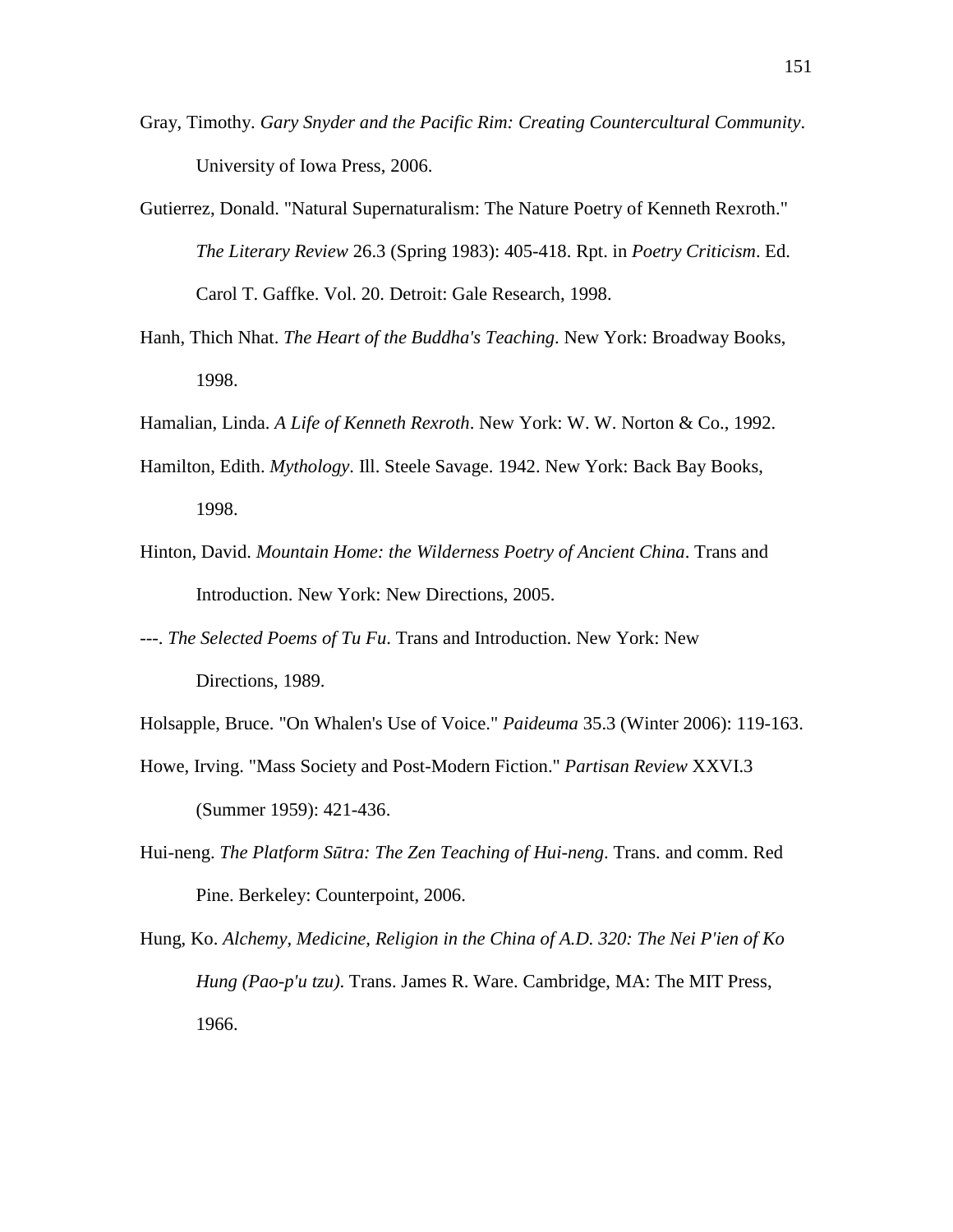- Hung-po. *The Zen Teachings of Huang Po*. Trans. John Blofeld. New York: Grove Press, 1958.
- Hunt, Anthony. *Genesis, Structure, and Meaning in Gary Snyder's* Mountains and Rivers Without End. Reno, Nevada: University of Nevada Press, 2004.
- Jeffers, Robinson. Poetry, Gongorism, and a Thousand Years." 1948. Rpt. in *The Selected Poetry of Robinson Jeffers*. Ed. Tim Hunt. California: Stanford UP, 2001. 723- 728.
- Jones, James T. *A Map of* Mexico City Blues*: Jack Kerouac as Poet*. Carbondale, IL. Southern Illinois UP, 1992.

Kenner, Hugh. *The Pound Era*. University of California Press, 1973.

- Kerouac, Jack. "Alone on a Mountaintop" 1958. *Lonesome Traveler: A Novel*. 1960. New York: Grove Press, 1989. 118-134.
- ---. *Atop an Underwood: Early Stories and Other Writings*. Ed. and Intro. Paul Marion. New York: Viking, 1999.
- ---. *Book of Haikus*. Ed. and Intro. Regina Weinreich. New York: Penguin, 2003.
- --. "Desolation Blues." 1956. *Book of Blues*. New York: Penguin, 1995. 117-128.
- ---. *Desolation Angels*. 1965. Intro. Joyce Johnson. New York: Riverhead Books, 1995.
- ---. *The Dharma Bums*. 1958. New York: Penguin, 2006.
- ---. *Doctor Sax: Faust Part Three*. 1959. Grove Press, 1987.
- ---. *Selected Letters, 1940-1956*. Ed. Ann Charters. Vol. 1. New York: Penguin, 1995.
- ---. *Selected Letters, 1957-1969*. Ed. Ann Charters. Vol. 2. New York: Penguin, 1999.
- ---. *Mexico City Blues*. 1959. New York: Grove Press, 1990.
- ---. *Old Angel Midnight*. San Francisco: Grey Fox, 1993.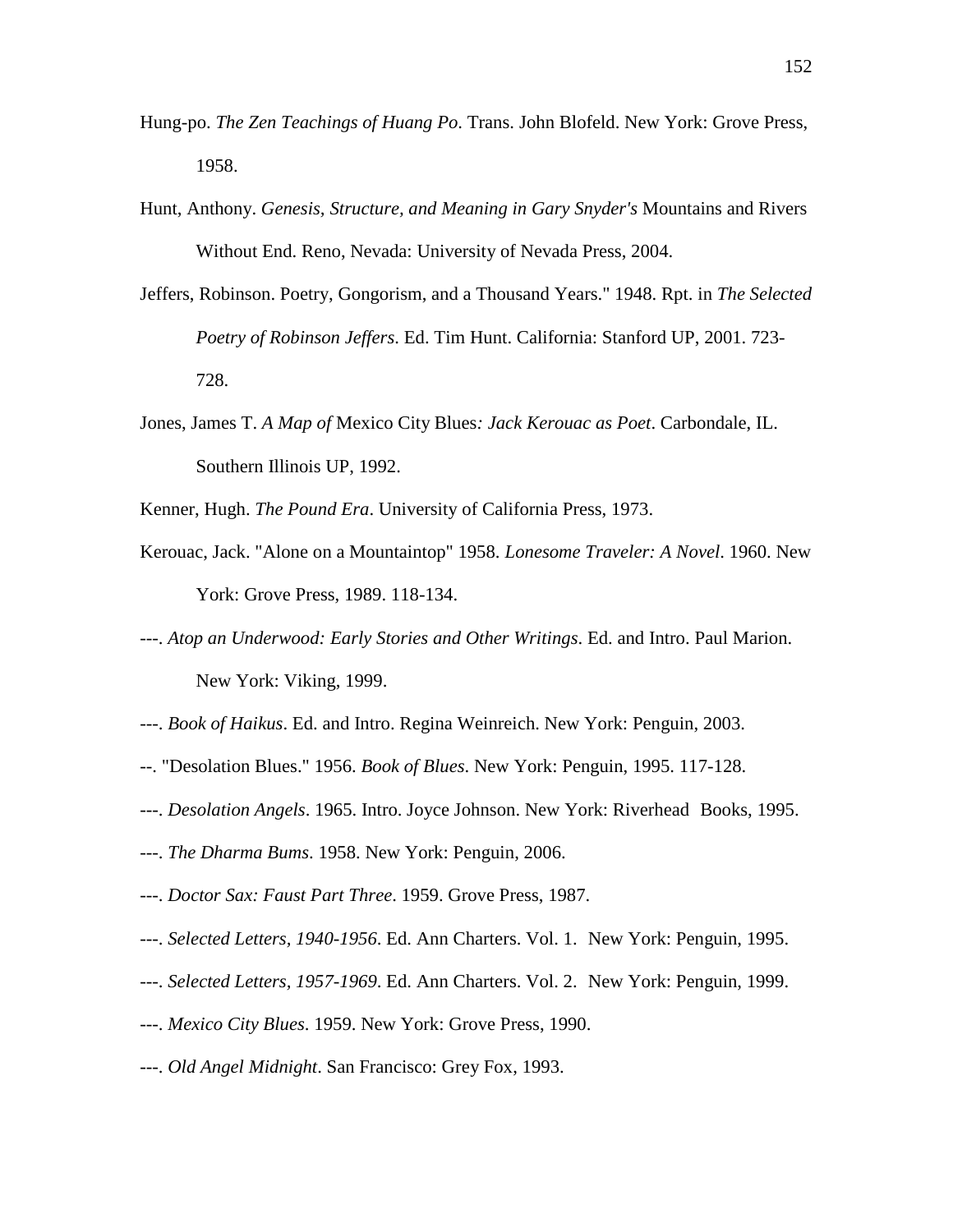- ---. *On the Road*. 1957. New York: Penguin, 2005.
- ---. *Satori in Paris and Pic*. 1965/1971. New York: Grove Press, 1988.
- ---. *The Scripture of the Golden Eternity*. 1960. New York: Totem/Corinth, 1994.
- ---. *Some of the Dharma*. New York: Viking Penguin, 1995.
- ---. *Wake Up: A Life of the Buddha*. New York: Viking, 2008.
- Martin, Julia. "Coyote-Mind: An Interview with Gary Snyder." *Tri Quarterly* 79 (Fall 1990): 148-172.
- Miles, Barry. *Jack Kerouac: King of the Beats*. New York: Henry Holt and Company, 1998.
- Morgan, Bill ed. *The Selected Letters of Allen Ginsberg and Gary Snyder*. Berkeley: Counterpoint, 2009.
- Mortenson, Erik. "Keeping the Vision Alive: The Buddhist Stillpoint in the Work of Jack Kerouac and Allen Ginsberg." *The Emergence of Buddhist American Literature*. Eds. John Whalen-Bridge and Gary Storhoff. NY: SUNY Press, 2009. 123-137.

O'Neil, Paul. "The Only Rebellion Around." *LIFE* 30 Nov. 1959. 115+.

*Oxford Dictionary of Buddhism*. Ed. Damien Keown. Oxford University Press, 2004.

- Podhoretz, Norman. "The Know-nothing Bohemians." *Partisan Review* (Spring 1958): 305-318.
- Porter, Bill (Red Pine). *The Heart S*ū*tra: The Womb of Buddhas*. Berkeley: Counterpoint, 2004.
- Prebish, Charles S. American Buddhism. North Scituate, MA: Duxbury Press, 1979.
- Rexroth, Kenneth. *The Complete Collected Poems of Kenneth Rexroth*. Eds. Sam Hamill and Bradford Morrow. Port Townsend, WA: Copper Canyon Press, 2004.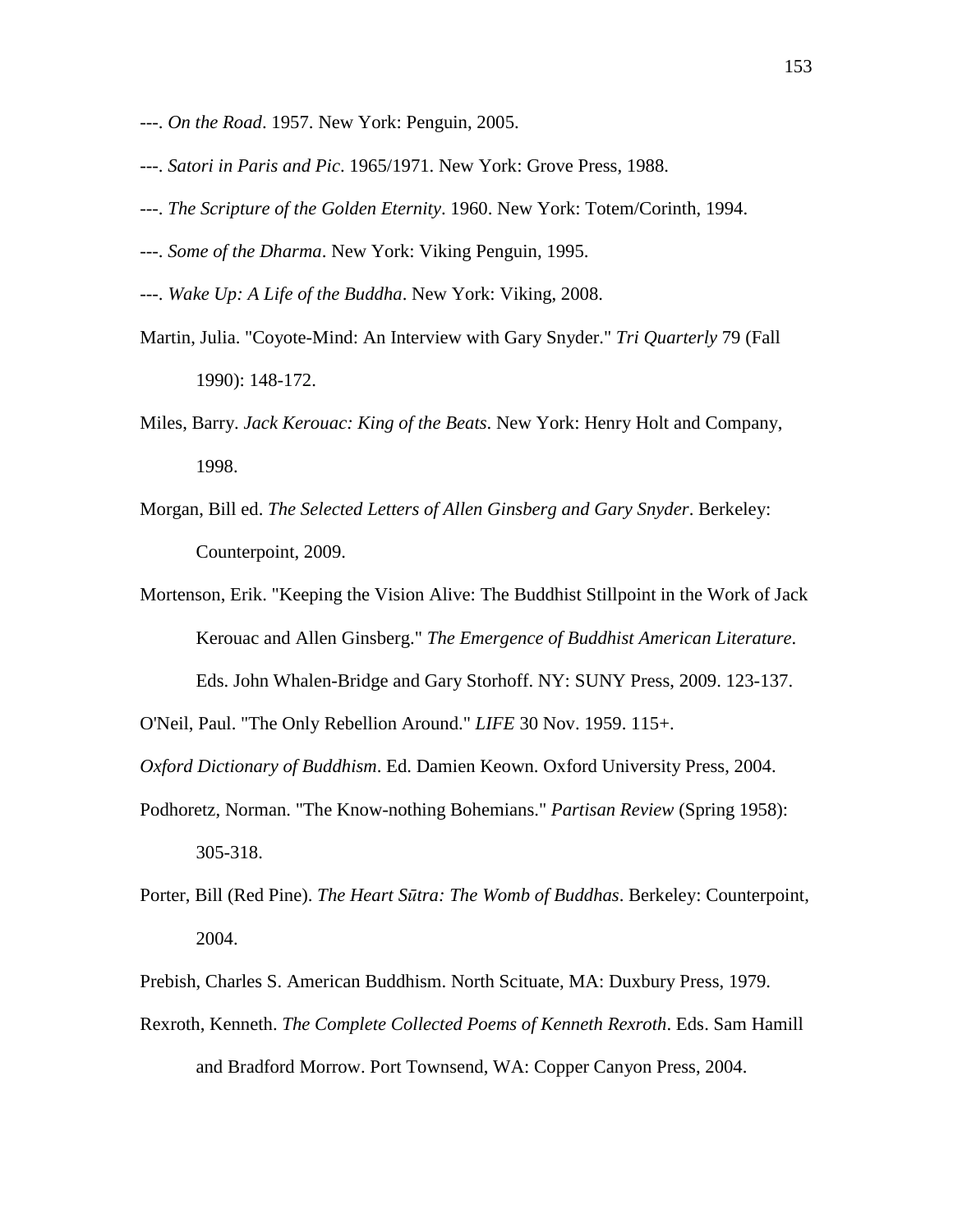- ---. "Disengagement: The Art of the Beat Generation." 1957. *World Outside the Window: The Selected Essays of Kenneth Rexroth*. New York: New Directions, 1987. 41- 56.
- ---. "The Holy Kabbalah." *Assays*. New York: New Directions, 1961.
- ---. "The New Poetry." *Assays*. New York: New Directions, 1961. 184-195.
- ---. *One Hundred Poems from the Chinese*. New York: New Directions, 1956.
- ---. *One Hundred Poems from the Japanese*. 1955. New York: New Directions, 1964.
- ---. "Some Beautiful Poems for the New World Born from the Womb of the Old." Rev. of *On Bear's Head*. *New York Times Book Review* 24 Aug. 1969.
- ---. "The Visionary Painting of Morris Graves." *Bird in the Bush: Obvious Essays by Kenneth Rexroth*. New York: New Directions, 1959. 46-58.
- Ryokan. *Dewdrops on a Lotus Leaf: Zen Poems of Ryokan*. Trans. John Stevens. Boston: Shambhala, 1993.

Sahn, Seung. *Dropping Ashes on the Buddha*. New York: Grove Press, 1976.

- ---. *The Whole World is a Single Flower*. Eds. Jane McLaughlin and Paul Muenzen. Boston: Tuttle Publishing, 1992.
- Sekida, Katsuki ed. *Two Zen Classics*: The Gateless Gate *and* The Blue Cliff Records. A. V. Grimstone Ed. and Intro. Boston: Shambhala, 2005.
- *The Shambhala Dictionary of Buddhism and Zen*. Eds. Ingrid Fischer-Schreiber, Franz- Karl Ehrhard, and Michael S. Diener. Trans. Michael H. Kohn. Boston: Shambhala, 1991.
- Snyder, Gary. "A Single Breath." *A Place in Space: Ethics, Aesthetics, and Watersheds*. Washington, D.C.: Counterpoint, 1995. 109-116.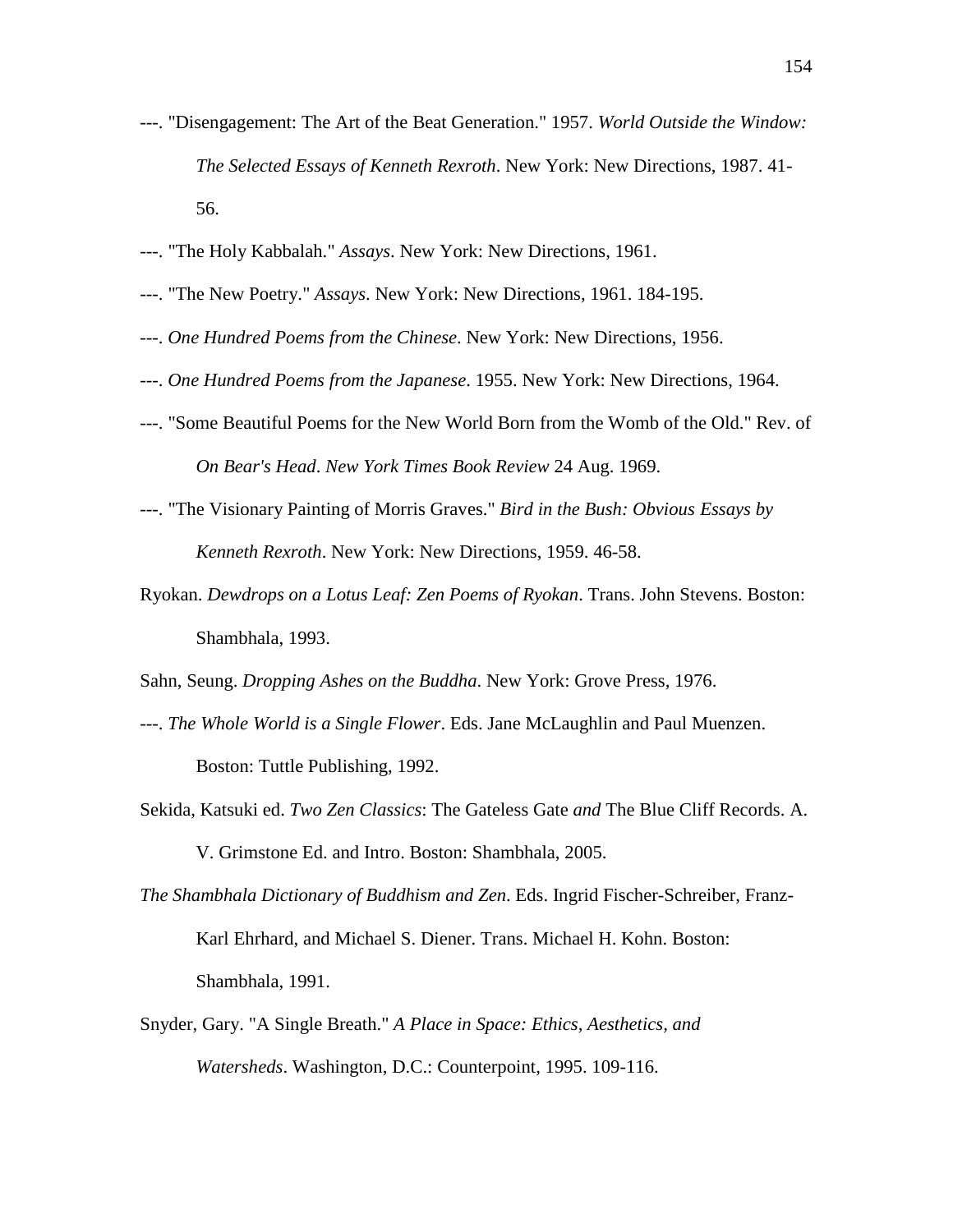- ---. "Buddhism and the Coming Revolution." *Earth House Hold*. New York: New Directions, 1969. 90-93.
- ---. "The Etiquette of Freedom." *The Practice of the Wild: Essays by Gary Snyder*. New York: North Point Press, 1990. 3-24.
- ---. "Goddess of Mountains and Rivers." *A Place in Space: Ethics, Aesthetics,and Watersheds*. Washington, D.C.: Counterpoint, 1995. 85-90.
- ---. *He Who Hunted Birds in His Father's Village: The Dimensions of a Haida Myth*. 1979. Washington, D.C.: Shoemaker and Hoard, 2007.
- ---."Japan First Time Around." *Earth House Hold*. New York: New Directions, 1969. 31- 43.
- ---. "Lookout's Journal." *Earth House Hold*. New York: New Directions, 1969. 1-24.
- ---."On Vulture Peak." *Left Out in the Rain: New Poems 1947-1985*. New York: North Point Press, 1997.
- ---. *Mountains and Rivers Without End*. Washington, D.C.: Counterpoint, 1996.
- ---. *Myths and Texts*. 1960. New York: New Directions, 1978.
- ---. "'Notes on the Beat Generation' and 'The New Wind.'" *A Place in Space: Ethics, Aesthetics, and Watersheds*. Washington, D.C.: Counterpoint, 1995. 7-18.
- ---. "The Old Masters and the Old Women." *A Place in Space: Ethics, Aesthetics, and Watersheds*. Washington, D.C.: Counterpoint, 1995. 99-108.
- ---. *Passage Through India: An Expanded and Illustrated Edition*. 1983. Washington, DC: Shoemaker and Hoard, 2007.
- ---. "The Real Work." *The Real Work: Interviews & Talks, 1964-1979*. New York: New Directions, 1980. 55-82.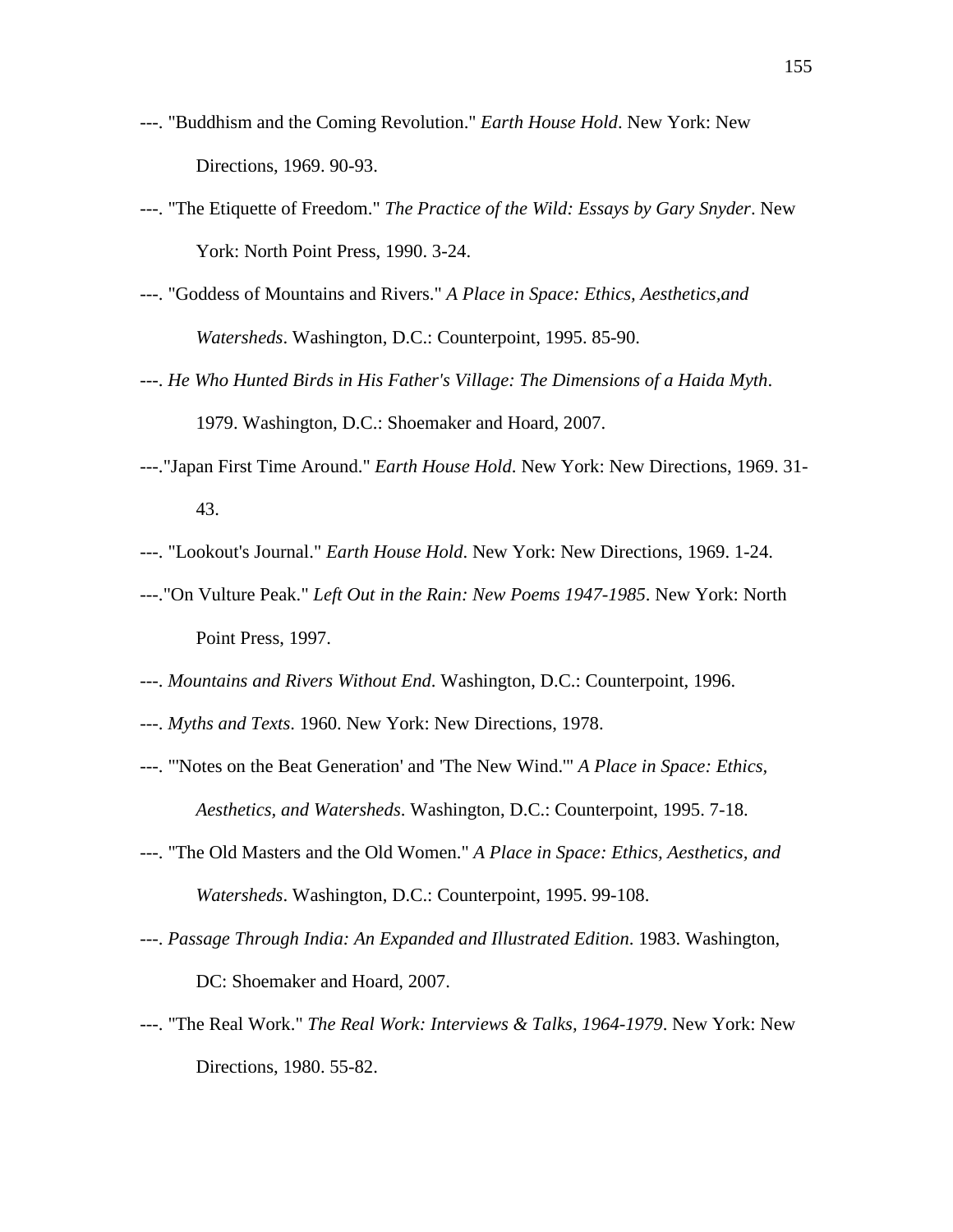- ---. *Riprap and Cold Mountain Poems*. 1969. Washington, D.C.: Shoemaker and Hoard, 2004.
- ---. "What Poetry Did in China." *A Place in Space: Ethics, Aesthetics, and Watersheds*. Washington, D.C.: Counterpoint, 1995. 91-93.
- Spence, Lewis. *The Myths of the North American Indians*. 1914. Mineola, NY: Dover, 1989. 282-285.
- Suiter, John. *Poets on the Peaks: Gary Snyder, Philip Whalen & Jack Kerouac in the North Cascades*. Washington, D.C.: Counterpoint, 2002.
- Suzuki, D.T. *An Introduction to Zen Buddhism*. 1934. Intro. Carl Jung. New York: Grove Press, 1964.

---. *Manual of Zen Buddhism*. Kyoto, Japan: The Eastern Buddhist Society, 1935.

- Thurley, Geoffrey. "The Development of the New Language: Michael McClure, Philip Whalen, and Gregory Corso." *The Beats: Essays in Criticism*. Ed. Lee Bartlett. Jefferson, NC: McFarland, 1981. 165-180.
- Trigilio, Tony. *Allen Ginsberg's Buddhist Poetics*. Carbondale: Southern Illinois University Press, 2007.
- Thoreau, Henry David. *Walden and Resistance to Civil Government* (Second Edition). Ed. William Rossi. New York: W. W. Norton & Co., 1992.
- Tu Fu. *The Selected Poems of Tu Fu*. Ed. and trans. David Hinton. New York: New Directions, 1989.
- Watson, Burton, ed. and trans. *The Columbia Book of Chinese Poetry: From Early Times to the Thirteenth Century*. New York: Columbia University Press, 1984.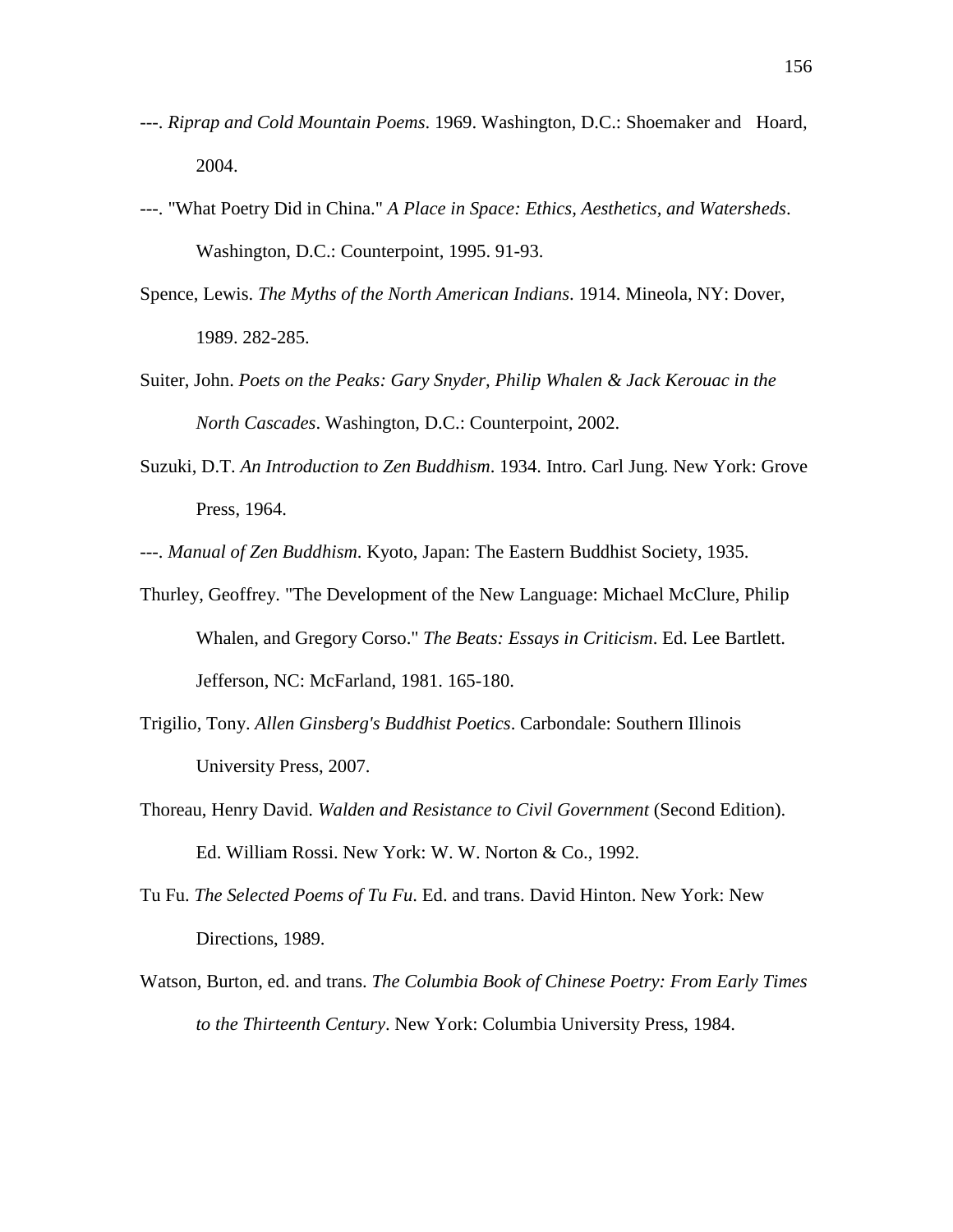- ---. *The Vimalakirti S*ū*tra*. Trans. and Glossary. New York: Columbia University Press, 1997.
- Watts, Alan. "Beat Zen, Square Zen, and Zen." *Chicago Review* 12.2 (Summer 1958): 1- 11.
- ---. *The Way of Zen*. 1957. New York: Random House, 1985.
- ---. *Zen Buddhism: A New Outline and Introduction*. The Buddhist Society, London, 1947.
- Welch, Lew. "Whalen's Poetry Swings like Jazz." Rev. of *On Bear's Head*. *San Francisco Chronicle* 22 June 1969. www.jacketmagazine.com/11/Whalen-rev-by- Welch.html.
- Whalen, Philip. *The Collected Poems of Philip Whalen*. Ed. Michael Rothenberg. Middletown, CT: Wesleyan University Press, 2007.
- ---. *Canoeing Up Cabarga Creek*. Berkeley: Parallax, 1996.
- --. *The Diamond Noodle*. Berkeley: Poltroon, 1980.
- ---. *Every Day: Poems by Philip Whalen*. Second Printing. Ann Arbor, MI, 1965.
- ---. "Interview with Lee Bartlett." *Off the Wall: Interviews with Philip Whalen*. Ed. Donald Allen. Bolinas, CA: Four Seas Foundation, 1978. 68-78.
- ---. "Interview with Philip Whalen." *San Francisco Beat: Talking with the Poets.* Ed. David Meltzer. San Francisco: City Lights Books, 2001. 325-351.
- ---. "Sourdough Mountain Lookout," *Like I Say*. New York: Corinth Books, 1960. 42-47.
- ---. "Zen Poet: Interview with Yves Le Pellec." *Off the Wall: Interviews with Philip Whalen*. Ed. Donald Allen. Bolinas, CA: Four Seas Foundation, 1978. 50- 67.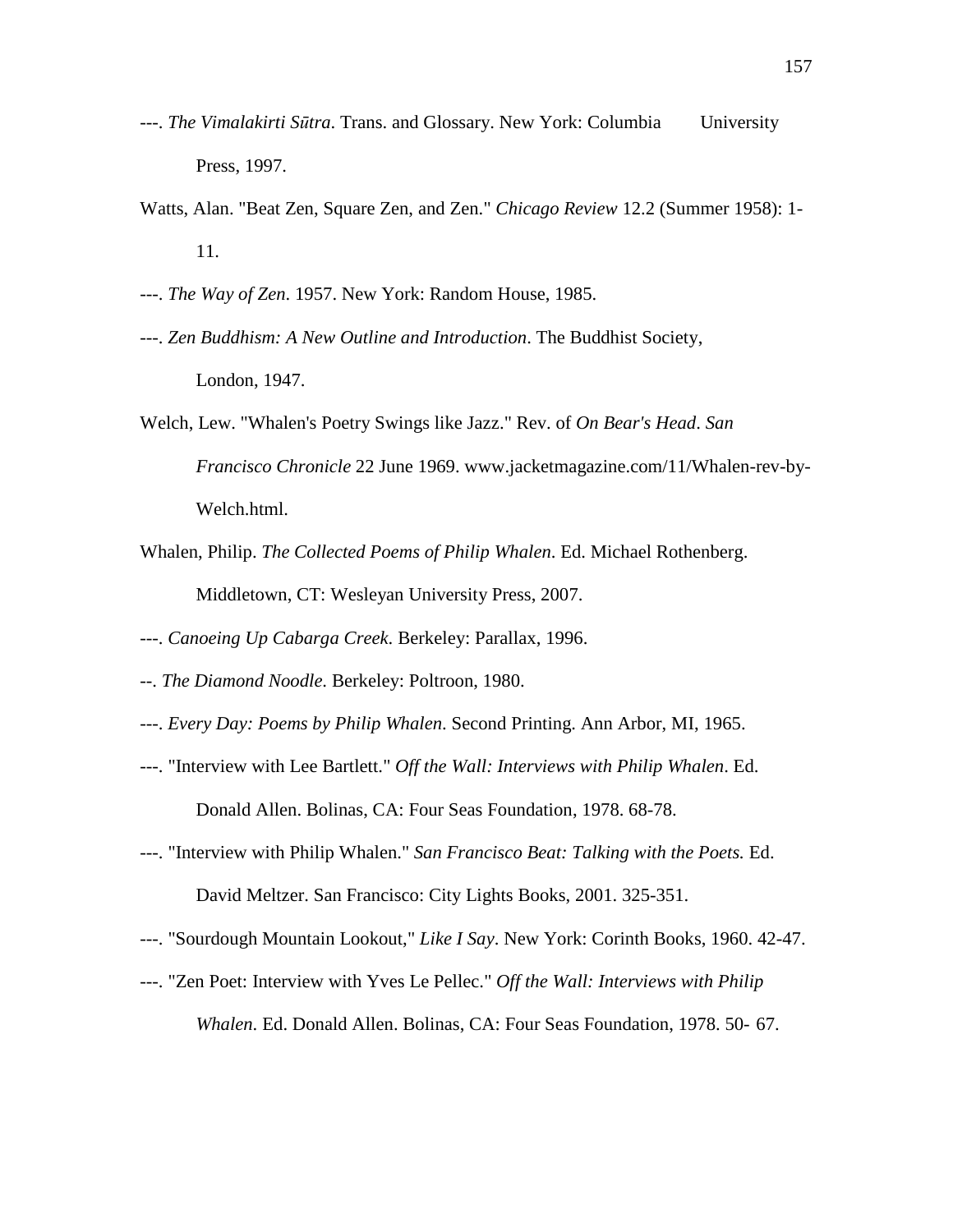- Whitman, Walt. *Poetry and Prose*. The Library of America College Edition. Ed. Justin Kaplan. New York: Penguin, 1996.
- Yutang, Lin. Ed., Intro. and notes. *The Wisdom of China and India*. New York: Random House, Inc., 1942.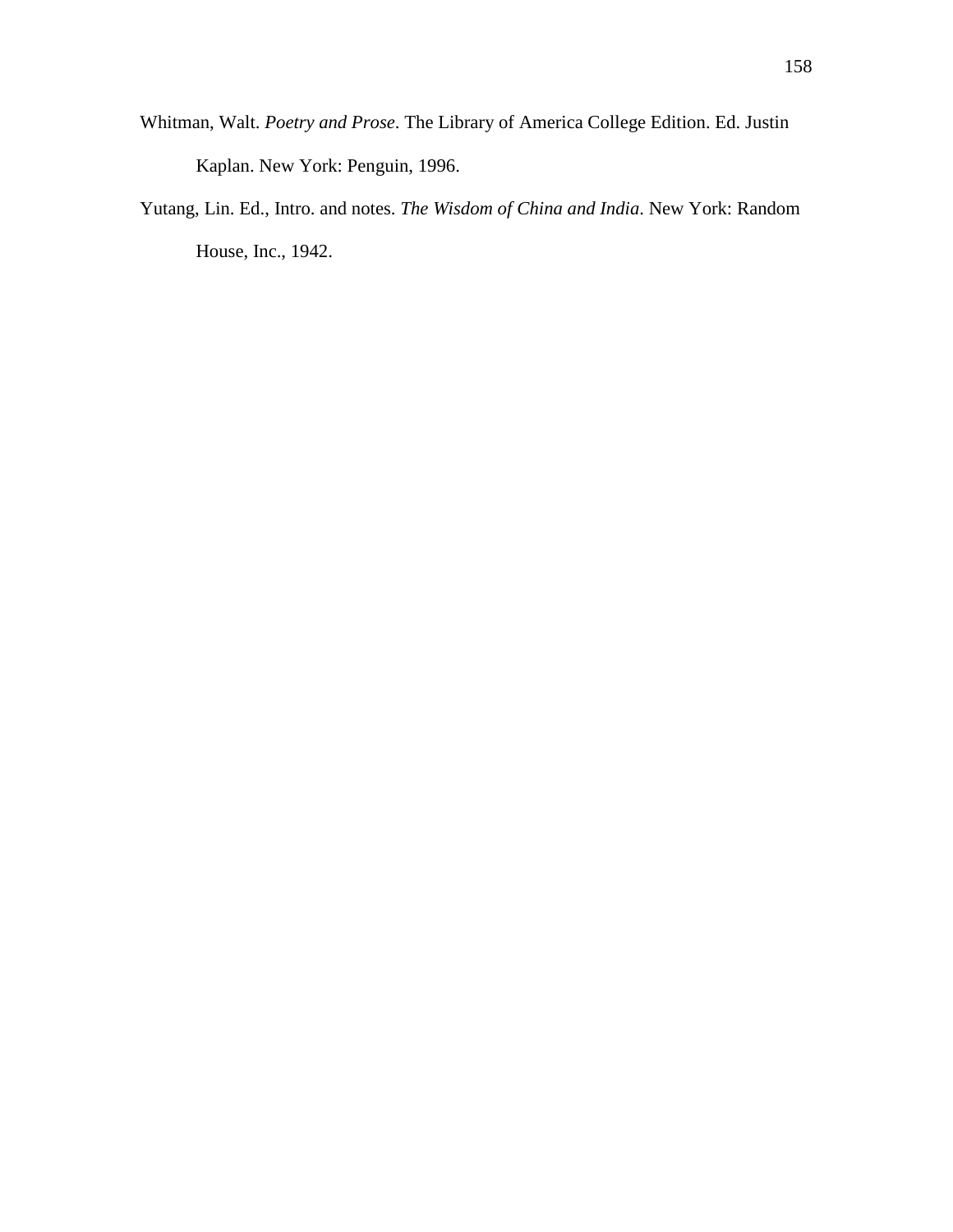## **Notes**

#### **Notes to Introduction**

<u>.</u>

<sup>1</sup> James Breslin, *From Modern to Contemporary: American Poetry, 1945-1965* (University of Chicago Press, 1984).

<sup>2</sup> See Irving Howe's "Mass Society and Post-Modern Fiction" (1959) and Paul O'Neil's The Only Rebellion Around" (1959) in Chapter One.

3 Kenneth Rexroth, "Disengagement: The Art of the Beat Generation" (*New World Writing* 11, 1957).

<sup>4</sup> Gary Snyder, letter to Philip Whalen, 8 Nov. 1956, Philip Glen Whalen Papers, Reed College.

<sup>5</sup> Philip Whalen, letter to Gary Snyder, 13 Nov.1956, Gary Snyder Papers, University of California, Davis. 6 This is the title of Everson's first book after leaving the Dominican order in December 1969: *Man-Fate: The Swan Song of Brother Antoninus* (New Directions, 1973).

 $<sup>7</sup>$  Just days after Pearl Harbor Japanese Americans were fired from their civilian jobs, their law and medical</sup> licenses were revoked, their fishing boats confiscated, and so on. Some of those relocated were Issei, Japanese migrants who clung to Japanese customs and communities. Some were Nisei, American-born citizens of Issei parents whose language and traditions they left behind as they assimilated into the American culture of the West. And some were Kibei, American born Japanese who studied in Japan. Interestingly, the Japanese were some of the most loyal of American citizens, with some thirty three thousand Nisei men serving in the European theater during the war.

8 "'Goldberry is Waiting': or, P.W., His Magic Education as a Poet" (*Collected* 827).

9 "Zen Poet: Interview with Yves Le Pellec" (*Off the Wall: Interviews with Philip Whalen*. Ed. Donald Allen. Bolinas, CA: Four Seas Foundation, 1978), 58.

<sup>10</sup> Kerouac told the story in *Escapade Magazine* in 1960 in an article titled "The Year for Zen": "How did I become a Buddhist? Well, after that love affair I described in The Subterraneans, I didn't know what to do. I went home and just sat in my room hurting. I was suffering, you know, from the grief of losing a love, even though I really wanted to lose it. Well, I went to the library to read Thoreau. I said 'I'm going to cut out from civilization and go back and live in the woods like Thoreau', and I started to read Thoreau and he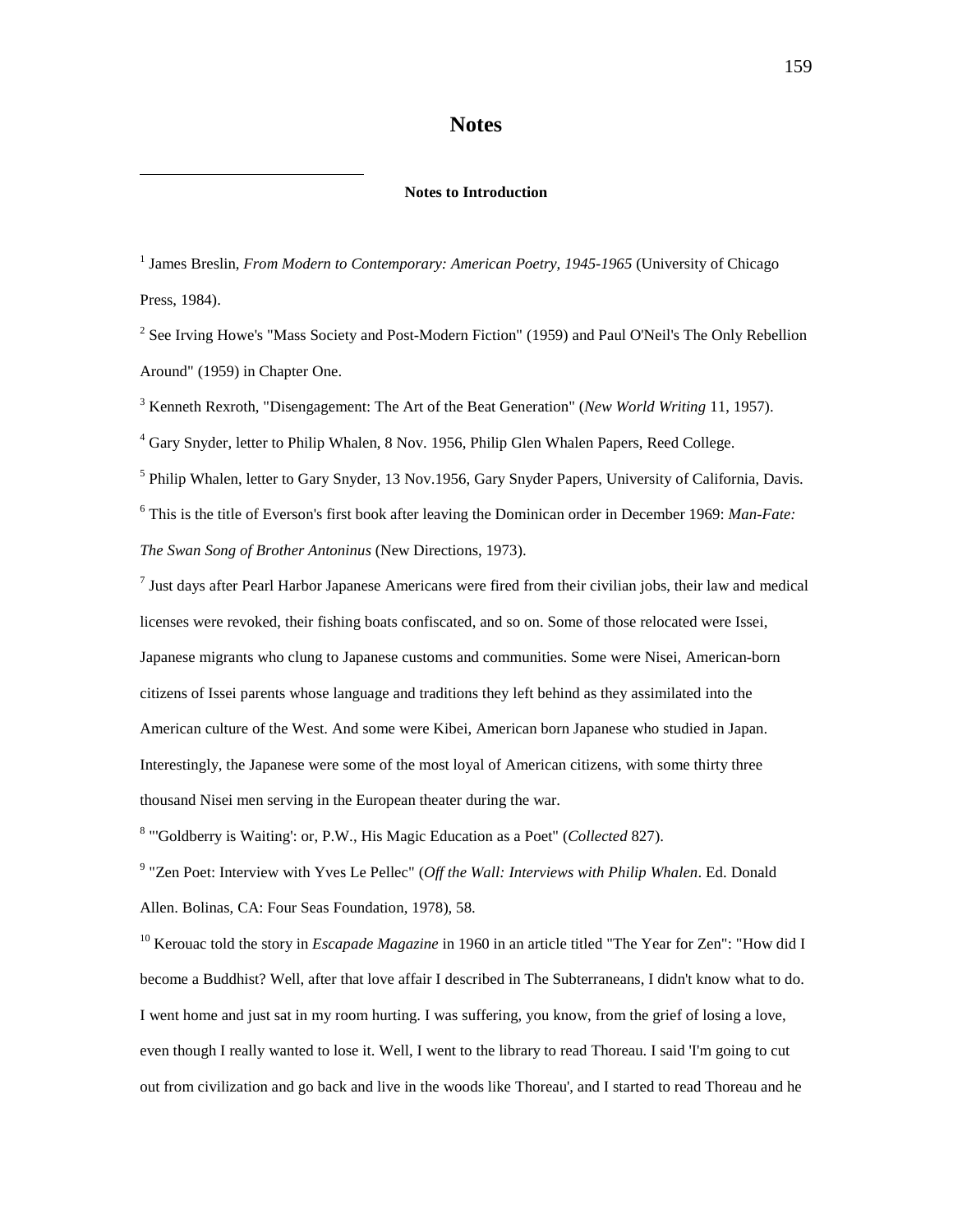talked about Hindu philosophy. So I put Thoreau down and took out, accidentally, *The Life of Buddha by Ashvaghosa*" (qtd. in Barry Miles's *Jack Kerouac: King of the Beats*, 194).

<sup>11</sup> R. H. Blyth, *Haiku* Vols. I-IV (Hokuseido, 1949-1952).

<sup>12</sup> Gary Snyder, "Goddess of Mountains and Rivers" (*A Place in Space: Ethics, Aesthetics, and Watersheds*.

Washington, D.C.: Counterpoint, 1995), 85.

 $\overline{a}$ 

<sup>13</sup> Gary Snyder, letter to Philip Whalen, 12 Nov. 1953, Philip Glen Whalen Papers, Reed College.

<sup>14</sup> Gary Snyder, letter to Philip Whalen, 20 Nov. 1953, Philip Glen Whalen Papers, Reed College.

<sup>15</sup> Gary Snyder, letter to Philip Whalen, 9 Dec. 1953, Philip Glen Whalen Papers, Reed College.

<sup>16</sup> Gary Snyder, letter to Philip Whalen, 12 Jan. 1954, Philip Glen Whalen Papers, Reed College.

<sup>17</sup> *Mexico City Blues*, 1955, New York: Grove Press, 1990 (211).

<sup>18</sup> See *Every Day* (San Francisco: Coyote Books, 1965), 15-16; or *The Collected Poems of Philip Whalen* (Middletown, CT: Wesleyan University Press, 2007), 368-369.

<sup>19</sup> "The waterfall is muffled, / and my ten foot square hut lies / In the abysm of a sea / Of sibilant quiet."

See *The Complete Poems of Kenneth Rexroth* 285; originally published in *The Signature of All Things* (1949).

 $^{20}$  Gary Snyder, letter to Philip Whalen, 16 March 1954, Philip Whalen Papers, Reed College.

<sup>21</sup> The reference to "Basho's frog" brings in another Asian influence, Japanese *haiku*--perhaps the most famous *haiku* in the literature. Rexroth translates it in *One Hundred Poems from the Japanese* as: "An old pond-- / The sound / Of a diving frog" (*Collected* 115). Whalen, Snyder, and Kerouac all incorporate *haiku* into the poems under consideration in this study, thus I will refrain from discussing the form here. <sup>22</sup> George Agustus Moore (1852-1933), Irish poet, novelist, art critic, short story writer, and memoirist often credited with being the first modern Irish author.

<sup>23</sup> "There is nothing but what is seen of the mind itself" (Goddard 289).

### **Notes to Chapter Two**

<sup>1</sup> Jack Kerouac to Gary Snyder, 21 May, 1957 (*Selected Letters: 1957-1969*), 43.

 $2^{2}$  Gary Snyder, letter to Philip Whalen, 8 March 1957. Philip Glen Whalen Papers, Special Collections and Archives Manuscript Collections, Eric V. Hauser Memorial Library, Reed College.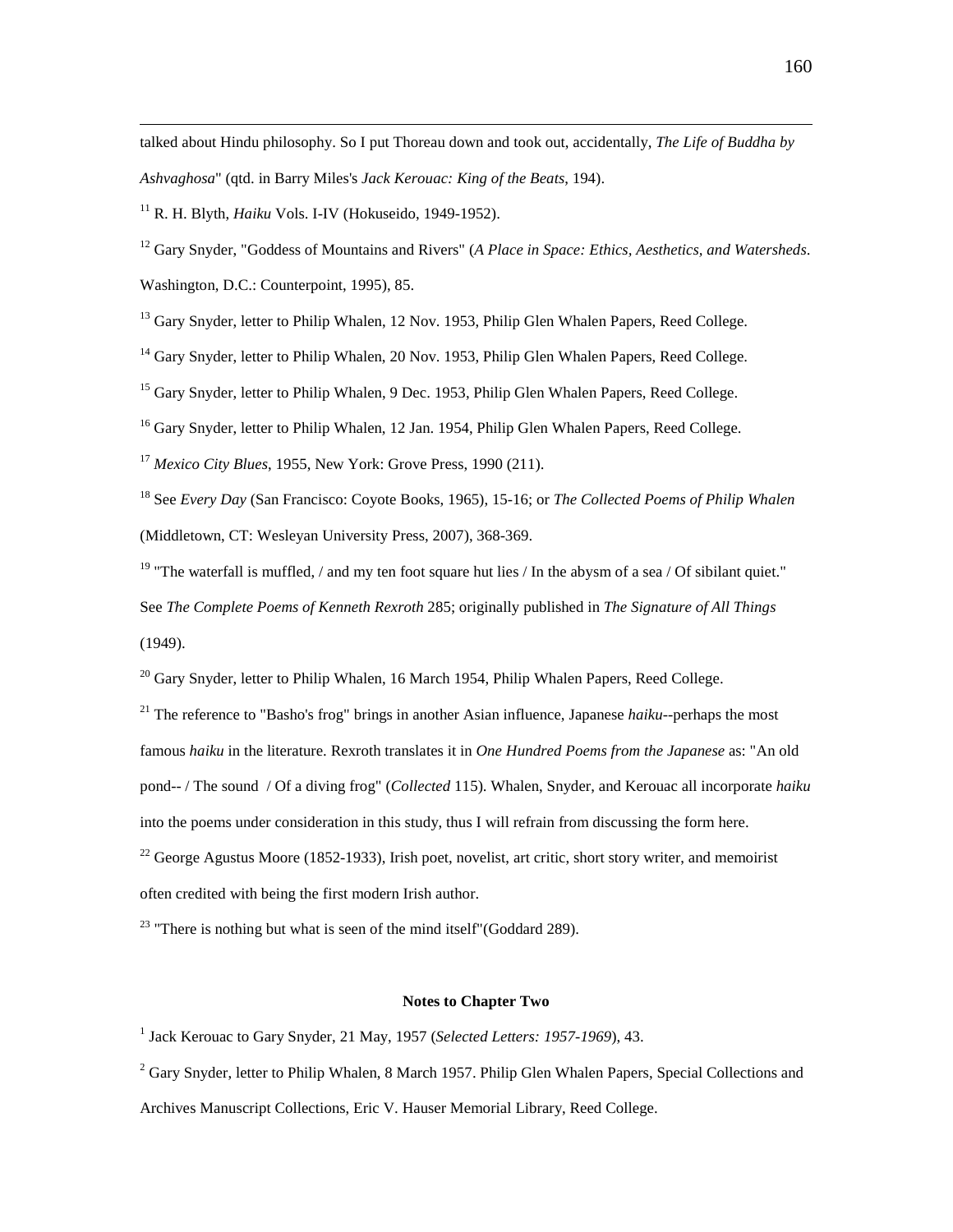$\overline{a}$  $3$  Ginsberg later wrote a very different Vulture Peak poem titled "Vulture Peak: Gridhakuta Hill" based on his visit to the sacred site with Snyder, Kyger, and Peter Orlovsky in the winter of 1962 (dated "Benares, April 18, 1963.") Published in *Planet News* 1968; also see *Collected Poems*, 306-307.

4 Jann Garitty and Gary Snyder, e-mail to author, 22 May 2009.

5 All quotes are drawn from *Left Out in the Rain: New Poems 1947-1985* (New York: North Point Press, 1986), 70-73.

<sup>6</sup> Yugen 6, edited by LeRoi Jones, also contains Snyder's "A Walk," "Wild Horses," and "after work," as well as poetry by Robert Creeley, Jack Kerouac, Paul Blackburn, and others.

 $7$  Gary Snyder, letter to Joanne Kyger, 6 August 1959. "Gary Snyder fonds" in Contemporary Literature Collection, Special Collections and Rare Books Division, Bennett Library, Simon Fraser University.

<sup>8</sup> Kerouac told Charters, "In pencil, carefully revised and everything, because it was a scripture. I had no right to be spontaneous" (*Kerouac: A Biography*), 246.

9 Avalokitesvara embodies "two fundamental aspects of buddhahood, compassion . . . and wisdom" (*The Shambhala Dictionary of Buddhism and Zen*), 14.

 $10$  Hui-neng (638-713), considered the father of Zen, was the sixth patriarch of the "Southern School" in China. Author of *The Platform S*ū*tra*, the only Chinese text to be afforded the title of sūtra.

<sup>11</sup> The Rinzai school, "one of the most important schools of  $Ch'an ( Zen)$ ... originated with the great Chinese Zen master Lin-chi I-hsuan (Jap., Rinzai Gigen)." One of the two schools of Zen active in Japan today, Rinzai stresses the use of kōans for "the fast way to the realization of enlightenment." The Soto school, on the other hand, stresses seated meditation (*zazen*)" (*SDBZ* 187).

<sup>12</sup> *Upaya* (Skt.): "The ability of a bodhisattva to guide beings to liberation through skillful means. All possible methods and ruses from straightforward talk to the most conspicuous miracles could be applicable" (*SDBZ* 239).

<sup>13</sup> Gary Snyder, letter to Philip Whalen, 31 July 1957, Philip Whalen Papers, Reed College.

<sup>14</sup> According to Whalen, "He had a lot of funny ideas and a lot of strange notions that he'd come up with, so that he was fun to be with, even though he'd go through these terrific changes where he'd suddenly be attacking you and saying everything was bad, everything was dirty, everything was ugly" (Gifford and Lee 218).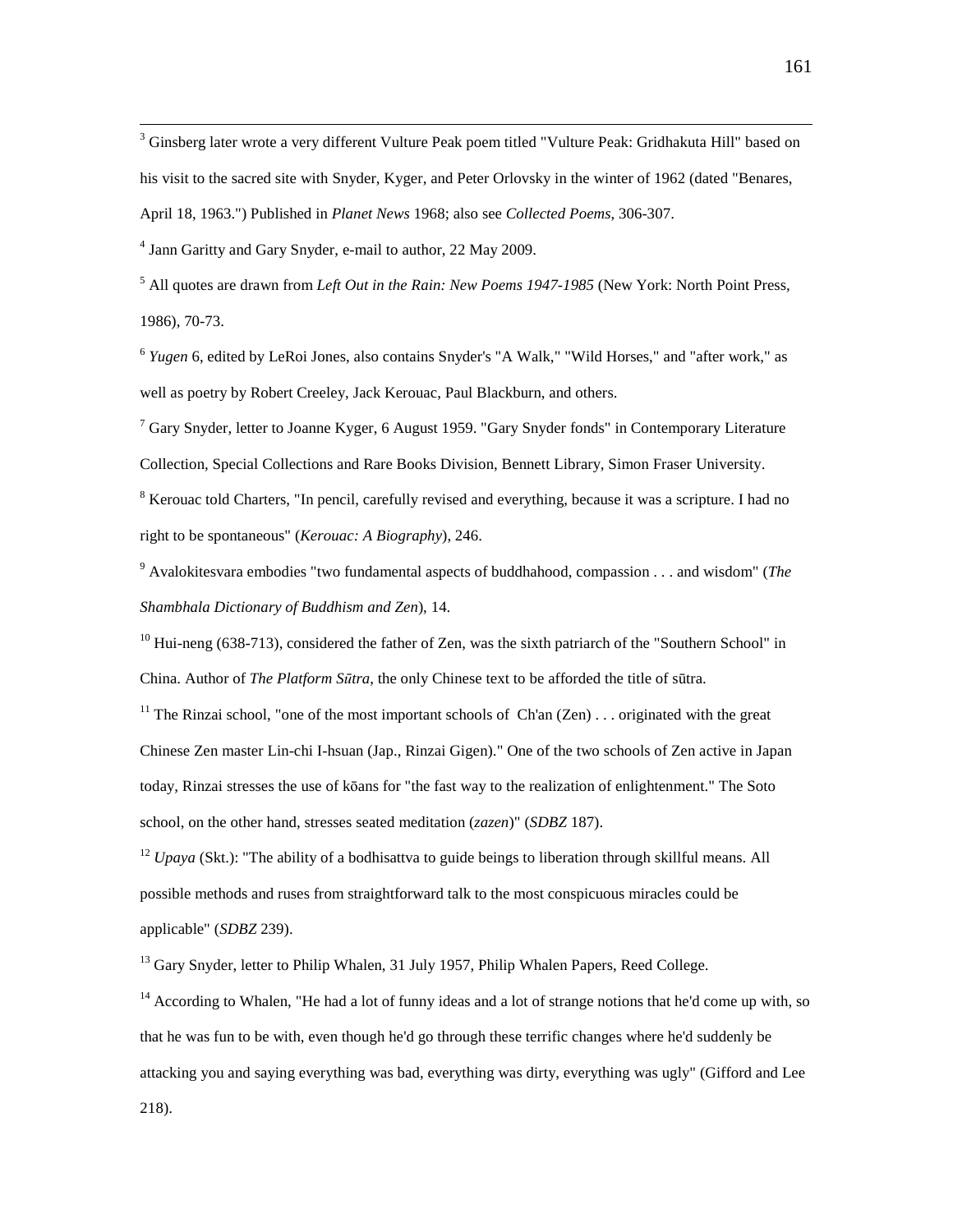<sup>15</sup> Gary Snyder, letter to Philip Whalen, 8 March 1957, Philip Whalen Papers, Reed College.

 $\overline{a}$ 

<sup>16</sup> Subhuti, one of the ten leading disciples of Buddha, is generally thought to be the recorder of many of the most important Mahāyāna sūtras.

<sup>17</sup> *The Diamond S*ū*tra*, also known as the *Diamond-cutter Perfection of Insight S*ū*tra*, focuses on the doctrine of emptiness (*sh*ū*nyat*ā), succinctly encapsulating the Six Perfections: *Dana-P*ā*ramit*ā (The Perfection of Generosity), *Sila-P*ā*ramit*ā (The Perfection of Morality), *Ksanti-P*ā*ramit*ā (The Perfection of Patience), *Virya-P*ā*ramit*ā (The Perfection of Strenuousness), *Dhyana-P*ā*ramit*ā (The Perfection of Meditation), and *Prajñ*ā*-P*ā*ramit*ā (The Perfection of Insight).

<sup>18</sup> *The Vimalak*ī*rti S*ū*tra*, composed in the 2nd century C.E., is an influential Mahāyāna text which has exercised a large influence on the Buddhism of China and Japan.

<sup>19</sup> *The Platform S*ū*tra* of Hui-neng (638-713) is comprised of the basic teachings of Zen and the sayings, discourses, and biography of its author.

<sup>20</sup> "XI. Nalanda & Patna" (*Passage Through India: An Expanded Illustrated Edition*), 53-56.

<sup>21</sup> See Watson's *The Columbia Book of Chinese Poetry* for description of *shih* poetry (9-17), and (18-43) for examples of the form.

<sup>22</sup> From "Hojoki": "The waterfall is muffled, / and my ten foot square hut lies / In the abysm of a sea / Of sibilant quiet" (*The Complete Poems of Kenneth Rexroth* 285).

<sup>23</sup> From "Empty Mirror: "I sit / In my ten foot square hut, The birds sing." (*The Complete Poems of Kenneth Rexroth* 321).

 $^{24}$  Gary Snyder, letter to Philip Whalen, 16 March 1954, Philip Whalen Papers, Reed College.

<sup>25</sup> See *Every Day*, 15-16; or *The Collected Poems of Philip Whalen*, 368-369.

<sup>26</sup> Kerouac's recollection of the event in *The Dharma Bums*: "[W]e borrowed Sean's jalopy and drove about a hundred miles up the seacoast to an isolated beach where we picked mussels right of the washed rocks of the sea and smoked them in a big woodfire covered with seaweed. We had wine and bread and cheese and Psyche spent the whole day lying on her stomach in her jeans and sweater, saying nothing. . . . There were natural caves on that beach where Japhy had once brought big parties of people and had organized naked bonfire dances" (137-138).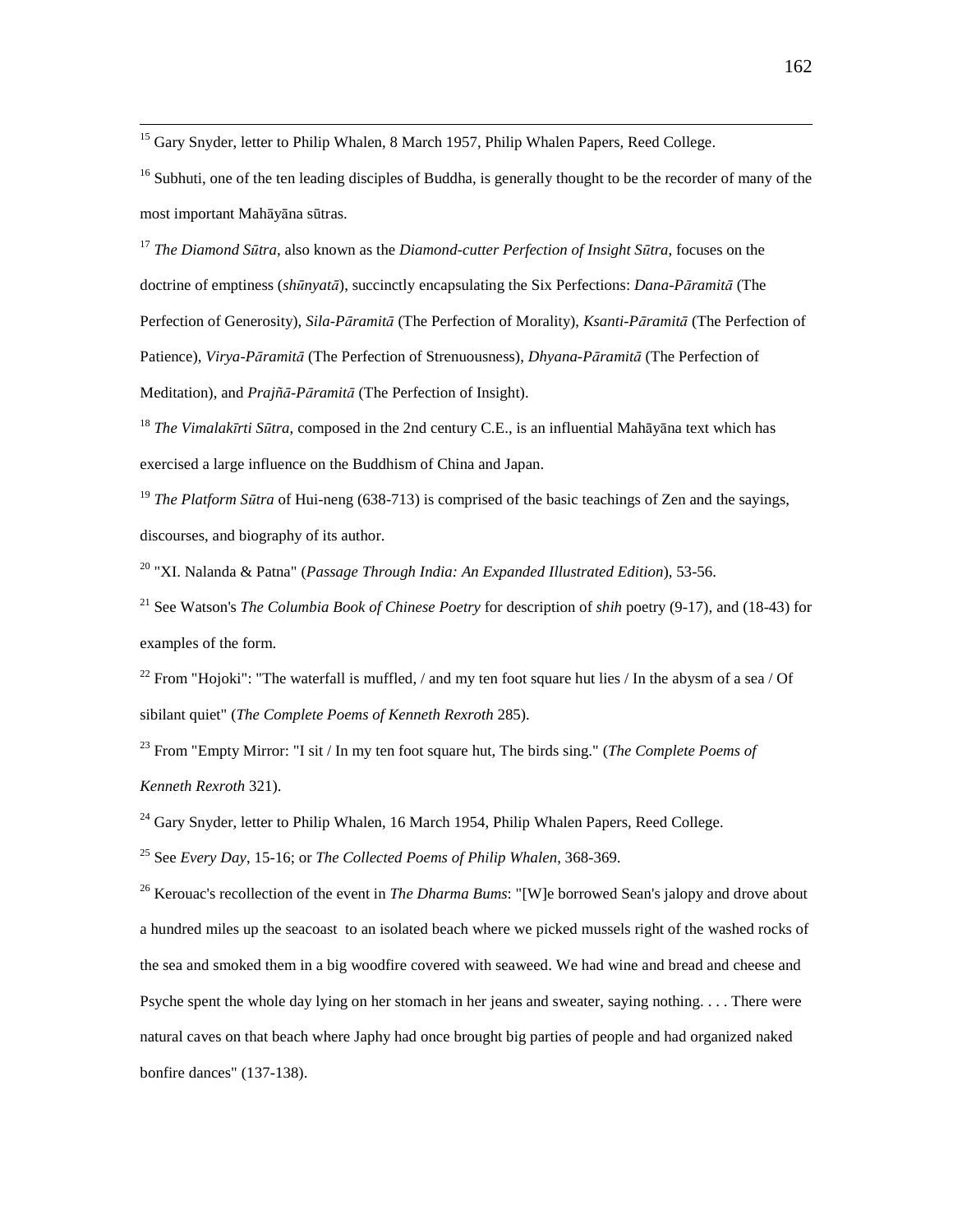<sup>27</sup> We also see the term used around this same time in *Myths & Texts*: "From Siwash strawberry-pickers in the Skagit" ("Burning 15"), 50.

 $\overline{a}$ 

 $^{28}$  According to Morgan, "at one point Snyder hoped to have a relationship with [Neuri], but nothing ever came of it" (4 fn. 2).

<sup>29</sup> Ray describes Neuri (Psyche) in *The Dharma Bums*: "[T]hey were all secretly jealous of Japhy's favorite doll Psyche, who came the following weekend real cute in jeans and a little white collar falling over her black turtleneck sweater and a tender little body and face. Japhy had told me he was a bit in love with her himself. But he had a hard time convincing her to make love he had to get her drunk, once she got drinking she couldn't stop" (137).

 $30$  Gary Snyder, letter to Joanne Kyger, 14 April 1959, Gary Snyder fonds, Simon Fraser University.

 $31$  Peter Abelard, a twelfth century philosopher-theologian, sought a position as tutor in the house of Parisian canon Fulbert, whose niece, Heloise, was in his charge. Abelard seduced and impregnated Heloise and against Heloise's wishes, the two wed in secret at the suggestion of Fulbert. When the union was announced, Heloise denied it and fled to a convent, prompting her uncle to think that Abelard wanted nothing more to do with her. Fulbert summarily had Abelard castrated. Snyder probably became aquainted with Abelard while reading Kenneth Rexroth's long poem "The Phoenix and the Tortoise" (1944)-- "Abelard crying for that girl" (*Collected* 255).

<sup>32</sup> *The Blue Cliff Records* (Chin. *Pi-yen-lu*), the oldest and one of the most complex texts of Zen literature, is comprised of 100 *k*ō*ans* collected by Setcho Juken (Chi., Hsueh-tou Ch'ung-hsien) (*SDBZ* 170). <sup>33</sup> Philip Whalen, letter to Gary Snyder, 22 May 1955, Gary Snyder Papers, University of California, Davis.

<sup>34</sup> *The Lank*ā*vat*ā*ra S*ū*tra* is a "Mahāyāna sūtra that stresses the inner enlightenment that does away with all duality and is raised above all distinctions. . . . In the sūtra is also found the view that words are not necessary for the transmission of the teaching" (*SDBZ* 125).

 $35$  Huang-po Hsi-yun (d. 850) was one of the greatest Zen masters whose teachings were recorded by Pei Hsiu under the abbreviated title of *Huang-po Ch'uan-hsin-fa-yao*.

<sup>36</sup> Andromeda, the daughter of King Cephas and Queen Cassiopeia of Ethiopia, was chained to a seaside rock as a sacrifice to the sea monster Cetus in retribution for Cassiopeia's bragging that she was more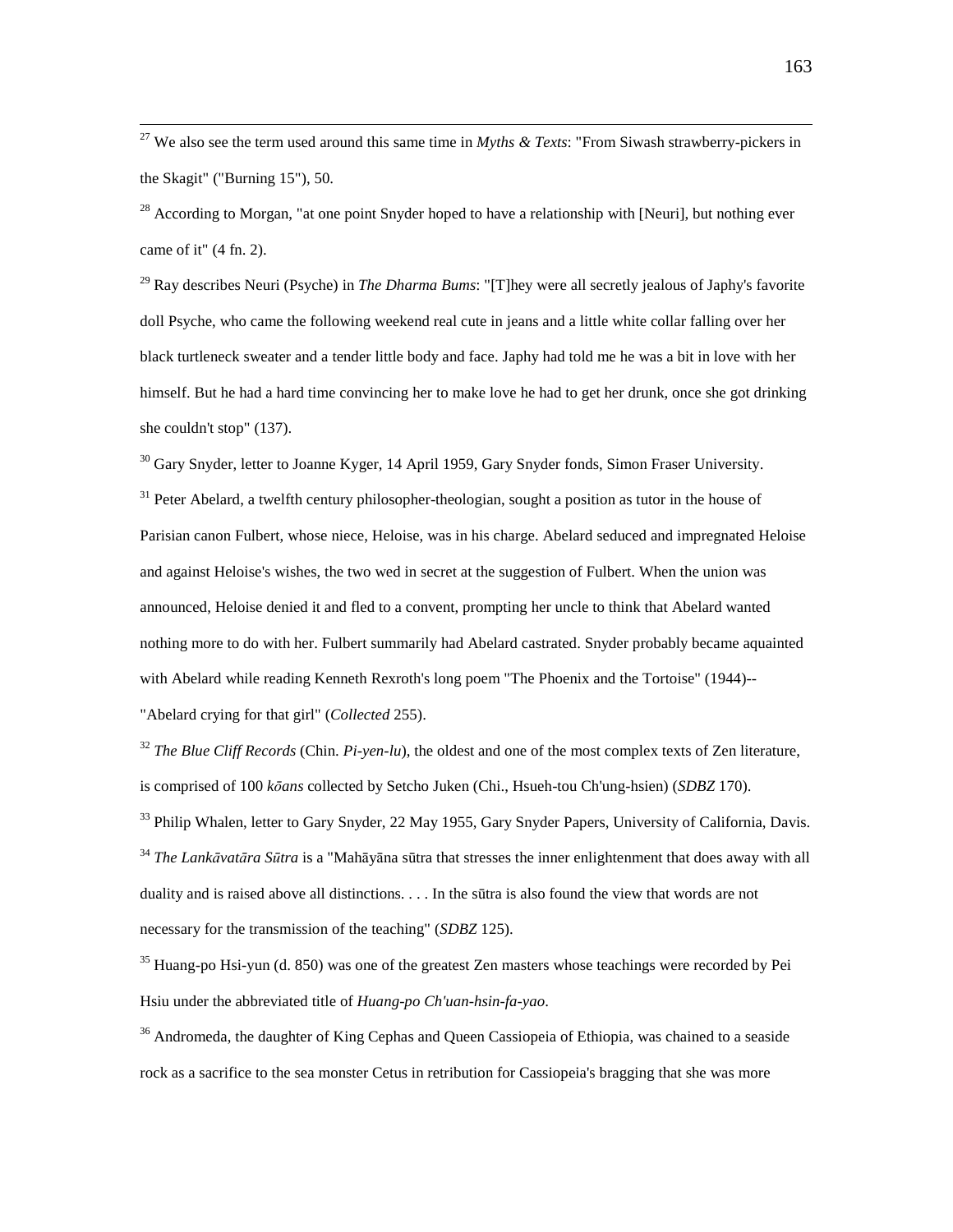beautiful than the daughters of the sea god Nereus. Perseus, taken by Andromeda's beauty, slew Cetus by cutting off its head just as he had recently done to the snake-haired Medusa (Hamilton 204-207).

 $37$  The natural image rock outcropping that closes the stanza calls to mind the "... notable serpentine outcropping, not far after Rifle Camp" in "The Circumambulation of Mt. Tamalpais," and later from "An Offering to Tara": "On the lofty mountain / Is the nest of a hawk; / On the lofty rock, / The nest of a white hawk; . . ." (*MRWE* 87; 112).

<sup>38</sup> Gary Snyder, letter to Philip Whalen, 17 May 1957, Philip Whalen Papers, Reed College.

 $39$  "At least what irritates me constantly around these skolars is, they have no contact between their symbolic knowledge, i.e. all the buks they've read, & what happens to them every day, direct like." Gary Snyder, letter to Philip Whalen, 20 November 1953, Philip Whalen Papers, Reed College.

<sup>40</sup> Snyder is perhaps here quoting John Blofeld's *The Zen Teachings of Huang Po*: "Men are afraid to forget their minds, fearing to fall through the Void with nothing to stay their fall. They do not know that the Void is not really void, but the realm of the real Dharma" 41. He was also familiar with D.T. Suzuki's translation of Huang Po in the 1935 *Manual of Zen Buddhism* (Kyoto: Eastern Buddhism Society), which he mentioned in a letter to Whalen dated 10/22/56 (Reed).

 $41$  Gary Snyder, letter to Joanne Kyger, 31 May 1959, Gary Snyder fonds, Simon Fraser University.

 $42$  Philip Whalen, letter to Gary Snyder, 23 March 1957, Gary Snyder Papers, University of California, Davis.

<sup>43</sup> Also see "X. Bodh Gaya" (*Passage Through India*), 47-53.

 $\overline{a}$ 

<sup>44</sup> "Sourdough Mountain Lookout" was originally published in excerpted form in the *Chicago Review*'s special Zen issue 12.2 (Summer 1958). The poem was first published in book form by Whalen in *Like I Say* (New York: Totem Press, 1960) and also appeared in Donald Allen's *The New American Poetry, 1945-1960* that same year.

<sup>45</sup> *The Heart S*ū*tra* is a one paragraph summary of the Prajñā-pāramitā teaching (The Perfection of Insight). It describes the truth arrived at by the Bodhisattva Avalokitesvara, namely that "form is emptiness, emptiness is not different from form, neither is form different from emptiness, indeed, emptiness is form" (Goddard 85).

<sup>46</sup> Gary Snyder, letter to Joanne Kyger, 9 November 1959, Gary Snyder fonds, Simon Fraser University.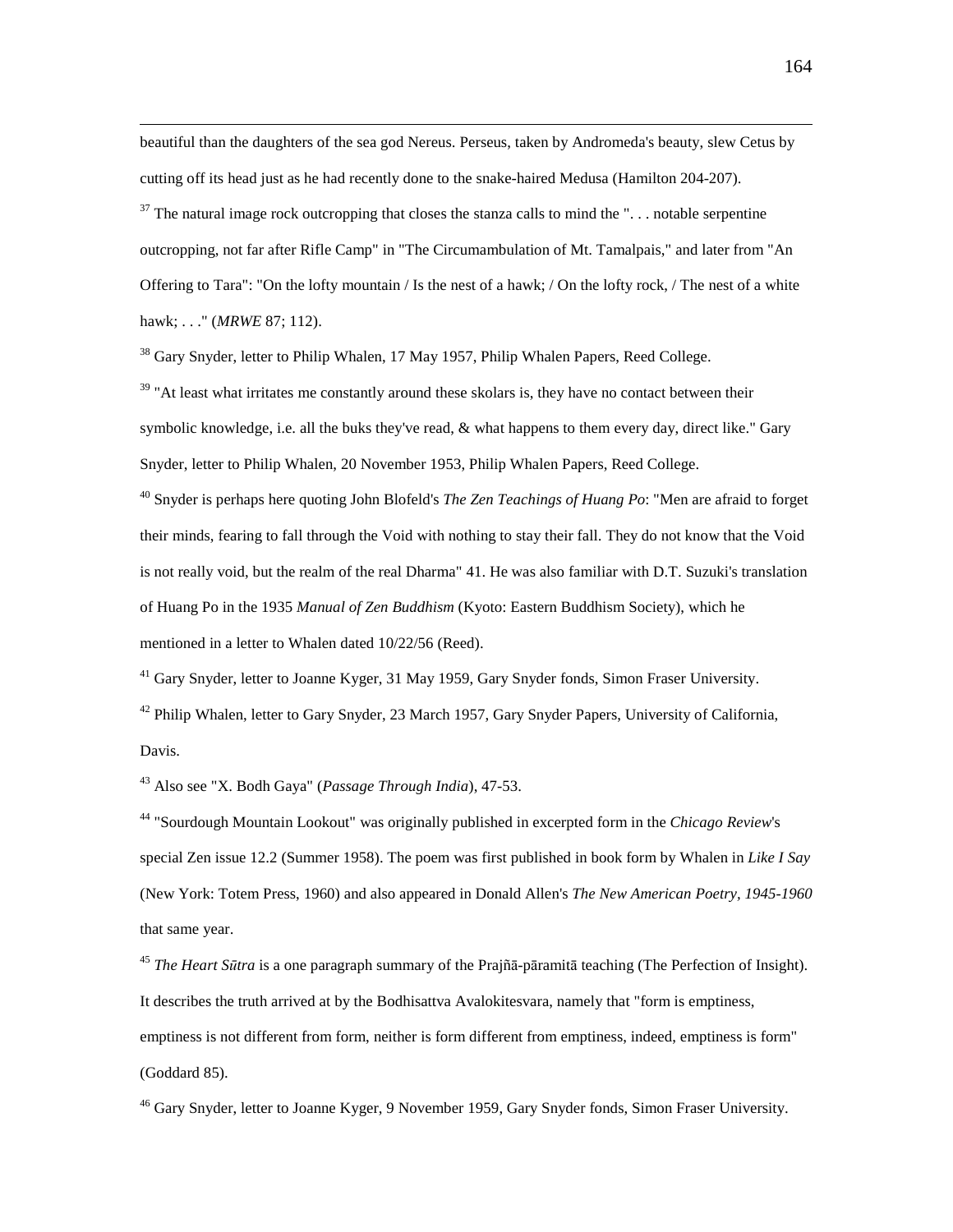<sup>47</sup> The *Yugen* version read "cocksman" rather than "hunter" 36.

<sup>48</sup> "Bhava-chakra" (*SDBZ* 19).

 $\overline{a}$ 

<sup>49</sup> "Unreal City, / Under the brown fog of a winter dawn . . . ," Part I "The Burial of the Dead."  $50$  Keruoac tells this story thusly: "... Rexroth, hearing of [an earlier argument Kerouac had with

Ginsberg], and seeing me demand wine in his house, yelled 'Just because you're a genius you think you can act RUDE and UNMANNERLY! Get out of my house, all of you!" (Me, Neal, Whalen, Ginsberg, Peter Orlovsky) I yelled 'Aw you're frightening me to death!" (*Some of the Dharma* 346).

### **Notes to Chapter Three**

<sup>1</sup> Jack Kerouac, *Book of Haikus* (Ed. and Intro. Regina Weinreich. New York: Penguin, 2003), 92. <sup>2</sup> Watts provides the following quote from Ginsberg's "Dawn," which appeared in the previous issue of *Chicago Review* (12.1), as an example of Beat over-self-consciousness: "I must write down / every recurring thought-- / stop every beating second." Rightly, Watts points out that "this is too indirect and didactic for Zen, which would rather hand you the thing itself without comment" (a la William Carlos Williams). Ginsberg here is trying too hard to control both his thoughts and time, as if the former were inside and the latter outside, connoting an individual consciousness distinct from its surroundings; a recorder of, as the stanza preceding the above quote says, "the physical world / moment to moment" (8). Whalen, on the other hand, describes the seeing-into-writing process like this in "The Slop Barrel": "The pen forms the letters / Their shape is in the muscles / Of my hand and arm" (*Collected* 61). The poet here is not trying to "stop every beating second" like Ginsberg; rather, the process is flowing in a more interconnected and less grasping way.

<sup>3</sup> Interestingly, "The Slop Barrel" is not included in this collection.

<sup>4</sup> Philip Whalen, letter to Gary Snyder, 15 Oct. 1956. Gary Snyder Papers, University of California, Davis. <sup>5</sup> Neeli Cherkoviski, "A Letter to the San Francisco Chronicle Book Review" (www.bigbridge.org/REV-PCW.HTM), Web. 12 July 2011.

6 Lew Welch, "Whalen's Poetry Swings like Jazz," Rev. of *On Bear's Head*, *San Francisco Chronicle* 6/22/69 (www.jacketmagazine.com/11/Whalen-rev-by-Welch.html).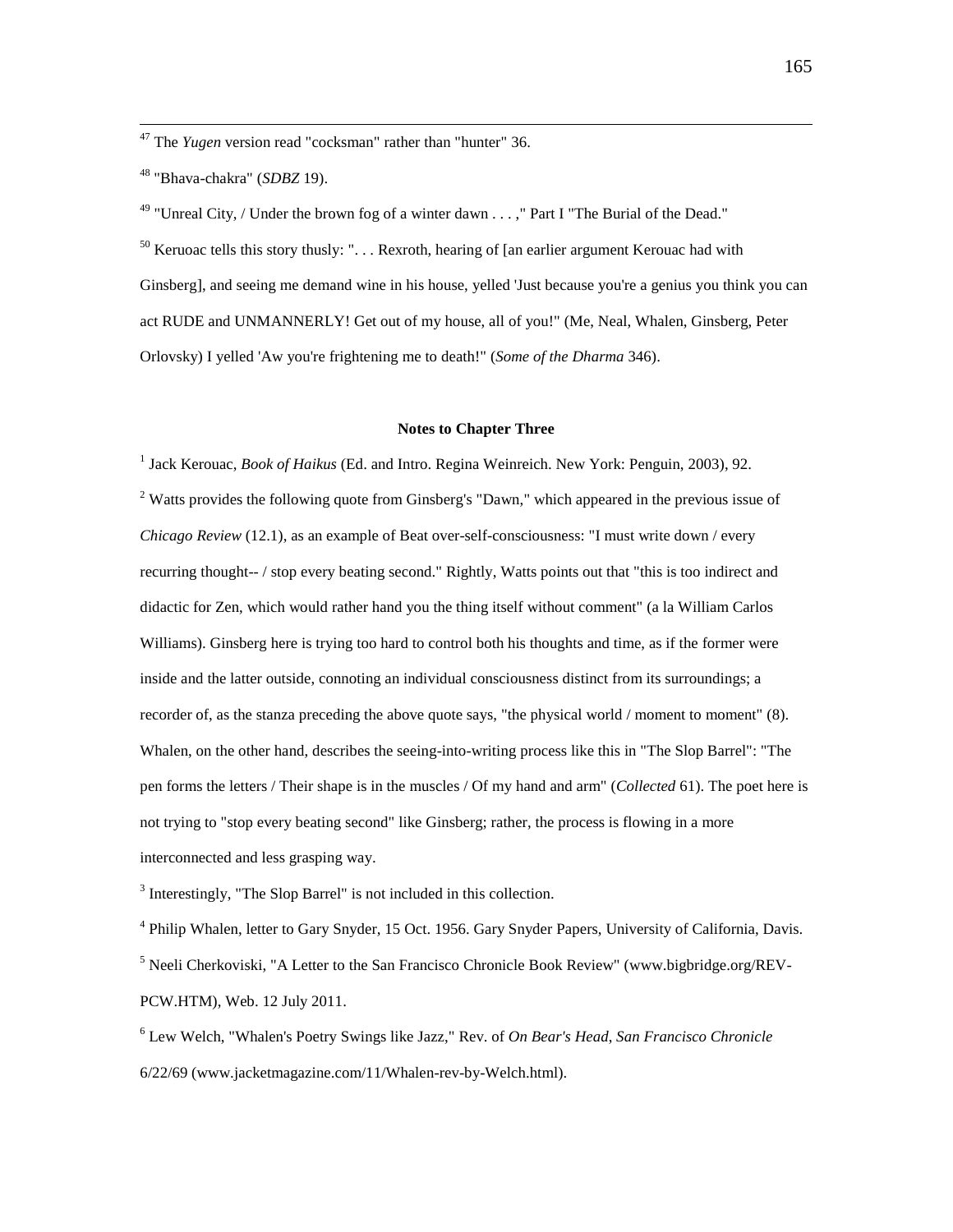$\overline{a}$  $<sup>7</sup>$  The scant amount of Whalen scholarship to date (compared to that on Snyder, Ginsberg, and Kerouac)</sup> tends to either pair Whalen up with other San Francisco Renaissance and Beat generation writers, or makes broad claims about his poetics designed to cover his oeuvre in general. Geoffrey Thurley, for example, reads Whalen alongside Michael McClure and Gregory Corso, whereas Michael Davidson, in his landmark study of the San Francisco Renaissance, discusses Whalen and Snyder in a single chapter. Paul Christensen provides the most sustained biographical discussion of Whalen, as well as close readings of some of the more important poems, in his chapter in Ann Charters's *The Beats: Literary Bohemians in Postwar America* (1983). Leslie Scalapino's introductory essays in Whalen's *Overtime: Selected Poems* (1999) and the recently published *The Collected Poems of Philip Whalen* (2007), both edited by Michael Rothenberg, are as full of flashes of insight and are as exciting to read as Whalen's poems themselves. The most recent overview of Whalen's work is Jane Falk's "Finger Pointing at the Moon: Zen and the Poetry of Philip Whalen," which appears in *The Emergence of Buddhist American Literature* (2009). Falk's essay explores how Whalen's poetry evolved over time as he moved from being a lay practitioner in the 1950s and 1960s, to a formal Zen practitioner in the 1970s, eventually receiving transmission from Richard Baker Roshi in 1987. Whalen's poetry, she suggests, shows "fewer direct allusions to Zen tenets, sūtras, or practices and more attention to how phenomena of ordinary life and mind interpenetrate" (116). The most substantial and focused article to date is Bruce Holsapple's "On Whalen's Use of Voice," which appeared in the latest issue of *Paideuma*. Holsapple discusses "the theoretical space between . . . 'the implied author,' the author implied by the text, and the lyric subject of the speaker," as he sees it evolving through Whalen's career (124). While I generally agree with Holsapple's assertion that "Whalen seeks movement in a poem, speed rather than thematic density, diversity rather than unity" (136), I would argue that the poem under discussion here, as well "Sourdough Mountain Lookout," are indeed thematically dense and tightly unified, though they both certainly explode with speed and movement. Readers of Whalen also have John Suiter's beautifully produced *Poets on the Peaks: Gary Snyder, Philip Whalen & Jack Kerouac in the North Cascades* (2002), as well as what has become the online storehouse of brief articles and reviews on Whalen, Rothenberg's website bigbridge.org.

8 See "Interview with Aram Saroyan" (*Off the Wall: Interviews with Philip Whalen*. Ed. Donald Allen. Bolinas, CA: Four Seas Foundation, 197), 48.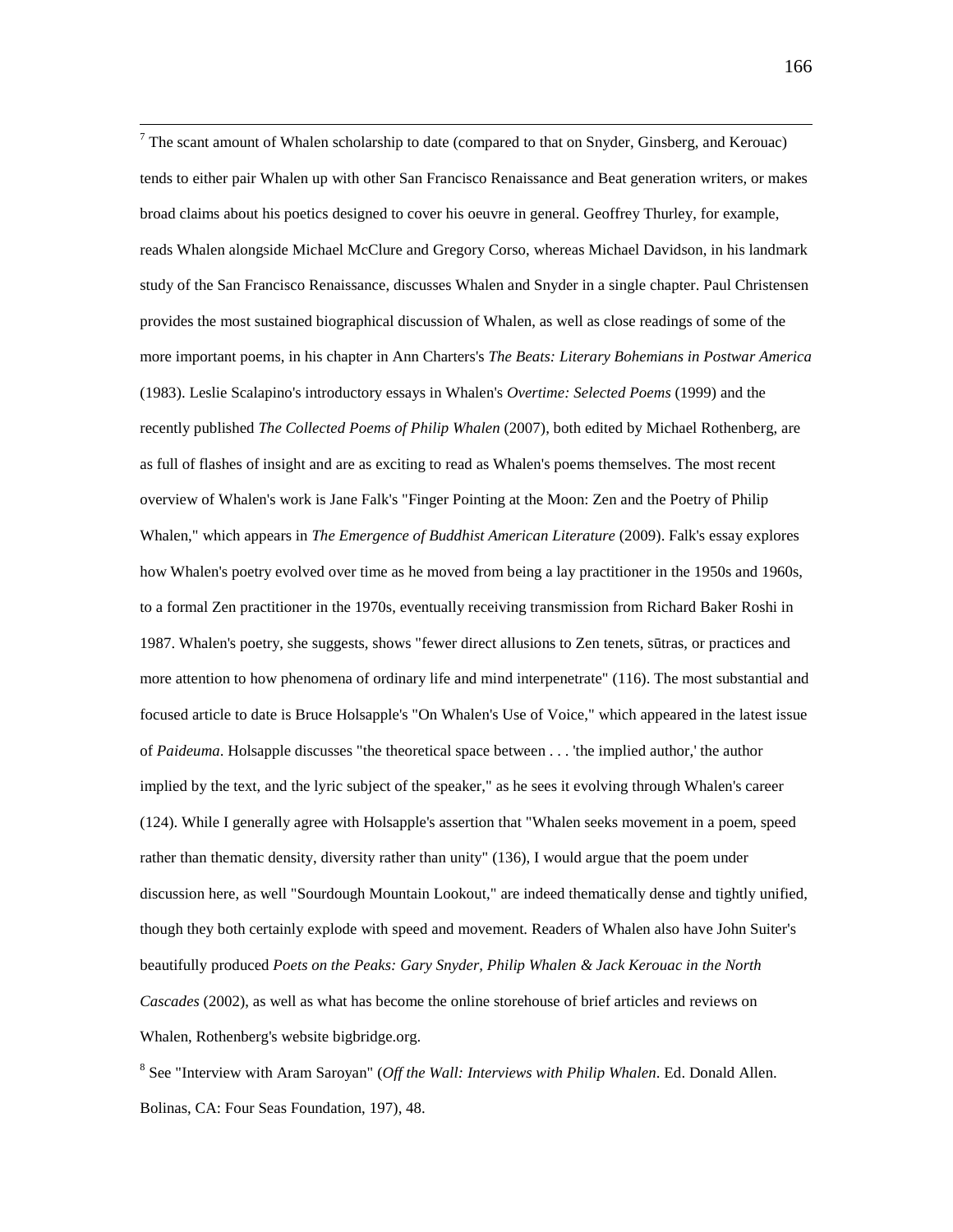<sup>9</sup> As he told Snyder, "Gregory Corso will get most of the rest for the <u>Cambridge Review</u> people or <u>I.E.</u> or whatever--he has more or less been given carte-blanche to collect mss from the coast." Philip Whalen, letter to Gary Snyder, 25 Sept. 1956. Gary Snyder Papers, University of California, Davis.

<sup>10</sup> As Kerouac wrote to Whalen four months after Corso received the poems, "Meyer Schapiro the art critic read your work one night when Allen visited him, and said it was good except when it dealt with enlightenment per se. . . . I don't agree that we should not discuss Buddha . . . who says? I like your poetry and Gary's because it discusses enlightenment in various cleaver ways." See *Jack Kerouac: Selected Letters, 1940-1956*, Ed. Ann Charters (New York: Penguin, 1995), 599. The manuscript eventually made its way to LeRoi Jones's Totem Press, where they were published in *Like I Say*, Whalen's first book. Jones also published Snyder's second published book, *Myths & Texts*, the same year.

<sup>11</sup> Gary Snyder, letter to Philip Whalen, 25 May 1956. Philip Glen Whalen Papers, Special Collections and Archives Manuscript Collections, Eric V. Hauser Memorial Library, Reed College.

<sup>12</sup> Philip Whalen, letter to Gary Snyder, 7 June 1956. Gary Snyder Papers, University of California, Davis. <sup>13</sup> Gary Snyder, letter to Philip Whalen, 30 Sept. 1956. Philip Glen Whalen Papers, Reed College.

<sup>14</sup> Philip Whalen, letter to Gary Snyder, 15 Oct. 1956. Gary Snyder Papers, University of California, Davis. <sup>15</sup> Mahāyāna Buddhism ("The Greater Vehicle") is the predominant form of Buddhism in North Asia. Mahayana broadened the earlier teachings of Theravada (Hinayana) Buddhism by reinterpreting the ideals, rewards, and practices of Buddhism to include everyone, not just monks and nuns.

<sup>16</sup> A *bodhisattva* is one on the path to enlightenment, the end result he or she willingly foregoes until all sentient beings are freed from the cycle of birth and death.

 $17$  Whalen, Snyder, and Kerouac were heavily invested in Goddard's anthology in the mid 1950s--Kerouac especially, who lifted his copy from the San Jose Public Library on a visit to Neal and Carolyn Cassady in 1954.

<sup>18</sup> Conze translates the Five *Skandhas* as "The Body / Feelings / Perceptions / Impulses and Emotions / Acts of Consciousness" (see below).

<sup>19</sup> Kerouac defined the Four Noble Truths in *Wake Up: A Life of the Buddha*, which he began researching and writing in 1954: "1. All life is suffering . . . (all existence is in a state of misery, impermanency and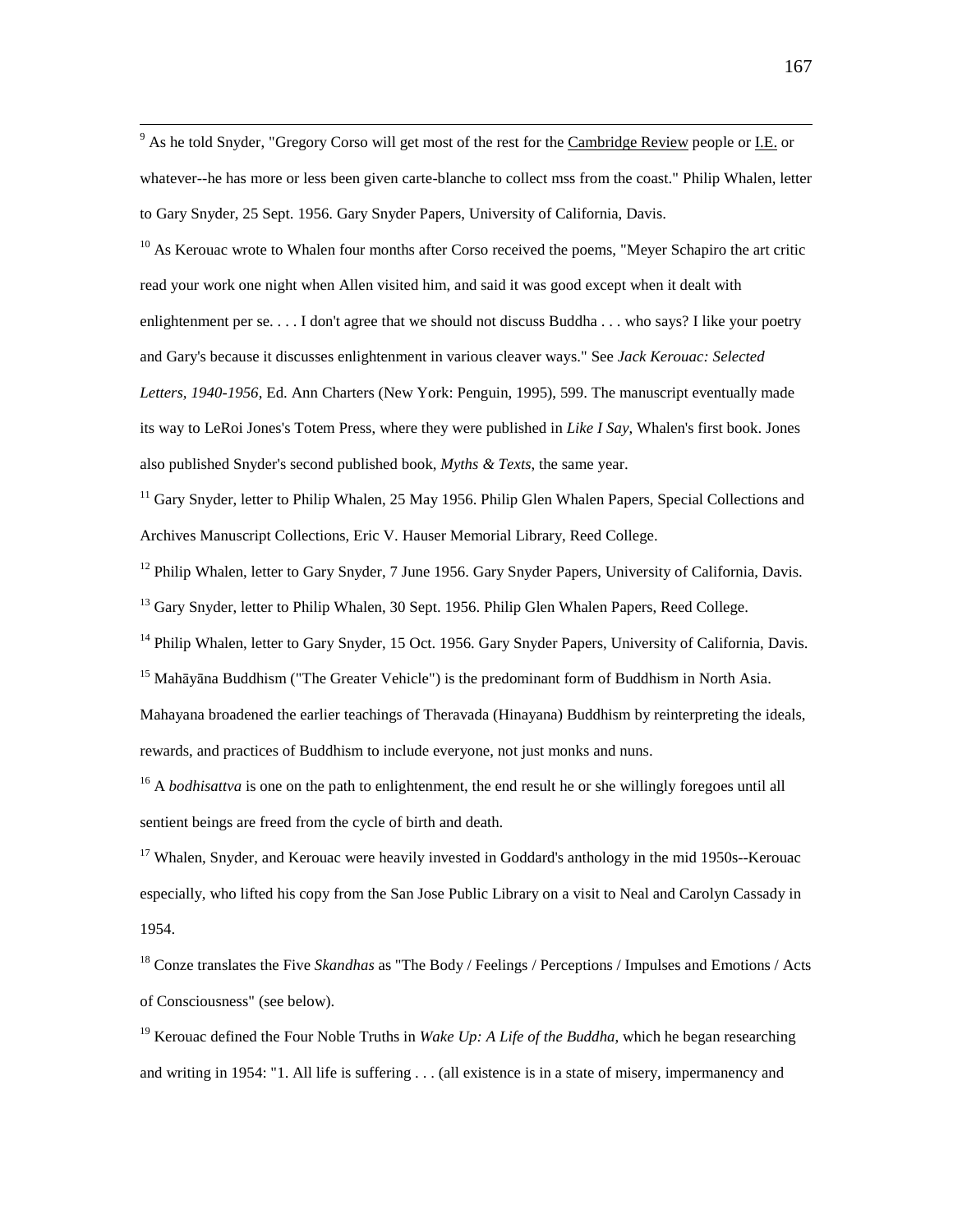unreality.) / 2. The cause of suffering is ignorant craving / 3. The suppression of suffering can be achieved / 4. The way is the Noble Eightfold Path" (30).

 $\overline{a}$ 

<sup>20</sup> Sal refers to Jones as "a former love of mine" in *On the Road* (New York: Penguin Essential Edition, 2005), 248. Lerhman appears in five, probably six, of the unpublished extant letters exchanged between Whalen and Snyder between March 1954 and August 1956. She continued her relationship with Whalen for two months after Snyder left for Kyoto, during which time "The Slop Barrel" was written (March 5, 1956 through August 11, 1956). On August 15th, according to the last letter consulted here (8/4/56), the Lehrmans were to depart for New York, Mrs. Lehrman pregnant with her second child.

<sup>21</sup> All quotes from "The Slop Barrel" come from *The Collected Poems of Philip Whalen* (Middletown, CT: Wesleyan University Press, 2007), 56-62.

<sup>22</sup> Whalen first came in contact with the work of Suzuki in 1950 or 1951 while at Reed. In his interview with Yves Le Pellec, Whalen says that it was Snyder who introduced him to Zen: "The last year I was in college I was living in a big house with Gary and Lew Welch and a whole flock of other friends, and Gary discovered the writings of D.T. Suzuki in the college library and began bringing them home. It sort of renewed my interest in Buddhism" (59). "Zen Poet: Interview with Yves Le Pellec." *Off the Wall: Interviews with Philip Whalen*. Ed. Donald Allen (Bolinas, CA: Four Seas Foundation, 1978), 50-67. <sup>23</sup> Snyder and Whalen were exchanging *g*ā*th*ā*s* in their letters at least two years prior to the writing of "The Slop Barrel," as this letter to Whalen indicates. "& here is my Gāthā," Snyder says; it begins "wind has blown / the blossoms down / / no use dodging puddles / when your feet are soaked." Gary Snyder, letter to Philip Whalen, 16 March 1954. Philip Glen Whalen Papers, Special Collections and Archives Manuscript Collections, Eric V. Hauser Memorial Library, Reed College.

<sup>24</sup> *The Gateless Gate* was composed during the Sung Dynasty (960-1279) by the monk Wu-men (1183-1260) [Mumon Ekai Jap.] in 1228. It is comprised of forty-eight *k*ō*ans* which are accompanied by Mumon's commentary and a *g*ā*th*ā further exploring each case. See *Two Zen Classics*: The Gateless Gate *and* The Blue Cliff Records, Trans. by Sekida, Katsuki (Boston: Shambhala, 2005). Whalen quotes from *The Gateless Gate* in his poem "Metaphysical Insomnia Jazz, Mumonkan XXIX," which was published in *Memoirs of an Interglacial Age* the same year "The Slop Barrel" appeared in *Like I Say*. In this poem dated "7:IV:58," Whalen, as the title indicates, quotes from Case Twenty-nine, "The Sixth Patriarch's 'Your Mind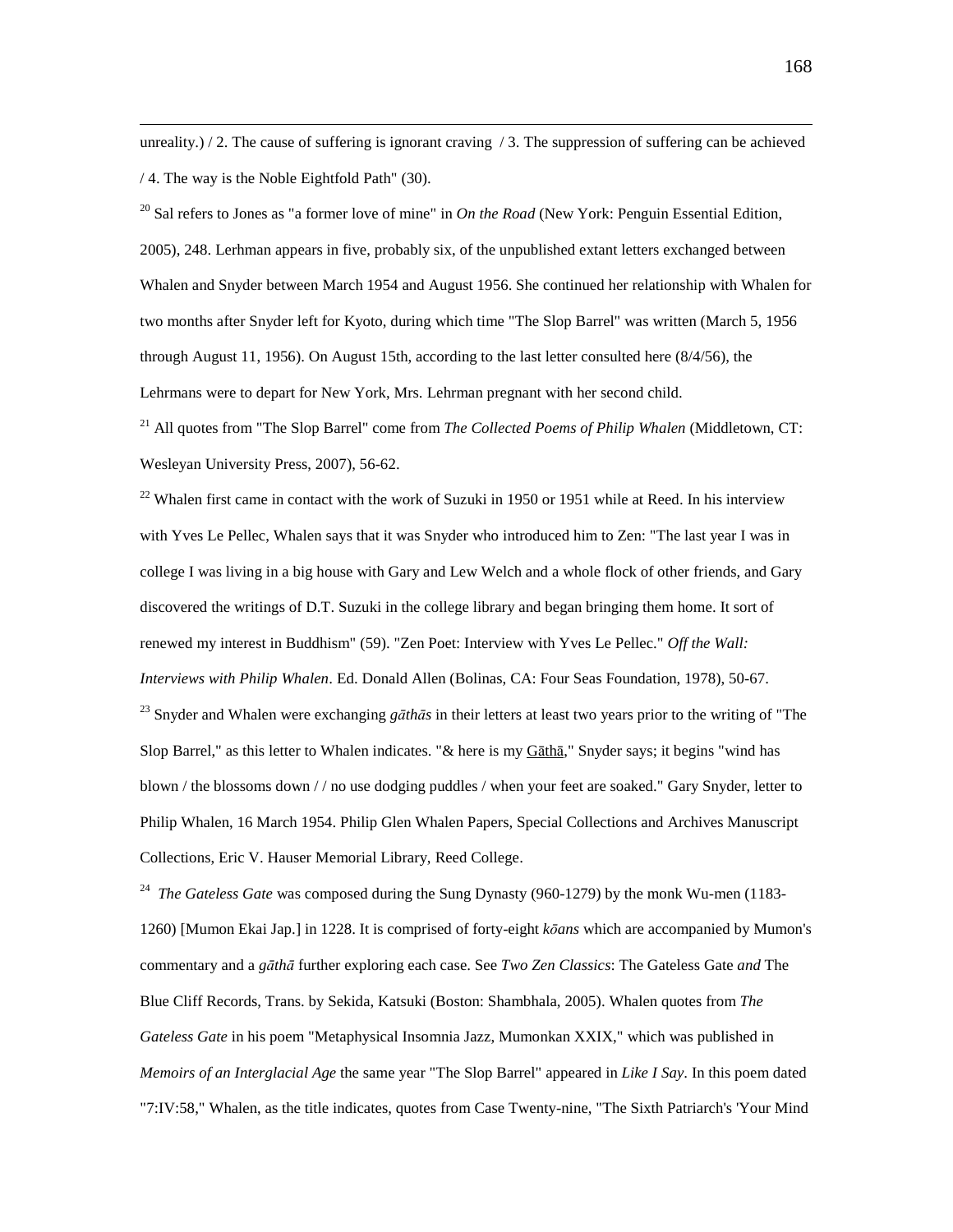$\overline{a}$ Moves,'" which is one of the more oft-quoted *k*ō*ans* in the literature. The *k*ō*an* reads: "The wind was flapping the temple flag, and two monks started an argument. One said the flag moved, the other said the wind moved; they argued back and forth but could not reach a conclusion. The Sixth Patriarch said, 'It is not the wind that moves, it is not the flag that moves; it is your mind that moves. The two monks were awestruck" (Sekida 96). Whalen's summation of this *k*ō*an* about two monks arguing about whether it is the wind that moves or the flag, reads: "IT IS THE WIND MOVING.' / IT IS THE FLAG MOVING.' / IT IS THE MIND MOVING.'" Snyder was incorporating *k*ō*ans* even earlier in his poetry: "Q. what is the way of non-activity? / A. it is activity" ("Burning 11" *M&T* 46).

<sup>25</sup> Ko Hung's *Shenhsienchuan* was a biography of more than one hundred Taoist masters. Also see *Alchemy, Medicine, Religion in the China of A.D. 320: The Nei P'ien of Ko Hung (Pao-p'u tzu*), Trans. James R. Ware (Cambridge, MA: The MIT Press, 1966). Ko Hung's *Pao P'u Tzu* (*He Who Holds to Simplicity*) is an obscure modern Taoist text (ca. 320 A.D.) made up of two parts, the *Wai p'ien* ("outer chapters"), which is largely Confucian in content, and twenty chapters of the *Nei p'ien* ("inner chapters"), which is more Taoist and alchemical in nature. Snyder was also reading Ko Hung at this time, as the closing of his November 8, 1956 letter to Whalen from Kyoto indicates: "Hoar frost & red leaf / Mercy is the Queen of Heaven / Sending Eagles of Destruction [/] I eat blackbirds & shit sunshine / Pao Pao Tzu," Philip Glen Whalen Papers, Reed College.

<sup>26</sup> The "red pill," surely a reference to the fact that at "the top of the genie's pharmacopoeia stands cinnabar," is also a reference to the red hemp seeds in Whalen's poem (Hung 178).

 $^{27}$  Tiger, incidentally, was one of Snyder's nicknames used by himself and Whalen in their correspondence. <sup>28</sup> Snyder, *Riprap and Cold Mountain Poems* (40); Rexroth, *One Hundred Poems from the Japanese* (5).

<sup>29</sup> As long as one is hindered by *m*ā*y*ā (which is itself a product of the Five *Skandhas*) they will be unable to escape *sams*ā*ra*, or the cycle of birth, death, and rebirth. The root of our suffering (deception) lies not in *m*ā*y*ā or the *skandhas* themselves, but in the erroneous belief that phenomenal world is the only reality, for, as Zen teaches, *sams*ā*ra* and *nirvana* are one and the same.

<sup>30</sup> Whalen's pairing of "*Maya*" with the word "*Desnudata*" is intriguing. It is possible that he came across the word while speaking with Kenneth Rexroth, who was to mention Christian Knorr von Rosenroth's *Kabbala Desnudata* in his introduction to his to A.E. Waite's *The Holy Kabbalah* in 1960. See Rexroth's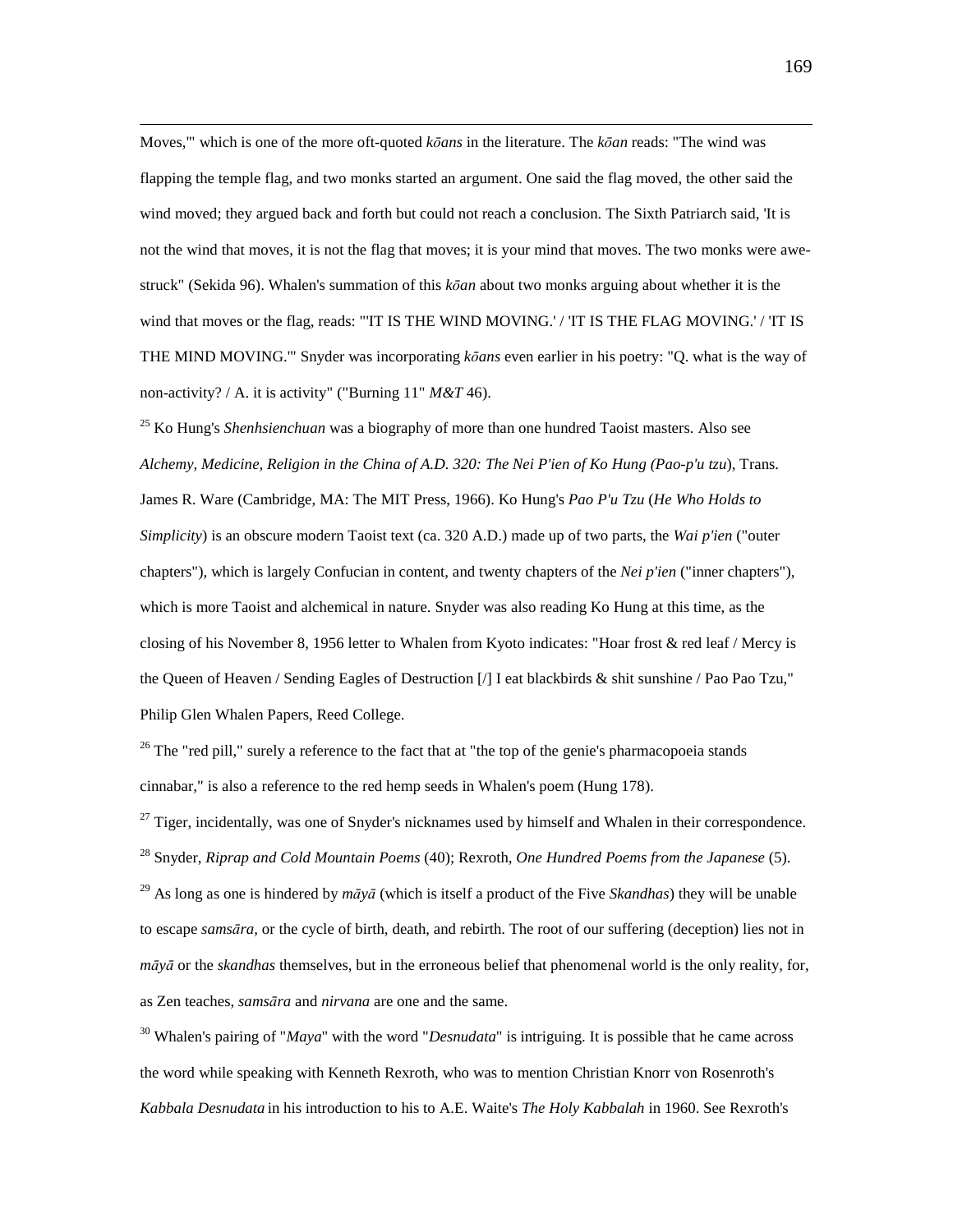"The Holy Kabbalah" in *Assays* (41-51). Or, perhaps, Whalen had Goya's provocative *La Maja Denuda* in mind. Another possibility is that Whalen is playing with the name of the Buddha's cousin, Devadatta, who planned the murder of Buddha eight years before his natural death.

<sup>31</sup> "She had / A heart--how shall I say?--too soon made glad, / Too easily impressed; she liked whate'er / She looked on, and her looks went everywhere."

 $32$  Sarvāstivāda is school of Hīnayāna Buddhism. Its name translates as "'the teaching that says that everything is'" (*SDBZ* 188).

<sup>33</sup> Goddard, *A Buddhist Bible*, 86.

 $\overline{a}$ 

 $34$  That is, unless of course one is a Mah $\bar{a}$ yana Buddhist, in which case after going beyond, they "return" as a *bodhisattva* to work toward the freedom of all other sentient beings.

 $35$  Blodeuwedd was "manufactured / Entirely of flowers / or flames" by Gwydion and King Math to become the wife of Lleu Llaw Gyffes. Blodeuwedd cheats on and then kills her husband, who is restored to life by Gwydion, who then transforms the murderess into an owl. Whalen's inclusion of a Welsh mythological figure was well chosen, for Blodeuwedd is, like our delusions, "manufactured" out of the void. Interesting too is the fact that he refers to Bloudeuwedd as "Helen," linking her back to the other adulterous Helen in Part I.

<sup>36</sup> Whalen's *waka* has thirty-three rather than thirty-one syllables. Close enough in this author's estimation to indeed define this stanza as such, considering Whalen's exploration of *haiku* and *g*ā*th*ā in the poem. <sup>37</sup> Reginald Blyth, *Haiku*, vol. 1 (Japan: Hokuseido, 1949-1952), 113-113.

<sup>38</sup> Whalen could have also drawn his Suma inspiration from *The Tale of Genji*, which he was reading at the time, for "Genji was banished to Suma," as Rexroth notes in his above mentioned book (120-121).  $39$  T'ao Ch'ien (365-427 C.E.), Han Shan (c. 7th-9th centuries C.E.), Li Po (701-762 C.E.), Chia Tao (779-843 C.E.), Su Tung-P'o (1037-1101 C.E.), Stonehouse (1272-1252 C.E.).

 $40$  "Well, why don't you love me like you used to do / How come you treat me like a worn out shoe?"

 $41$  Gary Snyder, letter to Philip Whalen, 17 May 1957, Philip Whalen Papers, Reed College. Snyder quotes "speechless & intelligent & shaking with shame" from the end of Section I of Ginsberg's "Howl."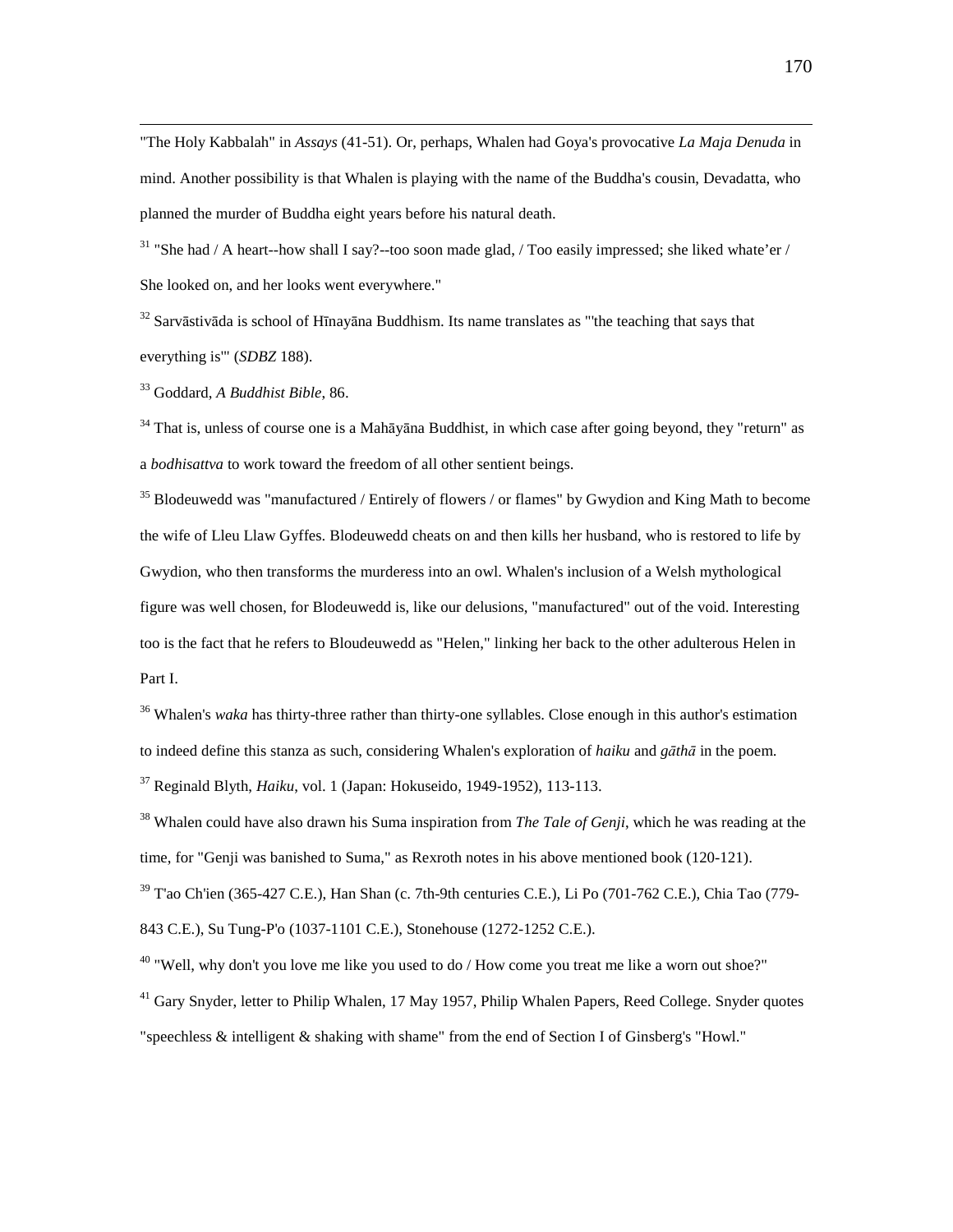$42$  Chao-chou (778-897), who became a monk as an adolescent at Mount Sung, is said to achieved

 $\overline{a}$ 

enlightenment at the age of 18. There are 525 recorded saying and poems of Chao-chou. See *The Recorded Sayings of Zen Master Joshu*, trans. James Green (Boston: Shambhala, 1998).

<sup>43</sup> Snyder himself mentions Chao-chou's kōan in "Burning 6" in *Myths & Texts*: "(sitting on Chao-chou's *wu*  $/$  my feet sleep)" (42).

<sup>44</sup> Gary Snyder, letter to Joanne Kyger, 14 April 1959, Gary Snyder fonds, Simon Fraser University.

<sup>45</sup> See Case 12, "Tozan's 'Masagin'" in *The Blue Cliff Records* and Case 21, "Ummon's 'Kanshiketsu'" in *The Gateless Gate* (Sekida 179-182 and 77-78 respectively).

<sup>46</sup> *The Diamond S*ū*tra*, also known as the *Diamond-cutter Perfection of Insight S*ū*tra*, focuses on the doctrine of emptiness (*sh*ū*nyat*ā), succinctly encapsulating the Six Perfections: *Dana-P*ā*ramit*ā (The Perfection of Generosity), *Sila-P*ā*ramit*ā (The Perfection of Morality), *Ksanti-P*ā*ramit*ā (The Perfection of Patience), *Virya-P*ā*ramit*ā (The Perfection of Strenuousness), *Dhyana-P*ā*ramit*ā (The Perfection of Meditation), and *Prajñ*ā*-P*ā*ramit*ā (The Perfection of Insight).

<sup>47</sup> Philip Whalen, letter to Gary Snyder, 7 June 1956. Gary Snyder Papers, University of California, Davis. <sup>48</sup> Cold Mountain Poems nos. 15 and 19 (*Riprap and Cold Mountain Poems)*, 53; 57.

### **Notes to Chapter Four**

<sup>1</sup> Matsuo Basho, "The Knapsack Notebook" (*The Narrow Road to the Interior and Other Writings*, Trans. Sam Hamill Boston: Shambhala, 2000), 57.

2 This period of intensive writing and Buddhist study saw the composition of *San Francisco Blues* (1953), the first book he wrote after he began studying Buddhism; *Maggie Cassidy* (1953); *Some of the Dharma* (1953-56); *Mexico City Blues* (1955); *Tristessa* (1955-56); *Scripture of the Golden Eternity* (1956); *Old Angel Midnight* (1956-59); the first part of *Desolation Angels* (1956); "Desolation Blues" (1956); and *The Dharma Bums* (1958).

3 See, for example, Paul Maher, Jr, *Kerouac: His Life and Work* Revised and Updated 2004 (New York: Taylor Trade Publishing, 2007); Gerarld Nicosia, *Memory Babe: A Critical Biography of Jack Kerou*ac (Berkeley: UC Press, 1994); John Suiter, *Poets on the Peaks: Gary Snyder, Philip Whalen & Jack Kerouac in the North Cascades* (Washington, D.C.: Counterpoint, 2002).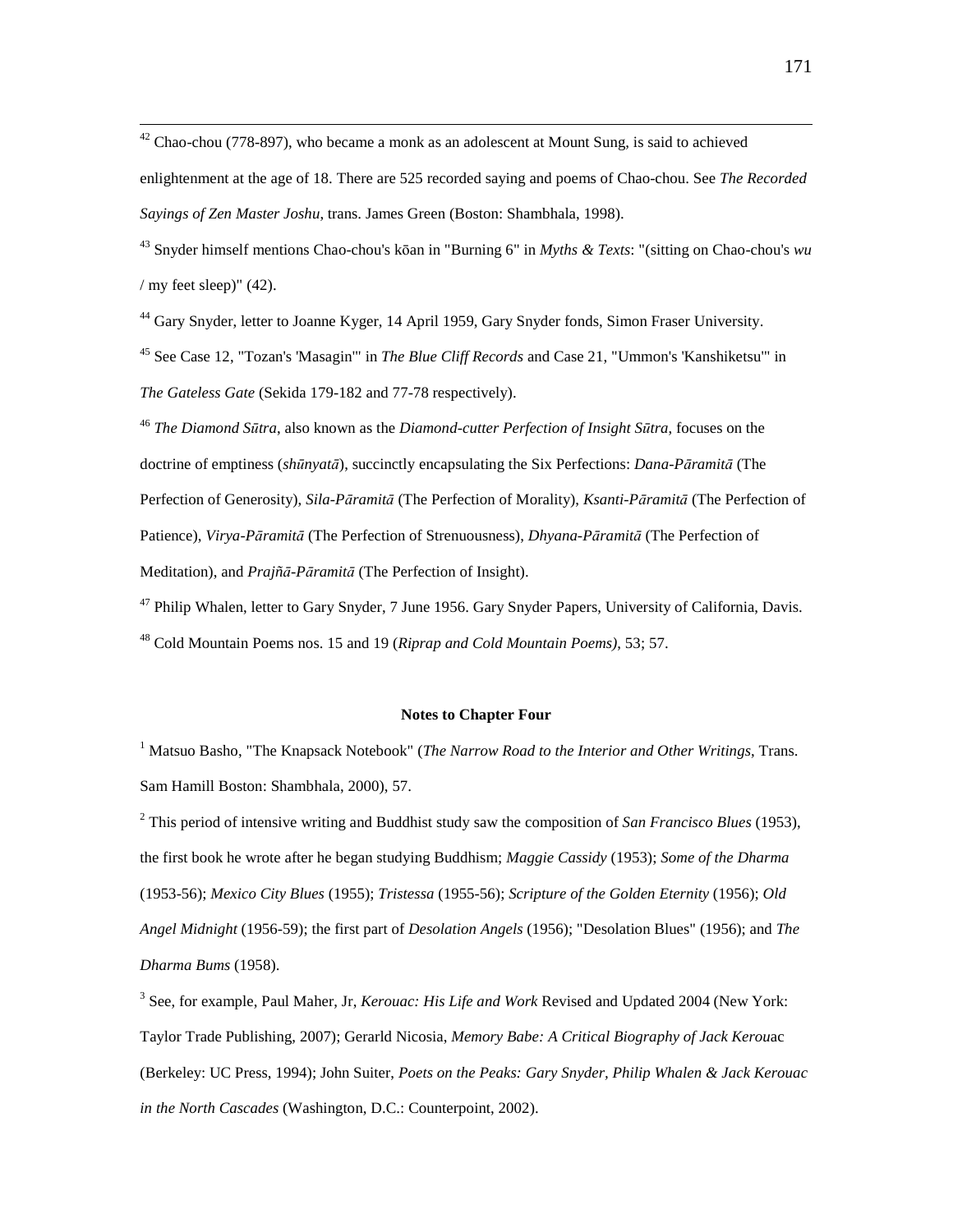<sup>4</sup> Jones's book is the only full-length study of Kerouac's poetry and, while it touches on other works by Kerouac (mostly prose), its primary focus, as the title tells us, is *Mexico City Blues*.

<sup>5</sup> *Mexico City Blues* was written in 1955 and not published until 1959 by Grove Press.

 $\overline{a}$ 

6 *Sams*ā*ra*, or as Kerouac termed it in the "211th Chorus" of *Mexico City Blues*, "The wheel of the quivering meat conception," is the repeated cycle of birth and death which sentient beings undergo until they reach nirvana.

 $^7$  Mahāyāna Buddhism ("The Greater Vehicle") is the predominate form of Buddhism in North Asia. Mahāyāna broadened the earlier teachings of the older Theravada (Hīnayāna) Buddhism by reinterpreting the ideals, rewards, and practices of Buddhism to include everyone, not just monks and nuns. The fundamental distinction between Theravada and Mahāyāna Buddhism is found in the respective practitioner's goals for achieving enlightenment. According to Burton Watson, "the aim of religious practice [for the Theravada Buddhists] was to achieve the state of arhat, one who has gained release from suffering and passed beyond the confines of the world. . . . In contrast to the state of arhat, [the Mahāyāna Buddhists] chose as their goal and ideal the figure of the bodhisattva, one who vows not only to achieve enlightenment for himself but to assist all others to do likewise ("Introduction" *The Vimalak*ī*rti S*ū*tra* 6). Zen is a school of Mahāyāna Buddhism. At the beginning of *The Dharma Bums*, when Ray Smith (Kerouac) meets Japhy Ryder (Snyder), he says, "'I'm not a Zen Buddhist, I'm a serious Buddhist, I'm an oldfashioned dreamy Hinayana coward of later Mahayanism' . . . my contention being that Zen Buddhism didn't concentrate on kindness so much as on confusing the intellect to make it perceive the illusion of all sources of things. 'It's *mean*,' I complained. 'All those Zen Masters throwing young kids into the mud because they can't answer their silly word questions'" (8-9).

<sup>8</sup> *On the Road* was written in 1951 and not published until 1957. *Visions of Cody* sat unpublished even longer than *On the Road*; it was written in 1951-52 and published in 1972. Both books were published by Viking Penguin.

9 See Conze's *Buddhism: Its Essence and Development* (Oxford: Bruno Cassirer, 1951) and *Buddhist Texts Through the Ages* (New York: Philosophical Library, 1954). I am quoting here from Conze's 1962 *Buddhist Thought in India.*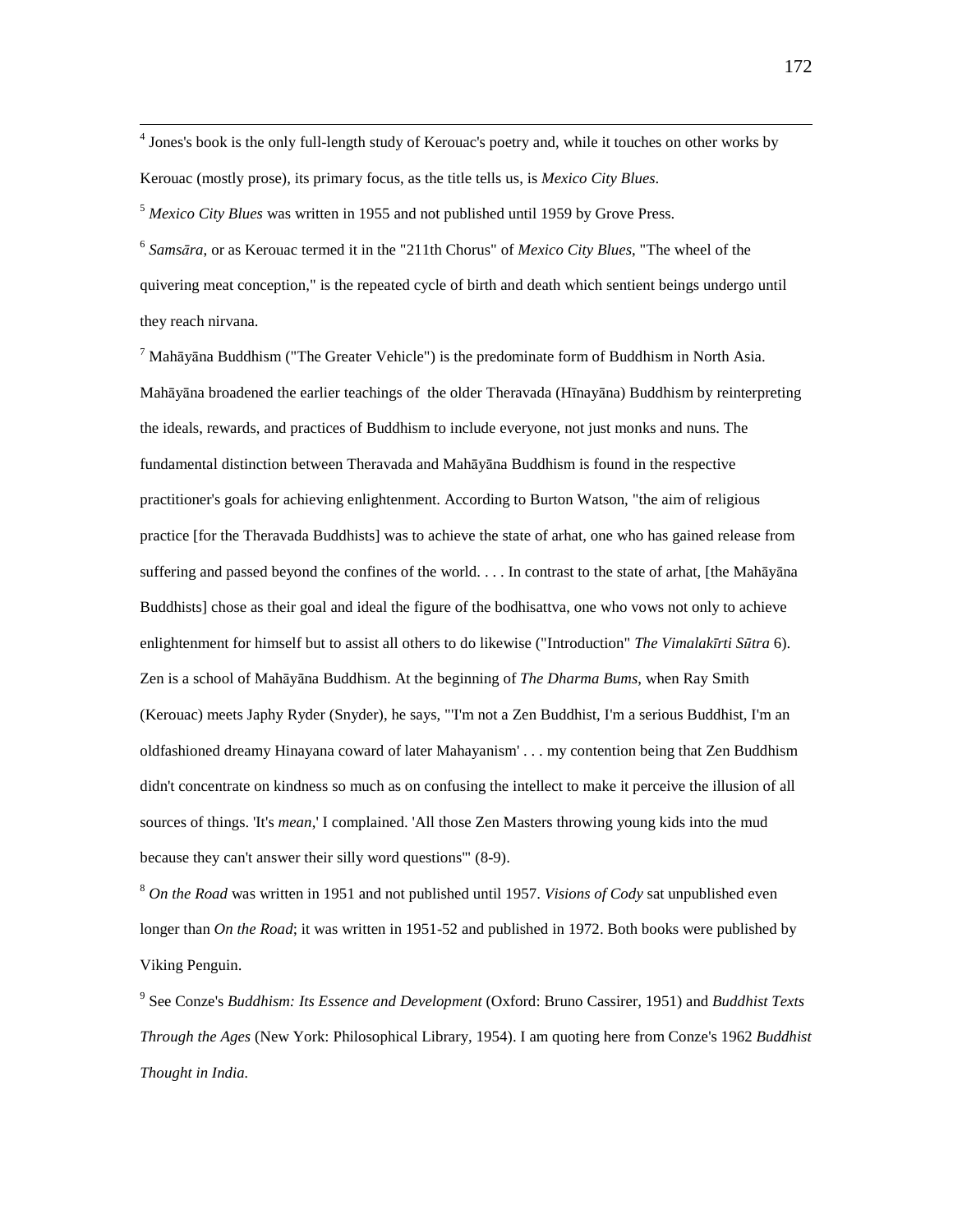<sup>10</sup> Prajñā-pāramita is the last of the Six Perfections, as seen in *The Diamond Sutra*, Kerouac's favorite Buddhist text.

<sup>11</sup> *The Scripture of the Golden Eternity* was composed in 1956 and published by City Lights in 1960; *The Dharma Bums*, written in 1957 on the heels of On the Road's success, was published by Viking Penguin the following year.

<sup>12</sup> *Desolation Angels*, written in 1956 and 1961 as two separate books, was published by Riverhead in 1965. <sup>13</sup> Duhkha, the first of the Four Noble Truths, is most often translated as "suffering." According to the *Oxford Dictionary of Buddhism and Zen*, "*Duhkha* not only signifies suffering in the sense of unpleasant sensations; it also refers to everything, both material and mental, that is conditioned, that is subject to arising and passing away.... $(61)$ .

 $14$  Kerouac stood on his head every day to relieve the thrombophlebitis that he was first affliced with in 1945.

<sup>15</sup> Kerouac addressed these anxieties a few months earlier in the tenth numbered section of *Old Angel Midnight*: "there is no ego owning going on anywhere in the universal dream only endless talk & twaddle & tales of idiots--told for nothing & waving like leaves of a sea of trees in the birdy tweeking morning when motors & valley bourk" (15). And two years earlier in *Some of the Dharma*: "Always swimming ahead in new time is frightening, because we cling to arbitrary conceptions of ourselves and of something happening to those selves, and all of it is tormented and unpredictable and sad" (35).

<sup>16</sup> "Nothing again nothing," Part II "A Game of Chess"; "Nothing with nothing," Part III "The Fire Sermon."

 $17$  Han Shan, also known as Cold Mountain, was a Seventh or Eighth century Chinese recluse poet. Kerouac came to know him through Snyder, who shared his Cold Mountain translations with Kerouac.

<sup>18</sup> *Tath*ā*gata*, one of the several titles used by the Buddha to refer to himself after he attained

#### enlightenment.

<sup>19</sup> See *Earth Poetry: Selected Essays and Interviews, 1950 - 1977*. Ed. Lee Bartlett, (Berkeley: Oyez, 1980),

21.

 $\overline{a}$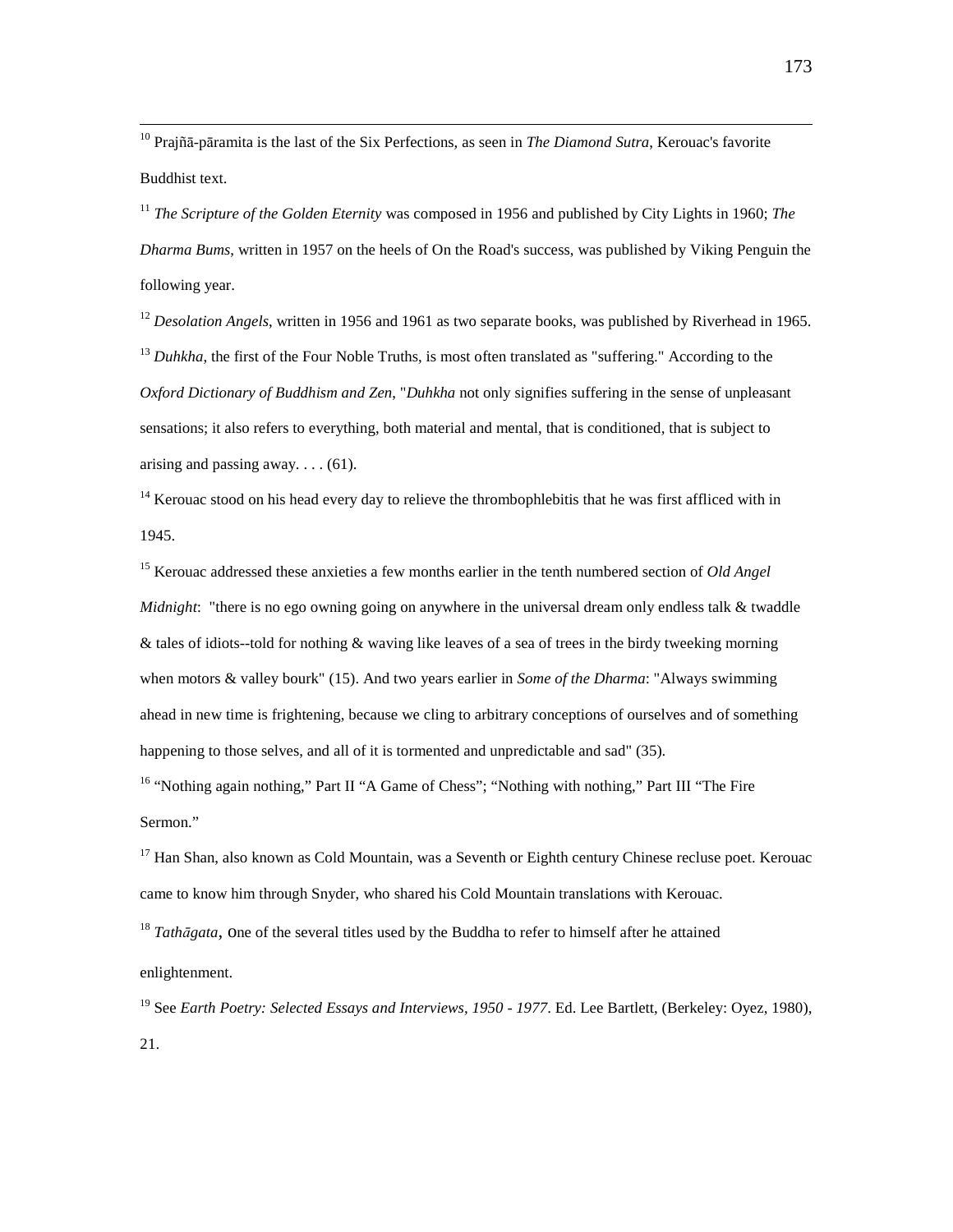$20$  Hui-neng (638-713), often considered the father of Zen, was the sixth patriarch of the "Southern School" in China. Author of *The Platform S*ū*tra*, the only Chinese text to be afforded the title of sūtra.

<sup>21</sup> Robert Lax, editor of the Catholic magazine *Jubilee*, and the Paris magazine *New Story*. Kerouac donated several pieces to Jubilee.

 $^{22}$  *Dr. Sax* was written in 1952 and published in 1959 by Grove Press.

 $\overline{a}$ 

<sup>23</sup> In a letter to Carolyn Cassady dated 8/26/54, Kerouac says "If you want to study Buddha just get Lin Yutang's WISDOM OF CHINA AND INDIA out of the library and start on that" (Charters vol. I, 441).

<sup>24</sup> Kerouac had felt persecuted since the birth of Janet Kerouac on February 16, 1952 by Haverty's demands for child support. He was eventually arrested in December of 1954 and had to appear in Domestic Relations Court the following month. With Allen Ginsberg's brother, Eugene Brooks, arguing his cause, the judge agreed to postpone the case, and a paternity test, for a year due to Kerouac's phlebitis. In a letter dated January 18, 1955, Kerouac told Ginsberg that Joan "Showed me pixes of the dotter who I think looks like me, especially frowning square-browed photo, so may be mine" (Charters Vol. 1, 458).

<sup>25</sup> Ray says the same thing at the end of *The Dharma Bums*, only this time posed as a question: "Are we fallen angels who didn't want to believe that nothing is nothing and so were born to lose our loved ones and dear friends one by one and finally our own life, to see it proved?" (183).

<sup>26</sup> Kerouac was very familiar with *The Heart S*ū*tra*, for, as he told Snyder in a letter (March 8, 1956) shortly before leaving for California, he had "typed out the Maha Prajñā Pāramitā Hridaya" in one of his little notebooks (Charters Vol. 1, 567-568).

<sup>27</sup> A *bodhisattva* is one on the path to enlightenment, the end result he or she willingly foregoes until all sentient beings are freed from the cycle of birth and death.

<sup>28</sup> Phrase taken from *Some of the Dharma*, late 1953 or early 1954 (7). Kerouac takes this phrase from the "Introduction" of the *Śūranġama Sūtra*: ". . . Great Disciples who were all great Arhats and free from all intoxicants. . ." (Goddard 108). An *arhat* is one who has attained enlightenment by following the teachings of another. As such, they are free from the cycle of birth and death (*sams*ā*ra*).

<sup>29</sup> The same line, in prose from *The Dharma Bums*: "The taste of rain, why kneel?"' (182).

<sup>30</sup> Ray says in *The Dharma Bums* that "little flowers grew everywhere around the rocks, and no one had asked them to grow, or me to grow" (180).